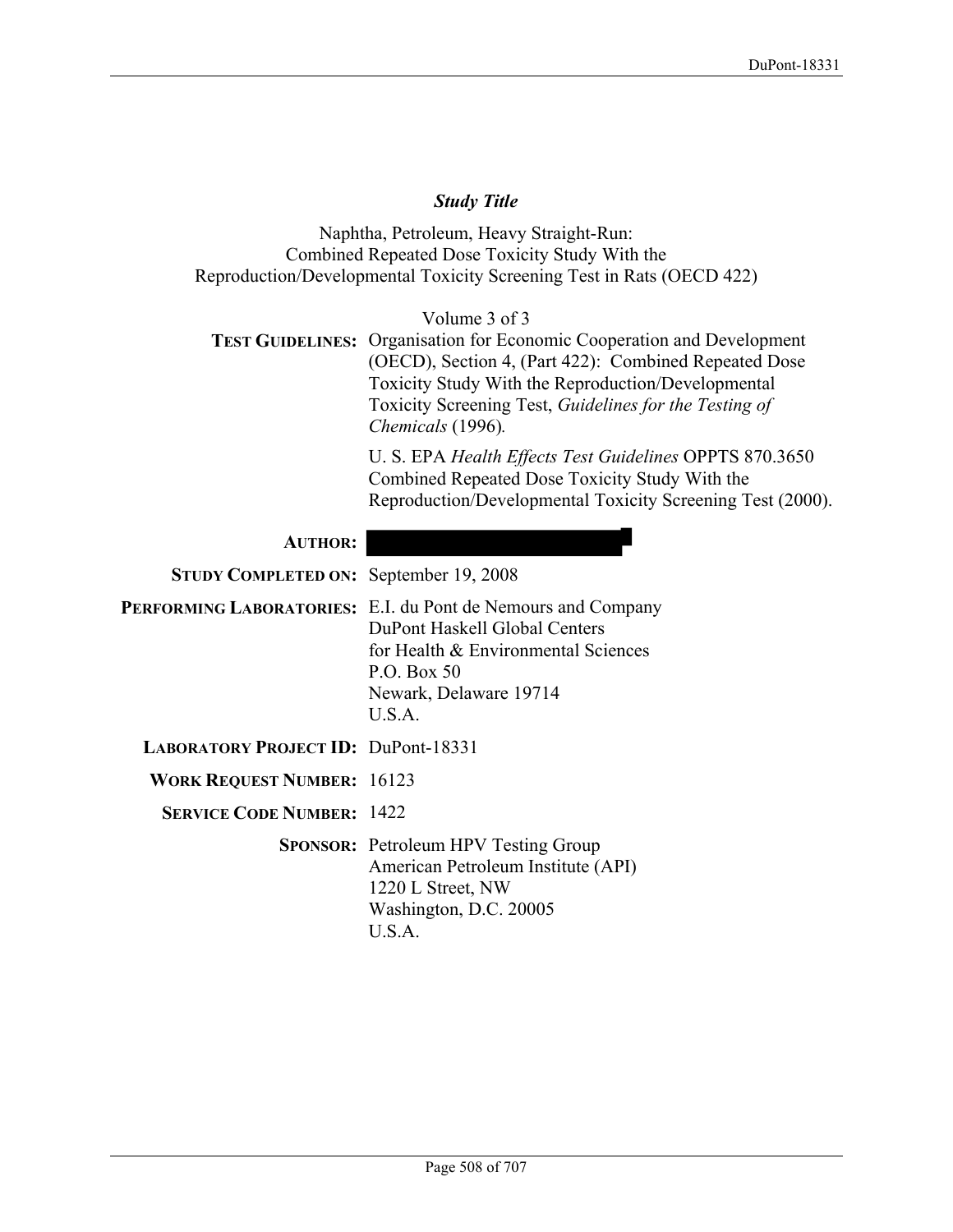**Appendix SS Individual Animal Final Body and Organ Weights**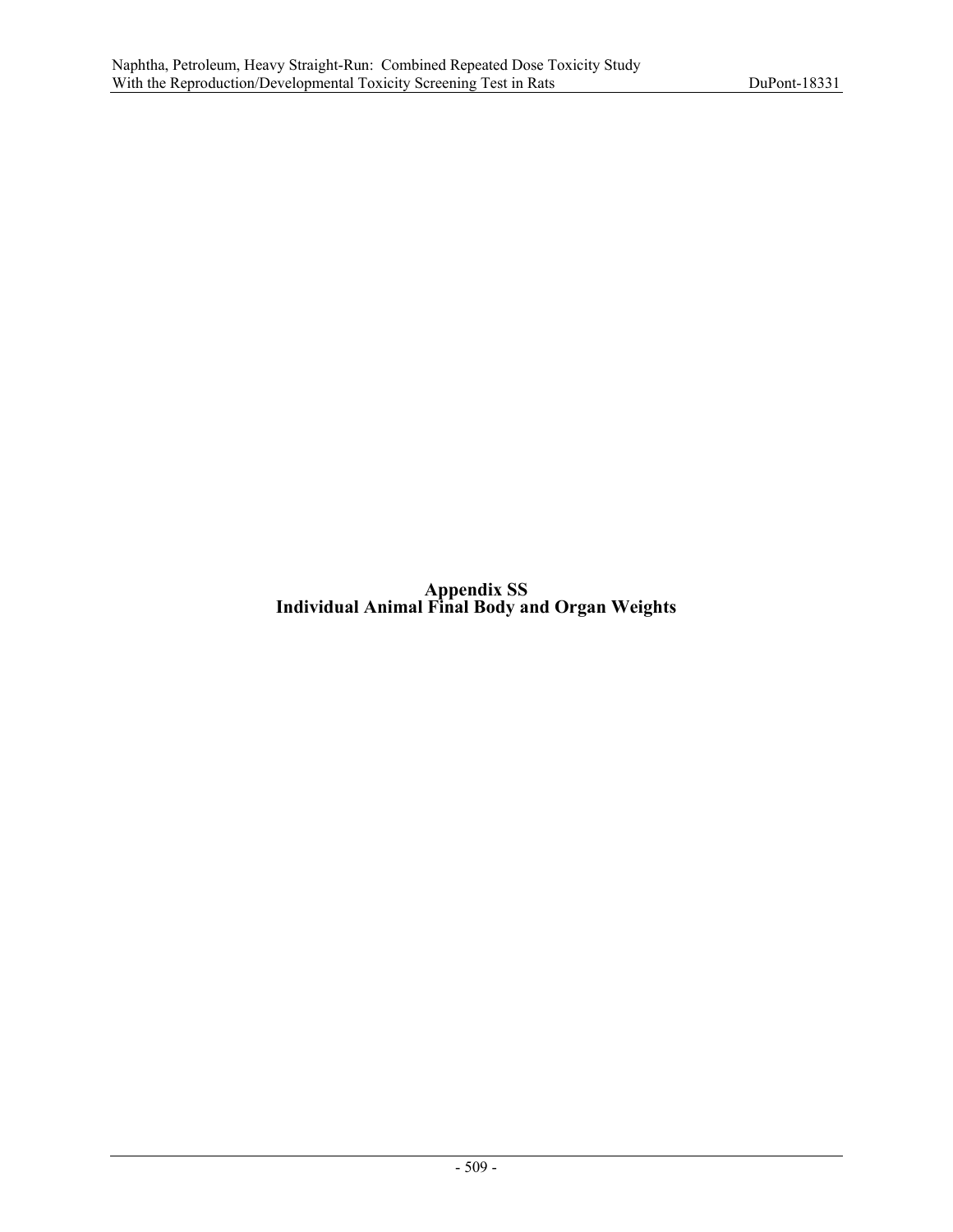# INDIVIDUAL ANIMAL FINAL BODY AND ORGAN WEIGHTS

# **EXPLANATORY NOTES**

#### COLUMN HEADINGS:

| Adren Gl %Brain                  | $-$                      | Adrenal Glands/Brain                             |
|----------------------------------|--------------------------|--------------------------------------------------|
|                                  |                          | Adren Gl %FBW - Adrenal Glands/Final Body Weight |
|                                  |                          | Adrenal Glands - Adrenal Glands Weight           |
|                                  |                          | Bodywt - Final Body Weight                       |
|                                  |                          | Brain - Brain Weight                             |
|                                  |                          | Brain %FBW - Brain/Final Body Weight             |
| Epididym -                       |                          | Epididymides Weight                              |
| Epididym %Brain                  | $-$ .                    | Epididymides/Brain                               |
| Epididym %FBW                    | $-$                      | Epididymides/Final Body Weight                   |
| Heart                            |                          | - Heart Weight                                   |
| Heart %Brain - Heart/Brain       |                          |                                                  |
|                                  |                          | Heart %FBW - Heart/Final Body Weight             |
| Kidney %Brain - Kidney/Brain     |                          |                                                  |
|                                  |                          | Kidney %FBW - Kidney/Final Body Weight           |
|                                  |                          | Kidneys - Kidneys Weight                         |
|                                  |                          | Liver - Liver Weight                             |
| Liver %Brain - Liver/Brain       |                          |                                                  |
|                                  |                          | Liver %FBW - Liver/Final Body Weight             |
| Lung %Brain - Lung/Brain         |                          |                                                  |
|                                  |                          | Lung %FBW - Lung/Final Body Weight               |
|                                  |                          | Lungs - Lungs Weight                             |
|                                  |                          | Ovaries - Ovaries Weight                         |
| Ovaries %Brain - Ovaries/Brain   |                          |                                                  |
|                                  |                          | Ovaries %FBW - Ovaries/Final Body Weight         |
|                                  |                          | Prostate - Prostate Weight                       |
| Prostate %Brain - Prostate/Brain |                          |                                                  |
|                                  |                          | Prostate %FBW - Prostate/Final Body Weight       |
|                                  |                          | Spleen - Spleen Weight                           |
| Spleen %Brain                    |                          | - Spleen/Brain                                   |
| Spleen %FBW                      | $-$                      | Spleen/Final Body Weight                         |
| Testes                           |                          | - Testes Weight                                  |
| Testes %Brain - Testes/Brain     |                          |                                                  |
|                                  |                          | Testes %FBW - Testes/Final Body Weight           |
| Thymus                           | $-$ .                    | Thymus Weight                                    |
| Thymus %Brain                    | $\overline{\phantom{a}}$ | Thymus/Brain                                     |
| Thymus %FBW                      | $\overline{\phantom{a}}$ | Thymus/Final Body Weight                         |
| Thymus %FBW                      | $-$                      | Thymus/Final Body Weight                         |
|                                  |                          | Uterus - Uterus Weight                           |
| Uterus %Brain - Uterus/Brain     |                          |                                                  |
|                                  |                          | Uterus %FBW - Uterus/Final Body Weight           |
|                                  |                          |                                                  |

CALCULATED MEASUREMENT FORMULAE:

```
Organ/Final Body Weight (g) = A/B*100 
  where: 
 A = Organ (g) 
 B = Final Body Weight (g) 
Organ/Brain (g) = A/B*100 
   where: 
   A = Organ (g)
   B = \text{Brain} (g)
```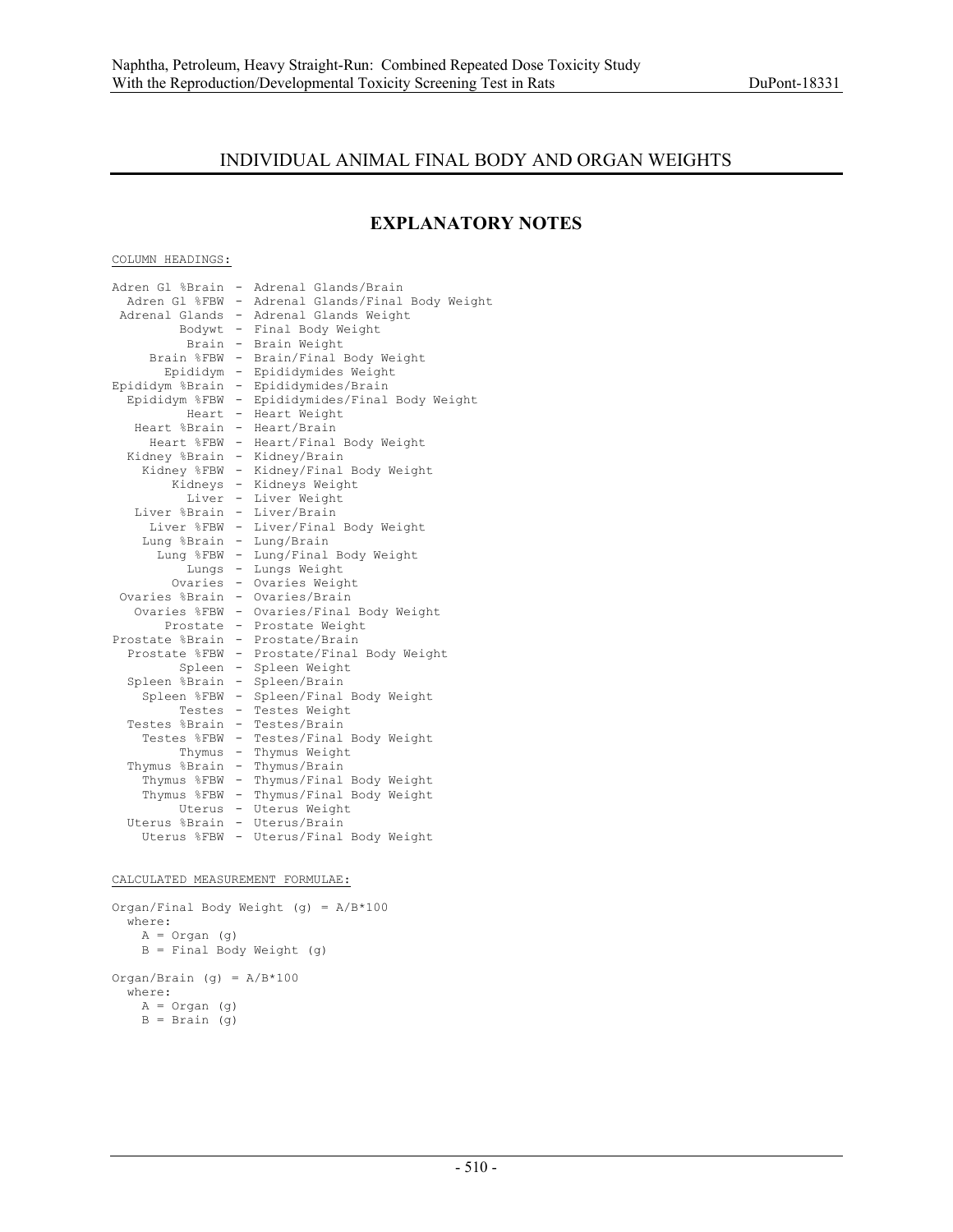----------------------------------------------------------------------------------------------------------------------------

|                |                  | Bodywt | Adrenal<br>Glands | Adren Gl<br>$8$ FBW | Adren Gl<br>%Brain | Brain  | Brain<br>$8$ $FBW$ | Heart   | Heart<br>$8$ FBW | Heart<br>%Brain |
|----------------|------------------|--------|-------------------|---------------------|--------------------|--------|--------------------|---------|------------------|-----------------|
| Group<br>Sex   | Animal<br>Number | q      | q                 |                     |                    | q      |                    | q       |                  |                 |
| 1 <sub>m</sub> | 101              | 440.8  | 0.085             | 0.0193              | 4,2500             | 2,000  | 0.4537             | 1.546   | 0.3507           | 77.3000         |
|                | 102              | 410.8  | 0.068             | 0.0166              | 3.3187             | 2.049  | 0.4988             | 1.669   | 0.4063           | 81.4544         |
|                | 103              | 416.0  | 0.058             | 0.0139              | 2.8642             | 2.025  | 0.4868             | 1.577   | 0.3791           | 77.8765         |
|                | 104              | 476.1  | 0.078             | 0.0164              | 3.5682             | 2.186  | 0.4591             | 1.625   | 0.3413           | 74.3367         |
|                | 105              | 356.4  | 0.059             | 0.0166              | 2.8325             | 2.083  | 0.5845             | 1.307   | 0.3667           | 62.7460         |
|                | 106              | 450.0  | 0.064             | 0.0142              | 3.2737             | 1.955  | 0.4344             | 1.486   | 0.3302           | 76.0102         |
|                | 107              | 376.1  | 0.070             | 0.0186              | 3.3223             | 2.107  | 0.5602             | 1.531   | 0.4071           | 72.6626         |
|                | 108              | 433.0  | 0.053             | 0.0122              | 2.5035             | 2.117  | 0.4889             | 1.392   | 0.3215           | 65.7534         |
|                | 109              | 370.0  | 0.068             | 0.0184              | 3.2182             | 2.113  | 0.5711             | 1.489   | 0.4024           | 70.4685         |
|                | 110              | 398.8  | 0.064             | 0.0160              | 3.1450             | 2.035  | 0.5103             | 1.459   | 0.3658           | 71.6953         |
|                | 111              | 341.7  | 0.063             | 0.0184              | 3.2374             | 1.946  | 0.5695             | 1.536   | 0.4495           | 78.9311         |
|                | 112              | 427.5  | 0.069             | 0.0161              | 3.4226             | 2.016  | 0.4716             | 1.387   | 0.3244           | 68.7996         |
|                | Mean             | 408.10 | 0.0666            | 0.01639             | 3.24636            | 2.0527 | 0.50741            | 1,5003  | 0.37042          | 73.16952        |
|                | S.D.             | 40.63  | 0.0087            | 0.00214             | 0.43001            | 0.0711 | 0.05163            | 0.1036  | 0.03976          | 5.58369         |
|                | N                | 12     | 12                | 12                  | 12                 | 12     | 12                 | $12 \,$ | 12               | 12              |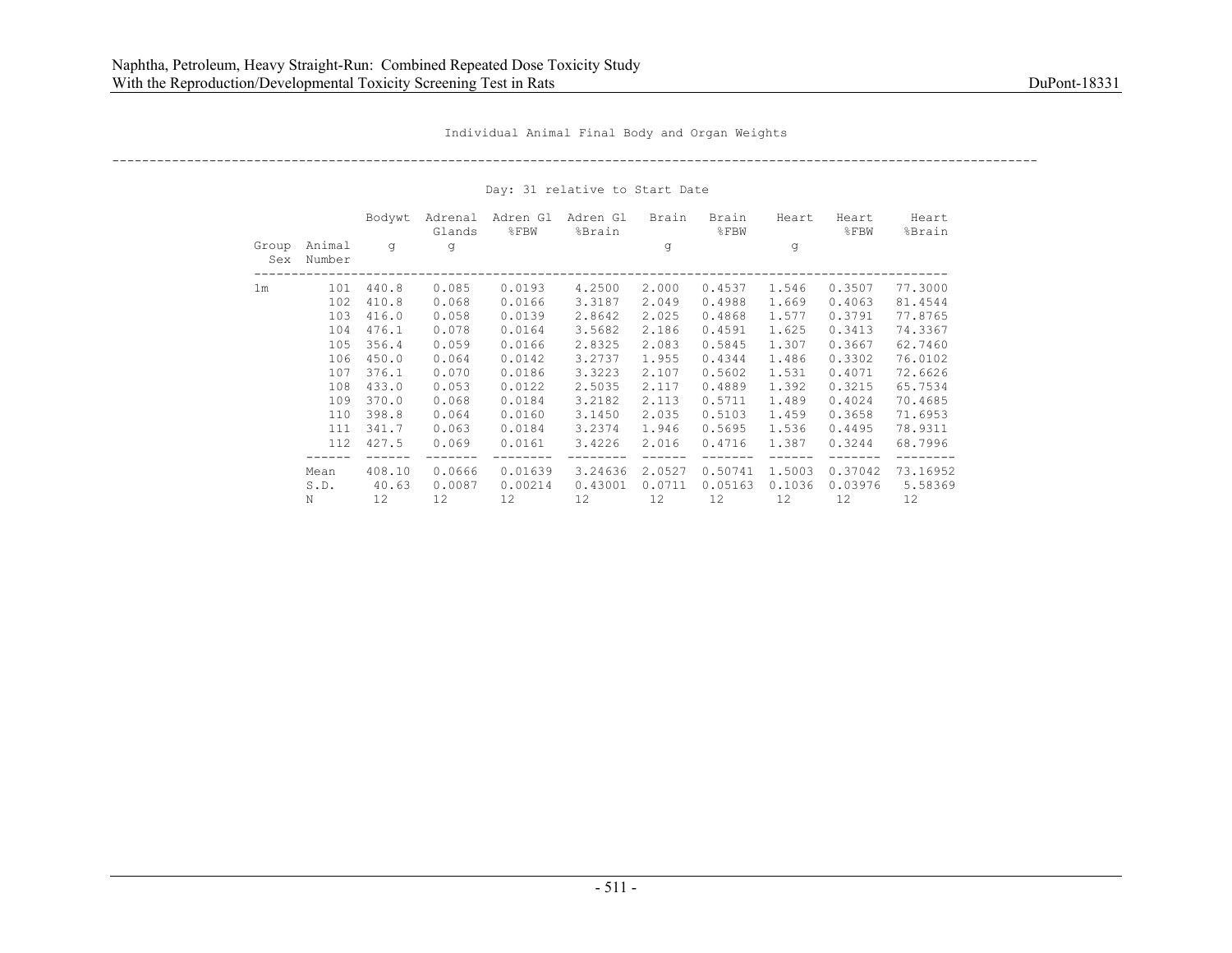----------------------------------------------------------------------------------------------------------------------------

|              |                  | Bodywt       | Adrenal<br>Glands | Adren Gl<br>8FBW | Adren Gl<br>%Brain | Brain         | Brain<br>$\SFBW$ | Heart         | Heart<br>$\S$ FBW | Heart<br>%Brain |
|--------------|------------------|--------------|-------------------|------------------|--------------------|---------------|------------------|---------------|-------------------|-----------------|
| Group<br>Sex | Animal<br>Number | q            | q                 |                  |                    | q             |                  | q             |                   |                 |
| 2m           | 201              | 381.0        | 0.071             | 0.0186           | 3.3538             | 2.117         | 0.5556           | 1.339         | 0.3514            | 63.2499         |
|              | 202              | 403.3        | 0.073             | 0.0181           | 3.5385             | 2.063         | 0.5115           | 1.333         | 0.3305            | 64.6146         |
|              | 203              | 439.5        | 0.095             | 0.0216           | 4.2091             | 2.257         | 0.5135           | 1.699         | 0.3866            | 75.2769         |
|              | 204              | 393.2        | 0.053             | 0.0135           | 2.5616             | 2.069         | 0.5262           | 1.453         | 0.3695            | 70.2272         |
|              | 205              | 439.9        | 0.092             | 0.0209           | 4.4019             | 2.090         | 0.4751           | 1.769         | 0.4021            | 84.6411         |
|              | 206              | 392.9        | 0.071             | 0.0181           | 3.2810             | 2.164         | 0.5508           | 1.345         | 0.3423            | 62.1534         |
|              | 207              | 359.0        | 0.062             | 0.0173           | 3.2856             | 1.887         | 0.5256           | 1.332         | 0.3710            | 70.5882         |
|              | 208              | 389.7        | 0.069             | 0.0177           | 3.3528             | 2.058         | 0.5281           | 1.395         | 0.3580            | 67.7843         |
|              | 209              | 391.1        | 0.069             | 0.0176           | 3.1651             | 2.180         | 0.5574           | 1.466         | 0.3748            | 67.2477         |
|              | 210              | 391.5        | 0.075             | 0.0192           | 3.5646             | 2.104         | 0.5374           | 1.410         | 0.3602            | 67.0152         |
|              | 211              | 336.2        | 0.064             | 0.0190           | 3.0418             | 2.104         | 0.6258           | 1.384         | 0.4117            | 65.7795         |
|              | 212              | 422.2        | 0.084             | 0.0199           | 4.0521             | 2.073         | 0.4910           | 1.496         | 0.3543            | 72.1659         |
|              | Mean             | 394.96       | 0.0732            | 0.01846          | 3.48399<br>0.51903 | 2.0972        | 0.53317          | 1.4518        | 0.36770           | 69.22866        |
|              | S.D.<br>N        | 29.87<br>12. | 0.0121<br>12.     | 0.00205<br>12.   | 12.                | 0.0882<br>12. | 0.03830<br>12.   | 0.1434<br>12. | 0.02368<br>12.    | 6.14594<br>12.  |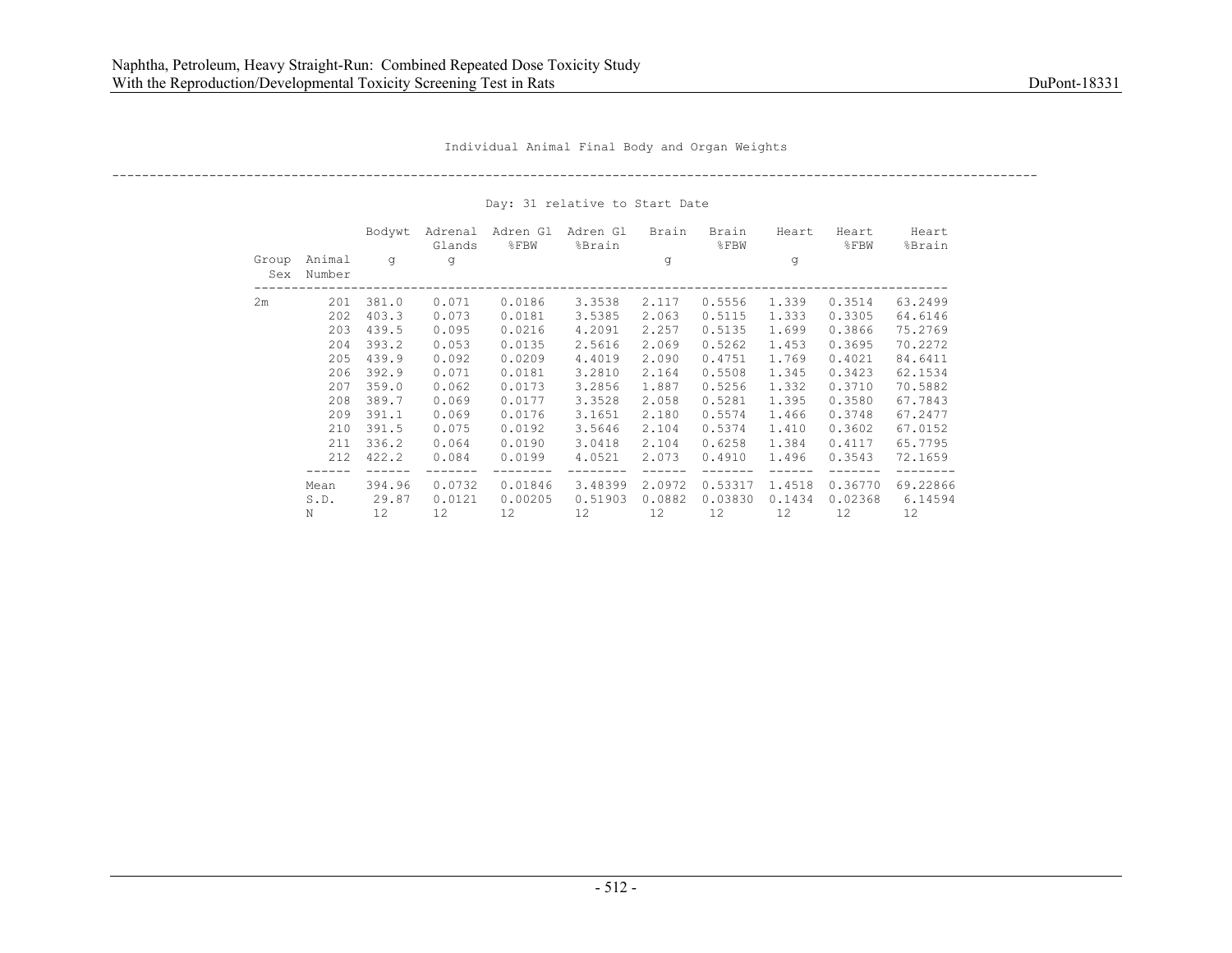----------------------------------------------------------------------------------------------------------------------------

|              |                  | Bodywt          | Adrenal<br>Glands | Adren Gl<br>8FBW   | Adren Gl<br>%Brain | Brain            | Brain<br>$\SFBW$   | Heart            | Heart<br>$\S$ FBW  | Heart<br>%Brain     |
|--------------|------------------|-----------------|-------------------|--------------------|--------------------|------------------|--------------------|------------------|--------------------|---------------------|
| Group<br>Sex | Animal<br>Number | q               | q                 |                    |                    | q                |                    | q                |                    |                     |
| 3m           | 301              | 372.1           | 0.058             | 0.0156             | 2,7527             | 2.107            | 0.5662             | 1.931            | 0.5189             | 91.6469             |
|              | 302              | 380.5           | 0.067             | 0.0176             | 3.1708             | 2.113            | 0.5553             | 1.537            | 0.4039             | 72.7402             |
|              | 303              | 393.4           | 0.082             | 0.0208             | 4.1944             | 1.955            | 0.4969             | 1.411            | 0.3587             | 72.1739             |
|              | 304              | 409.6           | 0.094             | 0.0229             | 4.4444             | 2.115            | 0.5164             | 1.467            | 0.3582             | 69.3617             |
|              | 305              | 297.1           | 0.058             | 0.0195             | 3.2169             | 1.803            | 0.6069             | 1.180            | 0.3972             | 65.4465             |
|              | 306              | 385.5           | 0.070             | 0.0182             | 3.4230             | 2.045            | 0.5305             | 1.320            | 0.3424             | 64.5477             |
|              | 307              | 410.1           | 0.067             | 0.0163             | 3.1799             | 2.107            | 0.5138             | 1.531            | 0.3733             | 72.6626             |
|              | 308              | 381.2           | 0.074             | 0.0194             | 3.5594             | 2.079            | 0.5454             | 1.698            | 0.4454             | 81.6739             |
|              | 309              | 445.2           | 0.084             | 0.0189             | 3.9492             | 2.127            | 0.4778             | 1.693            | 0.3803             | 79.5957             |
|              | 310              | 434.0           | 0.068             | 0.0157             | 3.4326             | 1.981            | 0.4565             | 1.514            | 0.3488             | 76.4260             |
|              | 311              | 397.7           | 0.067             | 0.0168             | 3.1649             | 2.117            | 0.5323             | 1.449            | 0.3643             | 68.4459             |
|              | 312              | 309.2           | 0.054             | 0.0175             | 2.8302             | 1.908            | 0.6171             | 1.191            | 0.3852             | 62.4214             |
|              | Mean<br>S.D.     | 384.63<br>43.86 | 0.0703<br>0.0117  | 0.01827<br>0.00217 | 3.44320<br>0.51887 | 2.0381<br>0.1041 | 0.53459<br>0.04778 | 1.4935<br>0.2145 | 0.38972<br>0.04949 | 73.09520<br>8.27548 |
|              | N                | 12.             | 12.               | 12.                | 12.                | 12.              | 12.                | 12.              | 12.                | 12.                 |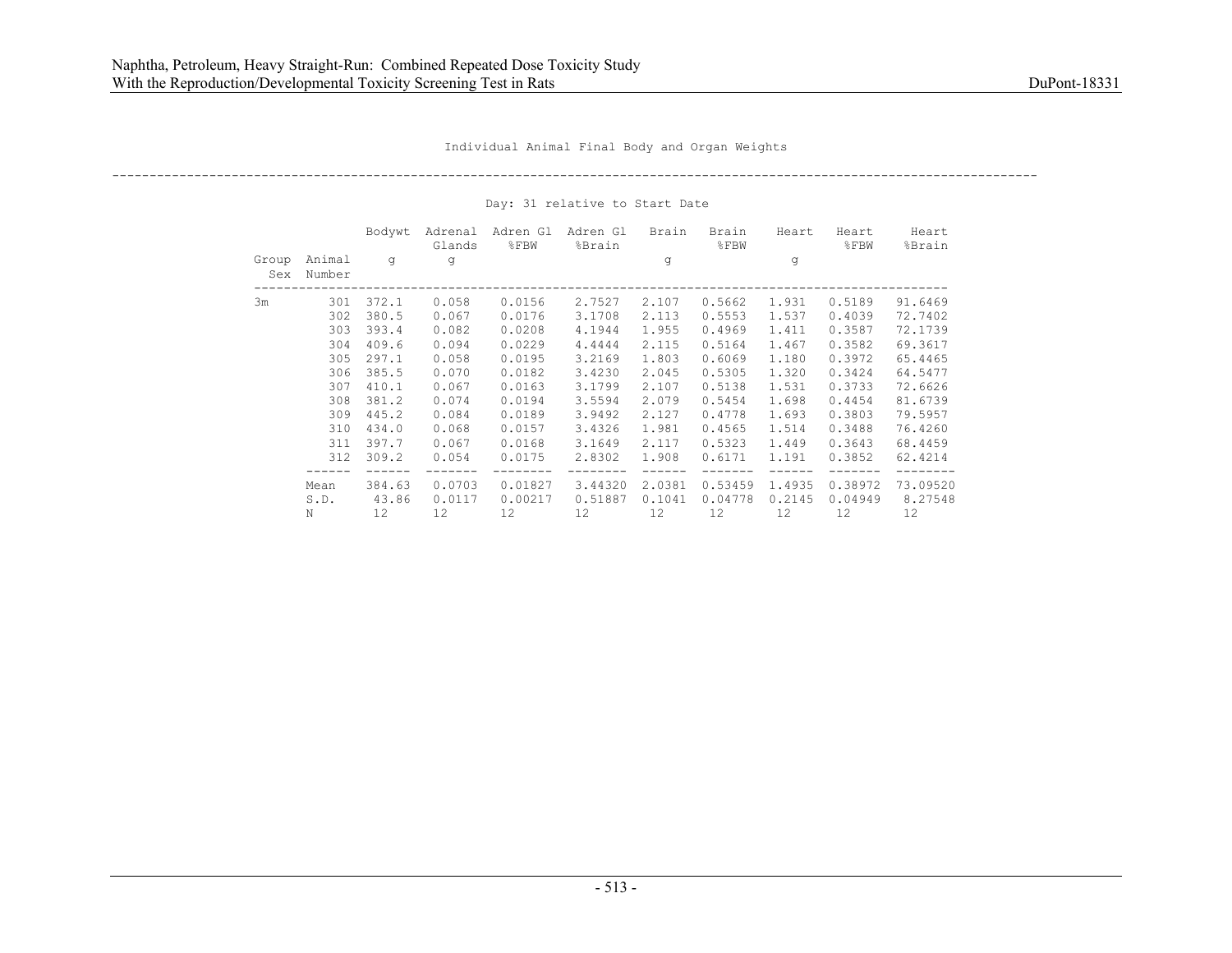----------------------------------------------------------------------------------------------------------------------------

|              |                  | Bodywt | Adrenal<br>Glands | Adren Gl<br>8FBW | Adren Gl<br>%Brain | Brain  | Brain<br>$\S$ FBW | Heart  | Heart<br>$\S$ FBW | Heart<br>%Brain |
|--------------|------------------|--------|-------------------|------------------|--------------------|--------|-------------------|--------|-------------------|-----------------|
| Group<br>Sex | Animal<br>Number | q      | q                 |                  |                    | q      |                   | q      |                   |                 |
| 4m           | 401              | 343.0  | 0.065             | 0.0190           | 3.1026             | 2.095  | 0.6108            | 1.213  | 0.3536            | 57.8998         |
|              | 402              | 393.7  | 0.066             | 0.0168           | 3.2258             | 2.046  | 0.5197            | 1.436  | 0.3647            | 70.1857         |
|              | 403              | 375.0  | 0.085             | 0.0227           | 4.0689             | 2.089  | 0.5571            | 1.367  | 0.3645            | 65.4380         |
|              | 404              | 395.3  | 0.065             | 0.0164           | 3.1431             | 2.068  | 0.5231            | 1.473  | 0.3726            | 71.2282         |
|              | 405              | 331.3  | 0.057             | 0.0172           | 2.8486             | 2.001  | 0.6040            | 1,220  | 0.3682            | 60.9695         |
|              | 406              | 369.6  | 0.061             | 0.0165           | 2.9655             | 2.057  | 0.5565            | 1.527  | 0.4131            | 74.2343         |
|              | 407              | 383.1  | 0.067             | 0.0175           | 3.5189             | 1.904  | 0.4970            | 1.423  | 0.3714            | 74.7374         |
|              | 408              | 429.1  | 0.073             | 0.0170           | 3.3242             | 2.196  | 0.5118            | 1.707  | 0.3978            | 77.7322         |
|              | 409              | 411.2  | 0.087             | 0.0212           | 4.2029             | 2.070  | 0.5034            | 1.597  | 0.3884            | 77.1498         |
|              | 410              | 409.0  | 0.070             | 0.0171           | 3.2513             | 2.153  | 0.5264            | 1.456  | 0.3560            | 67.6266         |
|              | 411              | 381.2  | 0.069             | 0.0181           | 3.8655             | 1.785  | 0.4683            | 1.366  | 0.3583            | 76.5266         |
|              | 412              | 391.3  | 0.072             | 0.0184           | 3.3302             | 2.162  | 0.5525            | 1.527  | 0.3902            | 70.6290         |
|              | Mean             | 384.40 | 0.0698            | 0.01816          | 3.40396            | 2.0522 | 0.53588           | 1.4427 | 0.37490           | 70.36309        |
|              | S.D.             | 27.68  | 0.0088            | 0.00196          | 0.42991            | 0.1139 | 0.04225           | 0.1425 | 0.01849           | 6.38636         |
|              | N                | 12.    | 12.               | 12.              | 12.                | 12.    | 12.               | 12.    | 12.               | 12.             |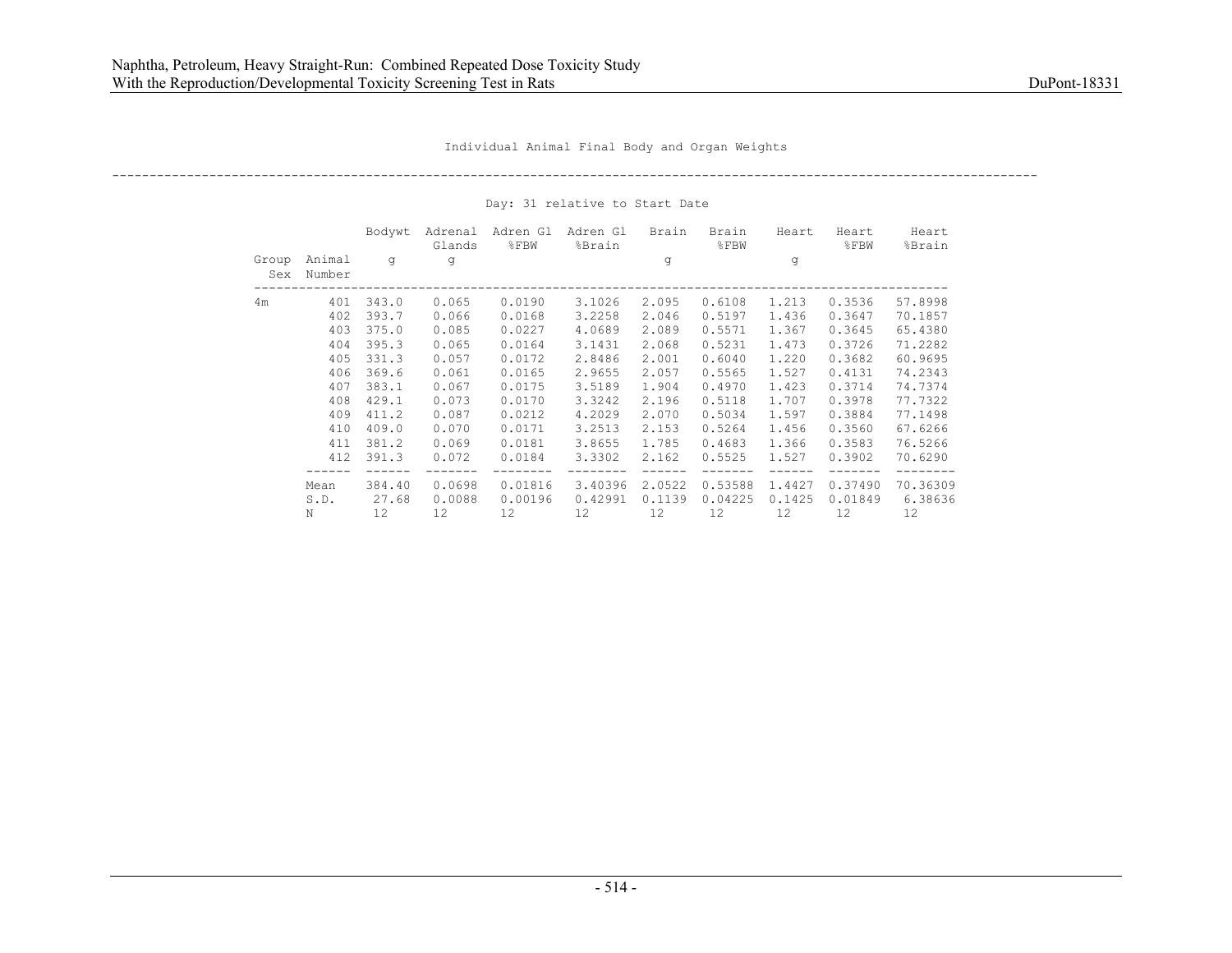# ----------------------------------------------------------------------------------------------------------------------------

|                |                  | Kidneys | Kidney<br>$\S$ FBW | Kidney<br>%Brain  | Liver   | Liver<br>$\S$ FBW | Liver<br>%Brain   | Lungs  | Lung<br>$\S$ FBW | Lung<br>%Brain    |
|----------------|------------------|---------|--------------------|-------------------|---------|-------------------|-------------------|--------|------------------|-------------------|
| Group<br>Sex   | Animal<br>Number | q       |                    |                   | q       |                   |                   | q      |                  |                   |
| 1 <sub>m</sub> | 101              | 3.522   | 0.7990             | 176.1000          | 13.539  | 3.0715            | 676.9500          | 1.842  | 0.4179           | 92.1000           |
|                | 102              | 3.437   | 0.8367             | 167.7404          | 12.661  | 3.0820            | 617.9112          | 1.944  | 0.4732           | 94.8755           |
|                | 103              | 3.253   | 0.7820             | 160.6420          | 12.193  | 2.9310            | 602.1235          | 1.579  | 0.3796           | 77.9753           |
|                | 104              | 4.324   | 0.9082             | 197.8042          | 15.213  | 3.1953            | 695.9286          | 1.677  | 0.3522           | 76.7155           |
|                | 105              | 2.910   | 0.8165             | 139.7024          | 9.793   | 2.7478            | 470.1392          | 1.863  | 0.5227           | 89.4383           |
|                | 106              | 3.719   | 0.8264             | 190.2302          | 15.511  | 3.4469            | 793.4015          | 1.829  | 0.4064           | 93.5550           |
|                | 107              | 3.641   | 0.9681             | 172.8049          | 10.503  | 2.7926            | 498.4813          | 1.678  | 0.4462           | 79.6393           |
|                | 108              | 3.412   | 0.7880             | 161.1715          | 12.267  | 2.8330            | 579.4521          | 1.879  | 0.4339           | 88.7577           |
|                | 109              | 3.309   | 0.8943             | 156.6020          | 11.712  | 3.1654            | 554.2830          | 1.581  | 0.4273           | 74.8225           |
|                | 110              | 3.577   | 0.8969             | 175.7740          | 11.822  | 2.9644            | 580.9337          | 1.602  | 0.4017           | 78.7224           |
|                | 111              | 2.965   | 0.8677             | 152.3638          | 11.359  | 3.3243            | 583.7102          | 1.730  | 0.5063           | 88.9003           |
|                | 112              | 3.681   | 0.8611             | 182.5893          | 14.431  | 3.3757            | 715.8234          | 1.822  | 0.4262           | 90.3770           |
|                |                  |         |                    |                   |         |                   |                   |        |                  |                   |
|                | Mean             | 3.4792  | 0.85374            | 169.46039         | 12.5837 | 3.07749           | 614.09481         | 1.7522 | 0.43280          | 85.48990          |
|                | S.D.             | 0.3723  | 0.05616            | 16.50029          | 1.7844  | 0.23196           | 92.53755          | 0.1270 | 0.04916          | 7.29815           |
|                | Ν                | 12      | $12 \overline{ }$  | $12 \overline{ }$ | 12      | 12                | $12 \overline{ }$ | 12     | 12               | $12 \overline{ }$ |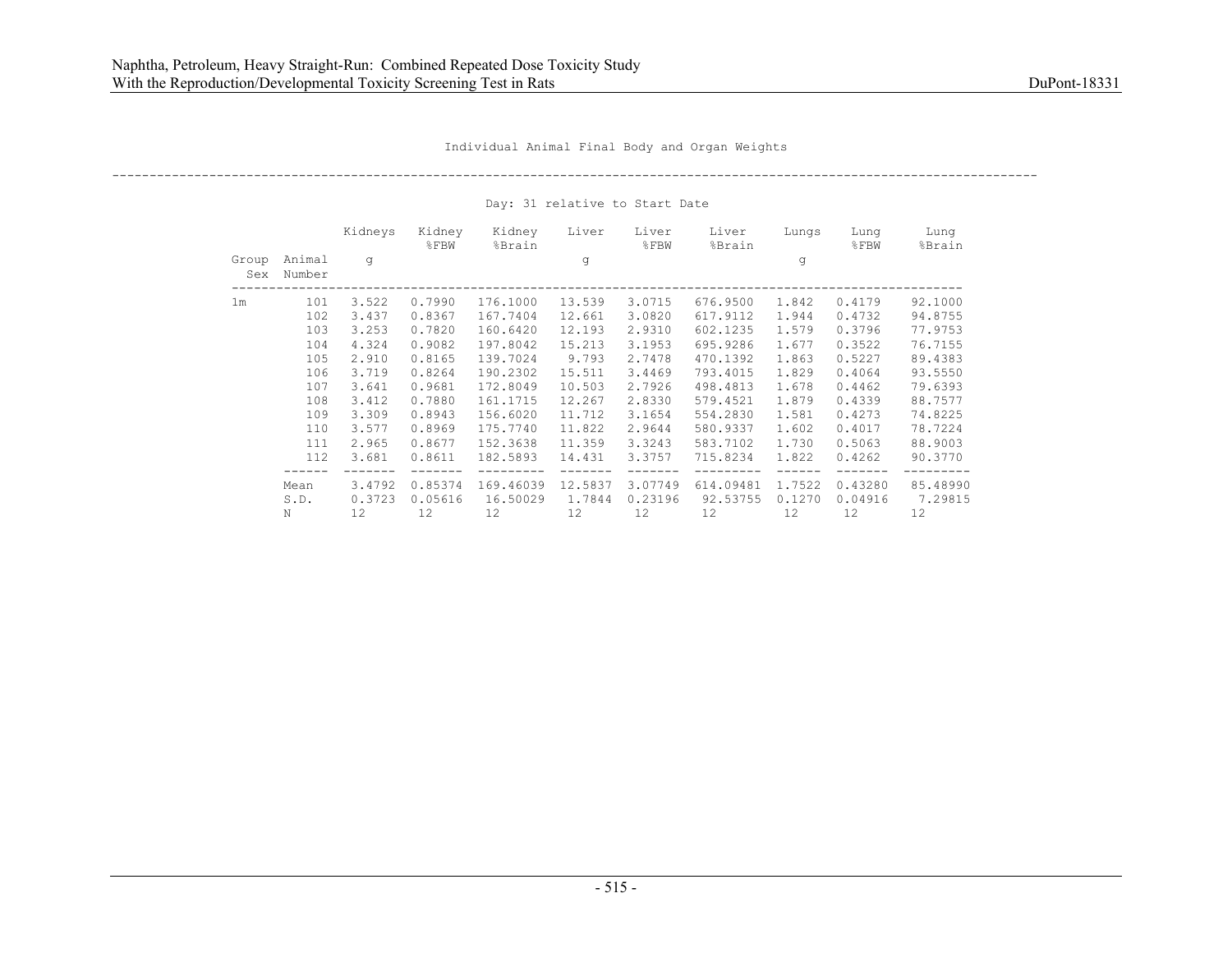## ----------------------------------------------------------------------------------------------------------------------------

|              |                  | Kidneys | Kidney<br>$\S$ FBW | Kidney<br>%Brain  | Liver   | Liver<br>$\S$ FBW | Liver<br>%Brain   | Lungs  | Lung<br>$\S$ FBW | Lung<br>%Brain    |
|--------------|------------------|---------|--------------------|-------------------|---------|-------------------|-------------------|--------|------------------|-------------------|
| Group<br>Sex | Animal<br>Number | q       |                    |                   | q       |                   |                   | q      |                  |                   |
| 2m           | 201              | 3,280   | 0.8609             | 154.9362          | 11.745  | 3.0827            | 554.7945          | 1.544  | 0.4052           | 72.9334           |
|              | 202              | 3.902   | 0.9675             | 189.1420          | 13.852  | 3.4347            | 671.4493          | 1.704  | 0.4225           | 82.5982           |
|              | 203              | 4.068   | 0.9256             | 180.2393          | 12.429  | 2.8280            | 550.6868          | 1.791  | 0.4075           | 79.3531           |
|              | 204              | 3.135   | 0.7973             | 151.5225          | 11.385  | 2.8955            | 550.2658          | 1.819  | 0.4626           | 87.9169           |
|              | 205              | 3.799   | 0.8636             | 181.7703          | 13.752  | 3.1262            | 657.9904          | 1.857  | 0.4221           | 88.8517           |
|              | 206              | 3.312   | 0.8430             | 153.0499          | 10.826  | 2.7554            | 500.2773          | 2.008  | 0.5111           | 92.7911           |
|              | 207              | 3.431   | 0.9557             | 181.8230          | 10.411  | 2,9000            | 551.7223          | 1.541  | 0.4292           | 81.6640           |
|              | 208              | 3.649   | 0.9364             | 177.3081          | 11.444  | 2.9366            | 556.0739          | 1.570  | 0.4029           | 76.2877           |
|              | 209              | 3.577   | 0.9146             | 164.0826          | 11.309  | 2.8916            | 518.7615          | 1.714  | 0.4383           | 78.6239           |
|              | 210              | 3.556   | 0.9083             | 169.0114          | 11.231  | 2.8687            | 533.7928          | 1.884  | 0.4812           | 89.5437           |
|              | 211              | 2.878   | 0.8560             | 136.7871          | 9.854   | 2.9310            | 468.3460          | 1.745  | 0.5190           | 82.9373           |
|              | 212              | 4.613   | 1.0926             | 222.5277          | 13.445  | 3.1845            | 648.5769          | 1.814  | 0.4297           | 87.5060           |
|              |                  |         |                    |                   |         |                   |                   |        |                  |                   |
|              | Mean             | 3.6000  | 0.91013            | 171.85001         | 11,8069 | 2.98624           | 563.56146         | 1.7493 | 0.44428          | 83.41725          |
|              | S.D.             | 0.4605  | 0.07650            | 22.39280          | 1.3022  | 0.18868           | 63.50657          | 0.1441 | 0.04021          | 6.00084           |
|              | Ν                | 12      | $12 \overline{ }$  | $12 \overline{ }$ | 12      | 12                | $12 \overline{ }$ | 12     | 12               | $12 \overline{ }$ |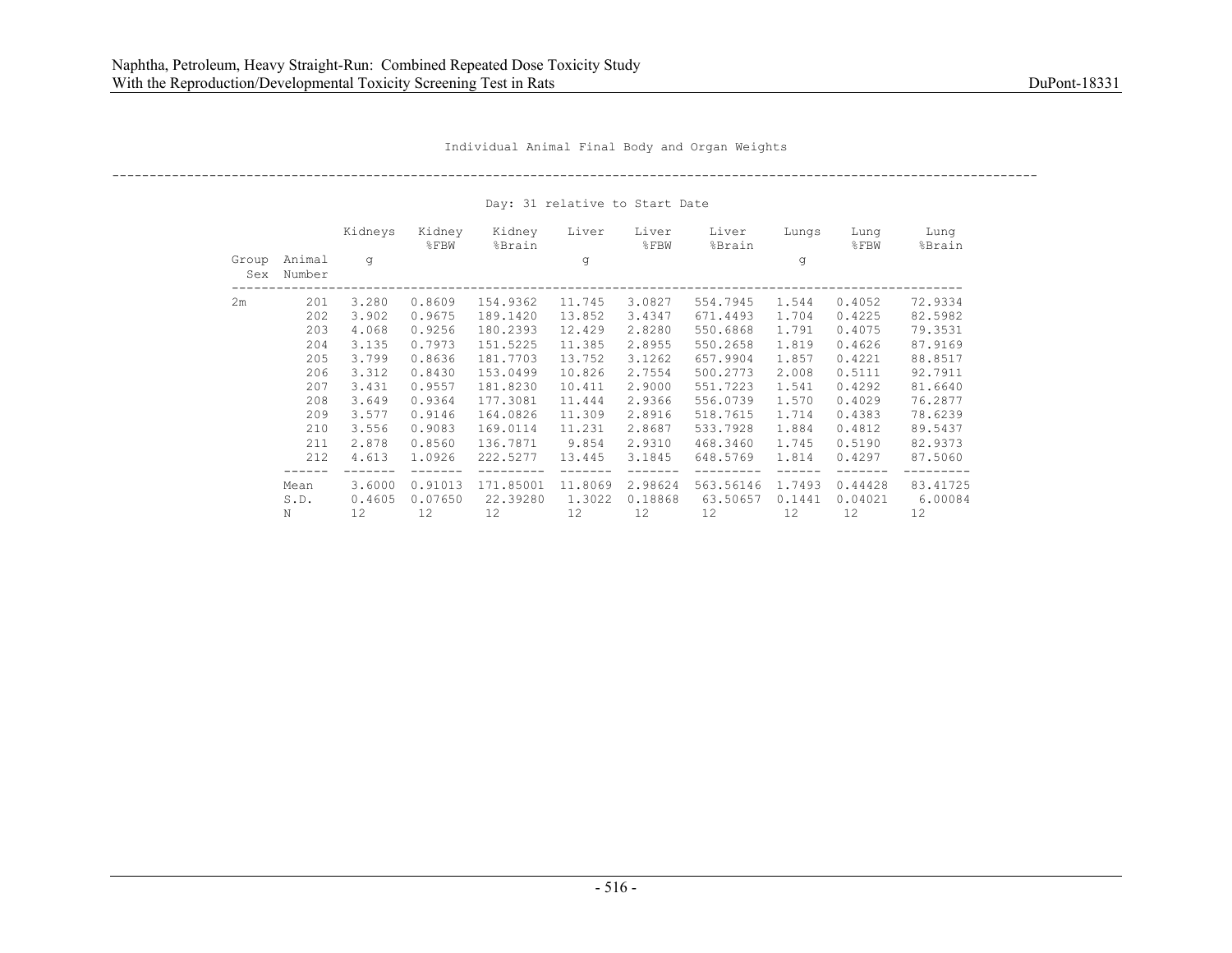## ----------------------------------------------------------------------------------------------------------------------------

|              |                  | Kidneys | Kidney<br>$8$ FBW | Kidney<br>%Brain  | Liver   | Liver<br>$\S$ FBW | Liver<br>%Brain   | Lungs  | Lung<br>$\S$ FBW | Lung<br>%Brain    |
|--------------|------------------|---------|-------------------|-------------------|---------|-------------------|-------------------|--------|------------------|-------------------|
| Group<br>Sex | Animal<br>Number | q       |                   |                   | q       |                   |                   | q      |                  |                   |
| 3m           | 301              | 3.579   | 0.9618            | 169.8624          | 13.374  | 3.5942            | 634.7413          | 2.248  | 0.6041           | 106.6920          |
|              | 302              | 3.864   | 1,0155            | 182.8680          | 13.866  | 3.6442            | 656.2234          | 1.759  | 0.4623           | 83.2466           |
|              | 303              | 3.743   | 0.9514            | 191.4578          | 12.774  | 3.2471            | 653.4015          | 1.605  | 0.4080           | 82.0972           |
|              | 304              | 4.507   | 1,1003            | 213.0969          | 12.688  | 3.0977            | 599.9054          | 2.019  | 0.4929           | 95.4610           |
|              | 305              | 2.641   | 0.8889            | 146.4781          | 9.720   | 3.2716            | 539.1015          | 1.451  | 0.4884           | 80.4770           |
|              | 306              | 3.582   | 0.9292            | 175.1589          | 11.980  | 3.1077            | 585.8191          | 1.867  | 0.4843           | 91.2958           |
|              | 307              | 4.044   | 0.9861            | 191.9317          | 13,103  | 3.1951            | 621.8794          | 1.942  | 0.4735           | 92.1690           |
|              | 308              | 3.945   | 1.0349            | 189.7547          | 11.349  | 2.9772            | 545.8874          | 1.804  | 0.4732           | 86.7725           |
|              | 309              | 4.500   | 1,0108            | 211.5656          | 14.540  | 3.2659            | 683.5919          | 2.288  | 0.5139           | 107.5693          |
|              | 310              | 4.690   | 1.0806            | 236.7491          | 13.895  | 3.2016            | 701.4134          | 1.853  | 0.4270           | 93.5386           |
|              | 311              | 3.421   | 0.8602            | 161.5966          | 12.710  | 3.1959            | 600.3779          | 1.772  | 0.4456           | 83.7034           |
|              | 312              | 2.863   | 0.9259            | 150.0524          | 8.709   | 2.8166            | 456.4465          | 1,473  | 0.4764           | 77.2013           |
|              |                  |         |                   |                   |         |                   |                   |        |                  |                   |
|              | Mean             | 3.7816  | 0.97880           | 185.04768         | 12.3923 | 3.21790           | 606.56573         | 1.8401 | 0.47913          | 90.01864          |
|              | S.D.             | 0.6272  | 0.07333           | 26.74628          | 1.7271  | 0.22887           | 68.68842          | 0.2636 | 0.04898          | 9.76379           |
|              | Ν                | 12      | 12                | $12 \overline{ }$ | 12      | 12                | $12 \overline{ }$ | 12     | 12               | $12 \overline{ }$ |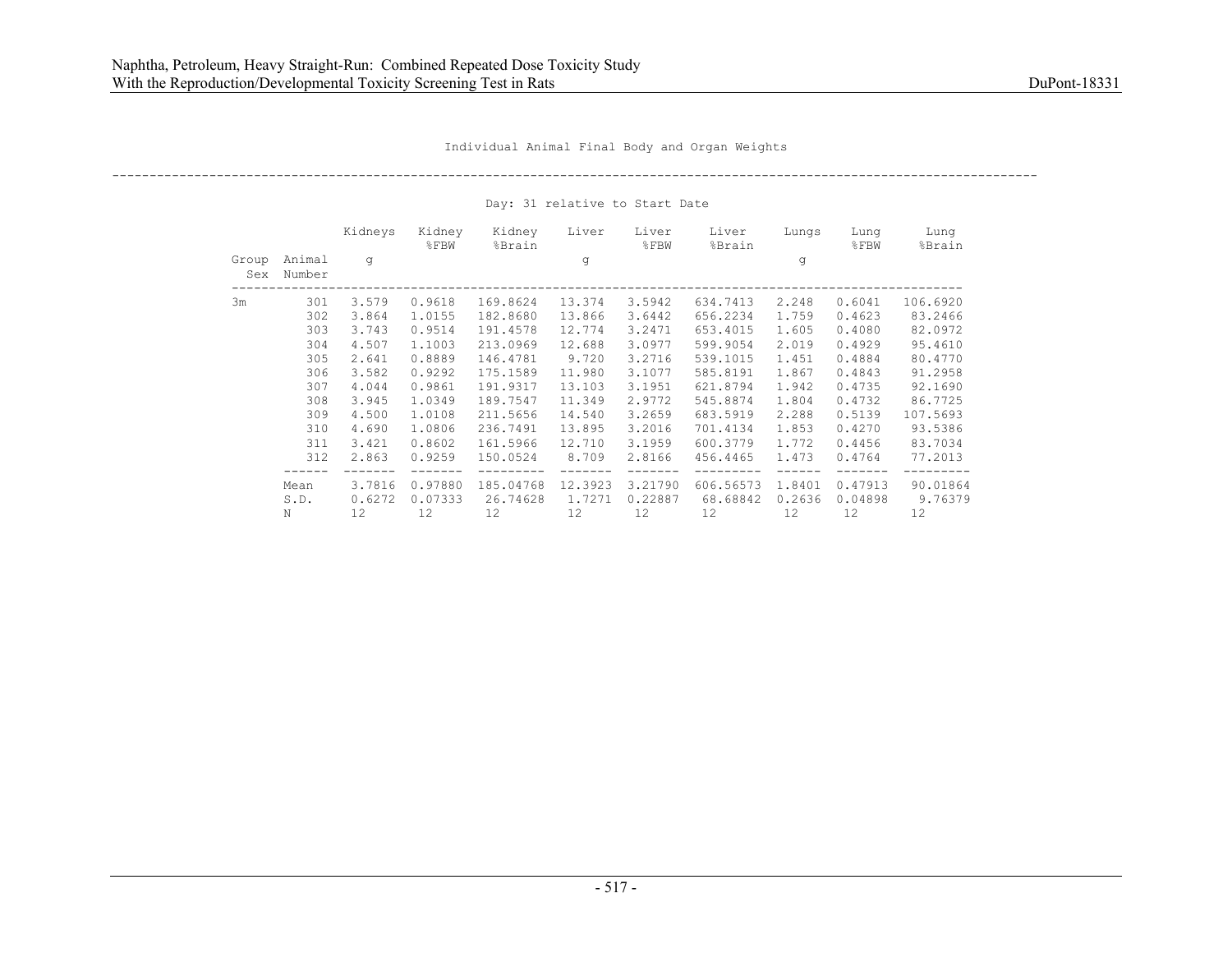# ----------------------------------------------------------------------------------------------------------------------------

|                |                  | Kidneys           | Kidney<br>$8$ FBW | Kidney<br>%Brain  | Liver   | Liver<br>$\S$ FBW | Liver<br>%Brain   | Lungs  | Lung<br>$\S$ FBW | Lung<br>%Brain    |
|----------------|------------------|-------------------|-------------------|-------------------|---------|-------------------|-------------------|--------|------------------|-------------------|
| Group<br>Sex   | Animal<br>Number | q                 |                   |                   | q       |                   |                   | q      |                  |                   |
| 4 <sub>m</sub> | 401              | 3.259             | 0.9501            | 155.5609          | 14.440  | 4.2099            | 689.2601          | 1.638  | 0.4776           | 78.1862           |
|                | 402              | 3.667             | 0.9314            | 179.2278          | 13.318  | 3.3828            | 650.9286          | 1.702  | 0.4323           | 83.1867           |
|                | 403              | 4.048             | 1.0795            | 193.7769          | 14.395  | 3.8387            | 689.0857          | 1.454  | 0.3877           | 69.6027           |
|                | 404              | 4.658             | 1.1783            | 225.2418          | 15.371  | 3.8884            | 743.2785          | 1.767  | 0.4470           | 85.4449           |
|                | 405              | 3.417             | 1.0314            | 170.7646          | 13.117  | 3.9593            | 655.5222          | 1.358  | 0.4099           | 67.8661           |
|                | 406              | 3.889             | 1.0522            | 189.0617          | 15.555  | 4.2086            | 756.1983          | 1.644  | 0.4448           | 79.9222           |
|                | 407              | 4.251             | 1,1096            | 223.2668          | 13,700  | 3.5761            | 719.5378          | 1.662  | 0.4338           | 87.2899           |
|                | 408              | 4.955             | 1.1547            | 225.6375          | 20.317  | 4.7348            | 925.1821          | 1.727  | 0.4025           | 78.6430           |
|                | 409              | 4.271             | 1.0387            | 206.3285          | 15.645  | 3.8047            | 755.7971          | 1.686  | 0.4100           | 81.4493           |
|                | 410              | 4.756             | 1.1628            | 220.9011          | 16.279  | 3.9802            | 756.1078          | 1.726  | 0.4220           | 80.1672           |
|                | 411              | 4.314             | 1,1317            | 241.6807          | 14.196  | 3.7240            | 795.2941          | 1.646  | 0.4318           | 92.2129           |
|                | 412              | 3.965             | 1,0133            | 183.3950          | 15.377  | 3.9297            | 711.2396          | 1,740  | 0.4447           | 80.4810           |
|                |                  |                   |                   |                   |         |                   |                   |        |                  |                   |
|                | Mean             | 4,1208            | 1.06948           | 201.23694         | 15.1425 | 3.93643           | 737.28599         | 1.6458 | 0.42868          | 80.37101          |
|                | S.D.             | 0.5215            | 0.08122           | 26.50339          | 1.9083  | 0.34370           | 73.56289          | 0.1211 | 0.02413          | 6.76408           |
|                | Ν                | $12 \overline{ }$ | $12 \overline{ }$ | $12 \overline{ }$ | 12      | 12                | $12 \overline{ }$ | 12     | 12               | $12 \overline{ }$ |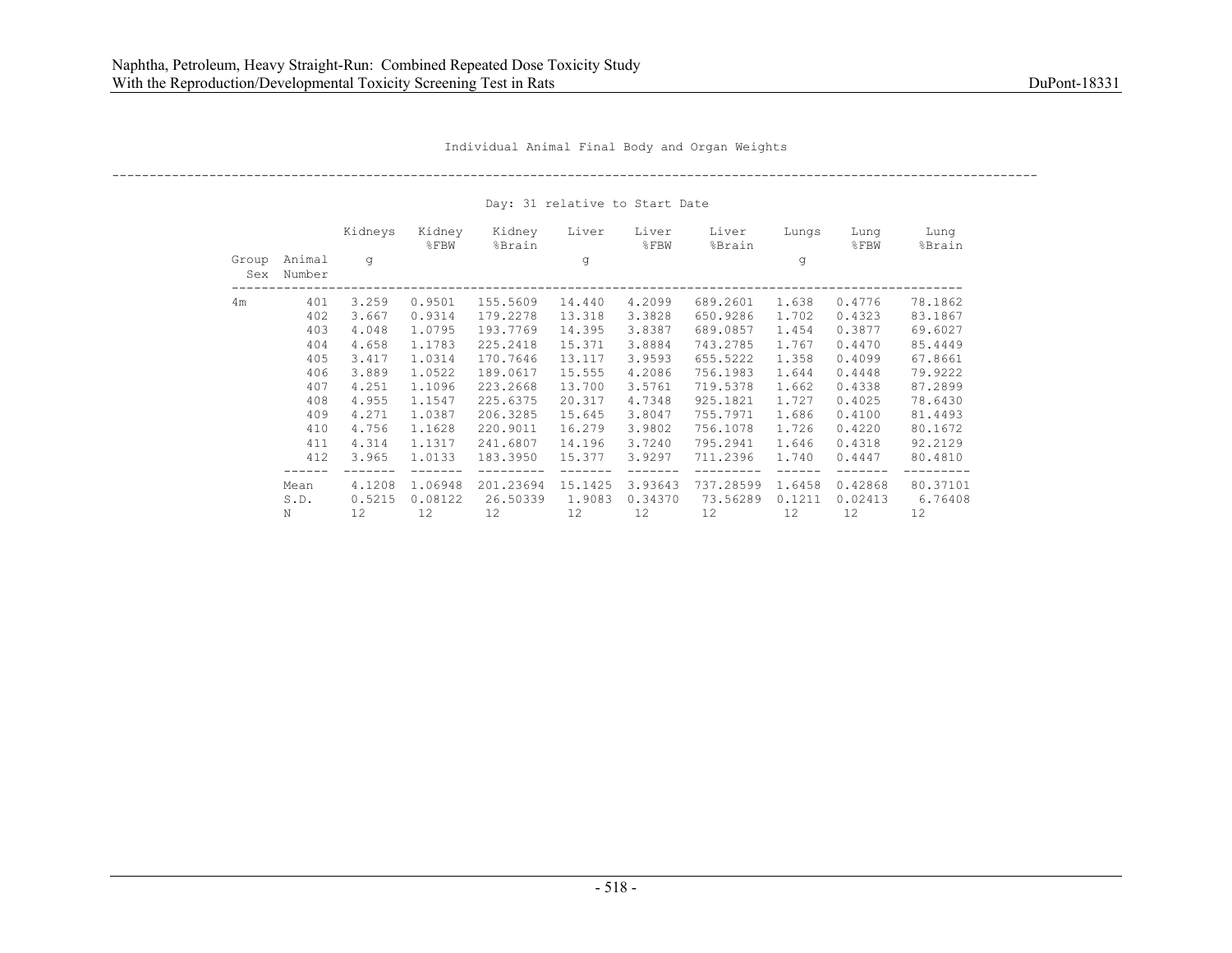----------------------------------------------------------------------------------------------------------------------------

|                |                  | Bodywt | Spleen | Spleen<br>$\S$ FBW | Spleen<br>%Brain | Thymus | Thymus<br>$8$ $FBW$ | Thymus<br>%Brain | Epididym |
|----------------|------------------|--------|--------|--------------------|------------------|--------|---------------------|------------------|----------|
| Group<br>Sex   | Animal<br>Number | q      | q      |                    |                  | g      |                     |                  | g        |
| 1 <sub>m</sub> | 101              | 440.8  | 0.686  | 0.1556             | 34,3000          | 0.451  | 0.1023              | 22,5500          | 1,246    |
|                | 102              | 410.8  | 0.737  | 0.1794             | 35.9688          | 0.359  | 0.0874              | 17.5207          | 1.026    |
|                | 103              | 416.0  | 0.807  | 0.1940             | 39.8519          | 0.416  | 0.1000              | 20.5432          | 1,190    |
|                | 104              | 476.1  | 0.949  | 0.1993             | 43.4126          | 0.726  | 0.1525              | 33.2113          | 1,299    |
|                | 105              | 356.4  | 0.726  | 0.2037             | 34.8536          | 0.490  | 0.1375              | 23.5238          | 1.182    |
|                | 106              | 450.0  | 0.711  | 0.1580             | 36.3683          | 0.713  | 0.1584              | 36.4706          | 1,292    |
|                | 107              | 376.1  | 0.626  | 0.1664             | 29.7105          | 0.400  | 0.1064              | 18.9843          | 1.238    |
|                | 108              | 433.0  | 0.625  | 0.1443             | 29.5229          | 0.432  | 0.0998              | 20,4062          | 1,271    |
|                | 109              | 370.0  | 0.636  | 0.1719             | 30.0994          | 0.357  | 0.0965              | 16.8954          | 1.184    |
|                | 110              | 398.8  | 0.846  | 0.2121             | 41.5725          | 0.250  | 0.0627              | 12.2850          | 1,189    |
|                | 111              | 341.7  | 0.617  | 0.1806             | 31.7061          | 0.534  | 0.1563              | 27.4409          | 1,203    |
|                | 112              | 427.5  | 0.675  | 0.1579             | 33.4821          | 0.566  | 0.1324              | 28.0754          | 1.295    |
|                |                  |        |        |                    |                  |        |                     |                  |          |
|                | Mean             | 408.10 | 0.7201 | 0.17693            | 35.07073         | 0.4745 | 0.11602             | 23.15890         | 1.2179   |
|                | S.D.             | 40.63  | 0.1022 | 0.02162            | 4.63112          | 0.1418 | 0.03063             | 7.02187          | 0.0758   |
|                | N                | 12.    | 12.    | 12.                | 12.              | 12.    | 12.                 | 12.              | 12.      |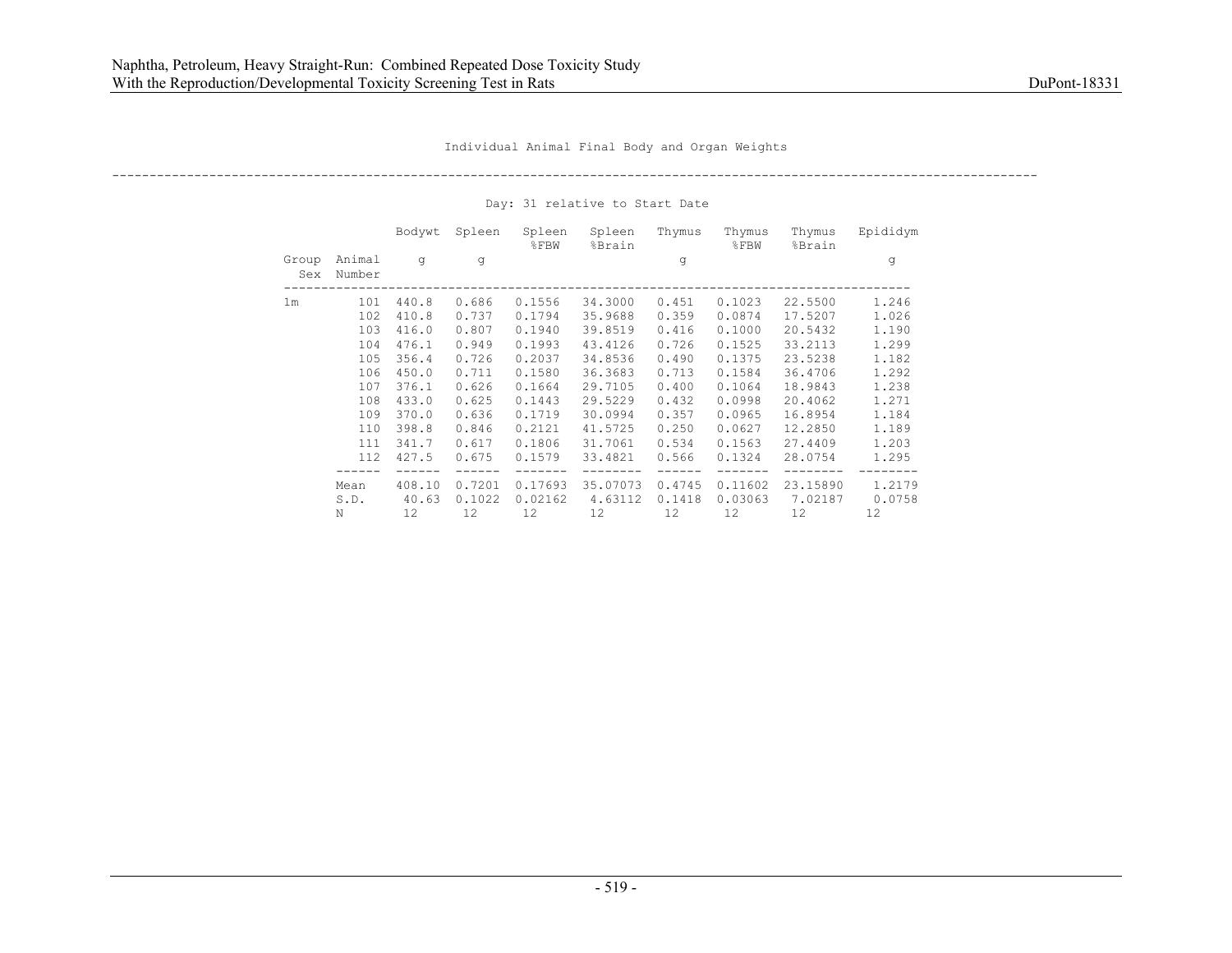----------------------------------------------------------------------------------------------------------------------------

|              |                  | Bodywt | Spleen | Spleen<br>$\S$ FBW | Spleen<br>%Brain | Thymus | Thymus<br>$8$ $FBW$ | Thymus<br>%Brain | Epididym |
|--------------|------------------|--------|--------|--------------------|------------------|--------|---------------------|------------------|----------|
| Group<br>Sex | Animal<br>Number | q      | q      |                    |                  | g      |                     |                  | g        |
| 2m           | 201              | 381.0  | 0.800  | 0.2100             | 37.7893          | 0.491  | 0.1289              | 23.1932          | 1,173    |
|              | 202              | 403.3  | 0.648  | 0.1607             | 31.4106          | 0.356  | 0.0883              | 17.2564          | 1.373    |
|              | 203              | 439.5  | 0.766  | 0.1743             | 33.9389          | 0.428  | 0.0974              | 18.9632          | 1,299    |
|              | 204              | 393.2  | 1.075  | 0.2734             | 51.9575          | 0.535  | 0.1361              | 25.8579          | 1.158    |
|              | 205              | 439.9  | 0.704  | 0.1600             | 33.6842          | 0.733  | 0.1666              | 35.0718          | 1.335    |
|              | 206              | 392.9  | 0.766  | 0.1950             | 35.3974          | 0.508  | 0.1293              | 23,4750          | 1.339    |
|              | 207              | 359.0  | 0.636  | 0.1772             | 33.7043          | 0.316  | 0.0880              | 16.7462          | 1.328    |
|              | 208              | 389.7  | 0.615  | 0.1578             | 29.8834          | 0.389  | 0.0998              | 18.9018          | 1.132    |
|              | 209              | 391.1  | 0.703  | 0.1797             | 32.2477          | 0.430  | 0.1099              | 19.7248          | 1,179    |
|              | 210              | 391.5  | 0.629  | 0.1607             | 29.8954          | 0.467  | 0.1193              | 22.1958          | 1.222    |
|              | 211              | 336.2  | 0.440  | 0.1309             | 20.9125          | 0.319  | 0.0949              | 15.1616          | 1.135    |
|              | 212              | 422.2  | 0.660  | 0.1563             | 31.8379          | 0.444  | 0.1052              | 21,4182          | 1.367    |
|              | Mean             | 394.96 | 0.7035 | 0.17800            | 33.55493         | 0.4513 | 0.11364             | 21.49716         | 1.2533   |
|              | S.D.             | 29.87  | 0.1500 | 0.03625            | 7.11033          | 0.1133 | 0.02338             | 5.28775          | 0.0952   |
| Ν            |                  | 12     | 12     | 12                 | 12               | 12     | 12                  | 12               | 12       |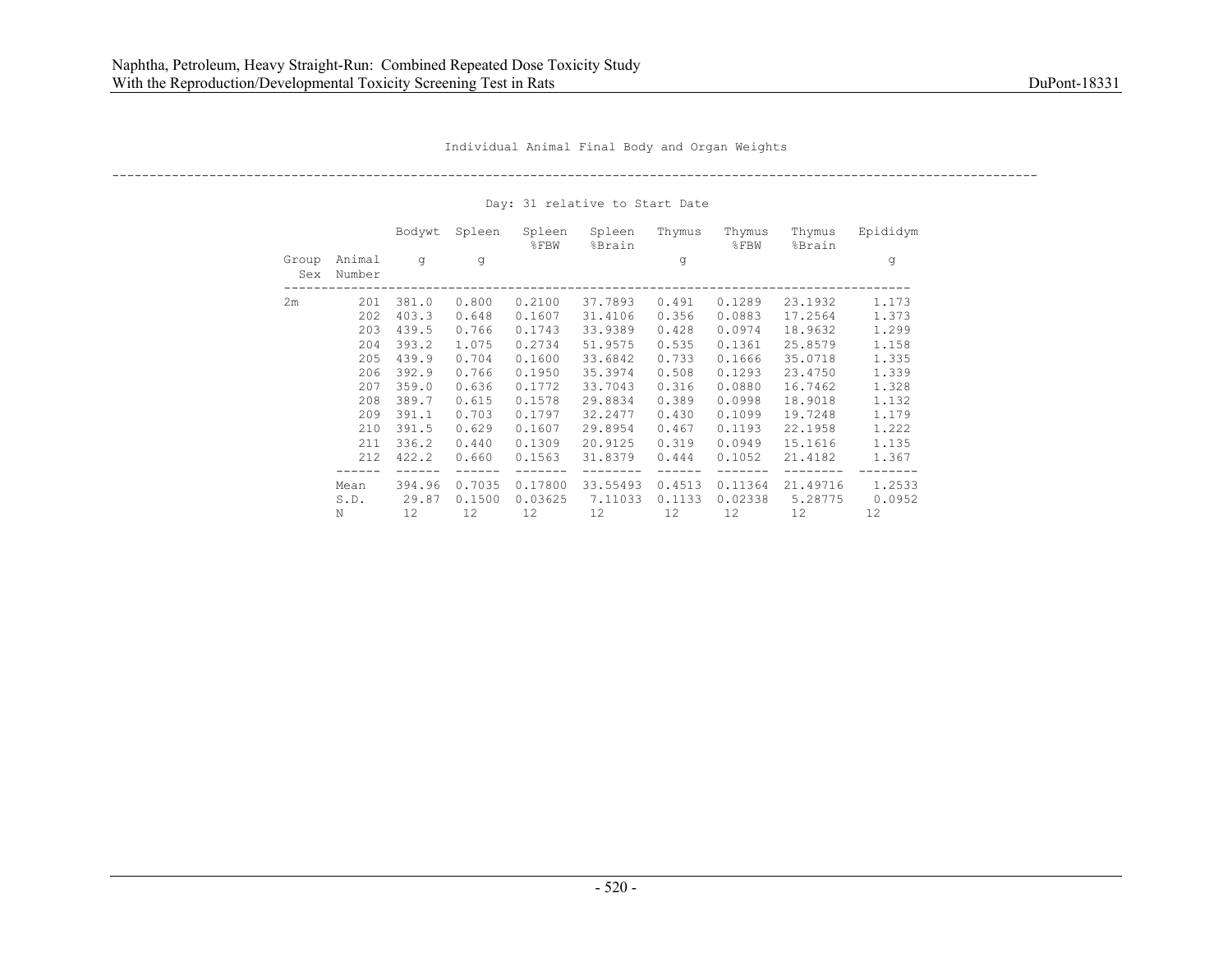----------------------------------------------------------------------------------------------------------------------------

|                  | Bodywt          | Spleen                                                                        | Spleen<br>$8$ FBW  | Spleen<br>%Brain    | Thymus           | Thymus<br>$8$ FBW  | Thymus<br>%Brain    | Epididym         |
|------------------|-----------------|-------------------------------------------------------------------------------|--------------------|---------------------|------------------|--------------------|---------------------|------------------|
| Animal<br>Number | q               | q                                                                             |                    |                     | g                |                    |                     | g                |
| 301              | 372.1           | 0.745                                                                         | 0.2002             | 35.3583             | 0.539            | 0.1449             | 25.5814             | 1,108            |
| 302              | 380.5           | 0.701                                                                         | 0.1842             | 33.1756             | 0.483            | 0.1269             | 22.8585             | 1.187            |
| 303              |                 | 0.630                                                                         | 0.1601             | 32.2251             | 0.559            | 0.1421             | 28.5934             | 1.275            |
| 304              |                 | 0.705                                                                         | 0.1721             | 33.3333             | 0.484            | 0.1182             | 22.8842             | 1.343            |
| 305              |                 | 0.617                                                                         | 0.2077             | 34.2207             | 0.341            | 0.1148             | 18.9129             | 1.283            |
| 306              |                 | 0.622                                                                         | 0.1613             | 30.4156             | 0.463            | 0.1201             | 22.6406             | 1.045            |
| 307              |                 | 0.749                                                                         | 0.1826             | 35.5482             | 0.690            | 0.1683             | 32,7480             | 1.131            |
| 308              |                 | 0.571                                                                         | 0.1498             | 27.4651             | 0.606            | 0.1590             | 29.1486             | 1.155            |
| 309              |                 | 0.978                                                                         | 0.2197             | 45.9803             | 0.535            | 0.1202             | 25.1528             | 1,201            |
| 310              |                 | 0.764                                                                         | 0.1760             | 38.5664             | 0.577            | 0.1329             | 29.1267             | 1.187            |
| 311              |                 | 0.522                                                                         | 0.1313             | 24.6575             | 0.644            | 0.1619             | 30.4204             | 1.247            |
|                  |                 |                                                                               |                    |                     |                  |                    |                     |                  |
| 312              | 309.2           | 0.705                                                                         | 0.2280             | 36.9497             | 0.410            | 0.1326             | 21,4885             | 1.136            |
|                  |                 |                                                                               |                    |                     |                  |                    |                     |                  |
| Mean<br>S.D.     | 384.63<br>43.86 | 0.6924<br>0.1173                                                              | 0.18108<br>0.02888 | 33.99132<br>5.43122 | 0.5276<br>0.0983 | 0.13683<br>0.01840 | 25.79633<br>4.19231 | 1.1915<br>0.0842 |
|                  |                 | 393.4<br>409.6<br>297.1<br>385.5<br>410.1<br>381.2<br>445.2<br>434.0<br>397.7 |                    |                     |                  |                    |                     |                  |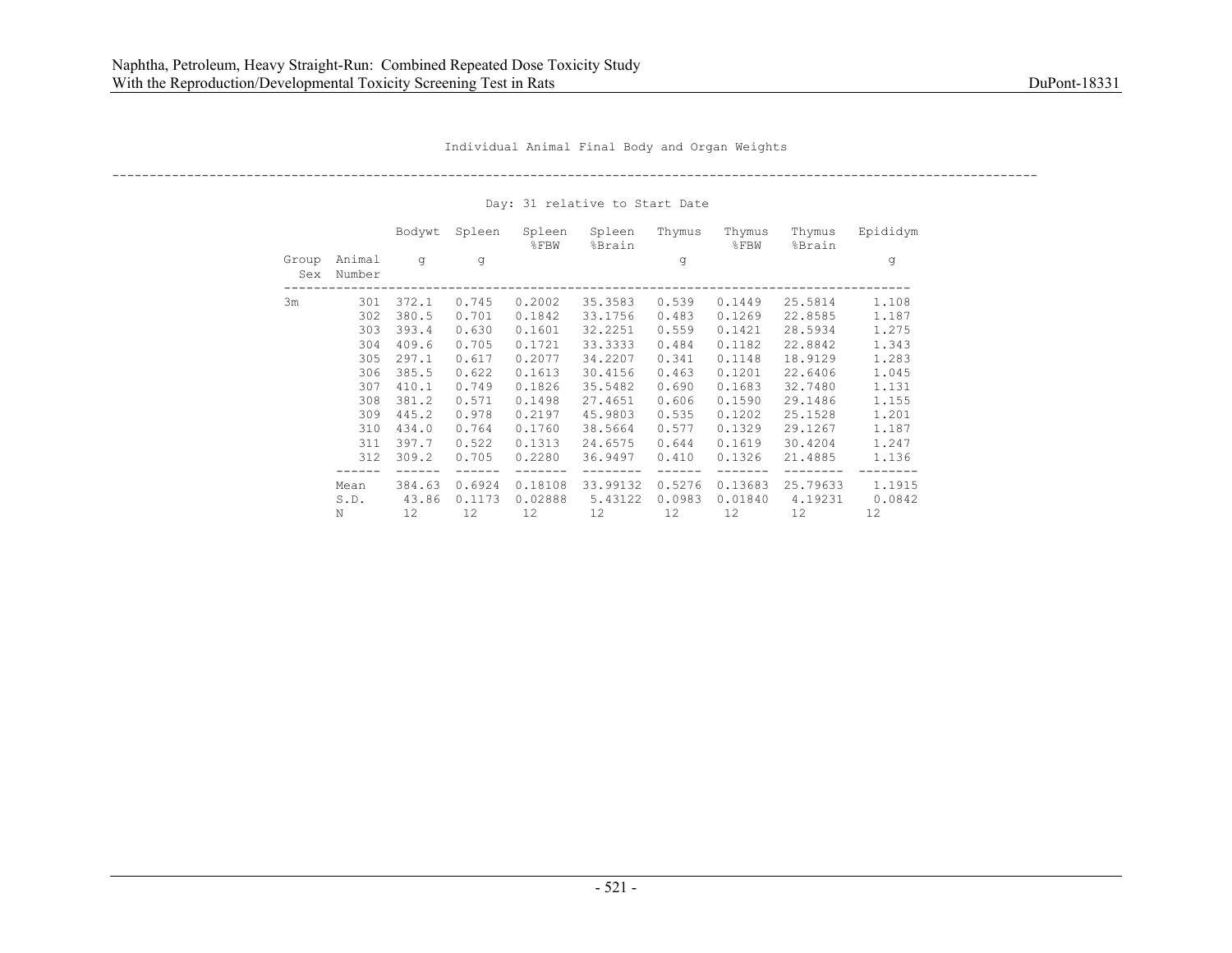----------------------------------------------------------------------------------------------------------------------------

|                                  | Bodywt       | Spleen | Spleen<br>$\S$ FBW | Spleen<br>%Brain | Thymus | Thymus<br>$8$ $FBW$ | Thymus<br>%Brain | Epididym |
|----------------------------------|--------------|--------|--------------------|------------------|--------|---------------------|------------------|----------|
| Animal<br>Group<br>Number<br>Sex | q            | q      |                    |                  | g      |                     |                  | g        |
| 4m                               | 401<br>343.0 | 0.701  | 0.2044             | 33,4606          | 0.360  | 0.1050              | 17.1838          | 1.158    |
|                                  | 393.7<br>402 | 0.714  | 0.1814             | 34.8974          | 0.436  | 0.1107              | 21.3099          | 1.214    |
|                                  | 375.0<br>403 | 0.593  | 0.1581             | 28.3868          | 0.358  | 0.0955              | 17.1374          | 1,289    |
|                                  | 395.3<br>404 | 0.733  | 0.1854             | 35.4449          | 0.482  | 0.1219              | 23.3075          | 1.245    |
|                                  | 405<br>331.3 | 0.614  | 0.1853             | 30.6847          | 0.348  | 0.1050              | 17.3913          | 1.061    |
|                                  | 369.6<br>406 | 0.641  | 0.1734             | 31.1619          | 0.388  | 0.1050              | 18.8624          | 1.115    |
|                                  | 407<br>383.1 | 0.626  | 0.1634             | 32.8782          | 0.395  | 0.1031              | 20.7458          | 1.392    |
|                                  | 429.1<br>408 | 1.024  | 0.2386             | 46.6302          | 0.458  | 0.1067              | 20.8561          | 1.369    |
|                                  | 411.2<br>409 | 0.696  | 0.1693             | 33.6232          | 0.506  | 0.1231              | 24.4444          | 1.226    |
|                                  | 409.0<br>410 | 0.770  | 0.1883             | 35.7641          | 0.386  | 0.0944              | 17.9285          | 1.352    |
|                                  | 381.2<br>411 | 0.685  | 0.1797             | 38.3754          | 0.346  | 0.0908              | 19.3838          | 1.373    |
|                                  | 391.3<br>412 | 0.935  | 0.2389             | 43.2470          | 0.542  | 0.1385              | 25.0694          | 1.197    |
| Mean                             | 384.40       | 0.7277 | 0.18885            | 35.37953         | 0.4171 | 0.10831             | 20.30169         | 1.2493   |
| S.D.                             | 27.68        | 0.1298 | 0.02629            | 5.21873          | 0.0665 | 0.01364             | 2.81553          | 0.1081   |
| Ν                                | 12           | 12     | 12                 | 12               | 12     | 12                  | 12               | 12       |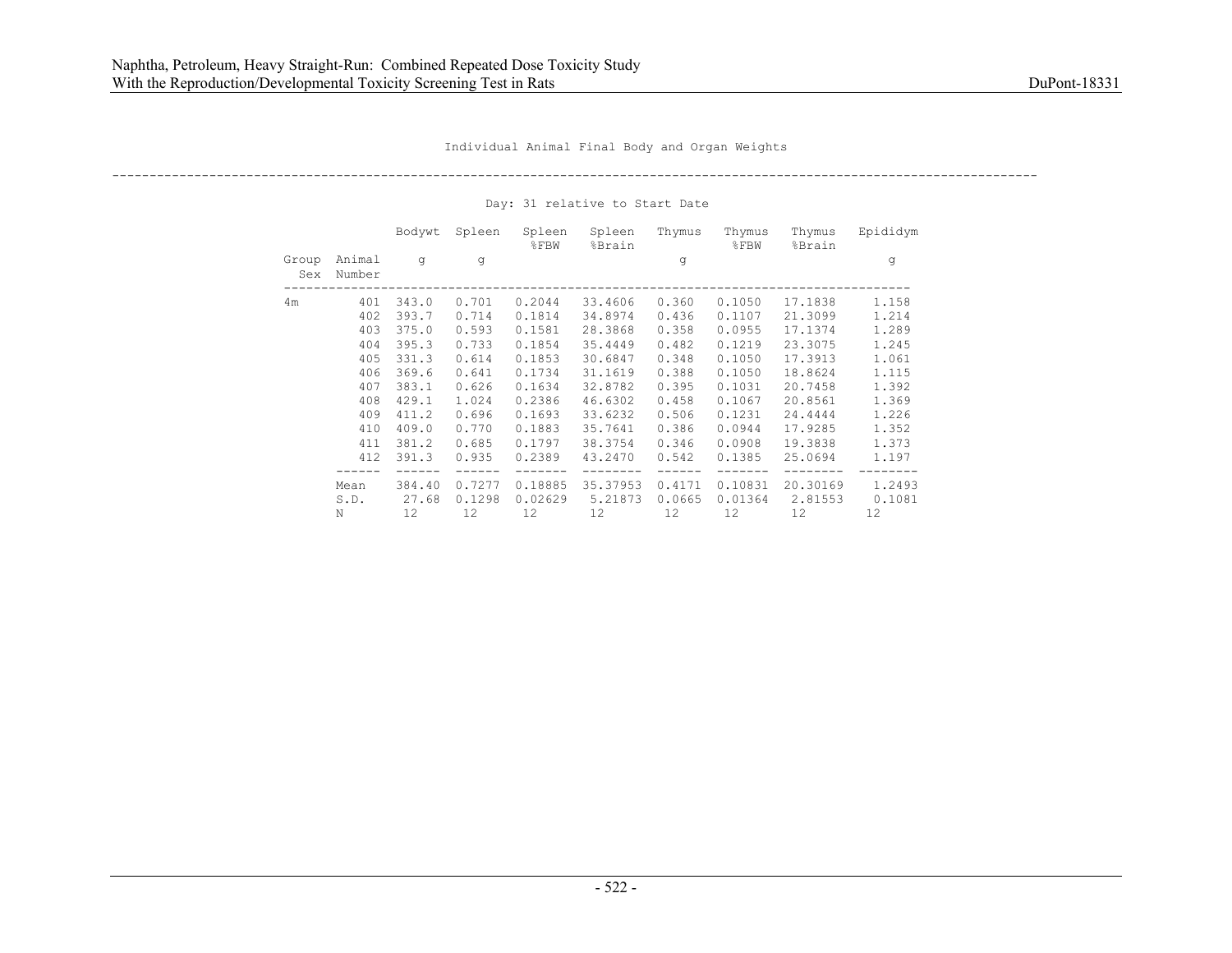----------------------------------------------------------------------------------------------------------------------------

|                |                  | Epididym<br>$\S$ FBW | Epididym<br>%Brain | Prostate | Prostate<br>$8$ $FBW$ | Prostate<br>%Brain | Testes | Testes<br>$\S$ FBW | Testes<br>%Brain |
|----------------|------------------|----------------------|--------------------|----------|-----------------------|--------------------|--------|--------------------|------------------|
| Group<br>Sex   | Animal<br>Number |                      |                    | q        |                       |                    | q      |                    |                  |
| 1 <sub>m</sub> | 101              | 0.2827               | 62.3000            | 0.844    | 0.1915                | 42,2000            | 3.418  | 0.7754             | 170.9000         |
|                | 102              | 0.2498               | 50.0732            | 0.391    | 0.0952                | 19.0825            | 3.446  | 0.8389             | 168.1796         |
|                | 103              | 0.2861               | 58.7654            | 0.394    | 0.0947                | 19.4568            | 3.181  | 0.7647             | 157.0864         |
|                | 104              | 0.2728               | 59.4236            | 0.543    | 0.1141                | 24.8399            | 3.506  | 0.7364             | 160.3843         |
|                | 105              | 0.3316               | 56.7451            | 0.656    | 0.1841                | 31,4930            | 3.285  | 0.9217             | 157.7052         |
|                | 106              | 0.2871               | 66.0870            | 0.554    | 0.1231                | 28.3376            | 3.964  | 0.8809             | 202.7621         |
|                | 107              | 0.3292               | 58.7565            | 0.521    | 0.1385                | 24.7271            | 3.511  | 0.9335             | 166.6350         |
|                | 108              | 0.2935               | 60.0378            | 0.638    | 0.1473                | 30.1370            | 3.410  | 0.7875             | 161.0770         |
|                | 109              | 0.3200               | 56.0341            | 0.869    | 0.2349                | 41.1264            | 3.524  | 0.9524             | 166.7771         |
|                | 110              | 0.2981               | 58.4275            | 0.646    | 0.1620                | 31.7445            | 3,289  | 0.8247             | 161.6216         |
|                | 111              | 0.3521               | 61.8191            | 0.586    | 0.1715                | 30.1131            | 3.228  | 0.9447             | 165.8787         |
|                | 112              | 0.3029               | 64.2361            | 0.490    | 0.1146                | 24.3056            | 3,173  | 0.7422             | 157.3909         |
|                | Mean             | 0.30049              | 59.39212           | 0.5943   | 0.14763               | 28.96363           | 3.4113 | 0.84192            | 166.36649        |
|                | S.D.             | 0.02850              | 4.15498            | 0.1502   | 0.04274               | 7.29273            | 0.2159 | 0.08189            | 12.34702         |
|                | Ν                | 12                   | 12                 | 12       | 12                    | 12                 | 12     | 12                 | 12               |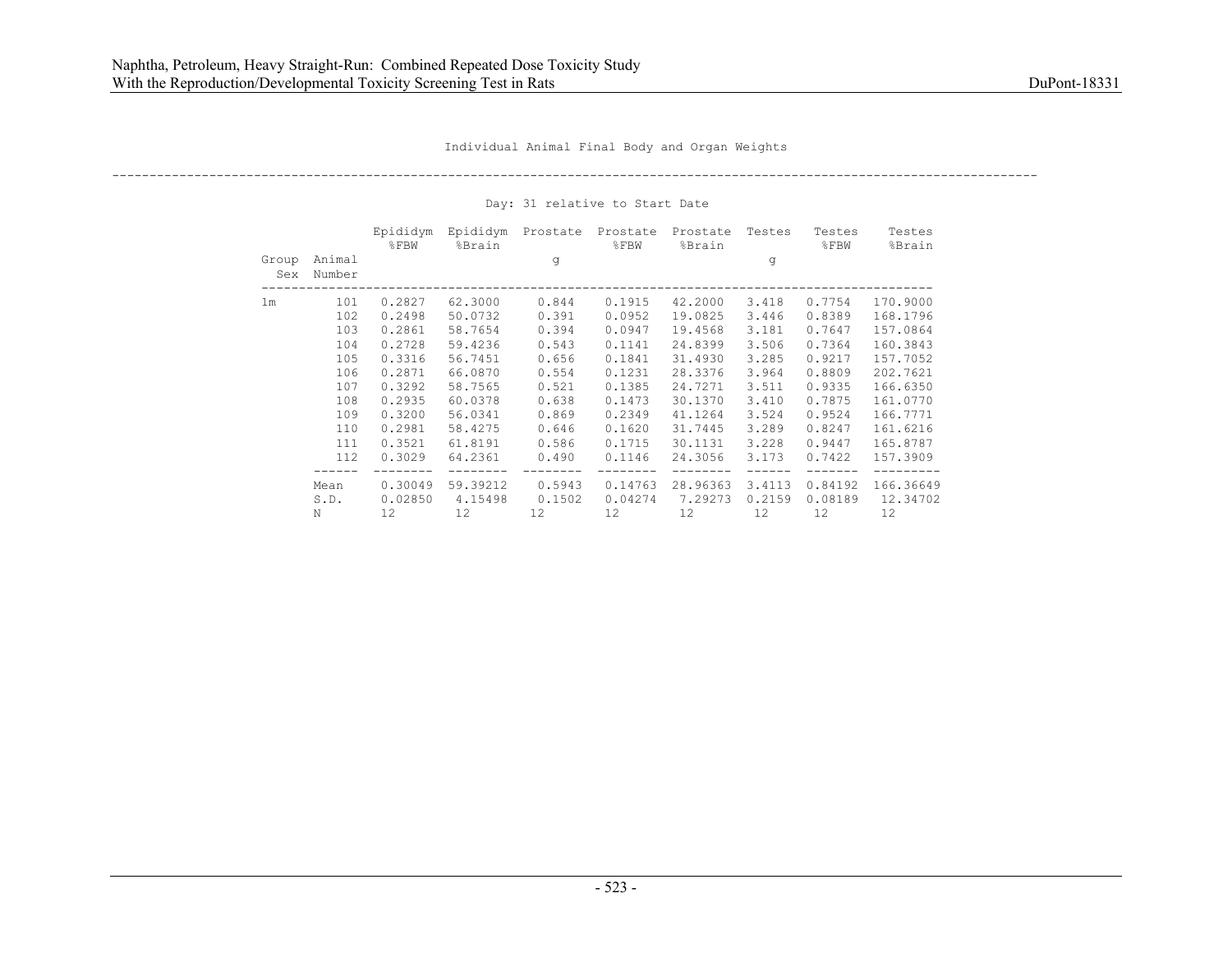----------------------------------------------------------------------------------------------------------------------------

|              |                  | Epididym<br>$8$ $FBW$ | Epididym<br>%Brain | Prostate | Prostate<br>$8$ FBW | Prostate<br>%Brain | Testes | Testes<br>$8$ FBW | Testes<br>%Brain |
|--------------|------------------|-----------------------|--------------------|----------|---------------------|--------------------|--------|-------------------|------------------|
| Group<br>Sex | Animal<br>Number |                       |                    | q        |                     |                    | q      |                   |                  |
| 2m           | 201              | 0.3079                | 55.4086            | 0.504    | 0.1323              | 23.8073            | 3.389  | 0.8895            | 160.0850         |
|              | 202              | 0.3404                | 66.5536            | 0.512    | 0.1270              | 24.8182            | 4.073  | 1,0099            | 197.4309         |
|              | 203              | 0.2956                | 57.5543            | 0.667    | 0.1518              | 29.5525            | 3.623  | 0.8243            | 160.5228         |
|              | 204              | 0.2945                | 55.9691            | 0.650    | 0.1653              | 31.4161            | 3.573  | 0.9087            | 172.6921         |
|              | 205              | 0.3035                | 63.8756            | 0.667    | 0.1516              | 31.9139            | 3.342  | 0.7597            | 159.9043         |
|              | 206              | 0.3408                | 61.8762            | 0.664    | 0.1690              | 30.6839            | 3.697  | 0.9410            | 170.8410         |
|              | 207              | 0.3699                | 70.3763            | 0.820    | 0.2284              | 43.4552            | 3.560  | 0.9916            | 188.6592         |
|              | 208              | 0.2905                | 55.0049            | 0.673    | 0.1727              | 32.7017            | 3.344  | 0.8581            | 162.4879         |
|              | 209              | 0.3015                | 54.0826            | 0.709    | 0.1813              | 32.5229            | 3.420  | 0.8745            | 156.8807         |
|              | 210              | 0.3121                | 58.0798            | 0.560    | 0.1430              | 26.6160            | 3.252  | 0.8307            | 154.5627         |
|              | 211              | 0.3376                | 53.9449            | 0.604    | 0.1797              | 28.7072            | 3.352  | 0.9970            | 159.3156         |
|              | 212              | 0.3238                | 65.9431            | 0.988    | 0.2340              | 47.6604            | 3.638  | 0.8617            | 175.4945         |
|              | Mean             | 0.31818               | 59.88908           | 0.6682   | 0.16968             | 31,98794           | 3.5219 | 0.89556           | 168.23973        |
|              | S.D.             | 0.02442               | 5.62429            | 0.1330   | 0.03361             | 7.03131            | 0.2248 | 0.07722           | 13.39146         |
|              | Ν                | 12                    | 12                 | 12       | 12                  | 12                 | 12     | 12                | 12               |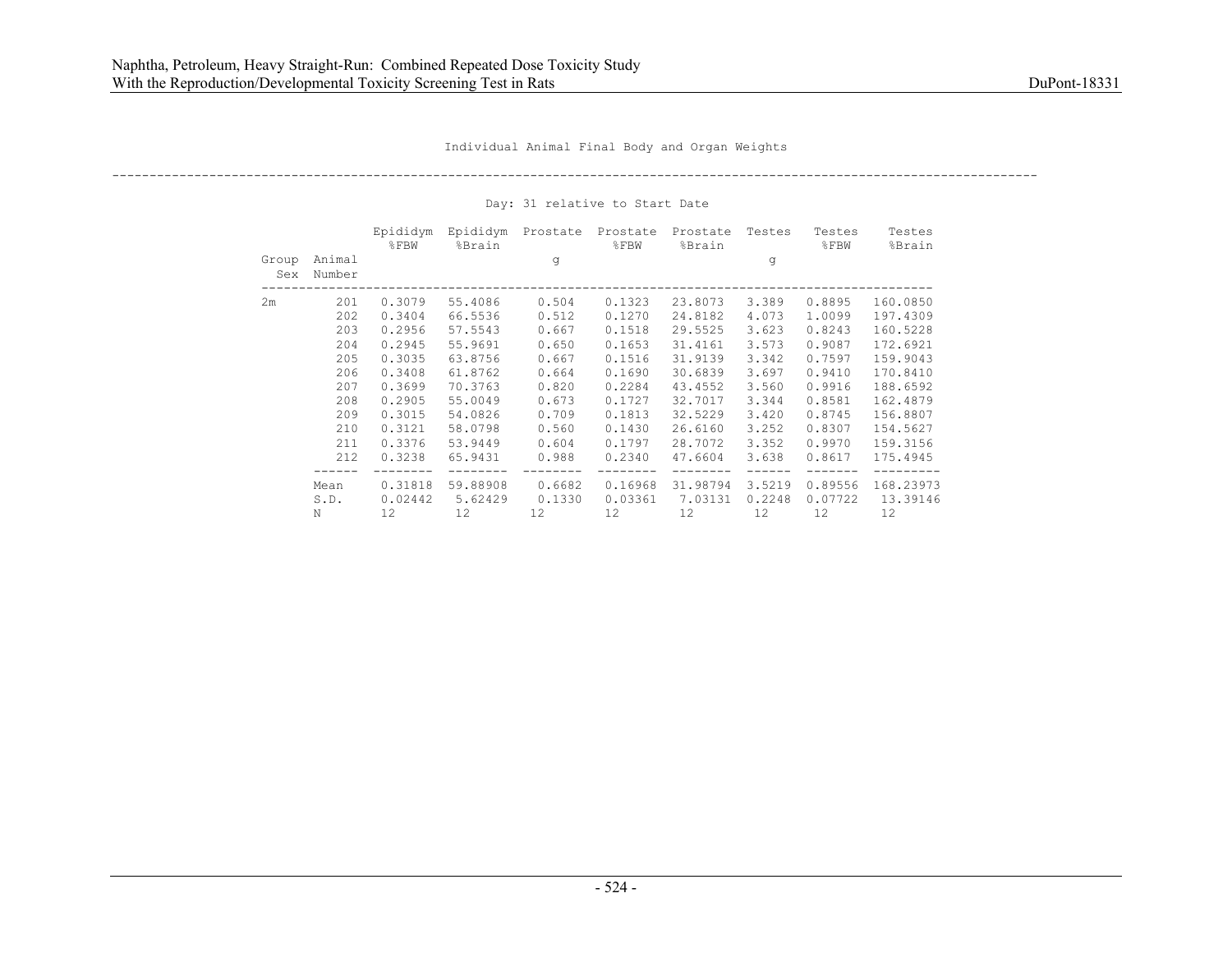----------------------------------------------------------------------------------------------------------------------------

|              |                  | Epididym<br>$8$ $FBW$ | Epididym<br>%Brain | Prostate | Prostate<br>$8$ FBW | Prostate<br>%Brain | Testes | Testes<br>$8$ FBW | Testes<br>%Brain |
|--------------|------------------|-----------------------|--------------------|----------|---------------------|--------------------|--------|-------------------|------------------|
| Group<br>Sex | Animal<br>Number |                       |                    | q        |                     |                    | q      |                   |                  |
| 3m           | 301              | 0.2978                | 52.5866            | 0.329    | 0.0884              | 15.6146            | 3.484  | 0.9363            | 165.3536         |
|              | 302              | 0.3120                | 56.1761            | 0.626    | 0.1645              | 29.6261            | 3.737  | 0.9821            | 176.8575         |
|              | 303              | 0.3241                | 65.2174            | 1.045    | 0.2656              | 53.4527            | 3,250  | 0.8261            | 166.2404         |
|              | 304              | 0.3279                | 63.4988            | 0.945    | 0.2307              | 44.6809            | 3.766  | 0.9194            | 178.0615         |
|              | 305              | 0.4318                | 71.1592            | 0.673    | 0.2265              | 37.3267            | 3.733  | 1,2565            | 207.0438         |
|              | 306              | 0.2711                | 51.1002            | 0.405    | 0.1051              | 19.8044            | 3.338  | 0.8659            | 163.2274         |
|              | 307              | 0.2758                | 53.6782            | 0.608    | 0.1483              | 28.8562            | 3.348  | 0.8164            | 158.8989         |
|              | 308              | 0.3030                | 55.5556            | 0.764    | 0.2004              | 36.7484            | 3.199  | 0.8392            | 153.8721         |
|              | 309              | 0.2698                | 56.4645            | 0.562    | 0.1262              | 26.4222            | 3.551  | 0.7976            | 166.9488         |
|              | 310              | 0.2735                | 59.9192            | 0.802    | 0.1848              | 40.4846            | 3.139  | 0.7233            | 158.4553         |
|              | 311              | 0.3136                | 58.9041            | 0.679    | 0.1707              | 32.0737            | 3.456  | 0.8690            | 163.2499         |
|              | 312              | 0.3674                | 59.5388            | 0.496    | 0.1604              | 25.9958            | 3.524  | 1,1397            | 184.6960         |
|              | Mean             | 0.31398               | 58.64989           | 0.6612   | 0.17263             | 32.59053           | 3.4604 | 0.91429           | 170.24210        |
|              | S.D.             | 0.04701               | 5.75675            | 0,2080   | 0.05262             | 10.61581           | 0.2133 | 0.15091           | 14.62443         |
|              | Ν                | 12                    | 12                 | 12       | 12                  | 12                 | 12     | 12                | 12               |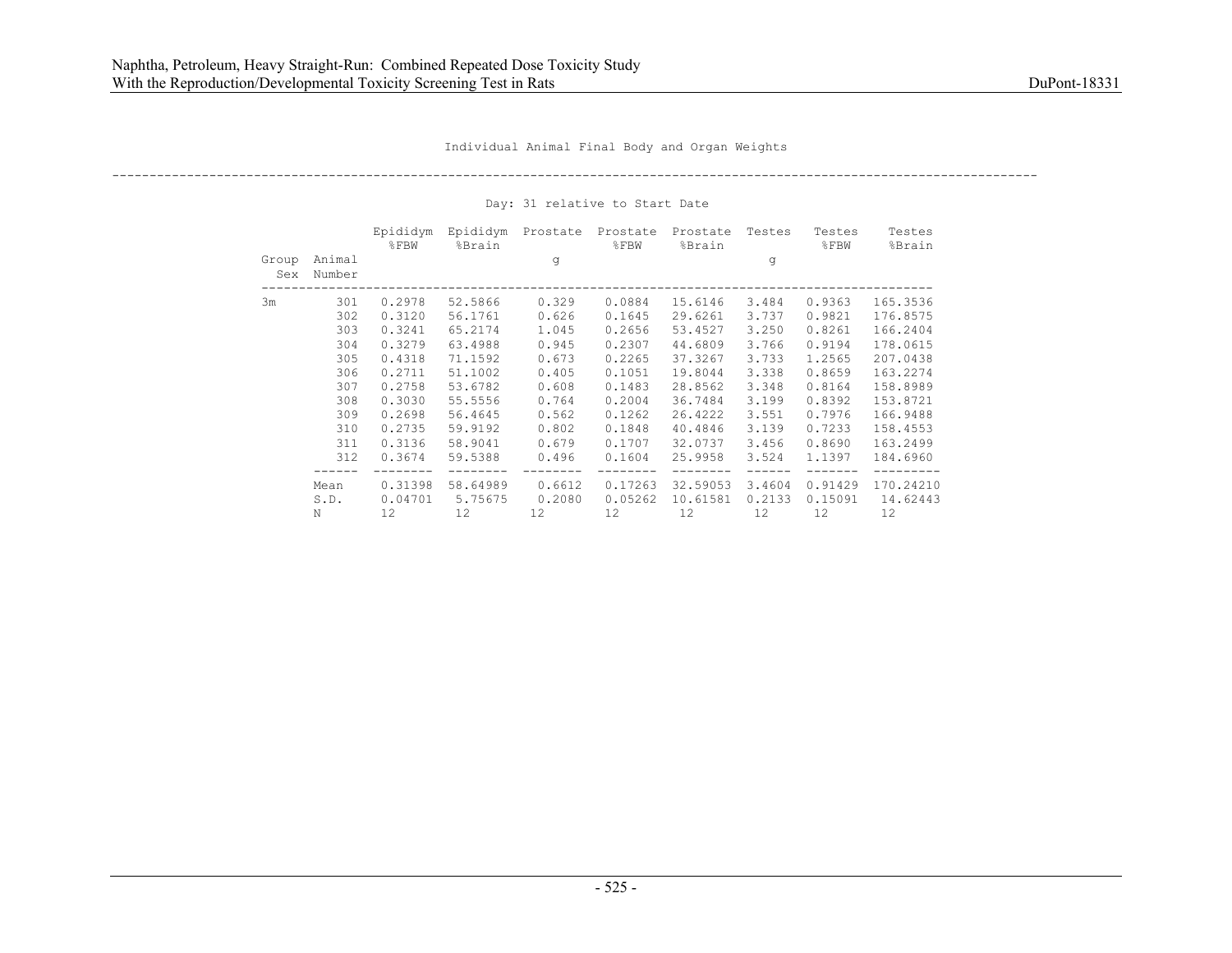----------------------------------------------------------------------------------------------------------------------------

|              |                  | Epididym<br>$8$ $FBW$ | Epididym<br>%Brain | Prostate | Prostate<br>$8$ FBW | Prostate<br>%Brain | Testes | Testes<br>$8$ FBW | Testes<br>%Brain |
|--------------|------------------|-----------------------|--------------------|----------|---------------------|--------------------|--------|-------------------|------------------|
| Group<br>Sex | Animal<br>Number |                       |                    | q        |                     |                    | q      |                   |                  |
| 4m           | 401              | 0.3376                | 55.2745            | 0.646    | 0.1883              | 30.8353            | 3.416  | 0.9959            | 163.0549         |
|              | 402              | 0.3084                | 59.3353            | 0.701    | 0.1781              | 34.2620            | 3.771  | 0.9578            | 184.3109         |
|              | 403              | 0.3437                | 61.7042            | 0.735    | 0.1960              | 35.1843            | 3.567  | 0.9512            | 170.7516         |
|              | 404              | 0.3150                | 60.2031            | 0.693    | 0.1753              | 33.5106            | 3.438  | 0.8697            | 166.2476         |
|              | 405              | 0.3203                | 53.0235            | 0.618    | 0.1865              | 30.8846            | 3,407  | 1.0284            | 170.2649         |
|              | 406              | 0.3017                | 54.2052            | 0.567    | 0.1534              | 27.5644            | 3.698  | 1,0005            | 179.7764         |
|              | 407              | 0.3634                | 73.1092            | 0.412    | 0.1075              | 21.6387            | 3.904  | 1.0191            | 205.0420         |
|              | 408              | 0.3190                | 62.3406            | 0.707    | 0.1648              | 32.1949            | 3.648  | 0.8502            | 166.1202         |
|              | 409              | 0.2982                | 59.2271            | 0.827    | 0.2011              | 39.9517            | 3.496  | 0.8502            | 168.8889         |
|              | 410              | 0.3306                | 62.7961            | 0.760    | 0.1858              | 35.2996            | 3.591  | 0.8780            | 166.7905         |
|              | 411              | 0.3602                | 76.9188            | 0.620    | 0.1626              | 34.7339            | 3.486  | 0.9145            | 195.2941         |
|              | 412              | 0.3059                | 55.3654            | 0.705    | 0.1802              | 32.6087            | 3.401  | 0.8692            | 157.3080         |
|              | Mean             | 0.32533               | 61.12525           | 0.6659   | 0.17330             | 32.38906           | 3.5686 | 0.93206           | 174.48750        |
|              | S.D.             | 0.02197               | 7.30034            | 0.1061   | 0.02492             | 4.54626            | 0.1606 | 0.06817           | 14.06830         |
|              | Ν                | 12                    | 12                 | 12       | 12                  | 12                 | 12     | 12                | 12               |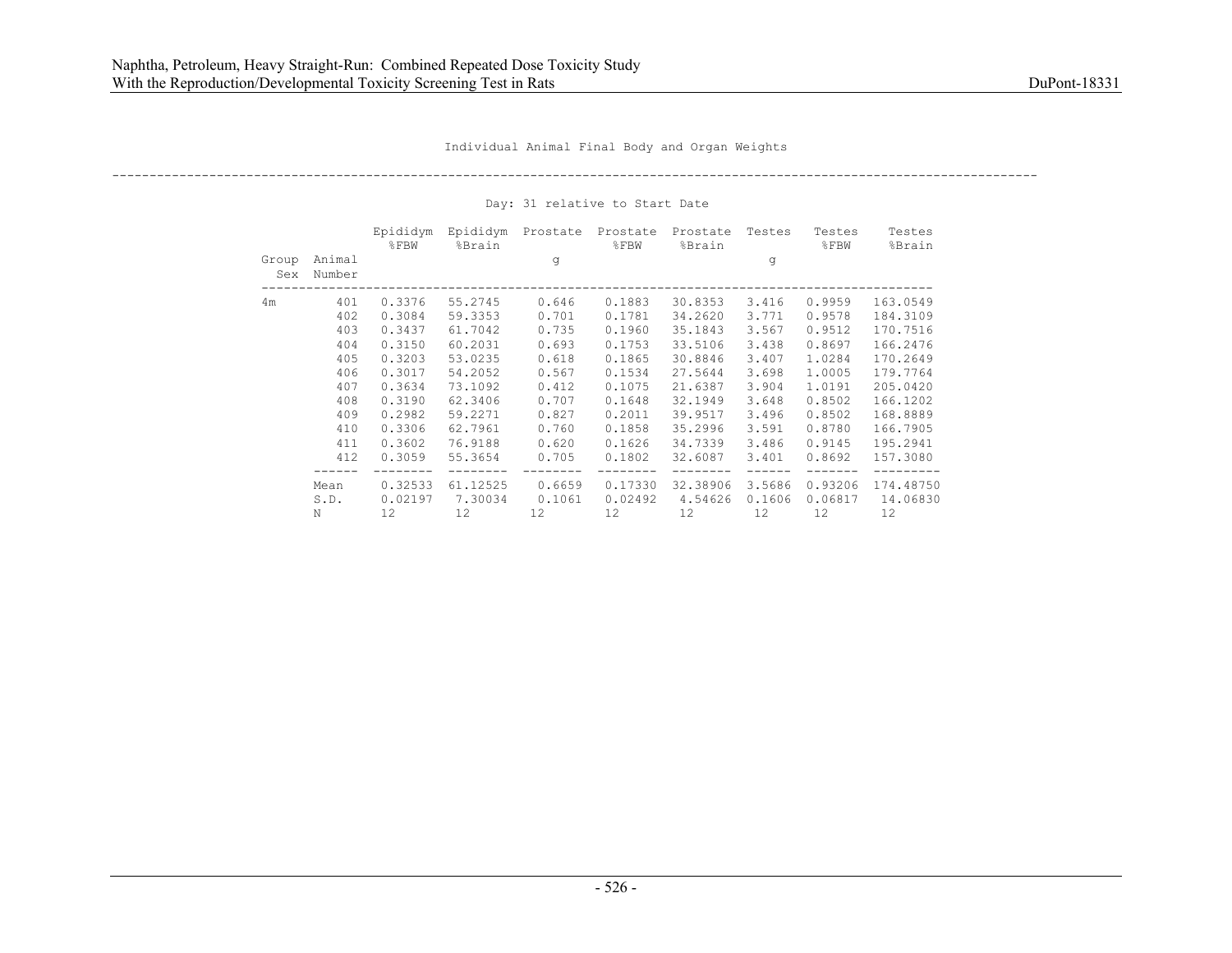----------------------------------------------------------------------------------------------------------------------------

|              |                  | Bodywt | Adrenal<br>Glands | Adren Gl<br>$8$ FBW | Adren Gl<br>%Brain | Brain  | Brain<br>$8$ $FBW$ | Heart  | Heart<br>$8$ FBW | Heart<br>%Brain |
|--------------|------------------|--------|-------------------|---------------------|--------------------|--------|--------------------|--------|------------------|-----------------|
| Group<br>Sex | Animal<br>Number | q      | q                 |                     |                    | q      |                    | q      |                  |                 |
| 1f           | 113              | 239.9  | 0.090             | 0.0375              | 4.6608             | 1.931  | 0.8049             | 0.897  | 0.3739           | 46.4526         |
|              | 114              | 280.3  | 0.066             | 0.0235              | 3.4250             | 1.927  | 0.6875             | 1.081  | 0.3857           | 56.0976         |
|              | 115              | 229.4  | 0.056             | 0.0244              | 2.9489             | 1.899  | 0.8278             | 0.983  | 0.4285           | 51.7641         |
|              | 116              | 211.7  | 0.073             | 0.0345              | 4.1104             | 1.776  | 0.8389             | 0.902  | 0.4261           | 50.7883         |
|              | 117              | 267.0  | 0.072             | 0.0270              | 3.8940             | 1.849  | 0.6925             | 1.065  | 0.3989           | 57.5987         |
|              | 118              | 219.6  | 0.058             | 0.0264              | 3.1200             | 1.859  | 0.8465             | 0.926  | 0.4217           | 49.8117         |
|              | 119              | 264.9  | 0.075             | 0.0283              | 4.0939             | 1.832  | 0.6916             | 0.982  | 0.3707           | 53.6026         |
|              | 120              | 265.2  | 0.084             | 0.0317              | 4.7619             | 1.764  | 0.6652             | 1.059  | 0.3993           | 60.0340         |
|              | 121              | 246.2  | 0.090             | 0.0366              | 4.6012             | 1.956  | 0.7945             | 0.968  | 0.3932           | 49.4888         |
|              | 122              | 250.2  | 0.081             | 0.0324              | 4.3316             | 1.870  | 0.7474             | 1,105  | 0.4416           | 59.0909         |
|              | 123              | 274.6  | 0.077             | 0.0280              | 3.9326             | 1.958  | 0.7130             | 1.057  | 0.3849           | 53.9837         |
|              | 124              | 265.5  | 0.080             | 0.0301              | 4.3011             | 1.860  | 0.7006             | 0.993  | 0.3740           | 53.3871         |
|              | Mean             | 251.21 | 0.0752            | 0.03003             | 4.01512            | 1.8734 | 0.75087            | 1,0015 | 0.39988          | 53.50834        |
|              | S.D.             | 22.20  | 0.0110            | 0.00458             | 0.58954            | 0.0640 | 0.06734            | 0.0713 | 0.02410          | 4.12840         |
|              | Ν                | 12     | 12                | 12                  | 12                 | 12     | 12                 | 12     | 12               | 12              |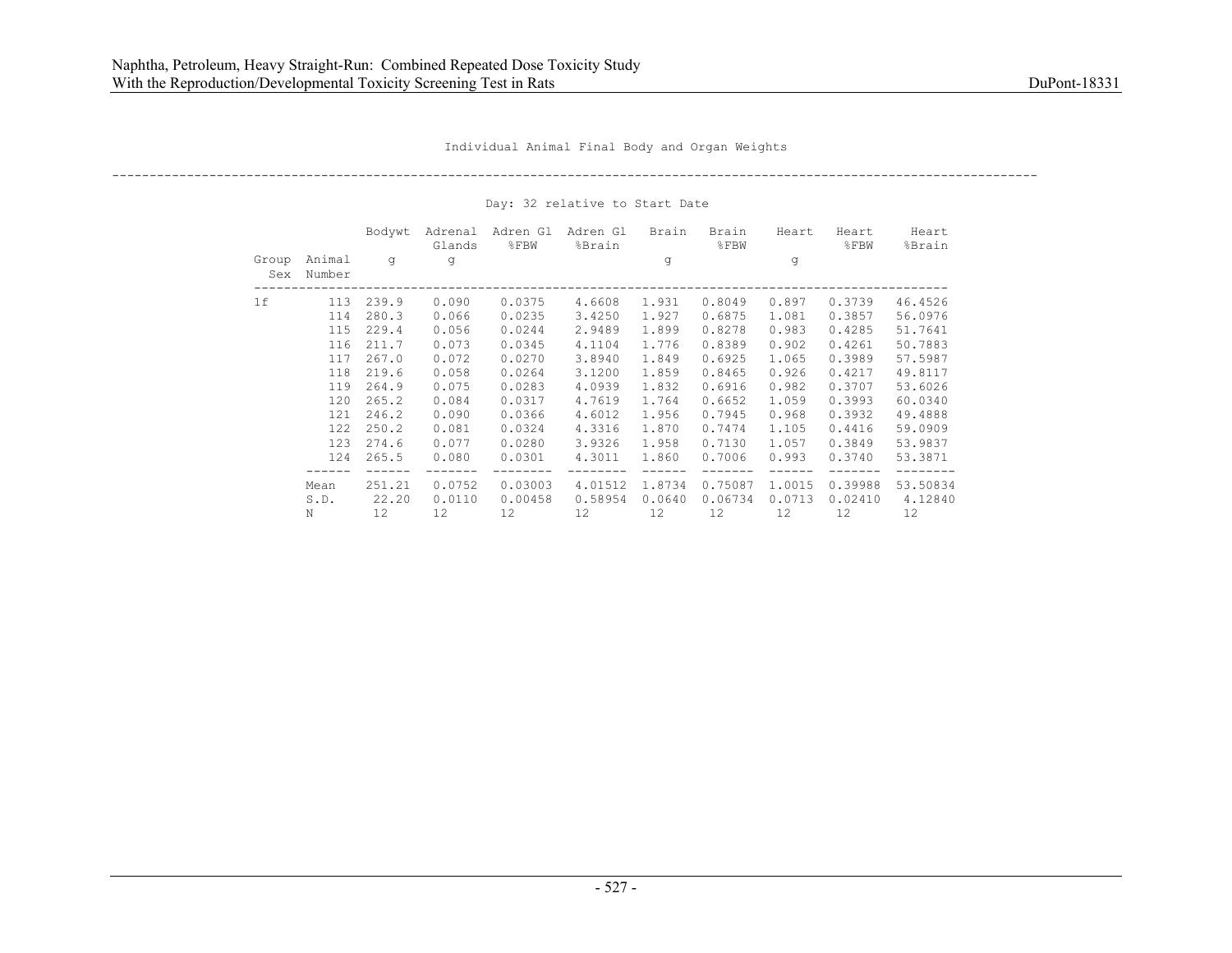----------------------------------------------------------------------------------------------------------------------------

|              |                  | Bodywt | Adrenal<br>Glands | Adren Gl<br>8FBW | Adren Gl<br>%Brain | Brain  | Brain<br>$\S$ FBW | Heart  | Heart<br>$\S$ FBW | Heart<br>%Brain |
|--------------|------------------|--------|-------------------|------------------|--------------------|--------|-------------------|--------|-------------------|-----------------|
| Group<br>Sex | Animal<br>Number | q      | q                 |                  |                    | q      |                   | q      |                   |                 |
| 2f           | 213              | 212.9  | 0.069             | 0.0324           | 3.6278             | 1.902  | 0.8934            | 0.787  | 0.3697            | 41.3775         |
|              | 214              | 250.0  | 0.089             | 0.0356           | 4.5571             | 1.953  | 0.7812            | 1.007  | 0.4028            | 51.5617         |
|              | 215              | 226.9  | 0.076             | 0.0335           | 3.9460             | 1.926  | 0.8488            | 1.009  | 0.4447            | 52.3884         |
|              | 216              | 257.2  | 0.084             | 0.0327           | 4.3456             | 1.933  | 0.7516            | 0.941  | 0.3659            | 48.6808         |
|              | 217              | 247.8  | 0.086             | 0.0347           | 4.4885             | 1.916  | 0.7732            | 0.894  | 0.3608            | 46.6597         |
|              | 218              | 255.7  | 0.078             | 0.0305           | 4.0541             | 1.924  | 0.7524            | 1,105  | 0.4321            | 57.4324         |
|              | 219              | 226.1  | 0.056             | 0.0248           | 3.1250             | 1.792  | 0.7926            | 0.925  | 0.4091            | 51.6183         |
|              | 220              | 279.7  | 0.056             | 0.0200           | 2.9350             | 1.908  | 0.6822            | 1,105  | 0.3951            | 57.9140         |
|              | 221              | 243.4  | 0.081             | 0.0333           | 4.1411             | 1.956  | 0.8036            | 0.967  | 0.3973            | 49.4376         |
|              | 222              | 255.7  | 0.073             | 0.0285           | 4.1430             | 1.762  | 0.6891            | 1.035  | 0.4048            | 58.7401         |
|              | 223              | 271.1  | 0.083             | 0.0306           | 4.3661             | 1.901  | 0.7012            | 1.078  | 0.3976            | 56.7070         |
|              | 224              | 232.3  | 0.065             | 0.0280           | 3.4704             | 1.873  | 0.8063            | 0.991  | 0.4266            | 52.9098         |
|              | Mean             | 246.57 | 0.0747            | 0.03038          | 3.93331            | 1.8955 | 0.77297           | 0.9870 | 0.40054           | 52.11894        |
|              | S.D.             | 19.41  | 0.0112            | 0.00449          | 0.53208            | 0.0602 | 0.06329           | 0.0926 | 0.02611           | 5.15361         |
|              | N                | 12.    | 12.               | 12.              | 12.                | 12.    | 12.               | 12.    | 12.               | 12.             |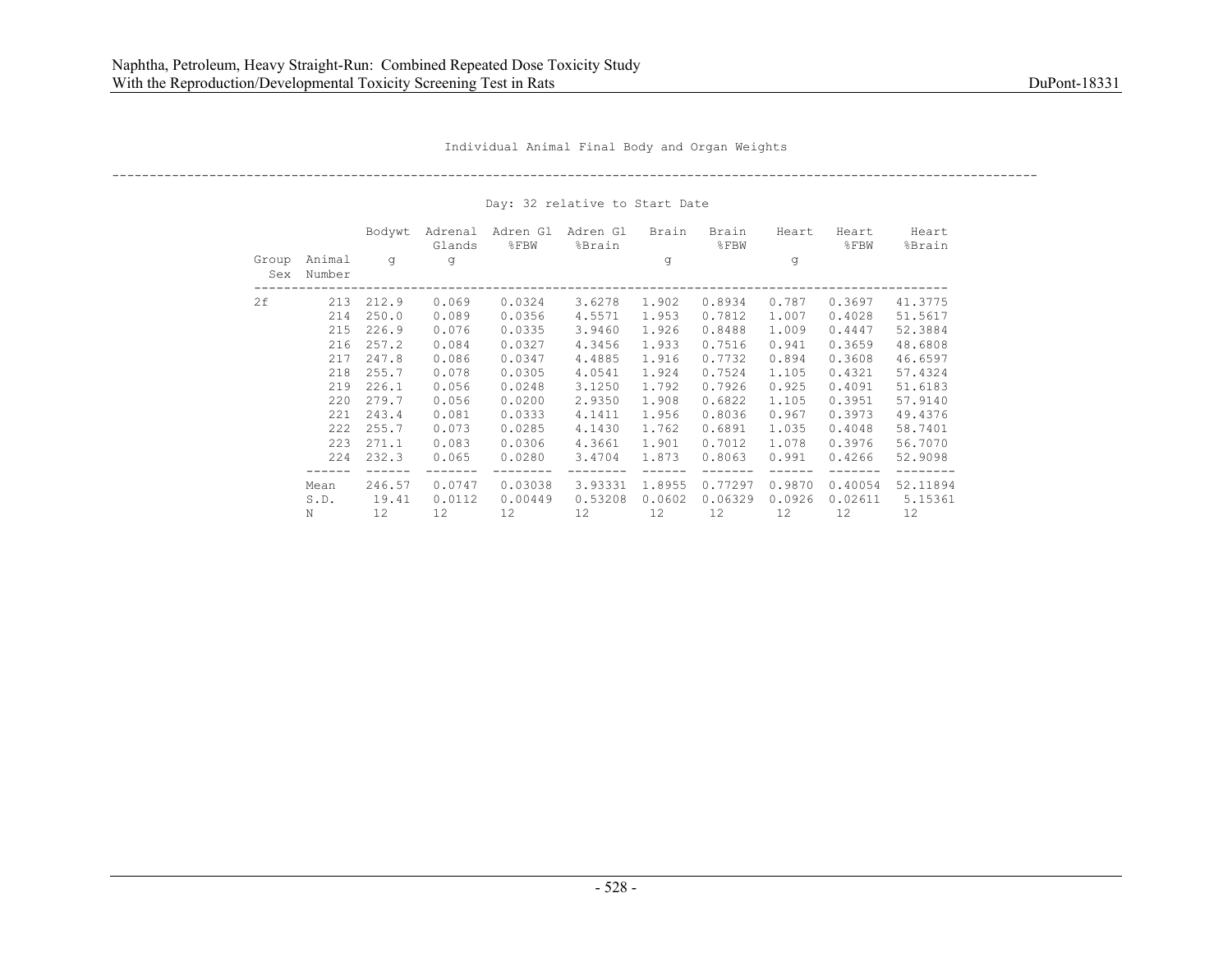----------------------------------------------------------------------------------------------------------------------------

|              |                  | Bodywt | Adrenal<br>Glands | Adren Gl<br>8FBW | Adren Gl<br>%Brain | Brain  | Brain<br>$\S$ FBW | Heart  | Heart<br>$\S$ FBW | Heart<br>%Brain |
|--------------|------------------|--------|-------------------|------------------|--------------------|--------|-------------------|--------|-------------------|-----------------|
| Group<br>Sex | Animal<br>Number | q      | q                 |                  |                    | q      |                   | q      |                   |                 |
| 3f           | 313              | 242.3  | 0.074             | 0.0305           | 3.8203             | 1.937  | 0.7994            | 0.840  | 0.3467            | 43.3660         |
|              | 314              | 218.3  | 0.076             | 0.0348           | 3.6822             | 2.064  | 0.9455            | 0.896  | 0.4104            | 43.4109         |
|              | 315              | 234.4  | 0.061             | 0.0260           | 3.0933             | 1.972  | 0.8413            | 0.956  | 0.4078            | 48.4787         |
|              | 316              | 233.1  | 0.089             | 0.0382           | 4.4301             | 2.009  | 0.8619            | 0.921  | 0.3951            | 45.8437         |
|              | 317              | 205.7  | 0.066             | 0.0321           | 3.2657             | 2.021  | 0.9825            | 0.850  | 0.4132            | 42.0584         |
|              | 318              | 263.4  | 0.066             | 0.0251           | 3.4197             | 1.930  | 0.7327            | 0.984  | 0.3736            | 50.9845         |
|              | 319              | 233.2  | 0.071             | 0.0304           | 3.9248             | 1.809  | 0.7757            | 1.045  | 0.4481            | 57.7667         |
|              | 320              | 293.0  | 0.070             | 0.0239           | 3.6726             | 1.906  | 0.6505            | 1.082  | 0.3693            | 56.7681         |
|              | 321              | 255.0  | 0.099             | 0.0388           | 5.0874             | 1.946  | 0.7631            | 1,169  | 0.4584            | 60.0719         |
|              | 322              | 249.7  | 0.066             | 0.0264           | 3.5560             | 1.856  | 0.7433            | 1,020  | 0.4085            | 54.9569         |
|              | 323              | 275.5  | 0.075             | 0.0272           | 4.0672             | 1.844  | 0.6693            | 1.102  | 0.4000            | 59.7614         |
|              | 324              | 274.4  | 0.073             | 0.0266           | 3.8482             | 1.897  | 0.6913            | 1.054  | 0.3841            | 55.5614         |
|              | Mean             | 248.17 | 0.0738            | 0.03000          | 3.82229            | 1.9326 | 0.78804           | 0.9933 | 0.40127           | 51.58572        |
|              | S.D.             | 25.40  | 0.0106            | 0.00506          | 0.53575            | 0.0761 | 0.10412           | 0.1035 | 0.03145           | 6.73685         |
|              | N                | 12.    | 12.               | 12.              | 12.                | 12.    | 12.               | 12.    | 12.               | 12              |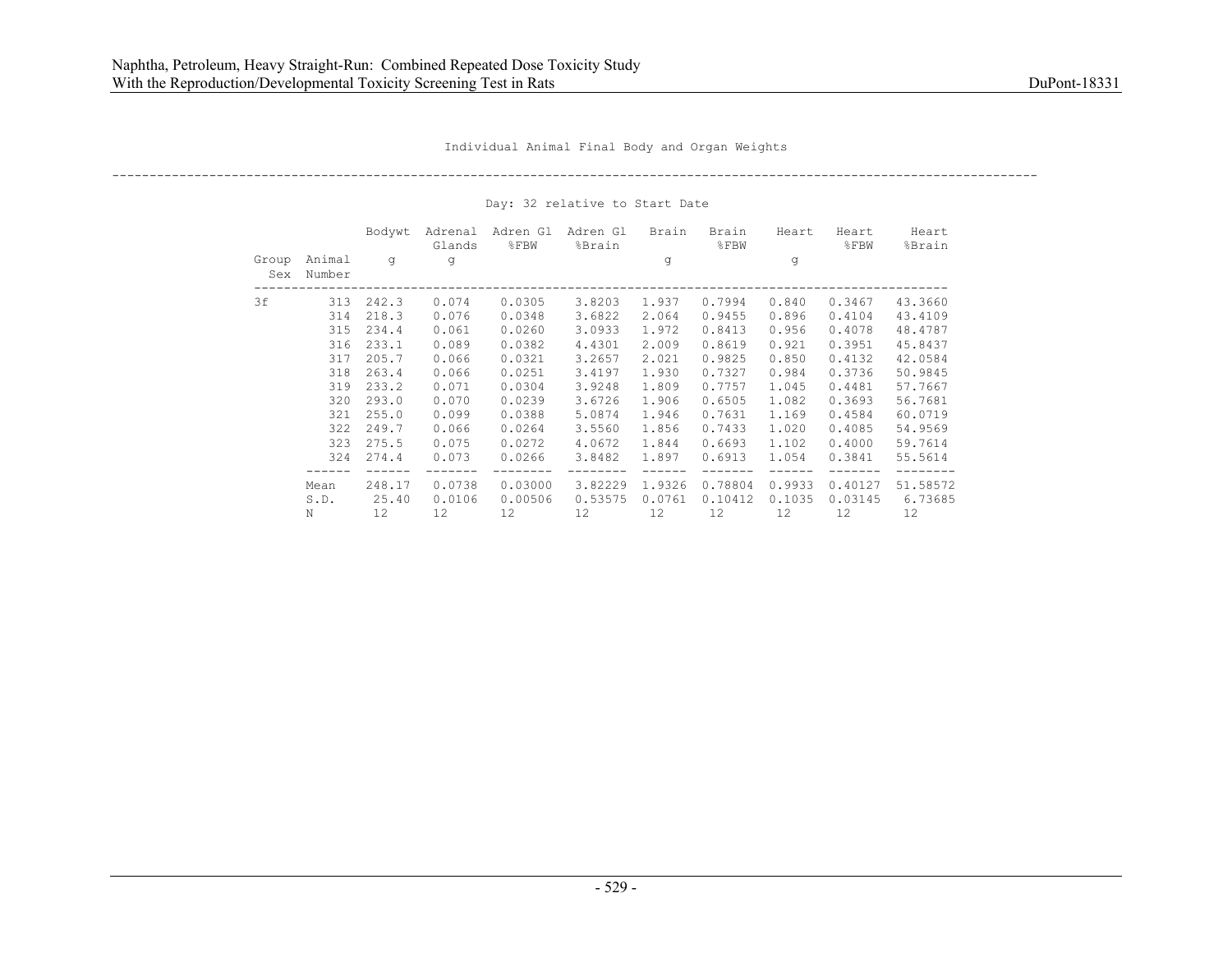----------------------------------------------------------------------------------------------------------------------------

|              |                  | Bodywt | Adrenal<br>Glands | Adren Gl<br>8FBW | Adren Gl<br>%Brain | Brain  | Brain<br>$\S$ FBW | Heart  | Heart<br>$\S$ FBW | Heart<br>%Brain |
|--------------|------------------|--------|-------------------|------------------|--------------------|--------|-------------------|--------|-------------------|-----------------|
| Group<br>Sex | Animal<br>Number | q      | q                 |                  |                    | q      |                   | q      |                   |                 |
| 4f           | 413              | 219.1  | 0.065             | 0.0297           | 3.9180             | 1.659  | 0.7572            | 0.962  | 0.4391            | 57.9867         |
|              | 414              | 247.5  | 0.083             | 0.0335           | 4.3433             | 1.911  | 0.7721            | 0.970  | 0.3919            | 50.7588         |
|              | 415              | 223.3  | 0.084             | 0.0376           | 4.7945             | 1.752  | 0.7846            | 1.088  | 0.4872            | 62.1005         |
|              | 416              | 258.8  | 0.075             | 0.0290           | 4.0475             | 1.853  | 0.7160            | 1.078  | 0.4165            | 58.1759         |
|              | 417              | 228.7  | 0.072             | 0.0315           | 3.9691             | 1.814  | 0.7932            | 0.950  | 0.4154            | 52.3705         |
|              | 418              | 255.8  | 0.074             | 0.0289           | 3.9636             | 1.867  | 0.7299            | 1.063  | 0.4156            | 56.9363         |
|              | 419              | 196.1  | 0.094             | 0.0479           | 5.4335             | 1.730  | 0.8822            | 0.900  | 0.4589            | 52.0231         |
|              | 420              | 206.6  | 0.078             | 0.0378           | 4.1009             | 1.902  | 0.9206            | 0.854  | 0.4134            | 44.9001         |
|              | 421              | 215.5  | 0.094             | 0.0436           | 4.8454             | 1.940  | 0.9002            | 0.822  | 0.3814            | 42.3711         |
|              | 422              | 255.6  | 0.082             | 0.0321           | 4.4110             | 1.859  | 0.7273            | 1.040  | 0.4069            | 55.9441         |
|              | 423              | 213.8  | 0.086             | 0.0402           | 4.5383             | 1.895  | 0.8863            | 0.779  | 0.3644            | 41.1082         |
|              | 424              | 233.4  | 0.093             | 0.0398           | 4.7280             | 1.967  | 0.8428            | 0.993  | 0.4254            | 50.4830         |
|              | Mean             | 229.52 | 0.0817            | 0.03597          | 4.42443            | 1.8458 | 0.80937           | 0.9583 | 0.41801           | 52.09653        |
|              | S.D.             | 20.89  | 0.0093            | 0.00616          | 0.46389            | 0.0915 | 0.07368           | 0.1023 | 0.03305           | 6.61643         |
|              | N                | 12.    | 12.               | 12.              | 12.                | 12.    | 12.               | 12.    | 12.               | 12              |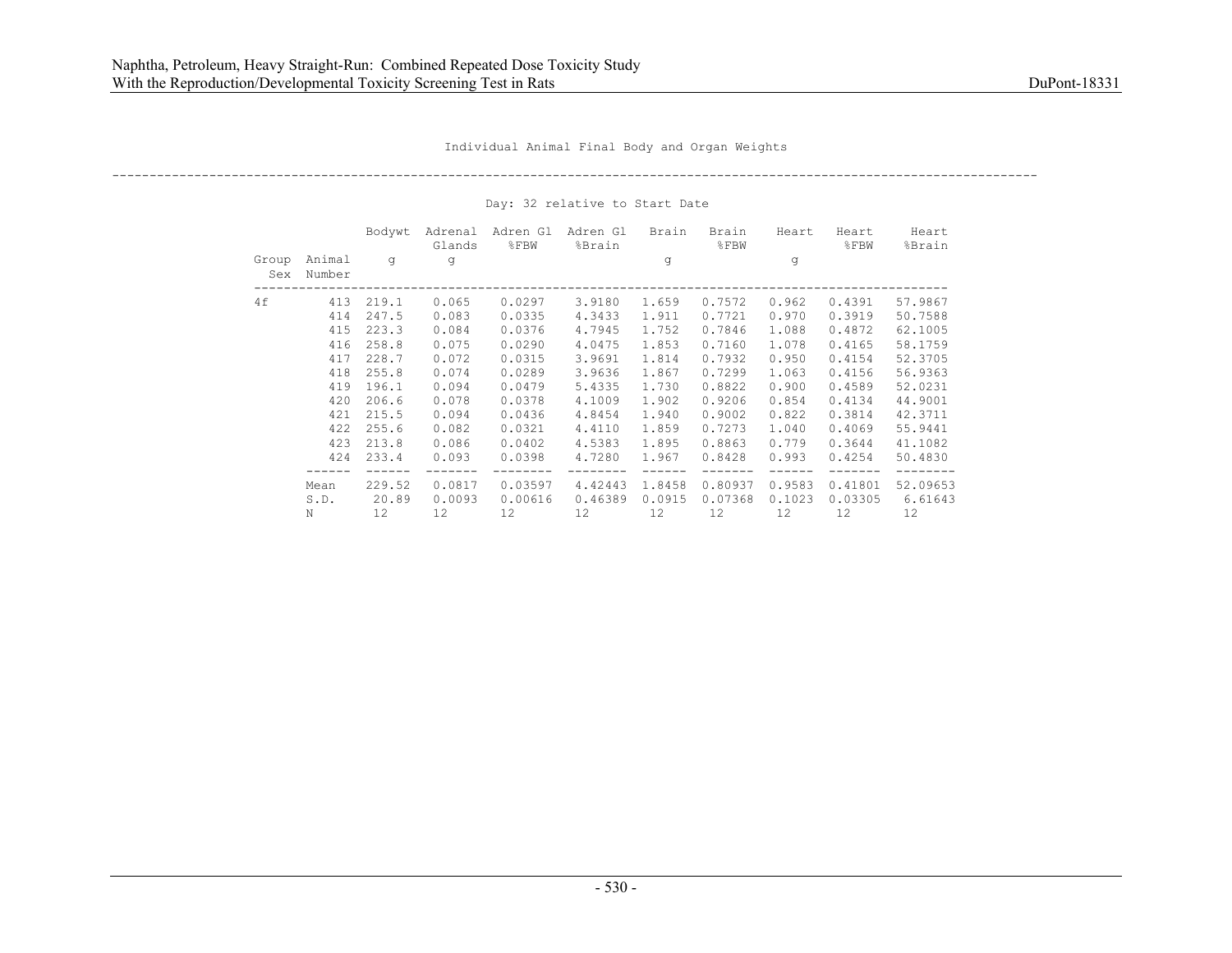----------------------------------------------------------------------------------------------------------------------------

|              |                  | Kidneys | Kidney<br>$\S$ FBW | Kidney<br>%Brain | Liver  | Liver<br>$\S$ FBW | Liver<br>%Brain | Lungs  | Lung<br>$8$ $FBW$ | Lung<br>%Brain |
|--------------|------------------|---------|--------------------|------------------|--------|-------------------|-----------------|--------|-------------------|----------------|
| Group<br>Sex | Animal<br>Number | q       |                    |                  | q      |                   |                 | g      |                   |                |
| 1f           | 113              | 1.962   | 0.8178             | 101.6054         | 7.058  | 2.9421            | 365.5101        | 1.451  | 0.6048            | 75.1424        |
|              | 114              | 2.362   | 0.8427             | 122.5739         | 8.778  | 3.1316            | 455.5267        | 1.631  | 0.5819            | 84.6393        |
|              | 115              | 1.865   | 0.8130             | 98.2096          | 7.036  | 3.0671            | 370.5108        | 1.306  | 0.5693            | 68.7730        |
|              | 116              | 1.616   | 0.7633             | 90.9910          | 6.420  | 3.0326            | 361.4865        | 1.141  | 0.5390            | 64.2455        |
|              | 117              | 2.148   | 0.8045             | 116.1709         | 8.316  | 3.1146            | 449.7566        | 1.357  | 0.5082            | 73.3910        |
|              | 118              | 1.793   | 0.8165             | 96.4497          | 6.589  | 3.0005            | 354.4379        | 1.458  | 0.6639            | 78.4293        |
|              | 119              | 2.036   | 0.7686             | 111.1354         | 7.280  | 2.7482            | 397.3799        | 1.567  | 0.5915            | 85.5349        |
|              | 120              | 2.236   | 0.8431             | 126.7574         | 8.491  | 3.2017            | 481.3492        | 1.460  | 0.5505            | 82.7664        |
|              | 121              | 2.265   | 0.9200             | 115.7975         | 8.264  | 3.3566            | 422.4949        | 1.532  | 0.6223            | 78.3231        |
|              | 122              | 1.787   | 0.7142             | 95.5615          | 7.367  | 2.9444            | 393.9572        | 1.348  | 0.5388            | 72.0856        |
|              | 123              | 2.357   | 0.8583             | 120.3779         | 8.804  | 3.2061            | 449.6425        | 1.499  | 0.5459            | 76.5577        |
|              | 124              | 2.269   | 0.8546             | 121.9892         | 8.446  | 3.1812            | 454.0860        | 1.610  | 0.6064            | 86.5591        |
|              | Mean             | 2,0580  | 0.81805            | 109.80162        | 7.7374 | 3.07723           | 413.01153       | 1.4467 | 0.57688           | 77.20394       |
|              | S.D.             | 0.2514  | 0.05311            | 12.52550         | 0.8664 | 0.15882           | 44.41792        | 0.1403 | 0.04353           | 6.94333        |
|              | N                | 12      | 12                 | 12               | 12     | 12                | 12              | 12     | 12                | 12             |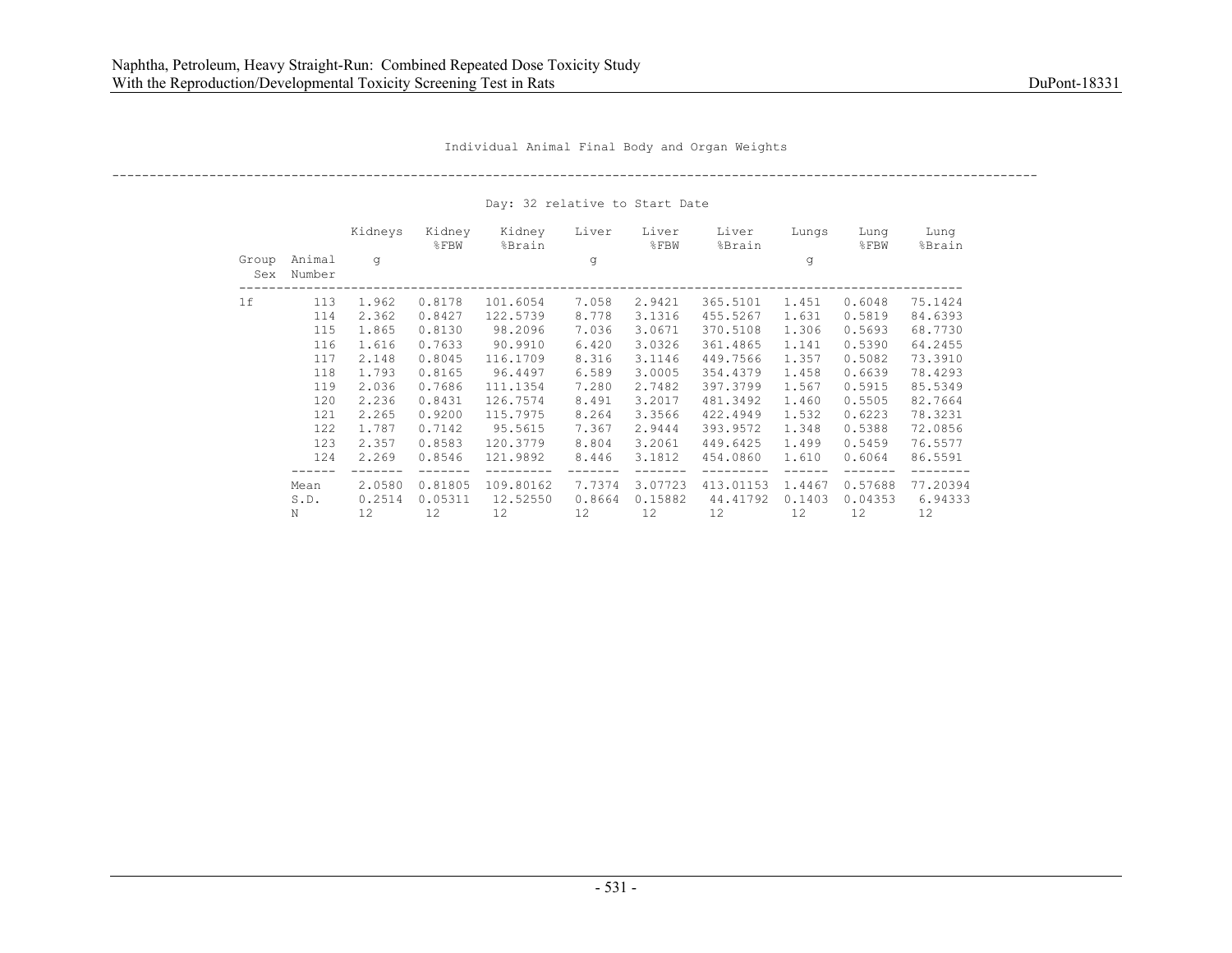----------------------------------------------------------------------------------------------------------------------------

|              |                  | Kidneys | Kidney<br>$8$ FBW | Kidney<br>%Brain | Liver  | Liver<br>$\S$ FBW | Liver<br>%Brain | Lungs  | Lung<br>$8$ $FBW$ | Lung<br>%Brain |
|--------------|------------------|---------|-------------------|------------------|--------|-------------------|-----------------|--------|-------------------|----------------|
| Group<br>Sex | Animal<br>Number | q       |                   |                  | q      |                   |                 | g      |                   |                |
| 2f           | 213              | 1.592   | 0.7478            | 83.7014          | 6.159  | 2.8929            | 323.8170        | 1,226  | 0.5759            | 64.4585        |
|              | 214              | 2.044   | 0.8176            | 104.6595         | 8.347  | 3.3388            | 427.3938        | 1.427  | 0.5708            | 73.0671        |
|              | 215              | 2.325   | 1.0247            | 120.7165         | 7.968  | 3.5117            | 413.7072        | 1.431  | 0.6307            | 74.2991        |
|              | 216              | 2.056   | 0.7994            | 106.3632         | 7.924  | 3.0809            | 409.9327        | 1.377  | 0.5354            | 71.2364        |
|              | 217              | 1.939   | 0.7825            | 101.2004         | 7.769  | 3.1352            | 405.4802        | 1.483  | 0.5985            | 77.4008        |
|              | 218              | 2.076   | 0.8119            | 107.9002         | 7.873  | 3.0790            | 409.1996        | 1.830  | 0.7157            | 95.1143        |
|              | 219              | 1.499   | 0.6630            | 83.6496          | 6.485  | 2.8682            | 361.8862        | 1.142  | 0.5051            | 63.7277        |
|              | 220              | 2.117   | 0.7569            | 110.9539         | 8.536  | 3.0518            | 447.3795        | 1.382  | 0.4941            | 72.4319        |
|              | 221              | 2.083   | 0.8558            | 106.4928         | 7.104  | 2.9187            | 363.1902        | 1.414  | 0.5809            | 72.2904        |
|              | 222              | 2.357   | 0.9218            | 133.7684         | 8.032  | 3.1412            | 455.8456        | 1.559  | 0.6097            | 88.4790        |
|              | 223              | 2.103   | 0.7757            | 110.6260         | 7.828  | 2.8875            | 411.7833        | 1.604  | 0.5917            | 84.3766        |
|              | 224              | 1.844   | 0.7938            | 98.4517          | 7.054  | 3.0366            | 376.6151        | 1.391  | 0.5988            | 74.2659        |
|              | Mean             | 2,0029  | 0.81258           | 105.70697        | 7.5899 | 3.07854           | 400.51920       | 1.4388 | 0.58394           | 75.92898       |
|              | S.D.             | 0.2559  | 0.09109           | 13.86668         | 0.7311 | 0.19205           | 37.91032        | 0.1759 | 0.05846           | 9.24737        |
|              | N                | 12      | 12                | 12               | 12     | 12                | 12              | 12     | 12                | 12             |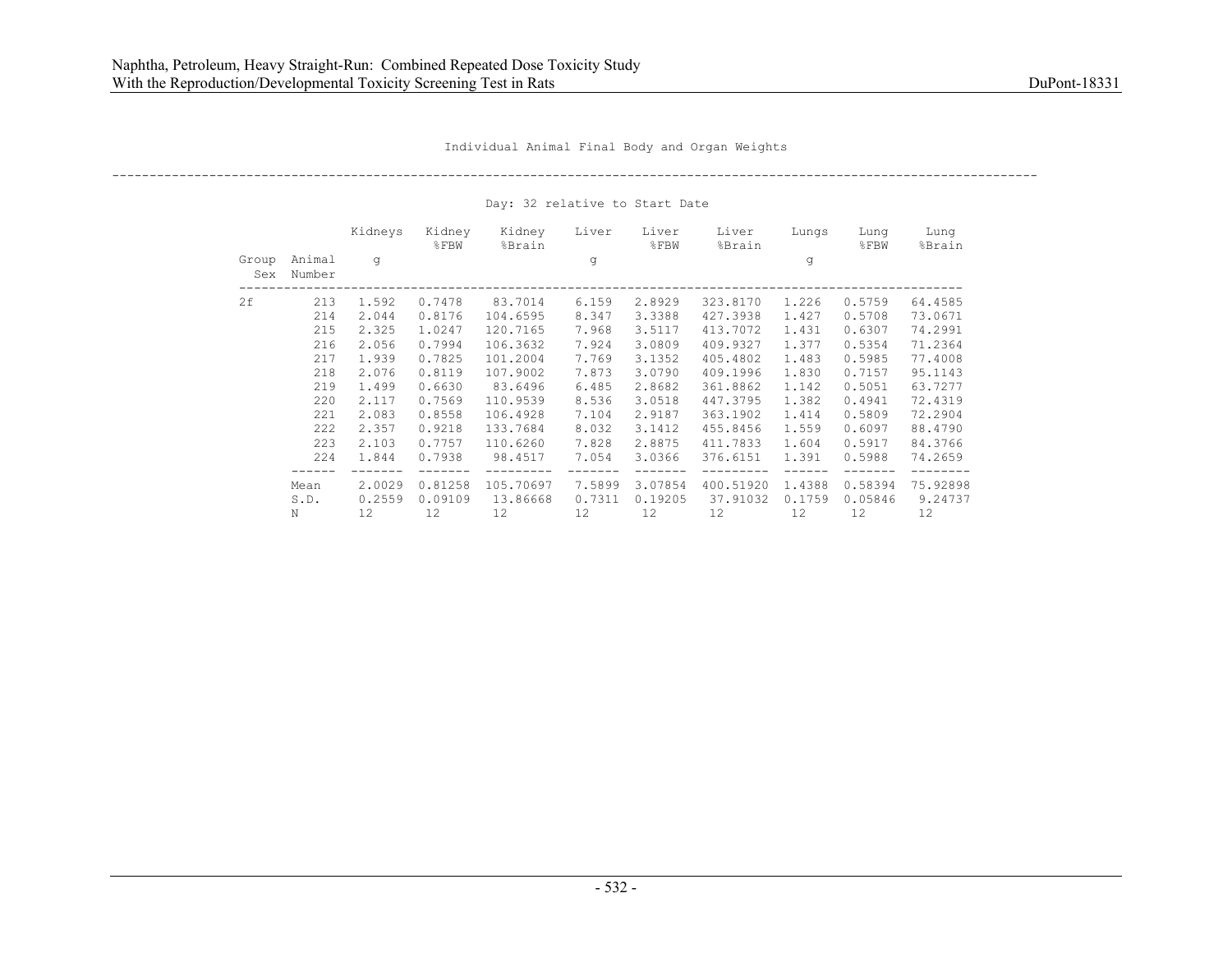----------------------------------------------------------------------------------------------------------------------------

|              |                  | Kidneys | Kidney<br>$8$ FBW | Kidney<br>%Brain | Liver  | Liver<br>$\S$ FBW | Liver<br>%Brain | Lungs  | Lung<br>$8$ $FBW$ | Lung<br>%Brain |
|--------------|------------------|---------|-------------------|------------------|--------|-------------------|-----------------|--------|-------------------|----------------|
| Group<br>Sex | Animal<br>Number | q       |                   |                  | q      |                   |                 | g      |                   |                |
| 3f           | 313              | 1.926   | 0.7949            | 99.4321          | 7.778  | 3.2101            | 401.5488        | 1,276  | 0.5266            | 65.8751        |
|              | 314              | 1.978   | 0.9061            | 95.8333          | 6.497  | 2.9762            | 314.7771        | 1.156  | 0.5295            | 56.0078        |
|              | 315              | 1.987   | 0.8477            | 100.7606         | 7.129  | 3.0414            | 361.5112        | 1,229  | 0.5243            | 62.3225        |
|              | 316              | 1.974   | 0.8468            | 98.2578          | 7.508  | 3.2209            | 373.7183        | 1.395  | 0.5985            | 69.4375        |
|              | 317              | 1.772   | 0.8614            | 87.6794          | 8.294  | 4.0321            | 410.3909        | 1,370  | 0.6660            | 67.7882        |
|              | 318              | 2.174   | 0.8254            | 112.6425         | 7.647  | 2.9032            | 396.2176        | 1.530  | 0.5809            | 79.2746        |
|              | 319              | 2.135   | 0.9155            | 118.0210         | 6.736  | 2.8885            | 372.3604        | 1.354  | 0.5806            | 74.8480        |
|              | 320              | 2.209   | 0.7539            | 115.8972         | 9.559  | 3.2625            | 501.5215        | 1.399  | 0.4775            | 73.3998        |
|              | 321              | 2.185   | 0.8569            | 112.2816         | 9.295  | 3.6451            | 477.6465        | 1.531  | 0.6004            | 78.6742        |
|              | 322              | 2.230   | 0.8931            | 120.1509         | 7.876  | 3.1542            | 424.3534        | 1,296  | 0.5190            | 69.8276        |
|              | 323              | 2.382   | 0.8646            | 129.1757         | 8.478  | 3.0773            | 459.7614        | 1.480  | 0.5372            | 80.2603        |
|              | 324              | 2.248   | 0.8192            | 118.5029         | 8.040  | 2.9300            | 423.8271        | 1.717  | 0.6257            | 90.5113        |
|              | Mean             | 2,1000  | 0.84879           | 109.05292        | 7.9031 | 3.19513           | 409.80285       | 1.3944 | 0.56385           | 72.35224       |
|              | S.D.             | 0.1720  | 0.04623           | 12.34878         | 0.9223 | 0.33644           | 52.43036        | 0.1533 | 0.05366           | 9.20914        |
|              | N                | 12.     | 12.               | 12.              | 12.    | 12.               | 12.             | 12.    | 12.               | 12.            |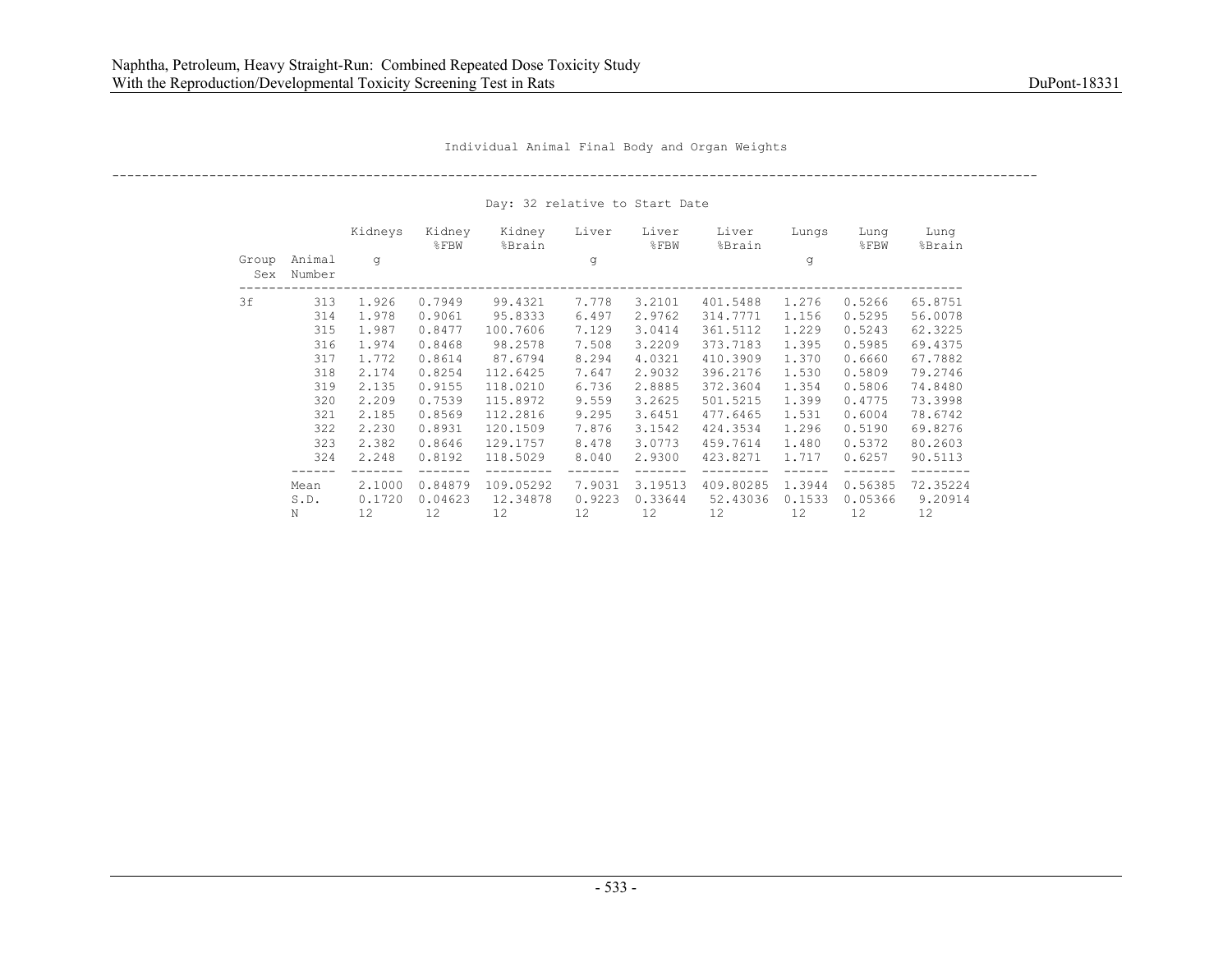----------------------------------------------------------------------------------------------------------------------------

|              |                  | Kidneys | Kidney<br>$8$ FBW | Kidney<br>%Brain | Liver  | Liver<br>$\S$ FBW | Liver<br>%Brain | Lungs  | Lung<br>$8$ $FBW$ | Lung<br>%Brain |
|--------------|------------------|---------|-------------------|------------------|--------|-------------------|-----------------|--------|-------------------|----------------|
| Group<br>Sex | Animal<br>Number | q       |                   |                  | q      |                   |                 | g      |                   |                |
| 4 f          | 413              | 2.174   | 0.9922            | 131.0428         | 8.781  | 4.0078            | 529.2948        | 1.382  | 0.6308            | 83.3032        |
|              | 414              | 2.027   | 0.8190            | 106.0701         | 11.103 | 4.4861            | 581.0047        | 1.408  | 0.5689            | 73.6787        |
|              | 415              | 2.137   | 0.9570            | 121.9749         | 8.730  | 3.9095            | 498.2877        | 1.524  | 0.6825            | 86.9863        |
|              | 416              | 2.125   | 0.8211            | 114.6789         | 9.819  | 3.7940            | 529.8975        | 1.495  | 0.5777            | 80.6800        |
|              | 417              | 2.064   | 0.9025            | 113.7817         | 8.756  | 3.8286            | 482.6902        | 1.347  | 0.5890            | 74.2558        |
|              | 418              | 2.499   | 0.9769            | 133.8511         | 10.581 | 4.1364            | 566.7381        | 1.433  | 0.5602            | 76.7542        |
|              | 419              | 2.008   | 1.0240            | 116.0694         | 7.518  | 3.8338            | 434.5665        | 1.148  | 0.5854            | 66.3584        |
|              | 420              | 1.868   | 0.9042            | 98.2124          | 7.672  | 3.7135            | 403.3649        | 1.190  | 0.5760            | 62.5657        |
|              | 421              | 2.065   | 0.9582            | 106.4433         | 8.585  | 3.9838            | 442.5258        | 1.295  | 0.6009            | 66.7526        |
|              | 422              | 2.301   | 0.9002            | 123.7762         | 9.470  | 3.7050            | 509.4137        | 1.632  | 0.6385            | 87.7891        |
|              | 423              | 2.129   | 0.9958            | 112.3483         | 8.096  | 3.7867            | 427.2296        | 1.116  | 0.5220            | 58.8918        |
|              | 424              | 2,107   | 0.9027            | 107.1174         | 9.196  | 3.9400            | 467.5140        | 1.393  | 0.5968            | 70.8185        |
|              | Mean             | 2,1253  | 0.92948           | 115.44721        | 9.0256 | 3.92710           | 489.37729       | 1.3636 | 0.59406           | 74.06953       |
|              | S.D.             | 0.1568  | 0.06605           | 10.62881         | 1,0860 | 0.21685           | 56.47115        | 0.1555 | 0.04142           | 9.42768        |
|              | N                | 12      | 12                | 12               | 12     | 12                | 12              | 12     | 12                | 12             |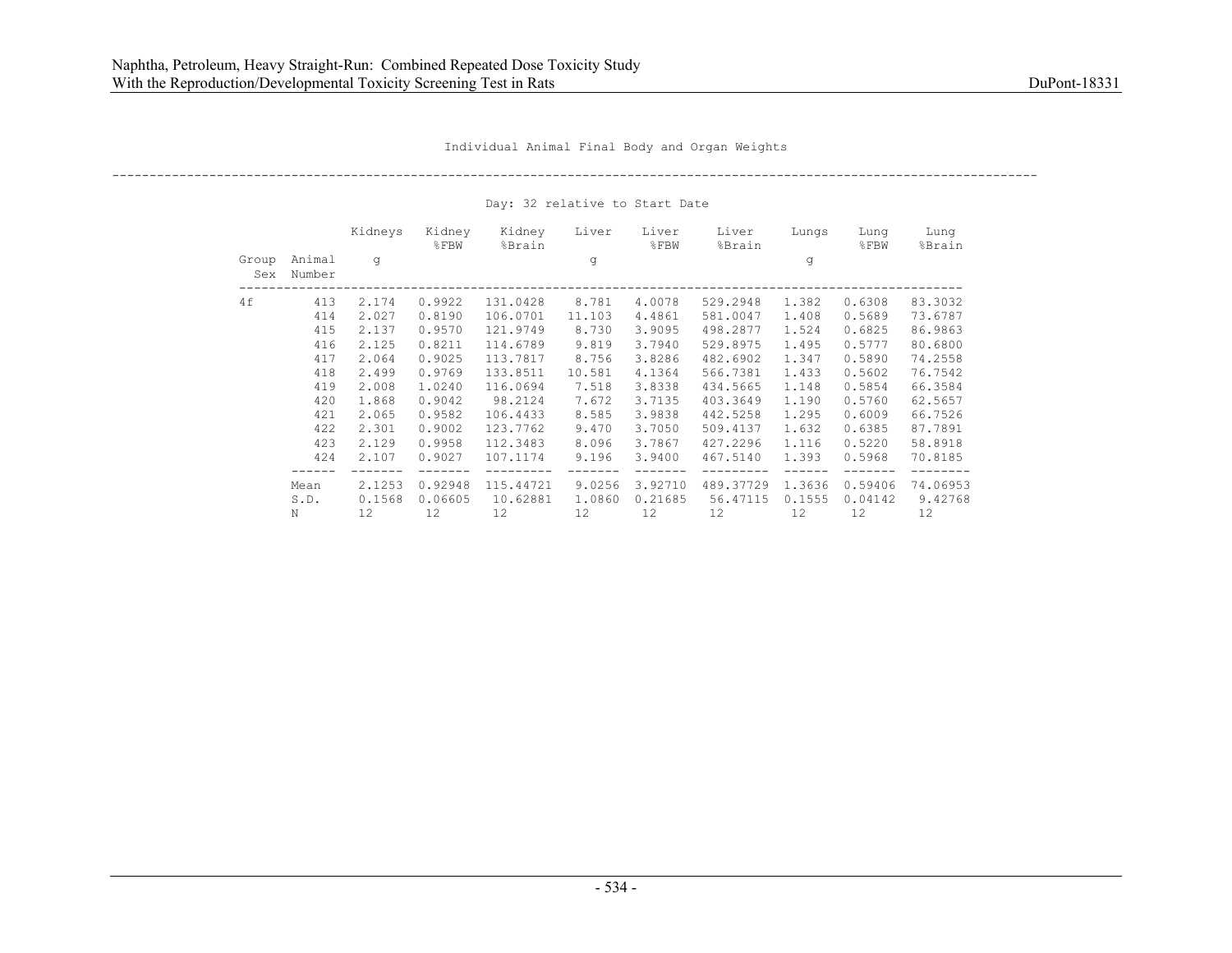----------------------------------------------------------------------------------------------------------------------------

|              |                  | Bodywt | Spleen | Spleen<br>$\S$ FBW | Spleen<br>%Brain | Thymus | Thymus<br>$8$ FBW | Thymus<br>%Brain |
|--------------|------------------|--------|--------|--------------------|------------------|--------|-------------------|------------------|
| Group<br>Sex | Animal<br>Number | q      | q      |                    |                  | q      |                   |                  |
| 1f           | 113              | 239.9  | 0.518  | 0.2159             | 26.8255          | 0.506  | 0.2109            | 26.2040          |
|              | 114              | 280.3  | 0.584  | 0.2083             | 30.3062          | 0.525  | 0.1873            | 27.2444          |
|              | 115              | 229.4  | 0.479  | 0.2088             | 25.2238          | 0.517  | 0.2254            | 27.2249          |
|              | 116              | 211.7  | 0.548  | 0.2589             | 30.8559          | 0.293  | 0.1384            | 16.4977          |
|              | 117              | 267.0  | 0.603  | 0.2258             | 32.6122          | 0.561  | 0.2101            | 30.3407          |
|              | 118              | 219.6  | 0.620  | 0.2823             | 33.3513          | 0.298  | 0.1357            | 16.0301          |
|              | 119              | 264.9  | 0.602  | 0.2273             | 32.8603          | 0.449  | 0.1695            | 24.5087          |
|              | 120              | 265.2  | 0.428  | 0.1614             | 24.2630          | 0.470  | 0.1772            | 26.6440          |
|              | 121              | 246.2  | 0.490  | 0.1990             | 25.0511          | 0.417  | 0.1694            | 21.3190          |
|              | 122              | 250.2  | 0.450  | 0.1799             | 24.0642          | 0.441  | 0.1763            | 23.5829          |
|              | 123              | 274.6  | 0.600  | 0.2185             | 30.6435          | 0.603  | 0.2196            | 30.7967          |
|              | 124              | 265.5  | 0.574  | 0.2162             | 30.8602          | 0.398  | 0.1499            | 21.3978          |
|              | Mean             | 251.21 | 0.5413 | 0.21686            | 28.90977         | 0.4565 | 0.18081           | 24.31591         |
|              | S.D.             | 22.20  | 0.0663 | 0.03183            | 3.56091          | 0.0956 | 0.03072           | 4,78798          |
|              | N                | 12.    | 12.    | 12.                | 12.              | 12.    | 12.               | 12.              |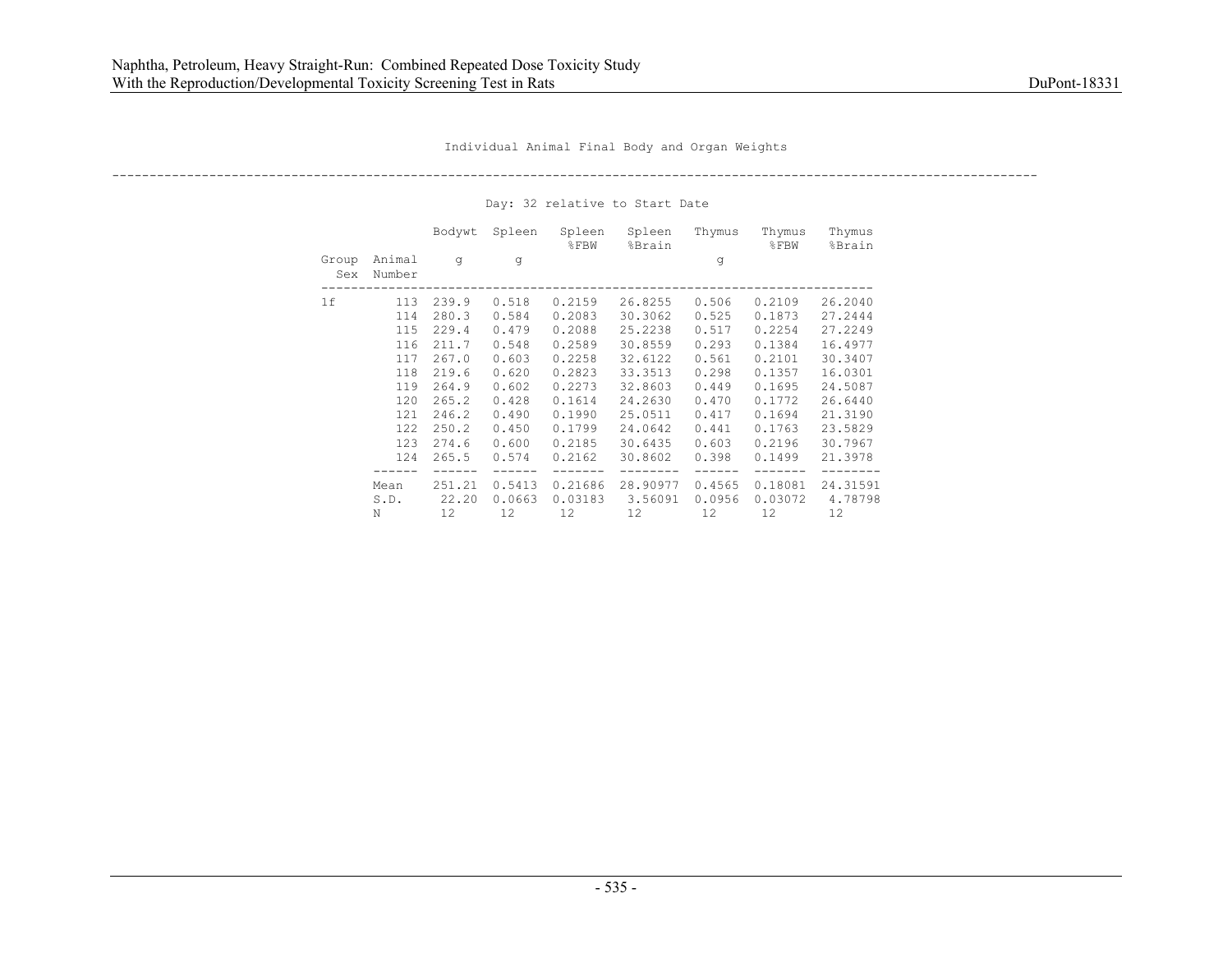----------------------------------------------------------------------------------------------------------------------------

|              |                  | Bodywt | Spleen | Spleen<br>$\S$ FBW | Spleen<br>%Brain | Thymus | Thymus<br>$8$ FBW | Thymus<br>%Brain |
|--------------|------------------|--------|--------|--------------------|------------------|--------|-------------------|------------------|
| Group<br>Sex | Animal<br>Number | q      | q      |                    |                  | g      |                   |                  |
| 2f           | 213              | 212.9  | 0.539  | 0.2532             | 28.3386          | 0.374  | 0.1757            | 19.6635          |
|              | 214              | 250.0  | 0.551  | 0.2204             | 28.2130          | 0.529  | 0.2116            | 27.0865          |
|              | 215              | 226.9  | 0.596  | 0.2627             | 30.9450          | 0.349  | 0.1538            | 18.1205          |
|              | 216              | 257.2  | 0.465  | 0.1808             | 24.0559          | 0.341  | 0.1326            | 17.6410          |
|              | 217              | 247.8  | 0.538  | 0.2171             | 28.0793          | 0.465  | 0.1877            | 24.2693          |
|              | 218              | 255.7  | 0.644  | 0.2519             | 33.4719          | 0.462  | 0.1807            | 24.0125          |
|              | 219              | 226.1  | 0.569  | 0.2517             | 31.7522          | 0.419  | 0.1853            | 23.3817          |
|              | 220              | 279.7  | 0.635  | 0.2270             | 33.2809          | 0.747  | 0.2671            | 39.1509          |
|              | 221              | 243.4  | 0.497  | 0.2042             | 25.4090          | 0.501  | 0.2058            | 25.6135          |
|              | 222              | 255.7  | 0.601  | 0.2350             | 34.1090          | 0.399  | 0.1560            | 22.6447          |
|              | 223              | 271.1  | 0.563  | 0.2077             | 29.6160          | 0.383  | 0.1413            | 20.1473          |
|              | 224              | 232.3  | 0.493  | 0.2122             | 26.3214          | 0.361  | 0.1554            | 19,2739          |
|              |                  |        |        |                    |                  |        |                   |                  |
|              | Mean             | 246.57 | 0.5576 | 0.22699            | 29.46602         | 0.4442 | 0.17942           | 23.41711         |
|              | S.D.             | 19.41  | 0.0557 | 0.02457            | 3.30256          | 0.1132 | 0.03688           | 5.80661          |
|              | N                | 12.    | 12.    | 12.                | 12.              | 12.    | 12.               | 12.              |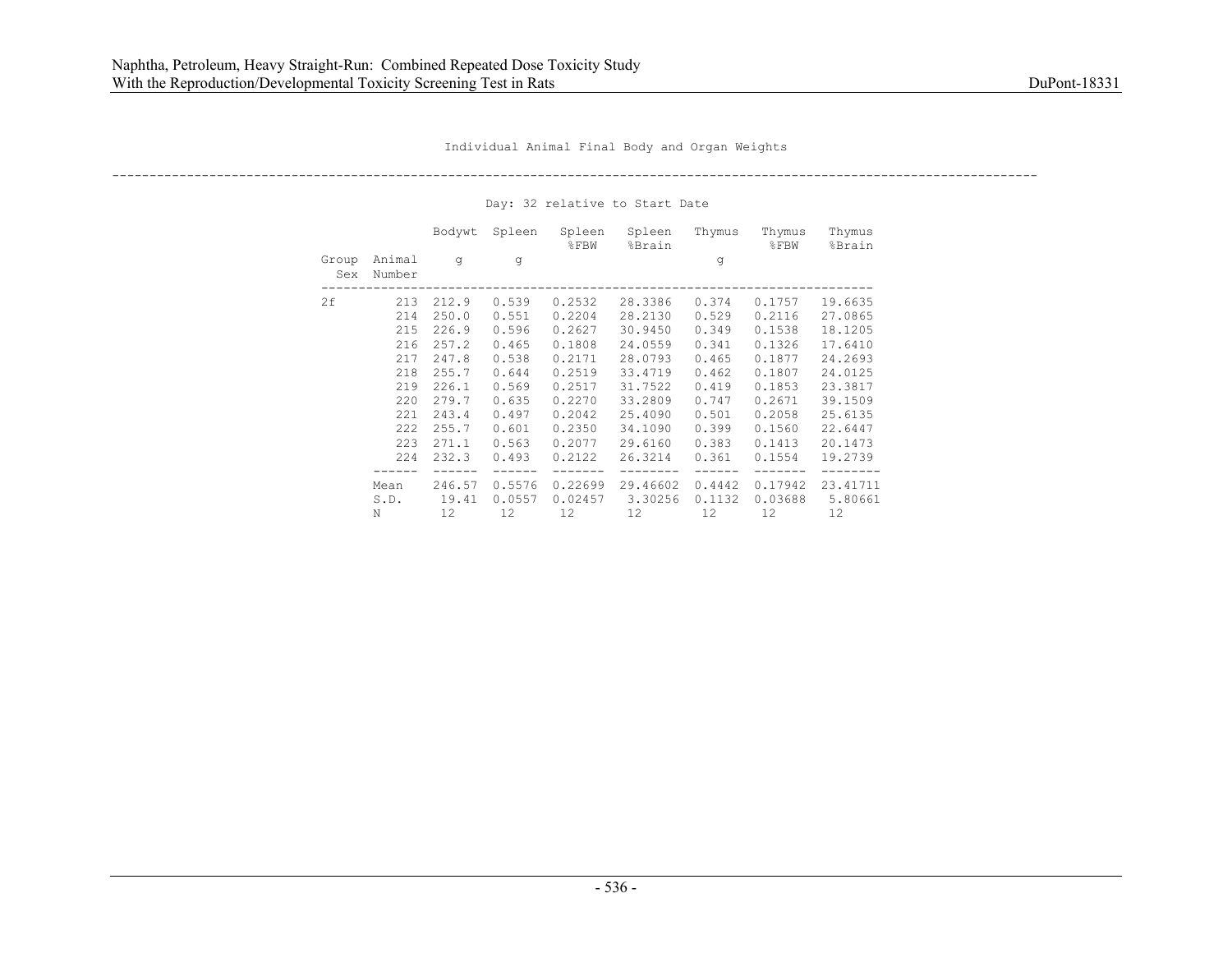----------------------------------------------------------------------------------------------------------------------------

|              |                  | Bodywt | Spleen | Spleen<br>$8$ FBW | Spleen<br>%Brain | Thymus | Thymus<br>$8$ FBW | Thymus<br>%Brain |
|--------------|------------------|--------|--------|-------------------|------------------|--------|-------------------|------------------|
| Group<br>Sex | Animal<br>Number | q      | q      |                   |                  | q      |                   |                  |
| 3f           | 314              | 218.3  | 0.403  | 0.1846            | 19.5252          | 0.369  | 0.1690            | 17.8779          |
|              | 315              | 234.4  | 0.418  | 0.1783            | 21.1968          | 0.433  | 0.1847            | 21.9574          |
|              | 316              | 233.1  | 0.432  | 0.1853            | 21.5032          | 0.792  | 0.3398            | 39.4226          |
|              | 317              | 205.7  | 0.591  | 0.2873            | 29.2429          | 0.387  | 0.1881            | 19.1489          |
|              | 318              | 263.4  | 0.508  | 0.1929            | 26.3212          | 0.395  | 0.1500            | 20.4663          |
|              | 319              | 233.2  | 0.484  | 0.2075            | 26.7551          | 0.405  | 0.1737            | 22.3881          |
|              | 320              | 293.0  | 0.490  | 0.1672            | 25.7083          | 0.420  | 0.1433            | 22.0357          |
|              | 321              | 255.0  | 0.661  | 0.2592            | 33.9671          | 0.443  | 0.1737            | 22.7646          |
|              | 322              | 249.7  | 0.619  | 0.2479            | 33.3513          | 0.523  | 0.2095            | 28.1789          |
|              | 323              | 275.5  | 0.550  | 0.1996            | 29.8265          | 0.435  | 0.1579            | 23.5900          |
|              | 324              | 274.4  | 0.749  | 0.2730            | 39.4834          | 0.477  | 0.1738            | 25.1450          |
|              | Mean             | 248.70 | 0.5368 | 0.21662           | 27.89827         | 0.4617 | 0.18759           | 23.90685         |
|              | S.D.             | 26.57  | 0.1091 | 0.04221           | 6.08944          | 0.1177 | 0.05370           | 5.85114          |
|              | Ν                | 11     | 11     | 11                | 11               | 11     | 11                | 11               |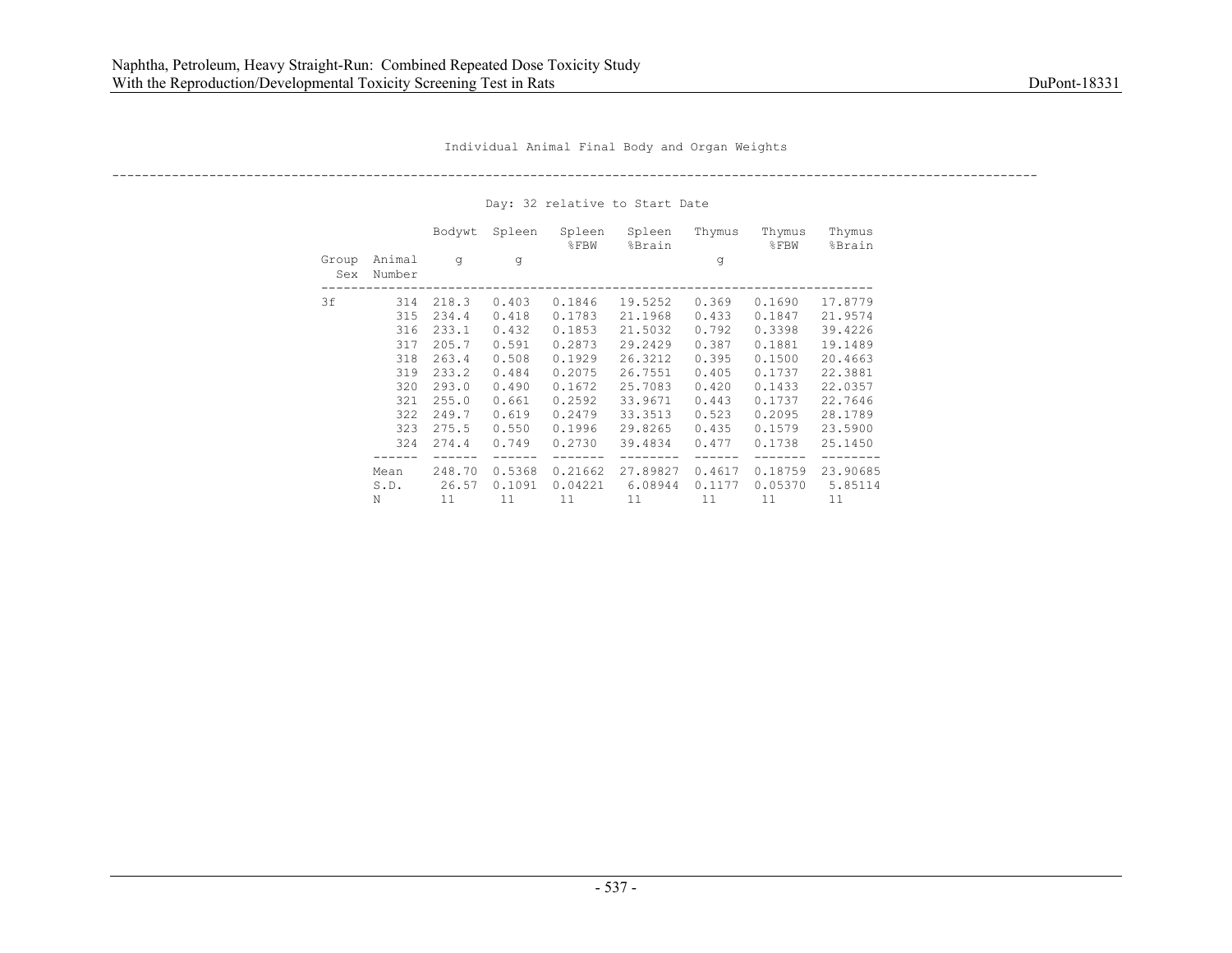----------------------------------------------------------------------------------------------------------------------------

|              |                  | Bodywt | Spleen | Spleen<br>$\S$ FBW | Spleen<br>%Brain | Thymus | Thymus<br>$8$ FBW | Thymus<br>%Brain |
|--------------|------------------|--------|--------|--------------------|------------------|--------|-------------------|------------------|
| Group<br>Sex | Animal<br>Number | q      | q      |                    |                  | q      |                   |                  |
| 4 f          | 413              | 219.1  | 0.540  | 0.2465             | 32.5497          | 0.370  | 0.1689            | 22.3026          |
|              | 414              | 247.5  | 0.690  | 0.2788             | 36.1068          | 0.388  | 0.1568            | 20.3035          |
|              | 415              | 223.3  | 0.543  | 0.2432             | 30.9932          | 0.397  | 0.1778            | 22.6598          |
|              | 416              | 258.8  | 0.708  | 0.2736             | 38.2083          | 0.379  | 0.1464            | 20.4533          |
|              | 417              | 228.7  | 0.450  | 0.1968             | 24.8071          | 0.833  | 0.3642            | 45.9206          |
|              | 418              | 255.8  | 0.564  | 0.2205             | 30.2089          | 0.426  | 0.1665            | 22.8174          |
|              | 419              | 196.1  | 0.461  | 0.2351             | 26.6474          | 0.291  | 0.1484            | 16.8208          |
|              | 420              | 206.6  | 0.403  | 0.1951             | 21.1882          | 0.322  | 0.1559            | 16.9295          |
|              | 421              | 215.5  | 0.578  | 0.2682             | 29.7938          | 0.400  | 0.1856            | 20.6186          |
|              | 422              | 255.6  | 0.513  | 0.2007             | 27.5955          | 0.454  | 0.1776            | 24.4217          |
|              | 423              | 213.8  | 0.481  | 0.2250             | 25.3826          | 0.340  | 0.1590            | 17.9420          |
|              | 424              | 233.4  | 0.606  | 0.2596             | 30.8083          | 0.450  | 0.1928            | 22.8775          |
|              |                  |        |        |                    |                  |        |                   |                  |
|              | Mean             | 229.52 | 0.5448 | 0.23693            | 29.52415         | 0.4208 | 0.18333           | 22.83894         |
|              | S.D.             | 20.89  | 0.0925 | 0.02986            | 4.79711          | 0.1386 | 0.05877           | 7.67380          |
|              | N                | 12.    | 12.    | 12.                | 12.              | 12.    | 12.               | 12.              |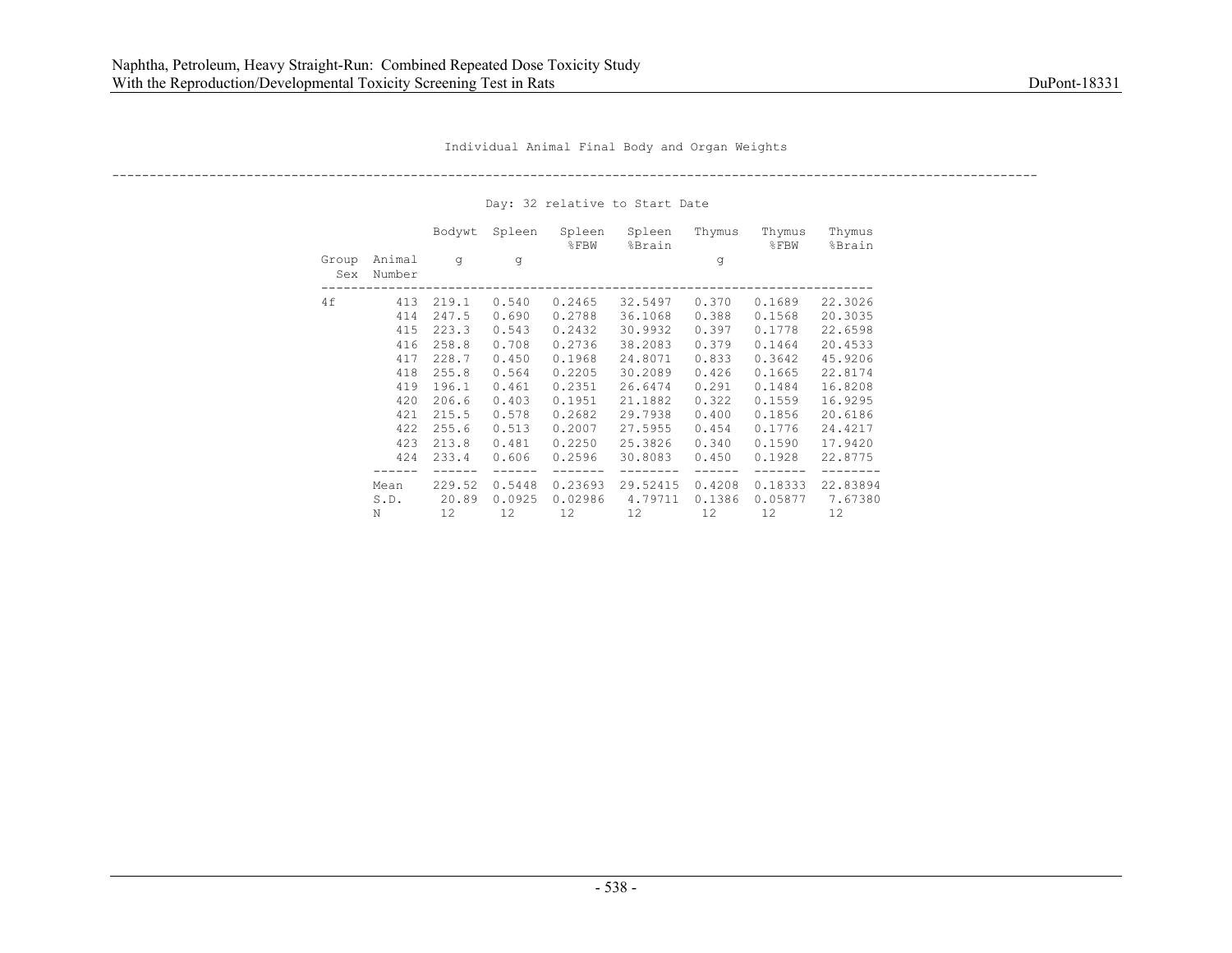----------------------------------------------------------------------------------------------------------------------------

|              |                                                                                  | Ovaries                                                                                                  | Ovaries<br>$\S$ FBW                                                                                                  | Ovaries<br>%Brain                                                                                                     | Uterus                                                                                                   | Uterus<br>$\S$ FBW                                                                                                   | Uterus<br>%Brain                                                                                                                 |
|--------------|----------------------------------------------------------------------------------|----------------------------------------------------------------------------------------------------------|----------------------------------------------------------------------------------------------------------------------|-----------------------------------------------------------------------------------------------------------------------|----------------------------------------------------------------------------------------------------------|----------------------------------------------------------------------------------------------------------------------|----------------------------------------------------------------------------------------------------------------------------------|
| Group<br>Sex | Animal<br>Number                                                                 | q                                                                                                        |                                                                                                                      |                                                                                                                       | g                                                                                                        |                                                                                                                      |                                                                                                                                  |
| 1f           | 113<br>114<br>115<br>116<br>117<br>118<br>119<br>120<br>121<br>122<br>123<br>124 | 0.139<br>0.181<br>0.125<br>0.159<br>0.166<br>0.119<br>0.105<br>0.129<br>0.116<br>0.142<br>0.112<br>0.190 | 0.0579<br>0.0646<br>0.0545<br>0.0751<br>0.0622<br>0.0542<br>0.0396<br>0.0486<br>0.0471<br>0.0568<br>0.0408<br>0.0716 | 7.1983<br>9.3928<br>6.5824<br>8.9527<br>8.9778<br>6.4013<br>5.7314<br>7.3129<br>5.9305<br>7.5936<br>5.7201<br>10.2151 | 0.577<br>0.488<br>0.406<br>0.578<br>0.952<br>0.594<br>0.364<br>0.411<br>0.421<br>0.390<br>0.628<br>0.508 | 0.2405<br>0.1741<br>0.1770<br>0.2730<br>0.3566<br>0.2705<br>0.1374<br>0.1550<br>0.1710<br>0.1559<br>0.2287<br>0.1913 | 29.8809<br>25.3243<br>21.3797<br>32.5450<br>51.4873<br>31.9527<br>19.8690<br>23.2993<br>21.5235<br>20.8556<br>32.0735<br>27.3118 |
|              | Mean<br>S.D.                                                                     | 0.1403<br>0.0280                                                                                         | 0.05608<br>0.01114                                                                                                   | 7.50074<br>1.54308                                                                                                    | 0.5264<br>0.1615                                                                                         | 0.21092<br>0.06457                                                                                                   | 28.12522<br>8.74142                                                                                                              |
|              | N                                                                                | 12.                                                                                                      | 12.                                                                                                                  | 12.                                                                                                                   | 12.                                                                                                      | 12.                                                                                                                  | 12.                                                                                                                              |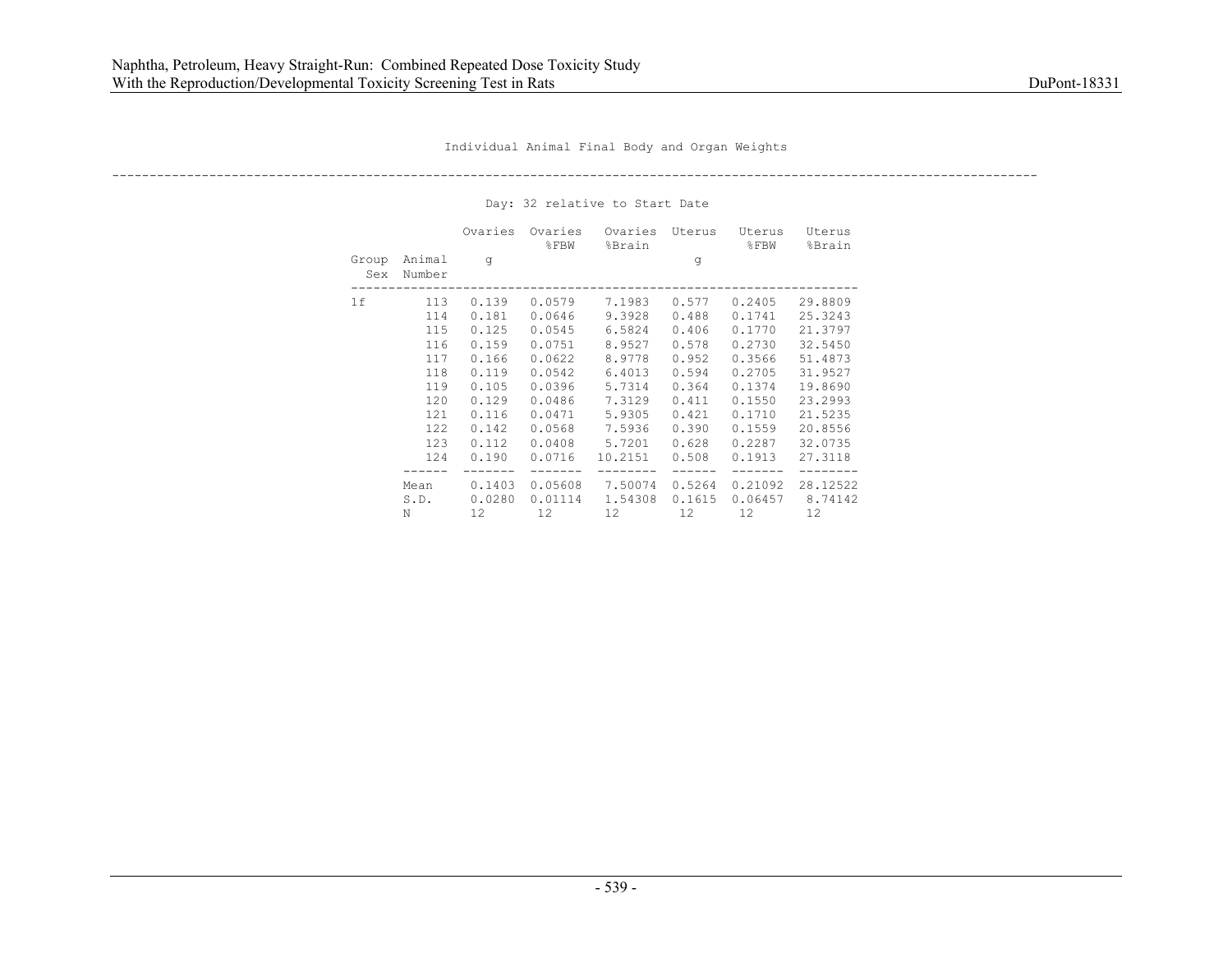----------------------------------------------------------------------------------------------------------------------------

|              |                                                                                  | Ovaries                                                                                                  | Ovaries<br>$\S$ FBW                                                                                                  | Ovaries<br>%Brain                                                                                                    | Uterus                                                                                                   | Uterus<br>$8$ FBW                                                                                                    | Uterus<br>%Brain                                                                                                                 |
|--------------|----------------------------------------------------------------------------------|----------------------------------------------------------------------------------------------------------|----------------------------------------------------------------------------------------------------------------------|----------------------------------------------------------------------------------------------------------------------|----------------------------------------------------------------------------------------------------------|----------------------------------------------------------------------------------------------------------------------|----------------------------------------------------------------------------------------------------------------------------------|
| Group<br>Sex | Animal<br>Number                                                                 | q                                                                                                        |                                                                                                                      |                                                                                                                      | g                                                                                                        |                                                                                                                      |                                                                                                                                  |
| 2f           | 213<br>214<br>215<br>216<br>217<br>218<br>219<br>220<br>221<br>222<br>223<br>224 | 0.126<br>0.127<br>0.145<br>0.161<br>0.166<br>0.188<br>0.102<br>0.173<br>0.133<br>0.115<br>0.154<br>0.145 | 0.0592<br>0.0508<br>0.0639<br>0.0626<br>0.0670<br>0.0735<br>0.0451<br>0.0619<br>0.0546<br>0.0450<br>0.0568<br>0.0624 | 6.6246<br>6.5028<br>7.5286<br>8.3290<br>8.6639<br>9.7713<br>5.6920<br>9.0671<br>6.7996<br>6.5267<br>8.1010<br>7.7416 | 0.433<br>0.630<br>0.610<br>0.462<br>0.511<br>0.567<br>0.478<br>1.142<br>0.447<br>0.548<br>0.974<br>0.599 | 0.2034<br>0.2520<br>0.2688<br>0.1796<br>0.2062<br>0.2217<br>0.2114<br>0.4083<br>0.1836<br>0.2143<br>0.3593<br>0.2579 | 22.7655<br>32.2581<br>31.6719<br>23.9007<br>26.6701<br>29.4699<br>26.6741<br>59.8532<br>22.8528<br>31,1010<br>51.2362<br>31.9808 |
|              | Mean<br>S.D.<br>N                                                                | 0.1446<br>0.0252<br>12.                                                                                  | 0.05857<br>0.00858<br>12.                                                                                            | 7.61235<br>1,22076<br>12.                                                                                            | 0.6168<br>0.2191<br>12.                                                                                  | 0.24721<br>0.07029<br>12.                                                                                            | 32.53619<br>11.44586<br>12.                                                                                                      |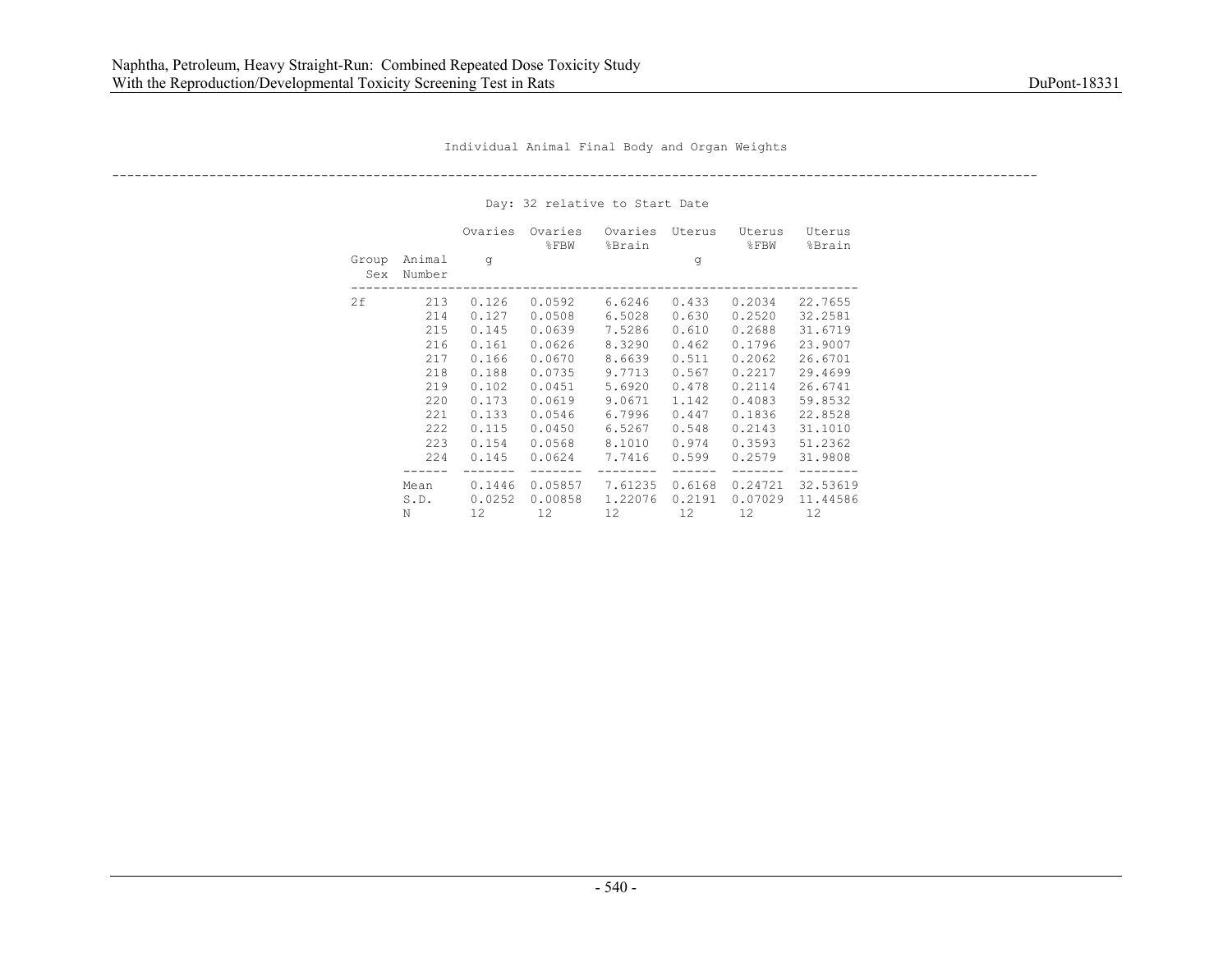----------------------------------------------------------------------------------------------------------------------------

|              |                                                                           | Ovaries                                                                                         | Ovaries<br>$\S$ FBW                                                                                        | Ovaries<br>%Brain                                                                                          | Uterus                                                                                          | Uterus<br>$\SFBW$                                                                                          | Uterus<br>%Brain                                                                                                      |
|--------------|---------------------------------------------------------------------------|-------------------------------------------------------------------------------------------------|------------------------------------------------------------------------------------------------------------|------------------------------------------------------------------------------------------------------------|-------------------------------------------------------------------------------------------------|------------------------------------------------------------------------------------------------------------|-----------------------------------------------------------------------------------------------------------------------|
| Group<br>Sex | Animal<br>Number                                                          | q                                                                                               |                                                                                                            |                                                                                                            | g                                                                                               |                                                                                                            |                                                                                                                       |
| 3f           | 314<br>315<br>316<br>317<br>318<br>319<br>320<br>321<br>322<br>323<br>324 | 0.119<br>0.161<br>0.131<br>0.121<br>0.150<br>0.165<br>0.151<br>0.127<br>0.108<br>0.157<br>0.144 | 0.0545<br>0.0687<br>0.0562<br>0.0588<br>0.0569<br>0.0708<br>0.0515<br>0.0498<br>0.0433<br>0.0570<br>0.0525 | 5.7655<br>8.1643<br>6.5207<br>5.9871<br>7.7720<br>9.1211<br>7.9224<br>6.5262<br>5.8190<br>8.5141<br>7.5909 | 0.428<br>0.460<br>0.440<br>0.711<br>0.465<br>0.548<br>0.567<br>0.502<br>0.439<br>0.631<br>0.593 | 0.1961<br>0.1962<br>0.1888<br>0.3456<br>0.1765<br>0.2350<br>0.1935<br>0.1969<br>0.1758<br>0.2290<br>0.2161 | 20.7364<br>23.3266<br>21.9014<br>35.1806<br>24.0933<br>30.2930<br>29.7482<br>25.7965<br>23.6530<br>34.2191<br>31,2599 |
|              | Mean<br>S.D.<br>N                                                         | 0.1395<br>0.0191<br>11                                                                          | 0.05636<br>0.00789                                                                                         | 7.24575<br>1.16952                                                                                         | 0.5258<br>0.0923<br>11                                                                          | 0.21359<br>0.04779<br>11                                                                                   | 27.29164<br>5.04447                                                                                                   |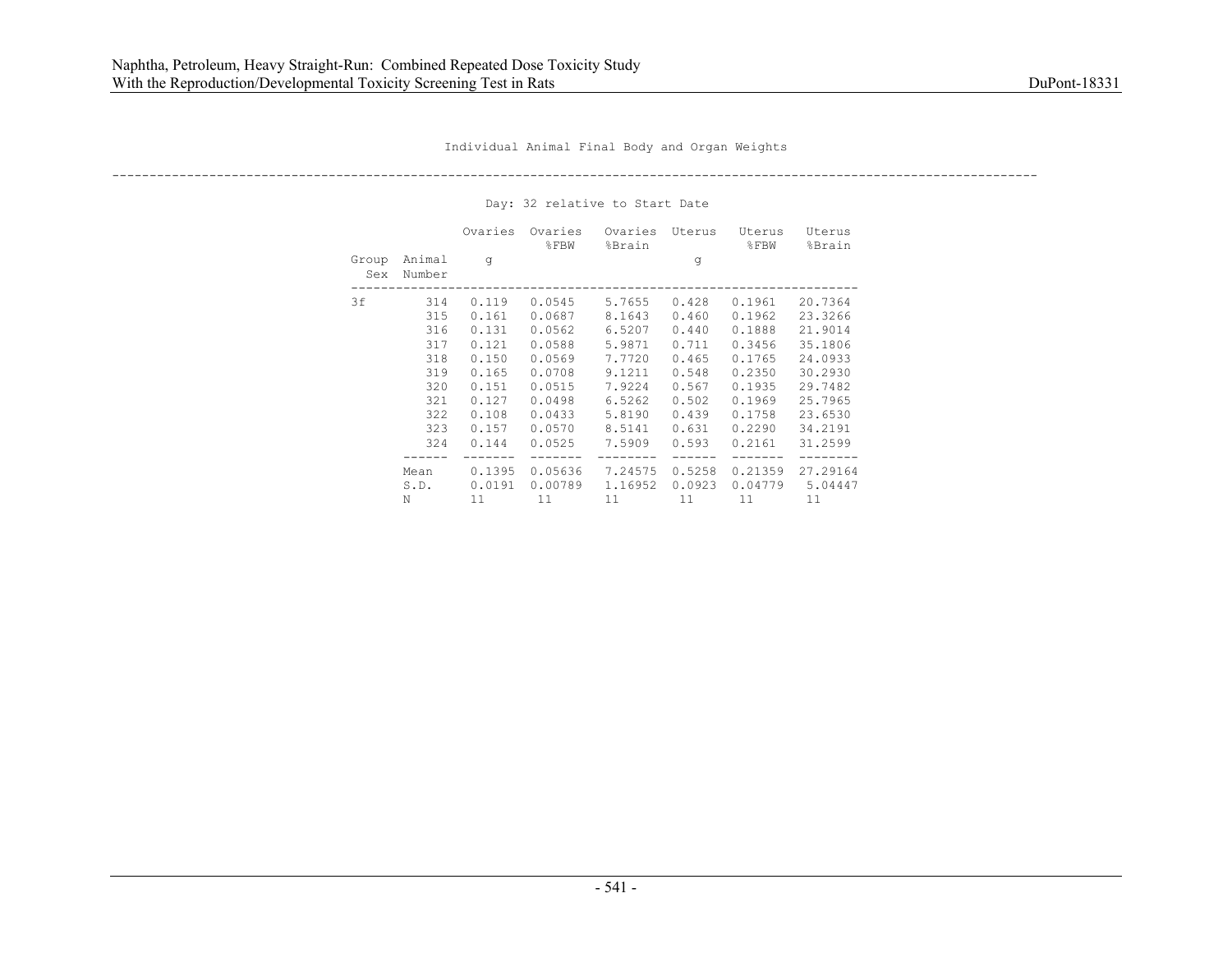----------------------------------------------------------------------------------------------------------------------------

|              |                                                                                  | Ovaries                                                                                                  | Ovaries<br>$\S$ FBW                                                                                                  | Ovaries<br>%Brain                                                                                                    | Uterus                                                                                                   | Uterus<br>$8$ FBW                                                                                                    | Uterus<br>%Brain                                                                                                                 |
|--------------|----------------------------------------------------------------------------------|----------------------------------------------------------------------------------------------------------|----------------------------------------------------------------------------------------------------------------------|----------------------------------------------------------------------------------------------------------------------|----------------------------------------------------------------------------------------------------------|----------------------------------------------------------------------------------------------------------------------|----------------------------------------------------------------------------------------------------------------------------------|
| Group<br>Sex | Animal<br>Number                                                                 | q                                                                                                        |                                                                                                                      |                                                                                                                      | g                                                                                                        |                                                                                                                      |                                                                                                                                  |
| 4f           | 413<br>414<br>415<br>416<br>417<br>418<br>419<br>420<br>421<br>422<br>423<br>424 | 0.109<br>0.140<br>0.135<br>0.134<br>0.133<br>0.163<br>0.138<br>0.116<br>0.106<br>0.125<br>0.155<br>0.181 | 0.0497<br>0.0566<br>0.0605<br>0.0518<br>0.0582<br>0.0637<br>0.0704<br>0.0561<br>0.0492<br>0.0489<br>0.0725<br>0.0775 | 6.5702<br>7.3260<br>7.7055<br>7.2315<br>7.3319<br>8.7306<br>7.9769<br>6.0988<br>5.4639<br>6.7240<br>8.1794<br>9.2018 | 0.358<br>0.469<br>0.455<br>0.478<br>0.569<br>0.558<br>0.540<br>0.552<br>0.675<br>0.977<br>0.828<br>0.587 | 0.1634<br>0.1895<br>0.2038<br>0.1847<br>0.2488<br>0.2181<br>0.2754<br>0.2672<br>0.3132<br>0.3822<br>0.3873<br>0.2515 | 21.5793<br>24.5421<br>25.9703<br>25.7960<br>31.3671<br>29.8875<br>31,2139<br>29.0221<br>34.7938<br>52.5551<br>43.6939<br>29.8424 |
|              | Mean<br>S.D.<br>N                                                                | 0.1363<br>0.0219<br>12.                                                                                  | 0.05959<br>0.00966<br>12.                                                                                            | 7.37838<br>1.07325<br>12.                                                                                            | 0.5872<br>0.1701<br>12.                                                                                  | 0.25709<br>0.07339<br>12.                                                                                            | 31.68863<br>8.65481<br>12.                                                                                                       |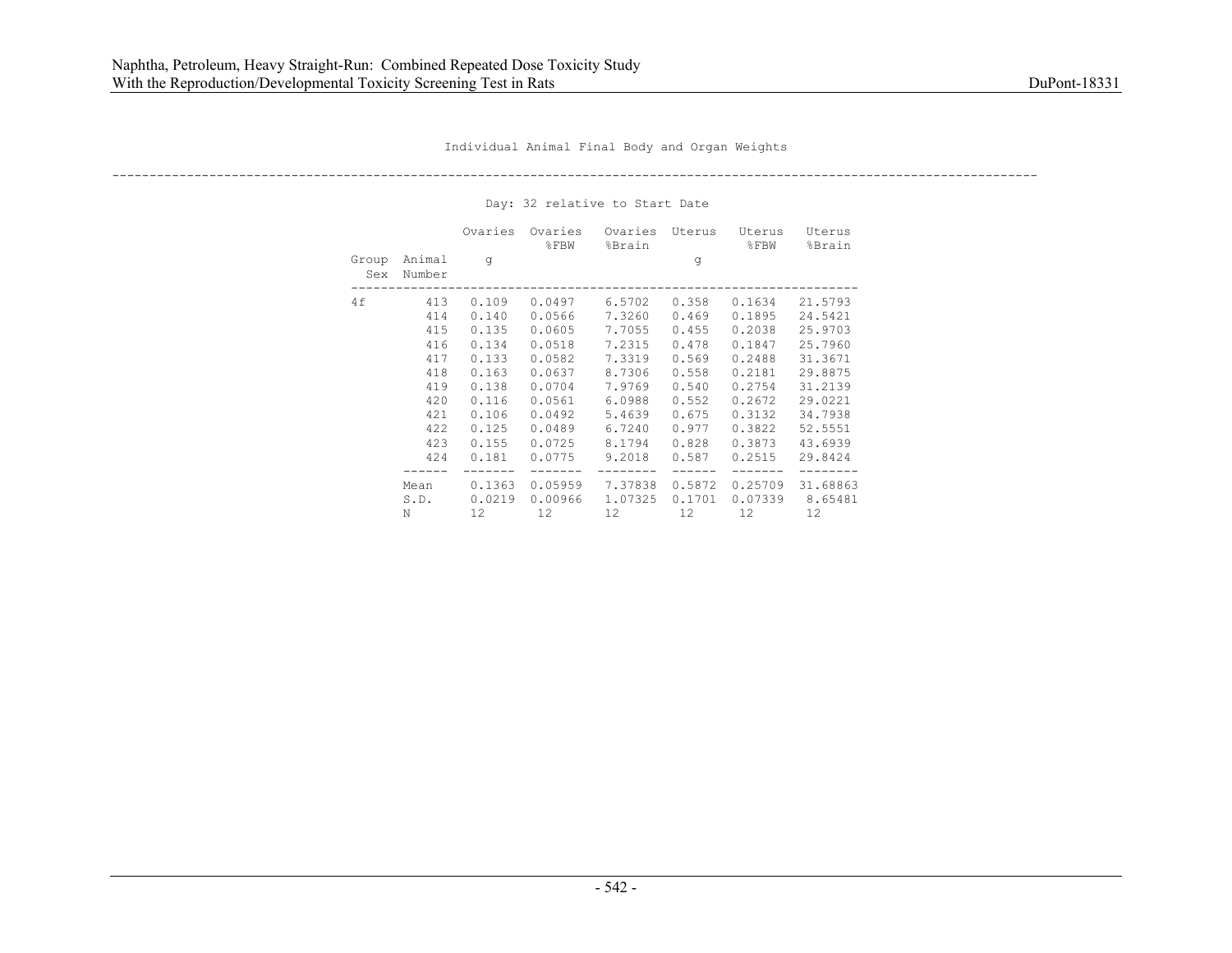----------------------------------------------------------------------------------------------------------------------------

|              |                  | Bodywt | Kidneys | Kidney<br>$8$ FBW | Liver   | Liver<br>$8$ FBW | Lungs  | Lung<br>%FBW | Ovaries | Ovaries<br>%FBW | Uterus | Uterus<br>$\S$ FBW |
|--------------|------------------|--------|---------|-------------------|---------|------------------|--------|--------------|---------|-----------------|--------|--------------------|
| Group<br>Sex | Animal<br>Number | q      | q       |                   | g       |                  | q      |              | q       |                 | q      |                    |
| 1f           | 125              | 344.5  | 2.757   | 0.8003            | 16.326  | 4,7390           | 1.592  | 0.4621       | 0.149   | 0.0433          | 0.805  | 0.2337             |
|              | 126              | 333.0  | 2.350   | 0.7057            | 15.017  | 4.5096           | 1.526  | 0.4583       | 0.125   | 0.0375          | 0.692  | 0.2078             |
|              | 127              | 317.6  | 2.431   | 0.7654            | 14.987  | 4.7188           | 1.586  | 0.4994       | 0.138   | 0.0435          | 0.870  | 0.2739             |
|              | 128              | 332.4  | 2.497   | 0.7512            | 15.276  | 4.5957           | 1.739  | 0.5232       | 0.158   | 0.0475          | 0.762  | 0.2292             |
|              | 129              | 321.0  | 2.593   | 0.8078            | 12.976  | 4.0424           | 1.452  | 0.4523       | 0.140   | 0.0436          | 0.972  | 0.3028             |
|              | 130              | 307.7  | 2.485   | 0.8076            | 13.807  | 4.4872           | 1.459  | 0.4742       | 0.166   | 0.0539          | 0.644  | 0.2093             |
|              | 131              | 283.7  | 2.317   | 0.8167            | 12.816  | 4.5174           | 1.497  | 0.5277       | 0.147   | 0.0518          | 0.676  | 0.2383             |
|              | 132              | 334.1  | 2.191   | 0.6558            | 15.203  | 4.5504           | 1.470  | 0.4400       | 0.131   | 0.0392          | 0.737  | 0.2206             |
|              | 133              | 336.3  | 2.654   | 0.7892            | 14.693  | 4.3690           | 1.488  | 0.4425       | 0.159   | 0.0473          | 0.753  | 0.2239             |
|              | 134              | 286.3  | 2.174   | 0.7593            | 13.142  | 4.5903           | 1.471  | 0.5138       | 0.115   | 0.0402          | 0.781  | 0.2728             |
|              | 135              | 276.3  | 1.959   | 0.7090            | 11.944  | 4.3228           | 1.419  | 0.5136       | 0.137   | 0.0496          | 0.527  | 0.1907             |
|              | 136              | 351.9  | 2.637   | 0.7494            | 16.790  | 4.7712           | 1.651  | 0.4692       | 0.186   | 0.0529          | 0.954  | 0.2711             |
|              | Mean             | 318.73 | 2.4204  | 0.75978           | 14.4148 | 4.51782          | 1.5292 | 0.48136      | 0.1459  | 0.04586         | 0.7644 | 0.23951            |
|              | S.D.             | 25.06  | 0.2329  | 0.04942           | 1.4816  | 0.20296          | 0.0947 | 0.03231      | 0.0194  | 0.00549         | 0.1268 | 0.03349            |
|              | N                | 12     | 12      | 12                | 12      | 12               | 12     | 12           | $12 \,$ | 12              | 12     | 12                 |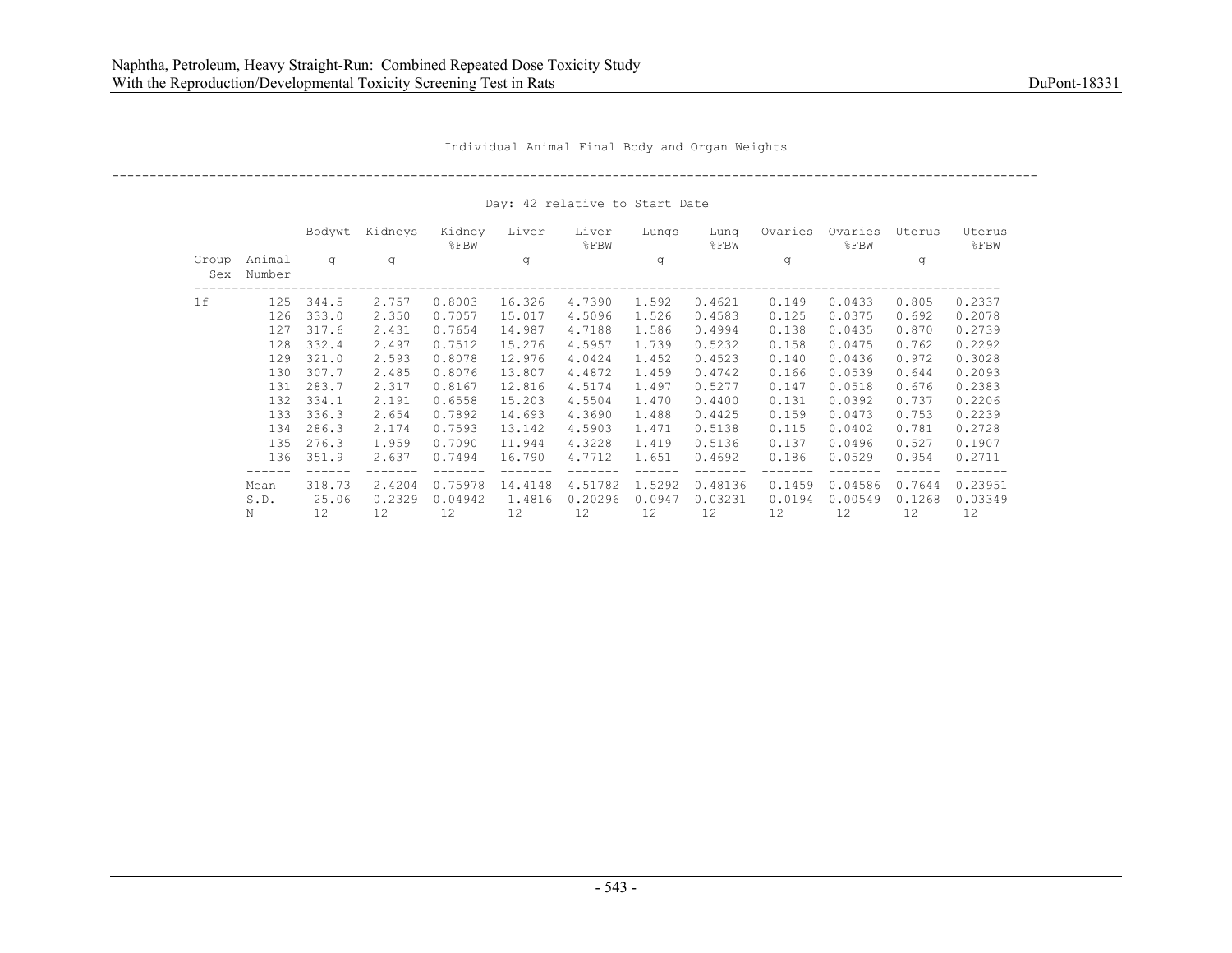Individual Animal Final Body and Organ Weights

----------------------------------------------------------------------------------------------------------------------------

Day: 42 relative to Start Date

|              |                  | Bodywt | Kidneys | Kidney<br>$8$ FBW | Liver   | Liver<br>$8$ FBW | Lungs  | Lung<br>%FBW | Ovaries | Ovaries<br>%FBW | Uterus | Uterus<br>$\S$ FBW |
|--------------|------------------|--------|---------|-------------------|---------|------------------|--------|--------------|---------|-----------------|--------|--------------------|
| Group<br>Sex | Animal<br>Number | q      | q       |                   | g       |                  | q      |              | q       |                 | q      |                    |
| 2f           | 225              | 328.8  | 2,277   | 0.6925            | 14.027  | 4.2661           | 1.579  | 0.4802       | 0.169   | 0.0514          | 0.997  | 0.3032             |
|              | 226              | 271.0  | 2.065   | 0.7620            | 11.872  | 4.3808           | 1.345  | 0.4963       | 0.131   | 0.0483          | 0.760  | 0.2804             |
|              | 227              | 348.9  | 2.557   | 0.7329            | 14.822  | 4.2482           | 1.532  | 0.4391       | 0.148   | 0.0424          | 0.688  | 0.1972             |
|              | 228              | 333.8  | 2.366   | 0.7088            | 14.239  | 4.2657           | 1.567  | 0.4694       | 0.125   | 0.0374          | 0.843  | 0.2525             |
|              | 229              | 328.4  | 2.307   | 0.7025            | 13.917  | 4.2378           | 1.442  | 0.4391       | 0.144   | 0.0438          | 0.838  | 0.2552             |
|              | 230              | 343.5  | 2.564   | 0.7464            | 16.608  | 4.8349           | 1.561  | 0.4544       | 0.156   | 0.0454          | 0.855  | 0.2489             |
|              | 231              | 344.9  | 2.243   | 0.6503            | 12.766  | 3.7014           | 1.479  | 0.4288       | 0.128   | 0.0371          | 0.643  | 0.1864             |
|              | 232              | 336.4  | 2.534   | 0.7533            | 15.032  | 4.4685           | 1.480  | 0.4400       | 0.160   | 0.0476          | 0.754  | 0.2241             |
|              | 233              | 281.1  | 2.163   | 0.7695            | 12.089  | 4.3006           | 1.294  | 0.4603       | 0.136   | 0.0484          | 0.791  | 0.2814             |
|              | 234              | 297.9  | 2.247   | 0.7543            | 13.033  | 4.3750           | 1,400  | 0.4700       | 0.153   | 0.0514          | 0.618  | 0.2075             |
|              | 235              | 309.9  | 2.463   | 0.7948            | 12.788  | 4.1265           | 1.467  | 0.4734       | 0.152   | 0.0490          | 0.773  | 0.2494             |
|              | 236              | 303.4  | 2.439   | 0.8039            | 14.183  | 4.6747           | 1.350  | 0.4450       | 0.144   | 0.0475          | 0.712  | 0.2347             |
|              | Mean             | 319.00 | 2.3521  | 0.73927           | 13.7813 | 4.32335          | 1.4580 | 0.45800      | 0.1455  | 0.04581         | 0.7727 | 0.24341            |
|              | S.D.             | 25.91  | 0.1620  | 0.04430           | 1.3542  | 0.27926          | 0.0947 | 0.02034      | 0.0135  | 0.00481         | 0.1039 | 0.03542            |
|              | N                | 12     | 12      | 12                | 12      | 12               | 12     | 12           | $12 \,$ | 12              | 12     | 12                 |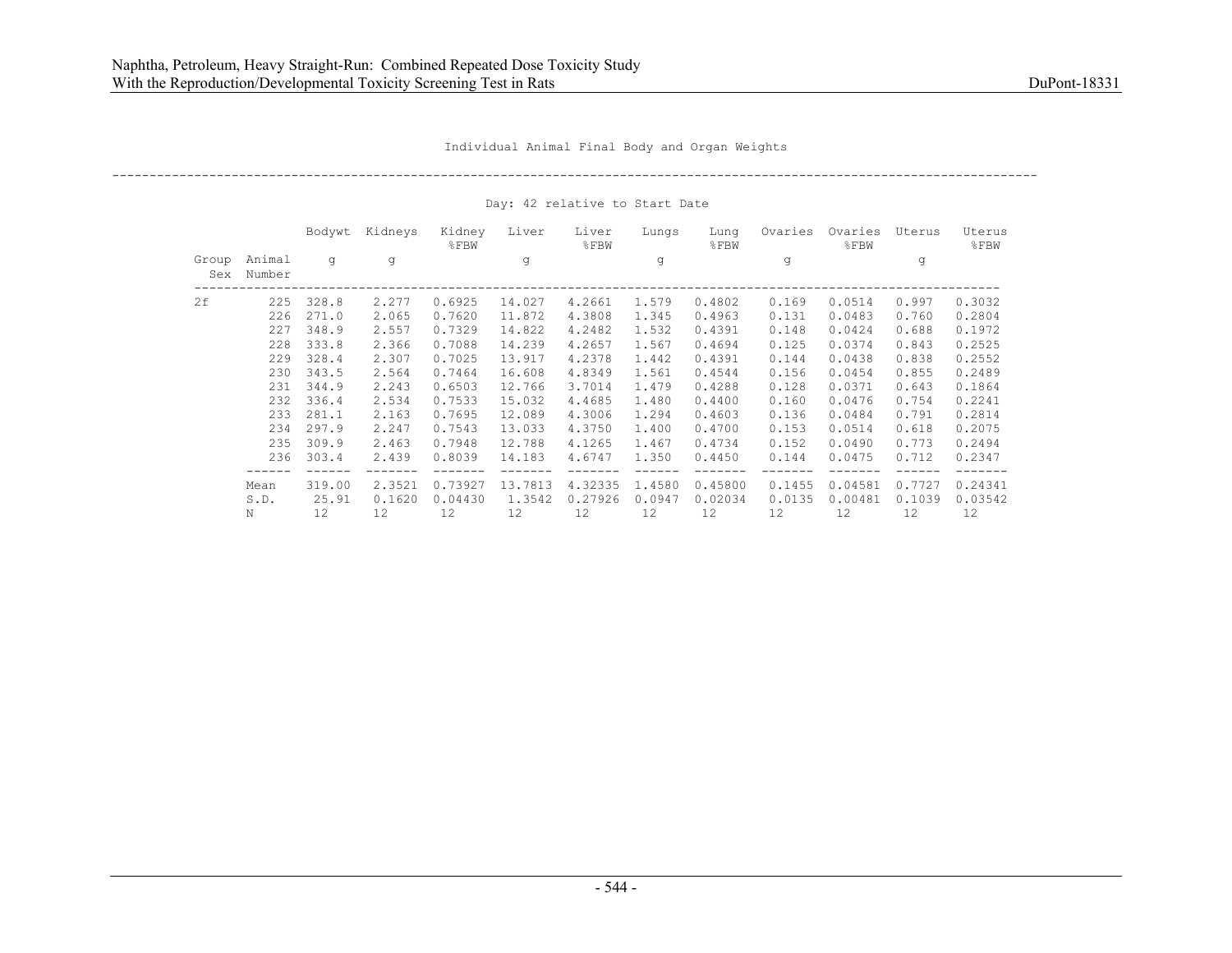Individual Animal Final Body and Organ Weights

----------------------------------------------------------------------------------------------------------------------------

Day: 42 relative to Start Date

|              |                  | Bodywt | Kidneys | Kidney<br>$8$ FBW | Liver   | Liver<br>$8$ FBW | Lungs  | Lung<br>%FBW | Ovaries           | Ovaries<br>%FBW | Uterus | Uterus<br>$\S$ FBW |
|--------------|------------------|--------|---------|-------------------|---------|------------------|--------|--------------|-------------------|-----------------|--------|--------------------|
| Group<br>Sex | Animal<br>Number | q      | q       |                   | g       |                  | q      |              | q                 |                 | q      |                    |
| 3f           | 325              | 307.4  | 2.422   | 0.7879            | 14.498  | 4.7163           | 1.395  | 0.4538       | 0.144             | 0.0468          | 0.583  | 0.1897             |
|              | 326              | 358.6  | 2.610   | 0.7278            | 15.499  | 4.3221           | 1.775  | 0.4950       | 0.171             | 0.0477          | 0.606  | 0.1690             |
|              | 327              | 332.2  | 2.370   | 0.7134            | 14.712  | 4.4287           | 1.572  | 0.4732       | 0.147             | 0.0443          | 0.694  | 0.2089             |
|              | 328              | 315.0  | 2.385   | 0.7571            | 13.549  | 4.3013           | 1.596  | 0.5067       | 0.132             | 0.0419          | 0.803  | 0.2549             |
|              | 329              | 317.8  | 2.266   | 0.7130            | 13.458  | 4.2347           | 1.703  | 0.5359       | 0.159             | 0.0500          | 0.863  | 0.2716             |
|              | 330              | 333.5  | 2.331   | 0.6990            | 14.938  | 4.4792           | 1.399  | 0.4195       | 0.149             | 0.0447          | 0.874  | 0.2621             |
|              | 331              | 320.8  | 2.377   | 0.7410            | 15.453  | 4.8170           | 1.437  | 0.4479       | 0.141             | 0.0440          | 0.697  | 0.2173             |
|              | 332              | 310.2  | 2.716   | 0.8756            | 14.410  | 4.6454           | 1.404  | 0.4526       | 0.146             | 0.0471          | 0.742  | 0.2392             |
|              | 333              | 322.3  | 2.617   | 0.8120            | 14.204  | 4.4071           | 1.421  | 0.4409       | 0.146             | 0.0453          | 0.971  | 0.3013             |
|              | 334              | 289.8  | 2.026   | 0.6991            | 13.840  | 4.7757           | 1.425  | 0.4917       | 0.159             | 0.0549          | 0.746  | 0.2574             |
|              | 335              | 323.2  | 2.402   | 0.7432            | 15.233  | 4.7132           | 1.541  | 0.4768       | 0.145             | 0.0449          | 0.697  | 0.2157             |
|              | 336              | 302.0  | 2.610   | 0.8642            | 13.605  | 4.5050           | 1.563  | 0.5175       | 0.126             | 0.0417          | 0.629  | 0.2083             |
|              | Mean             | 319.40 | 2.4277  | 0.76111           | 14.4499 | 4.52881          | 1.5193 | 0.47596      | 0.1471            | 0.04611         | 0.7421 | 0.23295            |
|              | S.D.             | 17.46  | 0.1885  | 0.06119           | 0.7369  | 0.19900          | 0.1275 | 0.03454      | 0.0120            | 0.00364         | 0.1172 | 0.03793            |
|              | N                | 12     | 12      | 12                | 12      | 12               | 12     | 12           | $12 \overline{ }$ | 12              | 12     | 12                 |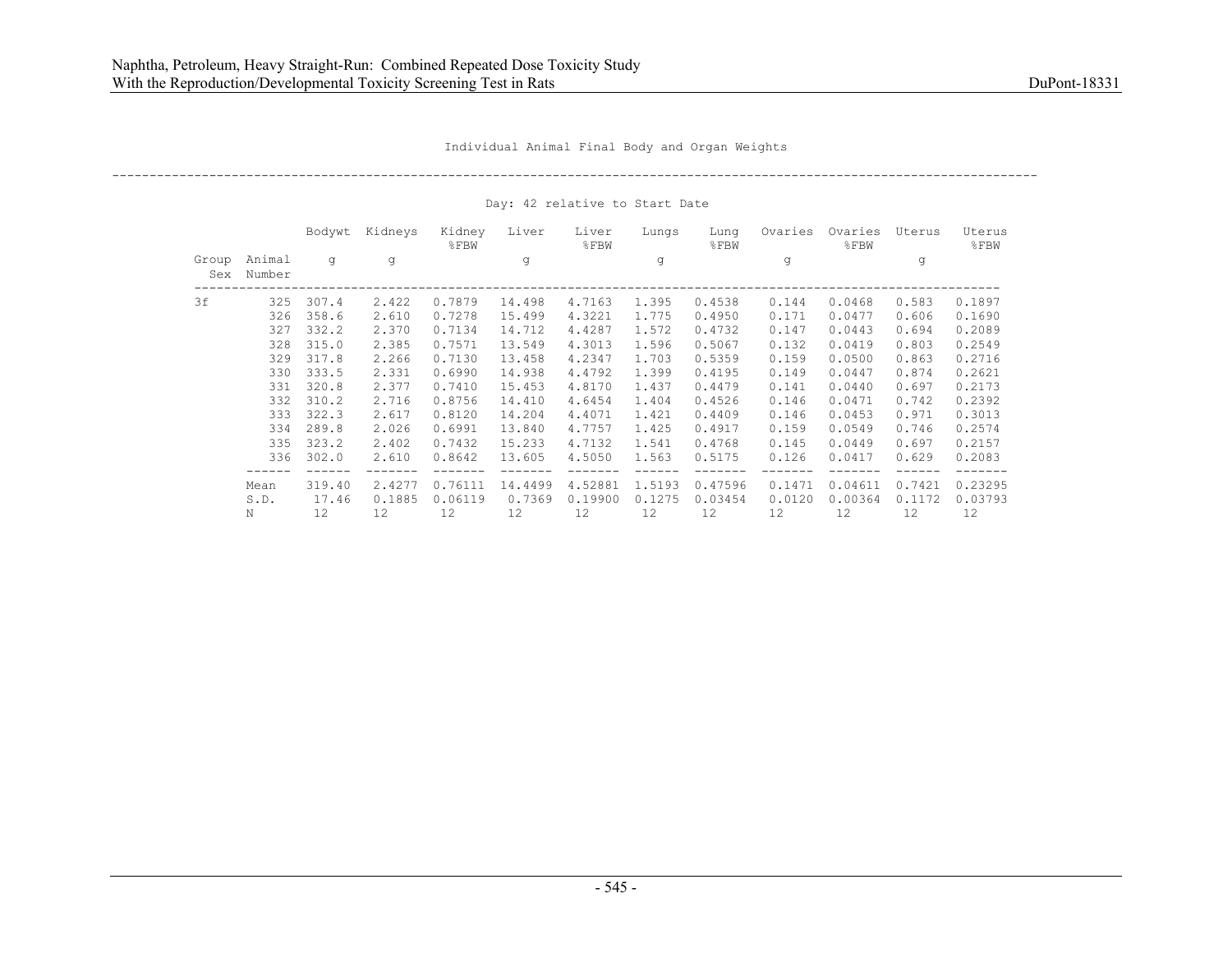Individual Animal Final Body and Organ Weights

----------------------------------------------------------------------------------------------------------------------------

Day: 42 relative to Start Date

|              |                  | Bodywt | Kidneys | Kidney<br>$8$ FBW | Liver   | Liver<br>$8$ FBW | Lungs  | Lung<br>$8$ FBW | Ovaries | Ovaries<br>%FBW | Uterus | Uterus<br>$8$ $FBW$ |
|--------------|------------------|--------|---------|-------------------|---------|------------------|--------|-----------------|---------|-----------------|--------|---------------------|
| Group<br>Sex | Animal<br>Number | q      | q       |                   | q       |                  | q      |                 | q       |                 | q      |                     |
| 4f           | 425              | 298.2  | 2.384   | 0.7995            | 13.903  | 4.6623           | 1.600  | 0.5366          | 0.158   | 0.0530          | 0.772  | 0.2589              |
|              | 426              | 301.0  | 2.286   | 0.7595            | 14.340  | 4.7641           | 1.655  | 0.5498          | 0.159   | 0.0528          | 0.699  | 0.2322              |
|              | 427              | 314.1  | 2.414   | 0.7685            | 15.918  | 5.0678           | 1.692  | 0.5387          | 0.143   | 0.0455          | 0.716  | 0.2280              |
|              | 428              | 309.3  | 2.310   | 0.7468            | 15.155  | 4.8998           | 1.523  | 0.4924          | 0.130   | 0.0420          | 0.739  | 0.2389              |
|              | 429              | 304.4  | 2.240   | 0.7359            | 13.433  | 4.4129           | 1.321  | 0.4340          | 0.149   | 0.0489          | 0.858  | 0.2819              |
|              | 430              | 273.0  | 2.174   | 0.7963            | 11,900  | 4.3590           | 1,400  | 0.5128          | 0.130   | 0.0476          | 0.692  | 0.2535              |
|              | 431              | 288.6  | 1.801   | 0.6240            | 12.855  | 4.4543           | 1.504  | 0.5211          | 0.101   | 0.0350          | 0.919  | 0.3184              |
|              | 432              | 319.3  | 2.460   | 0.7704            | 15.345  | 4.8058           | 1.574  | 0.4930          | 0.143   | 0.0448          | 0.641  | 0.2008              |
|              | 433              | 260.6  | 2.120   | 0.8135            | 10.404  | 3.9923           | 1.190  | 0.4566          | 0.113   | 0.0434          | 0.673  | 0.2583              |
|              | 434              | 268.1  | 2.013   | 0.7508            | 13.537  | 5.0492           | 1.257  | 0.4689          | 0.144   | 0.0537          | 0.702  | 0.2618              |
|              | 435              | 296.4  | 2.496   | 0.8421            | 14.414  | 4.8630           | 1.554  | 0.5243          | 0.156   | 0.0526          | 0.878  | 0.2962              |
|              | 436              | 301.2  | 2.526   | 0.8386            | 14.082  | 4.6753           | 1.386  | 0.4602          | 0.155   | 0.0515          | 0.860  | 0.2855              |
|              | Mean             | 294.52 | 2.2687  | 0.77049           | 13.7738 | 4.66715          | 1.4713 | 0.49903         | 0.1401  | 0.04757         | 0.7624 | 0.25953             |
|              | S.D.             | 18.50  | 0.2147  | 0.05788           | 1.5285  | 0.31450          | 0.1596 | 0.03742         | 0.0184  | 0.00568         | 0.0928 | 0.03254             |
|              | N                | 12     | 12      | 12                | 12      | 12               | 12     | 12              | 12      | 12              | 12     | 12                  |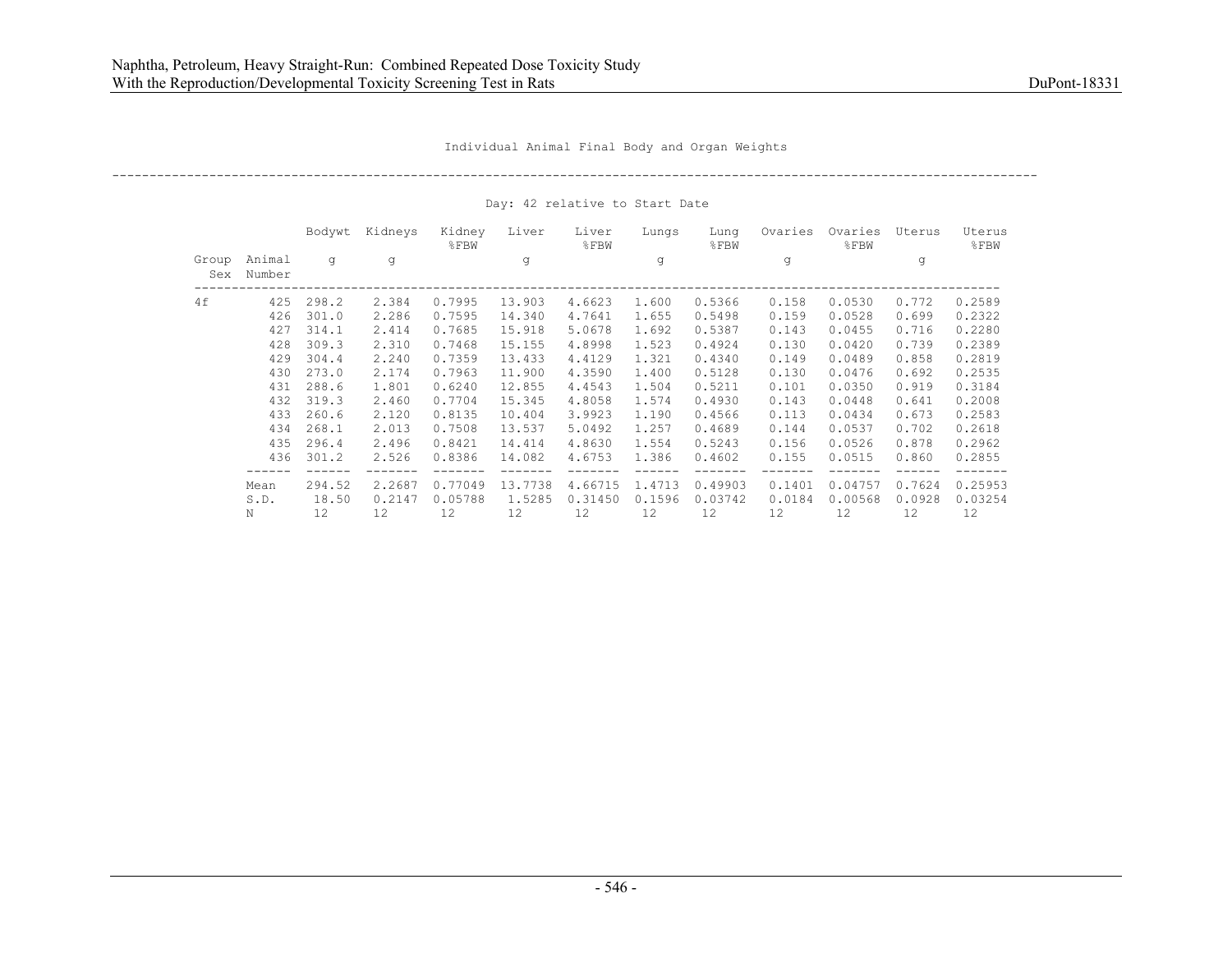**Appendix TT Individual Animal Pathology Data**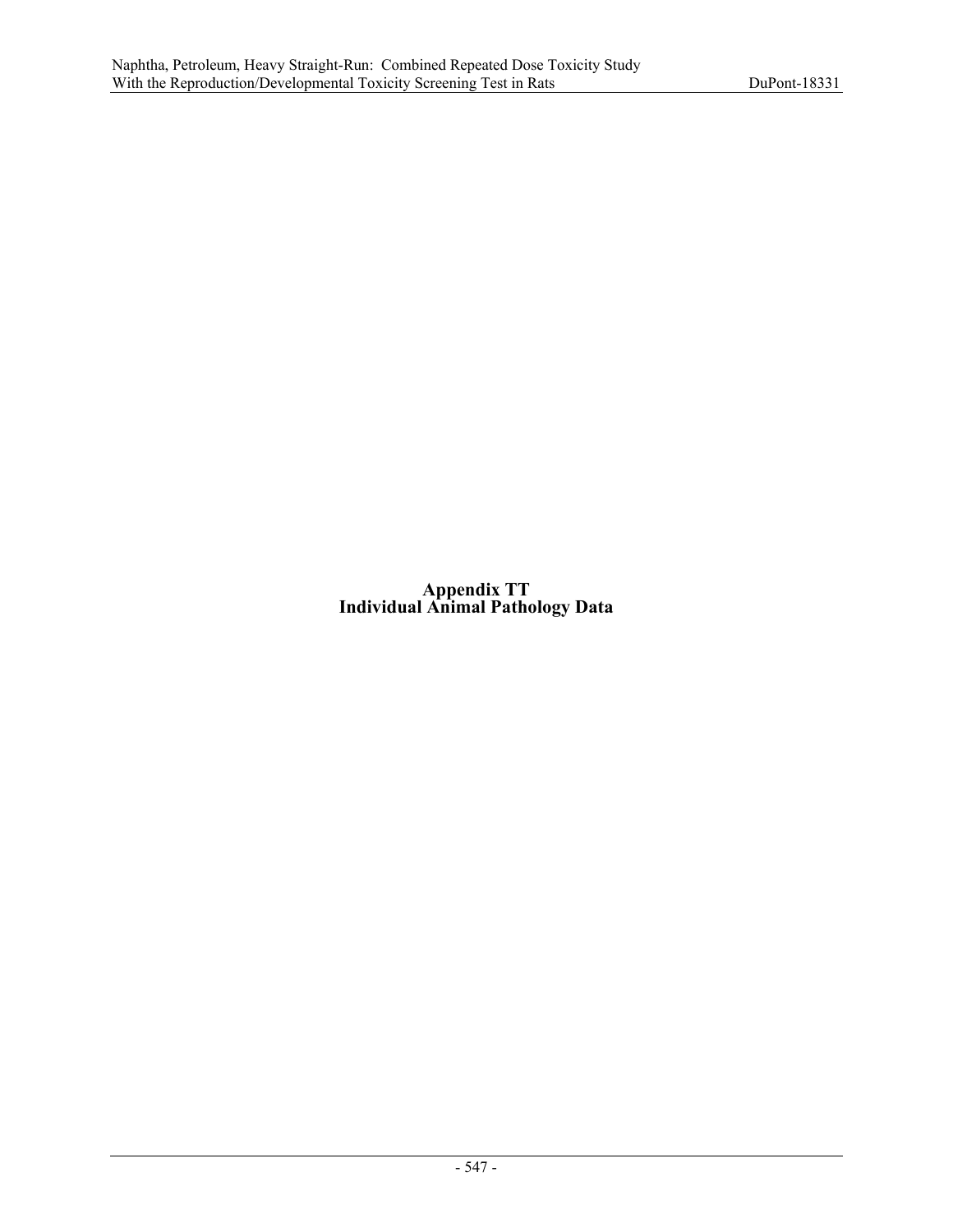# INDIVIDUAL ANIMAL PATHOLOGY DATA

# **KEY TO APPENDIX**

## LESION GRADING:

Histopathology changes are described according to their morphologic character, distribution and severity. The distribution (extent of tissue involvement) is indicated, where appropriate, by modifiers such as focal, multifocal, diffuse, unilateral, bilateral, etc. A severity score, if appropriate, is also assigned as follows:

- MINIMAL: The amount of change present barely exceeds that which is considered to be within normal limits.
- MILD: In general, the lesion is easily identified but of limited severity. The lesion probably does not produce any functional impairment.
- MODERATE: The lesion is prominent but there is significant potential for increased severity. Limited tissue or organ dysfunction is possible.
- SEVERE: The degree of change is either as complete as considered possible or great enough in intensity or extent to expect significant tissue or organ dysfunction.

## COMMENT:

Grades minimal through severe represent progressive involvement/severity along a continuum with minimal lesions being the least severe and severe lesions being the most severe. While the grades refer to the morphologic characteristics of lesions, they also indicate their relative biologic significance.

Gross observations listing multiple masses for a tissue are distinguished with letters  $(i.e., a, b, c, d, etc.).$ 

CODES USED:

MPF - Major Pathological Finding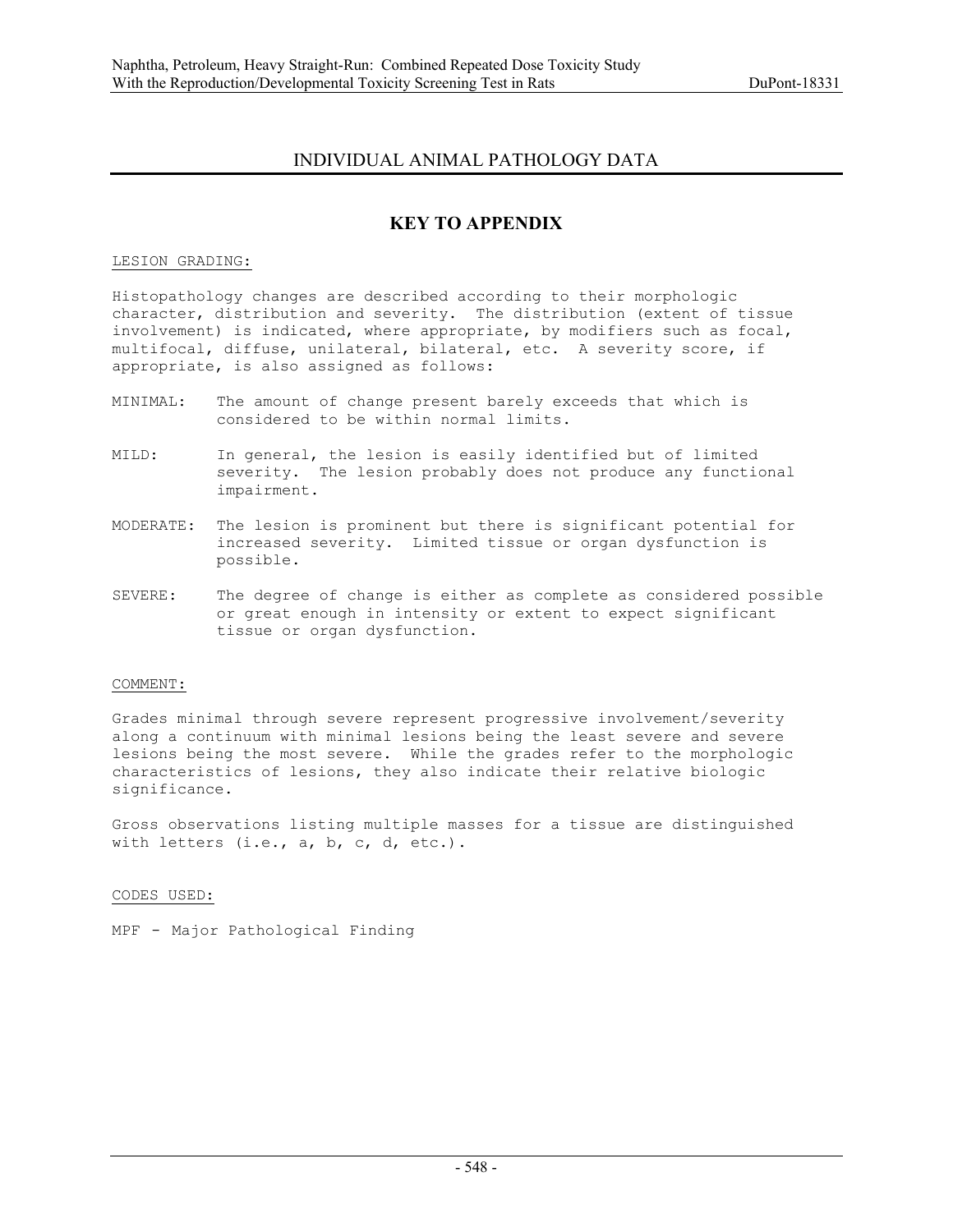| Animal Ref.: 101                                                                                                                                                                                                                            |                                      |             | Group: 1 Sex: Male                          |                                                               | Species: Rat Strain: Crl:CD(SD) |                                           |                                |                                |                                                 |                  |
|---------------------------------------------------------------------------------------------------------------------------------------------------------------------------------------------------------------------------------------------|--------------------------------------|-------------|---------------------------------------------|---------------------------------------------------------------|---------------------------------|-------------------------------------------|--------------------------------|--------------------------------|-------------------------------------------------|------------------|
| Test Material: Highly Naphthenic Naphtha<br>Dose: 0 ppm Route: Inhalation Study Type: One-generation Reproduction<br>Date of Death : 06/08/06 Study Day No. (Week): 31 (5) Mode of Death: SACRIFICE BY DESIGN<br>Date of Necropsy: 06/08/06 |                                      |             |                                             |                                                               |                                 |                                           |                                |                                |                                                 |                  |
| Terminal Body Weight: 440.8q                                                                                                                                                                                                                |                                      |             |                                             |                                                               |                                 |                                           |                                |                                |                                                 |                  |
| Organ Weights:<br>--------------                                                                                                                                                                                                            |                                      |             |                                             |                                                               |                                 |                                           |                                |                                |                                                 |                  |
| ADRENAL GLANDS<br>KIDNEYS<br>SPLEEN                                                                                                                                                                                                         | 0.085q<br>: 3.522q<br>$\cdot$ 0.686q |             | BRAIN<br>LIVER<br>TESTES                    | : 2.000q<br>: 13.539q<br>: 3.418q                             | EPIDIDYMIDES<br>LUNGS<br>THYMUS | 1.246q<br><b>STATE</b>                    | : 1.842q<br>0.451 <sub>q</sub> | HEART<br>PROSTATE              | $\sim$<br>$\mathbf{r}$                          | 1.546q<br>0.844q |
| Gross Pathology Observations:<br>________________________________                                                                                                                                                                           |                                      | None        |                                             |                                                               |                                 |                                           |                                |                                |                                                 |                  |
| Histo Pathology Observations:<br>------------------------------                                                                                                                                                                             |                                      |             |                                             |                                                               |                                 |                                           |                                |                                |                                                 |                  |
| CECUM:<br>Inflammation, subacute; minimal                                                                                                                                                                                                   |                                      |             |                                             |                                                               |                                 |                                           |                                |                                |                                                 |                  |
| HEART:<br>Cardiomyopathy; minimal                                                                                                                                                                                                           |                                      |             |                                             |                                                               |                                 |                                           |                                |                                |                                                 |                  |
| KIDNEYS;<br>Chronic progressive nephropathy; minimal                                                                                                                                                                                        |                                      |             |                                             |                                                               |                                 |                                           |                                |                                |                                                 |                  |
| LIVER:<br>Inflammation, subacute; minimal                                                                                                                                                                                                   |                                      |             |                                             |                                                               |                                 |                                           |                                |                                |                                                 |                  |
| The following tissues were within normal limits:                                                                                                                                                                                            |                                      |             |                                             |                                                               |                                 |                                           |                                |                                |                                                 |                  |
| ADRENAL GLANDS<br><b>FEMUR</b><br>PEYERS PATCH<br>STOMACH                                                                                                                                                                                   | ILEUM<br>PROSTATE<br>TESTES          | BONE MARROW | <b>BRAIN</b><br>JEJUNUM<br>RECTUM<br>THYMUS | COAGULATING GLANDS<br>LUNGS<br>SCIATIC NERVE<br>THYROID GLAND | COLON<br>TRACHEA                | MANDIBULAR LYMPH NODE<br>SEMINAL VESICLES | DUODENUM                       | SPINAL CORD<br>URINARY BLADDER | EPIDIDYMIDES<br>MESENTERIC LYMPH NODE<br>SPLEEN |                  |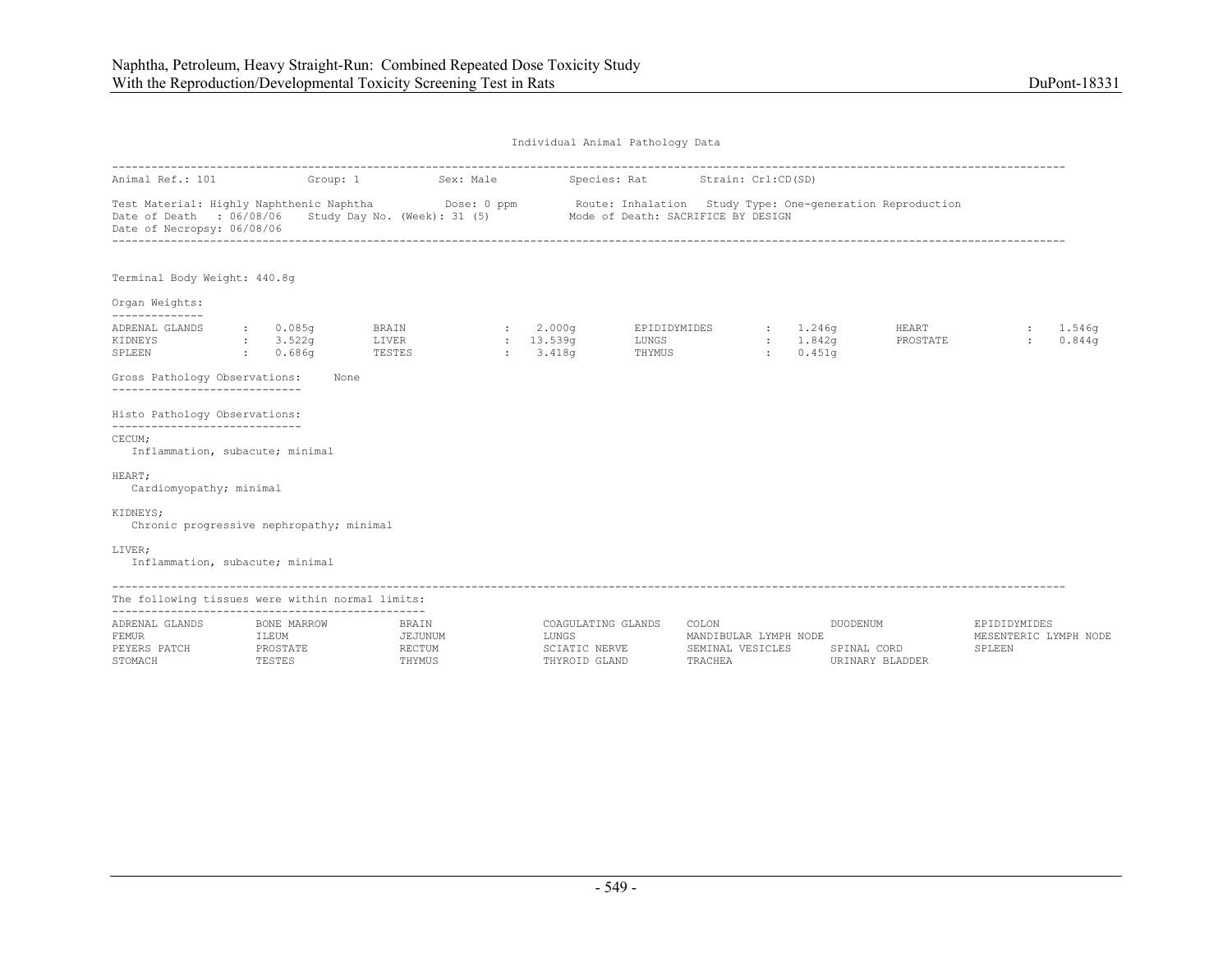| Animal Ref.: 102                                                                                                                 |       | Group: 1                                   |                 | Sex: Male                                                                        |                                 | Species: Rat                       | Strain: Crl:CD(SD)                                       |                  |                              |                                        |                                                           |                                                     |                        |                               |
|----------------------------------------------------------------------------------------------------------------------------------|-------|--------------------------------------------|-----------------|----------------------------------------------------------------------------------|---------------------------------|------------------------------------|----------------------------------------------------------|------------------|------------------------------|----------------------------------------|-----------------------------------------------------------|-----------------------------------------------------|------------------------|-------------------------------|
| Test Material: Highly Naphthenic Naphtha Dose: 0 ppm<br>Date of Death : 06/08/06<br>Date of Necropsy: 06/08/06                   |       |                                            |                 | Study Day No. (Week): 31 (5)                                                     |                                 | Mode of Death: SACRIFICE BY DESIGN |                                                          |                  |                              |                                        | Route: Inhalation Study Type: One-generation Reproduction |                                                     |                        |                               |
| Terminal Body Weight: 410.8q                                                                                                     |       |                                            |                 |                                                                                  |                                 |                                    |                                                          |                  |                              |                                        |                                                           |                                                     |                        |                               |
| Organ Weights:<br>--------------                                                                                                 |       |                                            |                 |                                                                                  |                                 |                                    |                                                          |                  |                              |                                        |                                                           |                                                     |                        |                               |
| ADRENAL GLANDS<br>KIDNEYS<br>SPLEEN                                                                                              |       | : 0.068q<br>3.437q<br>: 0.737q             | LIVER<br>TESTES | <b>BRAIN</b><br>$\mathbf{r}$                                                     | : 2.049q<br>: 12.661q<br>3.446q | EPIDIDYMIDES<br>LUNGS<br>THYMUS    |                                                          | $\sim$<br>$\sim$ | : 1.026q<br>1.944q<br>0.359q |                                        | HEART<br>PROSTATE                                         |                                                     | <b>State</b><br>$\sim$ | 1.669 <sub>q</sub><br>0.391q< |
| Gross Pathology Observations:                                                                                                    |       | None                                       |                 |                                                                                  |                                 |                                    |                                                          |                  |                              |                                        |                                                           |                                                     |                        |                               |
| Histo Pathology Observations:<br>-----------------------------                                                                   |       |                                            |                 |                                                                                  |                                 |                                    |                                                          |                  |                              |                                        |                                                           |                                                     |                        |                               |
| LIVER:<br>Inflammation, subacute; minimal                                                                                        |       |                                            |                 |                                                                                  |                                 |                                    |                                                          |                  |                              |                                        |                                                           |                                                     |                        |                               |
| The following tissues were within normal limits:                                                                                 |       |                                            |                 |                                                                                  |                                 |                                    |                                                          |                  |                              |                                        |                                                           |                                                     |                        |                               |
| ----------------------------<br>ADRENAL GLANDS<br>EPIDIDYMIDES<br>MANDIBULAR LYMPH NODE<br><b>SCIATIC NERVE</b><br>THYROID GLAND | FEMUR | BONE MARROW<br>SEMINAL VESICLES<br>TRACHEA |                 | <b>BRAIN</b><br>HEART<br>MESENTERIC LYMPH NODE<br>SPINAL CORD<br>URINARY BLADDER | CECUM<br>ILEUM<br>SPLEEN        |                                    | COAGULATING GLANDS<br>JEJUNUM<br>PEYERS PATCH<br>STOMACH |                  |                              | COLON<br>KIDNEYS<br>PROSTATE<br>TESTES |                                                           | <b>DUODENUM</b><br>LUNGS<br><b>RECTUM</b><br>THYMUS |                        |                               |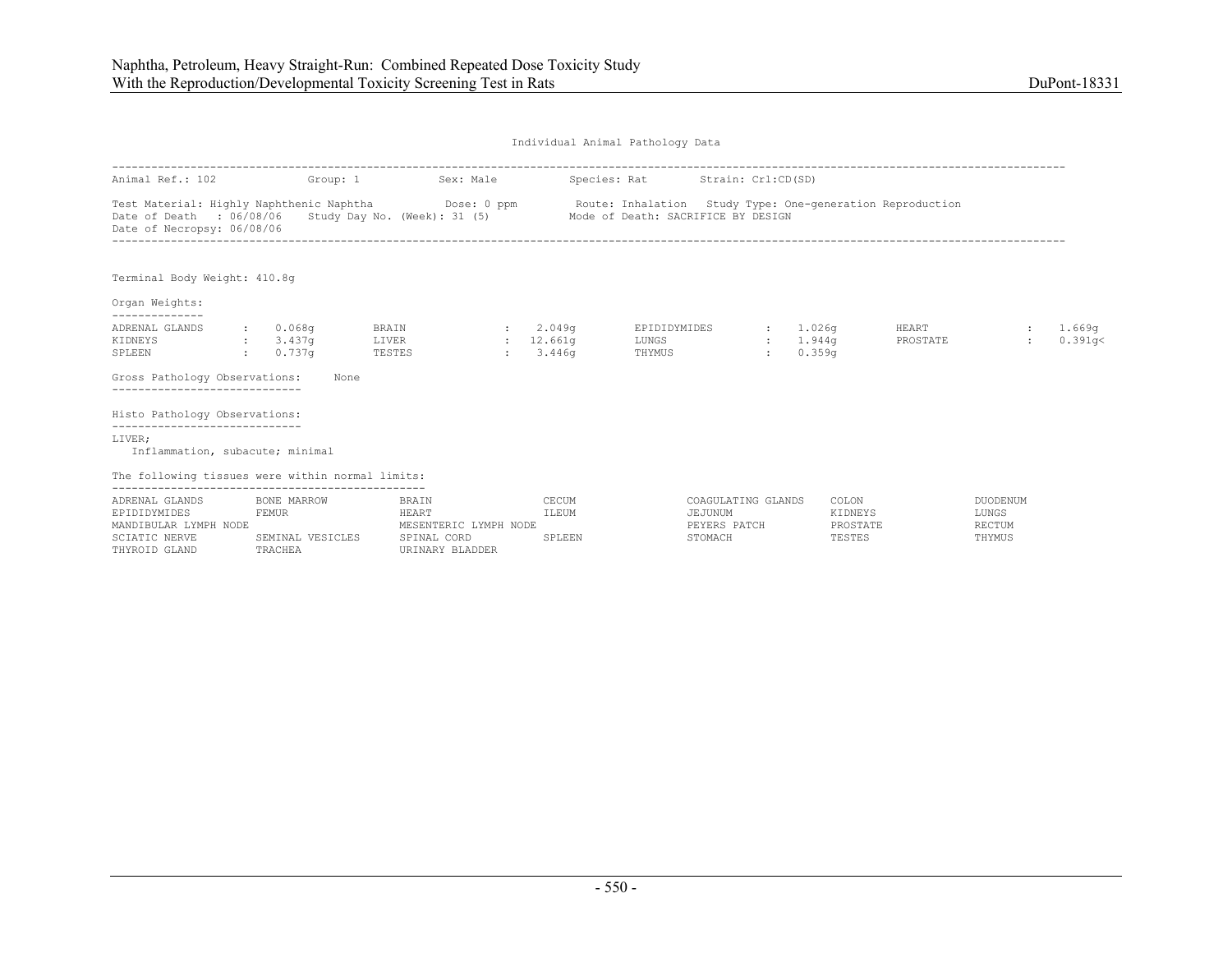| Animal Ref.: 103                                                                                                                            | Group: 1                                               |                                                   | Sex: Male |                           | Species: Rat Strain: Crl:CD(SD)                                                                                                             |                                                 |                                                           |                                                                   |                   |
|---------------------------------------------------------------------------------------------------------------------------------------------|--------------------------------------------------------|---------------------------------------------------|-----------|---------------------------|---------------------------------------------------------------------------------------------------------------------------------------------|-------------------------------------------------|-----------------------------------------------------------|-------------------------------------------------------------------|-------------------|
| Test Material: Highly Naphthenic Naphtha Dose: 0 ppm<br>Date of Death : 06/08/06 Study Day No. (Week): 31 (5)<br>Date of Necropsy: 06/08/06 |                                                        |                                                   |           |                           | Mode of Death: SACRIFICE BY DESIGN                                                                                                          |                                                 | Route: Inhalation Study Type: One-generation Reproduction |                                                                   |                   |
| Terminal Body Weight: 416g                                                                                                                  |                                                        |                                                   |           |                           |                                                                                                                                             |                                                 |                                                           |                                                                   |                   |
| Organ Weights:                                                                                                                              |                                                        |                                                   |           |                           |                                                                                                                                             |                                                 |                                                           |                                                                   |                   |
| --------------<br>ADRENAL GLANDS<br>KIDNEYS<br>$\sim 0.807$ q<br>SPLEEN                                                                     | $\, \cdot \hspace{1.2cm} 0 \, . \, 058$ q<br>3.253q    | LIVER<br>TESTES                                   |           |                           | BRAIN $\qquad \qquad ; \qquad 2.025g \qquad \qquad \text{EPIDIDYMIDES} \qquad \qquad ; \qquad 1.190g$<br>: 12.193q LUNGS<br>: 3.181q THYMUS | 1.579a<br>$\sim$ 100 $\sim$<br>0.416q<br>$\sim$ | <b>HEART</b><br>PROSTATE                                  | <b>State</b><br>$\mathbf{L}$                                      | 1.577q<br>0.394q< |
| Gross Pathology Observations:<br>------------------------------                                                                             | None                                                   |                                                   |           |                           |                                                                                                                                             |                                                 |                                                           |                                                                   |                   |
| Histo Pathology Observations:<br>-----------------------------                                                                              |                                                        |                                                   |           |                           |                                                                                                                                             |                                                 |                                                           |                                                                   |                   |
| LIVER;<br>Inflammation, subacute; minimal                                                                                                   |                                                        |                                                   |           |                           |                                                                                                                                             |                                                 |                                                           |                                                                   |                   |
| The following tissues were within normal limits:                                                                                            |                                                        |                                                   |           |                           |                                                                                                                                             |                                                 |                                                           |                                                                   |                   |
| ADRENAL GLANDS<br>EPIDIDYMIDES<br>MANDIBULAR LYMPH NODE<br>SEMINAL VESICLES<br>TRACHEA                                                      | BONE MARROW<br>FEMUR<br>SPINAL CORD<br>URINARY BLADDER | BRAIN<br>HEART<br>MESENTERIC LYMPH NODE<br>SPLEEN |           | CECUM<br>ILEUM<br>STOMACH | JEJUNUM<br>PROSTATE<br>TESTES                                                                                                               | COAGULATING GLANDS                              | COLON<br>KIDNEYS<br>RECTUM<br>THYMUS                      | <b>DUODENUM</b><br>LUNGS<br><b>SCIATIC NERVE</b><br>THYROID GLAND |                   |
| The following tissues have not been examined:                                                                                               |                                                        |                                                   |           |                           |                                                                                                                                             |                                                 |                                                           |                                                                   |                   |

PEYERS PATCH; MISSING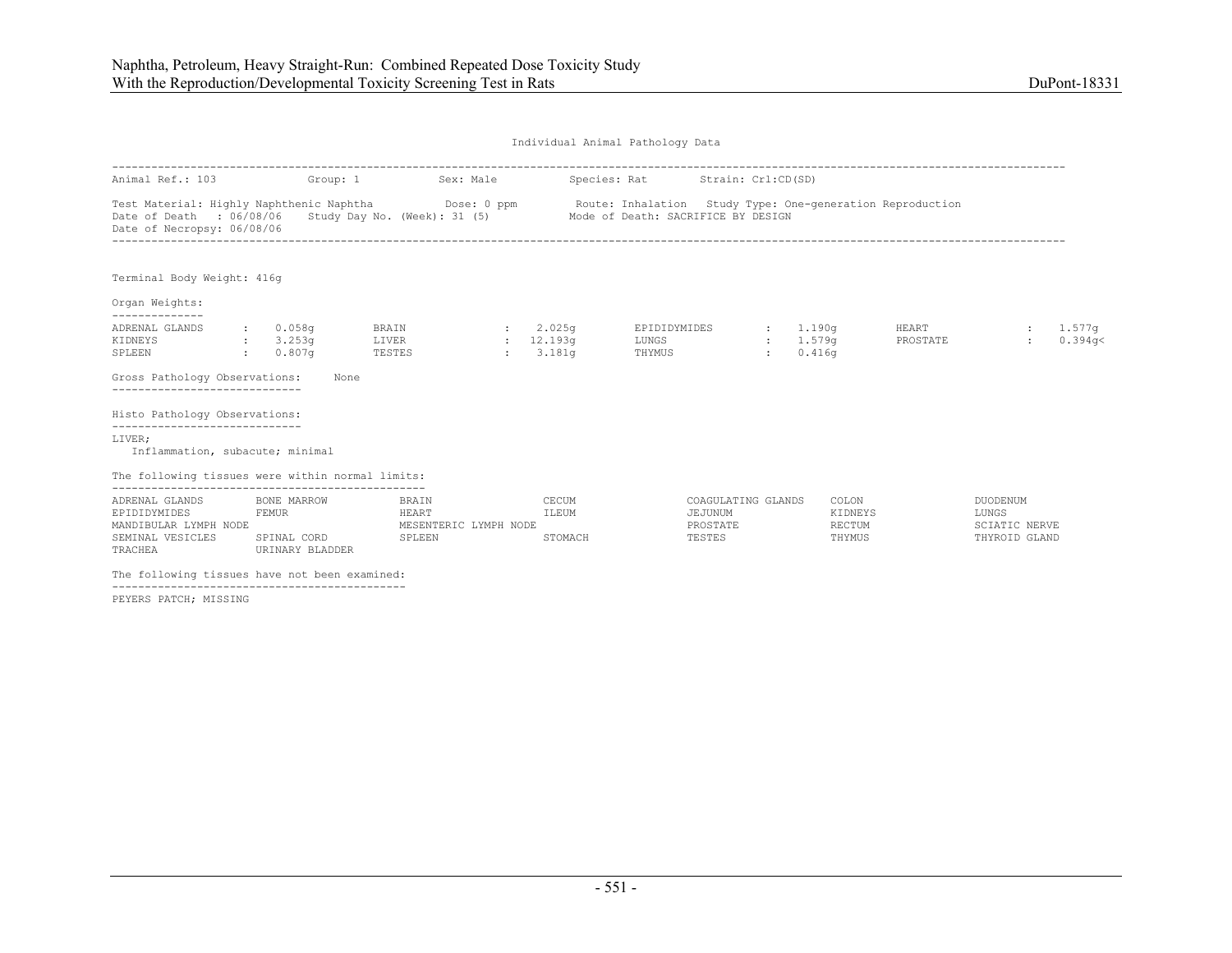| Animal Ref.: 104                                                                                                                            |                                           | Group: 1 Sex: Male                       |                                        | Species: Rat Strain: Crl:CD(SD)         |                                      |                                                               |                                            |
|---------------------------------------------------------------------------------------------------------------------------------------------|-------------------------------------------|------------------------------------------|----------------------------------------|-----------------------------------------|--------------------------------------|---------------------------------------------------------------|--------------------------------------------|
| Test Material: Highly Naphthenic Naphtha Dose: 0 ppm<br>Date of Death : 06/08/06 Study Day No. (Week): 31 (5)<br>Date of Necropsy: 06/08/06 |                                           |                                          |                                        | Mode of Death: SACRIFICE BY DESIGN      |                                      | Route: Inhalation Study Type: One-generation Reproduction     |                                            |
| Terminal Body Weight: 476.1q                                                                                                                |                                           |                                          |                                        |                                         |                                      |                                                               |                                            |
| Organ Weights:<br>--------------                                                                                                            |                                           |                                          |                                        |                                         |                                      |                                                               |                                            |
| ADRENAL GLANDS<br>KIDNEYS<br>SPLEEN                                                                                                         | $\,:\qquad 0.078$ q<br>4.324q<br>: 0.949q | BRAIN<br>LIVER<br>TESTES                 | 2.186q<br>: 15.213q<br>: 3.506q        | EPIDIDYMIDES<br>LUNGS<br>THYMUS         | 1.299q<br>$\mathcal{L}$<br>$1.677$ q | HEART<br>PROSTATE<br>0.726q                                   | 1.625q<br>$\ddot{\phantom{a}}$<br>0.543q   |
| Gross Pathology Observations:                                                                                                               |                                           |                                          |                                        |                                         |                                      |                                                               |                                            |
| ------------------------------<br>LIVER;<br>DORSAL LOBE<br>Discoloration; tan; right<br>Histo Pathology Observations:                       |                                           |                                          |                                        |                                         |                                      |                                                               |                                            |
| ------------------------------<br>HEART:<br>Cardiomyopathy; minimal                                                                         |                                           |                                          |                                        |                                         |                                      |                                                               |                                            |
| KIDNEYS;<br>Chronic progressive nephropathy; minimal<br>Dilatation; tubules; focal; minimal                                                 |                                           |                                          |                                        |                                         |                                      |                                                               |                                            |
| LIVER;<br>Infarct; lobe; severe                                                                                                             |                                           |                                          |                                        |                                         |                                      |                                                               |                                            |
| The following tissues were within normal limits:                                                                                            |                                           |                                          |                                        |                                         |                                      |                                                               |                                            |
| ADRENAL GLANDS<br>EPIDIDYMIDES<br>MESENTERIC LYMPH NODE<br>SPLEEN                                                                           | BONE MARROW<br><b>FEMUR</b><br>STOMACH    | BRAIN<br>ILEUM<br>PEYERS PATCH<br>TESTES | CECUM<br>JEJUNUM<br>PROSTATE<br>THYMUS | LUNGS<br>SCIATIC NERVE<br>THYROID GLAND | COAGULATING GLANDS                   | COLON<br>MANDIBULAR LYMPH NODE<br>SEMINAL VESICLES<br>TRACHEA | DUODENUM<br>SPINAL CORD<br>URINARY BLADDER |
| The following tissues have not been examined:                                                                                               |                                           |                                          |                                        |                                         |                                      |                                                               |                                            |

---------------------------------------------

RECTUM; MISSING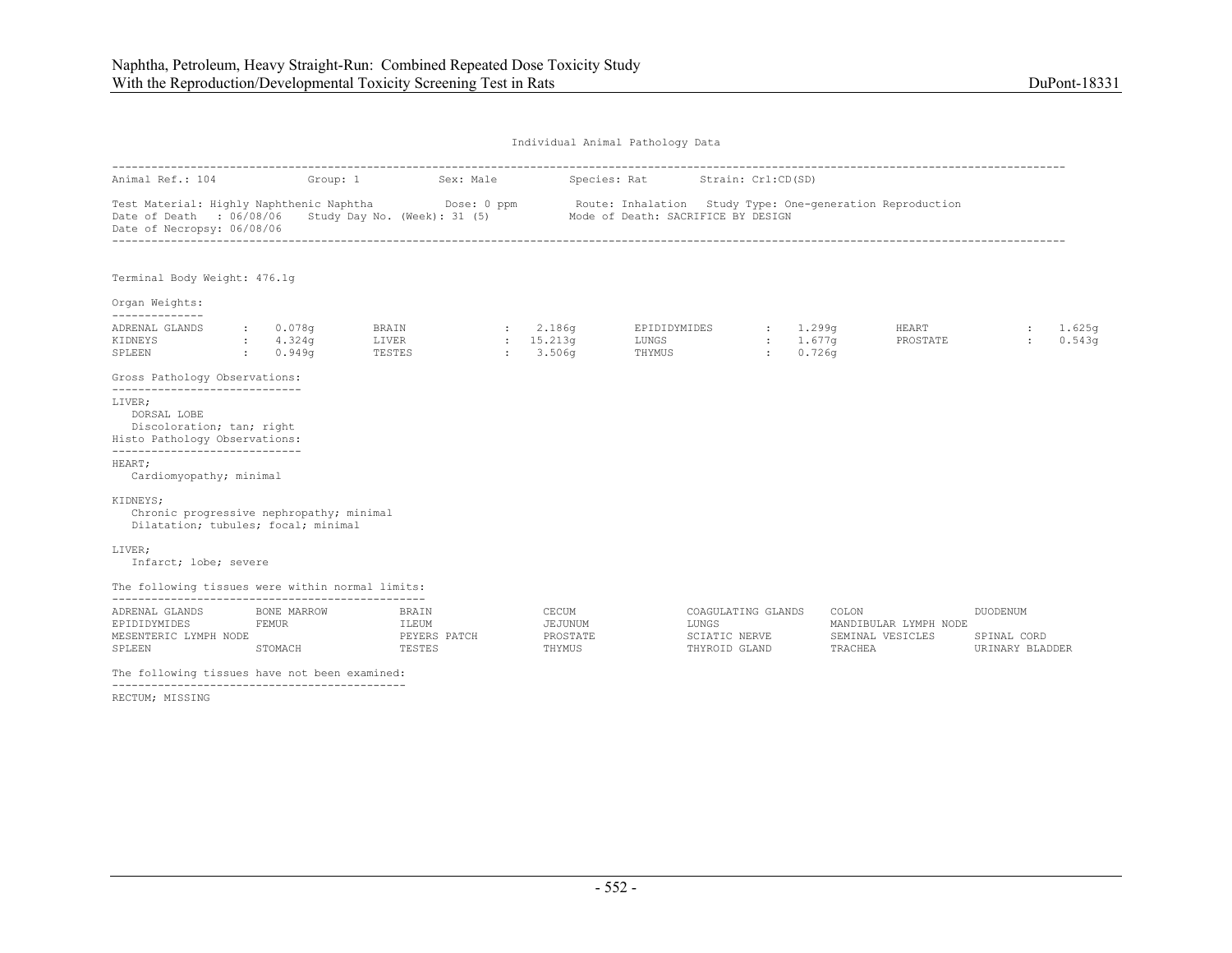| Animal Ref.: 105                                                                                               | Group: 1                                                          |                          | Sex: Male                                                                        |              | Species: Rat                 |                                 | Strain: Crl:CD(SD)                                       |                          |                                                           |                   |                                                     |                         |                  |
|----------------------------------------------------------------------------------------------------------------|-------------------------------------------------------------------|--------------------------|----------------------------------------------------------------------------------|--------------|------------------------------|---------------------------------|----------------------------------------------------------|--------------------------|-----------------------------------------------------------|-------------------|-----------------------------------------------------|-------------------------|------------------|
| Test Material: Highly Naphthenic Naphtha Dose: 0 ppm<br>Date of Death : 06/08/06<br>Date of Necropsy: 06/08/06 |                                                                   |                          | Study Day No. (Week): 31 (5) Mode of Death: SACRIFICE BY DESIGN                  |              |                              |                                 |                                                          |                          | Route: Inhalation Study Type: One-generation Reproduction |                   |                                                     |                         |                  |
| Terminal Body Weight: 356.4g                                                                                   |                                                                   |                          |                                                                                  |              |                              |                                 |                                                          |                          |                                                           |                   |                                                     |                         |                  |
| Organ Weights:                                                                                                 |                                                                   |                          |                                                                                  |              |                              |                                 |                                                          |                          |                                                           |                   |                                                     |                         |                  |
| ADRENAL GLANDS<br>KIDNEYS<br>SPLEEN                                                                            | : 0.059q<br>: 2.910q<br>: 0.726q                                  | BRAIN<br>LIVER<br>TESTES |                                                                                  | $\mathbf{r}$ | : 2.083q<br>9.793q<br>3.285q | EPIDIDYMIDES<br>LUNGS<br>THYMUS |                                                          | $\sim$<br>$\mathbb{R}^n$ | 1.182g<br>1.863a<br>0.490q                                | HEART<br>PROSTATE |                                                     | $\sim$<br>$\mathcal{L}$ | 1.307g<br>0.656q |
| Gross Pathology Observations:                                                                                  | None                                                              |                          |                                                                                  |              |                              |                                 |                                                          |                          |                                                           |                   |                                                     |                         |                  |
| Histo Pathology Observations:<br>------------------------------                                                |                                                                   |                          |                                                                                  |              |                              |                                 |                                                          |                          |                                                           |                   |                                                     |                         |                  |
| LIVER:<br>Inflammation, subacute; minimal                                                                      |                                                                   |                          |                                                                                  |              |                              |                                 |                                                          |                          |                                                           |                   |                                                     |                         |                  |
| The following tissues were within normal limits:                                                               |                                                                   |                          |                                                                                  |              |                              |                                 |                                                          |                          |                                                           |                   |                                                     |                         |                  |
| ADRENAL GLANDS<br>EPIDIDYMIDES<br>MANDIBULAR LYMPH NODE<br>SCIATIC NERVE<br>THYROID GLAND                      | <b>BONE MARROW</b><br><b>FEMUR</b><br>SEMINAL VESICLES<br>TRACHEA |                          | <b>BRAIN</b><br>HEART<br>MESENTERIC LYMPH NODE<br>SPINAL CORD<br>URINARY BLADDER |              | CECUM<br>ILEUM<br>SPLEEN     |                                 | COAGULATING GLANDS<br>JEJUNUM<br>PEYERS PATCH<br>STOMACH |                          | COLON<br>KIDNEYS<br>PROSTATE<br>TESTES                    |                   | <b>DUODENUM</b><br>LUNGS<br><b>RECTUM</b><br>THYMUS |                         |                  |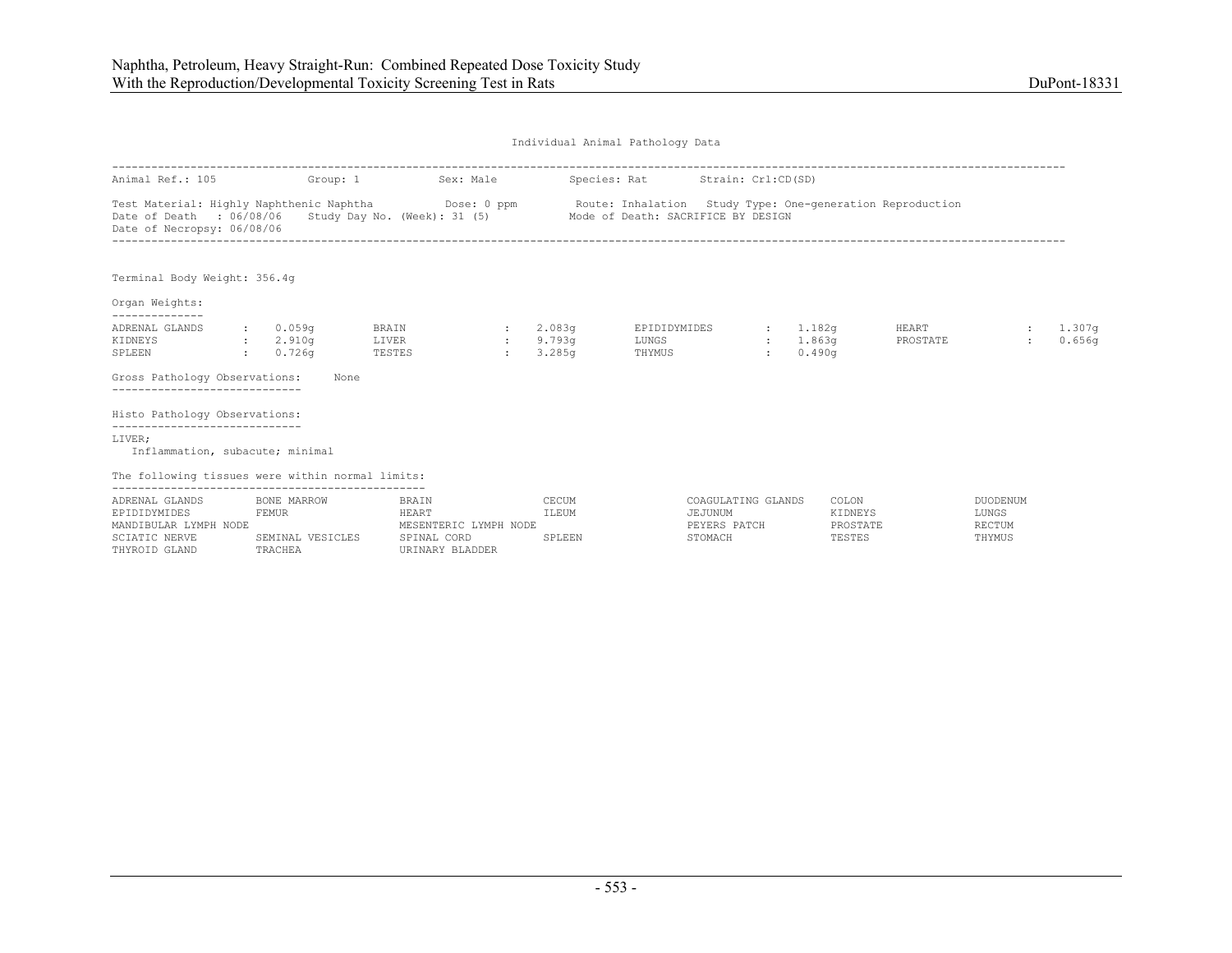| Animal Ref.: 106                                                                                                                                                         |                                                   | Group: 1 Sex: Male                                              |                                                               | Species: Rat Strain: Crl:CD(SD) |                                                               |              |                                           |                                |                                                 |                    |
|--------------------------------------------------------------------------------------------------------------------------------------------------------------------------|---------------------------------------------------|-----------------------------------------------------------------|---------------------------------------------------------------|---------------------------------|---------------------------------------------------------------|--------------|-------------------------------------------|--------------------------------|-------------------------------------------------|--------------------|
| Test Material: Highly Naphthenic Naphtha Mose: 0 ppm Route: Inhalation Study Type: One-generation Reproduction<br>Date of Death : 06/08/06<br>Date of Necropsy: 06/08/06 |                                                   | Study Day No. (Week): 31 (5) Mode of Death: SACRIFICE BY DESIGN |                                                               |                                 |                                                               |              |                                           |                                |                                                 |                    |
| Terminal Body Weight: 450g                                                                                                                                               |                                                   |                                                                 |                                                               |                                 |                                                               |              |                                           |                                |                                                 |                    |
| Organ Weights:<br>--------------                                                                                                                                         |                                                   |                                                                 |                                                               |                                 |                                                               |              |                                           |                                |                                                 |                    |
| ADRENAL GLANDS<br>KIDNEYS<br>SPLEEN                                                                                                                                      | : 0.064q<br>: 3.719q<br>$\, \cdot \,$ $\, 0.711q$ | BRAIN<br>LIVER<br>TESTES                                        | : 1.955q<br>: 15.511q<br>: 3.964q                             | EPIDIDYMIDES<br>LUNGS<br>THYMUS |                                                               | $\mathbf{L}$ | $\therefore$ 1.292q<br>: 1.829q<br>0.713q | HEART<br>PROSTATE              | $\ddot{\phantom{a}}$                            | : 1.486q<br>0.554q |
| Gross Pathology Observations:                                                                                                                                            |                                                   |                                                                 |                                                               |                                 |                                                               |              |                                           |                                |                                                 |                    |
| ------------------------------<br>LIVER:<br>5MM DIA.<br>Discoloration; dark; left<br>Histo Pathology Observations:<br>------------------------------                     |                                                   |                                                                 |                                                               |                                 |                                                               |              |                                           |                                |                                                 |                    |
| CECUM;<br>Inflammation, subacute; minimal                                                                                                                                |                                                   |                                                                 |                                                               |                                 |                                                               |              |                                           |                                |                                                 |                    |
| HEART;<br>Cardiomyopathy; minimal                                                                                                                                        |                                                   |                                                                 |                                                               |                                 |                                                               |              |                                           |                                |                                                 |                    |
| KIDNEYS;                                                                                                                                                                 | Chronic progressive nephropathy; minimal          |                                                                 |                                                               |                                 |                                                               |              |                                           |                                |                                                 |                    |
| LIVER;<br>Inflammation, subacute; minimal                                                                                                                                |                                                   |                                                                 |                                                               |                                 |                                                               |              |                                           |                                |                                                 |                    |
| The following tissues were within normal limits:                                                                                                                         |                                                   |                                                                 |                                                               |                                 |                                                               |              |                                           |                                |                                                 |                    |
| ADRENAL GLANDS<br><b>FEMUR</b><br>PEYERS PATCH<br>STOMACH                                                                                                                | BONE MARROW<br>ILEUM<br>PROSTATE<br>TESTES        | <b>BRAIN</b><br>JEJUNUM<br>RECTUM<br>THYMUS                     | COAGULATING GLANDS<br>LUNGS<br>SCIATIC NERVE<br>THYROID GLAND |                                 | COLON<br>MANDIBULAR LYMPH NODE<br>SEMINAL VESICLES<br>TRACHEA |              | <b>DUODENUM</b>                           | SPINAL CORD<br>URINARY BLADDER | EPIDIDYMIDES<br>MESENTERIC LYMPH NODE<br>SPLEEN |                    |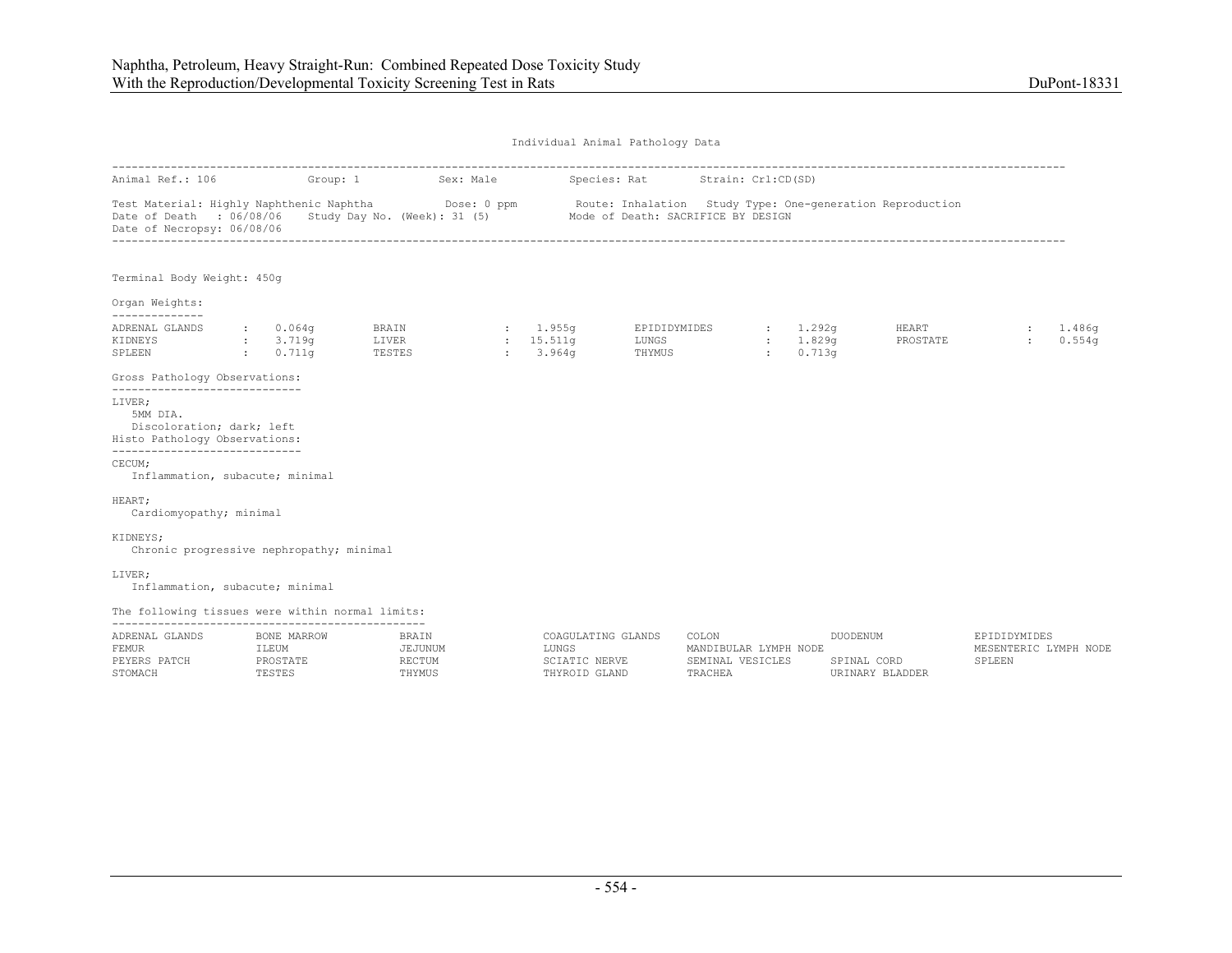| Animal Ref.: 107                                                                                               |                                              |      | Group: 1 Sex: Male             |                                | Species: Rat                                              |                                 | Strain: Crl:CD(SD)                           |                                             |                              |                   |                                                   |                       |
|----------------------------------------------------------------------------------------------------------------|----------------------------------------------|------|--------------------------------|--------------------------------|-----------------------------------------------------------|---------------------------------|----------------------------------------------|---------------------------------------------|------------------------------|-------------------|---------------------------------------------------|-----------------------|
| Test Material: Highly Naphthenic Naphtha Dose: 0 ppm<br>Date of Death : 06/08/06<br>Date of Necropsy: 06/08/06 |                                              |      | Study Day No. (Week): $31$ (5) |                                | Route: Inhalation Study Type: One-generation Reproduction |                                 | Mode of Death: SACRIFICE BY DESIGN           |                                             |                              |                   |                                                   |                       |
| Terminal Body Weight: 376.1q                                                                                   |                                              |      |                                |                                |                                                           |                                 |                                              |                                             |                              |                   |                                                   |                       |
| Organ Weights:<br>--------------                                                                               |                                              |      |                                |                                |                                                           |                                 |                                              |                                             |                              |                   |                                                   |                       |
| ADRENAL GLANDS<br>KIDNEYS<br>$\sim 10^{11}$ km $^{-1}$<br>SPLEEN                                               | $\cdot$ 0.070q<br>3.641q<br>0.626q<br>$\sim$ |      | BRAIN<br>LIVER<br>TESTES       | $\mathbf{r}$<br>$\mathbb{R}^n$ | 2.107 <sub>q</sub><br>: 10.503q<br>3.511q                 | EPIDIDYMIDES<br>LUNGS<br>THYMUS |                                              | $\mathcal{L} = \mathcal{L}$<br>$\mathbf{r}$ | : 1.238q<br>1.678g<br>0.400q | HEART<br>PROSTATE | $\ddot{\phantom{a}}$<br>$\mathbb{R}^{\mathbb{Z}}$ | 1.531q<br>0.521q      |
| Gross Pathology Observations:<br>------------------------------                                                |                                              | None |                                |                                |                                                           |                                 |                                              |                                             |                              |                   |                                                   |                       |
| Histo Pathology Observations:                                                                                  |                                              |      |                                |                                |                                                           |                                 |                                              |                                             |                              |                   |                                                   |                       |
| ------------------------------<br>LIVER:<br>Inflammation, subacute; minimal                                    |                                              |      |                                |                                |                                                           |                                 |                                              |                                             |                              |                   |                                                   |                       |
| LUNGS;<br>Inflammation; perivascular/peribronchiolar; minimal                                                  |                                              |      |                                |                                |                                                           |                                 |                                              |                                             |                              |                   |                                                   |                       |
| PROSTATE:<br>Inflammation, subacute; minimal                                                                   |                                              |      |                                |                                |                                                           |                                 |                                              |                                             |                              |                   |                                                   |                       |
| The following tissues were within normal limits:                                                               |                                              |      |                                |                                |                                                           |                                 |                                              |                                             |                              |                   |                                                   |                       |
| ADRENAL GLANDS<br>EPIDIDYMIDES<br>MESENTERIC LYMPH NODE<br>TESTES                                              | BONE MARROW<br>FEMUR                         |      | BRAIN<br>HEART<br>RECTUM       |                                | CECUM<br>ILEUM<br>SEMINAL VESICLES                        |                                 | COAGULATING GLANDS<br>JEJUNUM<br>SPINAL CORD |                                             | COLON<br>KIDNEYS<br>SPLEEN   |                   | <b>DUODENUM</b><br>STOMACH                        | MANDIBULAR LYMPH NODE |
| THYMUS                                                                                                         | THYROID GLAND                                |      | TRACHEA                        |                                | URINARY BLADDER                                           |                                 |                                              |                                             |                              |                   |                                                   |                       |
| The following tissues have not been examined:                                                                  |                                              |      |                                |                                |                                                           |                                 |                                              |                                             |                              |                   |                                                   |                       |
| DEVEDS DATCH. MISSING                                                                                          |                                              |      |                                |                                |                                                           |                                 |                                              |                                             |                              |                   |                                                   |                       |

PEYERS PATCH; MISSING SCIATIC NERVE; MISSING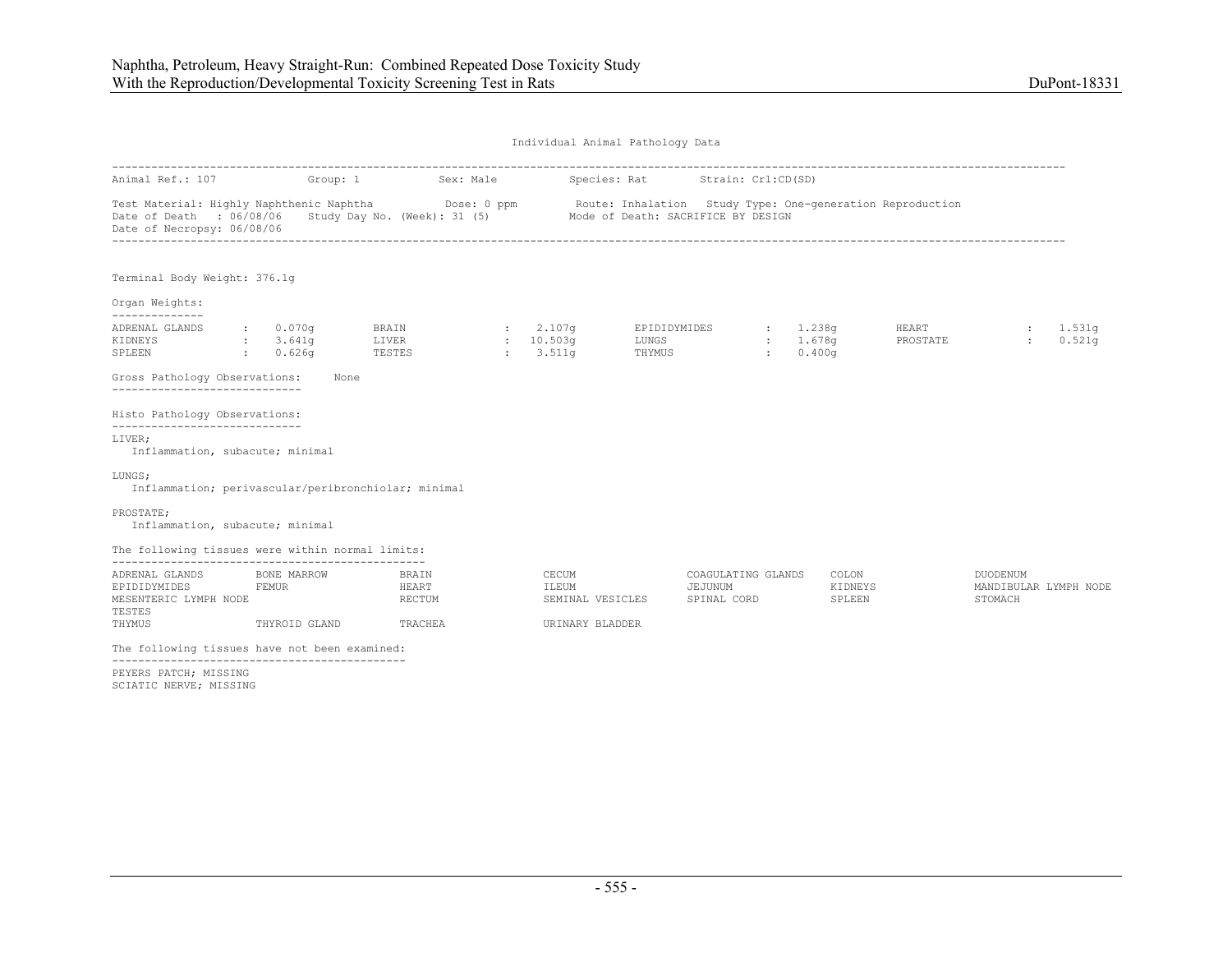| Individual Animal Pathology Data |  |  |
|----------------------------------|--|--|
|                                  |  |  |

| Animal Ref.: 108                                                                                                                                              | Group: 1                                                         | Sex: Male                                   |                                      | Species: Rat                                                                                    | Strain: Crl:CD(SD)                   |                                            |                   |                                                              |                  |
|---------------------------------------------------------------------------------------------------------------------------------------------------------------|------------------------------------------------------------------|---------------------------------------------|--------------------------------------|-------------------------------------------------------------------------------------------------|--------------------------------------|--------------------------------------------|-------------------|--------------------------------------------------------------|------------------|
| Test Material: Highly Naphthenic Naphtha<br>Date of Death : 06/08/06<br>Date of Necropsy: 06/08/06                                                            |                                                                  | Dose: 0 ppm<br>Study Day No. (Week): 31 (5) |                                      | Route: Inhalation Study Type: One-generation Reproduction<br>Mode of Death: SACRIFICE BY DESIGN |                                      |                                            |                   |                                                              |                  |
| Terminal Body Weight: 433g                                                                                                                                    |                                                                  |                                             |                                      |                                                                                                 |                                      |                                            |                   |                                                              |                  |
| Organ Weights:<br>--------------                                                                                                                              |                                                                  |                                             |                                      |                                                                                                 |                                      |                                            |                   |                                                              |                  |
| ADRENAL GLANDS<br>KIDNEYS<br>SPLEEN<br>Gross Pathology Observations:<br>------------------------------                                                        | : 0.053q<br>: 3.412q<br>0.625 <sub>q</sub><br><b>The Control</b> | BRAIN<br>LIVER<br>TESTES<br>None            | : 2.117q<br>$: 12.267$ q<br>: 3.410q | EPIDIDYMIDES<br>LUNGS<br>THYMUS                                                                 | : 1.271q<br>: 1.879q<br>$\mathbf{r}$ | 0.432 <sub>q</sub>                         | HEART<br>PROSTATE | $\mathbb{R}^2$                                               | 1.392q<br>0.638q |
| Histo Pathology Observations:<br>-----------------------------<br>KIDNEYS:<br>Chronic progressive nephropathy; minimal<br>Hydronephrosis; unilateral; minimal |                                                                  |                                             |                                      |                                                                                                 |                                      |                                            |                   |                                                              |                  |
| LIVER;<br>Inflammation, subacute; minimal<br>THYROID GLAND;                                                                                                   |                                                                  |                                             |                                      |                                                                                                 |                                      |                                            |                   |                                                              |                  |
| Ectopic thymus tissue; present                                                                                                                                |                                                                  |                                             |                                      |                                                                                                 |                                      |                                            |                   |                                                              |                  |
| The following tissues were within normal limits:                                                                                                              |                                                                  |                                             |                                      |                                                                                                 |                                      |                                            |                   |                                                              |                  |
| ADRENAL GLANDS<br>EPIDIDYMIDES<br>MESENTERIC LYMPH NODE<br>SPINAL CORD                                                                                        | BONE MARROW<br><b>FEMUR</b><br>SPLEEN                            | BRAIN<br>HEART<br>PEYERS PATCH<br>STOMACH   | CECUM<br>ILEUM<br>PROSTATE<br>TESTES | JEJUNUM<br>RECTUM<br>THYMUS                                                                     | COAGULATING GLANDS                   | COLON<br>LUNGS<br>SCIATIC NERVE<br>TRACHEA | <b>DUODENUM</b>   | MANDIBULAR LYMPH NODE<br>SEMINAL VESICLES<br>URINARY BLADDER |                  |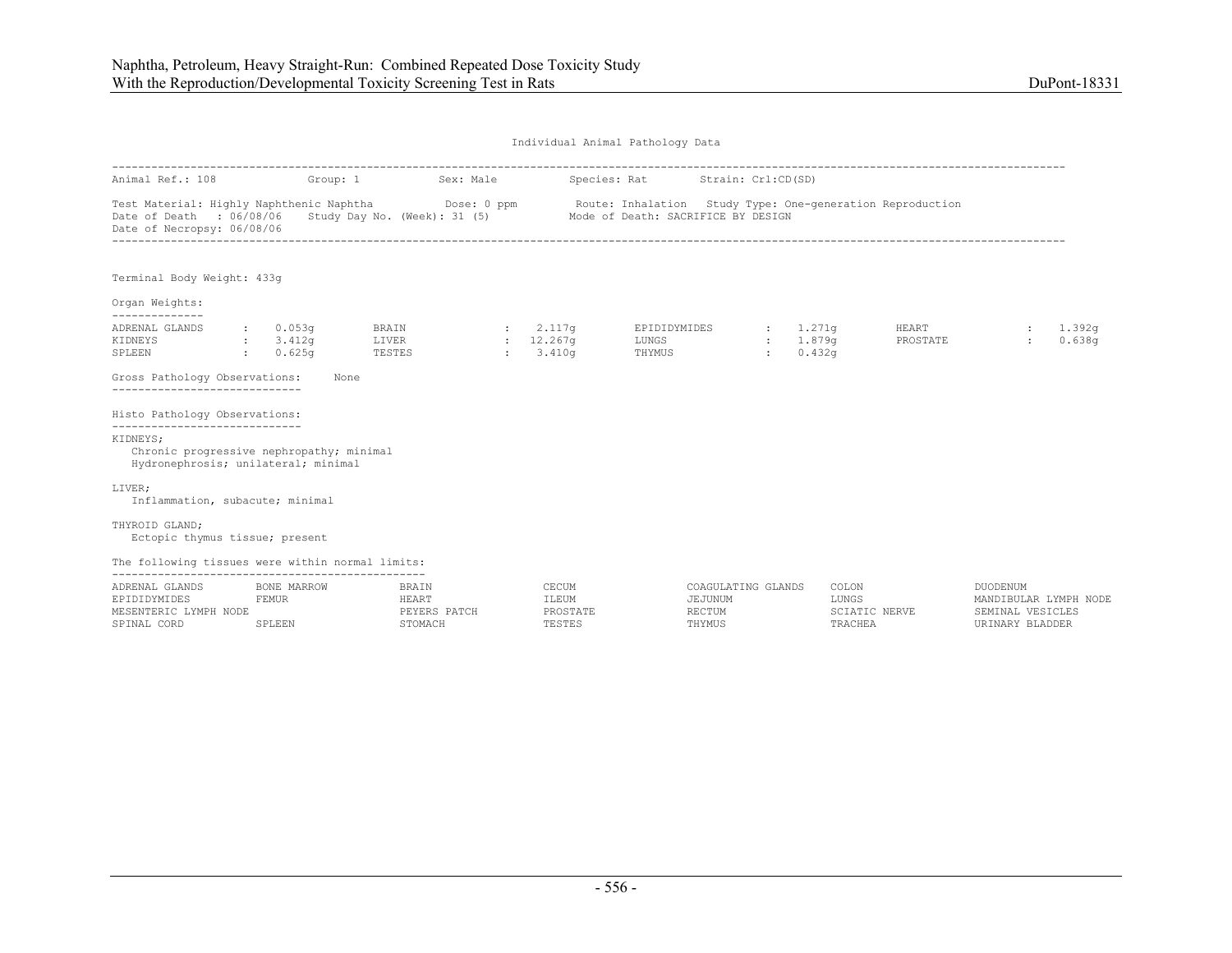| Individual Animal Pathology Data |  |  |
|----------------------------------|--|--|
|                                  |  |  |

| Animal Ref.: 109                                                       | Group: 1                                            | Sex: Male                                                                            |                              |                                      | Species: Rat                                                                                    | Strain: Crl:CD(SD) |                                |                                |                                                                         |                  |
|------------------------------------------------------------------------|-----------------------------------------------------|--------------------------------------------------------------------------------------|------------------------------|--------------------------------------|-------------------------------------------------------------------------------------------------|--------------------|--------------------------------|--------------------------------|-------------------------------------------------------------------------|------------------|
| Date of Death : 06/08/06<br>Date of Necropsy: 06/08/06                 |                                                     | Test Material: Highly Naphthenic Naphtha Dose: 0 ppm<br>Study Day No. (Week): 31 (5) |                              |                                      | Route: Inhalation Study Type: One-generation Reproduction<br>Mode of Death: SACRIFICE BY DESIGN |                    |                                |                                |                                                                         |                  |
| Terminal Body Weight: 370g                                             |                                                     |                                                                                      |                              |                                      |                                                                                                 |                    |                                |                                |                                                                         |                  |
| Organ Weights:                                                         |                                                     |                                                                                      |                              |                                      |                                                                                                 |                    |                                |                                |                                                                         |                  |
| --------------<br>ADRENAL GLANDS<br>KIDNEYS<br>SPLEEN                  | : 0.068q<br>: 3.309q<br>0.636q<br>$\sim$ 100 $\sim$ | BRAIN<br>LIVER<br>TESTES                                                             | $\sim$<br>: 11.712q<br>$\pm$ | 2.113q<br>3.524g                     | EPIDIDYMIDES<br>LUNGS<br>THYMUS                                                                 |                    | : 1.184g<br>: 1.581q<br>0.357q | HEART<br>PROSTATE              | $\ddot{\phantom{a}}$                                                    | 1,489q<br>0.869q |
| Gross Pathology Observations:<br>------------------------------        |                                                     | None                                                                                 |                              |                                      |                                                                                                 |                    |                                |                                |                                                                         |                  |
| Histo Pathology Observations:<br>------------------------------        |                                                     |                                                                                      |                              |                                      |                                                                                                 |                    |                                |                                |                                                                         |                  |
| KIDNEYS;<br>Chronic progressive nephropathy; minimal                   |                                                     |                                                                                      |                              |                                      |                                                                                                 |                    |                                |                                |                                                                         |                  |
| LUNGS:<br>Inflammation, subacute; minimal                              |                                                     |                                                                                      |                              |                                      |                                                                                                 |                    |                                |                                |                                                                         |                  |
| The following tissues were within normal limits:                       |                                                     |                                                                                      |                              |                                      |                                                                                                 |                    |                                |                                |                                                                         |                  |
| ADRENAL GLANDS<br>EPIDIDYMIDES<br>MESENTERIC LYMPH NODE<br>SPINAL CORD | BONE MARROW<br>FEMUR<br>SPLEEN                      | <b>BRAIN</b><br><b>HEART</b><br>PEYERS PATCH<br>STOMACH                              |                              | CECUM<br>ILEUM<br>PROSTATE<br>TESTES | COAGULATING GLANDS<br>JEJUNUM<br>RECTUM<br>THYMUS                                               |                    | COLON<br>LIVER                 | SCIATIC NERVE<br>THYROID GLAND | <b>DUODENUM</b><br>MANDIBULAR LYMPH NODE<br>SEMINAL VESICLES<br>TRACHEA |                  |

URINARY BLADDER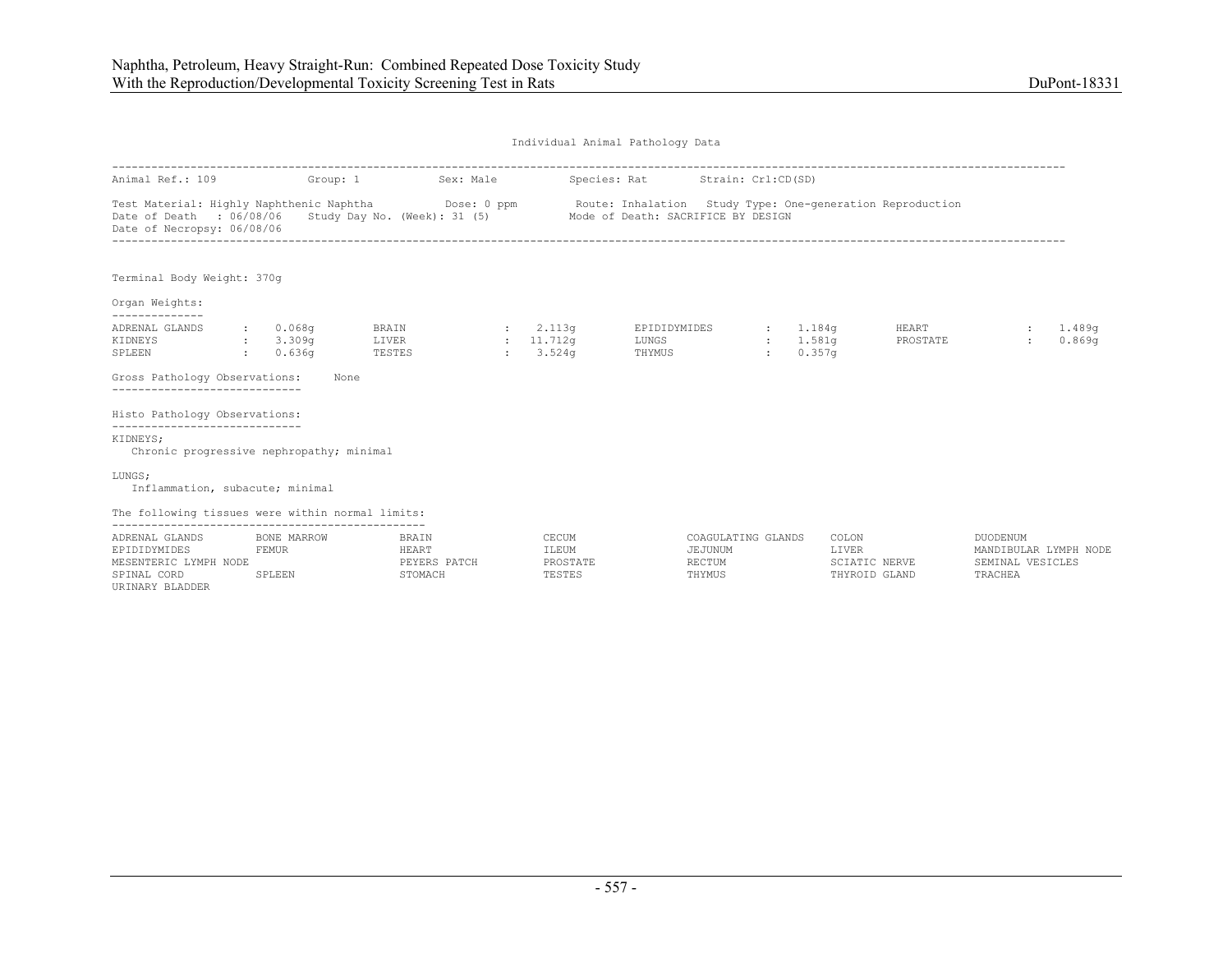| Animal Ref.: 110                                                                                                                                                                                                                                |          |             | Group: 1                              | Sex: Male |                              | Species: Rat Strain: Crl:CD(SD)          |                    |                                |                   |                                                       |                  |
|-------------------------------------------------------------------------------------------------------------------------------------------------------------------------------------------------------------------------------------------------|----------|-------------|---------------------------------------|-----------|------------------------------|------------------------------------------|--------------------|--------------------------------|-------------------|-------------------------------------------------------|------------------|
| Test Material: Highly Naphthenic Naphtha <b>Dose: 0 ppm</b> Route: Inhalation Study Type: One-generation Reproduction<br>Date of Death : 06/08/06 Study Day No. (Week): 31 (5) Mode of Death: SACRIFICE BY DESIGN<br>Date of Necropsy: 06/08/06 |          |             |                                       |           |                              |                                          |                    |                                |                   |                                                       |                  |
| Terminal Body Weight: 398.8q                                                                                                                                                                                                                    |          |             |                                       |           |                              |                                          |                    |                                |                   |                                                       |                  |
| Organ Weights:                                                                                                                                                                                                                                  |          |             |                                       |           |                              |                                          |                    |                                |                   |                                                       |                  |
| ADRENAL GLANDS<br>KIDNEYS<br>3.577q<br>SPLEEN<br>0.846q                                                                                                                                                                                         | : 0.064q |             | BRAIN : 2.035q<br>LIVER<br>TESTES     |           | : 11.822q<br>$: 3.289$ q     | EPIDIDYMIDES : 1.189q<br>LUNGS<br>THYMUS | $\mathbf{L}$       | : 1.602q<br>0.250 <sub>q</sub> | HEART<br>PROSTATE | $\mathcal{L}$<br>$\ddot{\phantom{a}}$                 | 1.459q<br>0.646q |
| Gross Pathology Observations:<br>-----------------------------                                                                                                                                                                                  |          | None        |                                       |           |                              |                                          |                    |                                |                   |                                                       |                  |
| Histo Pathology Observations:<br>-----------------------------                                                                                                                                                                                  |          |             |                                       |           |                              |                                          |                    |                                |                   |                                                       |                  |
| HEART;<br>Cardiomyopathy; minimal                                                                                                                                                                                                               |          |             |                                       |           |                              |                                          |                    |                                |                   |                                                       |                  |
| KIDNEYS;<br>Chronic progressive nephropathy; minimal                                                                                                                                                                                            |          |             |                                       |           |                              |                                          |                    |                                |                   |                                                       |                  |
| The following tissues were within normal limits:                                                                                                                                                                                                |          |             |                                       |           |                              |                                          |                    |                                |                   |                                                       |                  |
| ADRENAL GLANDS<br>EPIDIDYMIDES<br>MESENTERIC LYMPH NODE                                                                                                                                                                                         | FEMUR    | BONE MARROW | <b>BRAIN</b><br>ILEUM<br>PEYERS PATCH |           | CECUM<br>JEJUNUM<br>PROSTATE | LIVER<br>RECTUM                          | COAGULATING GLANDS | COLON<br>LUNGS                 | SCIATIC NERVE     | DUODENUM<br>MANDIBULAR LYMPH NODE<br>SEMINAL VESICLES |                  |

URINARY BLADDER

| BONE MARROW | 3RAIN                   | CECUM    | COAGULATING GLANDS | COLON      |                |
|-------------|-------------------------|----------|--------------------|------------|----------------|
| F.MUR       | T.EUM                   | AJUNUM   | TVER.              | LUNGS      | DTRII          |
|             | <b>DATCH</b><br>DFVFD C | ויומיופר | RECTUM             | ATIC NERVE | `EMINAL        |
|             | TOMACH                  | TESTES   | THYMUS             | ANE        | <b>TRACHEA</b> |
|             |                         |          |                    |            |                |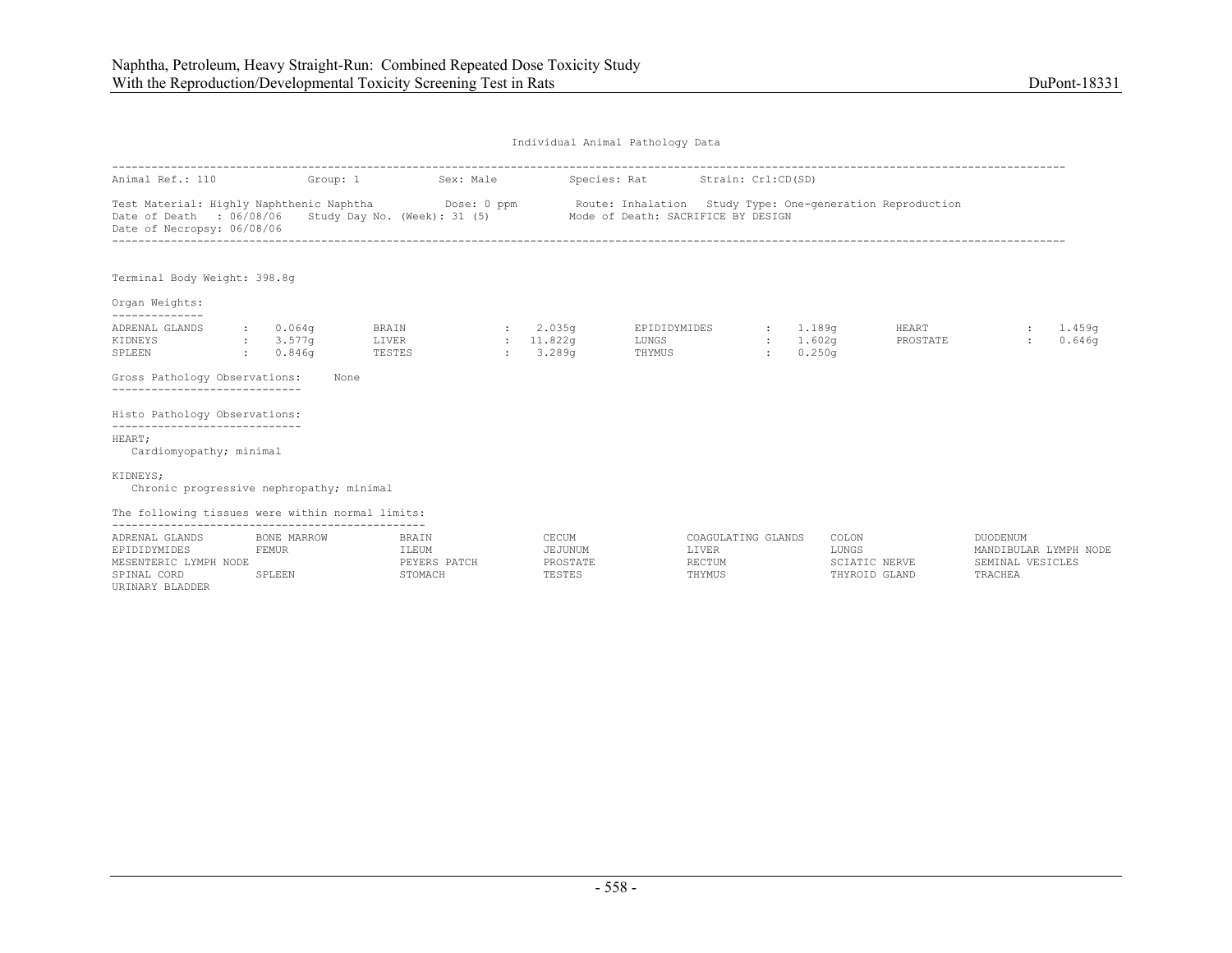| Animal Ref.: 111                                                                                                                                                                                                                                |                                      | Group: 1 Sex: Male                        |                                      | Species: Rat Strain: Crl:CD(SD) |                                  |                    |                                |                                                                  |                    |
|-------------------------------------------------------------------------------------------------------------------------------------------------------------------------------------------------------------------------------------------------|--------------------------------------|-------------------------------------------|--------------------------------------|---------------------------------|----------------------------------|--------------------|--------------------------------|------------------------------------------------------------------|--------------------|
| Test Material: Highly Naphthenic Naphtha <b>Dose: 0 ppm</b> Route: Inhalation Study Type: One-generation Reproduction<br>Date of Death : 06/08/06 Study Day No. (Week): 31 (5) Mode of Death: SACRIFICE BY DESIGN<br>Date of Necropsy: 06/08/06 |                                      |                                           |                                      |                                 |                                  |                    |                                |                                                                  |                    |
| Terminal Body Weight: 341.7g                                                                                                                                                                                                                    |                                      |                                           |                                      |                                 |                                  |                    |                                |                                                                  |                    |
| Organ Weights:<br>--------------                                                                                                                                                                                                                |                                      |                                           |                                      |                                 |                                  |                    |                                |                                                                  |                    |
| ADRENAL GLANDS<br>KIDNEYS<br>SPLEEN                                                                                                                                                                                                             | : 0.063q<br>2.965q<br>$\cdot$ 0.617q | BRAIN<br>LIVER<br>TESTES                  | : 1.946q<br>: 11.359q<br>: 3.228q    | EPIDIDYMIDES<br>LUNGS<br>THYMUS | $\frac{1}{203q}$<br>$\mathbf{1}$ | : 1.730q<br>0.534q | HEART<br>PROSTATE              |                                                                  | : 1.536q<br>0.586q |
| Gross Pathology Observations:                                                                                                                                                                                                                   |                                      |                                           |                                      |                                 |                                  |                    |                                |                                                                  |                    |
| -----------------------------<br>KIDNEYS;<br>PELVIS<br>Dilatation; bilateral<br>Histo Pathology Observations:                                                                                                                                   |                                      |                                           |                                      |                                 |                                  |                    |                                |                                                                  |                    |
| ------------------------------<br>KIDNEYS;<br>Hydronephrosis; bilateral; mild                                                                                                                                                                   |                                      |                                           |                                      |                                 |                                  |                    |                                |                                                                  |                    |
| LIVER;<br>Inflammation, subacute; minimal                                                                                                                                                                                                       |                                      |                                           |                                      |                                 |                                  |                    |                                |                                                                  |                    |
| The following tissues were within normal limits:                                                                                                                                                                                                |                                      |                                           |                                      |                                 |                                  |                    |                                |                                                                  |                    |
| ADRENAL GLANDS<br>FEMUR<br>EPIDIDYMIDES<br>MESENTERIC LYMPH NODE<br>SPINAL CORD<br>URINARY BLADDER                                                                                                                                              | BONE MARROW<br>SPLEEN                | BRAIN<br>HEART<br>PEYERS PATCH<br>STOMACH | CECUM<br>ILEUM<br>PROSTATE<br>TESTES | JEJUNUM<br>RECTUM<br>THYMUS     | COAGULATING GLANDS               | COLON<br>LUNGS     | SCIATIC NERVE<br>THYROID GLAND | DUODENUM<br>MANDIBULAR LYMPH NODE<br>SEMINAL VESICLES<br>TRACHEA |                    |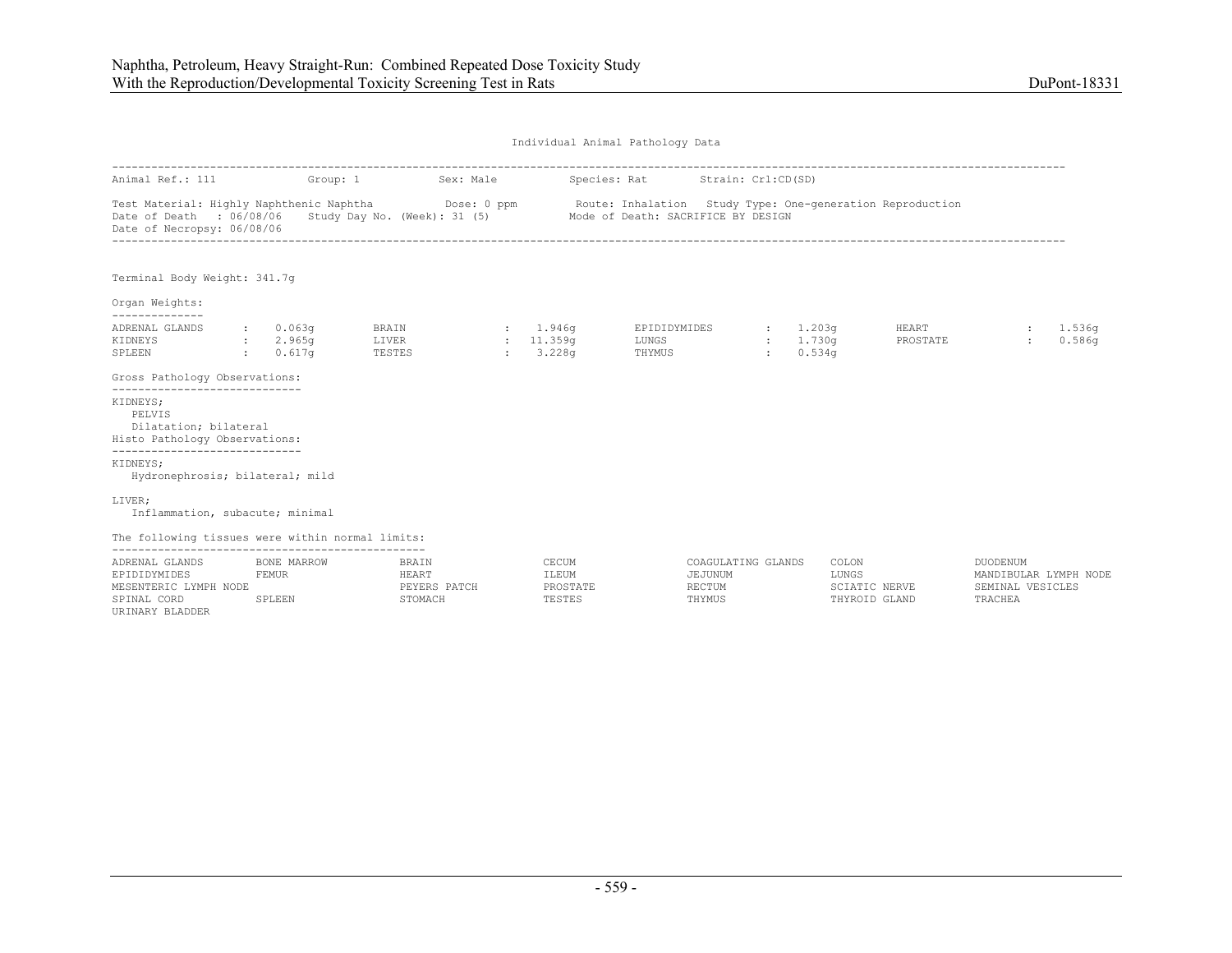| Animal Ref.: 112                                                                                                                                                               |                                | Group: 1 Sex: Male Species: Rat Strain: Crl:CD(SD) |                                      |                                                           |                  |                                            |                                                         |                                         |                  |
|--------------------------------------------------------------------------------------------------------------------------------------------------------------------------------|--------------------------------|----------------------------------------------------|--------------------------------------|-----------------------------------------------------------|------------------|--------------------------------------------|---------------------------------------------------------|-----------------------------------------|------------------|
| Test Material: Highly Naphthenic Naphtha Dose: 0 ppm<br>Date of Death : 06/08/06 Study Day No. (Week): 31 (5) Mode of Death: SACRIFICE BY DESIGN<br>Date of Necropsy: 06/08/06 |                                |                                                    |                                      | Route: Inhalation Study Type: One-generation Reproduction |                  |                                            |                                                         |                                         |                  |
| Terminal Body Weight: 427.5q                                                                                                                                                   |                                |                                                    |                                      |                                                           |                  |                                            |                                                         |                                         |                  |
| Organ Weights:<br>--------------                                                                                                                                               |                                |                                                    |                                      |                                                           |                  |                                            |                                                         |                                         |                  |
| ADRENAL GLANDS<br>KIDNEYS<br>SPLEEN                                                                                                                                            | 0.069q<br>: 3.681g<br>: 0.675q | BRAIN<br>LIVER<br>TESTES                           | 2.016q<br>: 14.431q<br>: 3.173q      | EPIDIDYMIDES<br>LUNGS<br>THYMUS                           | <b>Expertise</b> | : 1.295q<br>: 1.822q<br>0.566 <sub>q</sub> | HEART<br>PROSTATE                                       | $\mathcal{L}$                           | 1.387g<br>0.490q |
| Gross Pathology Observations:<br>------------------------------                                                                                                                | None                           |                                                    |                                      |                                                           |                  |                                            |                                                         |                                         |                  |
| Histo Pathology Observations:<br>------------------------------                                                                                                                |                                |                                                    |                                      |                                                           |                  |                                            |                                                         |                                         |                  |
| KIDNEYS;<br>Chronic progressive nephropathy; minimal<br>Hyaline droplets; increased; minimal                                                                                   |                                |                                                    |                                      |                                                           |                  |                                            |                                                         |                                         |                  |
| LIVER;<br>Fatty change; median cleft; minimal<br>Inflammation, subacute; minimal                                                                                               |                                |                                                    |                                      |                                                           |                  |                                            |                                                         |                                         |                  |
| LUNGS:<br>Inflammation, subacute; minimal                                                                                                                                      |                                |                                                    |                                      |                                                           |                  |                                            |                                                         |                                         |                  |
| The following tissues were within normal limits:                                                                                                                               |                                |                                                    |                                      |                                                           |                  |                                            |                                                         |                                         |                  |
| ADRENAL GLANDS<br>EPIDIDYMIDES<br>MESENTERIC LYMPH NODE<br>SPINAL CORD<br>URINARY BLADDER                                                                                      | BONE MARROW<br>FEMUR<br>SPLEEN | <b>BRAIN</b><br>HEART<br>PEYERS PATCH<br>STOMACH   | CECUM<br>ILEUM<br>PROSTATE<br>TESTES | COAGULATING GLANDS<br>JEJUNUM<br>RECTUM<br>THYMUS         |                  | COLON                                      | MANDIBULAR LYMPH NODE<br>SCIATIC NERVE<br>THYROID GLAND | DUODENUM<br>SEMINAL VESICLES<br>TRACHEA |                  |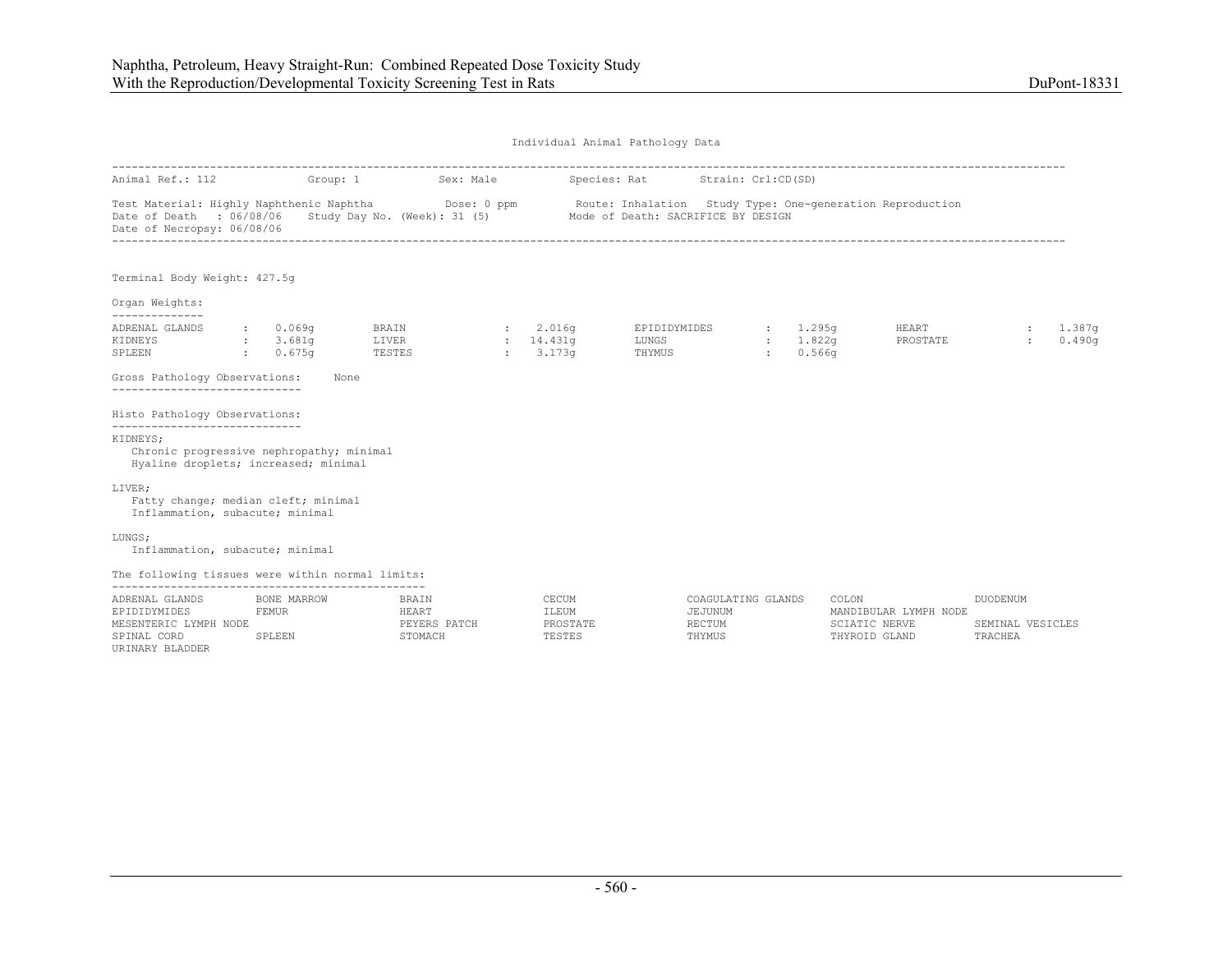|                                                                                                                               |                                                | Animal Ref.: 201 Group: 2 Sex: Male                                   |                         | Species: Rat Strain: Crl:CD(SD)                                                                                                                                                            |                                                             |                            |                                           |
|-------------------------------------------------------------------------------------------------------------------------------|------------------------------------------------|-----------------------------------------------------------------------|-------------------------|--------------------------------------------------------------------------------------------------------------------------------------------------------------------------------------------|-------------------------------------------------------------|----------------------------|-------------------------------------------|
| Date of Death : 06/08/06<br>Date of Necropsy: 06/08/06                                                                        |                                                |                                                                       |                         | Test Material: Highly Naphthenic Naphtha <b>Dose: 100 ppm</b> Route: Inhalation Study Type: One-generation Reproduction<br>Study Day No. (Week): 31 (5) Mode of Death: SACRIFICE BY DESIGN |                                                             |                            |                                           |
| Terminal Body Weight: 381g                                                                                                    |                                                |                                                                       |                         |                                                                                                                                                                                            |                                                             |                            |                                           |
| Organ Weights:                                                                                                                |                                                |                                                                       |                         |                                                                                                                                                                                            |                                                             |                            |                                           |
| ADRENAL GLANDS<br>KIDNEYS<br>SPLEEN                                                                                           | : 0.071q<br>$\frac{1}{2}$ : 3.280g<br>: 0.800q | <b>BRAIN</b><br>LIVER : 11.745q<br>TESTES                             | $: 2.117$ q<br>: 3.389q | EPIDIDYMIDES<br>LUNGS<br>THYMUS                                                                                                                                                            | . 1.173q<br>: 1.544q<br>0.491q<br>$\mathbb{R}^{\mathbb{Z}}$ | <b>HEART</b><br>PROSTATE   | 1.339a<br>0.504q                          |
| Gross Pathology Observations:<br>-----------------------------                                                                |                                                | None                                                                  |                         |                                                                                                                                                                                            |                                                             |                            |                                           |
| Histo Pathology Observations:                                                                                                 |                                                |                                                                       |                         |                                                                                                                                                                                            |                                                             |                            |                                           |
| -----------------------------<br>KIDNEYS;<br>Chronic progressive nephropathy; minimal<br>Hyaline droplets; increased; minimal |                                                |                                                                       |                         |                                                                                                                                                                                            |                                                             |                            |                                           |
|                                                                                                                               |                                                | No observations recorded for the following protocol required tissues: |                         |                                                                                                                                                                                            |                                                             |                            |                                           |
| ADRENAL GLANDS<br>EPIDIDYMIDES<br>MANDIBULAR LYMPH NODE                                                                       | BONE MARROW<br>FEMUR                           | BRAIN<br>HEART<br>MESENTERIC LYMPH NODE                               | CECUM<br>ILEUM          | JEJUNUM<br>PEYERS PATCH                                                                                                                                                                    | COAGULATING GLANDS                                          | COLON<br>LIVER<br>PROSTATE | <b>DUODENUM</b><br>LUNGS<br><b>RECTUM</b> |

| ADINAL GUANDO         | POND PRINTON     | יו ⊥רגעו              | シロンクロ       | cougarithe amundo | <b>UULUU</b> | <b>DUVDENU</b> |
|-----------------------|------------------|-----------------------|-------------|-------------------|--------------|----------------|
| EPIDIDYMIDES          | FEMUR            |                       | <b>LEUM</b> | JEJUNUM           | LIVER        | LUNGS          |
| MANDIBULAR LYMPH NODE |                  | MESENTERIC LYMPH NODE |             | PEYERS PATCH      | PROSTATE     | RECTUM         |
| SCIATIC NERVE         | SEMINAL VESICLES | SPINAL CORD           | SPLEEN      | STOMACH           | TESTES       | THYMUS         |
| THYROID GLAND         | TRACHEA          | URINARY BLADDER       |             |                   |              |                |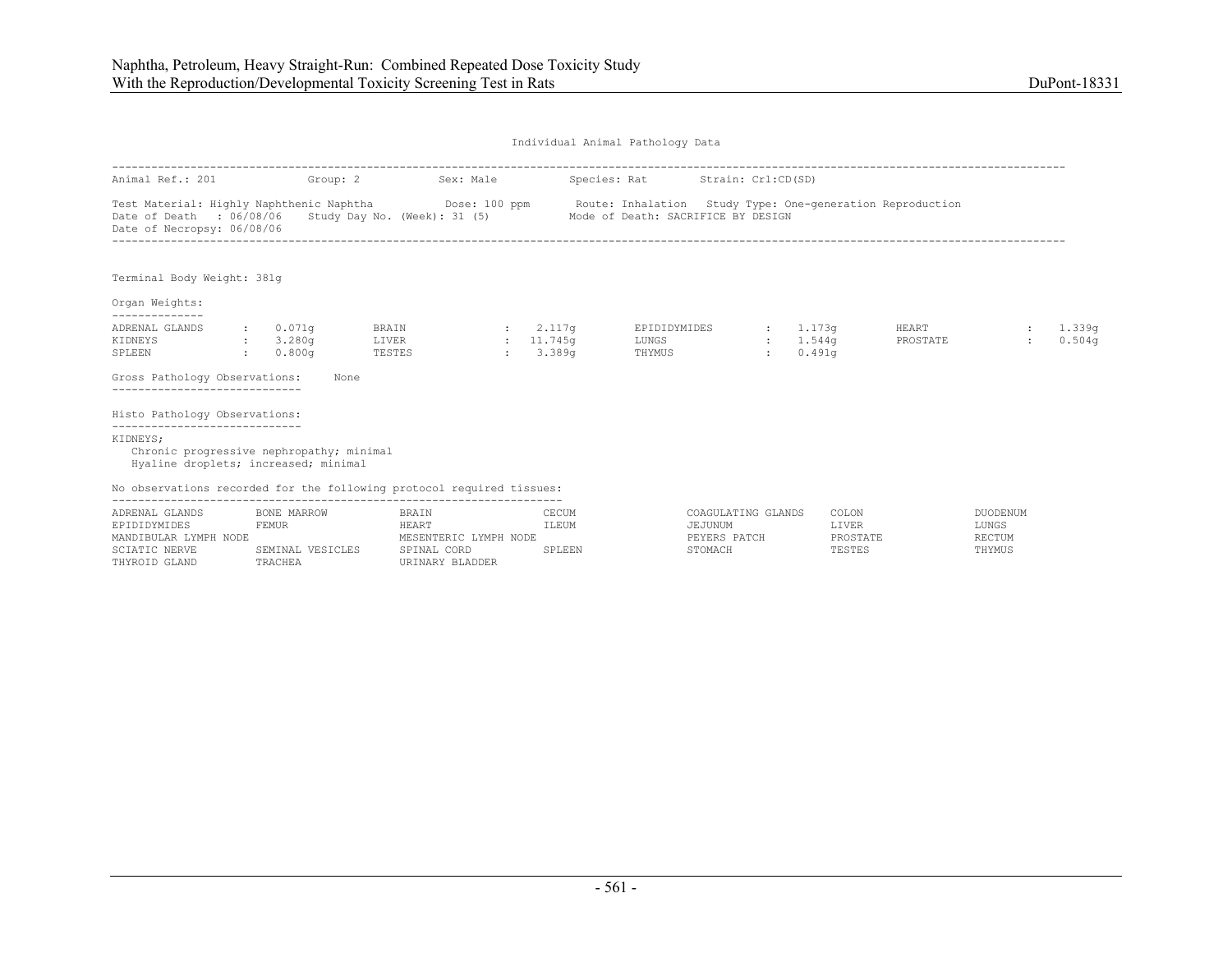| Animal Ref.: 202 Group: 2 Sex: Male                                                                                                                      |                                  |                          |                                      | Species: Rat Strain: Crl:CD(SD)                                                                                                                                                                 |                                    |                              |                   |                         |                  |
|----------------------------------------------------------------------------------------------------------------------------------------------------------|----------------------------------|--------------------------|--------------------------------------|-------------------------------------------------------------------------------------------------------------------------------------------------------------------------------------------------|------------------------------------|------------------------------|-------------------|-------------------------|------------------|
| Date of Death : 06/08/06<br>Date of Necropsy: 06/08/06                                                                                                   |                                  |                          |                                      | Test Material: Highly Naphthenic Naphtha <b>Show Dose:</b> 100 ppm Route: Inhalation Study Type: One-generation Reproduction<br>Study Day No. (Week): 31 (5) Mode of Death: SACRIFICE BY DESIGN |                                    |                              |                   |                         |                  |
| Terminal Body Weight: 403.3q                                                                                                                             |                                  |                          |                                      |                                                                                                                                                                                                 |                                    |                              |                   |                         |                  |
| Organ Weights:                                                                                                                                           |                                  |                          |                                      |                                                                                                                                                                                                 |                                    |                              |                   |                         |                  |
| ADRENAL GLANDS<br>KIDNEYS<br>SPLEEN                                                                                                                      | : 0.073q<br>: 3.902q<br>: 0.648q | BRAIN<br>LIVER<br>TESTES | : 2.063a<br>: 13.852q<br>$: 4.073$ q | EPIDIDYMIDES : 1.373q<br>LUNGS<br>THYMUS                                                                                                                                                        | $\sim$ 100 $\sim$<br>$\mathcal{L}$ | 1.704 <sub>G</sub><br>0.356q | HEART<br>PROSTATE | $\sim$<br>$\mathcal{L}$ | 1.333q<br>0.512q |
| Gross Pathology Observations:<br>-----------------------------                                                                                           | None                             |                          |                                      |                                                                                                                                                                                                 |                                    |                              |                   |                         |                  |
| Histo Pathology Observations:                                                                                                                            |                                  |                          |                                      |                                                                                                                                                                                                 |                                    |                              |                   |                         |                  |
| -----------------------------<br>KIDNEYS;<br>Casts; tubules; minimal<br>Chronic progressive nephropathy; minimal<br>Hyaline droplets; increased; minimal |                                  |                          |                                      |                                                                                                                                                                                                 |                                    |                              |                   |                         |                  |
| No observations recorded for the following protocol required tissues:                                                                                    |                                  |                          |                                      |                                                                                                                                                                                                 |                                    |                              |                   |                         |                  |
| ADRENAL GLANDS<br>EPIDIDYMIDES                                                                                                                           | BONE MARROW<br>FEMUR             | <b>BRATN</b><br>HEART    | CECUM<br>ILEUM                       | COAGULATING GLANDS<br>JEJUNUM                                                                                                                                                                   |                                    | COLON<br>LIVER               |                   | DUODENUM<br>LUNGS       |                  |

| UNDINAT ATHIAD Y      | DUNE MARRUW      | DNALIN<br>ULUUM       |        | CANNA ANA TIMANDO | uulun    | DUUDENU |
|-----------------------|------------------|-----------------------|--------|-------------------|----------|---------|
| EPIDIDYMIDES          | FEMUR            | HEART                 | ILEUM  | JEJUNUM           | LIVER    | LUNGS   |
| MANDIBULAR LYMPH NODE |                  | MESENTERIC LYMPH NODE |        | PEYERS PATCH      | PROSTATE | RECTUM  |
| SCIATIC NERVE         | SEMINAL VESICLES | SPINAL CORD           | SPLEEN | STOMACH           | TESTES   | THYMUS  |
| THYROID GLAND         | TRACHEA          | URINARY BLADDER       |        |                   |          |         |
|                       |                  |                       |        |                   |          |         |

| COMGUTATING GTANDS | uulun           | <b>DUODENUM</b> |
|--------------------|-----------------|-----------------|
| JEJUNUM            | <b>LTVER</b>    | LUNGS           |
| PEYERS PATCH       | <b>PROSTATE</b> | RECTUM          |
| STOMACH            | TESTES          | THYMUS          |
|                    |                 |                 |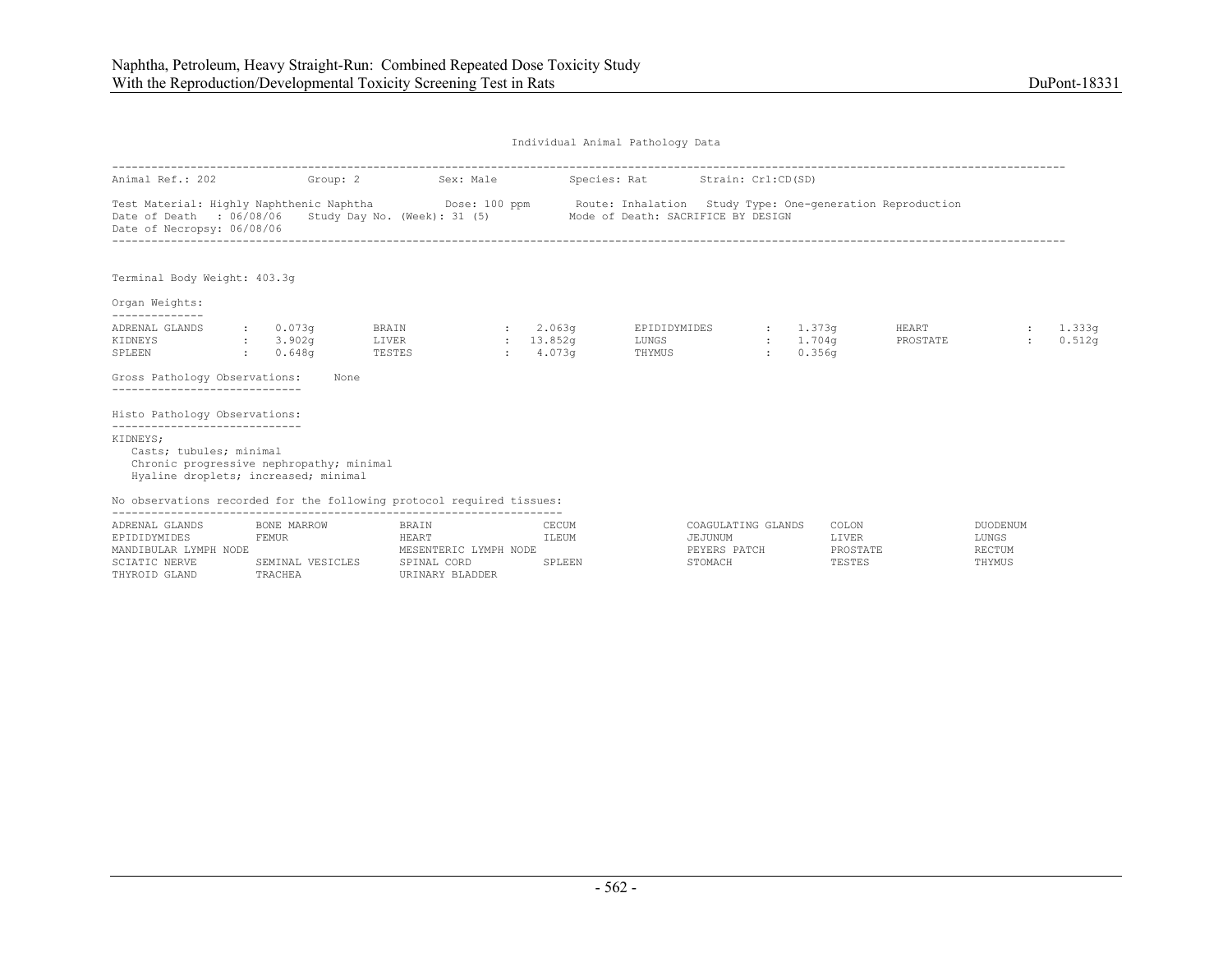THYROID GLAND TRACHEA URINARY BLADDER

Individual Animal Pathology Data

| Animal Ref.: 203                                                                                                                                                                  |                                           | Group: 2                         | Sex: Male             |                                    | Species: Rat Strain: Crl:CD(SD)    |                                               |               |                                 |                   |                                    |                  |
|-----------------------------------------------------------------------------------------------------------------------------------------------------------------------------------|-------------------------------------------|----------------------------------|-----------------------|------------------------------------|------------------------------------|-----------------------------------------------|---------------|---------------------------------|-------------------|------------------------------------|------------------|
| Test Material: Highly Naphthenic Naphtha <b>Dose:</b> 100 ppm Route: Inhalation Study Type: One-generation Reproduction<br>Date of Death : 06/08/06<br>Date of Necropsy: 06/08/06 |                                           | Study Day No. (Week): 31 (5)     |                       |                                    | Mode of Death: SACRIFICE BY DESIGN |                                               |               |                                 |                   |                                    |                  |
| Terminal Body Weight: 439.5g                                                                                                                                                      |                                           |                                  |                       |                                    |                                    |                                               |               |                                 |                   |                                    |                  |
| Organ Weights:                                                                                                                                                                    |                                           |                                  |                       |                                    |                                    |                                               |               |                                 |                   |                                    |                  |
| --------------<br>ADRENAL GLANDS<br>KIDNEYS<br>SPLEEN<br>Gross Pathology Observations:                                                                                            | : 0.095q<br>$\,:\qquad 4.068$ q<br>0.766q | BRAIN<br>LIVER<br>TESTES<br>None |                       | $: 2.257$ q<br>: 12.429q<br>3.623q | EPIDIDYMIDES<br>LUNGS<br>THYMUS    |                                               | $\mathcal{L}$ | 1.299q<br>$: 1.791$ q<br>0.428q | HEART<br>PROSTATE | $\mathcal{L}$                      | 1,699q<br>0.667q |
| _____________________________<br>Histo Pathology Observations:                                                                                                                    |                                           |                                  |                       |                                    |                                    |                                               |               |                                 |                   |                                    |                  |
| -----------------------------<br>KIDNEYS;<br>Casts; tubules; minimal<br>Chronic progressive nephropathy; mild<br>Hyaline droplets; increased; minimal                             |                                           |                                  |                       |                                    |                                    |                                               |               |                                 |                   |                                    |                  |
| No observations recorded for the following protocol required tissues:                                                                                                             |                                           |                                  |                       |                                    |                                    |                                               |               |                                 |                   |                                    |                  |
| ADRENAL GLANDS<br>EPIDIDYMIDES<br>MANDIBULAR LYMPH NODE                                                                                                                           | BONE MARROW<br>FEMUR                      | BRAIN<br>HEART                   | MESENTERIC LYMPH NODE | CECUM<br>ILEUM                     |                                    | COAGULATING GLANDS<br>JEJUNUM<br>PEYERS PATCH |               | COLON<br>LIVER<br>PROSTATE      |                   | DUODENUM<br>LUNGS<br><b>RECTUM</b> |                  |

SCIATIC NERVE SEMINAL VESICLES SPINAL CORD SPLEEN STOMACH STOMACH TESTES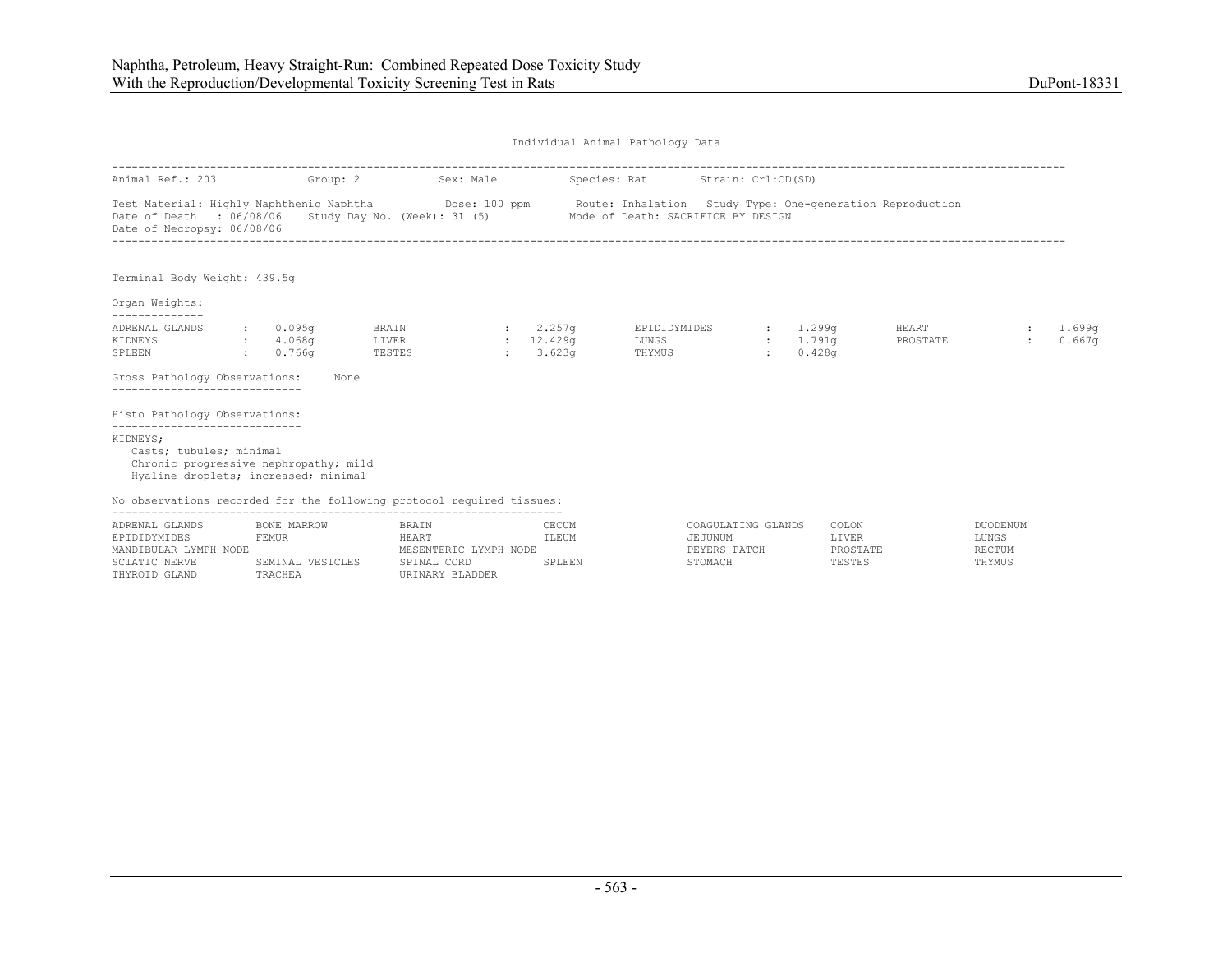| Animal Ref.: 204                                                                                                              |                      |                                         |                                   | Group: 2 Sex: Male Species: Rat Strain: Cr1:CD(SD)              |                                                                               |                                                                                                                         |                                    |
|-------------------------------------------------------------------------------------------------------------------------------|----------------------|-----------------------------------------|-----------------------------------|-----------------------------------------------------------------|-------------------------------------------------------------------------------|-------------------------------------------------------------------------------------------------------------------------|------------------------------------|
| Date of Death : 06/08/06<br>Date of Necropsy: 06/08/06                                                                        |                      |                                         |                                   | Study Day No. (Week): 31 (5) Mode of Death: SACRIFICE BY DESIGN |                                                                               | Test Material: Highly Naphthenic Naphtha <b>Dose:</b> 100 ppm Route: Inhalation Study Type: One-generation Reproduction |                                    |
| Terminal Body Weight: 393.2q                                                                                                  |                      |                                         |                                   |                                                                 |                                                                               |                                                                                                                         |                                    |
| Organ Weights:                                                                                                                |                      |                                         |                                   |                                                                 |                                                                               |                                                                                                                         |                                    |
| ADRENAL GLANDS<br>: 3.135g<br>KIDNEYS<br>SPLEEN                                                                               | : 0.053q<br>: 1.075q | <b>BRAIN</b><br>LIVER<br>TESTES         | : 2.069q<br>: 11.385q<br>: 3.573q | EPIDIDYMIDES<br>LUNGS<br>THYMUS                                 | 1.158a<br>$\mathcal{L}$<br>1.819q<br>$\mathcal{L}$<br>0.535q<br>$\mathcal{L}$ | <b>HEART</b><br>PROSTATE                                                                                                | 1.453a<br>0.650q                   |
| Gross Pathology Observations:<br>-----------------------------                                                                | None                 |                                         |                                   |                                                                 |                                                                               |                                                                                                                         |                                    |
| Histo Pathology Observations:                                                                                                 |                      |                                         |                                   |                                                                 |                                                                               |                                                                                                                         |                                    |
| -----------------------------<br>KIDNEYS;<br>Chronic progressive nephropathy; minimal<br>Hyaline droplets; increased; minimal |                      |                                         |                                   |                                                                 |                                                                               |                                                                                                                         |                                    |
| No observations recorded for the following protocol required tissues:                                                         |                      |                                         |                                   |                                                                 |                                                                               |                                                                                                                         |                                    |
| ADRENAL GLANDS<br>EPIDIDYMIDES<br>MANDIBULAR LYMPH NODE                                                                       | BONE MARROW<br>FEMUR | BRAIN<br>HEART<br>MESENTERIC LYMPH NODE | CECUM<br>ILEUM                    |                                                                 | COAGULATING GLANDS<br>JEJUNUM<br>PEYERS PATCH                                 | COLON<br>LIVER<br>PROSTATE                                                                                              | DUODENUM<br>LUNGS<br><b>RECTUM</b> |

|                       |                  | -------                  | ------- | --------------<br>------- | -----    | ------- |
|-----------------------|------------------|--------------------------|---------|---------------------------|----------|---------|
| EPIDIDYMIDES          | FEMUR            | HEART                    | ILEUM   | JEJUNUM                   | LIVER    | LUNGS   |
| MANDIBULAR LYMPH NODE |                  | LYMPH NODE<br>MECENTEDIC |         | PEYERS PATCH              | PROSTATE | RECTUM  |
| SCIATIC NERVE         | SEMINAL VESICLES | SPINAL CORD              | SPLEEN  | STOMACH                   | TESTES   | THYMUS  |
| THYROID<br>GLAND      | TRACHEA          | URINARY BLADDER          |         |                           |          |         |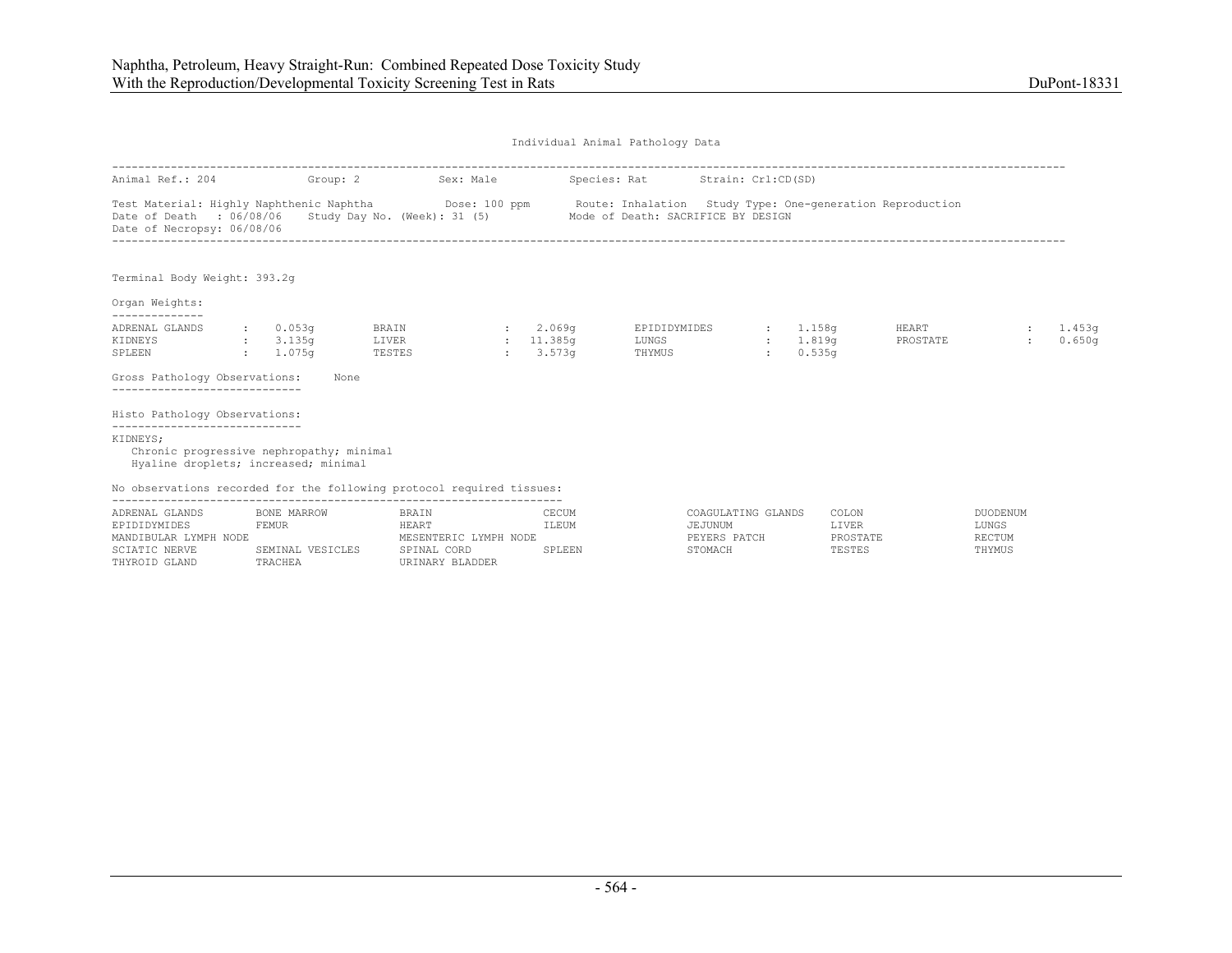| Animal Ref.: 205 Group: 2                                                                                                                                                              |                                          | Sex: Male                                                       |                                   |                | Species: Rat Strain: Crl:CD(SD)               |                        |                            |                          |                                    |                  |
|----------------------------------------------------------------------------------------------------------------------------------------------------------------------------------------|------------------------------------------|-----------------------------------------------------------------|-----------------------------------|----------------|-----------------------------------------------|------------------------|----------------------------|--------------------------|------------------------------------|------------------|
| Test Material: Highly Naphthenic Naphtha <b>Show Dose: 100 ppm</b> Route: Inhalation Study Type: One-generation Reproduction<br>Date of Death : 06/08/06<br>Date of Necropsy: 06/08/06 |                                          | Study Day No. (Week): 31 (5) Mode of Death: SACRIFICE BY DESIGN |                                   |                |                                               |                        |                            |                          |                                    |                  |
| Terminal Body Weight: 439.9g                                                                                                                                                           |                                          |                                                                 |                                   |                |                                               |                        |                            |                          |                                    |                  |
| Organ Weights:                                                                                                                                                                         |                                          |                                                                 |                                   |                |                                               |                        |                            |                          |                                    |                  |
| ADRENAL GLANDS<br>KIDNEYS<br>SPLEEN<br>Gross Pathology Observations:                                                                                                                   | : 0.092q<br>: 3.799q<br>: 0.704q<br>None | BRAIN<br>LIVER<br>TESTES                                        | : 2.090q<br>: 13.7529<br>: 3.342q |                | EPIDIDYMIDES<br>LUNGS<br>THYMUS               | $\sim$<br>$\mathbf{r}$ | 1.335a<br>1.857q<br>0.733q | <b>HEART</b><br>PROSTATE | $\mathcal{L}$                      | 1.769q<br>0.667q |
| Histo Pathology Observations:                                                                                                                                                          |                                          |                                                                 |                                   |                |                                               |                        |                            |                          |                                    |                  |
| -----------------------------<br>KIDNEYS;<br>Chronic progressive nephropathy; minimal<br>Hyaline droplets; increased; minimal                                                          |                                          |                                                                 |                                   |                |                                               |                        |                            |                          |                                    |                  |
| No observations recorded for the following protocol required tissues:                                                                                                                  |                                          |                                                                 |                                   |                |                                               |                        |                            |                          |                                    |                  |
| ADRENAL GLANDS<br>EPIDIDYMIDES<br>MANDIBULAR LYMPH NODE                                                                                                                                | BONE MARROW<br>FEMUR                     | BRAIN<br>HEART<br>MESENTERIC LYMPH NODE                         |                                   | CECUM<br>ILEUM | COAGULATING GLANDS<br>JEJUNUM<br>PEYERS PATCH |                        | COLON<br>LIVER<br>PROSTATE |                          | DUODENUM<br>LUNGS<br><b>RECTUM</b> |                  |

| ADIWANA GEANDO        | POND PRINTON     | <b>DIVALIT</b>           | シロンクロ  | cougaritha amund | <b>UULUU</b> | <b>DUVDENU</b> |
|-----------------------|------------------|--------------------------|--------|------------------|--------------|----------------|
| EPIDIDYMIDES          | FEMUR            | HEART                    | ILEUM  | JEJUNUM          | LIVER        | LUNGS          |
| MANDIBULAR LYMPH NODE |                  | LYMPH NODE<br>MESENTERIC |        | PEYERS PATCH     | PROSTATE     | RECTUM         |
| SCIATIC NERVE         | SEMINAL VESICLES | SPINAL CORD              | SPLEEN | STOMACH          | TESTES       | THYMUS         |
| THYROID GLAND         | TRACHEA          | URINARY BLADDER          |        |                  |              |                |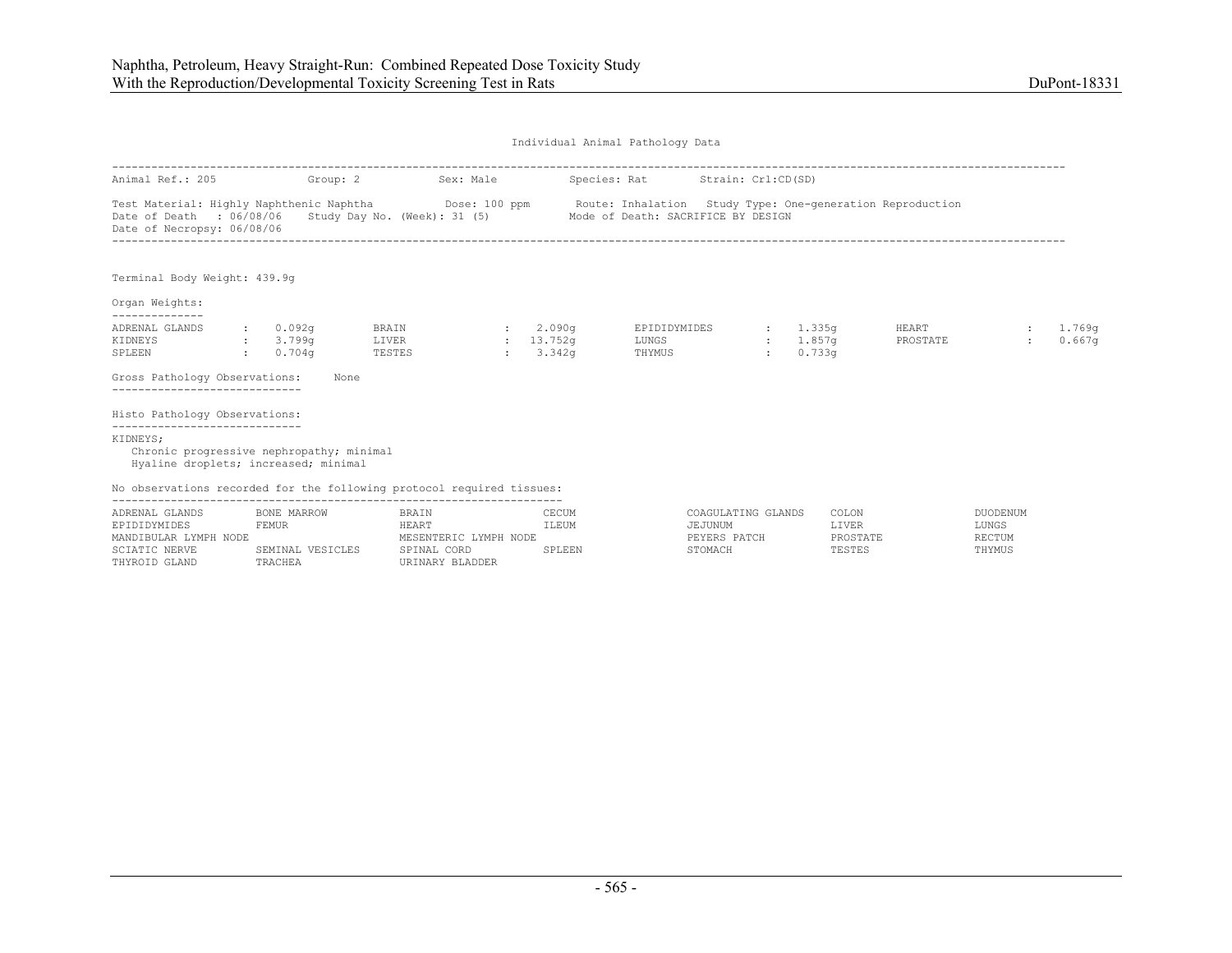| Animal Ref.: 206 Group: 2                                                                                                                                                         |                      | Sex: Male Species: Rat Strain: Crl:CD(SD)                       |                                   |                 |                         |                                |                                        |                          |                                    |                  |
|-----------------------------------------------------------------------------------------------------------------------------------------------------------------------------------|----------------------|-----------------------------------------------------------------|-----------------------------------|-----------------|-------------------------|--------------------------------|----------------------------------------|--------------------------|------------------------------------|------------------|
| Test Material: Highly Naphthenic Naphtha <b>Dose:</b> 100 ppm Route: Inhalation Study Type: One-generation Reproduction<br>Date of Death : 06/08/06<br>Date of Necropsy: 06/08/06 |                      | Study Day No. (Week): 31 (5) Mode of Death: SACRIFICE BY DESIGN |                                   |                 |                         |                                |                                        |                          |                                    |                  |
| Terminal Body Weight: 392.9q                                                                                                                                                      |                      |                                                                 |                                   |                 |                         |                                |                                        |                          |                                    |                  |
| Organ Weights:                                                                                                                                                                    |                      |                                                                 |                                   |                 |                         |                                |                                        |                          |                                    |                  |
| ADRENAL GLANDS<br>$\frac{1}{3.312g}$<br>KIDNEYS<br>SPLEEN                                                                                                                         | : 0.071q<br>: 0.766q | <b>BRAIN</b><br>LIVER<br>TESTES                                 | : 2.164q<br>: 10.826q<br>: 3.697q | LUNGS<br>THYMUS | EPIDIDYMIDES            | $\ddot{\phantom{a}}$<br>$\sim$ | 1.339q<br>2.008 <sub>q</sub><br>0.508q | <b>HEART</b><br>PROSTATE | $\sim$                             | 1.345a<br>0.664q |
| Gross Pathology Observations:<br>-----------------------------                                                                                                                    | None                 |                                                                 |                                   |                 |                         |                                |                                        |                          |                                    |                  |
| Histo Pathology Observations:                                                                                                                                                     |                      |                                                                 |                                   |                 |                         |                                |                                        |                          |                                    |                  |
| -----------------------------<br>KIDNEYS;<br>Chronic progressive nephropathy; minimal<br>Hyaline droplets; increased; minimal                                                     |                      |                                                                 |                                   |                 |                         |                                |                                        |                          |                                    |                  |
| No observations recorded for the following protocol required tissues:                                                                                                             |                      |                                                                 |                                   |                 |                         |                                |                                        |                          |                                    |                  |
| ADRENAL GLANDS<br>EPIDIDYMIDES<br>MANDIBULAR LYMPH NODE                                                                                                                           | BONE MARROW<br>FEMUR | BRAIN<br>HEART<br>MESENTERIC LYMPH NODE                         |                                   | CECUM<br>ILEUM  | JEJUNUM<br>PEYERS PATCH | COAGULATING GLANDS             | COLON<br>LIVER<br>PROSTATE             |                          | DUODENUM<br>LUNGS<br><b>RECTUM</b> |                  |

| ADIWANA GEANDO        | POND PRINTON     | <b>DIVALIT</b>           | シロンクロ  | cougaritha amund | <b>UULUU</b> | <b>DUVDENU</b> |
|-----------------------|------------------|--------------------------|--------|------------------|--------------|----------------|
| EPIDIDYMIDES          | FEMUR            | HEART                    | ILEUM  | JEJUNUM          | LIVER        | LUNGS          |
| MANDIBULAR LYMPH NODE |                  | LYMPH NODE<br>MESENTERIC |        | PEYERS PATCH     | PROSTATE     | RECTUM         |
| SCIATIC NERVE         | SEMINAL VESICLES | SPINAL CORD              | SPLEEN | STOMACH          | TESTES       | THYMUS         |
| THYROID GLAND         | TRACHEA          | URINARY BLADDER          |        |                  |              |                |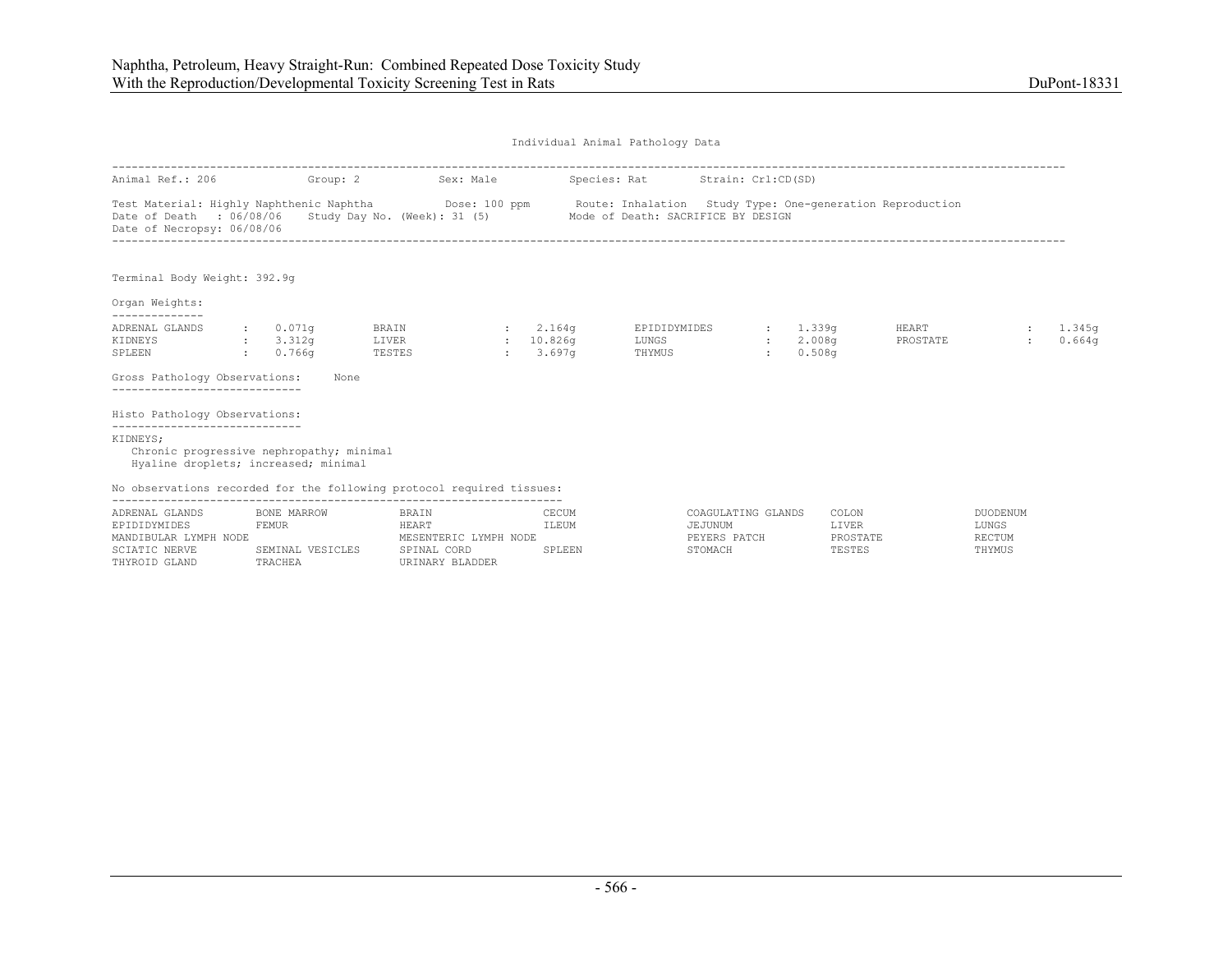| Animal Ref.: 207                                                                             | Group: 2             |                | Sex: Male    |                       | Species: Rat Strain: Crl:CD(SD)                                                                                                                                                     |                      |                  |                   |                 |                              |
|----------------------------------------------------------------------------------------------|----------------------|----------------|--------------|-----------------------|-------------------------------------------------------------------------------------------------------------------------------------------------------------------------------------|----------------------|------------------|-------------------|-----------------|------------------------------|
| Date of Death : 06/08/06<br>Date of Necropsy: 06/08/06                                       |                      |                |              |                       | Test Material: Highly Naphthenic Naphtha Dose: 100 ppm Route: Inhalation Study Type: One-generation Reproduction<br>Study Day No. (Week): 31 (5) Mode of Death: SACRIFICE BY DESIGN |                      |                  |                   |                 |                              |
| Terminal Body Weight: 359g<br>Organ Weights:                                                 |                      |                |              |                       |                                                                                                                                                                                     |                      |                  |                   |                 |                              |
| --------------                                                                               |                      |                |              |                       |                                                                                                                                                                                     |                      |                  |                   |                 |                              |
| ADRENAL GLANDS<br>KIDNEYS                                                                    | : 0.062q<br>: 3.431q | BRAIN<br>LIVER |              | : 1.887q<br>: 10.411q | EPIDIDYMIDES<br>LUNGS                                                                                                                                                               | $\ddot{\phantom{a}}$ | 1.328q<br>1.541q | HEART<br>PROSTATE | $\mathbf{r}$    | 1.332 <sub>q</sub><br>0.820q |
| SPLEEN                                                                                       | : 0.636q             | TESTES         | $\mathbf{1}$ | 3.560q                | THYMUS                                                                                                                                                                              | $\sim$ $\sim$        | 0.316q           |                   |                 |                              |
| Gross Pathology Observations:<br>------------------------------                              |                      | None           |              |                       |                                                                                                                                                                                     |                      |                  |                   |                 |                              |
| Histo Pathology Observations:<br>------------------------------                              |                      |                |              |                       |                                                                                                                                                                                     |                      |                  |                   |                 |                              |
| KIDNEYS;<br>Chronic progressive nephropathy; minimal<br>Hyaline droplets; increased; minimal |                      |                |              |                       |                                                                                                                                                                                     |                      |                  |                   |                 |                              |
| No observations recorded for the following protocol required tissues:                        |                      |                |              |                       |                                                                                                                                                                                     |                      |                  |                   |                 |                              |
| ADRENAL GLANDS                                                                               | BONE MARROW          | <b>BRAIN</b>   |              | CECUM                 |                                                                                                                                                                                     | COAGULATING GLANDS   | COLON            |                   | <b>DUODENUM</b> |                              |
| EPIDIDYMIDES                                                                                 | FEMUR                | HEART          |              | ILEUM                 | JEJUNUM                                                                                                                                                                             |                      | LIVER            |                   | LUNGS           |                              |

| ERIDIDIMIDES          | 5 E.MUR             | <b>HLAK1</b>               | T TRANI | ULUUNUM      | ⊥⊥∨≞K    | LUNGS  |
|-----------------------|---------------------|----------------------------|---------|--------------|----------|--------|
| MANDIBULAR LYMPH NODE |                     | LYMPH NODE<br>MESENTERIC L |         | PEYERS PATCH | PROSTATE | RECTUM |
| SCIATIC NERVE         | VESICLES<br>SEMINAL | SPINAL CORD                | SPLEEN  | STOMACH      | TESTES   | THYMUS |
| THYROID GLAND         | TRACHEA             | URINARY BLADDER            |         |              |          |        |
|                       |                     |                            |         |              |          |        |
|                       |                     |                            |         |              |          |        |

| NG GLANDS  | COLON           | DUODENUM |
|------------|-----------------|----------|
|            | T.TVER          | LUNGS    |
| <b>TCH</b> | <b>PROSTATE</b> | RECTUM   |
|            | TESTES          | THYMUS   |
|            |                 |          |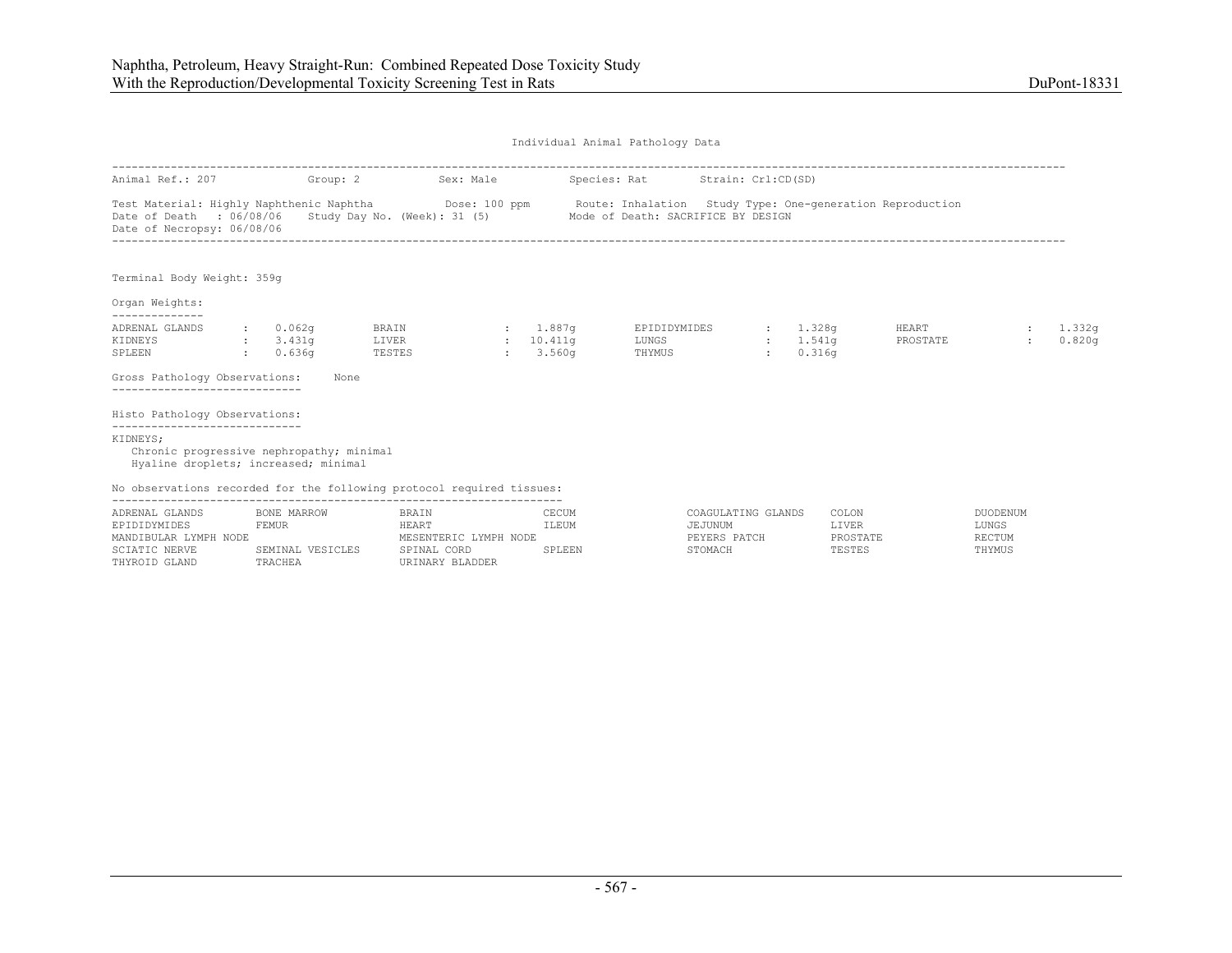| Animal Ref.: 208 Group: 2                                                             |                                                   | Sex: Male                       |              |                                 | Species: Rat Strain: Crl:CD(SD)                                                                                                                                    |                             |                                          |                          |                              |                  |
|---------------------------------------------------------------------------------------|---------------------------------------------------|---------------------------------|--------------|---------------------------------|--------------------------------------------------------------------------------------------------------------------------------------------------------------------|-----------------------------|------------------------------------------|--------------------------|------------------------------|------------------|
| Date of Death : $06/08/06$ Study Day No. (Week): 31 (5)<br>Date of Necropsy: 06/08/06 |                                                   |                                 |              |                                 | Test Material: Highly Naphthenic Naphtha <b>Show Dose: 100 ppm</b> Route: Inhalation Study Type: One-generation Reproduction<br>Mode of Death: SACRIFICE BY DESIGN |                             |                                          |                          |                              |                  |
| Terminal Body Weight: 389.7q                                                          |                                                   |                                 |              |                                 |                                                                                                                                                                    |                             |                                          |                          |                              |                  |
| Organ Weights:<br>--------------                                                      |                                                   |                                 |              |                                 |                                                                                                                                                                    |                             |                                          |                          |                              |                  |
| ADRENAL GLANDS<br>KIDNEYS<br>SPLEEN                                                   | $: 0.069$ q<br>$\frac{1}{2}$ : 3.649g<br>: 0.615q | <b>BRAIN</b><br>LIVER<br>TESTES | $\mathbf{1}$ | : 2.058q<br>: 11.444q<br>3.344q | EPIDIDYMIDES<br>LUNGS<br>THYMUS                                                                                                                                    | <b>COL</b><br>$\mathcal{L}$ | 1.132g<br>: 1.570q<br>0.389 <sub>q</sub> | <b>HEART</b><br>PROSTATE | $\mathbf{r}$<br>$\mathbf{r}$ | 1.395g<br>0.673q |
| Gross Pathology Observations:<br>--------------------------                           |                                                   | None                            |              |                                 |                                                                                                                                                                    |                             |                                          |                          |                              |                  |
| Histo Pathology Observations:                                                         |                                                   | None                            |              |                                 |                                                                                                                                                                    |                             |                                          |                          |                              |                  |
| The following tissues were within normal limits:                                      |                                                   |                                 |              |                                 |                                                                                                                                                                    |                             |                                          |                          |                              |                  |
| KIDNEYS                                                                               |                                                   |                                 |              |                                 |                                                                                                                                                                    |                             |                                          |                          |                              |                  |
| No observations recorded for the following protocol required tissues:                 |                                                   |                                 |              |                                 |                                                                                                                                                                    |                             |                                          |                          |                              |                  |

| ADRENAL GLANDS        | BONE MARROW      | <b>BRAIN</b>          | CECUM  | COAGULATING GLANDS | COLON    | DUODENUM |
|-----------------------|------------------|-----------------------|--------|--------------------|----------|----------|
| EPIDIDYMIDES          | FEMUR            | HEART                 | ILEUM  | JEJUNUM            | LIVER    | LUNGS    |
| MANDIBULAR LYMPH NODE |                  | MESENTERIC LYMPH NODE |        | PEYERS PATCH       | PROSTATE | RECTUM   |
| SCIATIC NERVE         | SEMINAL VESICLES | SPINAL CORD           | SPLEEN | STOMACH            | TESTES   | THYMUS   |
| THYROID GLAND         | TRACHEA          | URINARY BLADDER       |        |                    |          |          |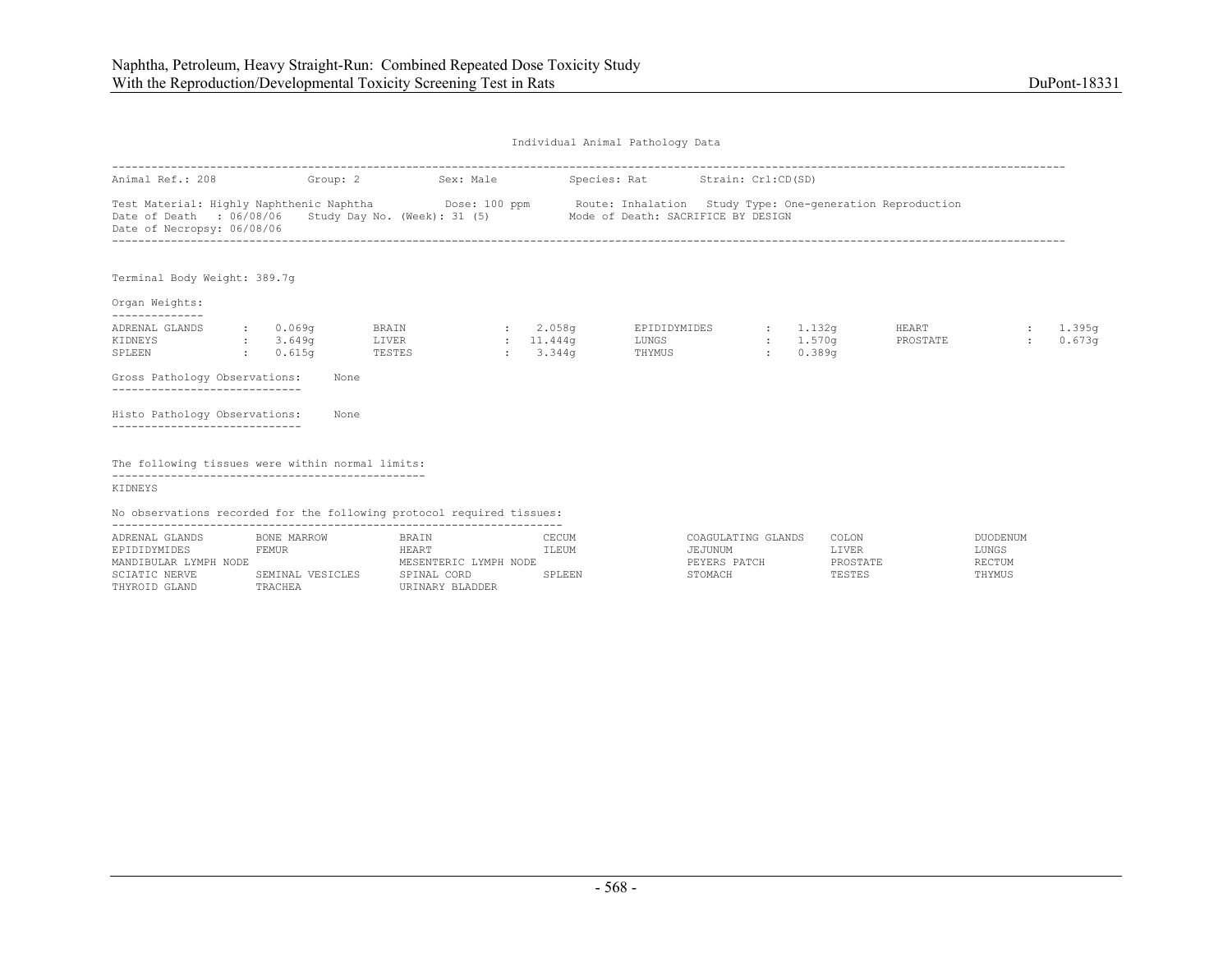| Animal Ref.: 209 Group: 2                                                                                                                                                                                                                  |                          |                          | Sex: Male |                    | Species: Rat Strain: Crl:CD(SD) |                          |               |                              |                          |                        |                              |
|--------------------------------------------------------------------------------------------------------------------------------------------------------------------------------------------------------------------------------------------|--------------------------|--------------------------|-----------|--------------------|---------------------------------|--------------------------|---------------|------------------------------|--------------------------|------------------------|------------------------------|
| Test Material: Highly Naphthenic Naphtha Dose: 100 ppm Route: Inhalation Study Type: One-generation Reproduction<br>Date of Death : 06/08/06 Study Day No. (Week): 31 (5) Mode of Death: SACRIFICE BY DESIGN<br>Date of Necropsy: 06/08/06 |                          |                          |           |                    |                                 |                          |               |                              |                          |                        |                              |
| Terminal Body Weight: 391.1q<br>Organ Weights:                                                                                                                                                                                             |                          |                          |           |                    |                                 |                          |               |                              |                          |                        |                              |
| --------------<br>ADRENAL GLANDS<br>KIDNEYS<br>$\sim 0.703$ q<br>SPLEEN                                                                                                                                                                    | $\cdot$ 0.069q<br>3.577q | BRAIN<br>LIVER<br>TESTES |           | 2.180q<br>: 3.420q | $11.309q$ LUNGS                 | EPIDIDYMIDES :<br>THYMUS | $\mathcal{L}$ | 1.179q<br>: 1.714q<br>0.430q | <b>HEART</b><br>PROSTATE | $\sim$<br>$\mathbf{L}$ | 1.466 <sub>q</sub><br>0.709q |
| Gross Pathology Observations:                                                                                                                                                                                                              |                          | None                     |           |                    |                                 |                          |               |                              |                          |                        |                              |
| Histo Pathology Observations:<br>----------------------------                                                                                                                                                                              |                          | None                     |           |                    |                                 |                          |               |                              |                          |                        |                              |
| The following tissues were within normal limits:                                                                                                                                                                                           |                          |                          |           |                    |                                 |                          |               |                              |                          |                        |                              |
| KIDNEYS                                                                                                                                                                                                                                    |                          |                          |           |                    |                                 |                          |               |                              |                          |                        |                              |
| No observations recorded for the following protocol required tissues:                                                                                                                                                                      |                          |                          |           |                    |                                 |                          |               |                              |                          |                        |                              |

| ADRENAL GLANDS        | BONE MARROW      | <b>BRAIN</b>          | CECUM  | COAGULATING GLANDS | COLON    | DUODENUM |
|-----------------------|------------------|-----------------------|--------|--------------------|----------|----------|
| EPIDIDYMIDES          | FEMUR            | HEART                 | ILEUM  | JEJUNUM            | LIVER    | LUNGS    |
| MANDIBULAR LYMPH NODE |                  | MESENTERIC LYMPH NODE |        | PEYERS PATCH       | PROSTATE | RECTUM   |
| SCIATIC NERVE         | SEMINAL VESICLES | SPINAL CORD           | SPLEEN | STOMACH            | TESTES   | THYMUS   |
| THYROID GLAND         | TRACHEA          | URINARY BLADDER       |        |                    |          |          |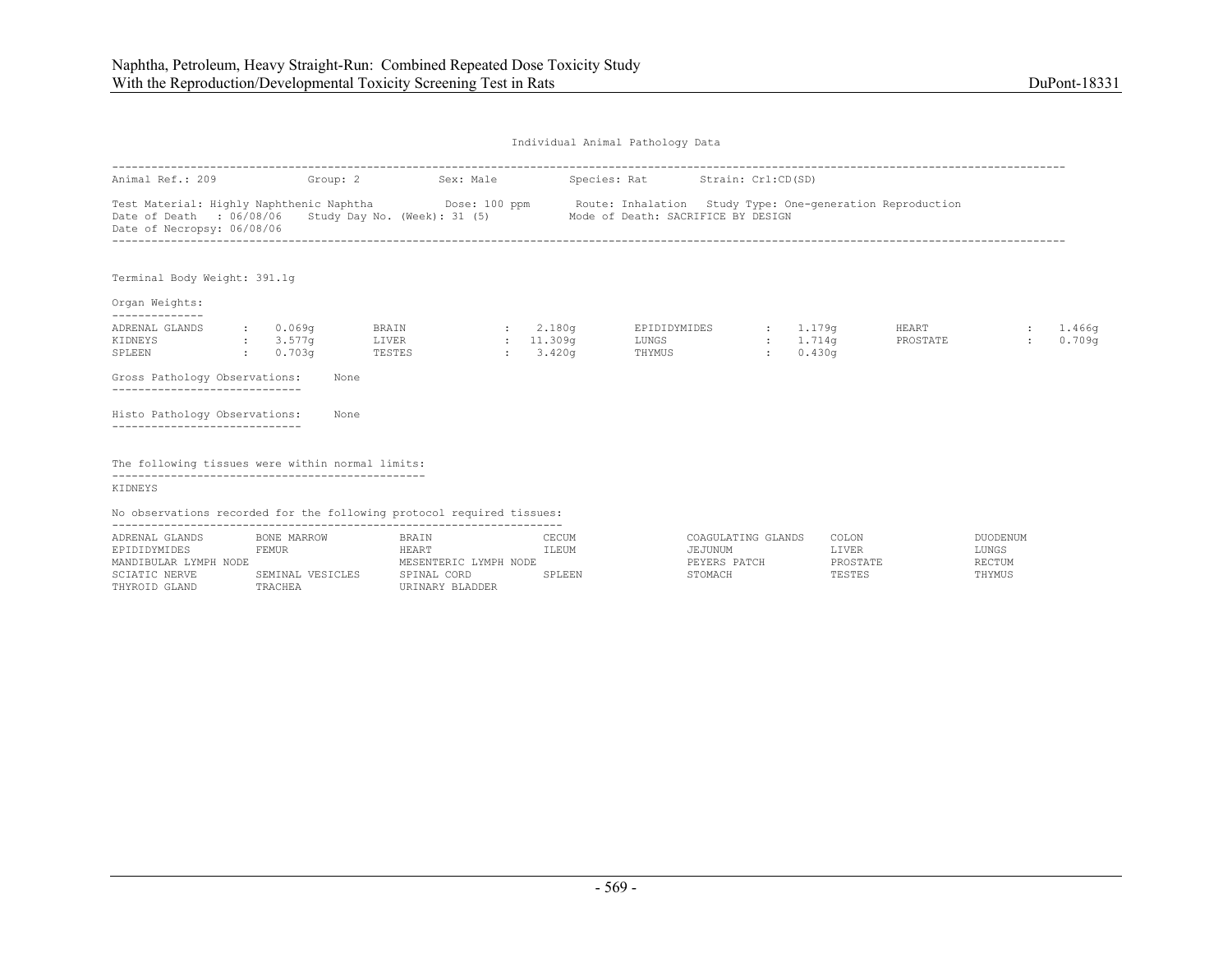| Animal Ref.: 210 Group: 2                                                                                                                                                              |                                          | Sex: Male                                                       |                                   |                | Species: Rat Strain: Crl:CD(SD)               |                                |                            |                          |                                    |                  |
|----------------------------------------------------------------------------------------------------------------------------------------------------------------------------------------|------------------------------------------|-----------------------------------------------------------------|-----------------------------------|----------------|-----------------------------------------------|--------------------------------|----------------------------|--------------------------|------------------------------------|------------------|
| Test Material: Highly Naphthenic Naphtha <b>Show Dose: 100 ppm</b> Route: Inhalation Study Type: One-generation Reproduction<br>Date of Death : 06/08/06<br>Date of Necropsy: 06/08/06 |                                          | Study Day No. (Week): 31 (5) Mode of Death: SACRIFICE BY DESIGN |                                   |                |                                               |                                |                            |                          |                                    |                  |
| Terminal Body Weight: 391.5q                                                                                                                                                           |                                          |                                                                 |                                   |                |                                               |                                |                            |                          |                                    |                  |
| Organ Weights:                                                                                                                                                                         |                                          |                                                                 |                                   |                |                                               |                                |                            |                          |                                    |                  |
| ADRENAL GLANDS<br>KIDNEYS<br>SPLEEN<br>Gross Pathology Observations:                                                                                                                   | : 0.075q<br>: 3.556q<br>: 0.629q<br>None | BRAIN<br>LIVER<br>TESTES                                        | : 2.104q<br>: 11.231q<br>: 3.252q |                | EPIDIDYMIDES<br>LUNGS<br>THYMUS               | $\sim$ $\sim$<br>$\mathcal{L}$ | 1.222q<br>1,884q<br>0.467q | <b>HEART</b><br>PROSTATE |                                    | 1.410q<br>0.560q |
|                                                                                                                                                                                        |                                          |                                                                 |                                   |                |                                               |                                |                            |                          |                                    |                  |
| Histo Pathology Observations:                                                                                                                                                          |                                          |                                                                 |                                   |                |                                               |                                |                            |                          |                                    |                  |
| -----------------------------<br>KIDNEYS;<br>Chronic progressive nephropathy; minimal<br>Hyaline droplets; increased; minimal                                                          |                                          |                                                                 |                                   |                |                                               |                                |                            |                          |                                    |                  |
| No observations recorded for the following protocol required tissues:                                                                                                                  |                                          |                                                                 |                                   |                |                                               |                                |                            |                          |                                    |                  |
| ADRENAL GLANDS<br>EPIDIDYMIDES<br>MANDIBULAR LYMPH NODE                                                                                                                                | BONE MARROW<br>FEMUR                     | BRAIN<br>HEART<br>MESENTERIC LYMPH NODE                         |                                   | CECUM<br>ILEUM | COAGULATING GLANDS<br>JEJUNUM<br>PEYERS PATCH |                                | COLON<br>LIVER<br>PROSTATE |                          | DUODENUM<br>LUNGS<br><b>RECTUM</b> |                  |

| ------------<br>-------- | <u>DUND IMMUTUM</u> | -------        | -----               | -------        | - COMO LI | PUULLIU |
|--------------------------|---------------------|----------------|---------------------|----------------|-----------|---------|
|                          | FEMUR               | <b>HEART</b>   | ILEUM               | <b>TUNUM</b>   | LIVER     | LUNGS   |
| <b>VMDH</b><br>MANDT     |                     | T VMDU<br>NODE |                     | .              |           | RECTUM  |
| NERVI<br><b>COTAT</b>    | 7 <sub>m</sub>      | <b>CDTNA</b>   | יות דם כ<br>المتلقط | <b>STOMACI</b> | TESTES    | THYMUS  |
| THVD(<br>ת ותרשבו        | <b>TDACHEL</b>      | <b>ADDED</b>   |                     |                |           |         |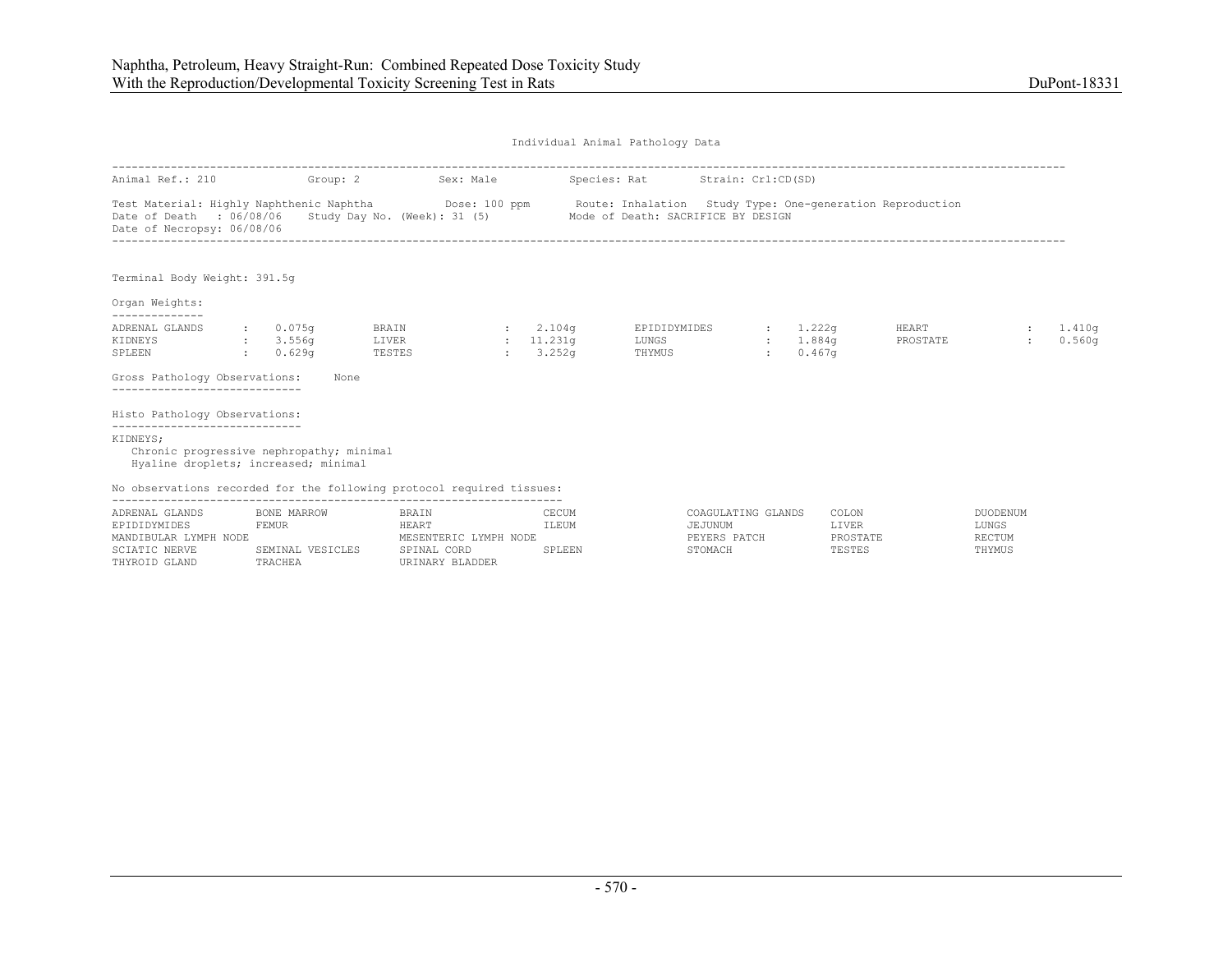| Animal Ref.: 211 Group: 2 Sex: Male                                                                                                                                               |                              |                                         |                               |                                            | Species: Rat Strain: Crl:CD(SD)                                 |               |                                   |                          |                                           |                  |
|-----------------------------------------------------------------------------------------------------------------------------------------------------------------------------------|------------------------------|-----------------------------------------|-------------------------------|--------------------------------------------|-----------------------------------------------------------------|---------------|-----------------------------------|--------------------------|-------------------------------------------|------------------|
| Test Material: Highly Naphthenic Naphtha <b>Dose:</b> 100 ppm Route: Inhalation Study Type: One-generation Reproduction<br>Date of Death : 06/08/06<br>Date of Necropsy: 06/08/06 |                              |                                         |                               |                                            | Study Day No. (Week): 31 (5) Mode of Death: SACRIFICE BY DESIGN |               |                                   |                          |                                           |                  |
| Terminal Body Weight: 336.2q                                                                                                                                                      |                              |                                         |                               |                                            |                                                                 |               |                                   |                          |                                           |                  |
| Organ Weights:                                                                                                                                                                    |                              |                                         |                               |                                            |                                                                 |               |                                   |                          |                                           |                  |
| ADRENAL GLANDS<br>2.878g<br>KIDNEYS<br>SPLEEN<br>Gross Pathology Observations:                                                                                                    | : 0.064q<br>: 0.440q<br>None | <b>BRAIN</b><br>LIVER<br>TESTES         | <b>CENTER</b><br>$\mathbf{r}$ | $\cdot$ 2.104 $\sigma$<br>9.854a<br>3.352q | EPIDIDYMIDES<br>LUNGS<br>THYMUS                                 | $\mathcal{L}$ | : 1.135a<br>$: 1.745$ q<br>0.319q | <b>HEART</b><br>PROSTATE |                                           | 1.384q<br>0.604q |
| -----------------------------                                                                                                                                                     |                              |                                         |                               |                                            |                                                                 |               |                                   |                          |                                           |                  |
| Histo Pathology Observations:<br>-----------------------------                                                                                                                    |                              |                                         |                               |                                            |                                                                 |               |                                   |                          |                                           |                  |
| KIDNEYS;<br>Chronic progressive nephropathy; minimal<br>Hyaline droplets; increased; minimal                                                                                      |                              |                                         |                               |                                            |                                                                 |               |                                   |                          |                                           |                  |
| No observations recorded for the following protocol required tissues:                                                                                                             |                              |                                         |                               |                                            |                                                                 |               |                                   |                          |                                           |                  |
| ADRENAL GLANDS<br>EPIDIDYMIDES<br>MANDIBULAR LYMPH NODE                                                                                                                           | BONE MARROW<br>FEMUR         | BRAIN<br>HEART<br>MESENTERIC LYMPH NODE |                               | CECUM<br>ILEUM                             | COAGULATING GLANDS<br>JEJUNUM<br>PEYERS PATCH                   |               | COLON<br>LIVER<br>PROSTATE        |                          | <b>DUODENUM</b><br>LUNGS<br><b>RECTUM</b> |                  |

| ADNENAE GEANDO        | DUNE FENNNUW     | DNA IN                | - ULU ULU | COAGO DAILING GEANDO | uuluu    | DUUDENU |
|-----------------------|------------------|-----------------------|-----------|----------------------|----------|---------|
| EPIDIDYMIDES          | FEMUR            | HEART                 | ILEUM     | JEJUNUM              | LIVER    | LUNGS   |
| MANDIBULAR LYMPH NODE |                  | MESENTERIC LYMPH NODE |           | PEYERS PATCH         | PROSTATE | RECTUM  |
| SCIATIC NERVE         | SEMINAL VESICLES | SPINAL CORD           | SPLEEN    | STOMACH              | TESTES   | THYMUS  |
| THYROID GLAND         | TRACHEA          | URINARY BLADDER       |           |                      |          |         |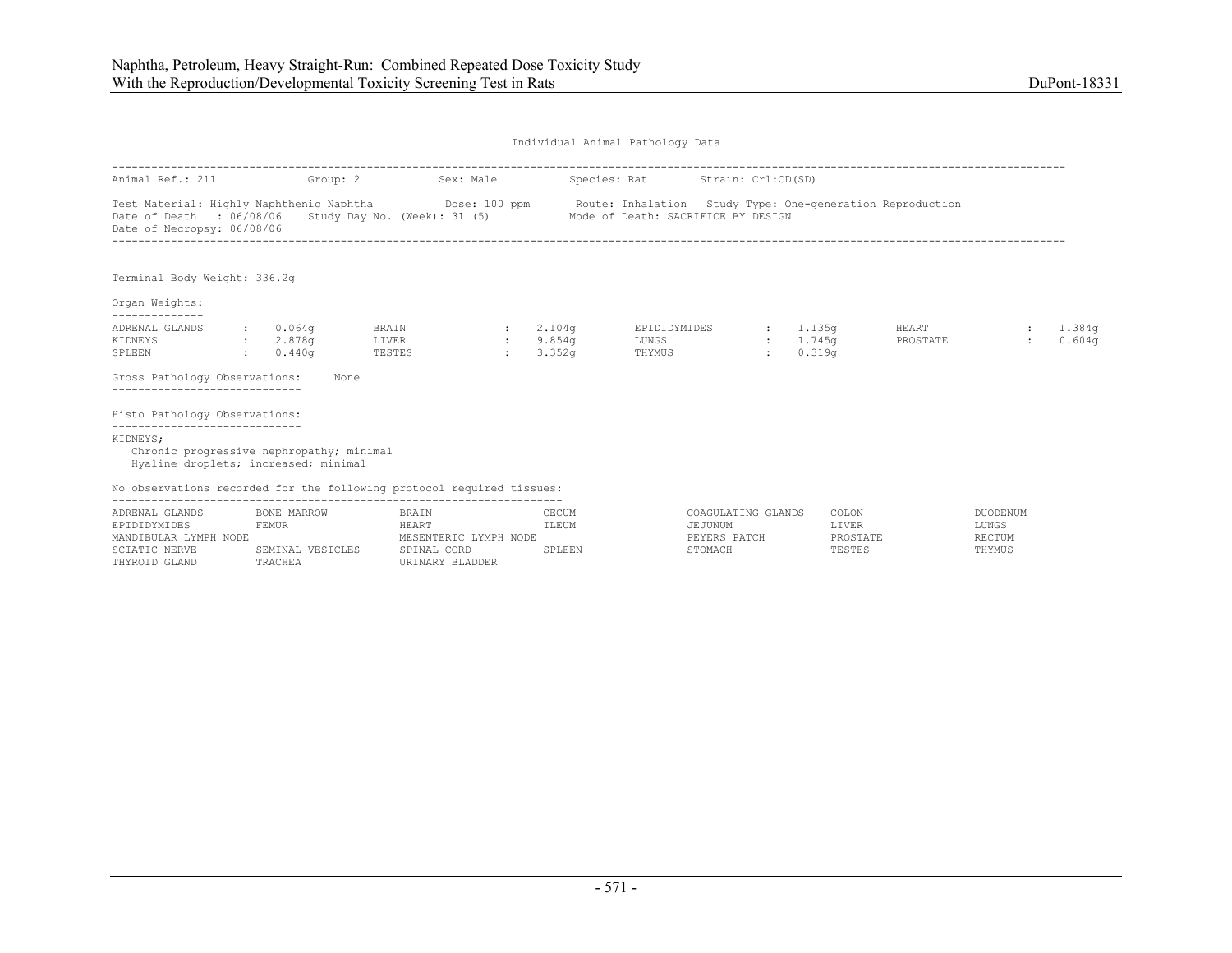| Animal Ref.: 212                                                                                                                                      | Group: 2                                        |                          | Sex: Male |                                      | Species: Rat Strain: Crl:CD(SD)                                                                                                                                                                 |        |                       |                          |                                |                  |
|-------------------------------------------------------------------------------------------------------------------------------------------------------|-------------------------------------------------|--------------------------|-----------|--------------------------------------|-------------------------------------------------------------------------------------------------------------------------------------------------------------------------------------------------|--------|-----------------------|--------------------------|--------------------------------|------------------|
| Date of Death : 06/08/06<br>Date of Necropsy: 06/08/06                                                                                                |                                                 |                          |           |                                      | Test Material: Highly Naphthenic Naphtha <b>Show Dose:</b> 100 ppm Route: Inhalation Study Type: One-generation Reproduction<br>Study Day No. (Week): 31 (5) Mode of Death: SACRIFICE BY DESIGN |        |                       |                          |                                |                  |
| Terminal Body Weight: 422.2q                                                                                                                          |                                                 |                          |           |                                      |                                                                                                                                                                                                 |        |                       |                          |                                |                  |
| Organ Weights:                                                                                                                                        |                                                 |                          |           |                                      |                                                                                                                                                                                                 |        |                       |                          |                                |                  |
| ADRENAL GLANDS<br>KIDNEYS<br>SPLEEN                                                                                                                   | $: 0.084$ q<br>4.613q<br>$\cdot$ 0.660 $\sigma$ | BRAIN<br>LIVER<br>TESTES |           | : 2.073q<br>$: 13.445$ q<br>: 3.638q | EPIDIDYMIDES : 1.367q<br>LUNGS<br>THYMUS                                                                                                                                                        | $\sim$ | $: 1.814$ q<br>0.444q | <b>HEART</b><br>PROSTATE | $\mathcal{L}$<br>$\mathcal{L}$ | 1.496g<br>0.988q |
| Gross Pathology Observations:<br>-----------------------------                                                                                        | None                                            |                          |           |                                      |                                                                                                                                                                                                 |        |                       |                          |                                |                  |
| Histo Pathology Observations:                                                                                                                         |                                                 |                          |           |                                      |                                                                                                                                                                                                 |        |                       |                          |                                |                  |
| -----------------------------<br>KIDNEYS;<br>Casts; tubules; mild<br>Chronic progressive nephropathy; minimal<br>Hyaline droplets; increased; minimal |                                                 |                          |           |                                      |                                                                                                                                                                                                 |        |                       |                          |                                |                  |
| No observations recorded for the following protocol required tissues:                                                                                 |                                                 |                          |           |                                      |                                                                                                                                                                                                 |        |                       |                          |                                |                  |
| ADRENAL GLANDS<br>EPIDIDYMIDES                                                                                                                        | BONE MARROW<br>FEMUR                            | <b>BRAIN</b><br>HEART    |           | CECUM<br>ILEUM                       | COAGULATING GLANDS<br>JEJUNUM                                                                                                                                                                   |        | COLON<br>LIVER        |                          | DUODENUM<br>LUNGS              |                  |

| ADKENAL GLANDS        | BUNE MARROW      | BRAIN                 | JECUM  | JUAGULATING GLANDS | CULUN    | DUODENU |
|-----------------------|------------------|-----------------------|--------|--------------------|----------|---------|
| EPIDIDYMIDES          | FEMUR            | HEART                 | LEUM.  | JEJUNUM            | LIVER    | LUNGS   |
| MANDIBULAR LYMPH NODE |                  | MESENTERIC LYMPH NODE |        | PEYERS PATCH       | PROSTATE | RECTUM  |
| SCIATIC NERVE         | SEMINAL VESICLES | SPINAL CORD           | SPLEEN | STOMACH            | TESTES   | THYMUS  |
| THYROID GLAND         | TRACHEA          | URINARY BLADDER       |        |                    |          |         |
|                       |                  |                       |        |                    |          |         |

| CANNAA AMITIWA AMA | uulun           | <b>LUULLINUM</b> |
|--------------------|-----------------|------------------|
| JEJUNUM            | <b>LTVER</b>    | LUNGS            |
| PEYERS PATCH       | <b>PROSTATE</b> | RECTUM           |
| STOMACH            | TESTES          | THYMUS           |
|                    |                 |                  |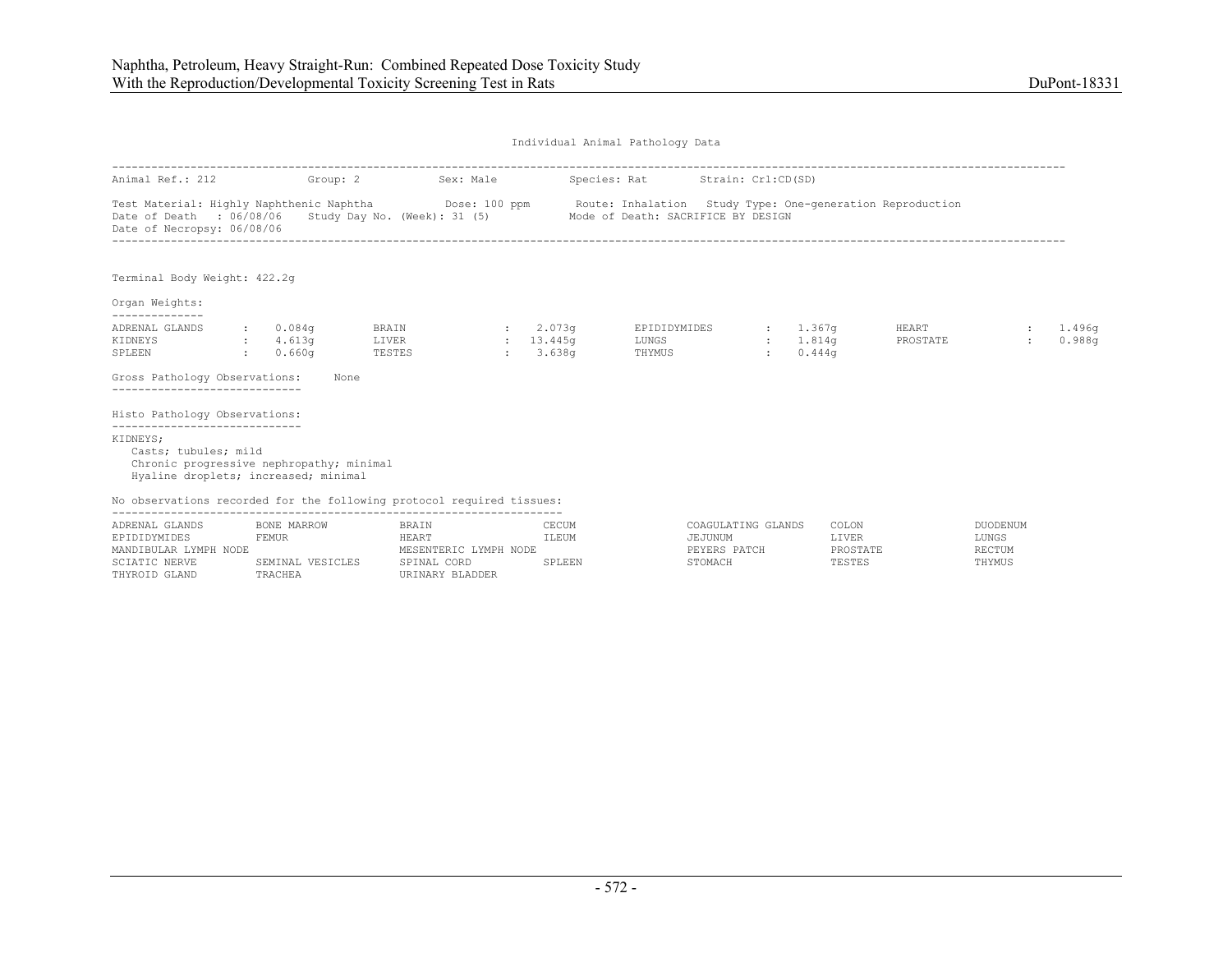| Animal Ref.: 301                                                                                                                                                                                                                           |                      |                                 | Group: 3 Sex: Male |                                             |                            | Species: Rat Strain: Crl:CD(SD)          |                                         |                |                                |                          |                                                       |                     |
|--------------------------------------------------------------------------------------------------------------------------------------------------------------------------------------------------------------------------------------------|----------------------|---------------------------------|--------------------|---------------------------------------------|----------------------------|------------------------------------------|-----------------------------------------|----------------|--------------------------------|--------------------------|-------------------------------------------------------|---------------------|
| Test Material: Highly Naphthenic Naphtha Dose: 500 ppm Route: Inhalation Study Type: One-generation Reproduction<br>Date of Death : 06/08/06 Study Day No. (Week): 31 (5) Mode of Death: SACRIFICE BY DESIGN<br>Date of Necropsy: 06/08/06 |                      |                                 |                    |                                             |                            |                                          |                                         |                |                                |                          |                                                       |                     |
| Terminal Body Weight: 372.1q                                                                                                                                                                                                               |                      |                                 |                    |                                             |                            |                                          |                                         |                |                                |                          |                                                       |                     |
| Organ Weights:                                                                                                                                                                                                                             |                      |                                 |                    |                                             |                            |                                          |                                         |                |                                |                          |                                                       |                     |
| --------------<br>ADRENAL GLANDS<br>KIDNEYS<br>SPLEEN<br>0.745q                                                                                                                                                                            | : 0.058q<br>: 3.579q | <b>BRAIN</b><br>LIVER<br>TESTES |                    | 2.107 <sub>q</sub><br>: 13.374q<br>: 3.484q |                            | EPIDIDYMIDES : 1.108q<br>LUNGS<br>THYMUS |                                         | <b>British</b> | : 2.248q<br>0.539 <sub>q</sub> | <b>HEART</b><br>PROSTATE | $\mathcal{L}$                                         | : 1.931q<br>0.329q< |
| Gross Pathology Observations:<br>------------------------------                                                                                                                                                                            | None                 |                                 |                    |                                             |                            |                                          |                                         |                |                                |                          |                                                       |                     |
| Histo Pathology Observations:                                                                                                                                                                                                              |                      |                                 |                    |                                             |                            |                                          |                                         |                |                                |                          |                                                       |                     |
| -----------------------------<br>KIDNEYS;<br>Casts; tubules; minimal<br>Chronic progressive nephropathy; minimal<br>Hyaline droplets; increased; minimal                                                                                   |                      |                                 |                    |                                             |                            |                                          |                                         |                |                                |                          |                                                       |                     |
| The following tissues were within normal limits:                                                                                                                                                                                           |                      |                                 |                    |                                             |                            |                                          |                                         |                |                                |                          |                                                       |                     |
| LIVER<br>THYROID GLAND                                                                                                                                                                                                                     |                      |                                 |                    |                                             |                            |                                          |                                         |                |                                |                          |                                                       |                     |
| No observations recorded for the following protocol required tissues:                                                                                                                                                                      |                      |                                 |                    |                                             |                            |                                          |                                         |                |                                |                          |                                                       |                     |
| ADRENAL GLANDS<br><b>EEMUR</b><br>EPIDIDYMIDES<br>MESENTERIC LYMPH NODE<br>SPINAL CORD                                                                                                                                                     | BONE MARROW          | BRAIN<br>HEART                  | PEYERS PATCH       |                                             | CECUM<br>ILEUM<br>PROSTATE |                                          | COAGULATING GLANDS<br>JEJUNUM<br>RECTUM |                | COLON<br>LUNGS                 | SCIATIC NERVE            | DUODENUM<br>MANDIBULAR LYMPH NODE<br>SEMINAL VESICLES |                     |
| SPLEEN                                                                                                                                                                                                                                     | STOMACH              | TESTES                          |                    |                                             | THYMUS                     |                                          | TRACHEA                                 |                |                                | URINARY BLADDER          |                                                       |                     |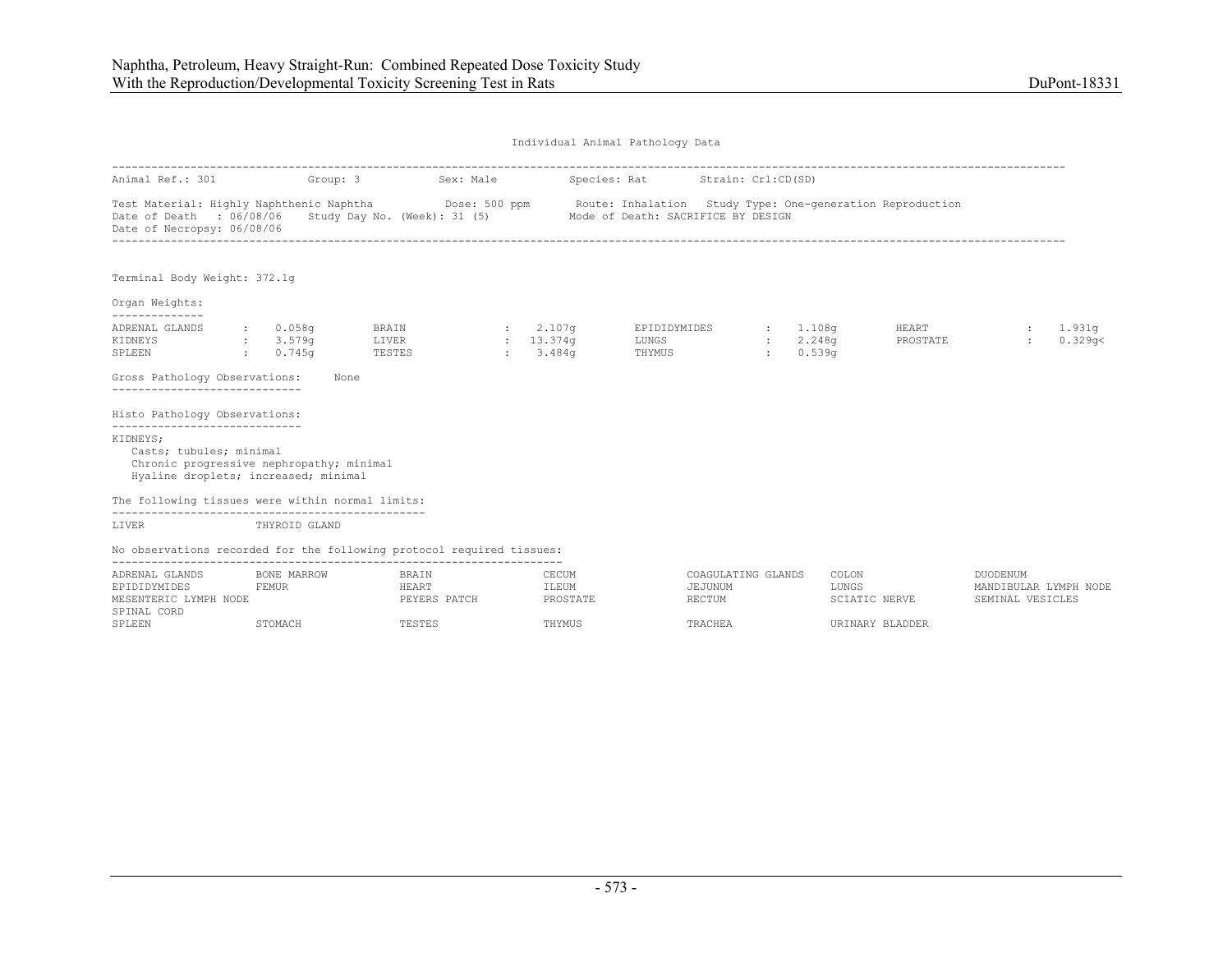|                                                                                                                               |      |                                 |  | Animal Ref.: 302 6roup: 3 Sex: Male Species: Rat Strain: Crl:CD(SD)                                                                                                                                                      |  |                          |              |                    |
|-------------------------------------------------------------------------------------------------------------------------------|------|---------------------------------|--|--------------------------------------------------------------------------------------------------------------------------------------------------------------------------------------------------------------------------|--|--------------------------|--------------|--------------------|
| Date of Necropsy: 06/08/06                                                                                                    |      |                                 |  | Test Material: Highly Naphthenic Naphtha <b>Show Dose: 500 ppm</b> Route: Inhalation Study Type: One-generation Reproduction<br>Date of Death : 06/08/06 Study Day No. (Week): 31 (5) Mode of Death: SACRIFICE BY DESIGN |  |                          |              |                    |
| Terminal Body Weight: 380.5q                                                                                                  |      |                                 |  |                                                                                                                                                                                                                          |  |                          |              |                    |
| Organ Weights:<br>--------------                                                                                              |      |                                 |  |                                                                                                                                                                                                                          |  |                          |              |                    |
| ADRENAL GLANDS : 0.067q<br>KIDNEYS : 3.864g<br>SPLEEN : 0.701q<br>Gross Pathology Observations:                               | None | <b>BRAIN</b><br>LIVER<br>TESTES |  | $\sim$ 2.113q EPIDIDYMIDES : 1.187q                                                                                                                                                                                      |  | <b>HEART</b><br>PROSTATE | $\mathbf{L}$ | : 1.537q<br>0.626q |
| ------------------------------<br>Histo Pathology Observations:                                                               |      |                                 |  |                                                                                                                                                                                                                          |  |                          |              |                    |
| -----------------------------<br>KIDNEYS:<br>Chronic progressive nephropathy; minimal<br>Hyaline droplets; increased; minimal |      |                                 |  |                                                                                                                                                                                                                          |  |                          |              |                    |
| LIVER;<br>Inflammation, subacute; minimal                                                                                     |      |                                 |  |                                                                                                                                                                                                                          |  |                          |              |                    |
| The following tissues were within normal limits:                                                                              |      |                                 |  |                                                                                                                                                                                                                          |  |                          |              |                    |
| THYROID GLAND                                                                                                                 |      |                                 |  |                                                                                                                                                                                                                          |  |                          |              |                    |

No observations recorded for the following protocol required tissues:

| ADRENAL GLANDS        | BONE MARROW | BRAIN         | CECUM     | COAGULATING GLANDS | COLON         | <b>DUODENUM</b>       |
|-----------------------|-------------|---------------|-----------|--------------------|---------------|-----------------------|
| EPIDIDYMIDES          | 'EMUR       | <b>IEAR</b> 1 | LEUM!     | <b>EJUNUM</b>      | LUNGS         | MANDIBULAR LYMPH NODE |
| MESENTERIC LYMPH NODE |             | PEYERS PATCH  | PROSTATE  | RECTUM             | SCIATIC NERVE | VESICLES<br>SEMTNAL   |
| SPINAL CORD           | SPLEEN      | TOMACH        | 고 국 교 교 교 | <b>THYMUS</b>      | 'RACHEA       | URINARY BLADDER       |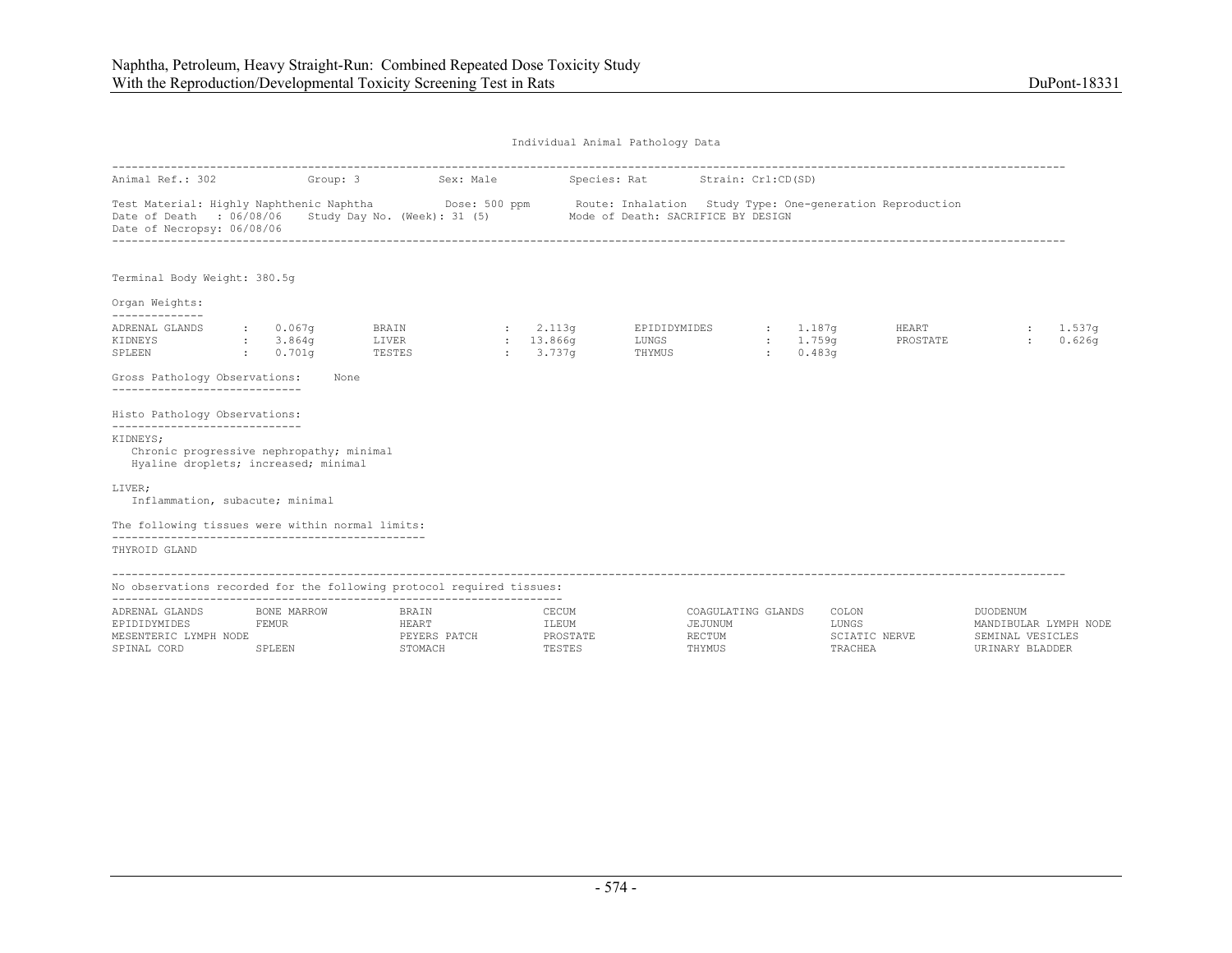| Animal Ref.: 303                                                                                                                                                            |                                                        | Group: 3<br>Sex: Male                     |                                      | Species: Rat                       | Strain: Crl:CD(SD)                                    |                                            |                                                                                 |
|-----------------------------------------------------------------------------------------------------------------------------------------------------------------------------|--------------------------------------------------------|-------------------------------------------|--------------------------------------|------------------------------------|-------------------------------------------------------|--------------------------------------------|---------------------------------------------------------------------------------|
| Test Material: Highly Naphthenic Naphtha (Dose: 500 ppm Route: Inhalation Study Type: One-generation Reproduction<br>Date of Death : 06/08/06<br>Date of Necropsy: 06/08/06 |                                                        | Study Day No. (Week): 31 (5)              |                                      | Mode of Death: SACRIFICE BY DESIGN |                                                       |                                            |                                                                                 |
| Terminal Body Weight: 393.4q                                                                                                                                                |                                                        |                                           |                                      |                                    |                                                       |                                            |                                                                                 |
| Organ Weights:                                                                                                                                                              |                                                        |                                           |                                      |                                    |                                                       |                                            |                                                                                 |
| --------------<br>ADRENAL GLANDS<br>KIDNEYS<br>SPLEEN                                                                                                                       | $\therefore$ 0.082q<br>: 3.743q<br>$\therefore$ 0.630q | BRAIN<br>LIVER<br>TESTES                  | : 1.955q<br>: 12.774q<br>3.250q      | EPIDIDYMIDES<br>LUNGS<br>THYMUS    | $\frac{1}{275}$<br>: 1.605q<br>0.559q<br>$\mathbf{r}$ | HEART<br>PROSTATE                          | : 1.411q<br>1.045q                                                              |
| Gross Pathology Observations:<br>-----------------------------                                                                                                              | None                                                   |                                           |                                      |                                    |                                                       |                                            |                                                                                 |
| Histo Pathology Observations:                                                                                                                                               |                                                        |                                           |                                      |                                    |                                                       |                                            |                                                                                 |
| ------------------------------<br>KIDNEYS;<br>Chronic progressive nephropathy; minimal<br>Hyaline droplets; increased; mild                                                 |                                                        |                                           |                                      |                                    |                                                       |                                            |                                                                                 |
| LIVER;<br>Inflammation, subacute; minimal                                                                                                                                   |                                                        |                                           |                                      |                                    |                                                       |                                            |                                                                                 |
| The following tissues were within normal limits:                                                                                                                            |                                                        |                                           |                                      |                                    |                                                       |                                            |                                                                                 |
| THYROID GLAND                                                                                                                                                               |                                                        |                                           |                                      |                                    |                                                       |                                            |                                                                                 |
| No observations recorded for the following protocol required tissues:                                                                                                       |                                                        |                                           |                                      |                                    |                                                       |                                            |                                                                                 |
| ADRENAL GLANDS<br>EPIDIDYMIDES<br>MESENTERIC LYMPH NODE<br>SPINAL CORD                                                                                                      | BONE MARROW<br><b>FEMUR</b><br>SPLEEN                  | BRAIN<br>HEART<br>PEYERS PATCH<br>STOMACH | CECUM<br>ILEUM<br>PROSTATE<br>TESTES | JEJUNUM<br>RECTUM<br>THYMUS        | COAGULATING GLANDS                                    | COLON<br>LUNGS<br>SCIATIC NERVE<br>TRACHEA | <b>DUODENUM</b><br>MANDIBULAR LYMPH NODE<br>SEMINAL VESICLES<br>URINARY BLADDER |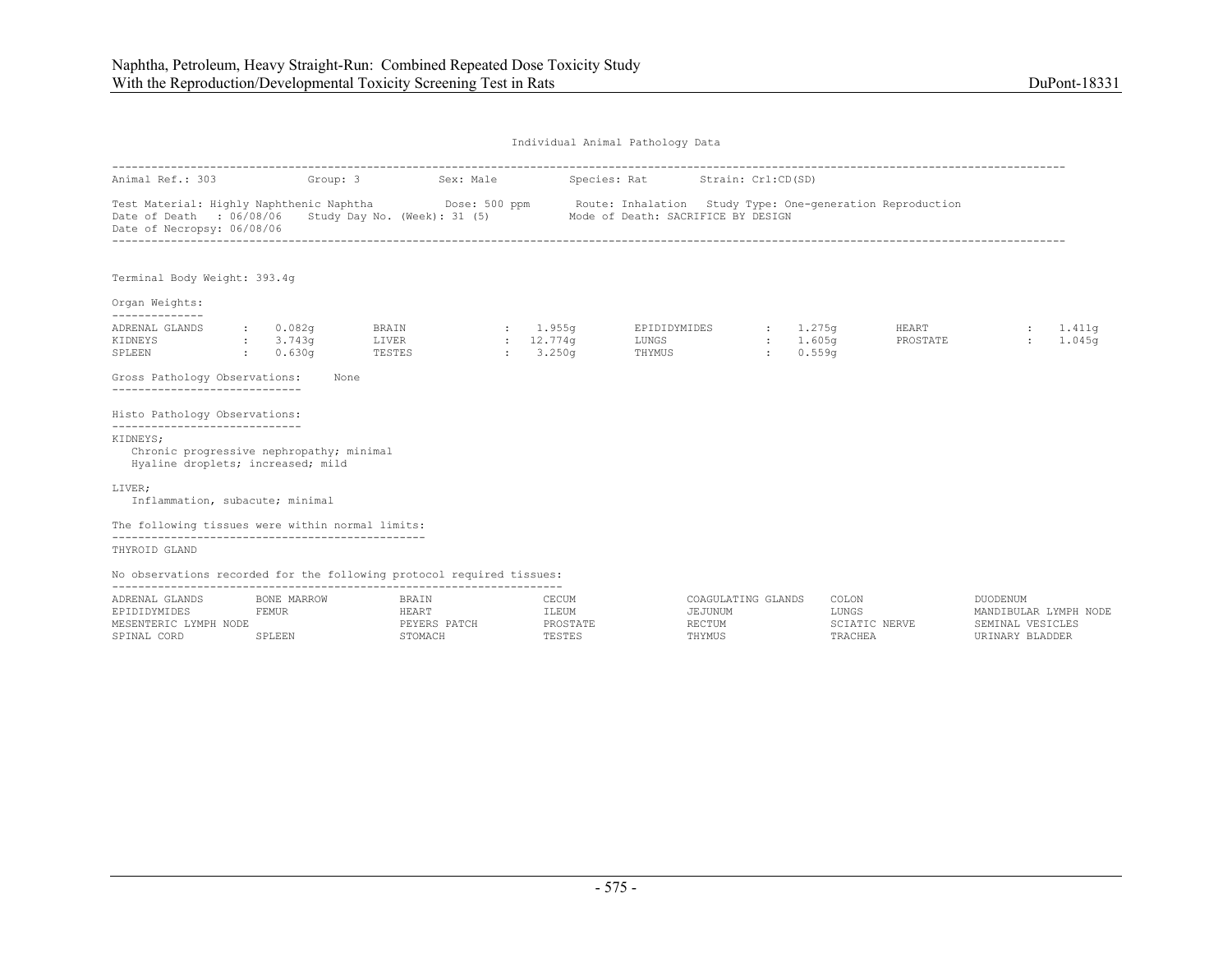| Animal Ref.: 304                                                                                                                                                           |              |                      | Group: 3 Sex: Male             |                                   | Species: Rat Strain: Crl:CD(SD)                                 |                                         |                                          |                 |                   |                                                              |                  |
|----------------------------------------------------------------------------------------------------------------------------------------------------------------------------|--------------|----------------------|--------------------------------|-----------------------------------|-----------------------------------------------------------------|-----------------------------------------|------------------------------------------|-----------------|-------------------|--------------------------------------------------------------|------------------|
| Test Material: Highly Naphthenic Naphtha Dose: 500 ppm Route: Inhalation Study Type: One-generation Reproduction<br>Date of Death : 06/08/06<br>Date of Necropsy: 06/08/06 |              |                      |                                |                                   | Study Day No. (Week): 31 (5) Mode of Death: SACRIFICE BY DESIGN |                                         |                                          |                 |                   |                                                              |                  |
| Terminal Body Weight: 409.6q                                                                                                                                               |              |                      |                                |                                   |                                                                 |                                         |                                          |                 |                   |                                                              |                  |
| Organ Weights:                                                                                                                                                             |              |                      |                                |                                   |                                                                 |                                         |                                          |                 |                   |                                                              |                  |
| --------------<br>ADRENAL GLANDS<br>KIDNEYS<br>SPLEEN<br>$\sim 0.705$ q                                                                                                    |              | : 0.094q<br>: 4.507g | BRAIN<br>LIVER<br>TESTES       | : 2.115q<br>: 12.688q<br>: 3.766q | EPIDIDYMIDES<br>LUNGS<br>THYMUS                                 |                                         | 1.343q<br>: 2.019q<br>0.484 <sub>q</sub> |                 | HEART<br>PROSTATE | $\mathbb{Z}$                                                 | 1.467q<br>0.945q |
| Gross Pathology Observations:<br>----------------------------                                                                                                              |              | None                 |                                |                                   |                                                                 |                                         |                                          |                 |                   |                                                              |                  |
| Histo Pathology Observations:                                                                                                                                              |              |                      |                                |                                   |                                                                 |                                         |                                          |                 |                   |                                                              |                  |
| ------------------------------<br>KIDNEYS;<br>Casts; tubules; mild<br>Chronic progressive nephropathy; mild<br>Hyaline droplets; increased; mild                           |              |                      |                                |                                   |                                                                 |                                         |                                          |                 |                   |                                                              |                  |
| The following tissues were within normal limits:                                                                                                                           |              |                      |                                |                                   |                                                                 |                                         |                                          |                 |                   |                                                              |                  |
| LIVER                                                                                                                                                                      |              | THYROID GLAND        |                                |                                   |                                                                 |                                         |                                          |                 |                   |                                                              |                  |
| No observations recorded for the following protocol required tissues:                                                                                                      |              |                      |                                |                                   |                                                                 |                                         |                                          |                 |                   |                                                              |                  |
| ADRENAL GLANDS<br>EPIDIDYMIDES<br>MESENTERIC LYMPH NODE<br>SPINAL CORD                                                                                                     | <b>FEMUR</b> | BONE MARROW          | BRAIN<br>HEART<br>PEYERS PATCH | CECUM<br>ILEUM<br>PROSTATE        |                                                                 | COAGULATING GLANDS<br>JEJUNUM<br>RECTUM |                                          | COLON<br>LUNGS  | SCIATIC NERVE     | <b>DUODENUM</b><br>MANDIBULAR LYMPH NODE<br>SEMINAL VESICLES |                  |
| SPLEEN                                                                                                                                                                     |              | STOMACH              | TESTES                         | THYMUS                            |                                                                 | TRACHEA                                 |                                          | URINARY BLADDER |                   |                                                              |                  |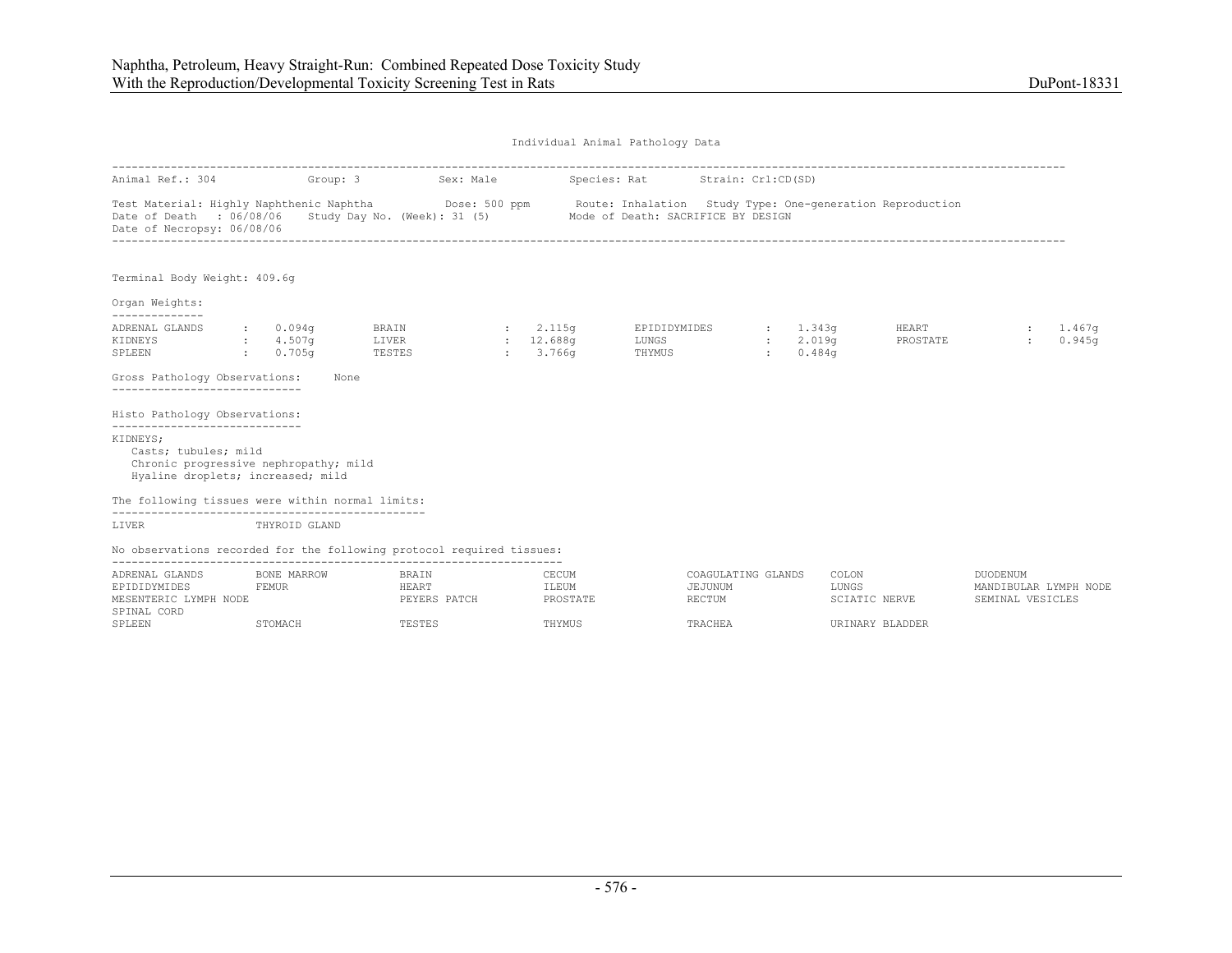| Animal Ref.: 305 Group: 3 Sex: Male                                                                                                                                                 |                     |                                         |                                    |                                 | Species: Rat Strain: Crl:CD(SD)                                                                                                                                                     |                    |                    |                   |              |                  |
|-------------------------------------------------------------------------------------------------------------------------------------------------------------------------------------|---------------------|-----------------------------------------|------------------------------------|---------------------------------|-------------------------------------------------------------------------------------------------------------------------------------------------------------------------------------|--------------------|--------------------|-------------------|--------------|------------------|
| Date of Death : 06/08/06<br>Date of Necropsy: 06/08/06                                                                                                                              |                     |                                         |                                    |                                 | Test Material: Highly Naphthenic Naphtha Dose: 500 ppm Route: Inhalation Study Type: One-generation Reproduction<br>Study Day No. (Week): 31 (5) Mode of Death: SACRIFICE BY DESIGN |                    |                    |                   |              |                  |
| Terminal Body Weight: 297.1g                                                                                                                                                        |                     |                                         |                                    |                                 |                                                                                                                                                                                     |                    |                    |                   |              |                  |
| Organ Weights:                                                                                                                                                                      |                     |                                         |                                    |                                 |                                                                                                                                                                                     |                    |                    |                   |              |                  |
| --------------<br>ADRENAL GLANDS<br>KIDNEYS : 2.641q<br>$\sim 0.617$ q<br>SPLEEN<br>Gross Pathology Observations:<br>-----------------------------<br>Histo Pathology Observations: | $\,:\qquad 0.058$ q | <b>BRAIN</b><br>LIVER<br>TESTES<br>None | <b>State State</b><br>$\mathbf{L}$ | $: 1.803$ a<br>9.720a<br>3.733a | EPIDIDYMIDES : 1.283q<br>LUNGS <b>Example 1999</b><br>THYMUS                                                                                                                        | <b>State State</b> | : 1.451q<br>0.341q | HEART<br>PROSTATE | $\mathbf{L}$ | 1.180g<br>0.673q |
| ------------------------------<br>KIDNEYS;<br>Chronic progressive nephropathy; minimal<br>Hyaline droplets; increased; minimal                                                      |                     |                                         |                                    |                                 |                                                                                                                                                                                     |                    |                    |                   |              |                  |
| The following tissues were within normal limits:                                                                                                                                    |                     |                                         |                                    |                                 |                                                                                                                                                                                     |                    |                    |                   |              |                  |
| LIVER                                                                                                                                                                               | THYROID GLAND       |                                         |                                    |                                 |                                                                                                                                                                                     |                    |                    |                   |              |                  |
| No observations recorded for the following protocol required tissues:                                                                                                               |                     |                                         |                                    |                                 |                                                                                                                                                                                     |                    |                    |                   |              |                  |

| ADREN'                          | 0.037 |                     | CAMING CLANDO        | COLON        | <b>DIIODEMIIM</b>     |
|---------------------------------|-------|---------------------|----------------------|--------------|-----------------------|
|                                 | 'EMUR | $T$ $T$ $T$ $T$ $N$ |                      | <b>LUNGS</b> | <b>T.VMDH</b><br>NODE |
| VMDII<br><b>NODE</b><br>MF SFN' |       |                     |                      |              |                       |
| CDTM7                           |       |                     | <b><i>THYMUS</i></b> |              |                       |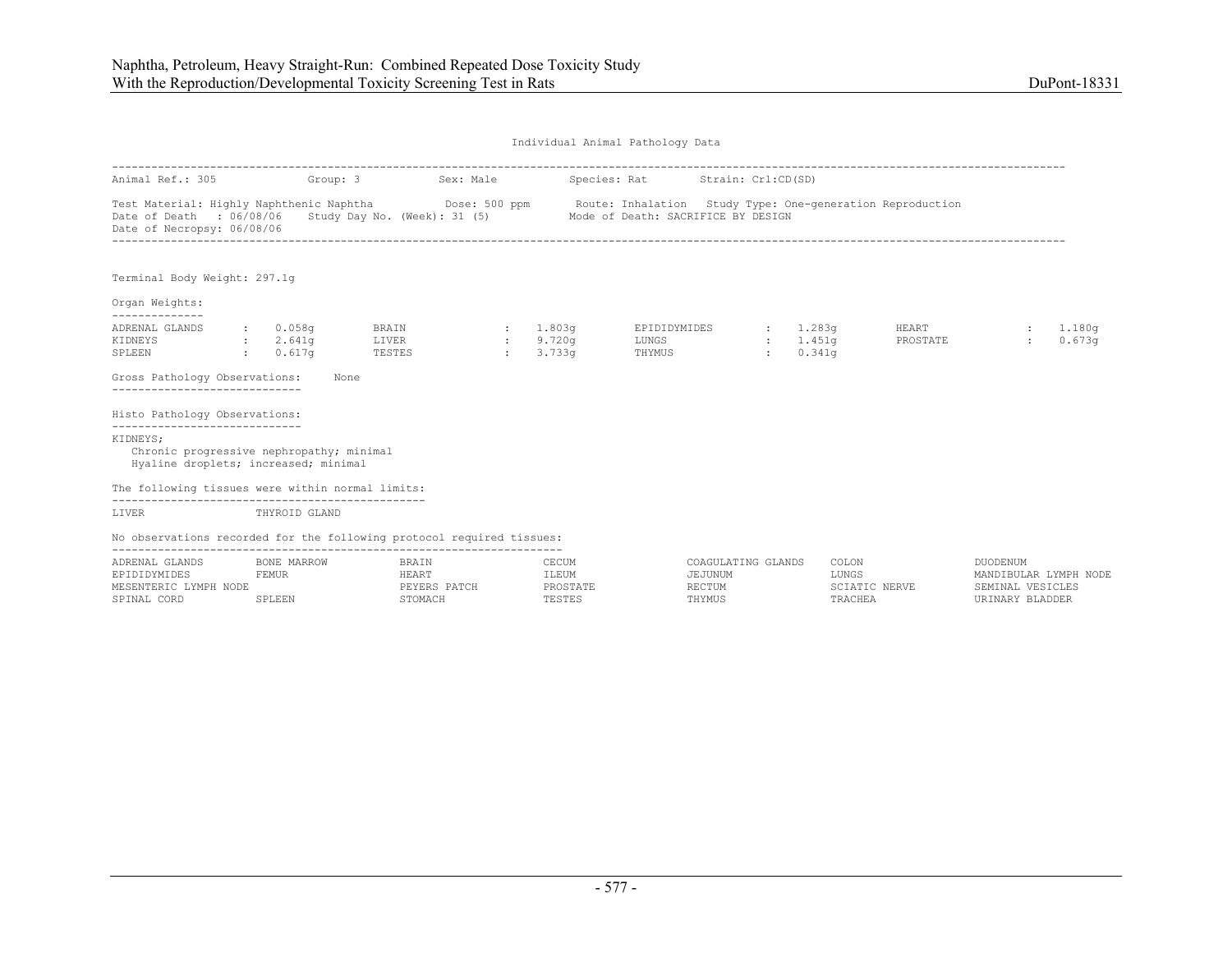| Animal Ref.: 306                                                                                                                                                           |                                                    |                 | Group: 3 Sex: Male                                              |                               |          | Species: Rat Strain: Crl:CD(SD)          |                                         |                         |                          |                              |                       |
|----------------------------------------------------------------------------------------------------------------------------------------------------------------------------|----------------------------------------------------|-----------------|-----------------------------------------------------------------|-------------------------------|----------|------------------------------------------|-----------------------------------------|-------------------------|--------------------------|------------------------------|-----------------------|
| Test Material: Highly Naphthenic Naphtha Dose: 500 ppm Route: Inhalation Study Type: One-generation Reproduction<br>Date of Death : 06/08/06<br>Date of Necropsy: 06/08/06 |                                                    |                 | Study Day No. (Week): 31 (5) Mode of Death: SACRIFICE BY DESIGN |                               |          |                                          |                                         |                         |                          |                              |                       |
| Terminal Body Weight: 385.5q                                                                                                                                               |                                                    |                 |                                                                 |                               |          |                                          |                                         |                         |                          |                              |                       |
| Organ Weights:                                                                                                                                                             |                                                    |                 |                                                                 |                               |          |                                          |                                         |                         |                          |                              |                       |
| --------------<br>ADRENAL GLANDS<br>KIDNEYS<br>$\sim 0.622q$<br>SPLEEN                                                                                                     | $\, \cdot \qquad \, 0.070 \, \text{g}$<br>: 3.582q | LIVER<br>TESTES | <b>BRAIN</b>                                                    | 2.045q<br>: 11.980q<br>3.338q |          | EPIDIDYMIDES : 1.045q<br>LUNGS<br>THYMUS |                                         | $: 1.867$ q<br>: 0.463q | <b>HEART</b><br>PROSTATE | $\mathbf{r}$                 | : 1.320q<br>0.405q    |
| Gross Pathology Observations:<br>------------------------------                                                                                                            |                                                    | None            |                                                                 |                               |          |                                          |                                         |                         |                          |                              |                       |
| Histo Pathology Observations:                                                                                                                                              |                                                    |                 |                                                                 |                               |          |                                          |                                         |                         |                          |                              |                       |
| -----------------------------<br>KIDNEYS;<br>Casts; tubules; minimal<br>Chronic progressive nephropathy; minimal<br>Hyaline droplets; increased; mild                      |                                                    |                 |                                                                 |                               |          |                                          |                                         |                         |                          |                              |                       |
| The following tissues were within normal limits:                                                                                                                           |                                                    |                 |                                                                 |                               |          |                                          |                                         |                         |                          |                              |                       |
| LIVER<br>THYROID GLAND                                                                                                                                                     |                                                    |                 |                                                                 |                               |          |                                          |                                         |                         |                          |                              |                       |
| No observations recorded for the following protocol required tissues:                                                                                                      |                                                    |                 |                                                                 |                               |          |                                          |                                         |                         |                          |                              |                       |
| ADRENAL GLANDS<br><b>FEMUR</b><br>EPIDIDYMIDES<br>MESENTERIC LYMPH NODE                                                                                                    | BONE MARROW                                        |                 | <b>BRATN</b><br>HEART<br>PEYERS PATCH                           | CECUM<br>ILEUM                | PROSTATE |                                          | COAGULATING GLANDS<br>JEJUNUM<br>RECTUM | COLON.<br>LUNGS         | SCIATIC NERVE            | DUODENUM<br>SEMINAL VESICLES | MANDIBULAR LYMPH NODE |
| SPINAL CORD<br>SPLEEN                                                                                                                                                      | STOMACH                                            |                 | TESTES                                                          | THYMUS                        |          |                                          | TRACHEA                                 |                         | URINARY BLADDER          |                              |                       |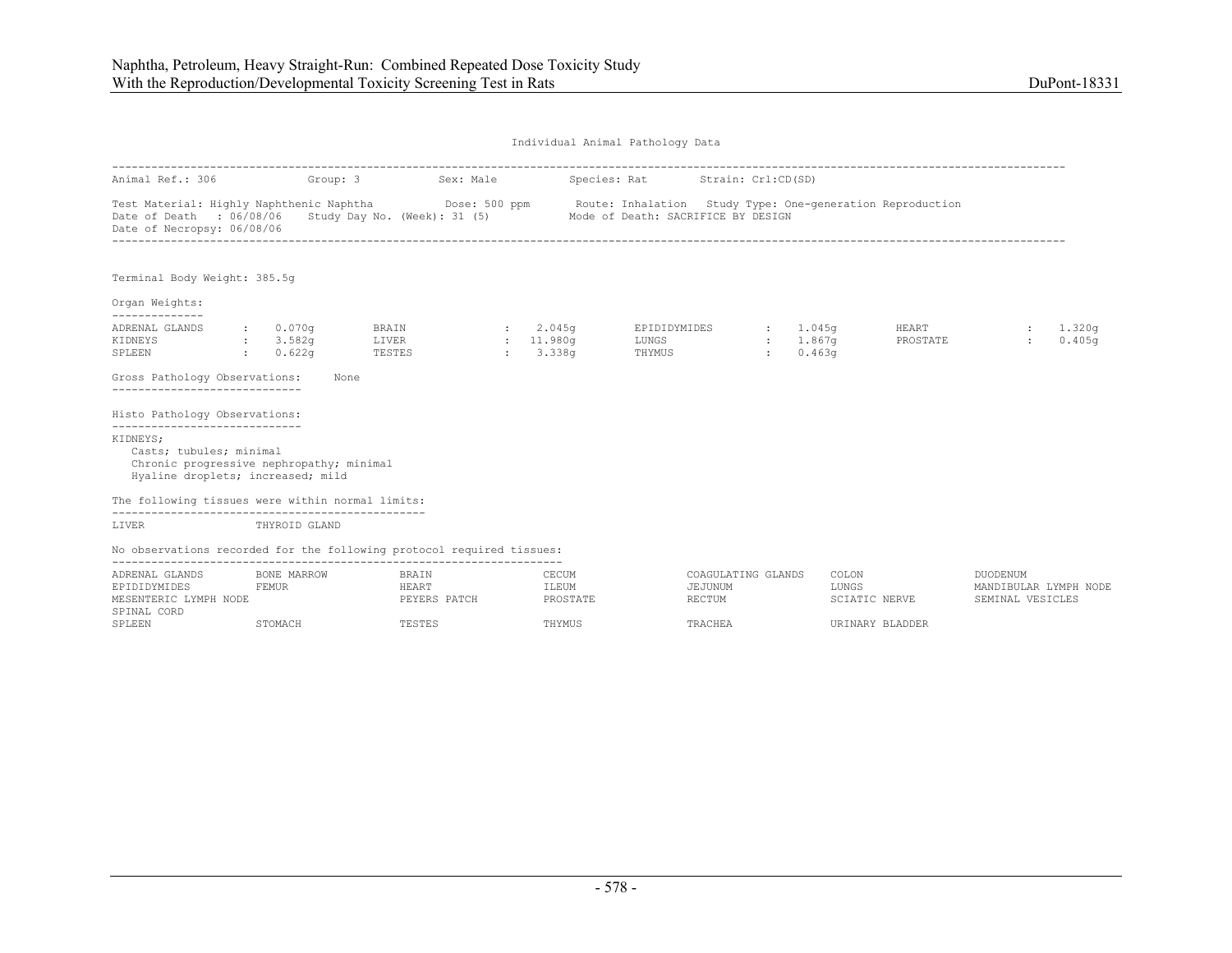Terminal Body Weight: 410.1g

#### Organ Weights: --------------

| ADRENAL GLANDS | $\, \cdot \qquad \, 0.067$ q | BRAIN  | 2.107 <sub>q</sub> | EPIDIDYMIDES | : 1.131q | HEART    | : 1.531q |
|----------------|------------------------------|--------|--------------------|--------------|----------|----------|----------|
| KIDNEYS        | 4.044α                       | LIVER  | 13.103α            | LUNGS        | ⊥.942a   | PROSTATE | 0.608q   |
| SPLEEN         | 0.749 <sub>q</sub>           | TESTES | 3.348a             | THYMUS       | 0.690q   |          |          |

#### Gross Pathology Observations: None

-----------------------------

#### Histo Pathology Observations:

-----------------------------

KIDNEYS;

### Casts; tubules; minimal

Chronic progressive nephropathy; minimal

Hyaline droplets; increased; mild

#### The following tissues were within normal limits:

------------------------------------------------

#### LIVER THYROID GLAND

No observations recorded for the following protocol required tissues:

| ADRENAL GLANDS        | BONE MARROW | <b>BRAIN</b> | CECUM    | COAGULATING GLANDS | COLON           | DUODENUM              |  |  |  |  |
|-----------------------|-------------|--------------|----------|--------------------|-----------------|-----------------------|--|--|--|--|
| EPIDIDYMIDES          | FEMUR       | HEART        | ILEUM    | JEJUNUM            | LUNGS           | MANDIBULAR LYMPH NODE |  |  |  |  |
| MESENTERIC LYMPH NODE |             | PEYERS PATCH | PROSTATE | <b>RECTUM</b>      | SCIATIC NERVE   | SEMINAL VESICLES      |  |  |  |  |
| SPINAL CORD           |             |              |          |                    |                 |                       |  |  |  |  |
| SPLEEN                | STOMACH     | TESTES       | THYMUS   | TRACHEA            | URINARY BLADDER |                       |  |  |  |  |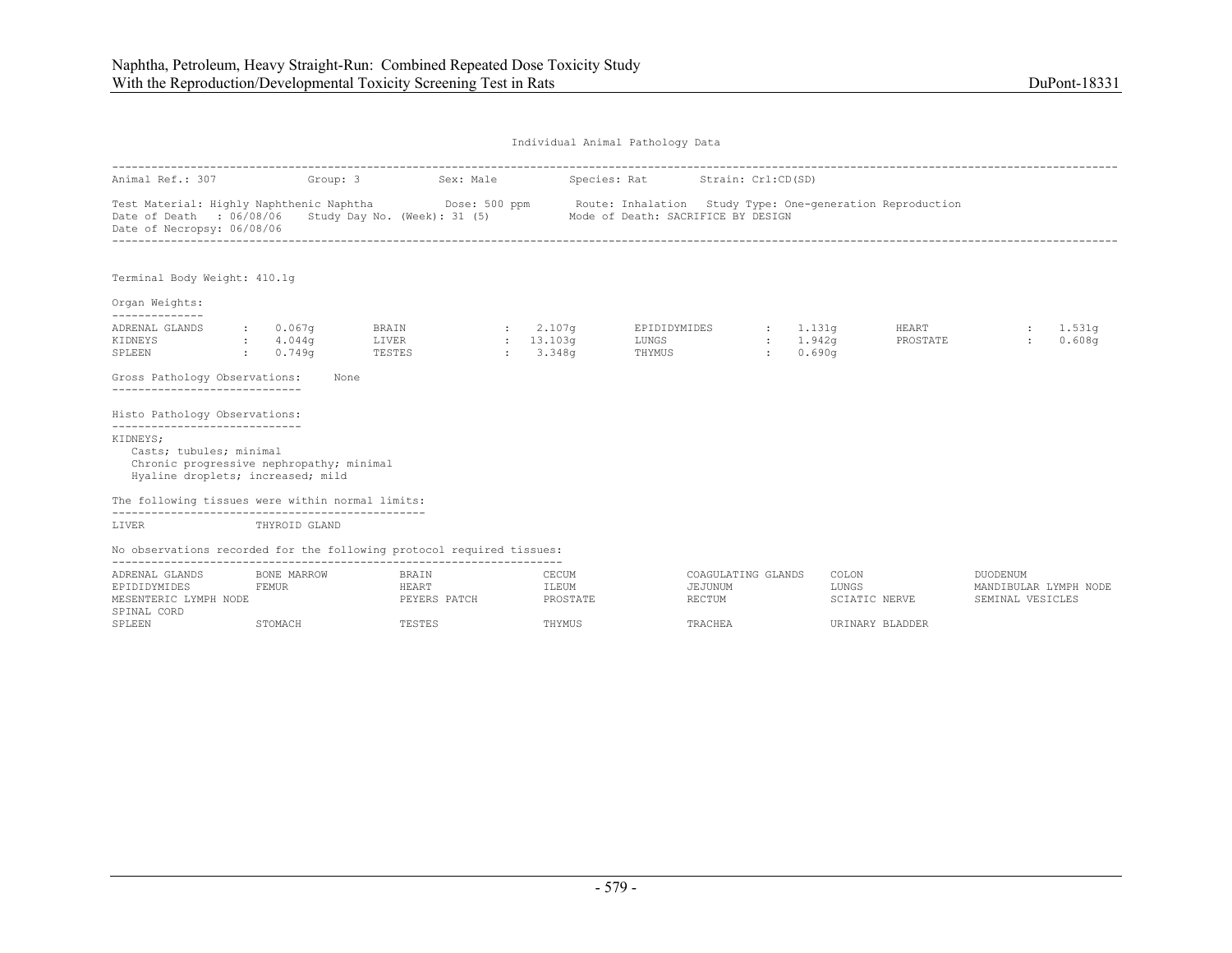| Individual Animal Pathology Data |  |  |
|----------------------------------|--|--|
|                                  |  |  |

| Animal Ref.: 308                                                                                                            | Group: 3                                               | Sex: Male                    |                                 | Species: Rat                                                                                                  | Strain: Crl:CD(SD)             |                |                   |                                          |                  |
|-----------------------------------------------------------------------------------------------------------------------------|--------------------------------------------------------|------------------------------|---------------------------------|---------------------------------------------------------------------------------------------------------------|--------------------------------|----------------|-------------------|------------------------------------------|------------------|
| Test Material: Highly Naphthenic Naphtha<br>Date of Death : 06/08/06<br>Date of Necropsy: 06/08/06                          |                                                        | Study Day No. (Week): 31 (5) |                                 | Dose: 500 ppm Boute: Inhalation Study Type: One-generation Reproduction<br>Mode of Death: SACRIFICE BY DESIGN |                                |                |                   |                                          |                  |
| Terminal Body Weight: 381.2q                                                                                                |                                                        |                              |                                 |                                                                                                               |                                |                |                   |                                          |                  |
| Organ Weights:                                                                                                              |                                                        |                              |                                 |                                                                                                               |                                |                |                   |                                          |                  |
| --------------<br>ADRENAL GLANDS<br>KIDNEYS<br>SPLEEN                                                                       | $\therefore$ 0.074q<br>: 3.945q<br>$\therefore$ 0.571q | BRAIN<br>LIVER<br>TESTES     | 2.079q<br>: 11.349q<br>: 3.199q | EPIDIDYMIDES<br>LUNGS<br>THYMUS                                                                               | $\frac{1}{1.155q}$<br>: 1.804q | 0.606q         | HEART<br>PROSTATE |                                          | 1.698q<br>0.764q |
| Gross Pathology Observations:<br>-----------------------------                                                              | None                                                   |                              |                                 |                                                                                                               |                                |                |                   |                                          |                  |
| Histo Pathology Observations:                                                                                               |                                                        |                              |                                 |                                                                                                               |                                |                |                   |                                          |                  |
| ------------------------------<br>KIDNEYS:<br>Chronic progressive nephropathy; minimal<br>Hyaline droplets; increased; mild |                                                        |                              |                                 |                                                                                                               |                                |                |                   |                                          |                  |
| LIVER:<br>Inflammation, subacute; minimal                                                                                   |                                                        |                              |                                 |                                                                                                               |                                |                |                   |                                          |                  |
| The following tissues were within normal limits:                                                                            |                                                        |                              |                                 |                                                                                                               |                                |                |                   |                                          |                  |
| THYROID GLAND                                                                                                               |                                                        |                              |                                 |                                                                                                               |                                |                |                   |                                          |                  |
| No observations recorded for the following protocol required tissues:                                                       |                                                        |                              |                                 |                                                                                                               |                                |                |                   |                                          |                  |
| ADRENAL GLANDS                                                                                                              | BONE MARROW<br><b>FEMUR</b>                            | BRAIN<br>HEART               | CECUM<br>ILEUM                  | JEJUNUM                                                                                                       | COAGULATING GLANDS             | COLON<br>LUNGS |                   | <b>DUODENUM</b><br>MANDIBULAR LYMPH NODE |                  |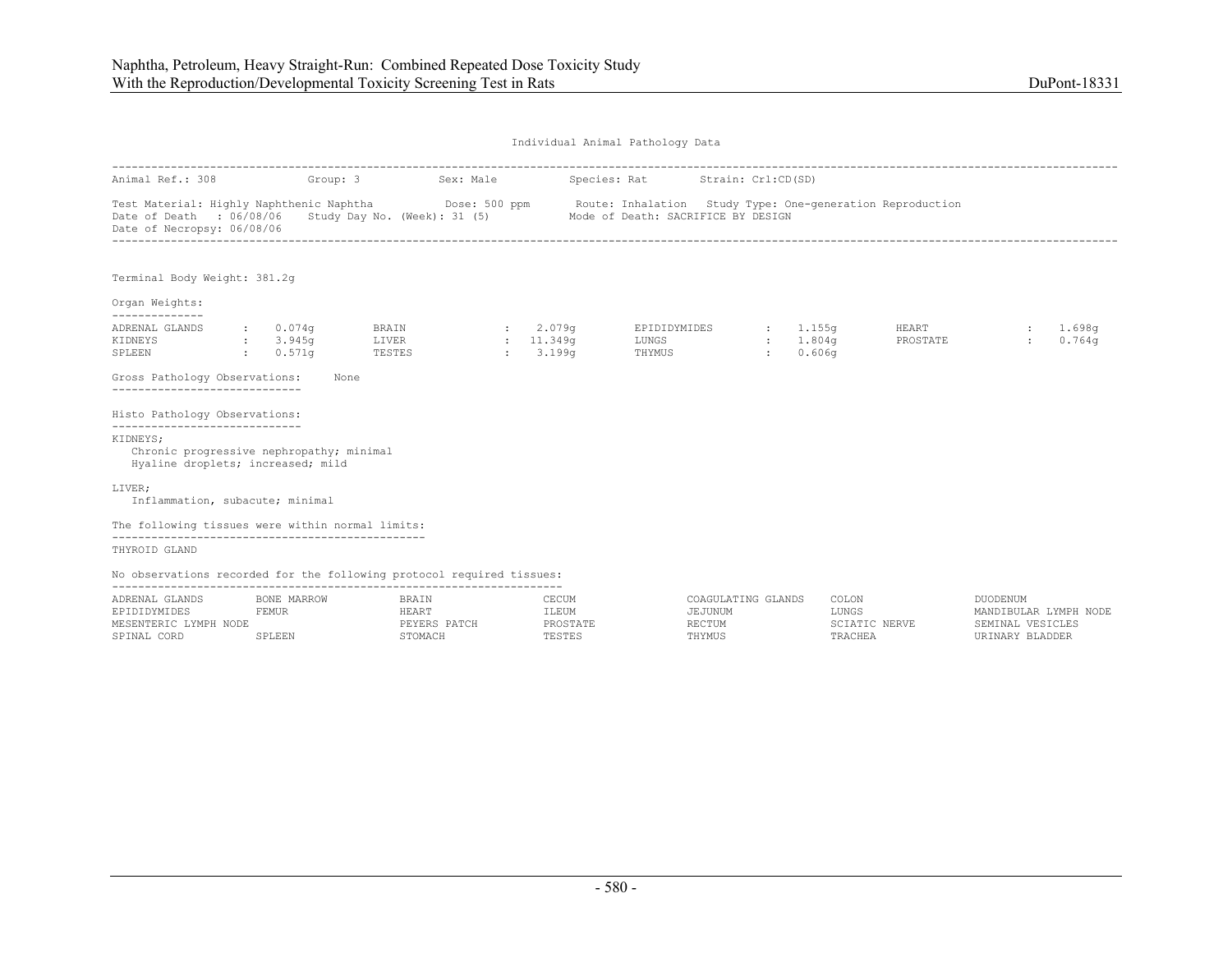| Animal Ref.: 309 Group: 3                                                                                                                                                         |                                                            |                                                                  | Sex: Male |                      | Species: Rat Strain: Crl:CD(SD)                                                                                                                                                      |                    |                   |                    |
|-----------------------------------------------------------------------------------------------------------------------------------------------------------------------------------|------------------------------------------------------------|------------------------------------------------------------------|-----------|----------------------|--------------------------------------------------------------------------------------------------------------------------------------------------------------------------------------|--------------------|-------------------|--------------------|
| Date of Death : 06/08/06<br>Date of Necropsy: 06/08/06                                                                                                                            |                                                            |                                                                  |           |                      | Test Material: Highly Naphthenic Naphtha (Dose: 500 ppm Route: Inhalation Study Type: One-generation Reproduction<br>Study Day No. (Week): 31 (5) Mode of Death: SACRIFICE BY DESIGN |                    |                   |                    |
| Terminal Body Weight: 445.2q                                                                                                                                                      |                                                            |                                                                  |           |                      |                                                                                                                                                                                      |                    |                   |                    |
| Organ Weights:<br>--------------                                                                                                                                                  |                                                            |                                                                  |           |                      |                                                                                                                                                                                      |                    |                   |                    |
| ADRENAL GLANDS<br>KIDNEYS<br>0.978q<br>SPLEEN<br>Gross Pathology Observations:                                                                                                    | $\, \cdot \hspace{1.2cm} 0.084q$<br>$\frac{1}{2}$ : 4.500g | BRAIN $\qquad \qquad : \qquad 2.127q$<br>LIVER<br>TESTES<br>None | : 14.540q | $\frac{1}{2}$ 3.551q | EPIDIDYMIDES : 1.201g<br>LUNGS<br>THYMUS                                                                                                                                             | : 2.288q<br>0.535q | HEART<br>PROSTATE | : 1.693q<br>0.562q |
| ----------------------------                                                                                                                                                      |                                                            |                                                                  |           |                      |                                                                                                                                                                                      |                    |                   |                    |
| Histo Pathology Observations:<br>------------------------------<br>KIDNEYS;<br>Casts; tubules; mild<br>Chronic progressive nephropathy; mild<br>Hyaline droplets; increased; mild |                                                            |                                                                  |           |                      |                                                                                                                                                                                      |                    |                   |                    |
| LIVER;<br>Inflammation, subacute; minimal                                                                                                                                         |                                                            |                                                                  |           |                      |                                                                                                                                                                                      |                    |                   |                    |
| The following tissues were within normal limits:                                                                                                                                  |                                                            |                                                                  |           |                      |                                                                                                                                                                                      |                    |                   |                    |
| THYROID GLAND                                                                                                                                                                     |                                                            |                                                                  |           |                      |                                                                                                                                                                                      |                    |                   |                    |

No observations recorded for the following protocol required tissues:

| ADRENAL GLANDS        | BONE MARROW | BRAIN        | <b>ECUM</b>     | COAGULATING GLANDS | COLON          | itiodentim            |
|-----------------------|-------------|--------------|-----------------|--------------------|----------------|-----------------------|
| EPIDIDYMIDES          | 'EMUR       |              | ILEUM           | EJUNUM             | LUNGS          | LYMPH NODE<br>ס גזוסד |
| MESENTERIC LYMPH NODE |             | PEYERS PATCH | <b>PROSTATE</b> | RECTUM             | SCIATIC NERVE  | SEMINAL VESICLES      |
| SPINAL CORD           | SPLEEN      | 'TOMACH      | PESTES          | THYMUS             | <b>TRACHEA</b> | BLADDER<br>IR TNARY   |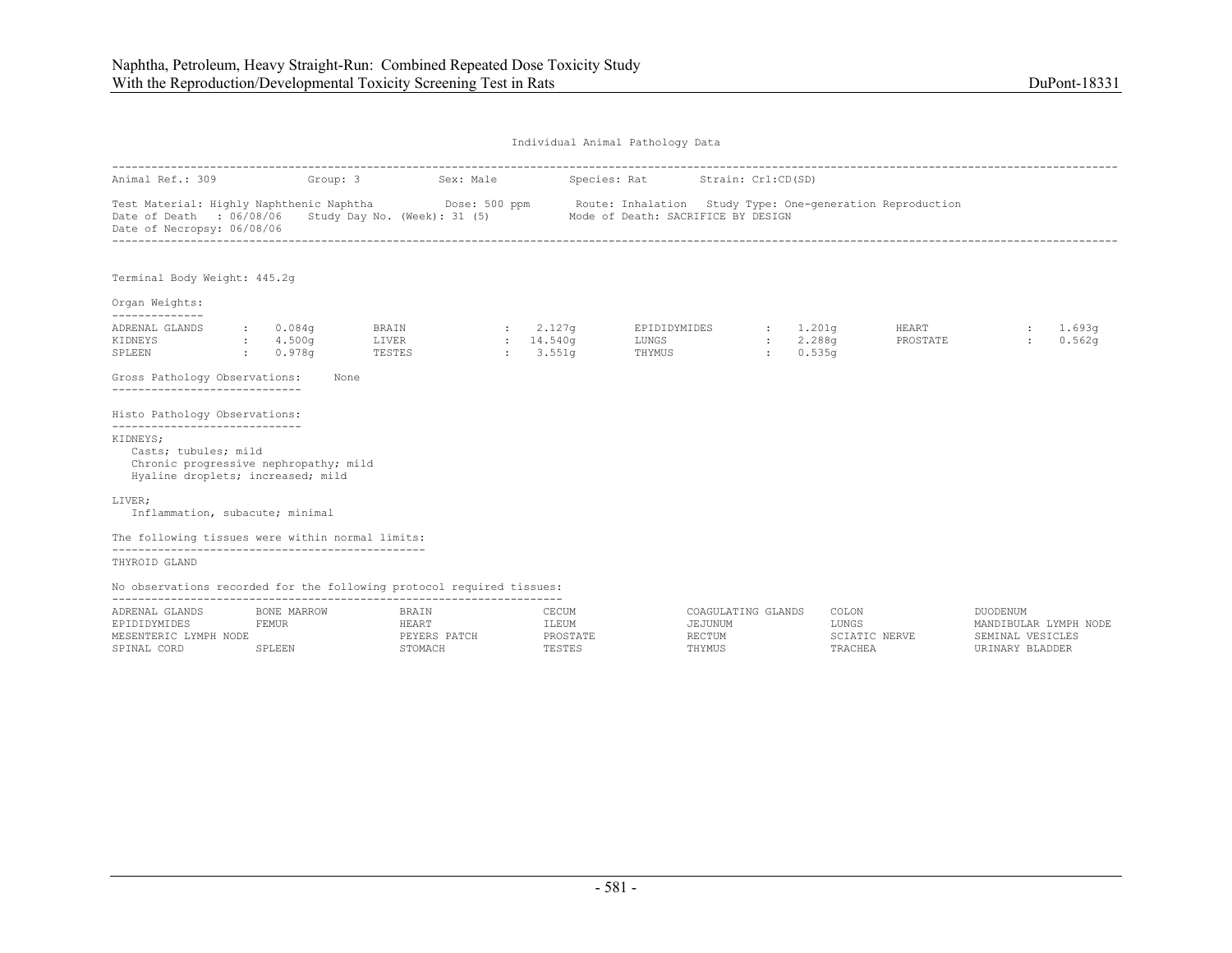| Individual Animal Pathology Data |  |  |
|----------------------------------|--|--|
|                                  |  |  |

|                                                                                                                                                                                      |                                   | Animal Ref.: 310 Group: 3 Sex: Male |                                    | Species: Rat Strain: Crl:CD(SD)                                                                                                                                                                                 |                      |                   |                    |
|--------------------------------------------------------------------------------------------------------------------------------------------------------------------------------------|-----------------------------------|-------------------------------------|------------------------------------|-----------------------------------------------------------------------------------------------------------------------------------------------------------------------------------------------------------------|----------------------|-------------------|--------------------|
| Date of Necropsy: 06/08/06                                                                                                                                                           |                                   |                                     |                                    | Test Material: Highly Naphthenic Naphtha<br>Dose: 500 ppm Route: Inhalation Study Type: One-generation Reproduction<br>Date of Death : 06/08/06 Study Day No. (Week): 31 (5) Mode of Death: SACRIFICE BY DESIGN |                      |                   |                    |
| Terminal Body Weight: 434g                                                                                                                                                           |                                   |                                     |                                    |                                                                                                                                                                                                                 |                      |                   |                    |
| Organ Weights:<br>--------------                                                                                                                                                     |                                   |                                     |                                    |                                                                                                                                                                                                                 |                      |                   |                    |
| ADRENAL GLANDS<br>KIDNEYS<br>SPLEEN<br>Gross Pathology Observations:<br>-----------------------------                                                                                | $\sim 0.068q$<br>4.690g<br>0.764q | LIVER<br>TESTES<br>None             | $\frac{13.895q}{ }$<br>$: 3.139$ q | BRAIN : 1.981g EPIDIDYMIDES : 1.187g<br>LUNGS<br>THYMUS                                                                                                                                                         | : 1.853q<br>: 0.577q | HEART<br>PROSTATE | : 1.514q<br>0.802q |
| Histo Pathology Observations:<br>------------------------------<br>KIDNEYS;<br>Casts; tubules; minimal<br>Chronic progressive nephropathy; mild<br>Hyaline droplets; increased; mild |                                   |                                     |                                    |                                                                                                                                                                                                                 |                      |                   |                    |
| LIVER;<br>Inflammation, subacute; minimal                                                                                                                                            |                                   |                                     |                                    |                                                                                                                                                                                                                 |                      |                   |                    |
| The following tissues were within normal limits:                                                                                                                                     |                                   |                                     |                                    |                                                                                                                                                                                                                 |                      |                   |                    |
| THYROID GLAND                                                                                                                                                                        |                                   |                                     |                                    |                                                                                                                                                                                                                 |                      |                   |                    |

No observations recorded for the following protocol required tissues:

| ADRENAL GLANDS        | BONE MARROW | BRAIN        | <b>ECUM</b>     | COAGULATING GLANDS | COLON          | itiodentim            |
|-----------------------|-------------|--------------|-----------------|--------------------|----------------|-----------------------|
| EPIDIDYMIDES          | 'EMUR       |              | ILEUM           | EJUNUM             | LUNGS          | LYMPH NODE<br>ס גזוסד |
| MESENTERIC LYMPH NODE |             | PEYERS PATCH | <b>PROSTATE</b> | RECTUM             | SCIATIC NERVE  | SEMINAL VESICLES      |
| SPINAL CORD           | SPLEEN      | 'TOMACH      | PESTES          | THYMUS             | <b>TRACHEA</b> | BLADDER<br>IR TNARY   |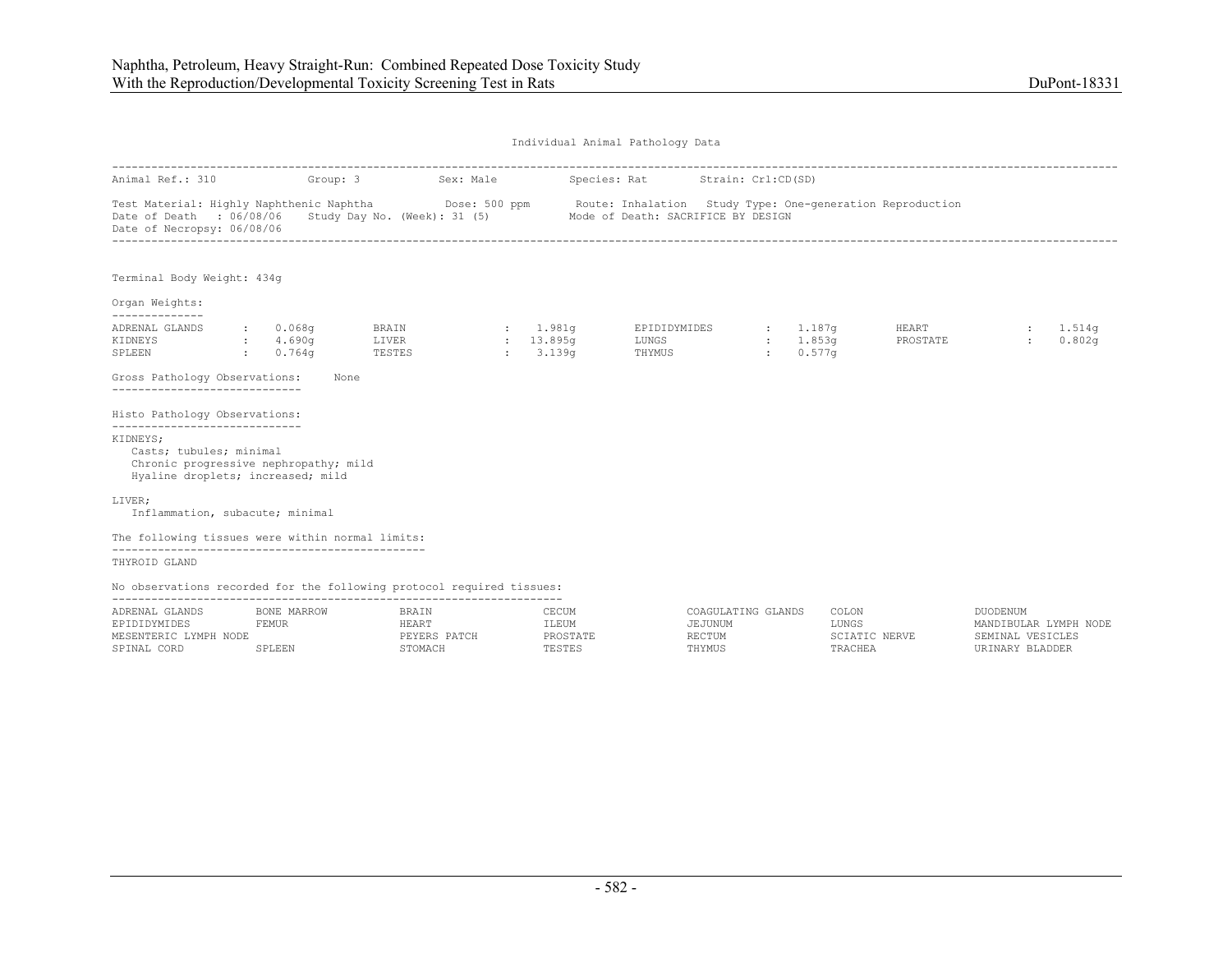| Individual Animal Pathology Data |  |  |
|----------------------------------|--|--|
|                                  |  |  |

| Animal Ref.: 311 Group: 3                                                                                                                                         |                                                                                    |                                             | Sex: Male | Species: Rat Strain: Crl:CD(SD)                                                          |                         |                                                                                                                  |                                    |                  |
|-------------------------------------------------------------------------------------------------------------------------------------------------------------------|------------------------------------------------------------------------------------|---------------------------------------------|-----------|------------------------------------------------------------------------------------------|-------------------------|------------------------------------------------------------------------------------------------------------------|------------------------------------|------------------|
| Date of Necropsy: 06/08/06                                                                                                                                        |                                                                                    |                                             |           | Date of Death : 06/08/06 Study Day No. (Week): 31 (5) Mode of Death: SACRIFICE BY DESIGN |                         | Test Material: Highly Naphthenic Naphtha Dose: 500 ppm Route: Inhalation Study Type: One-generation Reproduction |                                    |                  |
| Terminal Body Weight: 397.7q                                                                                                                                      |                                                                                    |                                             |           |                                                                                          |                         |                                                                                                                  |                                    |                  |
| Organ Weights:                                                                                                                                                    |                                                                                    |                                             |           |                                                                                          |                         |                                                                                                                  |                                    |                  |
| --------------<br>ADRENAL GLANDS<br>KIDNEYS<br>SPLEEN<br>$\sim 0.522$ q                                                                                           | $\, \cdot \hspace{1.2cm}$ $\, 0 \, . \, 067$ q<br>$\frac{1}{2}$ $\frac{3.421q}{2}$ | BRAIN : 2.117q<br>LIVER : 12.710q<br>TESTES | 3.456q    | EPIDIDYMIDES : 1.247q<br><b>LUNGS</b><br>THYMUS                                          | $: 1.772$ q<br>: 0.644q |                                                                                                                  | <b>HEART</b><br>PROSTATE<br>$\sim$ | 1,449q<br>0.679q |
| Gross Pathology Observations:<br>------------------------------                                                                                                   |                                                                                    |                                             |           |                                                                                          |                         |                                                                                                                  |                                    |                  |
| KIDNEYS;<br>Dilatation; right: pelvis<br>Histo Pathology Observations:                                                                                            |                                                                                    |                                             |           |                                                                                          |                         |                                                                                                                  |                                    |                  |
| -----------------------------<br>KIDNEYS:<br>Chronic progressive nephropathy; minimal<br>Hyaline droplets; increased; minimal<br>Hydronephrosis; unilateral; mild |                                                                                    |                                             |           |                                                                                          |                         |                                                                                                                  |                                    |                  |
| LIVER;<br>Inflammation, subacute; minimal                                                                                                                         |                                                                                    |                                             |           |                                                                                          |                         |                                                                                                                  |                                    |                  |
| The following tissues were within normal limits:                                                                                                                  |                                                                                    |                                             |           |                                                                                          |                         |                                                                                                                  |                                    |                  |
| THYROID GLAND                                                                                                                                                     |                                                                                    |                                             |           |                                                                                          |                         |                                                                                                                  |                                    |                  |
| ARC CALLO CONTROL COLORED AND RELEASED RESIDENCE CONTROLLER CONTROL AND A RELEASED                                                                                |                                                                                    |                                             |           |                                                                                          |                         |                                                                                                                  |                                    |                  |

No observations recorded for the following protocol required tissues:

| ADRENAL<br><sup>-</sup> GLANDS | BONE<br>MARROW | BRAIN        | CECUM    | COAGULATING GLANDS | COLON                   | DUODENUM                  |
|--------------------------------|----------------|--------------|----------|--------------------|-------------------------|---------------------------|
| EPIDIDYMIDES                   | FEMUR          | <b>IEART</b> | ILEUM    | .JUNUM             | LUNGS                   | LYMPH NODE<br>MANDIRIILAR |
| '.YMPH<br>NODE.<br>MESENTERIC  |                | PEYERS PATCH | PROSTATE | <b>ECTUM</b>       | NERVE.<br>እጥፐሮ          |                           |
| SPINAL<br>CORD                 |                |              | TESTES   | <b>HYMUS</b>       | $D \Delta \cap \Pi$ $F$ |                           |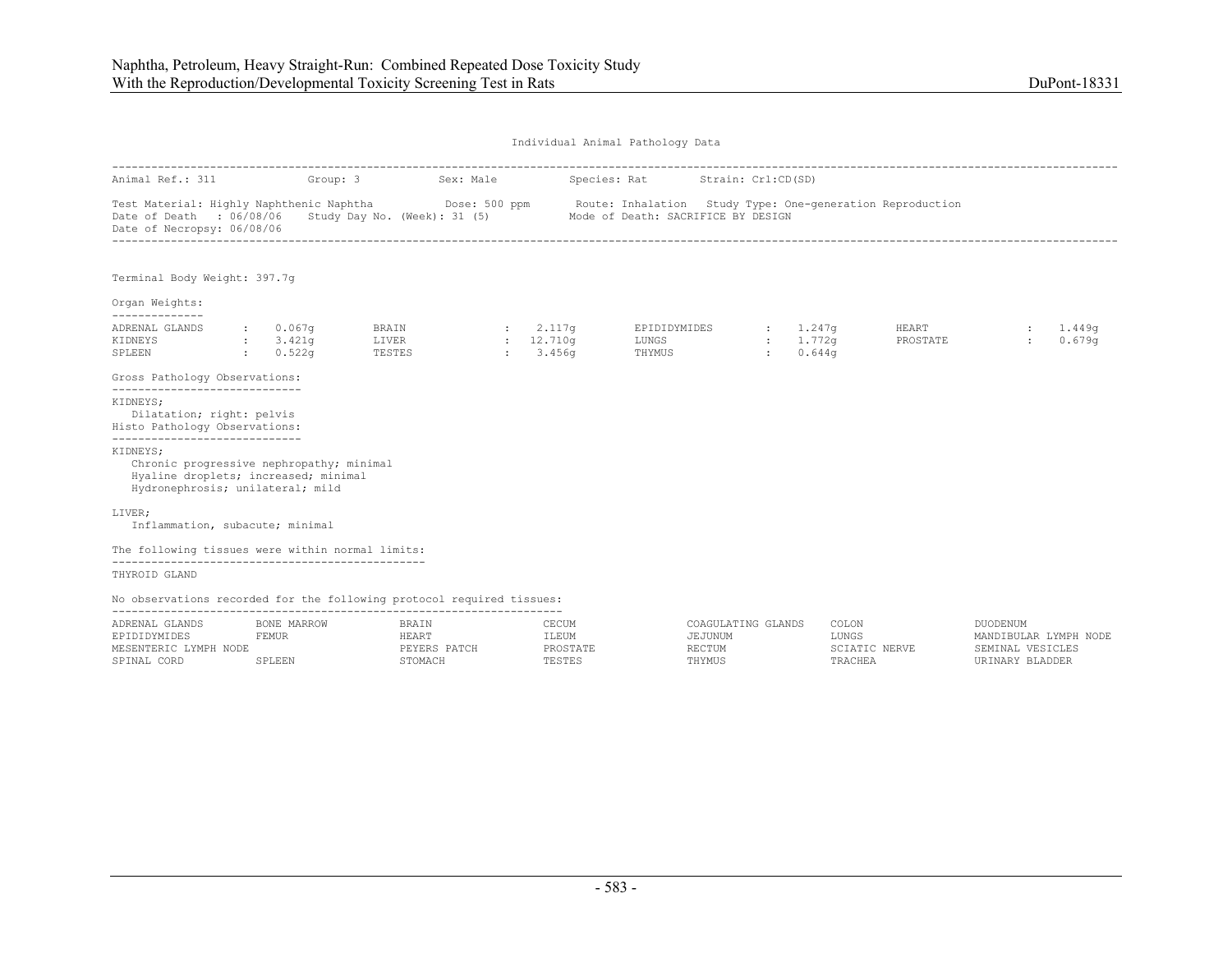Individual Animal Pathology Data ---------------------------------------------------------------------------------------------------------------------------------------------------------- Animal Ref.: 312 Group: 3 Sex: Male Species: Rat Strain: Crl:CD(SD) Test Material: Highly Naphthenic Naphtha Dose: 500 ppm Route: Inhalation Study Type: One-generation Reproduction Date of Death : 06/08/06 Study Day No. (Week): 31 (5) Mode of Death: SACRIFICE BY DESIGN Date of Necropsy: 06/08/06 ---------------------------------------------------------------------------------------------------------------------------------------------------------- Terminal Body Weight: 309.2g Organ Weights: -------------- ADRENAL GLANDS ADRENAL GLANDS : 0.054g BRAIN : 1.908g EPIDIDYMIDES : 1.136g HEART : 1.191g KIDNEYS : 2.863g LIVER : 8.709g LUNGS : 1.473g<br>SPLEEN : 0.705g TESTES : 3.524g THYMUS : 0.410g  $\frac{1}{2}$  0.705g Gross Pathology Observations: None ----------------------------- Histo Pathology Observations: ----------------------------- KIDNEYS; Casts; tubules; minimal Chronic progressive nephropathy; minimal Hyaline droplets; increased; mild The following tissues were within normal limits: ------------------------------------------------ LIVER THYROID GLAND No observations recorded for the following protocol required tissues: --------------------------------------------------------------------- ADRENAL GLANDS BONE MARROW BRAIN CECUM COAGULATING GLANDS COLON DUODENUM EPIDIDYMIDES FEMUR HEART ILEUM JEJUNUM JEJUNUM LUNGS MANDIBULAR LYMPH NODE MESENTERIC LYMPH NODE **EXERS PATCH PROSTATE** PROSTATE RECTUM RECTUM SCIATIC NERVE SEMINAL VESICLES SPINAL CORD SPLEEN STOMACH TESTES THYMUS TRACHEA URINARY BLADDER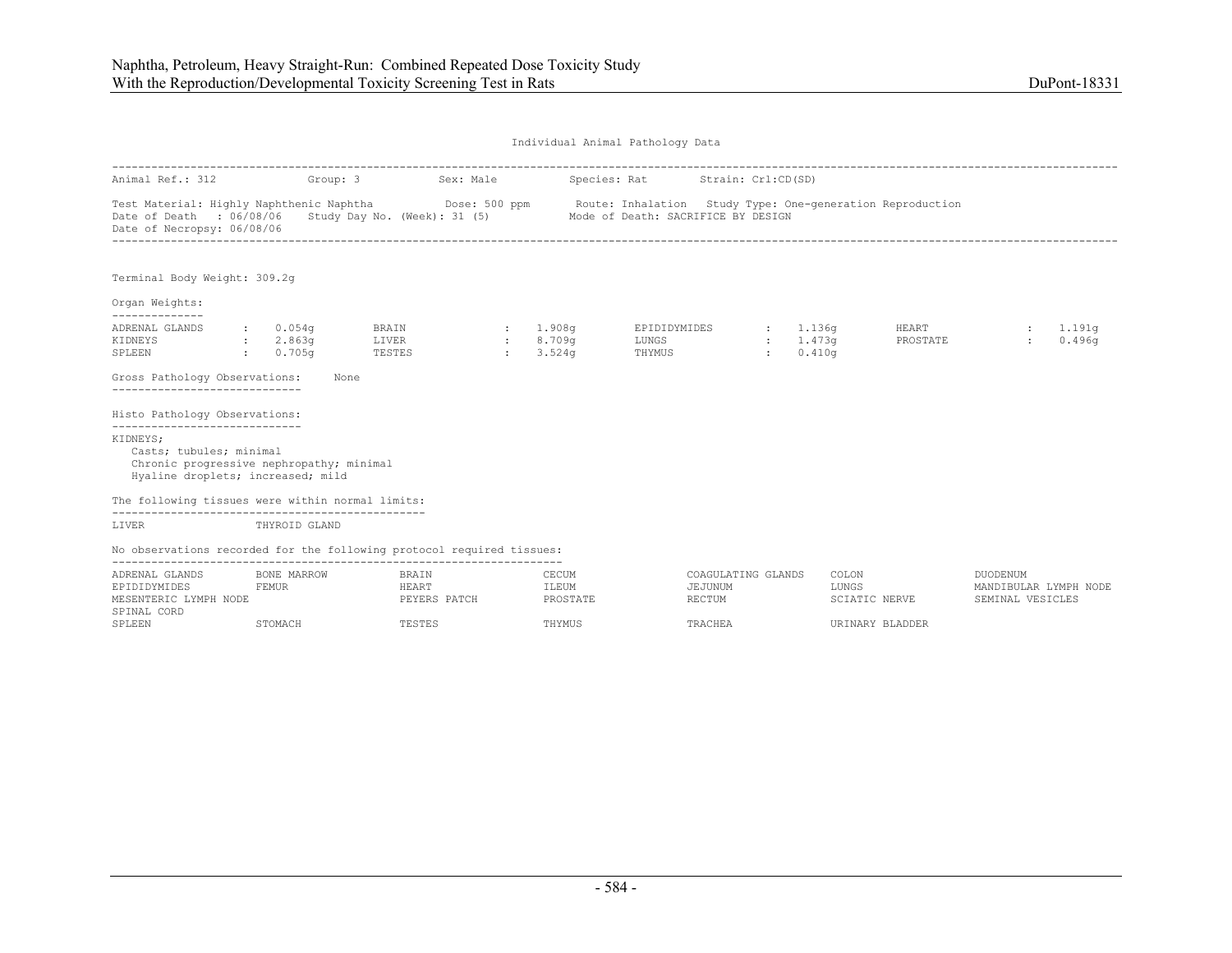|                                                                                                                                                                             | Individual Animal Pathology Data         |                           |              |                                      |                                                                 |                    |                           |                   |                                                                                 |                  |  |  |
|-----------------------------------------------------------------------------------------------------------------------------------------------------------------------------|------------------------------------------|---------------------------|--------------|--------------------------------------|-----------------------------------------------------------------|--------------------|---------------------------|-------------------|---------------------------------------------------------------------------------|------------------|--|--|
| Animal Ref.: 401                                                                                                                                                            |                                          | Group: 4                  | Sex: Male    |                                      | Species: Rat                                                    | Strain: Crl:CD(SD) |                           |                   |                                                                                 |                  |  |  |
| Test Material: Highly Naphthenic Naphtha Dose: 3000 ppm Route: Inhalation Study Type: One-generation Reproduction<br>Date of Death : 06/08/06<br>Date of Necropsy: 06/08/06 |                                          |                           |              |                                      | Study Day No. (Week): 31 (5) Mode of Death: SACRIFICE BY DESIGN |                    |                           |                   |                                                                                 |                  |  |  |
| Terminal Body Weight: 343g                                                                                                                                                  |                                          |                           |              |                                      |                                                                 |                    |                           |                   |                                                                                 |                  |  |  |
| Organ Weights:<br>--------------                                                                                                                                            |                                          |                           |              |                                      |                                                                 |                    |                           |                   |                                                                                 |                  |  |  |
| ADRENAL GLANDS<br>KIDNEYS<br>SPLEEN                                                                                                                                         | : 0.065q<br>: 3.259q<br>0.701q<br>$\sim$ | BRAIN<br>LIVER<br>TESTES  |              | 2.095q<br>: 14.440q<br>: 3.416q      | EPIDIDYMIDES<br>LUNGS<br>THYMUS                                 | 1.158q<br>2.001    | : 1.638q<br>0.360q        | HEART<br>PROSTATE |                                                                                 | 1.213q<br>0.646q |  |  |
| Gross Pathology Observations:<br>-----------------------------                                                                                                              |                                          | None                      |              |                                      |                                                                 |                    |                           |                   |                                                                                 |                  |  |  |
| Histo Pathology Observations:                                                                                                                                               |                                          |                           |              |                                      |                                                                 |                    |                           |                   |                                                                                 |                  |  |  |
| -----------------------------<br>KIDNEYS;<br>Chronic progressive nephropathy; minimal<br>Hyaline droplets; increased; mild                                                  |                                          |                           |              |                                      |                                                                 |                    |                           |                   |                                                                                 |                  |  |  |
| LIVER;<br>Inflammation, subacute; minimal                                                                                                                                   |                                          |                           |              |                                      |                                                                 |                    |                           |                   |                                                                                 |                  |  |  |
| THYROID GLAND:<br>Ectopic thymus tissue; present                                                                                                                            |                                          |                           |              |                                      |                                                                 |                    |                           |                   |                                                                                 |                  |  |  |
| The following tissues were within normal limits:                                                                                                                            |                                          |                           |              |                                      |                                                                 |                    |                           |                   |                                                                                 |                  |  |  |
| ADRENAL GLANDS<br>EPIDIDYMIDES<br>MESENTERIC LYMPH NODE<br>SPINAL CORD                                                                                                      | BONE MARROW<br>FEMUR<br>SPLEEN           | BRAIN<br>HEART<br>STOMACH | PEYERS PATCH | CECUM<br>ILEUM<br>PROSTATE<br>TESTES | JEJUNUM<br>RECTUM<br>THYMUS                                     | COAGULATING GLANDS | COLON<br>LUNGS<br>TRACHEA | SCIATIC NERVE     | <b>DUODENUM</b><br>MANDIBULAR LYMPH NODE<br>SEMINAL VESICLES<br>URINARY BLADDER |                  |  |  |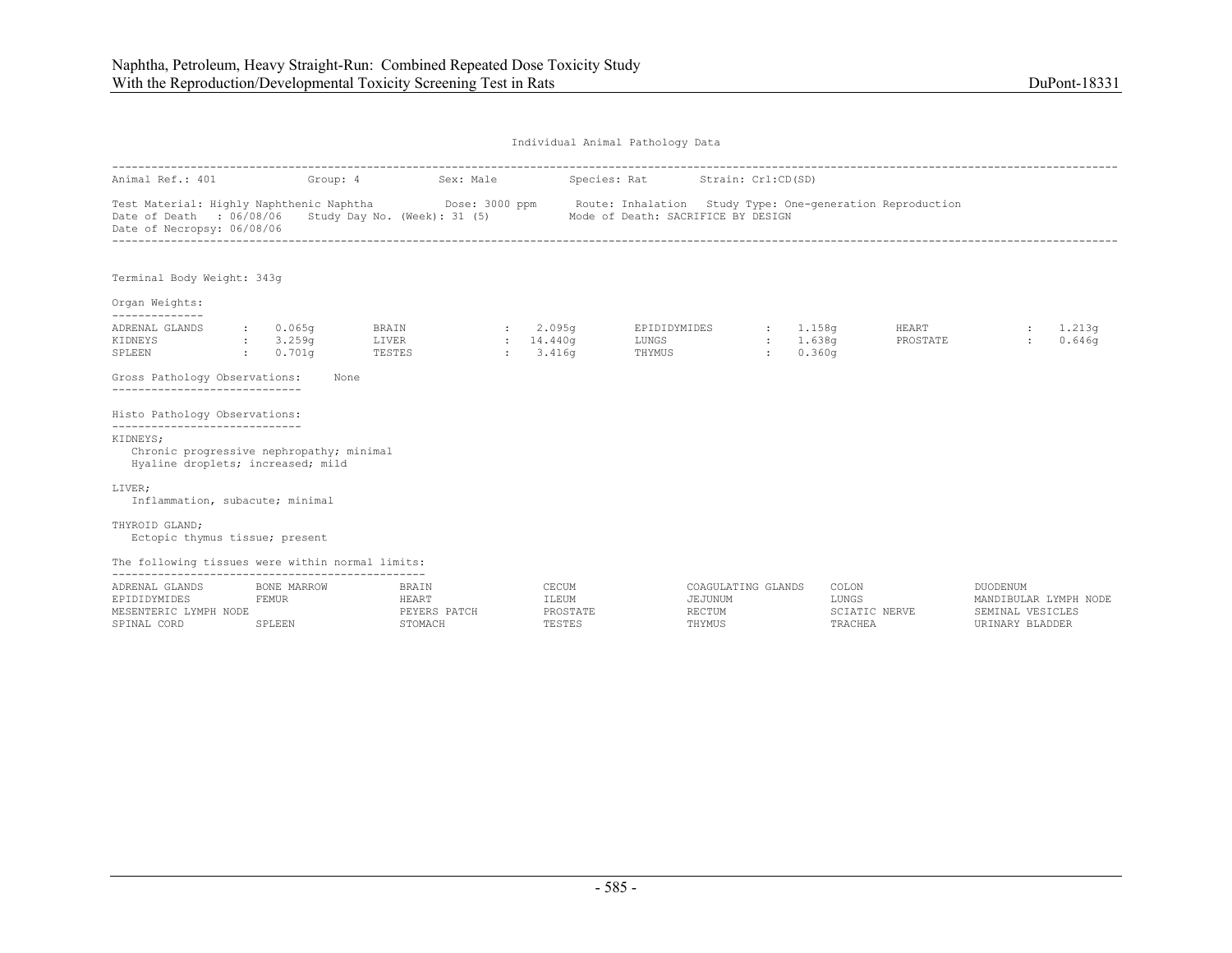|                                                                                                                                                                             | Individual Animal Pathology Data |                                           |                  |                                        |                                          |                                                 |                                      |                                                  |                                                                         |                  |  |  |  |
|-----------------------------------------------------------------------------------------------------------------------------------------------------------------------------|----------------------------------|-------------------------------------------|------------------|----------------------------------------|------------------------------------------|-------------------------------------------------|--------------------------------------|--------------------------------------------------|-------------------------------------------------------------------------|------------------|--|--|--|
| Animal Ref.: 402                                                                                                                                                            | Group: 4                         |                                           | Sex: Male        |                                        | Species: Rat Strain: Crl:CD(SD)          |                                                 |                                      |                                                  |                                                                         |                  |  |  |  |
| Test Material: Highly Naphthenic Naphtha Dose: 3000 ppm Route: Inhalation Study Type: One-generation Reproduction<br>Date of Death : 06/08/06<br>Date of Necropsy: 06/08/06 |                                  | Study Day No. (Week): 31 (5)              |                  | Mode of Death: SACRIFICE BY DESIGN     |                                          |                                                 |                                      |                                                  |                                                                         |                  |  |  |  |
| Terminal Body Weight: 393.7q                                                                                                                                                |                                  |                                           |                  |                                        |                                          |                                                 |                                      |                                                  |                                                                         |                  |  |  |  |
| Organ Weights:                                                                                                                                                              |                                  |                                           |                  |                                        |                                          |                                                 |                                      |                                                  |                                                                         |                  |  |  |  |
| --------------<br>ADRENAL GLANDS<br>KIDNEYS<br>SPLEEN<br>0.714q                                                                                                             | $\cdot$ 0.066q<br>: 3.667q       | <b>BRAIN</b><br>LIVER<br>TESTES           | 2.046q<br>3.771q | : 13.318q                              | EPIDIDYMIDES : 1.214q<br>LUNGS<br>THYMUS |                                                 | : 1.702q<br>0.436q<br><b>British</b> | HEART<br>PROSTATE                                |                                                                         | 1,436g<br>0.701q |  |  |  |
| Gross Pathology Observations:                                                                                                                                               |                                  | None                                      |                  |                                        |                                          |                                                 |                                      |                                                  |                                                                         |                  |  |  |  |
| Histo Pathology Observations:                                                                                                                                               |                                  |                                           |                  |                                        |                                          |                                                 |                                      |                                                  |                                                                         |                  |  |  |  |
| -----------------------------<br>HEART;<br>Cardiomyopathy; minimal                                                                                                          |                                  |                                           |                  |                                        |                                          |                                                 |                                      |                                                  |                                                                         |                  |  |  |  |
| KIDNEYS;<br>Chronic progressive nephropathy; minimal<br>Hyaline droplets; increased; mild                                                                                   |                                  |                                           |                  |                                        |                                          |                                                 |                                      |                                                  |                                                                         |                  |  |  |  |
| The following tissues were within normal limits:                                                                                                                            |                                  |                                           |                  |                                        |                                          |                                                 |                                      |                                                  |                                                                         |                  |  |  |  |
| ADRENAL GLANDS<br>EPIDIDYMIDES<br>MESENTERIC LYMPH NODE<br>SPINAL CORD                                                                                                      | BONE MARROW<br>FEMUR<br>SPLEEN   | BRAIN<br>ILEUM<br>PEYERS PATCH<br>STOMACH |                  | CECUM<br>JEJUNUM<br>PROSTATE<br>TESTES |                                          | COAGULATING GLANDS<br>LIVER<br>RECTUM<br>THYMUS |                                      | COLON<br>LUNGS<br>SCIATIC NERVE<br>THYROID GLAND | <b>DUODENUM</b><br>MANDIBULAR LYMPH NODE<br>SEMINAL VESICLES<br>TRACHEA |                  |  |  |  |
| The following tissues have not been examined:                                                                                                                               |                                  |                                           |                  |                                        |                                          |                                                 |                                      |                                                  |                                                                         |                  |  |  |  |

URINARY BLADDER; MISSING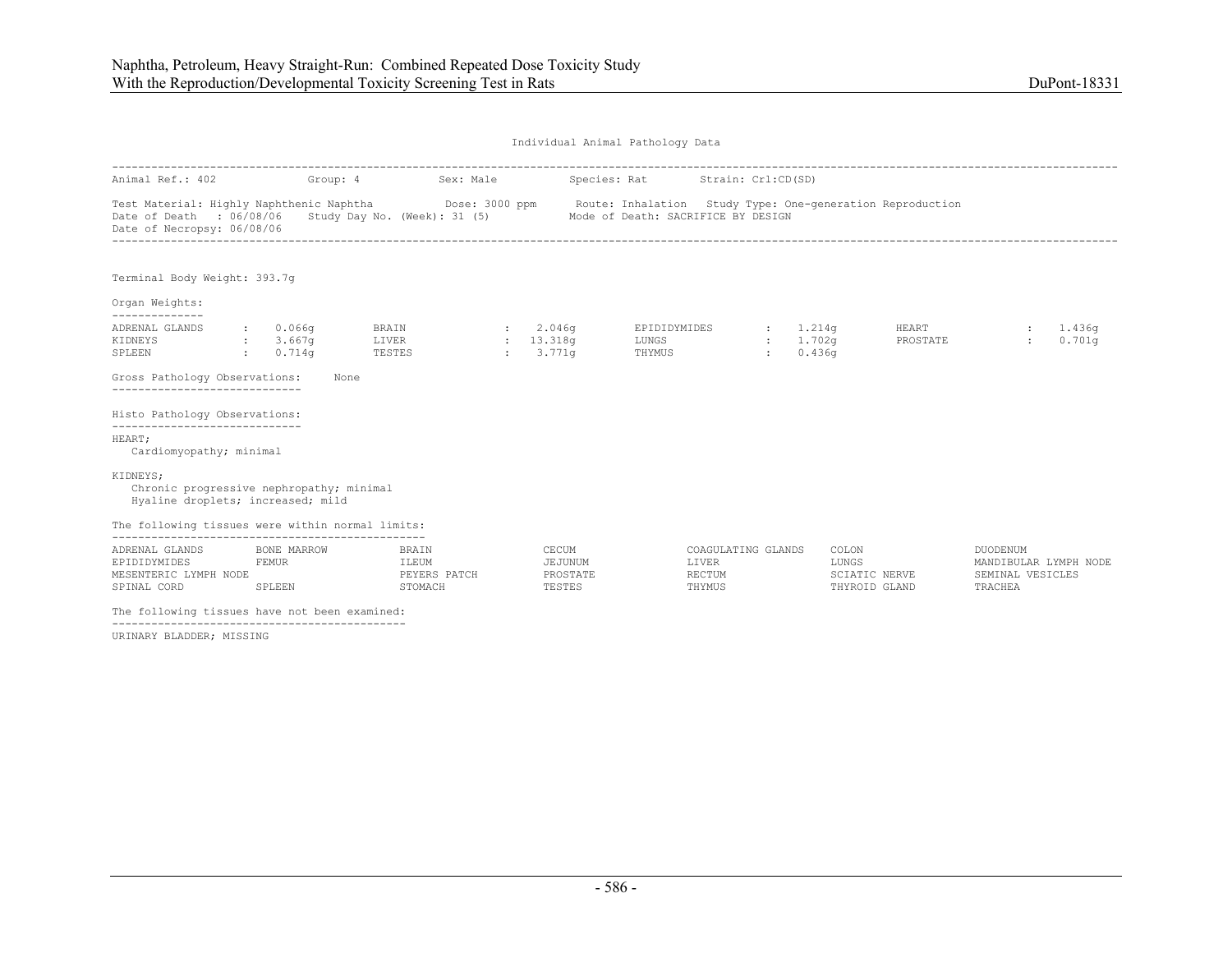| Individual Animal Pathology Data |  |  |
|----------------------------------|--|--|
|                                  |  |  |

| Animal Ref.: 403                                                                                                                                                            |                                   | Group: 4 | Sex: Male                                        |                                      | Species: Rat                       | Strain: Crl:CD(SD)                                |                                |                                                  |                                                                         |                    |
|-----------------------------------------------------------------------------------------------------------------------------------------------------------------------------|-----------------------------------|----------|--------------------------------------------------|--------------------------------------|------------------------------------|---------------------------------------------------|--------------------------------|--------------------------------------------------|-------------------------------------------------------------------------|--------------------|
| Test Material: Highly Naphthenic Naphtha Dose: 3000 ppm Route: Inhalation Study Type: One-generation Reproduction<br>Date of Death : 06/08/06<br>Date of Necropsy: 06/08/06 |                                   |          | Study Day No. (Week): 31 (5)                     |                                      | Mode of Death: SACRIFICE BY DESIGN |                                                   |                                |                                                  |                                                                         |                    |
| Terminal Body Weight: 375g                                                                                                                                                  |                                   |          |                                                  |                                      |                                    |                                                   |                                |                                                  |                                                                         |                    |
| Organ Weights:                                                                                                                                                              |                                   |          |                                                  |                                      |                                    |                                                   |                                |                                                  |                                                                         |                    |
| ADRENAL GLANDS<br>KIDNEYS<br>SPLEEN                                                                                                                                         | : 0.085q<br>4.048q<br>$: 0.593$ q |          | BRAIN<br>LIVER<br>TESTES                         | 2.089q<br>: 14.395q<br>: 3.567q      | EPIDIDYMIDES<br>LUNGS<br>THYMUS    | 1.289q                                            | : 1.454q<br>0.358 <sub>q</sub> | HEART<br>PROSTATE                                |                                                                         | : 1.367q<br>0.735q |
| Gross Pathology Observations:<br>------------------------------                                                                                                             |                                   | None     |                                                  |                                      |                                    |                                                   |                                |                                                  |                                                                         |                    |
| Histo Pathology Observations:                                                                                                                                               |                                   |          |                                                  |                                      |                                    |                                                   |                                |                                                  |                                                                         |                    |
| ------------------------------<br>KIDNEYS;<br>Chronic progressive nephropathy; minimal<br>Hyaline droplets; increased; mild                                                 |                                   |          |                                                  |                                      |                                    |                                                   |                                |                                                  |                                                                         |                    |
| LIVER;<br>Inflammation, subacute; minimal                                                                                                                                   |                                   |          |                                                  |                                      |                                    |                                                   |                                |                                                  |                                                                         |                    |
| The following tissues were within normal limits:                                                                                                                            |                                   |          |                                                  |                                      |                                    |                                                   |                                |                                                  |                                                                         |                    |
| ADRENAL GLANDS<br>EPIDIDYMIDES<br>MESENTERIC LYMPH NODE<br>SPINAL CORD<br>URINARY BLADDER                                                                                   | BONE MARROW<br>FEMUR<br>SPLEEN    |          | <b>BRAIN</b><br>HEART<br>PEYERS PATCH<br>STOMACH | CECUM<br>ILEUM<br>PROSTATE<br>TESTES |                                    | COAGULATING GLANDS<br>JEJUNUM<br>RECTUM<br>THYMUS |                                | COLON<br>LUNGS<br>SCIATIC NERVE<br>THYROID GLAND | <b>DUODENUM</b><br>MANDIBULAR LYMPH NODE<br>SEMINAL VESICLES<br>TRACHEA |                    |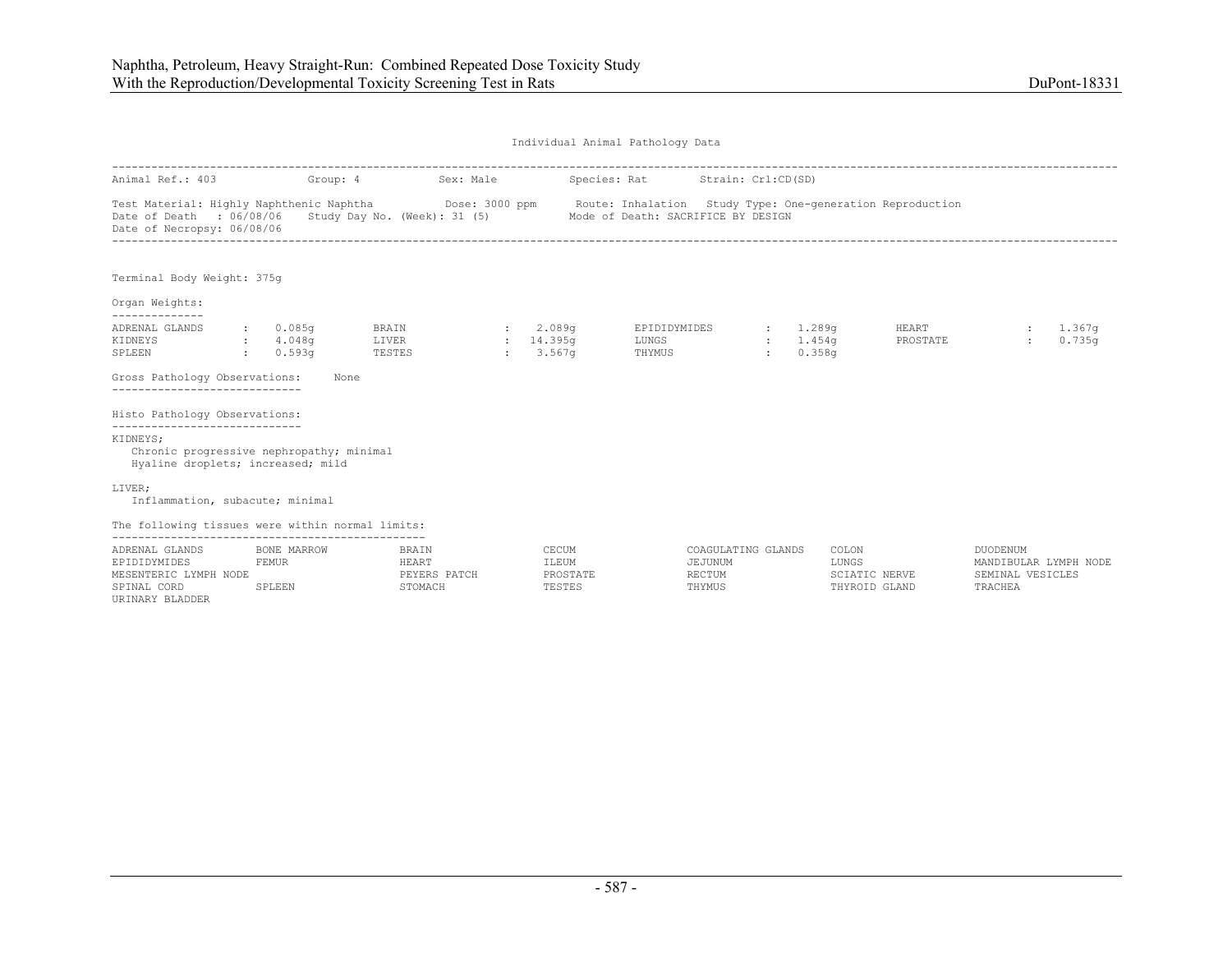|                                                                                                                                                                                                                                                         | Individual Animal Pathology Data |                                            |                                                    |  |                               |                                           |                                 |                                                                            |              |                                |                                |                                                    |                  |
|---------------------------------------------------------------------------------------------------------------------------------------------------------------------------------------------------------------------------------------------------------|----------------------------------|--------------------------------------------|----------------------------------------------------|--|-------------------------------|-------------------------------------------|---------------------------------|----------------------------------------------------------------------------|--------------|--------------------------------|--------------------------------|----------------------------------------------------|------------------|
| Animal Ref.: 404                                                                                                                                                                                                                                        |                                  |                                            | Group: 4 Sex: Male Species: Rat Strain: Crl:CD(SD) |  |                               |                                           |                                 |                                                                            |              |                                |                                |                                                    |                  |
| Test Material: Highly Naphthenic Naphtha <b>Show Dose: 3000 ppm</b> Route: Inhalation Study Type: One-generation Reproduction<br>Date of Death : 06/08/06 Study Day No. (Week): 31 (5) Mode of Death: SACRIFICE BY DESIGN<br>Date of Necropsy: 06/08/06 |                                  |                                            |                                                    |  |                               |                                           |                                 |                                                                            |              |                                |                                |                                                    |                  |
| Terminal Body Weight: 395.3g                                                                                                                                                                                                                            |                                  |                                            |                                                    |  |                               |                                           |                                 |                                                                            |              |                                |                                |                                                    |                  |
| Organ Weights:<br>--------------                                                                                                                                                                                                                        |                                  |                                            |                                                    |  |                               |                                           |                                 |                                                                            |              |                                |                                |                                                    |                  |
| ADRENAL GLANDS<br>KIDNEYS<br>SPLEEN                                                                                                                                                                                                                     |                                  | : 0.065q<br>4.658q<br>0.733q               | BRAIN<br>LIVER<br>TESTES                           |  | 2.068q<br>: 15.371q<br>3.438q |                                           | EPIDIDYMIDES<br>LUNGS<br>THYMUS |                                                                            | $\mathbf{r}$ | : 1.245q<br>: 1.767q<br>0.482q | HEART<br>PROSTATE              | $\mathcal{L}$                                      | 1.473q<br>0.693q |
| Gross Pathology Observations:<br>------------------------                                                                                                                                                                                               |                                  | None                                       |                                                    |  |                               |                                           |                                 |                                                                            |              |                                |                                |                                                    |                  |
| Histo Pathology Observations:                                                                                                                                                                                                                           |                                  |                                            |                                                    |  |                               |                                           |                                 |                                                                            |              |                                |                                |                                                    |                  |
| -----------------------------<br>HEART;<br>Cardiomyopathy; minimal                                                                                                                                                                                      |                                  |                                            |                                                    |  |                               |                                           |                                 |                                                                            |              |                                |                                |                                                    |                  |
| KIDNEYS;<br>Chronic progressive nephropathy; minimal<br>Hyaline droplets; increased; mild                                                                                                                                                               |                                  |                                            |                                                    |  |                               |                                           |                                 |                                                                            |              |                                |                                |                                                    |                  |
| LIVER;<br>Hypertrophy; centrilobular; minimal<br>Inflammation, subacute; minimal                                                                                                                                                                        |                                  |                                            |                                                    |  |                               |                                           |                                 |                                                                            |              |                                |                                |                                                    |                  |
| LUNGS;<br>Histiocytosis; alveolar; minimal                                                                                                                                                                                                              |                                  |                                            |                                                    |  |                               |                                           |                                 |                                                                            |              |                                |                                |                                                    |                  |
| The following tissues were within normal limits:                                                                                                                                                                                                        |                                  |                                            |                                                    |  |                               |                                           |                                 |                                                                            |              |                                |                                |                                                    |                  |
| ADRENAL GLANDS<br>EPIDIDYMIDES<br>PEYERS PATCH<br>STOMACH                                                                                                                                                                                               |                                  | BONE MARROW<br>FEMUR<br>PROSTATE<br>TESTES | BRAIN<br>ILEUM<br>RECTUM<br>THYMUS                 |  | CECUM                         | JEJUNUM<br>SCIATIC NERVE<br>THYROID GLAND |                                 | COAGULATING GLANDS<br>MANDIBULAR LYMPH NODE<br>SEMINAL VESICLES<br>TRACHEA |              | COLON                          | SPINAL CORD<br>URINARY BLADDER | <b>DUODENUM</b><br>MESENTERIC LYMPH NODE<br>SPLEEN |                  |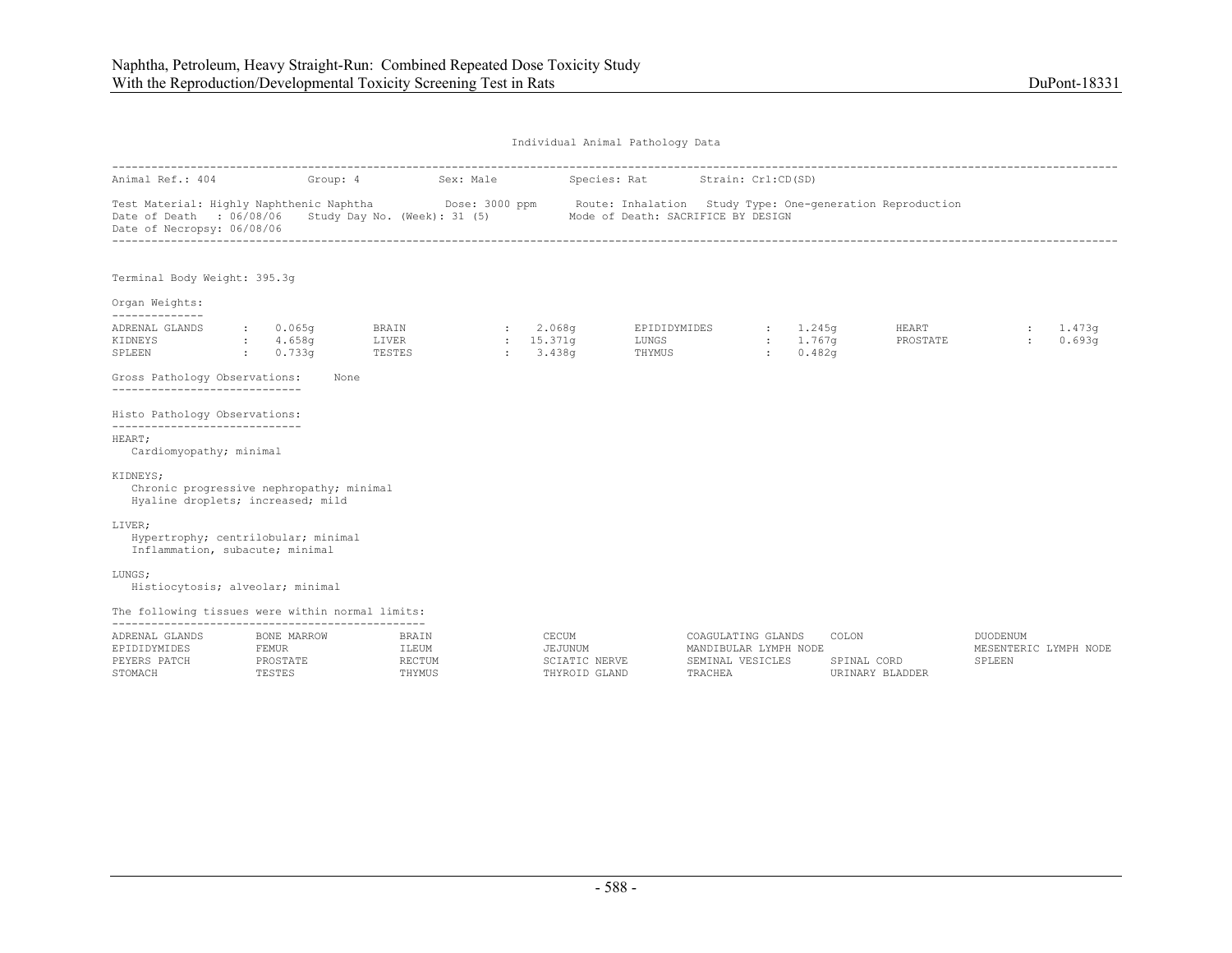|                                                                                                                                                                                         |                                           |                                                                 |                                                | Individual Animal Pathology Data |                                                                 |                           |                   |                                                                     |                    |
|-----------------------------------------------------------------------------------------------------------------------------------------------------------------------------------------|-------------------------------------------|-----------------------------------------------------------------|------------------------------------------------|----------------------------------|-----------------------------------------------------------------|---------------------------|-------------------|---------------------------------------------------------------------|--------------------|
| Animal Ref.: 405                                                                                                                                                                        | Group: 4                                  |                                                                 | Sex: Male                                      | Species: Rat Strain: Crl:CD(SD)  |                                                                 |                           |                   |                                                                     |                    |
| Test Material: Highly Naphthenic Naphtha <b>Show Dose: 3000 ppm</b> Route: Inhalation Study Type: One-generation Reproduction<br>Date of Death : 06/08/06<br>Date of Necropsy: 06/08/06 |                                           | Study Day No. (Week): 31 (5) Mode of Death: SACRIFICE BY DESIGN |                                                |                                  |                                                                 |                           |                   |                                                                     |                    |
| Terminal Body Weight: 331.3q                                                                                                                                                            |                                           |                                                                 |                                                |                                  |                                                                 |                           |                   |                                                                     |                    |
| Organ Weights:<br>--------------                                                                                                                                                        |                                           |                                                                 |                                                |                                  |                                                                 |                           |                   |                                                                     |                    |
| ADRENAL GLANDS<br>KIDNEYS<br>SPLEEN                                                                                                                                                     | $\,:\qquad 0.057$ q<br>: 3.417q<br>0.614q | <b>BRAIN</b><br>LIVER<br>TESTES                                 | 2.001q<br>$: 13.117$ q<br>$\frac{1}{2}$ 3.407q | LUNGS<br>THYMUS                  | EPIDIDYMIDES : 1.061g<br><b>Electric</b>                        | : 1.358q<br>0.348q        | HEART<br>PROSTATE |                                                                     | : 1.220q<br>0.618q |
| Gross Pathology Observations:<br>------------------------------                                                                                                                         | None                                      |                                                                 |                                                |                                  |                                                                 |                           |                   |                                                                     |                    |
| Histo Pathology Observations:                                                                                                                                                           |                                           |                                                                 |                                                |                                  |                                                                 |                           |                   |                                                                     |                    |
| -----------------------------<br>KIDNEYS;<br>Chronic progressive nephropathy; minimal<br>Hyaline droplets; increased; mild                                                              |                                           |                                                                 |                                                |                                  |                                                                 |                           |                   |                                                                     |                    |
| LIVER;<br>Inflammation, subacute; minimal                                                                                                                                               |                                           |                                                                 |                                                |                                  |                                                                 |                           |                   |                                                                     |                    |
| The following tissues were within normal limits:                                                                                                                                        |                                           |                                                                 |                                                |                                  |                                                                 |                           |                   |                                                                     |                    |
| ADRENAL GLANDS<br>EPIDIDYMIDES<br>MESENTERIC LYMPH NODE<br>SPLEEN                                                                                                                       | BONE MARROW<br>FEMUR<br>STOMACH           | BRAIN<br>HEART<br>PROSTATE<br>TESTES                            | CECUM<br>ILEUM<br>RECTUM<br>THYMUS             |                                  | COAGULATING GLANDS<br>JEJUNUM<br>SCIATIC NERVE<br>THYROID GLAND | COLON<br>LUNGS<br>TRACHEA | SEMINAL VESICLES  | DUODENUM<br>MANDIBULAR LYMPH NODE<br>SPINAL CORD<br>URINARY BLADDER |                    |
| The following tissues have not been examined:                                                                                                                                           |                                           |                                                                 |                                                |                                  |                                                                 |                           |                   |                                                                     |                    |

PEYERS PATCH; MISSING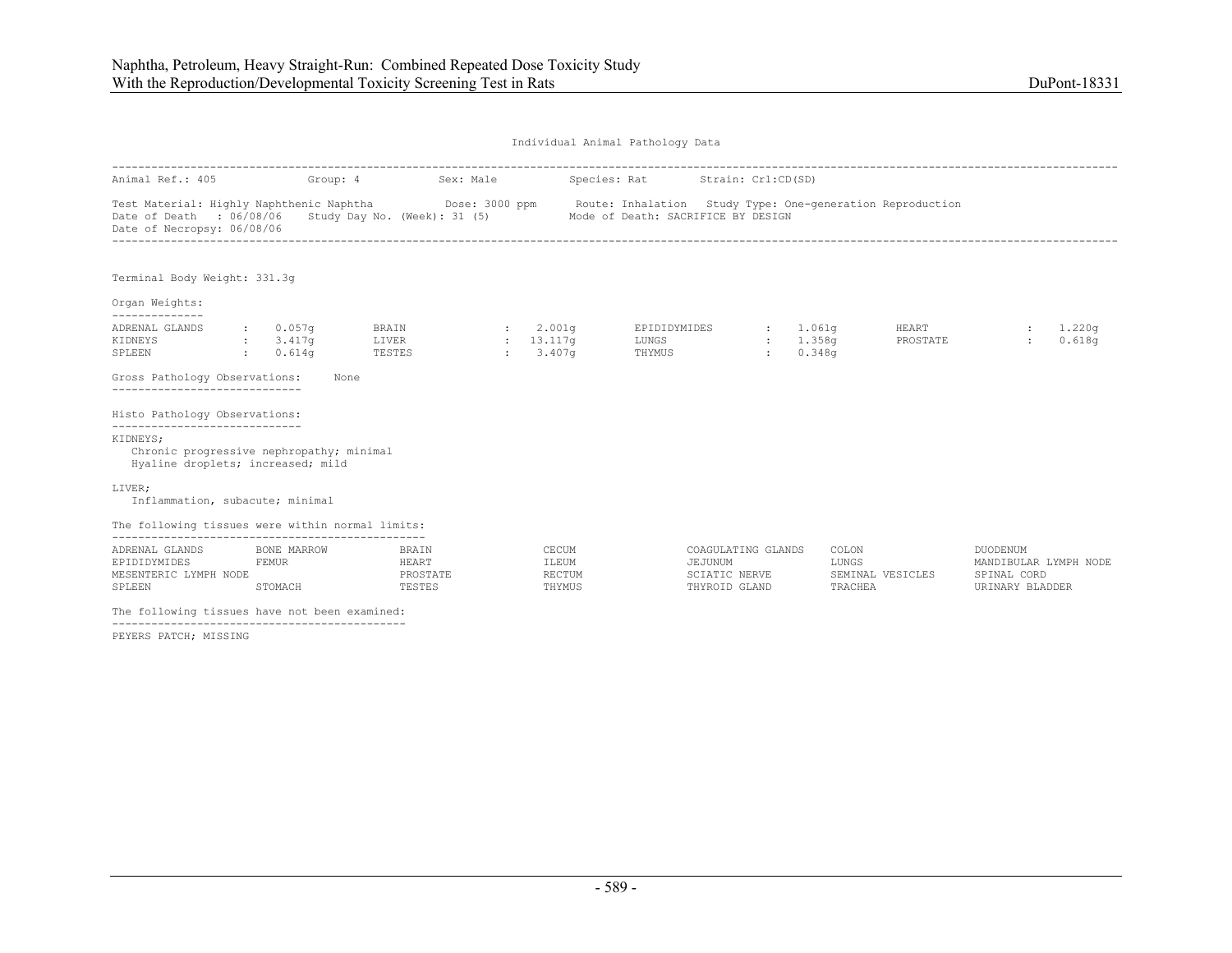Individual Animal Pathology Data

| Animal Ref.: 406                                                                                                           | Group: 4                                                                     | Sex: Male                          |                                                  | Species: Rat Strain: Crl:CD(SD)    |                                                   |                                                                          |                    |                  |
|----------------------------------------------------------------------------------------------------------------------------|------------------------------------------------------------------------------|------------------------------------|--------------------------------------------------|------------------------------------|---------------------------------------------------|--------------------------------------------------------------------------|--------------------|------------------|
| Test Material: Highly Naphthenic Naphtha<br>Date of Death : 06/08/06<br>Date of Necropsy: 06/08/06 ** NECROPSY COMPLETE ** |                                                                              | Study Day No. (Week): 31 (5)       |                                                  | Mode of Death: SACRIFICE BY DESIGN |                                                   | Dose: 3000 ppm Boute: Inhalation Study Type: One-generation Reproduction |                    |                  |
|                                                                                                                            | ** EXAMINATION INCOMPLETE **                                                 |                                    |                                                  |                                    |                                                   |                                                                          |                    |                  |
|                                                                                                                            |                                                                              |                                    |                                                  |                                    |                                                   |                                                                          |                    |                  |
| Terminal Body Weight: 369.6q                                                                                               |                                                                              |                                    |                                                  |                                    |                                                   |                                                                          |                    |                  |
| Organ Weights:<br>_____________                                                                                            |                                                                              |                                    |                                                  |                                    |                                                   |                                                                          |                    |                  |
| ADRENAL GLANDS<br>KIDNEYS<br>SPLEEN                                                                                        | 0.061q<br>$\cdot$ :<br>3.889q<br>$\sim$ .<br>0.641q<br><b>Carl Corporate</b> | BRAIN<br>LIVER<br>TESTES           | : 2.057q<br>: 15.555q<br>: 3.698q                | EPIDIDYMIDES<br>LUNGS<br>THYMUS    | : 1.115q<br>: 1.644q<br>0.388q<br><b>Electric</b> | HEART<br>PROSTATE                                                        | $\cdot$ :          | 1.527q<br>0.567q |
| Gross Pathology Observations:                                                                                              | None                                                                         |                                    |                                                  |                                    |                                                   |                                                                          |                    |                  |
| No observations recorded for the following protocol required tissues:<br>PROSECTOR<br>Histo Pathology Observations:        |                                                                              |                                    |                                                  |                                    |                                                   |                                                                          |                    |                  |
| -----------------------                                                                                                    |                                                                              |                                    |                                                  |                                    |                                                   |                                                                          |                    |                  |
| KIDNEYS;<br>Chronic progressive nephropathy; minimal<br>Hyaline droplets; increased; mild                                  |                                                                              |                                    |                                                  |                                    |                                                   |                                                                          |                    |                  |
| LIVER;<br>Inflammation, subacute; minimal                                                                                  |                                                                              |                                    |                                                  |                                    |                                                   |                                                                          |                    |                  |
| LUNGS;<br>Inflammation, subacute; minimal                                                                                  |                                                                              |                                    |                                                  |                                    |                                                   |                                                                          |                    |                  |
| MESENTERIC LYMPH NODE;<br>Histiocytosis; minimal                                                                           |                                                                              |                                    |                                                  |                                    |                                                   |                                                                          |                    |                  |
| The following tissues were within normal limits:                                                                           |                                                                              |                                    |                                                  |                                    |                                                   |                                                                          |                    |                  |
| ADRENAL GLANDS<br>EPIDIDYMIDES<br>PEYERS PATCH<br>STOMACH                                                                  | BONE MARROW<br>FEMUR<br>PROSTATE<br>TESTES                                   | BRAIN<br>HEART<br>RECTUM<br>THYMUS | CECUM<br>ILEUM<br>SCIATIC NERVE<br>THYROID GLAND | JEJUNUM<br>TRACHEA                 | COAGULATING GLANDS<br>SEMINAL VESICLES            | COLON<br>MANDIBULAR LYMPH NODE<br>SPINAL CORD<br>URINARY BLADDER         | DUODENUM<br>SPLEEN |                  |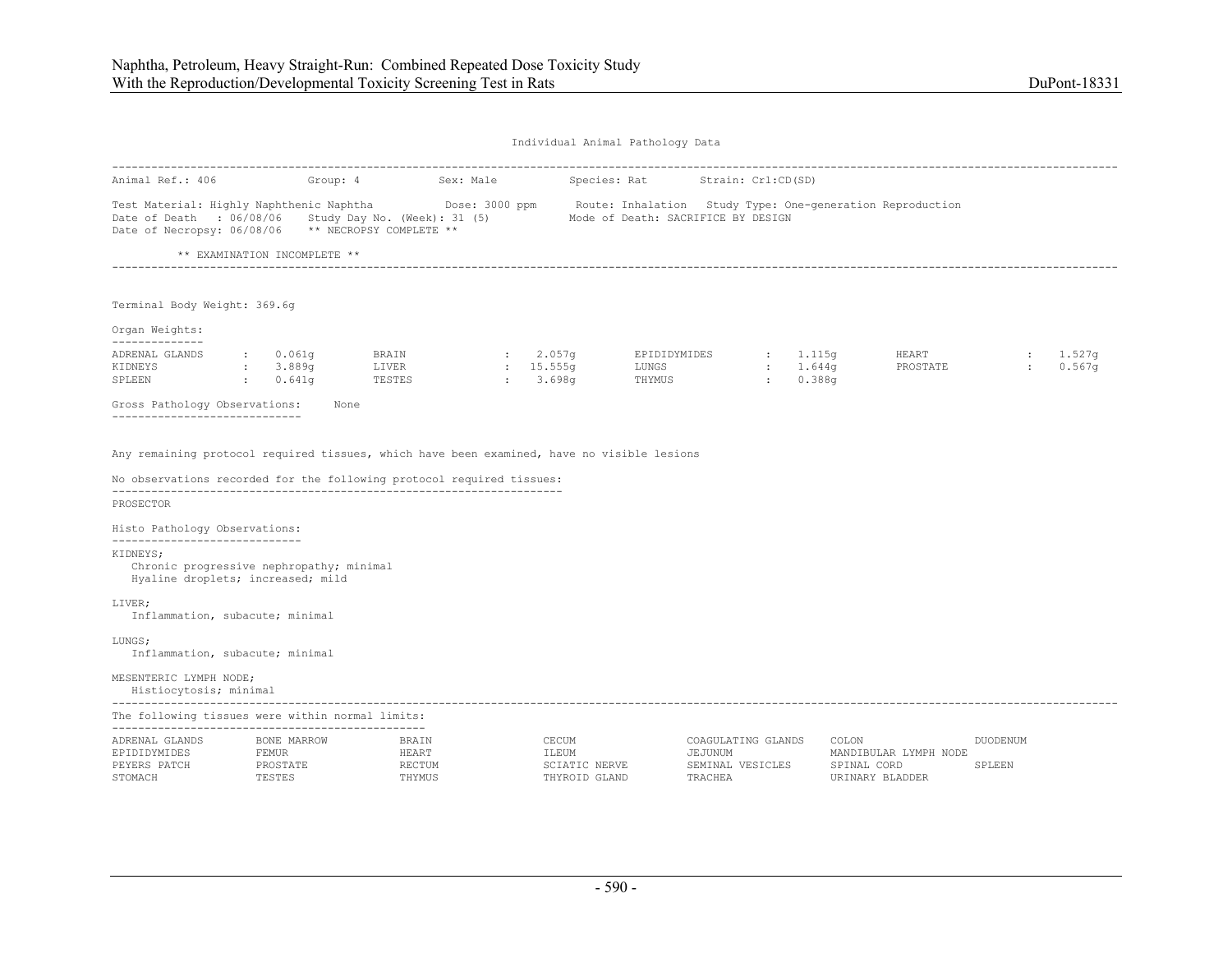|                                                                                                                                                                             |                                                    |                                                                 |                                   |                              | Individual Animal Pathology Data |                                     |                                |                       |              |                  |
|-----------------------------------------------------------------------------------------------------------------------------------------------------------------------------|----------------------------------------------------|-----------------------------------------------------------------|-----------------------------------|------------------------------|----------------------------------|-------------------------------------|--------------------------------|-----------------------|--------------|------------------|
| Animal Ref.: 407                                                                                                                                                            | Group: 4                                           | Sex: Male                                                       |                                   |                              | Species: Rat Strain: Crl:CD(SD)  |                                     |                                |                       |              |                  |
| Test Material: Highly Naphthenic Naphtha Dose: 3000 ppm Route: Inhalation Study Type: One-generation Reproduction<br>Date of Death : 06/08/06<br>Date of Necropsy: 06/08/06 |                                                    | Study Day No. (Week): 31 (5) Mode of Death: SACRIFICE BY DESIGN |                                   |                              |                                  |                                     |                                |                       |              |                  |
| Terminal Body Weight: 383.1q                                                                                                                                                |                                                    |                                                                 |                                   |                              |                                  |                                     |                                |                       |              |                  |
| Organ Weights:<br>--------------                                                                                                                                            |                                                    |                                                                 |                                   |                              |                                  |                                     |                                |                       |              |                  |
| ADRENAL GLANDS<br>KIDNEYS<br>SPLEEN                                                                                                                                         | $\, \cdot \qquad \, 0.067$ q<br>: 4.251g<br>0.626q | BRAIN<br>LIVER<br>TESTES                                        | : 1.904q<br>: 13.700q<br>: 3.904q |                              | EPIDIDYMIDES<br>LUNGS<br>THYMUS  | <b>Barbara</b>                      | : 1.392q<br>: 1.662q<br>0.395q | HEART<br>PROSTATE     | $\cdot$      | 1.423q<br>0.412q |
| Gross Pathology Observations:<br>------------------------------                                                                                                             | None                                               |                                                                 |                                   |                              |                                  |                                     |                                |                       |              |                  |
| Histo Pathology Observations:<br>------------------------------                                                                                                             |                                                    |                                                                 |                                   |                              |                                  |                                     |                                |                       |              |                  |
| CECUM:<br>Inflammation, subacute; minimal                                                                                                                                   |                                                    |                                                                 |                                   |                              |                                  |                                     |                                |                       |              |                  |
| KIDNEYS;<br>Casts; tubules; minimal<br>Chronic progressive nephropathy; minimal<br>Hyaline droplets; increased; mild                                                        |                                                    |                                                                 |                                   |                              |                                  |                                     |                                |                       |              |                  |
| LIVER;<br>Inflammation, subacute; minimal<br>Necrosis, focal; minimal                                                                                                       |                                                    |                                                                 |                                   |                              |                                  |                                     |                                |                       |              |                  |
| SCIATIC NERVE;<br>Degeneration; axon/myelin; minimal                                                                                                                        |                                                    |                                                                 |                                   |                              |                                  |                                     |                                |                       |              |                  |
| THYROID GLAND;<br>Hypertrophy; follicular cell; minimal                                                                                                                     |                                                    |                                                                 |                                   |                              |                                  |                                     |                                |                       |              |                  |
| The following tissues were within normal limits:                                                                                                                            |                                                    |                                                                 |                                   |                              |                                  |                                     |                                |                       |              |                  |
| ADRENAL GLANDS                                                                                                                                                              | BONE MARROW                                        | BRAIN                                                           |                                   | COAGULATING GLANDS           | COLON                            |                                     | DUODENUM                       |                       | EPIDIDYMIDES |                  |
| <b>FEMUR</b><br>MESENTERIC LYMPH NODE<br>STOMACH                                                                                                                            | HEART<br>TESTES                                    | ILEUM<br>PROSTATE<br>THYMUS                                     |                                   | JEJUNUM<br>RECTUM<br>TRACHEA | LUNGS                            | SEMINAL VESICLES<br>URINARY BLADDER | SPINAL CORD                    | MANDIBULAR LYMPH NODE | SPLEEN       |                  |
| The following tissues have not been examined:                                                                                                                               |                                                    |                                                                 |                                   |                              |                                  |                                     |                                |                       |              |                  |
|                                                                                                                                                                             |                                                    |                                                                 |                                   |                              |                                  |                                     |                                |                       |              |                  |

PEYERS PATCH; MISSING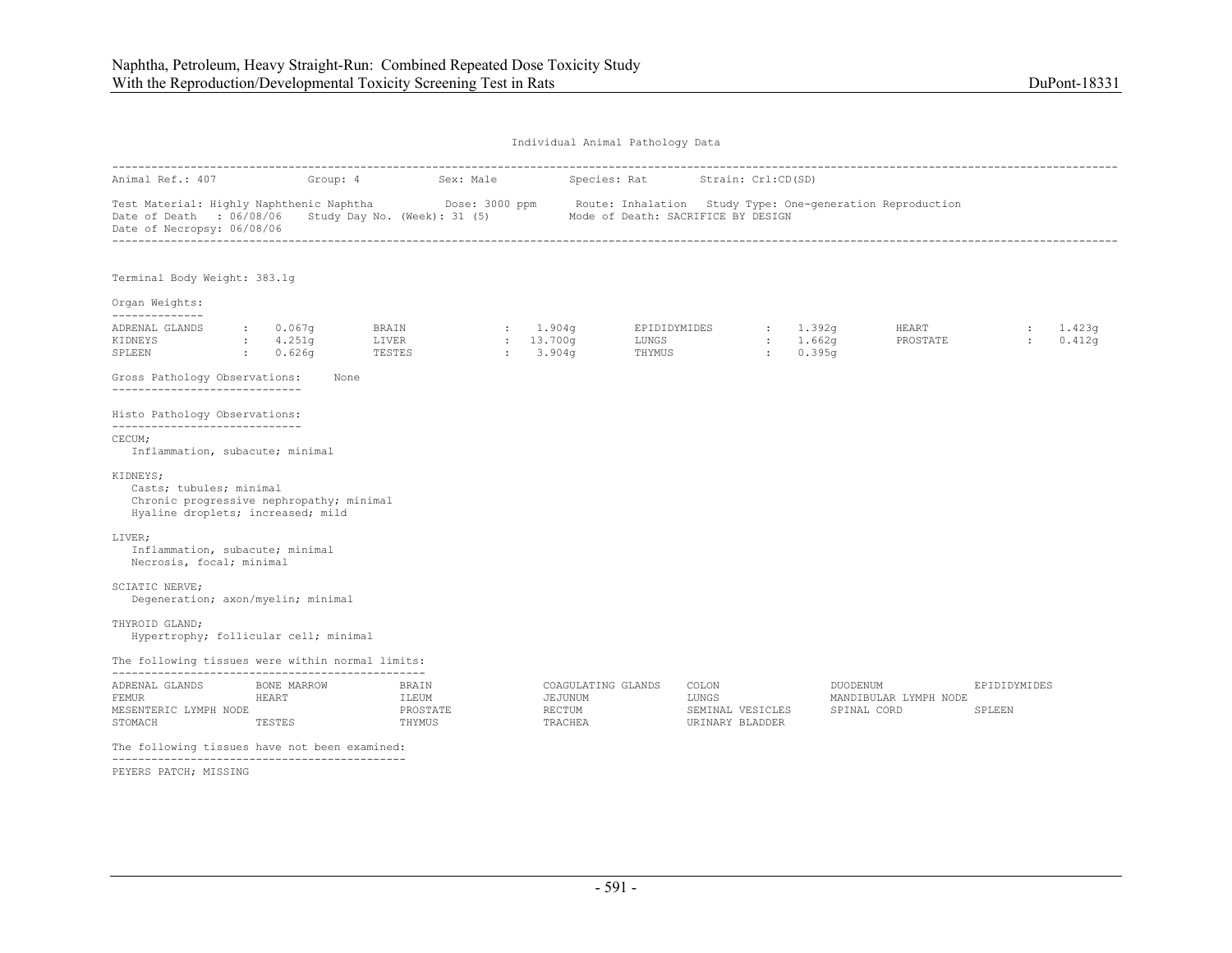|                                                                                                                                                                                                                                   |                                |                                                                 |                                  |                                                  | Individual Animal Pathology Data |                                         |                                                                                                                               |                                                    |
|-----------------------------------------------------------------------------------------------------------------------------------------------------------------------------------------------------------------------------------|--------------------------------|-----------------------------------------------------------------|----------------------------------|--------------------------------------------------|----------------------------------|-----------------------------------------|-------------------------------------------------------------------------------------------------------------------------------|----------------------------------------------------|
| Animal Ref.: 408                                                                                                                                                                                                                  | Group: 4                       |                                                                 | Sex: Male                        |                                                  | Species: Rat Strain: Crl:CD(SD)  |                                         |                                                                                                                               |                                                    |
| Date of Death : 06/08/06<br>Date of Necropsy: 06/08/06                                                                                                                                                                            |                                | Study Day No. (Week): 31 (5) Mode of Death: SACRIFICE BY DESIGN |                                  |                                                  |                                  |                                         | Test Material: Highly Naphthenic Naphtha <b>Show Dose: 3000 ppm</b> Route: Inhalation Study Type: One-generation Reproduction |                                                    |
| Terminal Body Weight: 429.1q                                                                                                                                                                                                      |                                |                                                                 |                                  |                                                  |                                  |                                         |                                                                                                                               |                                                    |
| Organ Weights:                                                                                                                                                                                                                    |                                |                                                                 |                                  |                                                  |                                  |                                         |                                                                                                                               |                                                    |
| --------------<br>ADRENAL GLANDS<br>KIDNEYS<br>: 1.024q<br>SPLEEN                                                                                                                                                                 | : 0.073q<br>: 4.955q           | <b>BRAIN</b><br>LIVER<br>TESTES                                 | 2.196q<br>$: 20.317$ q<br>3.648q |                                                  | EPIDIDYMIDES<br>LUNGS<br>THYMUS  | 1.369q<br>$: 1.727$ q<br><b>British</b> | <b>HEART</b><br>PROSTATE<br>0.458q                                                                                            | 1,707q<br>0.707q                                   |
| Gross Pathology Observations:<br>----------------------------                                                                                                                                                                     |                                | None                                                            |                                  |                                                  |                                  |                                         |                                                                                                                               |                                                    |
| Histo Pathology Observations:                                                                                                                                                                                                     |                                |                                                                 |                                  |                                                  |                                  |                                         |                                                                                                                               |                                                    |
| ------------------------------<br>KIDNEYS;<br>Casts; tubules; minimal<br>Chronic progressive nephropathy; mild<br>Hyaline droplets; increased; mild                                                                               |                                |                                                                 |                                  |                                                  |                                  |                                         |                                                                                                                               |                                                    |
| LIVER;<br>Inflammation, subacute; minimal                                                                                                                                                                                         |                                |                                                                 |                                  |                                                  |                                  |                                         |                                                                                                                               |                                                    |
| The following tissues were within normal limits:                                                                                                                                                                                  |                                |                                                                 |                                  |                                                  |                                  |                                         |                                                                                                                               |                                                    |
| ADRENAL GLANDS<br>EPIDIDYMIDES<br>MESENTERIC LYMPH NODE<br>STOMACH                                                                                                                                                                | BONE MARROW<br>FEMUR<br>TESTES | BRAIN<br>HEART<br>PROSTATE<br>THYMUS                            |                                  | CECUM<br>ILEUM<br><b>RECTUM</b><br>THYROID GLAND | JEJUNUM<br>TRACHEA               | COAGULATING GLANDS<br>SEMINAL VESICLES  | COLON<br>LUNGS<br>SPINAL CORD<br>URINARY BLADDER                                                                              | <b>DUODENUM</b><br>MANDIBULAR LYMPH NODE<br>SPLEEN |
| $\frac{1}{2}$ . A set of the set of the set of the set of the set of the set of the set of the set of the set of the set of the set of the set of the set of the set of the set of the set of the set of the set of the set of th |                                | the contract of the contract of the                             |                                  |                                                  |                                  |                                         |                                                                                                                               |                                                    |

The following tissues have not been examined: ---------------------------------------------

PEYERS PATCH; MISSING SCIATIC NERVE; MISSING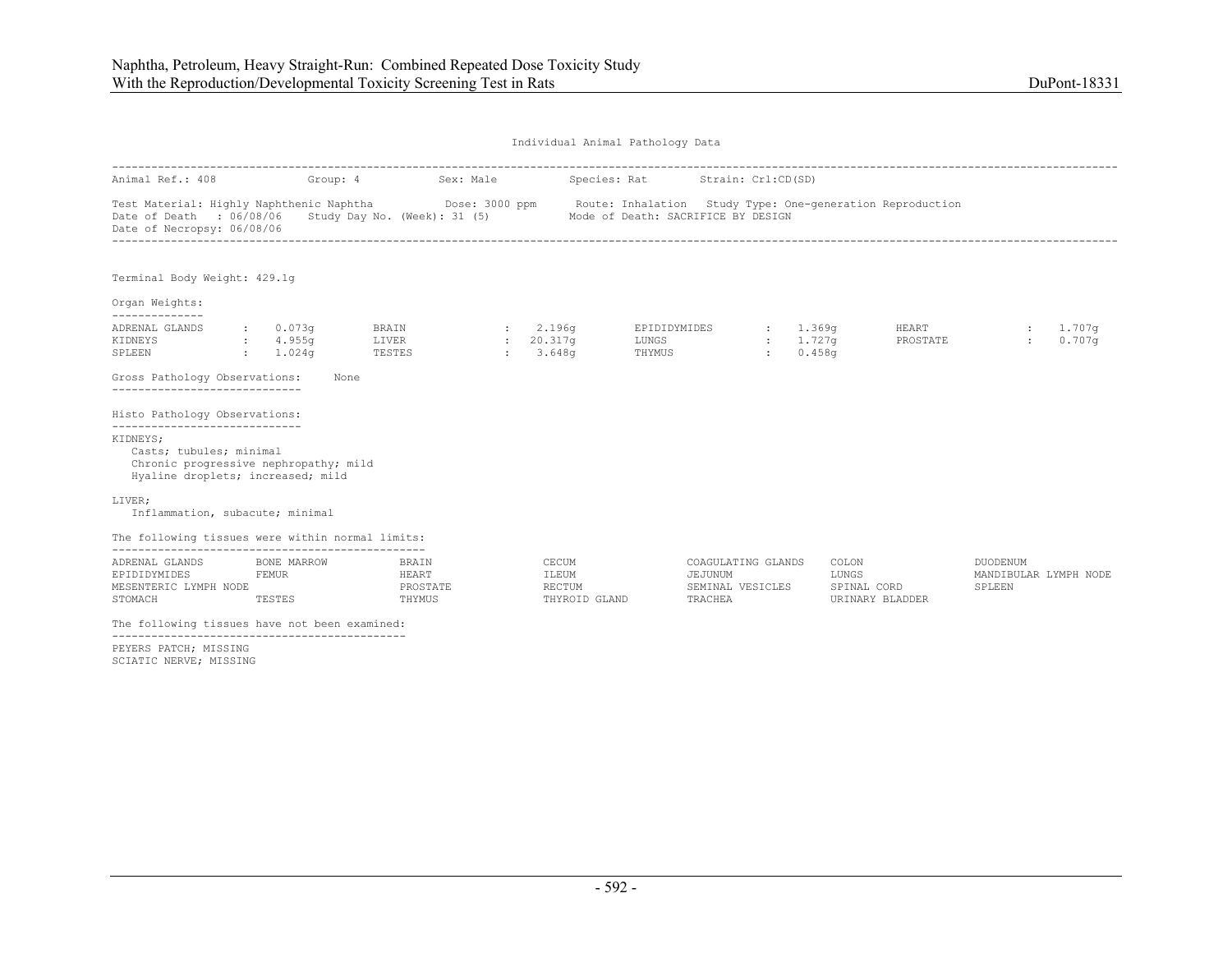| Individual Animal Pathology Data                                                                   |                                       |                          |                                                  |  |                                      |                                    |                                                   |                 |                              |                                                                          |  |                                                |                  |  |
|----------------------------------------------------------------------------------------------------|---------------------------------------|--------------------------|--------------------------------------------------|--|--------------------------------------|------------------------------------|---------------------------------------------------|-----------------|------------------------------|--------------------------------------------------------------------------|--|------------------------------------------------|------------------|--|
| Animal Ref.: 409                                                                                   |                                       | Group: 4                 | Sex: Male                                        |  |                                      | Species: Rat                       | Strain: Crl:CD(SD)                                |                 |                              |                                                                          |  |                                                |                  |  |
| Test Material: Highly Naphthenic Naphtha<br>Date of Death : 06/08/06<br>Date of Necropsy: 06/08/06 |                                       |                          | Study Day No. (Week): 31 (5)                     |  |                                      | Mode of Death: SACRIFICE BY DESIGN |                                                   |                 |                              | Dose: 3000 ppm Boute: Inhalation Study Type: One-generation Reproduction |  |                                                |                  |  |
| Terminal Body Weight: 411.2q                                                                       |                                       |                          |                                                  |  |                                      |                                    |                                                   |                 |                              |                                                                          |  |                                                |                  |  |
| Organ Weights:<br>--------------                                                                   |                                       |                          |                                                  |  |                                      |                                    |                                                   |                 |                              |                                                                          |  |                                                |                  |  |
| ADRENAL GLANDS<br>KIDNEYS<br>SPLEEN                                                                | : 0.087q<br>4.271q<br>: 0.696q        | BRAIN<br>LIVER<br>TESTES |                                                  |  | 2.070q<br>: 15.645q<br>: 3.496q      | EPIDIDYMIDES<br>LUNGS<br>THYMUS    |                                                   | <b>Electric</b> | 1.226q<br>: 1.686q<br>0.506q | HEART<br>PROSTATE                                                        |  | <b>Service</b>                                 | 1.597q<br>0.827q |  |
| Gross Pathology Observations:<br>------------------------------                                    |                                       | None                     |                                                  |  |                                      |                                    |                                                   |                 |                              |                                                                          |  |                                                |                  |  |
| Histo Pathology Observations:<br>------------------------------                                    |                                       |                          |                                                  |  |                                      |                                    |                                                   |                 |                              |                                                                          |  |                                                |                  |  |
| KIDNEYS;<br>Chronic progressive nephropathy; minimal<br>Hyaline droplets; increased; mild          |                                       |                          |                                                  |  |                                      |                                    |                                                   |                 |                              |                                                                          |  |                                                |                  |  |
| LIVER;<br>Inflammation, subacute; minimal<br>Necrosis, focal; minimal                              |                                       |                          |                                                  |  |                                      |                                    |                                                   |                 |                              |                                                                          |  |                                                |                  |  |
| LUNGS;<br>Histiocytosis; alveolar; minimal                                                         |                                       |                          |                                                  |  |                                      |                                    |                                                   |                 |                              |                                                                          |  |                                                |                  |  |
| The following tissues were within normal limits:                                                   |                                       |                          |                                                  |  |                                      |                                    |                                                   |                 |                              |                                                                          |  |                                                |                  |  |
| ADRENAL GLANDS<br>EPIDIDYMIDES<br>MESENTERIC LYMPH NODE<br>SPINAL CORD<br>URINARY BLADDER          | BONE MARROW<br><b>FEMUR</b><br>SPLEEN |                          | <b>BRAIN</b><br>HEART<br>PEYERS PATCH<br>STOMACH |  | CECUM<br>ILEUM<br>PROSTATE<br>TESTES |                                    | COAGULATING GLANDS<br>JEJUNUM<br>RECTUM<br>THYMUS |                 |                              | COLON<br>MANDIBULAR LYMPH NODE<br>SCIATIC NERVE<br>THYROID GLAND         |  | <b>DUODENUM</b><br>SEMINAL VESICLES<br>TRACHEA |                  |  |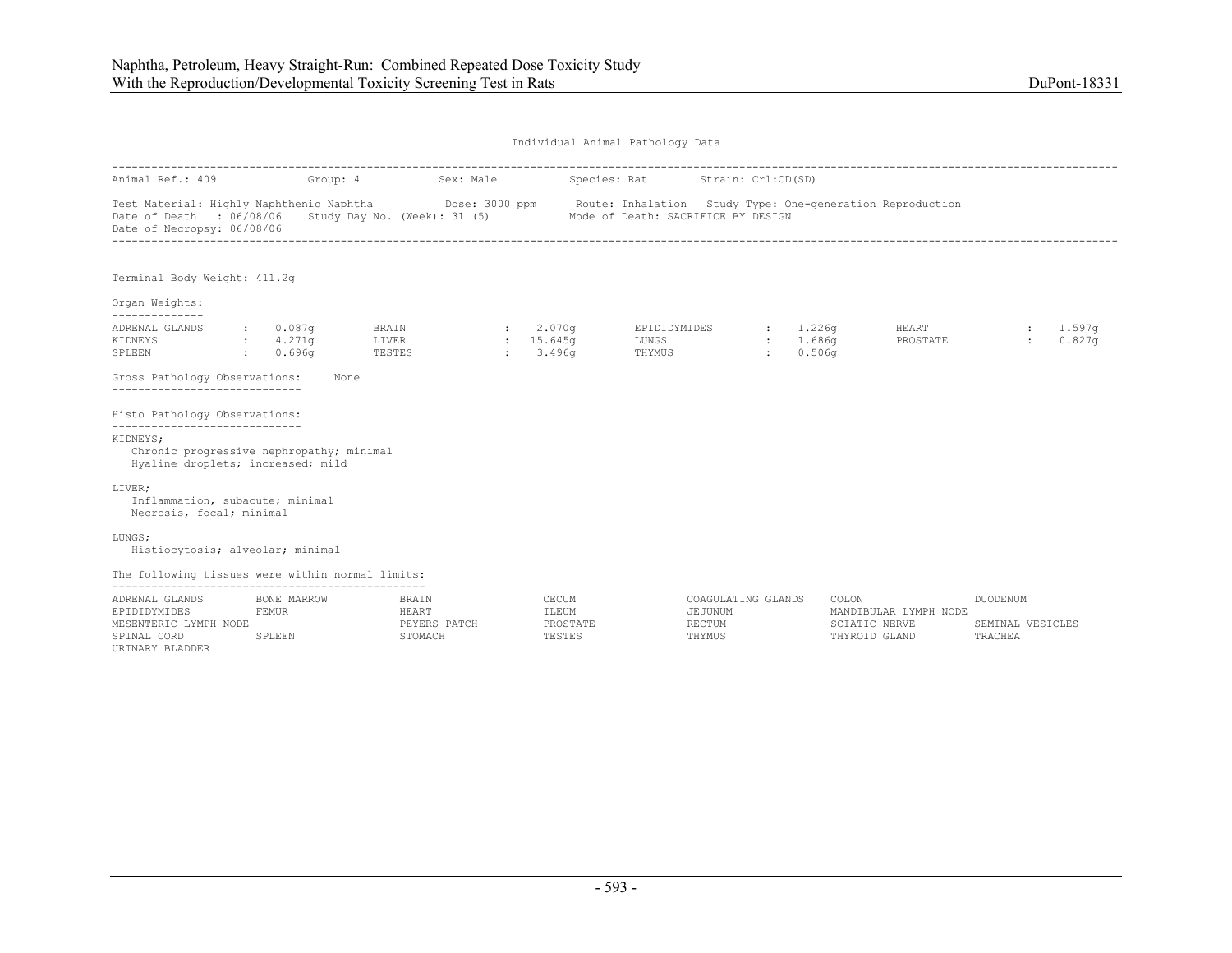| Individual Animal Pathology Data |  |  |
|----------------------------------|--|--|
|                                  |  |  |

|                                                                                                                                                 |                       | Animal Ref.: 410 Group: 4 Sex: Male                                                      |                                      | Species: Rat Strain: Crl:CD(SD)                   |                    |                                |                                                                  |                    |
|-------------------------------------------------------------------------------------------------------------------------------------------------|-----------------------|------------------------------------------------------------------------------------------|--------------------------------------|---------------------------------------------------|--------------------|--------------------------------|------------------------------------------------------------------|--------------------|
| Test Material: Highly Naphthenic Naphtha Dose: 3000 ppm Route: Inhalation Study Type: One-generation Reproduction<br>Date of Necropsy: 06/08/06 |                       | Date of Death : 06/08/06 Study Day No. (Week): 31 (5) Mode of Death: SACRIFICE BY DESIGN |                                      |                                                   |                    |                                |                                                                  |                    |
| Terminal Body Weight: 409g                                                                                                                      |                       |                                                                                          |                                      |                                                   |                    |                                |                                                                  |                    |
| Organ Weights:<br>--------------                                                                                                                |                       |                                                                                          |                                      |                                                   |                    |                                |                                                                  |                    |
| ADRENAL GLANDS<br>$\frac{1}{2}$ : 4.756g<br>KIDNEYS<br>$\sim 0.770q$<br>SPLEEN                                                                  | $\cdot$ 0.070g        | BRAIN<br>LIVER<br>3.591q<br>TESTES                                                       | 2.153q<br>16.279q                    | EPIDIDYMIDES : 1.352g<br>LUNGS<br>THYMUS          | : 1.726q<br>0.386q | HEART<br>PROSTATE              | $\mathbf{L}$                                                     | : 1.456q<br>0.760q |
| Gross Pathology Observations:<br>-----------------------------                                                                                  |                       | None                                                                                     |                                      |                                                   |                    |                                |                                                                  |                    |
| Histo Pathology Observations:                                                                                                                   |                       |                                                                                          |                                      |                                                   |                    |                                |                                                                  |                    |
| -----------------------------<br>KIDNEYS;<br>Chronic progressive nephropathy; minimal<br>Hyaline droplets; increased; mild                      |                       |                                                                                          |                                      |                                                   |                    |                                |                                                                  |                    |
| LIVER;<br>Hypertrophy; centrilobular; minimal<br>Inflammation, subacute; minimal                                                                |                       |                                                                                          |                                      |                                                   |                    |                                |                                                                  |                    |
| The following tissues were within normal limits:                                                                                                |                       |                                                                                          |                                      |                                                   |                    |                                |                                                                  |                    |
| ADRENAL GLANDS<br><b>FEMUR</b><br>EPIDIDYMIDES<br>MESENTERIC LYMPH NODE<br>SPINAL CORD<br>URINARY BLADDER                                       | BONE MARROW<br>SPLEEN | BRAIN<br>HEART<br>PEYERS PATCH<br>STOMACH                                                | CECUM<br>ILEUM<br>PROSTATE<br>TESTES | COAGULATING GLANDS<br>JEJUNUM<br>RECTUM<br>THYMUS | COLON<br>LUNGS     | SCIATIC NERVE<br>THYROID GLAND | DUODENUM<br>MANDIBULAR LYMPH NODE<br>SEMINAL VESICLES<br>TRACHEA |                    |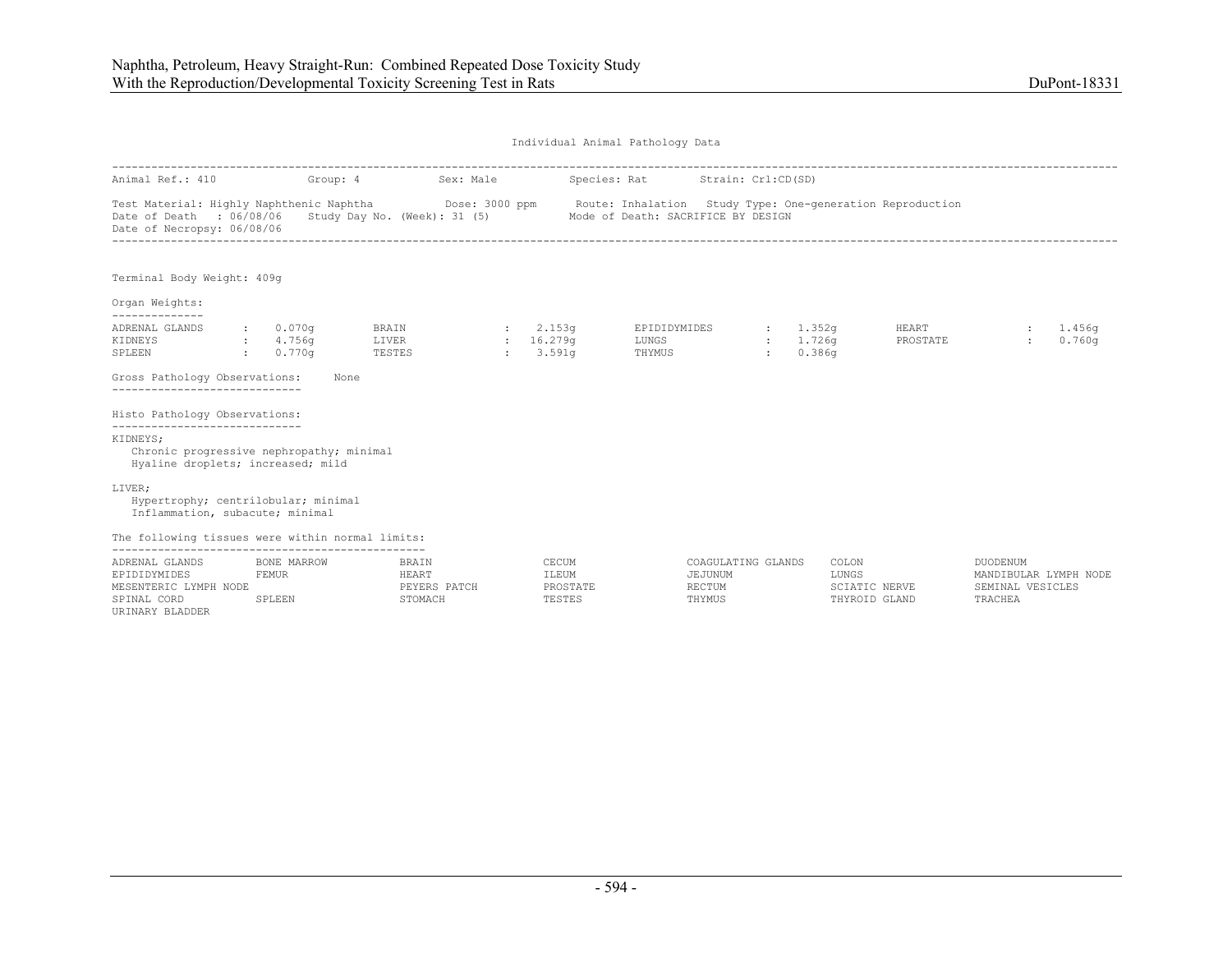THYMUS TRACHEA URINARY BLADDER

| Individual Animal Pathology Data                                                          |                                |          |                                                                                                                                                                                      |                                 |                                 |                                                       |                                |                   |                                                    |                  |  |  |
|-------------------------------------------------------------------------------------------|--------------------------------|----------|--------------------------------------------------------------------------------------------------------------------------------------------------------------------------------------|---------------------------------|---------------------------------|-------------------------------------------------------|--------------------------------|-------------------|----------------------------------------------------|------------------|--|--|
| Animal Ref.: 411                                                                          |                                | Group: 4 | Sex: Male                                                                                                                                                                            |                                 | Species: Rat Strain: Crl:CD(SD) |                                                       |                                |                   |                                                    |                  |  |  |
| Date of Death : 06/08/06<br>Date of Necropsy: 06/08/06                                    |                                |          | Test Material: Highly Naphthenic Naphtha Dose: 3000 ppm Route: Inhalation Study Type: One-generation Reproduction<br>Study Day No. (Week): 31 (5) Mode of Death: SACRIFICE BY DESIGN |                                 |                                 |                                                       |                                |                   |                                                    |                  |  |  |
| Terminal Body Weight: 381.2g                                                              |                                |          |                                                                                                                                                                                      |                                 |                                 |                                                       |                                |                   |                                                    |                  |  |  |
| Organ Weights:                                                                            |                                |          |                                                                                                                                                                                      |                                 |                                 |                                                       |                                |                   |                                                    |                  |  |  |
| --------------<br>ADRENAL GLANDS<br>KIDNEYS<br>SPLEEN                                     | 0.069q<br>4.314q<br>0.685q     |          | BRAIN<br>LIVER<br>TESTES                                                                                                                                                             | : 1.785q<br>: 14.196q<br>3.486q | EPIDIDYMIDES<br>LUNGS<br>THYMUS | <b>Electric</b>                                       | : 1.373g<br>: 1.646q<br>0.346q | HEART<br>PROSTATE | $\ddot{\phantom{a}}$                               | 1.366g<br>0.620q |  |  |
| Gross Pathology Observations:<br>______________________________                           |                                | None     |                                                                                                                                                                                      |                                 |                                 |                                                       |                                |                   |                                                    |                  |  |  |
| Histo Pathology Observations:<br>________________________________                         |                                |          |                                                                                                                                                                                      |                                 |                                 |                                                       |                                |                   |                                                    |                  |  |  |
| EPIDIDYMIDES;<br>Sperm granuloma; mild                                                    |                                |          |                                                                                                                                                                                      |                                 |                                 |                                                       |                                |                   |                                                    |                  |  |  |
| HEART;<br>Cardiomyopathy; minimal                                                         |                                |          |                                                                                                                                                                                      |                                 |                                 |                                                       |                                |                   |                                                    |                  |  |  |
| KIDNEYS;<br>Chronic progressive nephropathy; minimal<br>Hyaline droplets; increased; mild |                                |          |                                                                                                                                                                                      |                                 |                                 |                                                       |                                |                   |                                                    |                  |  |  |
| LIVER;<br>Inflammation, subacute; minimal                                                 |                                |          |                                                                                                                                                                                      |                                 |                                 |                                                       |                                |                   |                                                    |                  |  |  |
| PROSTATE;<br>Inflammation, subacute; minimal                                              |                                |          |                                                                                                                                                                                      |                                 |                                 |                                                       |                                |                   |                                                    |                  |  |  |
| SCIATIC NERVE;<br>Degeneration; axon/myelin; minimal                                      |                                |          |                                                                                                                                                                                      |                                 |                                 |                                                       |                                |                   |                                                    |                  |  |  |
| THYROID GLAND;<br>Hypertrophy; follicular cell; minimal                                   |                                |          |                                                                                                                                                                                      |                                 |                                 |                                                       |                                |                   |                                                    |                  |  |  |
| The following tissues were within normal limits:                                          |                                |          |                                                                                                                                                                                      |                                 |                                 |                                                       |                                |                   |                                                    |                  |  |  |
| ADRENAL GLANDS<br>FEMUR<br>PEYERS PATCH                                                   | BONE MARROW<br>ILEUM<br>RECTUM |          | BRAIN<br>JEJUNUM<br>SEMINAL VESICLES                                                                                                                                                 | CECUM<br>LUNGS                  | SPINAL CORD                     | COAGULATING GLANDS<br>MANDIBULAR LYMPH NODE<br>SPLEEN | COLON<br>STOMACH               |                   | <b>DUODENUM</b><br>MESENTERIC LYMPH NODE<br>TESTES |                  |  |  |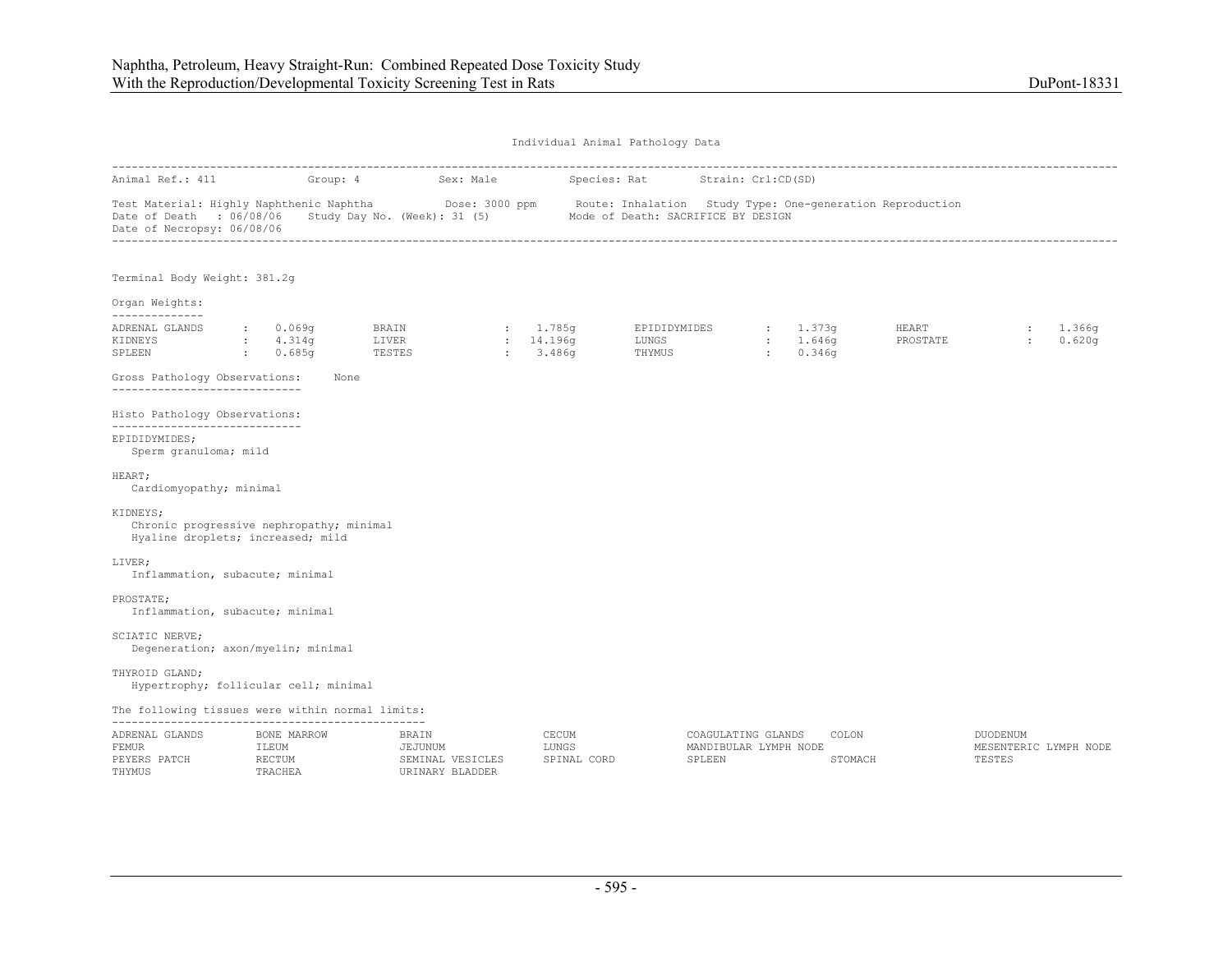|                                                                                                                                                                             | Individual Animal Pathology Data |                                   |                                |           |                                 |                                                                 |                               |                                 |                   |                                                              |                  |
|-----------------------------------------------------------------------------------------------------------------------------------------------------------------------------|----------------------------------|-----------------------------------|--------------------------------|-----------|---------------------------------|-----------------------------------------------------------------|-------------------------------|---------------------------------|-------------------|--------------------------------------------------------------|------------------|
| Animal Ref.: 412                                                                                                                                                            |                                  |                                   | Group: 4                       | Sex: Male |                                 | Species: Rat Strain: Crl:CD(SD)                                 |                               |                                 |                   |                                                              |                  |
| Test Material: Highly Naphthenic Naphtha Dose: 3000 ppm Route: Inhalation Study Type: One-generation Reproduction<br>Date of Death : 06/08/06<br>Date of Necropsy: 06/08/06 |                                  |                                   |                                |           |                                 | Study Day No. (Week): 31 (5) Mode of Death: SACRIFICE BY DESIGN |                               |                                 |                   |                                                              |                  |
| Terminal Body Weight: 391.3g                                                                                                                                                |                                  |                                   |                                |           |                                 |                                                                 |                               |                                 |                   |                                                              |                  |
| Organ Weights:<br>--------------                                                                                                                                            |                                  |                                   |                                |           |                                 |                                                                 |                               |                                 |                   |                                                              |                  |
| ADRENAL GLANDS<br>KIDNEYS<br>SPLEEN                                                                                                                                         | <b>Contractor</b>                | : 0.072q<br>: 3.965q<br>$0.935$ q | BRAIN<br>LIVER<br>TESTES       |           | 2.162q<br>: 15.377q<br>: 3.401q | EPIDIDYMIDES<br>LUNGS<br>THYMUS                                 | 1.197q<br>: 1.740q<br>diam'r. | 0.542q                          | HEART<br>PROSTATE |                                                              | 1.527q<br>0.705q |
| Gross Pathology Observations:<br>-----------------------------                                                                                                              |                                  | None                              |                                |           |                                 |                                                                 |                               |                                 |                   |                                                              |                  |
| Histo Pathology Observations:                                                                                                                                               |                                  |                                   |                                |           |                                 |                                                                 |                               |                                 |                   |                                                              |                  |
| -----------------------------<br>KIDNEYS;<br>Chronic progressive nephropathy; minimal<br>Hyaline droplets; increased; mild<br>Aggregates; lymphoid; minimal                 |                                  |                                   |                                |           |                                 |                                                                 |                               |                                 |                   |                                                              |                  |
| LIVER;<br>Inflammation, subacute; minimal<br>Necrosis, focal; mild                                                                                                          |                                  |                                   |                                |           |                                 |                                                                 |                               |                                 |                   |                                                              |                  |
| The following tissues were within normal limits:                                                                                                                            |                                  |                                   |                                |           |                                 |                                                                 |                               |                                 |                   |                                                              |                  |
| ADRENAL GLANDS<br>EPIDIDYMIDES<br>MESENTERIC LYMPH NODE<br>SPINAL CORD                                                                                                      | FEMUR                            | BONE MARROW                       | BRAIN<br>HEART<br>PEYERS PATCH |           | CECUM<br>ILEUM<br>PROSTATE      | JEJUNUM<br>RECTUM                                               | COAGULATING GLANDS            | COLON<br>LUNGS<br>SCIATIC NERVE |                   | <b>DUODENUM</b><br>MANDIBULAR LYMPH NODE<br>SEMINAL VESICLES |                  |
| SPLEEN                                                                                                                                                                      |                                  | STOMACH                           | TESTES                         |           | THYMUS                          | THYROID GLAND                                                   |                               | TRACHEA                         |                   | URINARY BLADDER                                              |                  |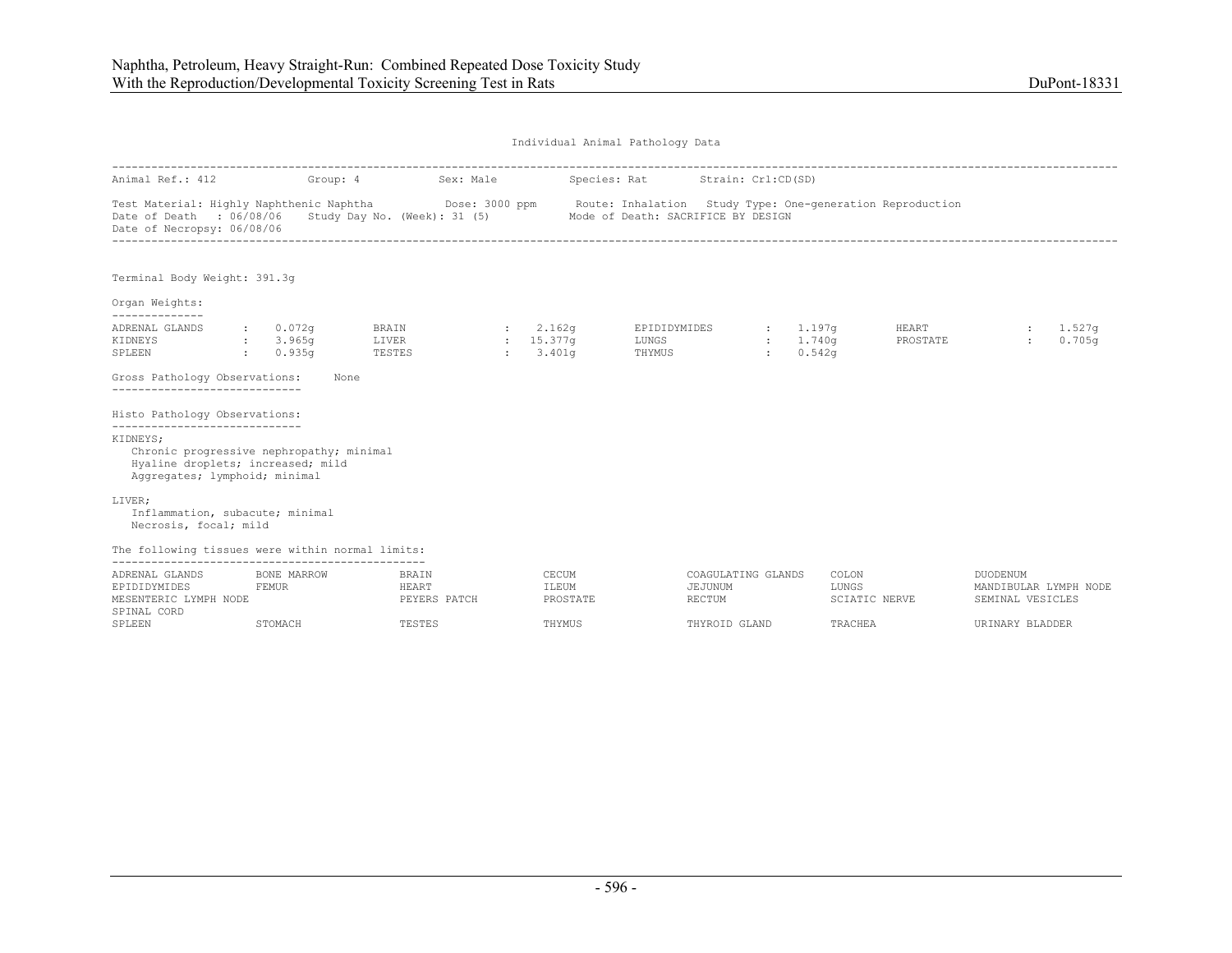| Individual Animal Pathology Data |  |  |
|----------------------------------|--|--|
|                                  |  |  |

| Animal Ref.: 113                                                                                                                                                                                                                                                                                                                                                                                                                                                                                                                                                                                                                                                                                                                                                                                                                                                                              |       |                                |  |                    |                  |                       |  |
|-----------------------------------------------------------------------------------------------------------------------------------------------------------------------------------------------------------------------------------------------------------------------------------------------------------------------------------------------------------------------------------------------------------------------------------------------------------------------------------------------------------------------------------------------------------------------------------------------------------------------------------------------------------------------------------------------------------------------------------------------------------------------------------------------------------------------------------------------------------------------------------------------|-------|--------------------------------|--|--------------------|------------------|-----------------------|--|
| Group: 1<br>Sex: Female<br>Species: Rat<br>Strain: Crl:CD(SD)<br>Test Material: Highly Naphthenic Naphtha Dose: 0 ppm<br>Route: Inhalation Study Type: One-generation Reproduction<br>Date of Death : 06/09/06 Study Day No. (Week): 32 (5) Mode of Death: SACRIFICE BY DESIGN<br>Date of Necropsy: 06/09/06<br>Terminal Body Weight: 239.9q<br>--------------<br>$\cdot$ 0.090q<br>BRAIN<br>: 1.931q<br>HEART<br>$: 0.897$ q<br>KIDNEYS<br>1.962a<br>0.518q<br>1.451q<br>0.139 <sub>q</sub><br>$: 7.058$ q<br>LUNGS<br>OVARIES<br>SPLEEN<br><b>STATE</b><br>$\mathcal{L}$<br>0.506q<br>UTERUS<br>0.577q<br>$\sim$ 100 $\sim$<br>$\sim$<br>Gross Pathology Observations:<br>None<br>--------------------------<br>Histo Pathology Observations:<br>None<br>The following tissues were within normal limits:<br>CECUM<br>CERVIX<br>BONE MARROW<br>BRAIN<br>COLON<br><b>DUODENUM</b><br>JEJUNUM |       |                                |  |                    |                  |                       |  |
| Organ Weights:                                                                                                                                                                                                                                                                                                                                                                                                                                                                                                                                                                                                                                                                                                                                                                                                                                                                                |       |                                |  |                    |                  |                       |  |
| ADRENAL GLANDS<br>LIVER<br>THYMUS                                                                                                                                                                                                                                                                                                                                                                                                                                                                                                                                                                                                                                                                                                                                                                                                                                                             |       |                                |  |                    |                  |                       |  |
|                                                                                                                                                                                                                                                                                                                                                                                                                                                                                                                                                                                                                                                                                                                                                                                                                                                                                               |       |                                |  |                    |                  |                       |  |
|                                                                                                                                                                                                                                                                                                                                                                                                                                                                                                                                                                                                                                                                                                                                                                                                                                                                                               |       |                                |  |                    |                  |                       |  |
|                                                                                                                                                                                                                                                                                                                                                                                                                                                                                                                                                                                                                                                                                                                                                                                                                                                                                               |       |                                |  |                    |                  |                       |  |
| ADRENAL GLANDS<br>FEMUR<br>MANDIBULAR LYMPH NODE                                                                                                                                                                                                                                                                                                                                                                                                                                                                                                                                                                                                                                                                                                                                                                                                                                              | HEART | ILEUM<br>MESENTERIC LYMPH NODE |  | KIDNEYS<br>OVARIES | LIVER<br>OVIDUCT | LUNGS<br>PEYERS PATCH |  |

| ADRENAL GLANDS        | BONE MARROW     | BRAIN                 | CECUM   | CERVIX  | COLON   | DUODENUM      |
|-----------------------|-----------------|-----------------------|---------|---------|---------|---------------|
| FEMUR                 | HEART           | :LEUM                 | JEJUNUM | KIDNEYS | ∟IVER   | LUNGS         |
| MANDIBULAR LYMPH NODE |                 | MESENTERIC LYMPH NODE |         | OVARIES | OVIDUCT | PEYERS PATCH  |
| RECTUM                | SCIATIC NERVE   | SPINAL CORD           | SPLEEN  | STOMACH | THYMUS  | THYROID GLAND |
| TRACHEA               | URINARY BLADDER | UTERUS                | VAGINA  |         |         |               |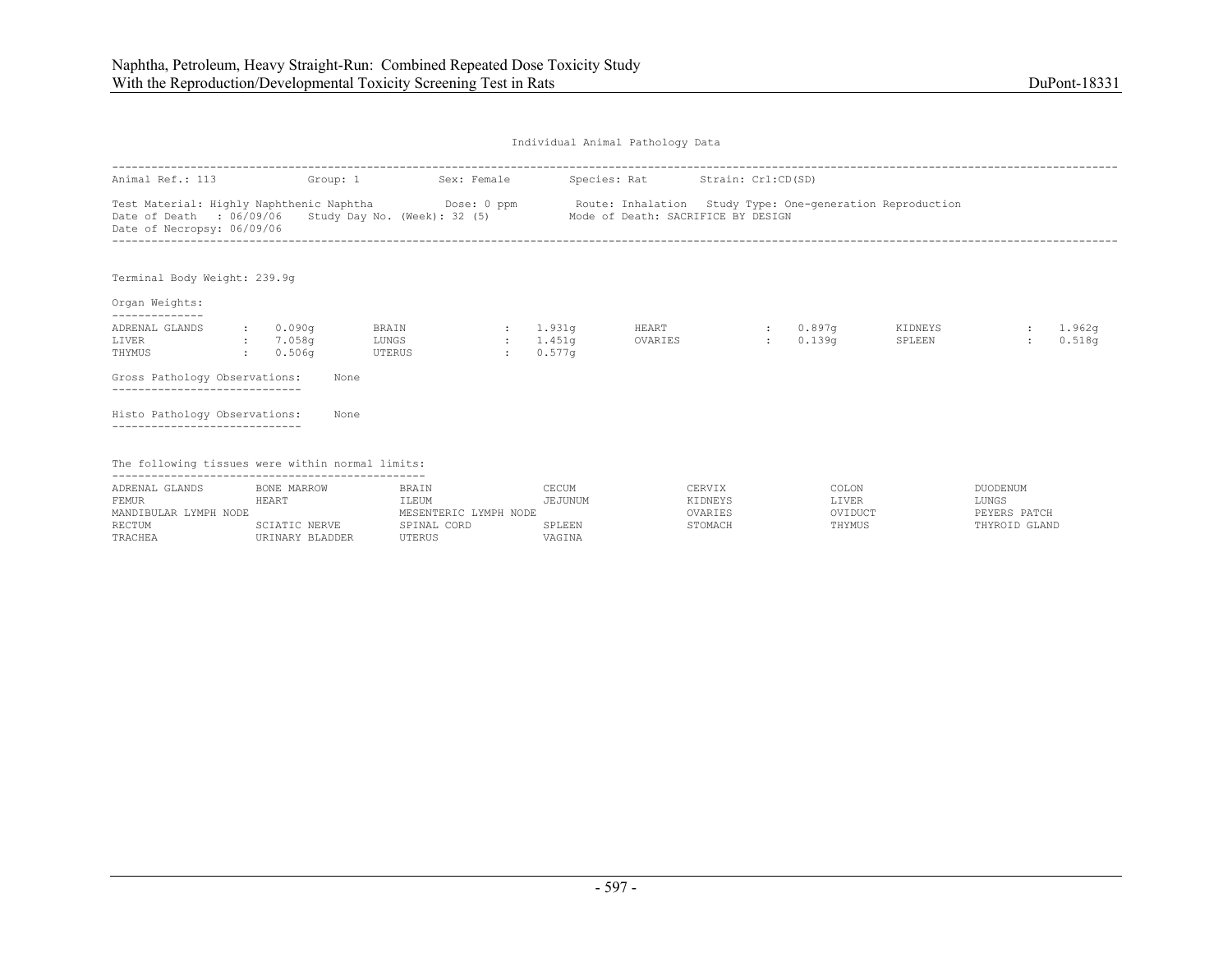| Individual Animal Pathology Data |  |  |
|----------------------------------|--|--|
|                                  |  |  |

| Animal Ref.: 114                                                                                               |                 | Group: 1                       |                                      | Sex: Female               |                                       | Species: Rat     | Strain: Crl:CD(SD)                                                                                                                                                        |                                |                       |                                                     |                  |
|----------------------------------------------------------------------------------------------------------------|-----------------|--------------------------------|--------------------------------------|---------------------------|---------------------------------------|------------------|---------------------------------------------------------------------------------------------------------------------------------------------------------------------------|--------------------------------|-----------------------|-----------------------------------------------------|------------------|
| Test Material: Highly Naphthenic Naphtha Dose: 0 ppm<br>Date of Death : 06/09/06<br>Date of Necropsy: 06/09/06 |                 |                                |                                      |                           |                                       |                  | enic Naphtha       Dose: 0 ppm       Route: Inhalation  Study Type: One-generation Reproduction<br>Study Day No. (Week): 32 (5)        Mode of Death: SACRIFICE BY DESIGN |                                |                       |                                                     |                  |
| Terminal Body Weight: 280.3q                                                                                   |                 |                                |                                      |                           |                                       |                  |                                                                                                                                                                           |                                |                       |                                                     |                  |
| Organ Weights:<br>--------------                                                                               |                 |                                |                                      |                           |                                       |                  |                                                                                                                                                                           |                                |                       |                                                     |                  |
| ADRENAL GLANDS<br>LIVER<br>THYMUS                                                                              |                 | : 0.066q<br>: 8.778q<br>0.525q | BRAIN<br>LUNGS<br>UTERUS             | $\sim 10^{-11}$<br>$\sim$ | : 1.927q<br>1.631q<br>0.488q          | HEART<br>OVARIES | <b>British</b>                                                                                                                                                            | : 1.081q<br>0.181 <sub>q</sub> | KIDNEYS<br>SPLEEN     | $\sim$                                              | 2.362g<br>0.584q |
| Gross Pathology Observations:<br>------------------------------                                                |                 |                                |                                      |                           |                                       |                  |                                                                                                                                                                           |                                |                       |                                                     |                  |
| KIDNEYS;<br>pelvis<br>Dilatation; right<br>Histo Pathology Observations:                                       |                 |                                |                                      |                           |                                       |                  |                                                                                                                                                                           |                                |                       |                                                     |                  |
| ______________________________<br>KIDNEYS;<br>Hydronephrosis; unilateral; mild                                 |                 |                                |                                      |                           |                                       |                  |                                                                                                                                                                           |                                |                       |                                                     |                  |
| LIVER;<br>Inflammation, subacute; minimal                                                                      |                 |                                |                                      |                           |                                       |                  |                                                                                                                                                                           |                                |                       |                                                     |                  |
| The following tissues were within normal limits:                                                               |                 |                                |                                      |                           |                                       |                  |                                                                                                                                                                           |                                |                       |                                                     |                  |
| ADRENAL GLANDS<br><b>FEMUR</b><br>MESENTERIC LYMPH NODE<br>SPINAL CORD<br>UTERUS                               | HEART<br>SPLEEN | BONE MARROW                    | BRAIN<br>ILEUM<br>OVARIES<br>STOMACH |                           | CECUM<br>JEJUNUM<br>OVIDUCT<br>THYMUS |                  | CERVIX<br>LUNGS<br>PEYERS PATCH<br>THYROID GLAND                                                                                                                          | COLON<br>RECTUM<br>TRACHEA     | MANDIBULAR LYMPH NODE | <b>DUODENUM</b><br>SCIATIC NERVE<br>URINARY BLADDER |                  |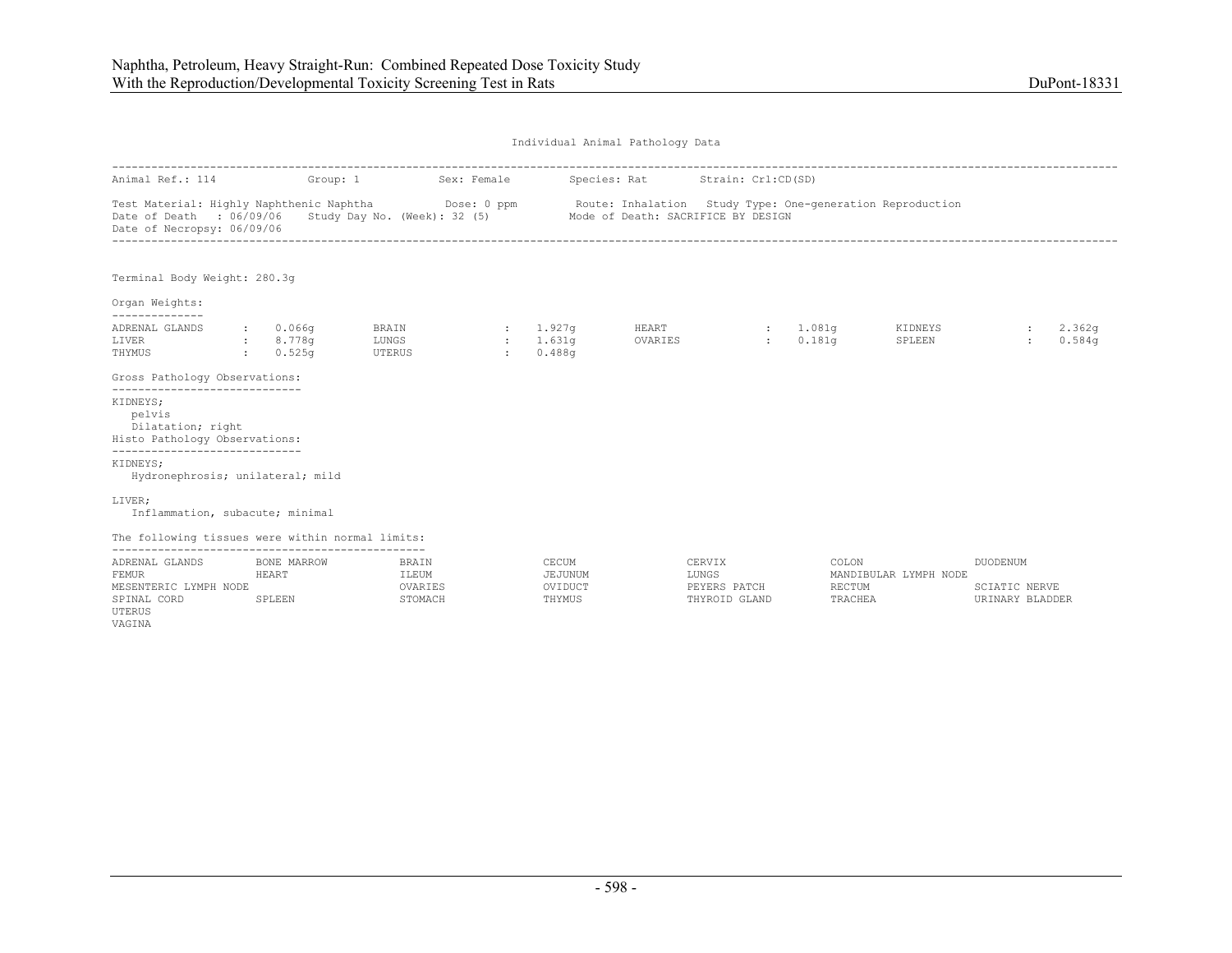| Individual Animal Pathology Data |  |  |
|----------------------------------|--|--|
|                                  |  |  |

| Animal Ref.: 115                                                                                                                                                         |                                                      | Group: 1                             | Sex: Female  |                                       | Species: Rat Strain: Crl:CD(SD)                                 |                                                    |                                     |                   |                                                                              |                  |
|--------------------------------------------------------------------------------------------------------------------------------------------------------------------------|------------------------------------------------------|--------------------------------------|--------------|---------------------------------------|-----------------------------------------------------------------|----------------------------------------------------|-------------------------------------|-------------------|------------------------------------------------------------------------------|------------------|
| Test Material: Highly Naphthenic Naphtha Mose: 0 ppm Route: Inhalation Study Type: One-generation Reproduction<br>Date of Death : 06/09/06<br>Date of Necropsy: 06/09/06 |                                                      |                                      |              |                                       | Study Day No. (Week): 32 (5) Mode of Death: SACRIFICE BY DESIGN |                                                    |                                     |                   |                                                                              |                  |
| Terminal Body Weight: 229.4q                                                                                                                                             |                                                      |                                      |              |                                       |                                                                 |                                                    |                                     |                   |                                                                              |                  |
| Organ Weights:                                                                                                                                                           |                                                      |                                      |              |                                       |                                                                 |                                                    |                                     |                   |                                                                              |                  |
| ADRENAL GLANDS<br>LIVER<br>THYMUS                                                                                                                                        | $\,:\qquad 0.056$ q<br>$\cdot$ 7.036q<br>$: 0.517$ q | BRAIN<br>LUNGS<br>UTERUS             | $\mathbf{r}$ | : 1.899q<br>: 1.306q<br>0.406q        | HEART<br>OVARIES                                                |                                                    | : 0.983q<br>0.125q                  | KIDNEYS<br>SPLEEN |                                                                              | 1.865g<br>0.479q |
| Gross Pathology Observations:                                                                                                                                            |                                                      | None                                 |              |                                       |                                                                 |                                                    |                                     |                   |                                                                              |                  |
| Histo Pathology Observations:                                                                                                                                            |                                                      |                                      |              |                                       |                                                                 |                                                    |                                     |                   |                                                                              |                  |
| -----------------------------<br>LIVER;<br>Inflammation, subacute; minimal                                                                                               |                                                      |                                      |              |                                       |                                                                 |                                                    |                                     |                   |                                                                              |                  |
| The following tissues were within normal limits:                                                                                                                         |                                                      |                                      |              |                                       |                                                                 |                                                    |                                     |                   |                                                                              |                  |
| ADRENAL GLANDS<br><b>FEMUR</b><br>MESENTERIC LYMPH NODE<br>SPINAL CORD<br>UTERUS                                                                                         | BONE MARROW<br>HEART<br>SPLEEN<br>VAGINA             | BRAIN<br>ILEUM<br>OVARIES<br>STOMACH |              | CECUM<br>JEJUNUM<br>OVIDUCT<br>THYMUS |                                                                 | CERVIX<br>KIDNEYS<br>PEYERS PATCH<br>THYROID GLAND | COLON<br>LUNGS<br>RECTUM<br>TRACHEA |                   | DUODENUM<br>MANDIBULAR LYMPH NODE<br><b>SCIATIC NERVE</b><br>URINARY BLADDER |                  |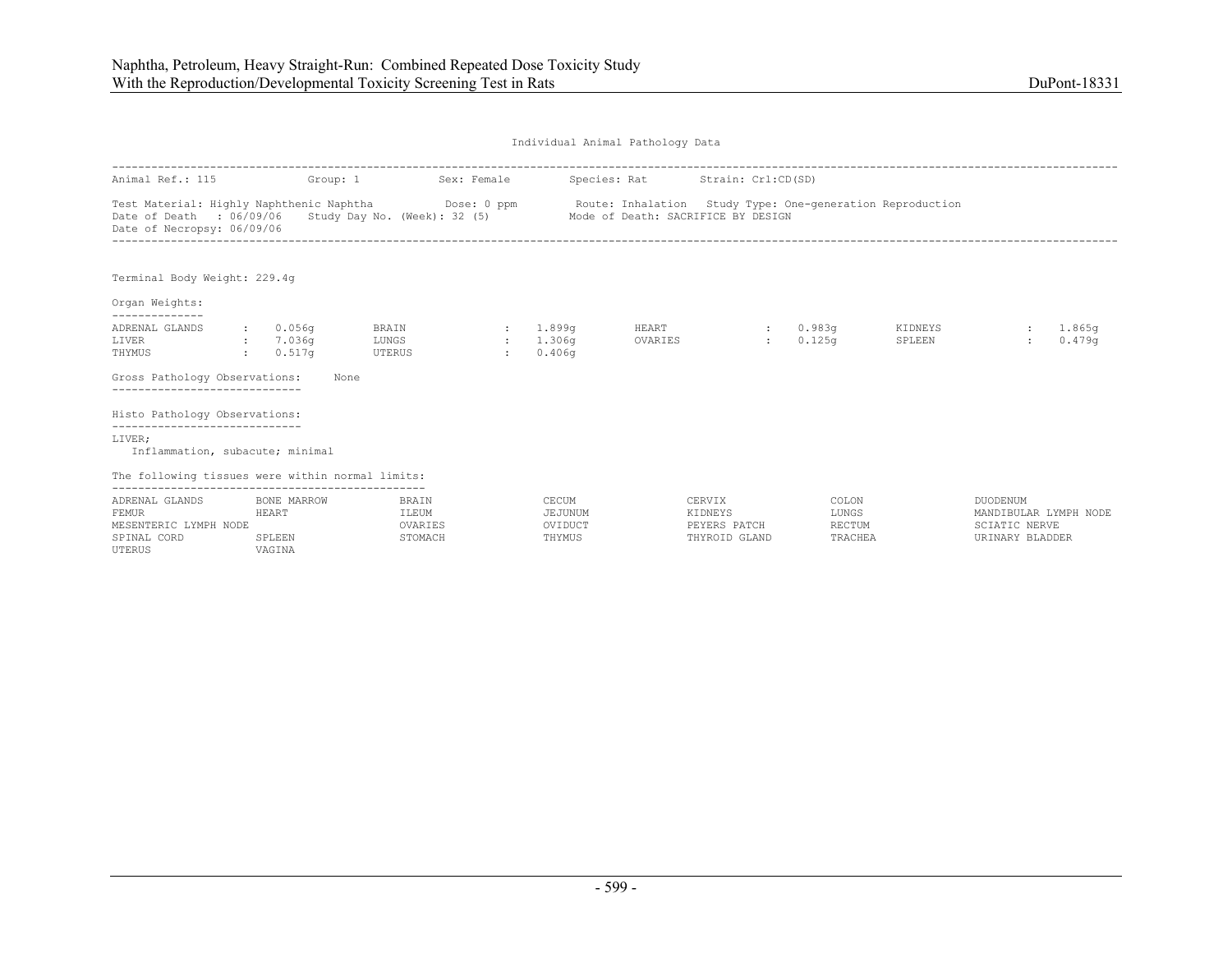| Individual Animal Pathology Data |  |  |
|----------------------------------|--|--|
|                                  |  |  |

| Animal Ref.: 116                                                                                                                                                                                                                                                                                                                                                                                                                                                                                                                                                                                                                                                 | Group: 1                                                        | Sex: Female                                                      |                                      | Species: Rat Strain: Crl:CD(SD)         |                                     |  |                                                    |
|------------------------------------------------------------------------------------------------------------------------------------------------------------------------------------------------------------------------------------------------------------------------------------------------------------------------------------------------------------------------------------------------------------------------------------------------------------------------------------------------------------------------------------------------------------------------------------------------------------------------------------------------------------------|-----------------------------------------------------------------|------------------------------------------------------------------|--------------------------------------|-----------------------------------------|-------------------------------------|--|----------------------------------------------------|
| Test Material: Highly Naphthenic Naphtha Dose: 0 ppm<br>Route: Inhalation Study Type: One-generation Reproduction<br>Study Day No. (Week): 32 (5) Mode of Death: SACRIFICE BY DESIGN<br>Date of Death : 06/09/06<br>Date of Necropsy: 06/09/06<br>Terminal Body Weight: 211.7q<br>Organ Weights:<br>--------------<br>ADRENAL GLANDS<br>: 0.073q<br>BRAIN<br>: 1.776q<br>HEART<br>: 0.902q<br>KIDNEYS<br>0.159 <sub>q</sub><br>0.548q<br>LIVER<br>: 6.420q<<br>LUNGS<br>1.141q<br>OVARIES<br>SPLEEN<br>$\sim$ 100 $\sim$<br>$\sim$<br>0.578q<br>THYMUS<br>: 0.293q<br>UTERUS<br>$\sim$<br>Gross Pathology Observations:<br>None<br>----------------------------- |                                                                 |                                                                  |                                      |                                         |                                     |  |                                                    |
|                                                                                                                                                                                                                                                                                                                                                                                                                                                                                                                                                                                                                                                                  |                                                                 |                                                                  |                                      |                                         |                                     |  |                                                    |
|                                                                                                                                                                                                                                                                                                                                                                                                                                                                                                                                                                                                                                                                  |                                                                 |                                                                  |                                      |                                         |                                     |  |                                                    |
|                                                                                                                                                                                                                                                                                                                                                                                                                                                                                                                                                                                                                                                                  |                                                                 |                                                                  |                                      |                                         |                                     |  | 1.616q <                                           |
|                                                                                                                                                                                                                                                                                                                                                                                                                                                                                                                                                                                                                                                                  |                                                                 |                                                                  |                                      |                                         |                                     |  |                                                    |
| Histo Pathology Observations:                                                                                                                                                                                                                                                                                                                                                                                                                                                                                                                                                                                                                                    | None                                                            |                                                                  |                                      |                                         |                                     |  |                                                    |
| The following tissues were within normal limits:                                                                                                                                                                                                                                                                                                                                                                                                                                                                                                                                                                                                                 |                                                                 |                                                                  |                                      |                                         |                                     |  |                                                    |
| ADRENAL GLANDS<br>FEMUR<br>MANDIBULAR LYMPH NODE<br><b>RECTUM</b><br>TRACHEA                                                                                                                                                                                                                                                                                                                                                                                                                                                                                                                                                                                     | BONE MARROW<br>HEART<br><b>SCIATIC NERVE</b><br>URINARY BLADDER | BRAIN<br>ILEUM<br>MESENTERIC LYMPH NODE<br>SPINAL CORD<br>UTERUS | CECUM<br>JEJUNUM<br>SPLEEN<br>VAGINA | CERVIX<br>KIDNEYS<br>OVARIES<br>STOMACH | COLON<br>LIVER<br>OVIDUCT<br>THYMUS |  | DUODENUM<br>LUNGS<br>PEYERS PATCH<br>THYROID GLAND |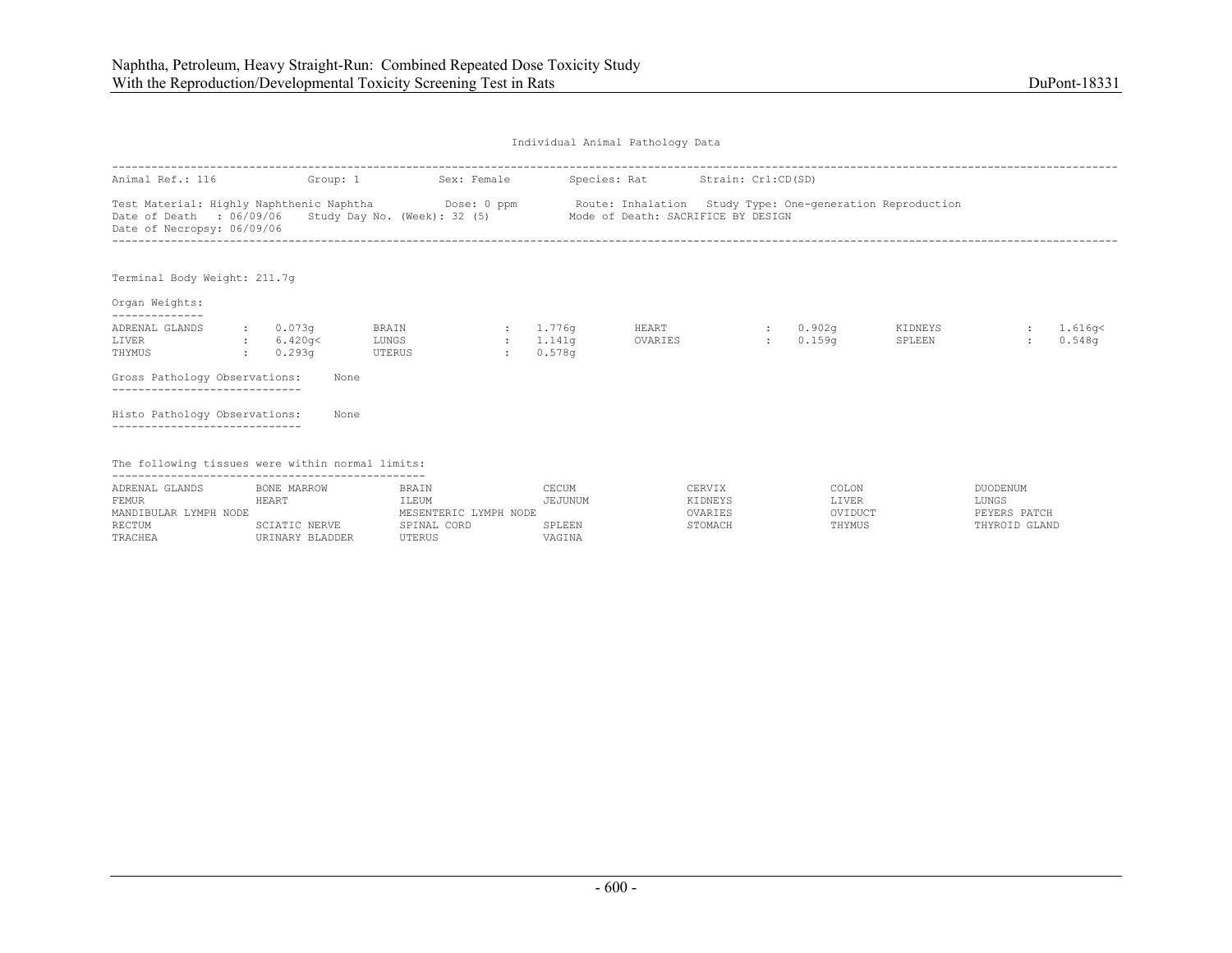| Individual Animal Pathology Data |  |  |
|----------------------------------|--|--|
|                                  |  |  |

| Animal Ref.: 117                                                |                                  | Group: 1                                                                                                                | Sex: Female                |                                   |                  | Species: Rat Strain: Crl:CD(SD)                |                    |                                                           |                                                     |                  |
|-----------------------------------------------------------------|----------------------------------|-------------------------------------------------------------------------------------------------------------------------|----------------------------|-----------------------------------|------------------|------------------------------------------------|--------------------|-----------------------------------------------------------|-----------------------------------------------------|------------------|
| Date of Death : 06/09/06<br>Date of Necropsy: 06/09/06          |                                  | Test Material: Highly Naphthenic Naphtha Dose: 0 ppm<br>Study Day No. (Week): 32 (5) Mode of Death: SACRIFICE BY DESIGN |                            |                                   |                  |                                                |                    | Route: Inhalation Study Type: One-generation Reproduction |                                                     |                  |
| Terminal Body Weight: 267q                                      |                                  |                                                                                                                         |                            |                                   |                  |                                                |                    |                                                           |                                                     |                  |
| Organ Weights:                                                  |                                  |                                                                                                                         |                            |                                   |                  |                                                |                    |                                                           |                                                     |                  |
| --------------<br>ADRENAL GLANDS<br>LIVER<br>THYMUS             | : 0.072q<br>: 8.316q<br>: 0.561q | BRAIN<br>LUNGS<br>UTERUS                                                                                                | $\sim$<br>$\sim$<br>$\sim$ | 1.849q<br>1.357q<br>0.952q        | HEART<br>OVARIES | $\mathcal{L}$                                  | : 1.065q<br>0.166q | KIDNEYS<br>SPLEEN                                         |                                                     | 2.148g<br>0.603q |
| Gross Pathology Observations:<br>------------------------------ |                                  | None                                                                                                                    |                            |                                   |                  |                                                |                    |                                                           |                                                     |                  |
| Histo Pathology Observations:<br>------------------------------ |                                  |                                                                                                                         |                            |                                   |                  |                                                |                    |                                                           |                                                     |                  |
| HEART;<br>Cardiomyopathy; minimal                               |                                  |                                                                                                                         |                            |                                   |                  |                                                |                    |                                                           |                                                     |                  |
| LIVER;                                                          | Inflammation, subacute; minimal  |                                                                                                                         |                            |                                   |                  |                                                |                    |                                                           |                                                     |                  |
| LUNGS;                                                          |                                  | Inflammation; perivascular/peribronchiolar; minimal                                                                     |                            |                                   |                  |                                                |                    |                                                           |                                                     |                  |
| The following tissues were within normal limits:                |                                  |                                                                                                                         |                            |                                   |                  |                                                |                    |                                                           |                                                     |                  |
| ADRENAL GLANDS<br><b>FEMUR</b><br>OVARIES<br>THYMUS             | BONE MARROW<br>ILEUM<br>OVIDUCT  | BRAIN<br>JEJUNUM<br>RECTUM                                                                                              |                            | CECUM<br>KIDNEYS<br>SCIATIC NERVE |                  | CERVIX<br>MANDIBULAR LYMPH NODE<br>SPINAL CORD |                    | COLON<br>SPLEEN                                           | <b>DUODENUM</b><br>MESENTERIC LYMPH NODE<br>STOMACH |                  |
| THYROID GLAND                                                   | TRACHEA                          | URINARY BLADDER                                                                                                         |                            | UTERUS                            |                  | VAGINA                                         |                    |                                                           |                                                     |                  |
| The following tissues have not been examined:                   |                                  |                                                                                                                         |                            |                                   |                  |                                                |                    |                                                           |                                                     |                  |
|                                                                 |                                  |                                                                                                                         |                            |                                   |                  |                                                |                    |                                                           |                                                     |                  |

PEYERS PATCH; MISSING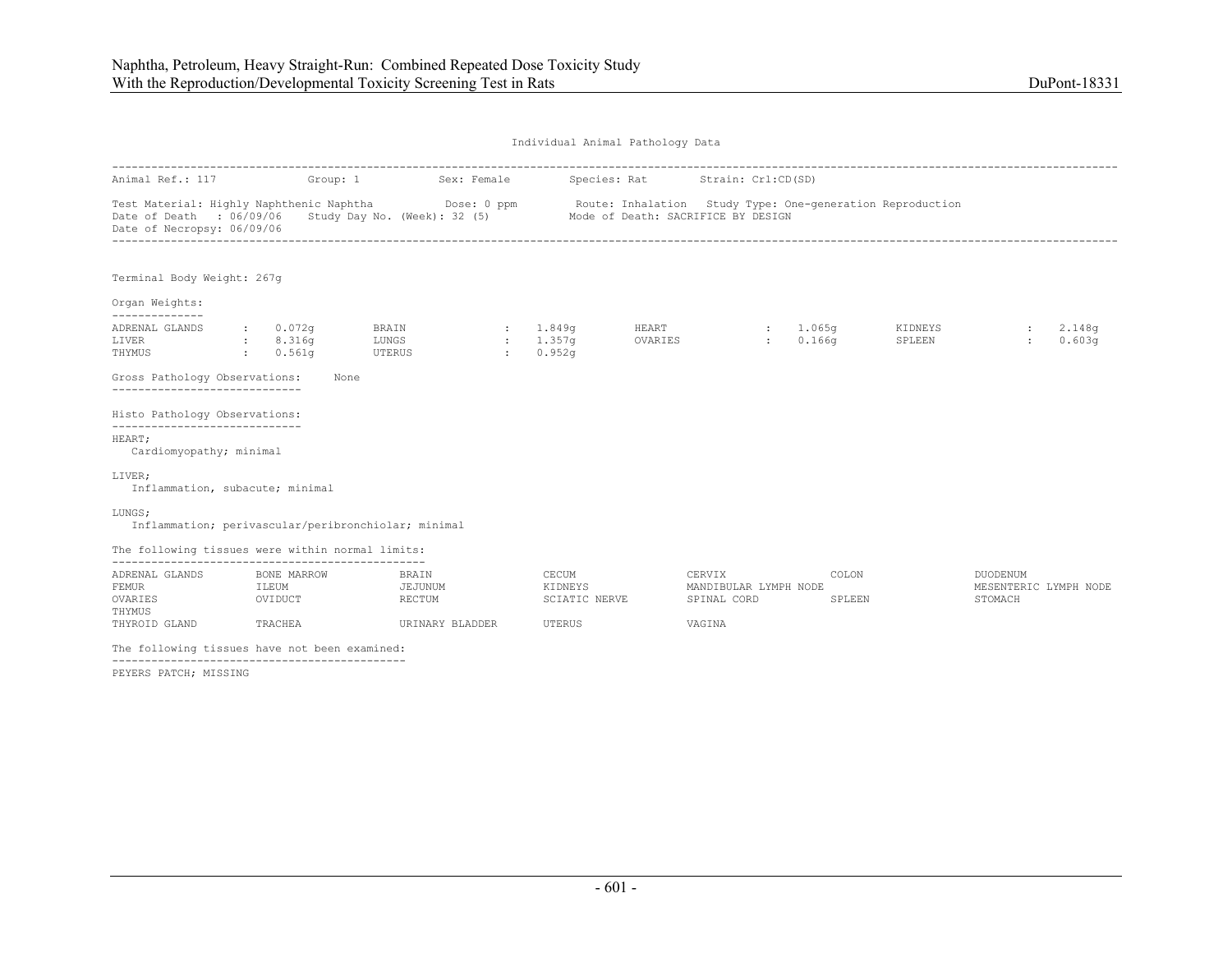| Individual Animal Pathology Data |  |  |
|----------------------------------|--|--|
|                                  |  |  |

| Animal Ref.: 118                                                                    | Group: 1                                                 | Sex: Female                                                                                                             |                                                   |                                      | Species: Rat Strain: Crl:CD(SD)                           |                    |                                     |                   |                                                    |                  |
|-------------------------------------------------------------------------------------|----------------------------------------------------------|-------------------------------------------------------------------------------------------------------------------------|---------------------------------------------------|--------------------------------------|-----------------------------------------------------------|--------------------|-------------------------------------|-------------------|----------------------------------------------------|------------------|
| Date of Death : 06/09/06<br>Date of Necropsy: 06/09/06                              |                                                          | Test Material: Highly Naphthenic Naphtha Dose: 0 ppm<br>Study Day No. (Week): 32 (5) Mode of Death: SACRIFICE BY DESIGN |                                                   |                                      | Route: Inhalation Study Type: One-generation Reproduction |                    |                                     |                   |                                                    |                  |
| Terminal Body Weight: 219.6g                                                        |                                                          |                                                                                                                         |                                                   |                                      |                                                           |                    |                                     |                   |                                                    |                  |
| Organ Weights:<br>--------------                                                    |                                                          |                                                                                                                         |                                                   |                                      |                                                           |                    |                                     |                   |                                                    |                  |
| ADRENAL GLANDS<br>LIVER<br>THYMUS<br>Gross Pathology Observations:                  | $: 0.058$ q<br>: 6.589q<br>: 0.298q                      | BRAIN<br>LUNGS<br>UTERUS<br>None                                                                                        | : 1.859q<br>1.458a<br>$\sim$ 100 $\sim$<br>$\sim$ | 0.594q                               | HEART<br>OVARIES                                          | <b>State State</b> | $0.926$ q<br>0.119 <sub>q</sub>     | KIDNEYS<br>SPLEEN |                                                    | 1,793q<br>0.620q |
| _____________________________<br>Histo Pathology Observations:                      |                                                          | None                                                                                                                    |                                                   |                                      |                                                           |                    |                                     |                   |                                                    |                  |
| The following tissues were within normal limits:                                    |                                                          |                                                                                                                         |                                                   |                                      |                                                           |                    |                                     |                   |                                                    |                  |
| ADRENAL GLANDS<br><b>FEMUR</b><br>MANDIBULAR LYMPH NODE<br><b>RECTUM</b><br>TRACHEA | BONE MARROW<br>HEART<br>SCIATIC NERVE<br>URINARY BLADDER | BRAIN<br>ILEUM<br>MESENTERIC LYMPH NODE<br>SPINAL CORD<br>UTERUS                                                        |                                                   | CECUM<br>JEJUNUM<br>SPLEEN<br>VAGINA | CERVIX<br>KIDNEYS<br>OVARIES<br>STOMACH                   |                    | COLON<br>LIVER<br>OVIDUCT<br>THYMUS |                   | DUODENUM<br>LUNGS<br>PEYERS PATCH<br>THYROID GLAND |                  |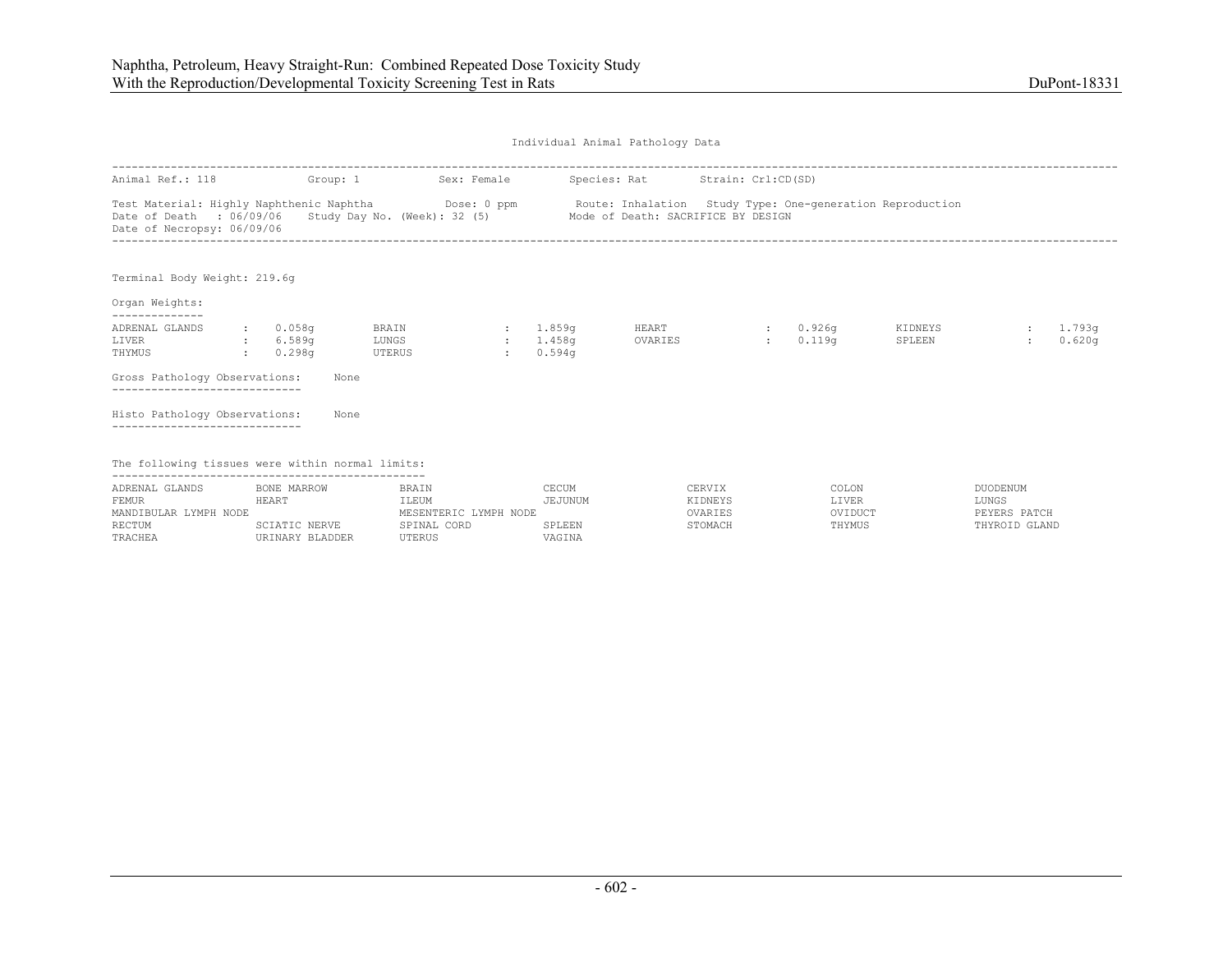| Individual Animal Pathology Data |  |  |
|----------------------------------|--|--|
|                                  |  |  |

| Animal Ref.: 119                                                                                               | Group: 1                                 | Sex: Female                                                     |               |                                          | Species: Rat     | Strain: Crl:CD(SD)                                        |                                      |                       |                                                  |                  |
|----------------------------------------------------------------------------------------------------------------|------------------------------------------|-----------------------------------------------------------------|---------------|------------------------------------------|------------------|-----------------------------------------------------------|--------------------------------------|-----------------------|--------------------------------------------------|------------------|
| Test Material: Highly Naphthenic Naphtha Dose: 0 ppm<br>Date of Death : 06/09/06<br>Date of Necropsy: 06/09/06 |                                          | Study Day No. (Week): 32 (5) Mode of Death: SACRIFICE BY DESIGN |               |                                          |                  | Route: Inhalation Study Type: One-generation Reproduction |                                      |                       |                                                  |                  |
| Terminal Body Weight: 264.9q                                                                                   |                                          |                                                                 |               |                                          |                  |                                                           |                                      |                       |                                                  |                  |
| Organ Weights:<br>--------------                                                                               |                                          |                                                                 |               |                                          |                  |                                                           |                                      |                       |                                                  |                  |
| ADRENAL GLANDS<br>LIVER<br>THYMUS                                                                              | $: 0.075$ q<br>: 7.280q<br>: 0.449q      | BRAIN<br>LUNGS<br>UTERUS                                        | $\mathcal{L}$ | : 1.832q<br>1.567q<br>0.364 <sub>q</sub> | HEART<br>OVARIES | <b>Expertise</b>                                          | : 0.982q<br>0.105 <sub>q</sub>       | KIDNEYS<br>SPLEEN     |                                                  | 2.036q<br>0.602q |
| Gross Pathology Observations:                                                                                  |                                          | None                                                            |               |                                          |                  |                                                           |                                      |                       |                                                  |                  |
| Histo Pathology Observations:<br>------------------------------                                                |                                          |                                                                 |               |                                          |                  |                                                           |                                      |                       |                                                  |                  |
| LIVER;<br>Inflammation, subacute; minimal<br>The following tissues were within normal limits:                  |                                          |                                                                 |               |                                          |                  |                                                           |                                      |                       |                                                  |                  |
| ADRENAL GLANDS<br>HEART<br>MESENTERIC LYMPH NODE<br>SPINAL CORD<br>UTERUS                                      | BONE MARROW<br>ILEUM<br>SPLEEN<br>VAGINA | <b>BRAIN</b><br>JEJUNUM<br>OVARIES<br>STOMACH                   |               | CECUM<br>KIDNEYS<br>OVIDUCT<br>THYMUS    |                  | COLON<br>LUNGS<br>PEYERS PATCH<br>THYROID GLAND           | <b>DUODENUM</b><br>RECTUM<br>TRACHEA | MANDIBULAR LYMPH NODE | <b>FEMUR</b><br>SCIATIC NERVE<br>URINARY BLADDER |                  |
| The following tissues have not been examined:                                                                  |                                          |                                                                 |               |                                          |                  |                                                           |                                      |                       |                                                  |                  |

CERVIX; MISSING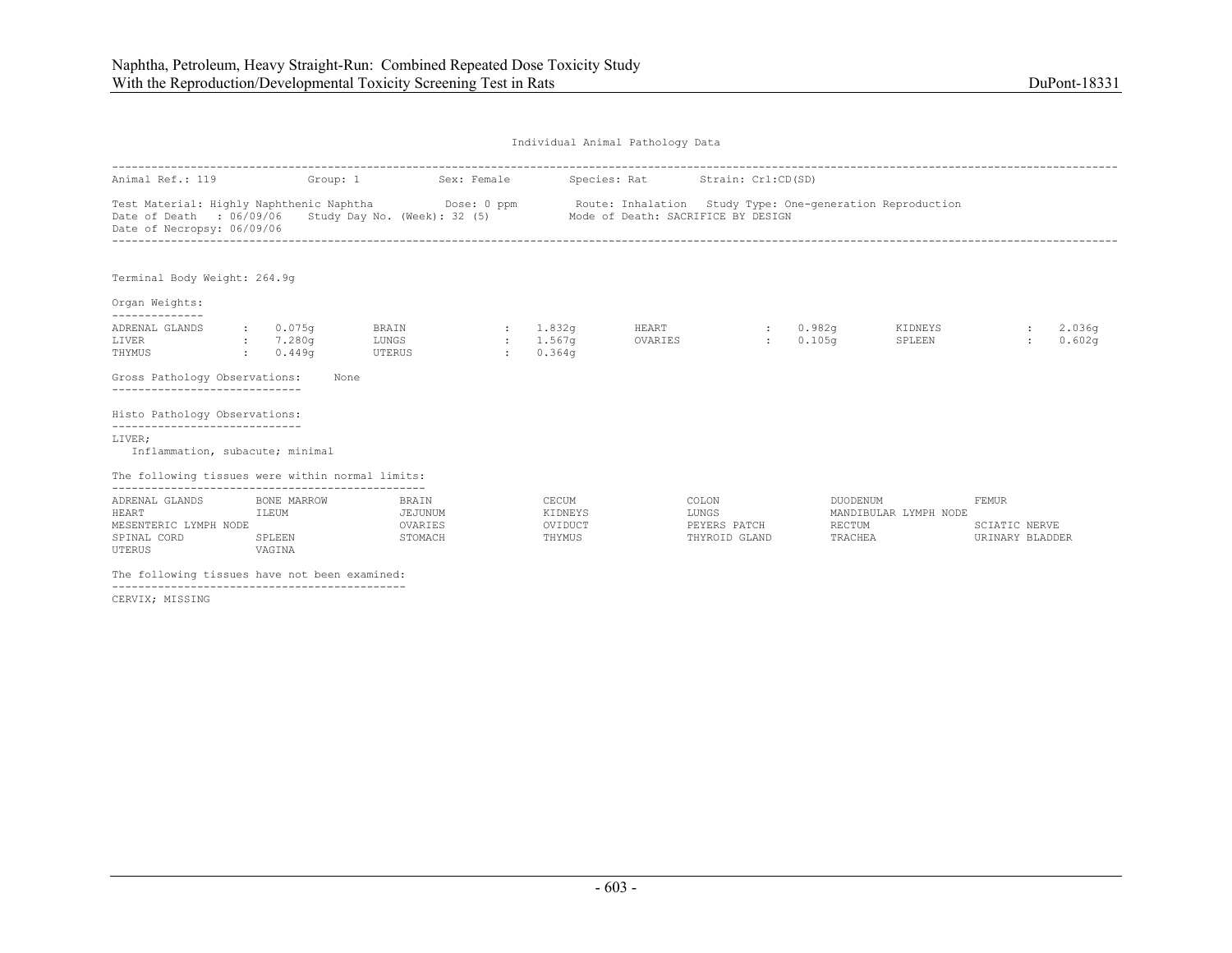UTERUS VAGINA

| Individual Animal Pathology Data |  |  |
|----------------------------------|--|--|
|                                  |  |  |

| Animal Ref.: 120                                                                                               | Group: 1                       | Sex: Female                            |                                 |                                       | Species: Rat     | Strain: Crl:CD(SD)                               |                            |                                                           |                                                     |                  |
|----------------------------------------------------------------------------------------------------------------|--------------------------------|----------------------------------------|---------------------------------|---------------------------------------|------------------|--------------------------------------------------|----------------------------|-----------------------------------------------------------|-----------------------------------------------------|------------------|
| Test Material: Highly Naphthenic Naphtha Dose: 0 ppm<br>Date of Death : 06/09/06<br>Date of Necropsy: 06/09/06 |                                | Study Day No. (Week): 32 (5)           |                                 |                                       |                  | Mode of Death: SACRIFICE BY DESIGN               |                            | Route: Inhalation Study Type: One-generation Reproduction |                                                     |                  |
| Terminal Body Weight: 265.2q                                                                                   |                                |                                        |                                 |                                       |                  |                                                  |                            |                                                           |                                                     |                  |
| Organ Weights:<br>--------------                                                                               |                                |                                        |                                 |                                       |                  |                                                  |                            |                                                           |                                                     |                  |
| ADRENAL GLANDS<br>LIVER<br>THYMUS<br><b>Contract Contract</b>                                                  | : 0.084q<br>8.491q<br>0.470q   | BRAIN<br>LUNGS<br>UTERUS               | $\sim$ $\sim$<br>$\sim 10^{-1}$ | : 1.764q<br>1.460g<br>0.411q          | HEART<br>OVARIES | <b>Expertise</b>                                 | : 1.059q<br>0.129q         | KIDNEYS<br>SPLEEN                                         |                                                     | 2,236q<br>0.428q |
| Gross Pathology Observations:<br>------------------------------                                                | None                           |                                        |                                 |                                       |                  |                                                  |                            |                                                           |                                                     |                  |
| Histo Pathology Observations:<br>------------------------------                                                |                                |                                        |                                 |                                       |                  |                                                  |                            |                                                           |                                                     |                  |
| HEART;<br>Inflammation/degeneration; subendocardial; minimal                                                   |                                |                                        |                                 |                                       |                  |                                                  |                            |                                                           |                                                     |                  |
| LIVER;<br>Inflammation, subacute; minimal                                                                      |                                |                                        |                                 |                                       |                  |                                                  |                            |                                                           |                                                     |                  |
| The following tissues were within normal limits:                                                               |                                |                                        |                                 |                                       |                  |                                                  |                            |                                                           |                                                     |                  |
| ADRENAL GLANDS<br><b>FEMUR</b><br>MESENTERIC LYMPH NODE<br>SPINAL CORD                                         | BONE MARROW<br>ILEUM<br>SPLEEN | BRAIN<br>JEJUNUM<br>OVARIES<br>STOMACH |                                 | CECUM<br>KIDNEYS<br>OVIDUCT<br>THYMUS |                  | CERVIX<br>LUNGS<br>PEYERS PATCH<br>THYROID GLAND | COLON<br>RECTUM<br>TRACHEA | MANDIBULAR LYMPH NODE                                     | DUODENUM<br><b>SCIATIC NERVE</b><br>URINARY BLADDER |                  |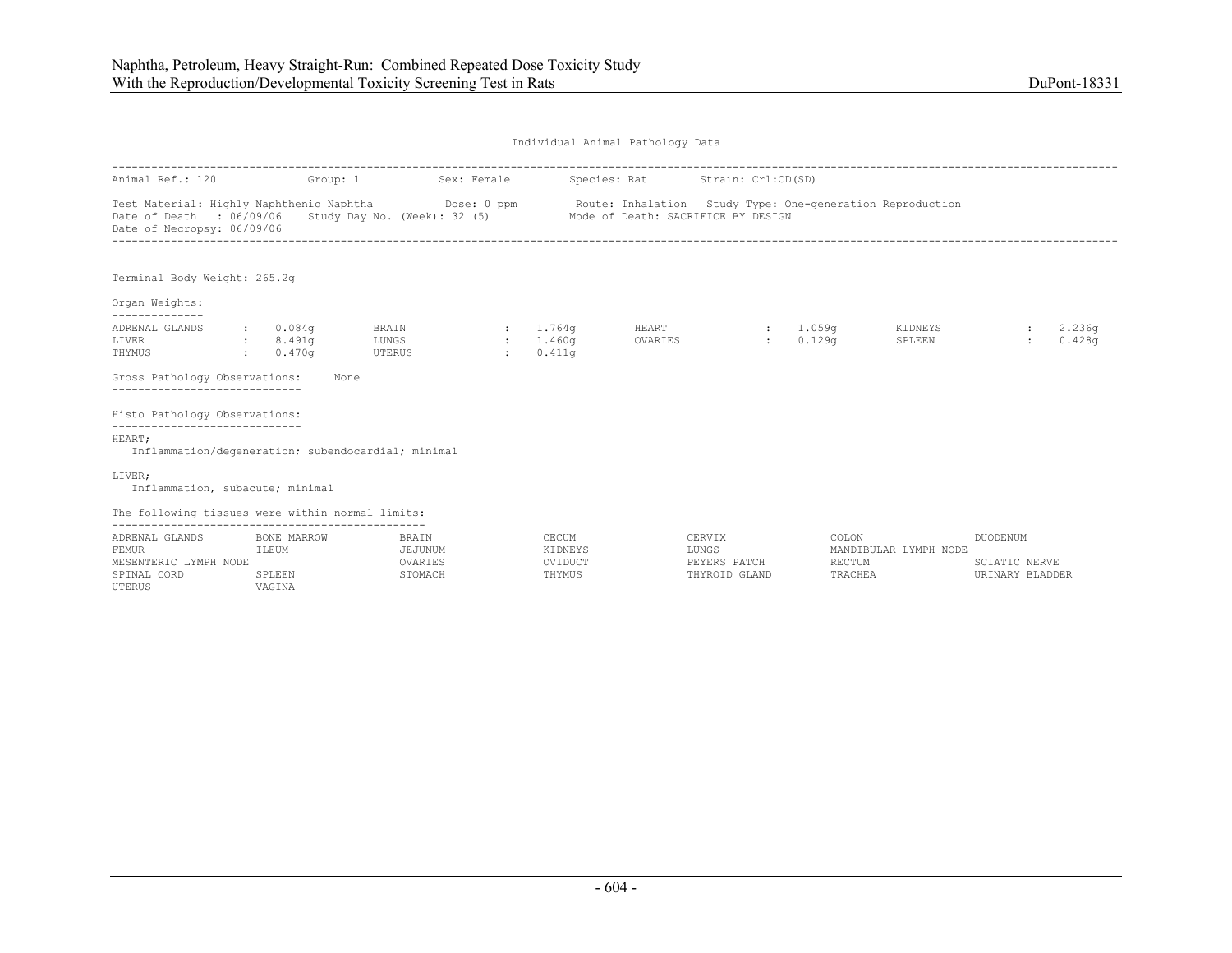| Individual Animal Pathology Data |  |  |
|----------------------------------|--|--|
|                                  |  |  |

| Animal Ref.: 121                                                                                               | Group: 1                                                                  |                                                                 | Sex: Female                    |                                       | Species: Rat     | Strain: Crl:CD(SD)                                 |                            |                                                           |                                                            |                  |
|----------------------------------------------------------------------------------------------------------------|---------------------------------------------------------------------------|-----------------------------------------------------------------|--------------------------------|---------------------------------------|------------------|----------------------------------------------------|----------------------------|-----------------------------------------------------------|------------------------------------------------------------|------------------|
| Test Material: Highly Naphthenic Naphtha Dose: 0 ppm<br>Date of Death : 06/09/06<br>Date of Necropsy: 06/09/06 |                                                                           | Study Day No. (Week): 32 (5) Mode of Death: SACRIFICE BY DESIGN |                                |                                       |                  |                                                    |                            | Route: Inhalation Study Type: One-generation Reproduction |                                                            |                  |
| Terminal Body Weight: 246.2q                                                                                   |                                                                           |                                                                 |                                |                                       |                  |                                                    |                            |                                                           |                                                            |                  |
| Organ Weights:                                                                                                 |                                                                           |                                                                 |                                |                                       |                  |                                                    |                            |                                                           |                                                            |                  |
| --------------<br>ADRENAL GLANDS<br>LIVER<br>THYMUS                                                            | : 0.090q<br>8.264q<br>$\mathbf{L}$<br>0.417 <sub>q</sub><br>$\sim$ $\sim$ | BRAIN<br>LUNGS<br>UTERUS                                        | $\sim$ $\sim$<br>$\mathcal{L}$ | : 1.956q<br>1.532g<br>0.421q          | HEART<br>OVARIES | <b>Expertise</b>                                   | $: 0.968$ q<br>0.116q      | KIDNEYS<br>SPLEEN                                         |                                                            | 2,265q<br>0.490q |
| Gross Pathology Observations:<br>_____________________________                                                 |                                                                           | None                                                            |                                |                                       |                  |                                                    |                            |                                                           |                                                            |                  |
| Histo Pathology Observations:<br>------------------------------                                                |                                                                           |                                                                 |                                |                                       |                  |                                                    |                            |                                                           |                                                            |                  |
| LIVER;<br>Fatty change; median cleft; minimal                                                                  |                                                                           |                                                                 |                                |                                       |                  |                                                    |                            |                                                           |                                                            |                  |
| LUNGS;<br>Inflammation; perivascular/peribronchiolar; minimal                                                  |                                                                           |                                                                 |                                |                                       |                  |                                                    |                            |                                                           |                                                            |                  |
| The following tissues were within normal limits:                                                               |                                                                           |                                                                 |                                |                                       |                  |                                                    |                            |                                                           |                                                            |                  |
| ADRENAL GLANDS<br><b>FEMUR</b><br>MESENTERIC LYMPH NODE<br>SPINAL CORD                                         | BONE MARROW<br>HEART<br>SPLEEN                                            | BRAIN<br>ILEUM<br>OVARIES<br>STOMACH                            |                                | CECUM<br>JEJUNUM<br>OVIDUCT<br>THYMUS |                  | CERVIX<br>KIDNEYS<br>PEYERS PATCH<br>THYROID GLAND | COLON<br>RECTUM<br>TRACHEA | MANDIBULAR LYMPH NODE                                     | <b>DUODENUM</b><br><b>SCIATIC NERVE</b><br>URINARY BLADDER |                  |

UTERUS VAGINA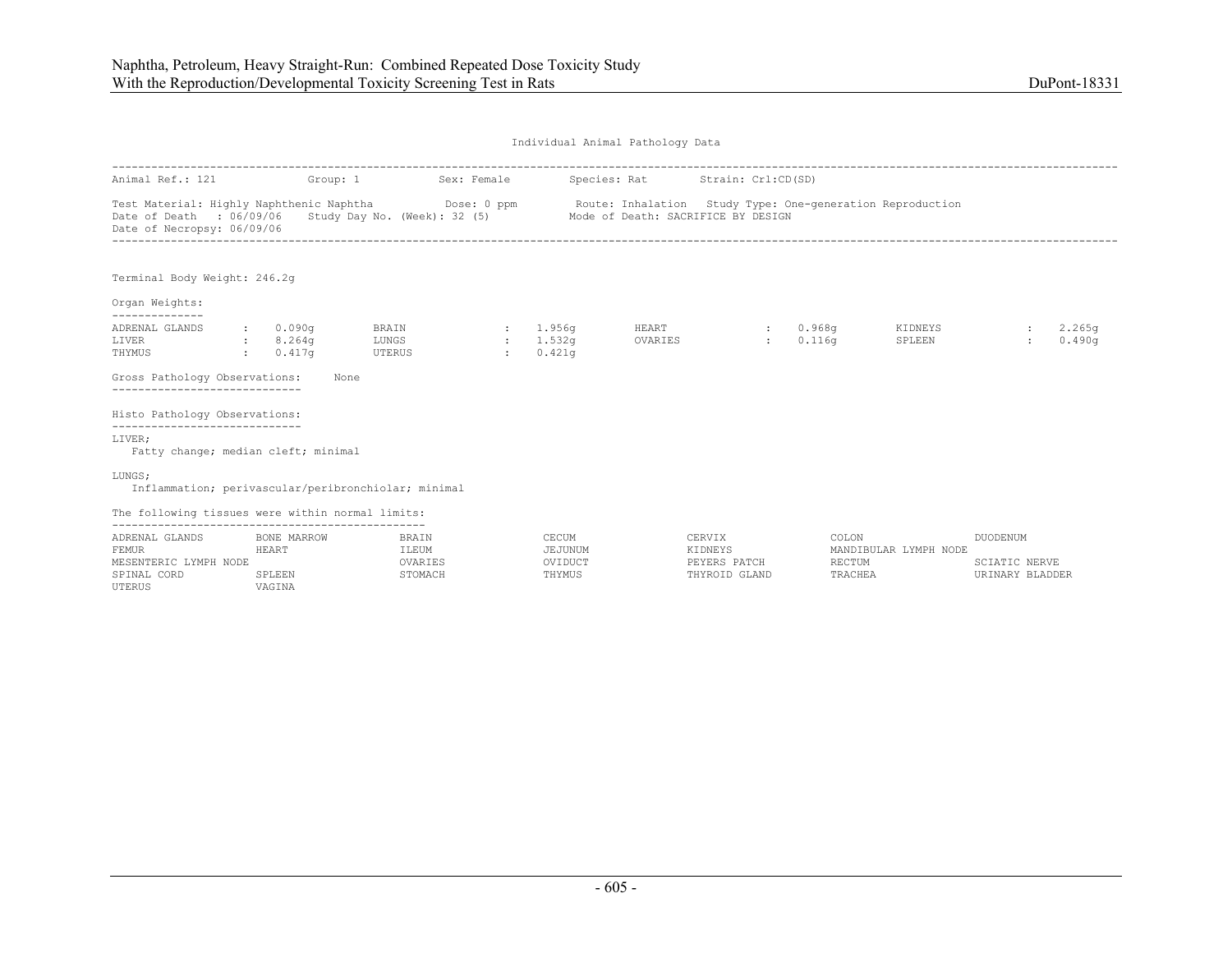| Individual Animal Pathology Data |  |  |
|----------------------------------|--|--|
|                                  |  |  |

| Animal Ref.: 122                                                                                   | Group: 1                                        |                                             | Sex: Female               |                                       | Species: Rat Strain: Crl:CD(SD)                                                                 |                                                    |                                     |                   |                                                                              |                  |
|----------------------------------------------------------------------------------------------------|-------------------------------------------------|---------------------------------------------|---------------------------|---------------------------------------|-------------------------------------------------------------------------------------------------|----------------------------------------------------|-------------------------------------|-------------------|------------------------------------------------------------------------------|------------------|
| Test Material: Highly Naphthenic Naphtha<br>Date of Death : 06/09/06<br>Date of Necropsy: 06/09/06 |                                                 | Dose: 0 ppm<br>Study Day No. (Week): 32 (5) |                           |                                       | Route: Inhalation Study Type: One-generation Reproduction<br>Mode of Death: SACRIFICE BY DESIGN |                                                    |                                     |                   |                                                                              |                  |
| Terminal Body Weight: 250.2q                                                                       |                                                 |                                             |                           |                                       |                                                                                                 |                                                    |                                     |                   |                                                                              |                  |
| Organ Weights:<br>--------------                                                                   |                                                 |                                             |                           |                                       |                                                                                                 |                                                    |                                     |                   |                                                                              |                  |
| ADRENAL GLANDS<br>LIVER<br>THYMUS<br>Gross Pathology Observations:                                 | $\, \cdot \,$ $\, 0.081q$<br>: 7.367q<br>0.441q | BRAIN<br>LUNGS<br>UTERUS<br>None            | $\sim 10^{-11}$<br>$\sim$ | 1.870q<br>1.348q<br>0.390q            | HEART<br>OVARIES                                                                                | $\mathbf{r}$                                       | : 1.105q<br>0.142q                  | KIDNEYS<br>SPLEEN |                                                                              | 1,787q<br>0.450q |
| --------------------------<br>Histo Pathology Observations:<br>-----------------------------       |                                                 |                                             |                           |                                       |                                                                                                 |                                                    |                                     |                   |                                                                              |                  |
| LIVER;<br>Fatty change; median cleft; minimal                                                      |                                                 |                                             |                           |                                       |                                                                                                 |                                                    |                                     |                   |                                                                              |                  |
| The following tissues were within normal limits:                                                   |                                                 |                                             |                           |                                       |                                                                                                 |                                                    |                                     |                   |                                                                              |                  |
| ADRENAL GLANDS<br><b>FEMUR</b><br>MESENTERIC LYMPH NODE<br>SPINAL CORD<br>UTERUS                   | BONE MARROW<br>HEART<br>SPLEEN<br>VAGINA        | BRAIN<br>ILEUM<br>OVARIES<br>STOMACH        |                           | CECUM<br>JEJUNUM<br>OVIDUCT<br>THYMUS |                                                                                                 | CERVIX<br>KIDNEYS<br>PEYERS PATCH<br>THYROID GLAND | COLON<br>LUNGS<br>RECTUM<br>TRACHEA |                   | DUODENUM<br>MANDIBULAR LYMPH NODE<br><b>SCIATIC NERVE</b><br>URINARY BLADDER |                  |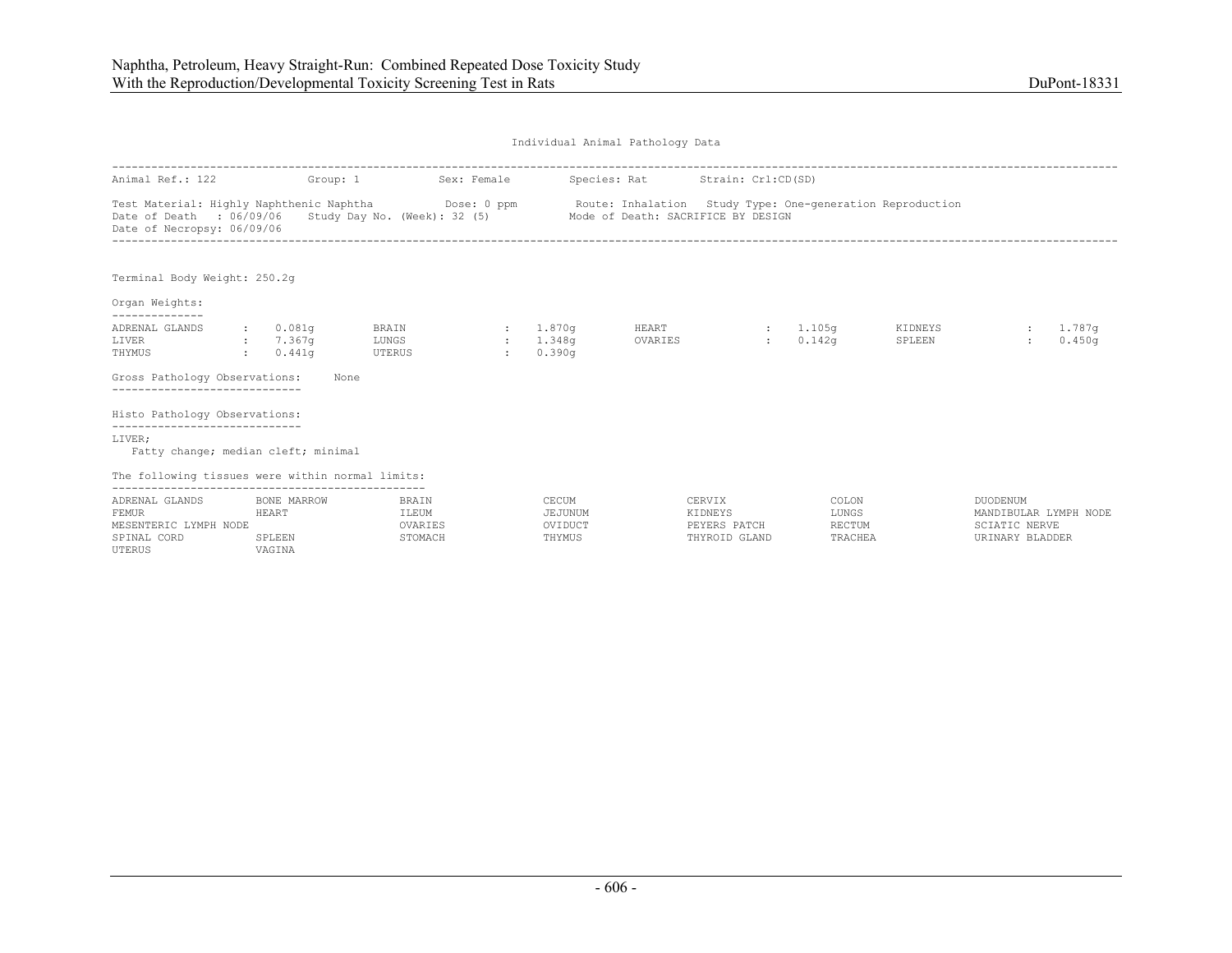| Individual Animal Pathology Data |  |  |
|----------------------------------|--|--|
|                                  |  |  |

| Animal Ref.: 123                                                                 | Group: 1                                 |                                                                                      | Sex: Female |                                       | Species: Rat Strain: Crl:CD(SD)    |                                                    |                                                           |                   |                                                                                     |                              |
|----------------------------------------------------------------------------------|------------------------------------------|--------------------------------------------------------------------------------------|-------------|---------------------------------------|------------------------------------|----------------------------------------------------|-----------------------------------------------------------|-------------------|-------------------------------------------------------------------------------------|------------------------------|
| Date of Death : 06/09/06<br>Date of Necropsy: 06/09/06                           |                                          | Test Material: Highly Naphthenic Naphtha Dose: 0 ppm<br>Study Day No. (Week): 32 (5) |             |                                       | Mode of Death: SACRIFICE BY DESIGN |                                                    | Route: Inhalation Study Type: One-generation Reproduction |                   |                                                                                     |                              |
| Terminal Body Weight: 274.6g                                                     |                                          |                                                                                      |             |                                       |                                    |                                                    |                                                           |                   |                                                                                     |                              |
| Organ Weights:<br>--------------                                                 |                                          |                                                                                      |             |                                       |                                    |                                                    |                                                           |                   |                                                                                     |                              |
| ADRENAL GLANDS<br>LIVER<br>THYMUS<br>Gross Pathology Observations:               | $: 0.077$ q<br>: 8.804q<br>0.603q        | BRAIN<br>LUNGS<br>UTERUS<br>None                                                     | $\sim$      | : 1.958a<br>1.499q<br>0.628q          | HEART<br>OVARIES                   | <b>British</b>                                     | : 1.057q<br>0.112q                                        | KIDNEYS<br>SPLEEN | $\mathbf{r}$                                                                        | 2.357 <sub>q</sub><br>0.600q |
| Histo Pathology Observations:                                                    |                                          |                                                                                      |             |                                       |                                    |                                                    |                                                           |                   |                                                                                     |                              |
| -----------------------------<br>LIVER;<br>Fatty change; median cleft; minimal   |                                          |                                                                                      |             |                                       |                                    |                                                    |                                                           |                   |                                                                                     |                              |
| The following tissues were within normal limits:                                 |                                          |                                                                                      |             |                                       |                                    |                                                    |                                                           |                   |                                                                                     |                              |
| ADRENAL GLANDS<br><b>FEMUR</b><br>MESENTERIC LYMPH NODE<br>SPINAL CORD<br>UTERUS | BONE MARROW<br>HEART<br>SPLEEN<br>VAGINA | <b>BRAIN</b><br>ILEUM<br>OVARIES<br>STOMACH                                          |             | CECUM<br>JEJUNUM<br>OVIDUCT<br>THYMUS |                                    | CERVIX<br>KIDNEYS<br>PEYERS PATCH<br>THYROID GLAND | COLON<br>LUNGS<br>RECTUM<br>TRACHEA                       |                   | <b>DUODENUM</b><br>MANDIBULAR LYMPH NODE<br><b>SCIATIC NERVE</b><br>URINARY BLADDER |                              |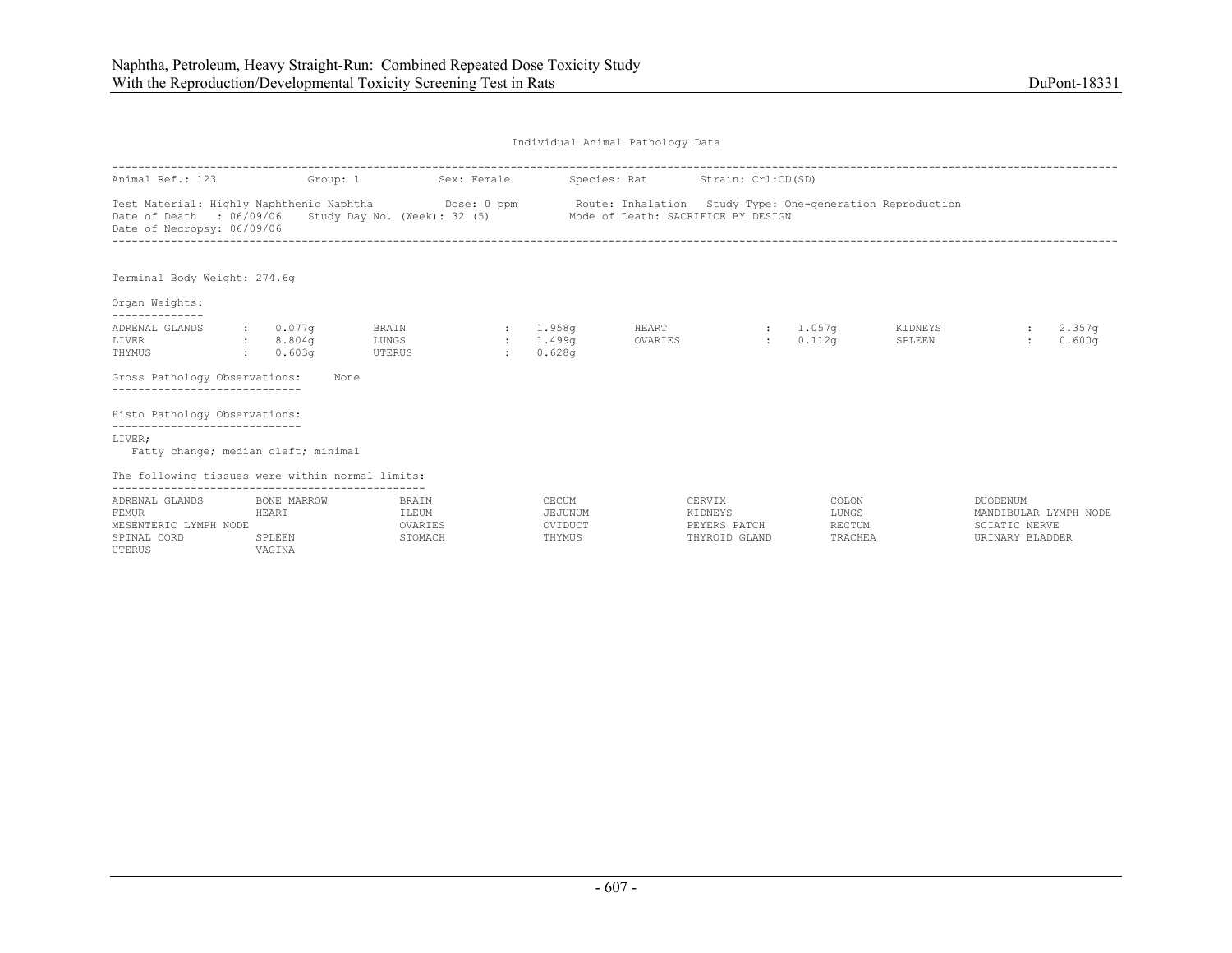| Individual Animal Pathology Data |  |  |
|----------------------------------|--|--|
|                                  |  |  |

| Animal Ref.: 124                                                                                               | Group: 1                                      |                                      | Sex: Female             |                                          |                  | Species: Rat Strain: Crl:CD(SD)                    |                                                           |                   |                                                                              |                  |
|----------------------------------------------------------------------------------------------------------------|-----------------------------------------------|--------------------------------------|-------------------------|------------------------------------------|------------------|----------------------------------------------------|-----------------------------------------------------------|-------------------|------------------------------------------------------------------------------|------------------|
| Test Material: Highly Naphthenic Naphtha Dose: 0 ppm<br>Date of Death : 06/09/06<br>Date of Necropsy: 06/09/06 |                                               | Study Day No. (Week): 32 (5)         |                         |                                          |                  | Mode of Death: SACRIFICE BY DESIGN                 | Route: Inhalation Study Type: One-generation Reproduction |                   |                                                                              |                  |
| Terminal Body Weight: 265.5g                                                                                   |                                               |                                      |                         |                                          |                  |                                                    |                                                           |                   |                                                                              |                  |
| Organ Weights:<br>-------------                                                                                |                                               |                                      |                         |                                          |                  |                                                    |                                                           |                   |                                                                              |                  |
| ADRENAL GLANDS<br>LIVER<br>THYMUS<br>Gross Pathology Observations:                                             | $\,:\qquad 0.080\sigma$<br>: 8.446q<br>0.398q | BRAIN<br>LUNGS<br>UTERUS<br>None     | $\sim$<br>$\mathcal{L}$ | : 1.860 <sub>q</sub><br>1.610g<br>0.508q | HEART<br>OVARIES |                                                    | : 0.993q<br>0.190 <sub>q</sub>                            | KIDNEYS<br>SPLEEN |                                                                              | 2,269q<br>0.574q |
| ----------------------------<br>Histo Pathology Observations:<br>-----------------------------                 |                                               |                                      |                         |                                          |                  |                                                    |                                                           |                   |                                                                              |                  |
| LIVER;<br>Fatty change; median cleft; minimal                                                                  |                                               |                                      |                         |                                          |                  |                                                    |                                                           |                   |                                                                              |                  |
| The following tissues were within normal limits:                                                               |                                               |                                      |                         |                                          |                  |                                                    |                                                           |                   |                                                                              |                  |
| ADRENAL GLANDS<br><b>FEMUR</b><br>MESENTERIC LYMPH NODE<br>SPINAL CORD<br>UTERUS                               | BONE MARROW<br>HEART<br>SPLEEN<br>VAGINA      | BRAIN<br>ILEUM<br>OVARIES<br>STOMACH |                         | CECUM<br>JEJUNUM<br>OVIDUCT<br>THYMUS    |                  | CERVIX<br>KIDNEYS<br>PEYERS PATCH<br>THYROID GLAND | COLON<br>LUNGS<br>RECTUM<br>TRACHEA                       |                   | DUODENUM<br>MANDIBULAR LYMPH NODE<br><b>SCIATIC NERVE</b><br>URINARY BLADDER |                  |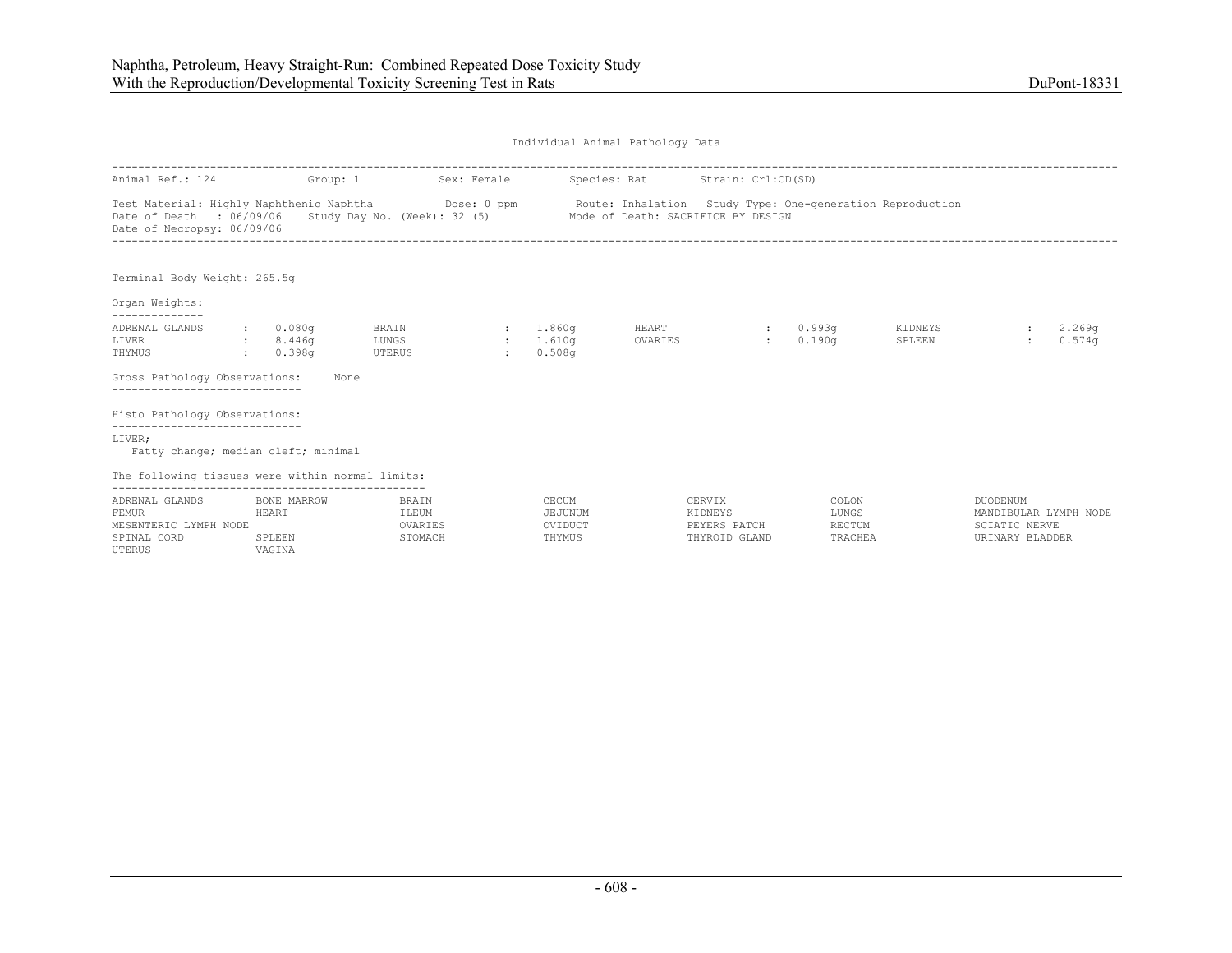| Individual Animal Pathology Data |  |  |
|----------------------------------|--|--|
|                                  |  |  |

| Animal Ref.: 213                                                      | Group: 2           |                          | Sex: Female |                                | Species: Rat Strain: Crl:CD(SD)                                                                                                                                                                              |                     |                   |                    |
|-----------------------------------------------------------------------|--------------------|--------------------------|-------------|--------------------------------|--------------------------------------------------------------------------------------------------------------------------------------------------------------------------------------------------------------|---------------------|-------------------|--------------------|
| Date of Necropsy: 06/09/06                                            |                    |                          |             |                                | Test Material: Highly Naphthenic Naphtha Dose: 100 ppm Route: Inhalation Study Type: One-generation Reproduction<br>Date of Death : 06/09/06 Study Day No. (Week): 32 (5) Mode of Death: SACRIFICE BY DESIGN |                     |                   |                    |
| Terminal Body Weight: 212.9q                                          |                    |                          |             |                                |                                                                                                                                                                                                              |                     |                   |                    |
| Organ Weights:                                                        |                    |                          |             |                                |                                                                                                                                                                                                              |                     |                   |                    |
| ADRENAL GLANDS<br>LIVER<br>6.159q<<br>THYMUS                          | 0.069q<br>: 0.374q | BRAIN<br>LUNGS<br>UTERUS | $\sim$      | : 1.902q<br>: 1.226q<br>0.433q | HEART<br>OVARIES                                                                                                                                                                                             | : 0.787q<<br>0.126q | KIDNEYS<br>SPLEEN | 1.592q <<br>0.539q |
| Gross Pathology Observations:<br>---------------------------          |                    | None                     |             |                                |                                                                                                                                                                                                              |                     |                   |                    |
| Histo Pathology Observations:                                         |                    | None                     |             |                                |                                                                                                                                                                                                              |                     |                   |                    |
| No observations recorded for the following protocol required tissues: |                    |                          |             |                                |                                                                                                                                                                                                              |                     |                   |                    |

| ADRENAL GLANDS        | BONE MARROW     | <b>BRAIN</b>          | CECUM   | CERVIX  | COLON   | DUODENUM      |
|-----------------------|-----------------|-----------------------|---------|---------|---------|---------------|
| FEMUR                 | HEART           | LEUM                  | JEJUNUM | KIDNEYS | LIVER   | LUNGS         |
| MANDIBULAR LYMPH NODE |                 | MESENTERIC LYMPH NODE |         | OVARIES | OVIDUCT | PEYERS PATCH  |
| RECTUM                | SCIATIC NERVE   | SPINAL CORD           | SPLEEN  | STOMACH | THYMUS  | THYROID GLAND |
| TRACHEA               | URINARY BLADDER | UTERUS                | VAGINA  |         |         |               |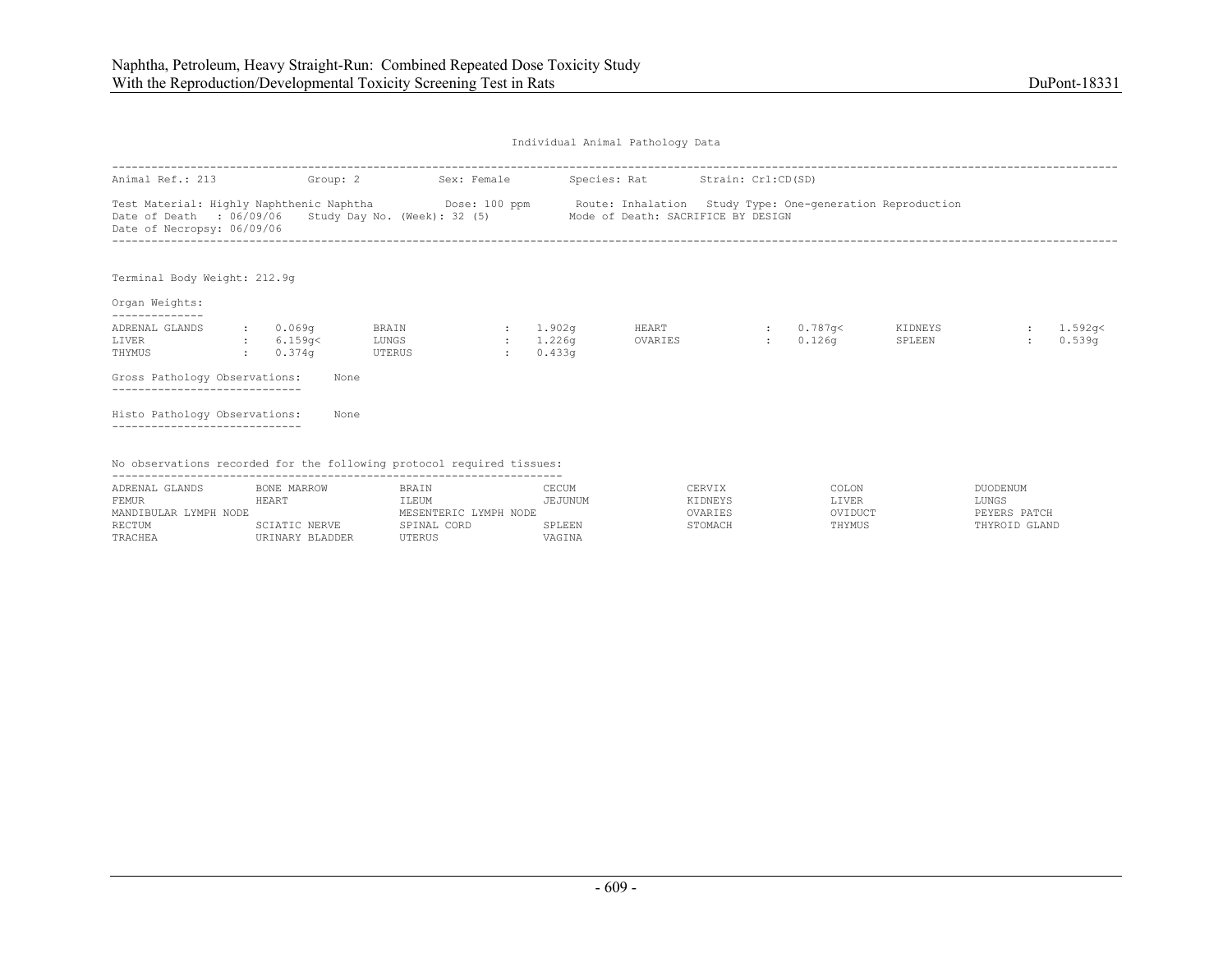| Individual Animal Pathology Data |  |  |
|----------------------------------|--|--|
|                                  |  |  |

| Animal Ref.: 214                                                                                                                                                                                                                           |               |                       | Group: 2 |                          | Sex: Female             |                                 | Species: Rat     | Strain: Crl:CD(SD) |                                   |                   |                  |
|--------------------------------------------------------------------------------------------------------------------------------------------------------------------------------------------------------------------------------------------|---------------|-----------------------|----------|--------------------------|-------------------------|---------------------------------|------------------|--------------------|-----------------------------------|-------------------|------------------|
| Test Material: Highly Naphthenic Naphtha Dose: 100 ppm Route: Inhalation Study Type: One-generation Reproduction<br>Date of Death : 06/09/06 Study Day No. (Week): 32 (5) Mode of Death: SACRIFICE BY DESIGN<br>Date of Necropsy: 06/09/06 |               |                       |          |                          |                         |                                 |                  |                    |                                   |                   |                  |
| Terminal Body Weight: 250g<br>Organ Weights:                                                                                                                                                                                               |               |                       |          |                          |                         |                                 |                  |                    |                                   |                   |                  |
| --------------<br>ADRENAL GLANDS<br>LIVER<br>8.347q<br>THYMUS                                                                                                                                                                              | $\sim$ $\sim$ | : 0.089q<br>$0.529$ q |          | BRAIN<br>LUNGS<br>UTERUS | $\sim$<br>$\mathcal{L}$ | 1.953q<br>$: 1.427$ q<br>0.630q | HEART<br>OVARIES | 100000             | $: 1.007$ q<br>0.127 <sub>q</sub> | KIDNEYS<br>SPLEEN | 2.044q<br>0.551q |
| Gross Pathology Observations:<br>-----------------------------                                                                                                                                                                             |               |                       | None     |                          |                         |                                 |                  |                    |                                   |                   |                  |
| Histo Pathology Observations:                                                                                                                                                                                                              |               |                       | None     |                          |                         |                                 |                  |                    |                                   |                   |                  |
| No observations recorded for the following protocol required tissues:                                                                                                                                                                      |               |                       |          |                          |                         |                                 |                  |                    |                                   |                   |                  |

| ADRENAL GLANDS        | BONE MARROW     | <b>BRAIN</b>          | CECUM   | CERVIX  | COLON   | DUODENUM         |
|-----------------------|-----------------|-----------------------|---------|---------|---------|------------------|
| FEMUR                 | HEART           | LEUM                  | JEJUNUM | KIDNEYS | LIVER   | LUNGS            |
| MANDIBULAR LYMPH NODE |                 | MESENTERIC LYMPH NODE |         | OVARIES | OVIDUCT | PEYERS PATCH     |
| RECTUM                | IATIC NERVE     | CORD<br>SPINAL        | SPLEEN  | STOMACH | THYMUS  | GLAND<br>THYROID |
| TRACHEA               | URINARY BLADDER | UTERUS                | VAGTNA  |         |         |                  |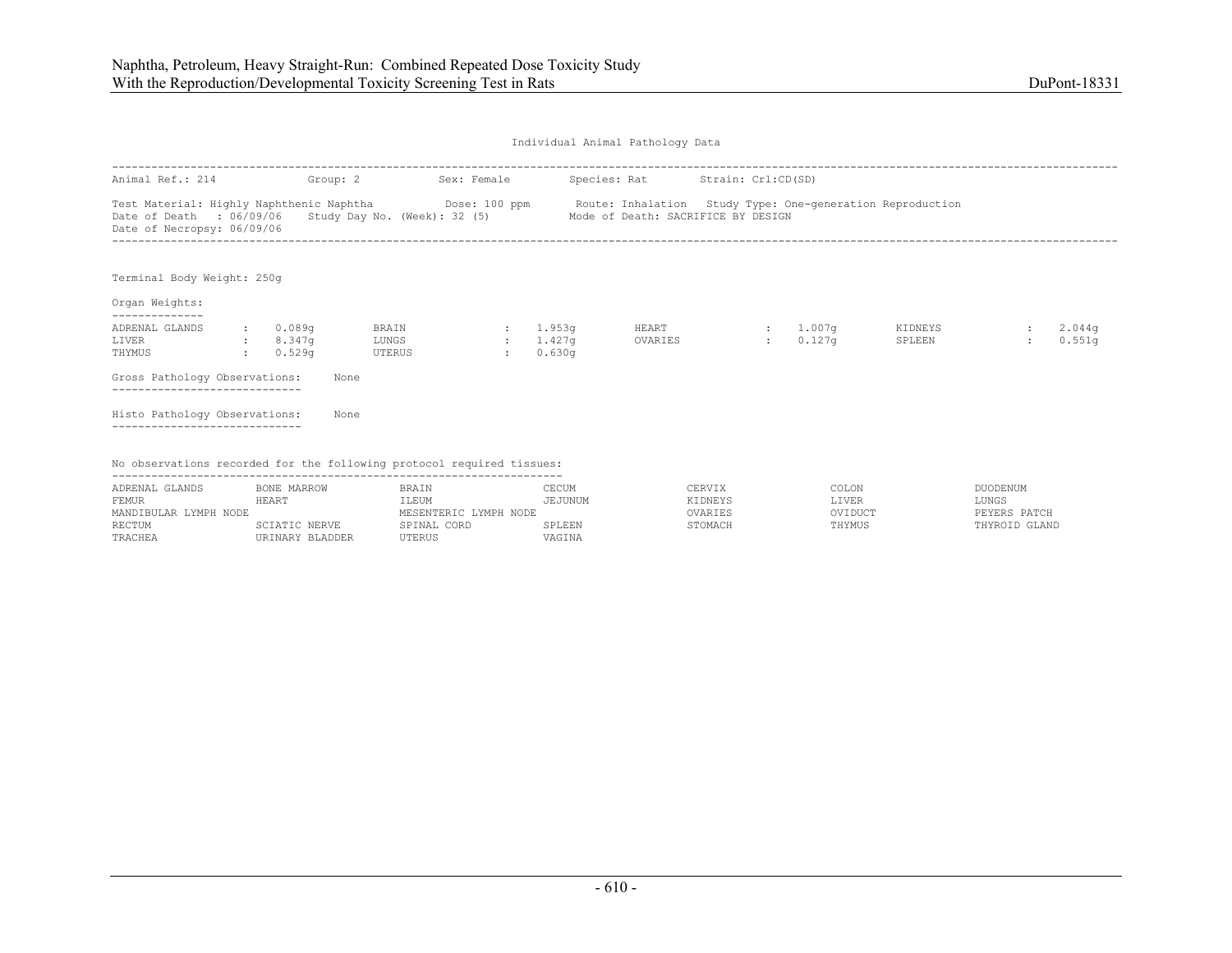| Individual Animal Pathology Data |  |  |
|----------------------------------|--|--|
|                                  |  |  |

| Animal Ref.: 215                                                      |              | Group: 2                             |                          | Sex: Female |                                | Species: Rat Strain: Crl:CD(SD)                                                                                                                                                                              |                    |                   |                  |
|-----------------------------------------------------------------------|--------------|--------------------------------------|--------------------------|-------------|--------------------------------|--------------------------------------------------------------------------------------------------------------------------------------------------------------------------------------------------------------|--------------------|-------------------|------------------|
| Date of Necropsy: 06/09/06                                            |              |                                      |                          |             |                                | Test Material: Highly Naphthenic Naphtha Dose: 100 ppm Route: Inhalation Study Type: One-generation Reproduction<br>Date of Death : 06/09/06 Study Day No. (Week): 32 (5) Mode of Death: SACRIFICE BY DESIGN |                    |                   |                  |
| Terminal Body Weight: 226.9q                                          |              |                                      |                          |             |                                |                                                                                                                                                                                                              |                    |                   |                  |
| Organ Weights:                                                        |              |                                      |                          |             |                                |                                                                                                                                                                                                              |                    |                   |                  |
| ADRENAL GLANDS<br>LIVER<br>THYMUS                                     | $\mathbf{1}$ | $\cdot$ 0.076q<br>: 7.968q<br>0.349q | BRAIN<br>LUNGS<br>UTERUS | $\sim$      | : 1.926q<br>: 1.431q<br>0.610q | HEART<br>OVARIES                                                                                                                                                                                             | : 1.009q<br>0.145q | KIDNEYS<br>SPLEEN | 2.325g<br>0.596q |
| Gross Pathology Observations:<br>---------------------------          |              |                                      | None                     |             |                                |                                                                                                                                                                                                              |                    |                   |                  |
| Histo Pathology Observations:                                         |              |                                      | None                     |             |                                |                                                                                                                                                                                                              |                    |                   |                  |
| No observations recorded for the following protocol required tissues: |              |                                      |                          |             |                                |                                                                                                                                                                                                              |                    |                   |                  |

| ADRENAL GLANDS        | BONE MARROW     | BRAIN                   | CECUM  | `ERVIX  | COLON   | <b>DUODENUM</b> |
|-----------------------|-----------------|-------------------------|--------|---------|---------|-----------------|
| FEMUR                 | 4F.ART          | ILEUM                   | ≟JUNUM | KIDNEYS | LIVER   | LUNGS           |
| MANDIBULAR LYMPH NODE |                 | YMPH NODE<br>MESENTERIC |        |         | OVIDUCT | PEYERS PATCH    |
| <b>RECTUM</b>         | SCIATIC NERVE   | CORD<br>SPINAL          | SPLEEN |         | THYMUS  | THYROID GLAND   |
| TRACHEA               | URINARY BLADDER | UTERUS                  | VAGINA |         |         |                 |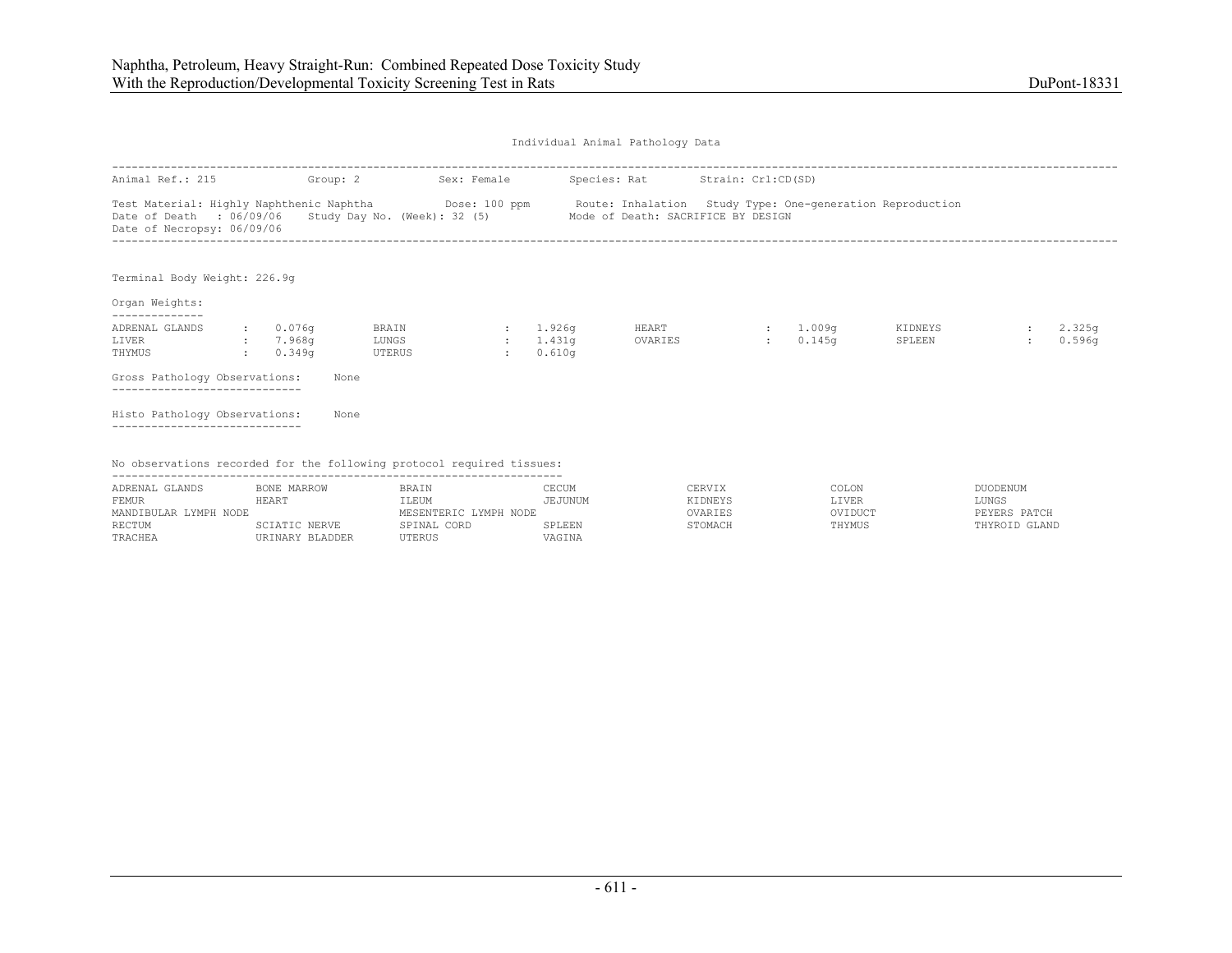| Individual Animal Pathology Data |  |  |
|----------------------------------|--|--|
|                                  |  |  |

| Animal Ref.: 216                                                                                                                                                                                                                                  |                |                                             | Group: 2                 | Sex: Female |                                   |                            | Species: Rat     | Strain: Crl:CD(SD) |                          |                   |                  |
|---------------------------------------------------------------------------------------------------------------------------------------------------------------------------------------------------------------------------------------------------|----------------|---------------------------------------------|--------------------------|-------------|-----------------------------------|----------------------------|------------------|--------------------|--------------------------|-------------------|------------------|
| Test Material: Highly Naphthenic Naphtha <b>Dose:</b> 100 ppm Route: Inhalation Study Type: One-generation Reproduction<br>Date of Death : 06/09/06 Study Day No. (Week): 32 (5) Mode of Death: SACRIFICE BY DESIGN<br>Date of Necropsy: 06/09/06 |                |                                             |                          |             |                                   |                            |                  |                    |                          |                   |                  |
| Terminal Body Weight: 257.2q<br>Organ Weights:                                                                                                                                                                                                    |                |                                             |                          |             |                                   |                            |                  |                    |                          |                   |                  |
| --------------<br>ADRENAL GLANDS<br>7.924q<br>LIVER<br>THYMUS                                                                                                                                                                                     | <b>COLLEGE</b> | $\, \cdot \hspace{1.2cm} 0.084$ q<br>0.341q | BRAIN<br>LUNGS<br>UTERUS |             | $\sim$<br>$\sim$<br>$\mathcal{L}$ | 1.933q<br>1.377q<br>0.462q | HEART<br>OVARIES | $\sim$             | $\cdot$ 0.941q<br>0.161q | KIDNEYS<br>SPLEEN | 2.056q<br>0.465q |
| Gross Pathology Observations:<br>-----------------------------                                                                                                                                                                                    |                |                                             | None                     |             |                                   |                            |                  |                    |                          |                   |                  |
| Histo Pathology Observations:                                                                                                                                                                                                                     |                |                                             | None                     |             |                                   |                            |                  |                    |                          |                   |                  |
| No observations recorded for the following protocol required tissues:                                                                                                                                                                             |                |                                             |                          |             |                                   |                            |                  |                    |                          |                   |                  |

| ADRENAL GLANDS        | BONE MARROW     | BRAIN                 | CECUM   | CERVIX  | COLON   | DUODENUM      |
|-----------------------|-----------------|-----------------------|---------|---------|---------|---------------|
| FEMUR                 | HEART           | <b>LEUM</b>           | JEJUNUM | KIDNEYS | LIVER   | LUNGS         |
| MANDIBULAR LYMPH NODE |                 | MESENTERIC LYMPH NODE |         | OVARIES | OVIDUCT | PEYERS PATCH  |
| RECTUM                | SCIATIC NERVE   | SPINAL CORD           | SPLEEN  | STOMACH | THYMUS  | THYROID GLAND |
| TRACHEA               | URINARY BLADDER | UTERUS                | VAGINA  |         |         |               |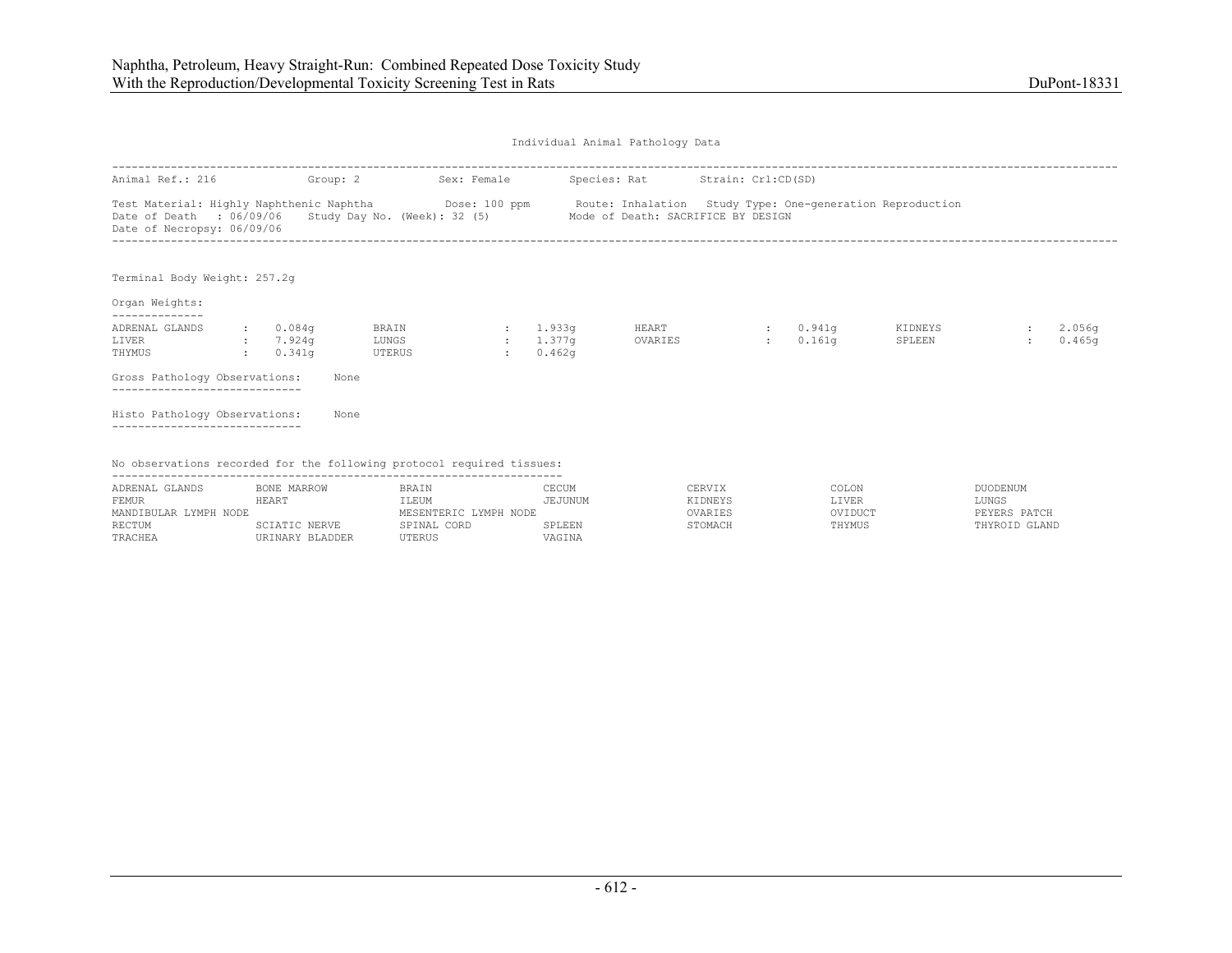| Individual Animal Pathology Data |  |  |
|----------------------------------|--|--|
|                                  |  |  |

| Test Material: Highly Naphthenic Naphtha Dose: 100 ppm | Route: Inhalation Study Type: One-generation Reproduction<br>Date of Death : 06/09/06 Study Day No. (Week): 32 (5) Mode of Death: SACRIFICE BY DESIGN |                               |                              |                  |
|--------------------------------------------------------|-------------------------------------------------------------------------------------------------------------------------------------------------------|-------------------------------|------------------------------|------------------|
|                                                        |                                                                                                                                                       |                               |                              |                  |
|                                                        |                                                                                                                                                       |                               |                              |                  |
| 1.916g<br>$\sim$<br>: 1.483q<br>0.511q<br>$\sim$       | HEART<br>OVARIES                                                                                                                                      | $\mathcal{L}$<br>$\mathbf{r}$ | KIDNEYS<br>SPLEEN            | 1.939q<br>0.538q |
|                                                        |                                                                                                                                                       |                               |                              |                  |
|                                                        |                                                                                                                                                       |                               |                              |                  |
|                                                        | No observations recorded for the following protocol required tissues:                                                                                 |                               | 0.894a<br>0.166 <sub>q</sub> |                  |

| ADRENAL GLANDS        | BONE MARROW     | <b>BRAIN</b>          | CECUM   | CERVIX  | COLON   | DUODENUM      |
|-----------------------|-----------------|-----------------------|---------|---------|---------|---------------|
| FEMUR                 | HEART           | ILEUM                 | JEJUNUM | KIDNEYS | LIVER   | <b>JUNGS</b>  |
| MANDIBULAR LYMPH NODE |                 | MESENTERIC LYMPH NODE |         | OVARIES | OVIDUCT | PEYERS PATCH  |
| RECTUM                | SCIATIC NERVE   | SPINAL CORD           | SPLEEN  | STOMACH | THYMUS  | THYROID GLAND |
| TRACHEA               | URINARY BLADDER | UTERUS                | VAGINA  |         |         |               |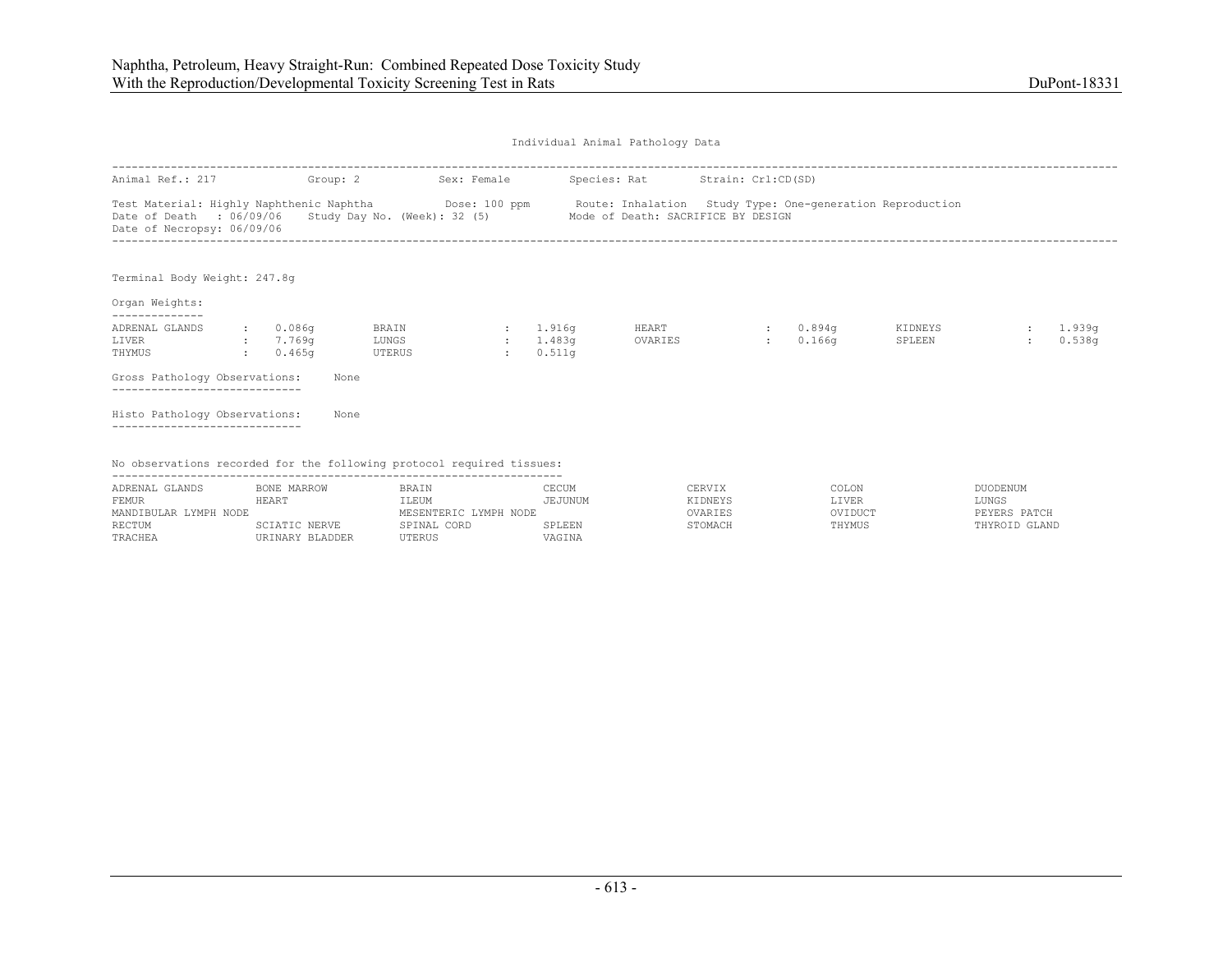| Individual Animal Pathology Data |  |  |
|----------------------------------|--|--|
|                                  |  |  |

| Animal Ref.: 218                                                      | Group: 2                                                   |                          | Sex: Female |                                | Species: Rat Strain: Crl:CD(SD)                                                                                                                                                                              |                    |                   |                  |
|-----------------------------------------------------------------------|------------------------------------------------------------|--------------------------|-------------|--------------------------------|--------------------------------------------------------------------------------------------------------------------------------------------------------------------------------------------------------------|--------------------|-------------------|------------------|
| Date of Necropsy: 06/09/06                                            |                                                            |                          |             |                                | Test Material: Highly Naphthenic Naphtha Dose: 100 ppm Route: Inhalation Study Type: One-generation Reproduction<br>Date of Death : 06/09/06 Study Day No. (Week): 32 (5) Mode of Death: SACRIFICE BY DESIGN |                    |                   |                  |
| Terminal Body Weight: 255.7q                                          |                                                            |                          |             |                                |                                                                                                                                                                                                              |                    |                   |                  |
| Organ Weights:                                                        |                                                            |                          |             |                                |                                                                                                                                                                                                              |                    |                   |                  |
| ADRENAL GLANDS<br>LIVER<br>THYMUS                                     | $\, \cdot \qquad \, 0.078$ q<br>: 7.873q<br>$\cdot$ 0.462q | BRAIN<br>LUNGS<br>UTERUS | $\sim$      | : 1.924q<br>: 1.830q<br>0.567q | HEART<br>OVARIES                                                                                                                                                                                             | : 1.105q<br>0.188q | KIDNEYS<br>SPLEEN | 2.076q<br>0.644q |
| Gross Pathology Observations:<br>---------------------------          |                                                            | None                     |             |                                |                                                                                                                                                                                                              |                    |                   |                  |
| Histo Pathology Observations:                                         |                                                            | None                     |             |                                |                                                                                                                                                                                                              |                    |                   |                  |
| No observations recorded for the following protocol required tissues: |                                                            |                          |             |                                |                                                                                                                                                                                                              |                    |                   |                  |

| ADRENAL GLANDS        | BONE MARROW     | <b>BRAIN</b>          | CECUM   | CERVIX  | COLON   | DUODENUM      |
|-----------------------|-----------------|-----------------------|---------|---------|---------|---------------|
| FEMUR                 | <b>HEART</b>    | LEUM)                 | JEJUNUM | KIDNEYS | LIVER   | LUNGS         |
| MANDIBULAR LYMPH NODE |                 | MESENTERIC LYMPH NODE |         | OVARIES | OVIDUCT | PEYERS PATCH  |
| RECTUM                | SCIATIC NERVE   | SPINAL CORD           | SPLEEN  | STOMACH | THYMUS  | THYROID GLAND |
| TRACHEA               | URINARY BLADDER | UTERUS                | VAGINA  |         |         |               |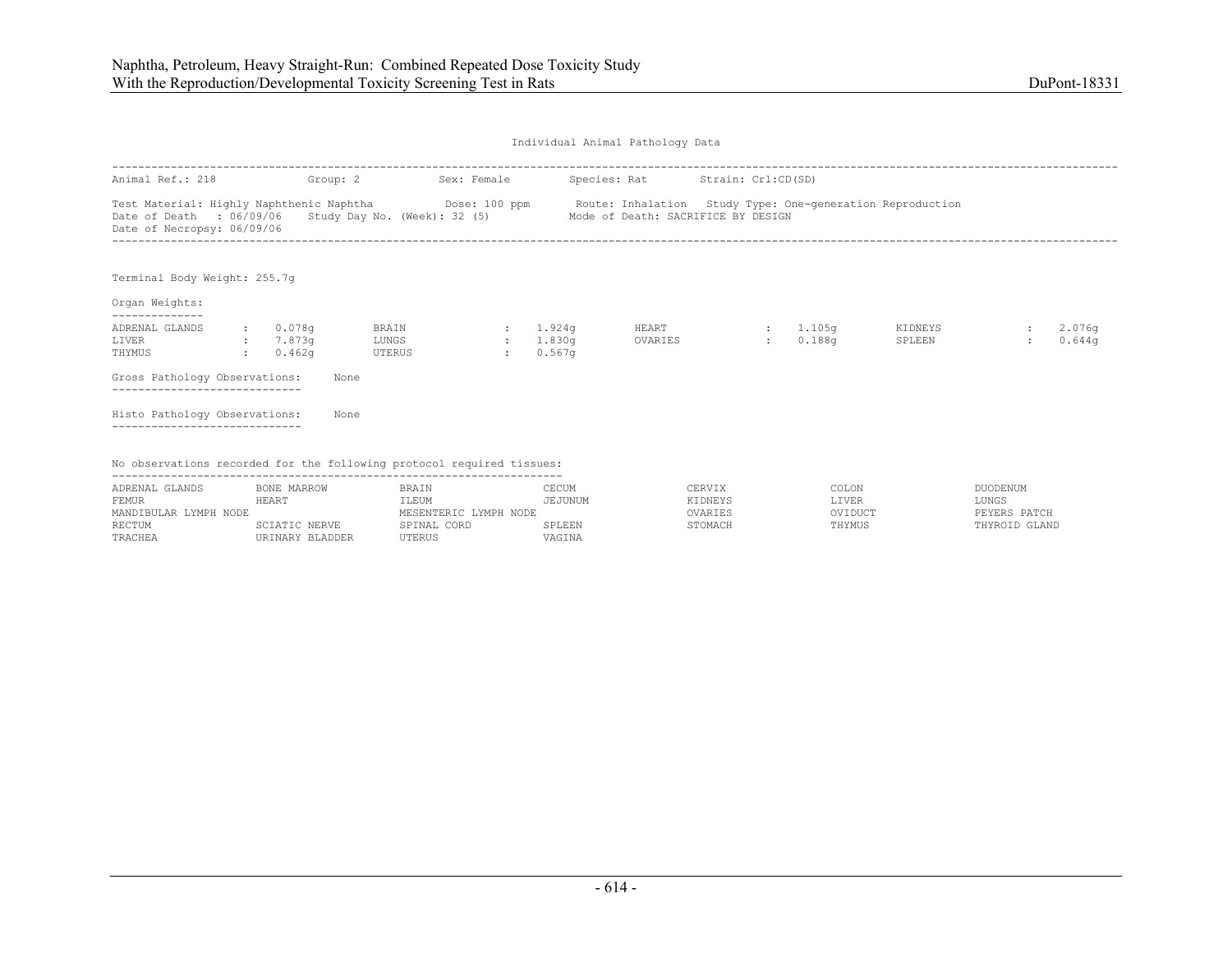UTERUS VAGINA

Individual Animal Pathology Data

| Animal Ref.: 219                                                                                                                                                           | Group: 2                          |                                                                 | Sex: Female |                                            | Species: Rat Strain: Crl:CD(SD) |                                   |                                   |                   |                                                    |                   |
|----------------------------------------------------------------------------------------------------------------------------------------------------------------------------|-----------------------------------|-----------------------------------------------------------------|-------------|--------------------------------------------|---------------------------------|-----------------------------------|-----------------------------------|-------------------|----------------------------------------------------|-------------------|
| Test Material: Highly Naphthenic Naphtha Dose: 100 ppm Route: Inhalation Study Type: One-generation Reproduction<br>Date of Death : 06/09/06<br>Date of Necropsy: 06/09/06 |                                   | Study Day No. (Week): 32 (5) Mode of Death: SACRIFICE BY DESIGN |             |                                            |                                 |                                   |                                   |                   |                                                    |                   |
| Terminal Body Weight: 226.1q                                                                                                                                               |                                   |                                                                 |             |                                            |                                 |                                   |                                   |                   |                                                    |                   |
| Organ Weights:<br>--------------                                                                                                                                           |                                   |                                                                 |             |                                            |                                 |                                   |                                   |                   |                                                    |                   |
| ADRENAL GLANDS<br>LIVER<br>THYMUS                                                                                                                                          | : 0.056q<br>: 6.485q<<br>: 0.419q | BRAIN<br>LUNGS<br>UTERUS                                        | $\sim$      | : 1.792q<br>: 1.142q<br>0.478 <sub>q</sub> | HEART<br>OVARIES                | <b>British</b>                    | $: 0.925$ q<br>0.102 <sub>q</sub> | KIDNEYS<br>SPLEEN | $\sim$                                             | 1.499q<<br>0.569q |
| Gross Pathology Observations:<br>-----------------------------                                                                                                             |                                   |                                                                 |             |                                            |                                 |                                   |                                   |                   |                                                    |                   |
| LIVER;<br>peritoneal wall<br>Adhesion<br>Histo Pathology Observations:<br>-----------------------------                                                                    |                                   |                                                                 |             |                                            |                                 |                                   |                                   |                   |                                                    |                   |
| LIVER;<br>Fibrosis; capsule: with minimal edema<br>Inflammation, subacute; minimal                                                                                         |                                   |                                                                 |             |                                            |                                 |                                   |                                   |                   |                                                    |                   |
| No observations recorded for the following protocol required tissues:                                                                                                      |                                   |                                                                 |             |                                            |                                 |                                   |                                   |                   |                                                    |                   |
| ADRENAL GLANDS<br>FEMUR<br>MESENTERIC LYMPH NODE                                                                                                                           | BONE MARROW<br>HEART              | BRAIN<br>ILEUM<br>OVARIES                                       |             | CECUM<br>JEJUNUM<br>OVIDUCT                |                                 | CERVIX<br>KIDNEYS<br>PEYERS PATCH | COLON<br>LUNGS<br>RECTUM          |                   | DUODENUM<br>MANDIBULAR LYMPH NODE<br>SCIATIC NERVE |                   |

SPINAL CORD SPLEEN STOMACH THYMUS THYROID GLAND TRACHEA URINARY BLADDER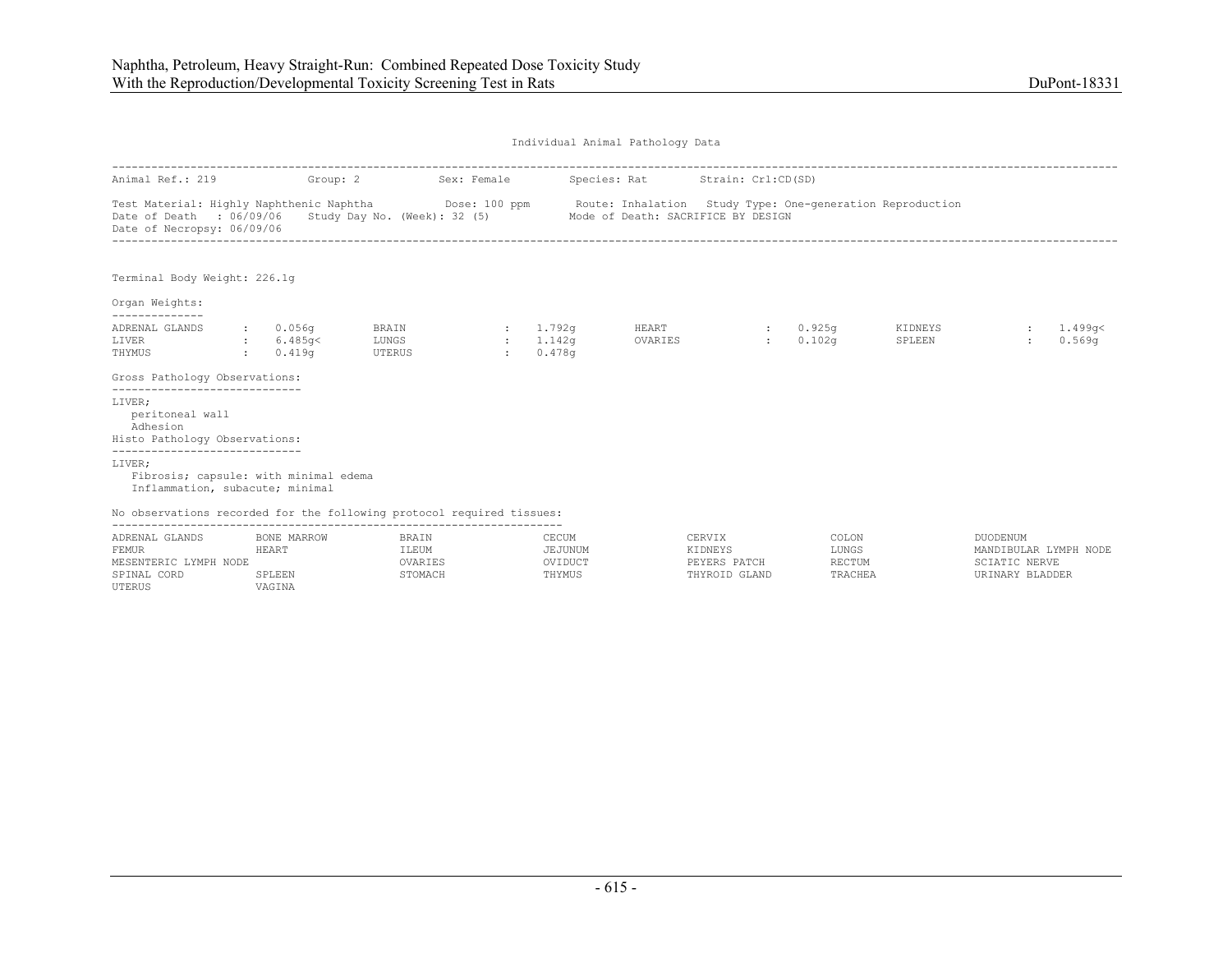| Individual Animal Pathology Data |  |  |
|----------------------------------|--|--|
|                                  |  |  |

| Animal Ref.: 220                                                      | Group: 2                      |                          | Sex: Female      |          | Species: Rat Strain: Crl:CD(SD)                                                                                                                                                                              |                         |                   |                              |
|-----------------------------------------------------------------------|-------------------------------|--------------------------|------------------|----------|--------------------------------------------------------------------------------------------------------------------------------------------------------------------------------------------------------------|-------------------------|-------------------|------------------------------|
| Date of Necropsy: 06/09/06                                            |                               |                          |                  |          | Test Material: Highly Naphthenic Naphtha Dose: 100 ppm Route: Inhalation Study Type: One-generation Reproduction<br>Date of Death : 06/09/06 Study Day No. (Week): 32 (5) Mode of Death: SACRIFICE BY DESIGN |                         |                   |                              |
| Terminal Body Weight: 279.7q                                          |                               |                          |                  |          |                                                                                                                                                                                                              |                         |                   |                              |
| Organ Weights:                                                        |                               |                          |                  |          |                                                                                                                                                                                                              |                         |                   |                              |
| --------------<br>ADRENAL GLANDS<br>LIVER<br>8.536q<br>THYMUS         | $\cdot$ 0.056q<br>$: 0.747$ q | BRAIN<br>LUNGS<br>UTERUS | 1.908q<br>1.382q | : 1.142q | <b>HEART</b><br>OVARIES                                                                                                                                                                                      | $: 1.105$ q<br>: 0.173q | KIDNEYS<br>SPLEEN | 2.117 <sub>q</sub><br>0.635q |
| Gross Pathology Observations:                                         |                               | None                     |                  |          |                                                                                                                                                                                                              |                         |                   |                              |
| Histo Pathology Observations:                                         |                               | None                     |                  |          |                                                                                                                                                                                                              |                         |                   |                              |
| No observations recorded for the following protocol required tissues: |                               |                          |                  |          |                                                                                                                                                                                                              |                         |                   |                              |

| ADRENAL GLANDS        | BONE MARROW     | <b>BRAIN</b>          | CECUM   | CERVIX  | COLON   | DUODENUM      |
|-----------------------|-----------------|-----------------------|---------|---------|---------|---------------|
| FEMUR                 | HEART           | LEUM                  | JEJUNUM | KIDNEYS | LIVER   | LUNGS         |
| MANDIBULAR LYMPH NODE |                 | MESENTERIC LYMPH NODE |         | OVARIES | OVIDUCT | PEYERS PATCH  |
| RECTUM                | SCIATIC NERVE   | SPINAL CORD           | SPLEEN  | STOMACH | THYMUS  | THYROID GLAND |
| TRACHEA               | URINARY BLADDER | UTERUS                | VAGINA  |         |         |               |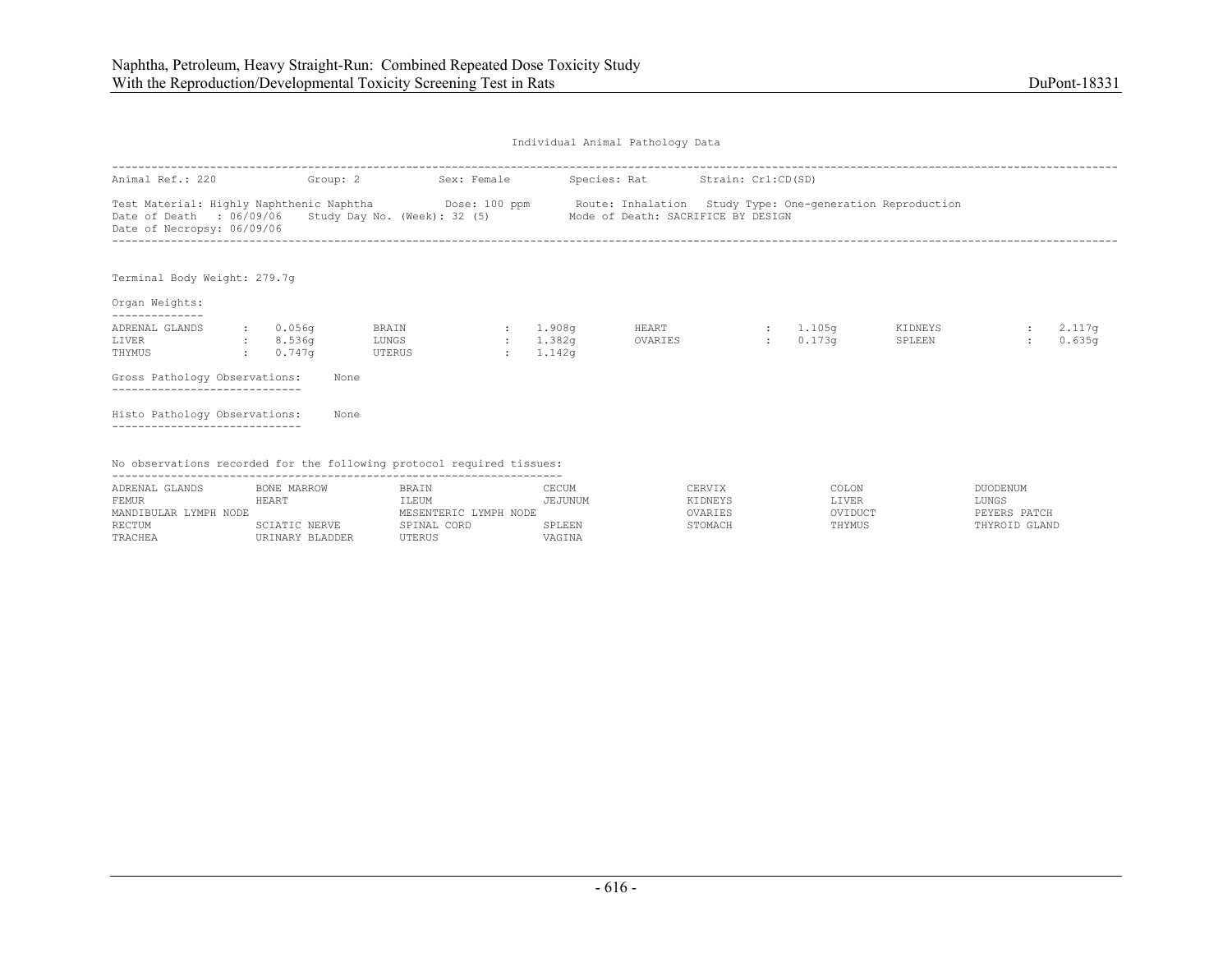| Individual Animal Pathology Data |  |  |
|----------------------------------|--|--|
|                                  |  |  |

| Animal Ref.: 221 Group: 2                                             |                                 |                                 | Sex: Female             |                           | Species: Rat Strain: Crl:CD(SD)                                                                                                                                                                                          |              |                      |                   |                  |
|-----------------------------------------------------------------------|---------------------------------|---------------------------------|-------------------------|---------------------------|--------------------------------------------------------------------------------------------------------------------------------------------------------------------------------------------------------------------------|--------------|----------------------|-------------------|------------------|
| Date of Necropsy: 06/09/06                                            |                                 |                                 |                         |                           | Test Material: Highly Naphthenic Naphtha <b>Show Dose:</b> 100 ppm Route: Inhalation Study Type: One-generation Reproduction<br>Date of Death : 06/09/06 Study Day No. (Week): 32 (5) Mode of Death: SACRIFICE BY DESIGN |              |                      |                   |                  |
| Terminal Body Weight: 243.4q                                          |                                 |                                 |                         |                           |                                                                                                                                                                                                                          |              |                      |                   |                  |
| Organ Weights:                                                        |                                 |                                 |                         |                           |                                                                                                                                                                                                                          |              |                      |                   |                  |
| ADRENAL GLANDS<br>LIVER<br>$\sim 7.104q$<br>THYMUS                    | $\therefore$ 0.081q<br>: 0.501q | BRAIN<br>LUNGS<br><b>UTERUS</b> | $\sim 1.956q$<br>1.414q | 0.447q<br><b>Contract</b> | OVARIES                                                                                                                                                                                                                  | <b>HEART</b> | : 0.967q<br>: 0.133q | KIDNEYS<br>SPLEEN | 2.083q<br>0.497q |
| Gross Pathology Observations:<br>---------------------------          |                                 | None                            |                         |                           |                                                                                                                                                                                                                          |              |                      |                   |                  |
| Histo Pathology Observations:                                         |                                 | None                            |                         |                           |                                                                                                                                                                                                                          |              |                      |                   |                  |
| No observations recorded for the following protocol required tissues: |                                 |                                 |                         |                           |                                                                                                                                                                                                                          |              |                      |                   |                  |

| ADRENAL GLANDS        | BONE MARROW     | BRAIN                 | CECUM   | CERVIX  | COLON   | DUODENUM      |
|-----------------------|-----------------|-----------------------|---------|---------|---------|---------------|
| FEMUR                 | HEART           | LEUM:                 | JEJUNUM | YIDNEYS | LIVER   | LUNGS         |
| MANDIBULAR LYMPH NODE |                 | MESENTERIC LYMPH NODE |         | OVARIES | OVIDUCT | PEYERS PATCH  |
| RECTUM                | SCIATIC NERVE   | SPINAL CORD           | SPLEEN  | STOMACH | THYMUS  | THYROID GLAND |
| TRACHEA               | URINARY BLADDER | UTERUS                | VAGINA  |         |         |               |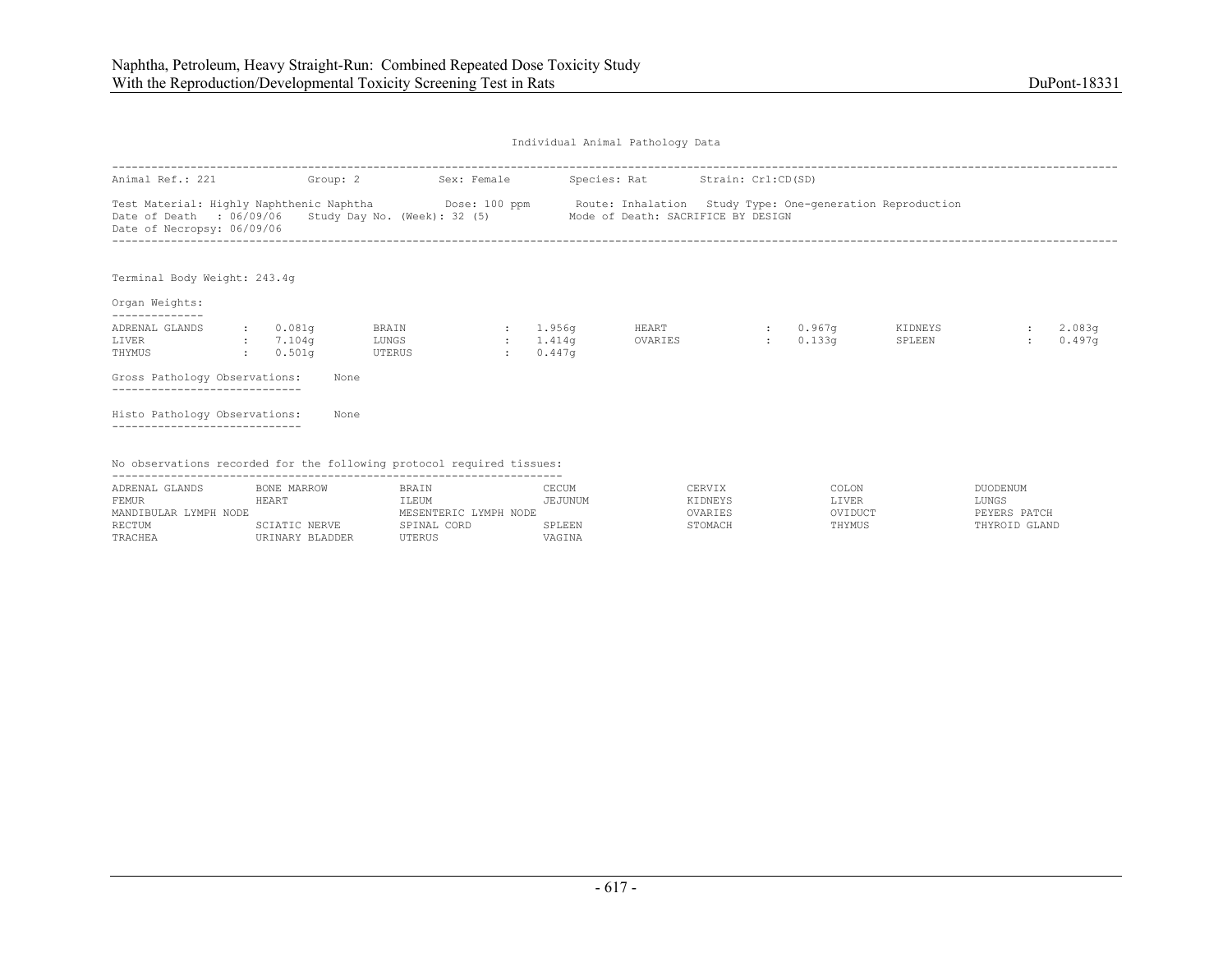| Individual Animal Pathology Data |  |  |
|----------------------------------|--|--|
|                                  |  |  |

| Animal Ref.: 222                                                      | Group: 2                               |                          | Sex: Female  |                                | Species: Rat Strain: Crl:CD(SD)                                                                                                                                                                              |                    |                   |                  |
|-----------------------------------------------------------------------|----------------------------------------|--------------------------|--------------|--------------------------------|--------------------------------------------------------------------------------------------------------------------------------------------------------------------------------------------------------------|--------------------|-------------------|------------------|
| Date of Necropsy: 06/09/06                                            |                                        |                          |              |                                | Test Material: Highly Naphthenic Naphtha Dose: 100 ppm Route: Inhalation Study Type: One-generation Reproduction<br>Date of Death : 06/09/06 Study Day No. (Week): 32 (5) Mode of Death: SACRIFICE BY DESIGN |                    |                   |                  |
| Terminal Body Weight: 255.7q                                          |                                        |                          |              |                                |                                                                                                                                                                                                              |                    |                   |                  |
| Organ Weights:                                                        |                                        |                          |              |                                |                                                                                                                                                                                                              |                    |                   |                  |
| ADRENAL GLANDS<br>LIVER<br>THYMUS                                     | $\cdot$ 0.073q<br>: 8.032q<br>: 0.399q | BRAIN<br>LUNGS<br>UTERUS | $\mathbf{r}$ | : 1.762q<br>: 1.559q<br>0.548q | HEART<br>OVARIES                                                                                                                                                                                             | : 1.035q<br>0.115q | KIDNEYS<br>SPLEEN | 2.357g<br>0.601q |
| Gross Pathology Observations:<br>---------------------------          |                                        | None                     |              |                                |                                                                                                                                                                                                              |                    |                   |                  |
| Histo Pathology Observations:                                         |                                        | None                     |              |                                |                                                                                                                                                                                                              |                    |                   |                  |
| No observations recorded for the following protocol required tissues: |                                        |                          |              |                                |                                                                                                                                                                                                              |                    |                   |                  |

| ADRENAL GLANDS        | BONE MARROW     | <b>BRAIN</b>          | CECUM   | CERVIX  | COLON   | DUODENUM      |
|-----------------------|-----------------|-----------------------|---------|---------|---------|---------------|
| FEMUR                 | HEART           | LEUM                  | JEJUNUM | KIDNEYS | LIVER   | LUNGS         |
| MANDIBULAR LYMPH NODE |                 | MESENTERIC LYMPH NODE |         | OVARIES | OVIDUCT | PEYERS PATCH  |
| RECTUM                | SCIATIC NERVE   | SPINAL CORD           | SPLEEN  | STOMACH | THYMUS  | THYROID GLAND |
| TRACHEA               | URINARY BLADDER | UTERUS                | VAGINA  |         |         |               |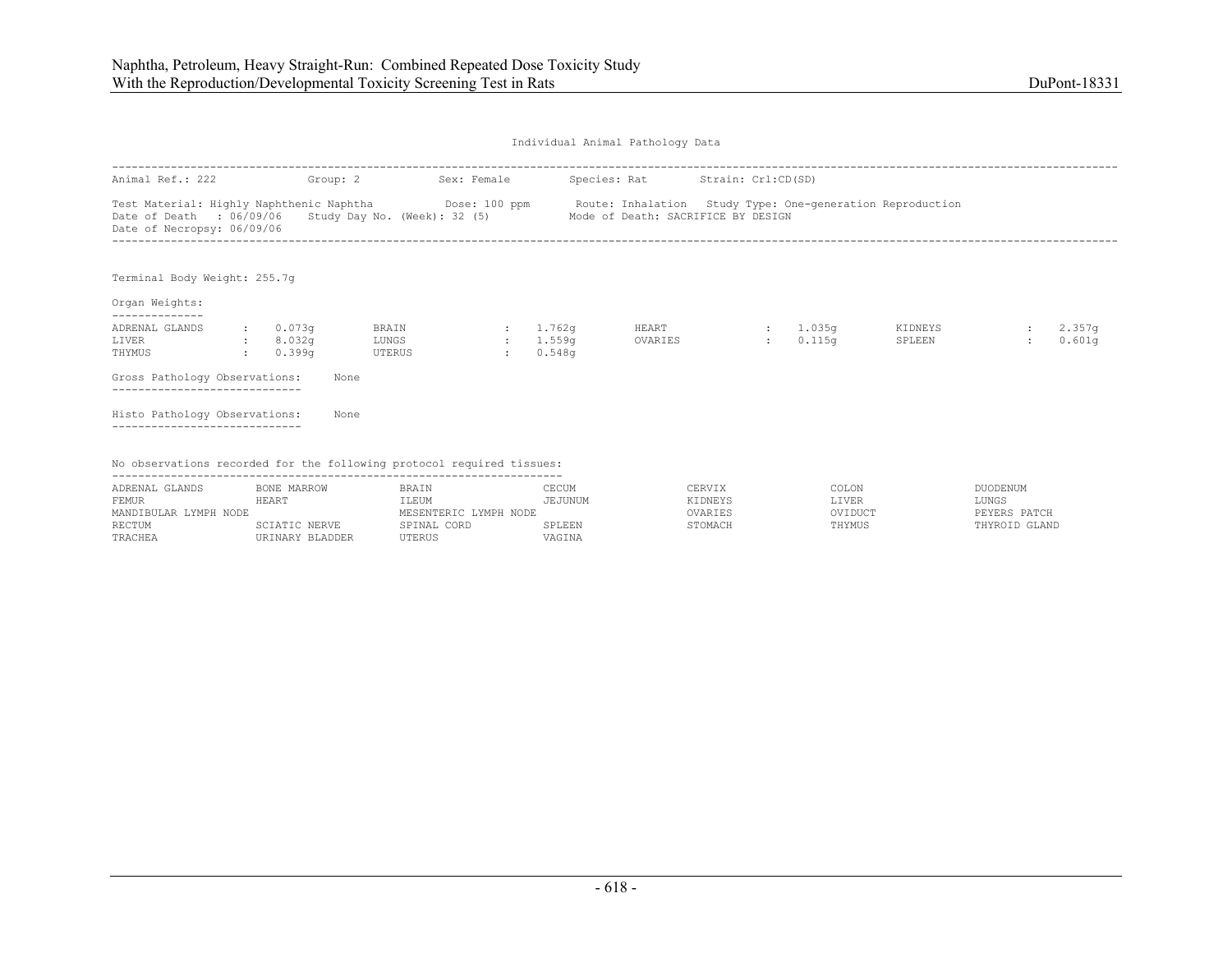| Individual Animal Pathology Data |  |  |
|----------------------------------|--|--|
|                                  |  |  |

| Animal Ref.: 223                                                      |              | Group: 2                     |                          | Sex: Female |                                | Species: Rat Strain: Crl:CD(SD)                                                                                                                                                                              |                    |                   |                  |
|-----------------------------------------------------------------------|--------------|------------------------------|--------------------------|-------------|--------------------------------|--------------------------------------------------------------------------------------------------------------------------------------------------------------------------------------------------------------|--------------------|-------------------|------------------|
| Date of Necropsy: 06/09/06                                            |              |                              |                          |             |                                | Test Material: Highly Naphthenic Naphtha Dose: 100 ppm Route: Inhalation Study Type: One-generation Reproduction<br>Date of Death : 06/09/06 Study Day No. (Week): 32 (5) Mode of Death: SACRIFICE BY DESIGN |                    |                   |                  |
| Terminal Body Weight: 271.1q                                          |              |                              |                          |             |                                |                                                                                                                                                                                                              |                    |                   |                  |
| Organ Weights:                                                        |              |                              |                          |             |                                |                                                                                                                                                                                                              |                    |                   |                  |
| ADRENAL GLANDS<br>LIVER<br>THYMUS                                     | $\mathbf{L}$ | 0.083q<br>: 7.828q<br>0.383q | BRAIN<br>LUNGS<br>UTERUS | $\sim$      | : 1.901q<br>: 1.604q<br>0.974q | HEART<br>OVARIES                                                                                                                                                                                             | : 1.078q<br>0.154q | KIDNEYS<br>SPLEEN | 2.103q<br>0.563q |
| Gross Pathology Observations:<br>---------------------------          |              |                              | None                     |             |                                |                                                                                                                                                                                                              |                    |                   |                  |
| Histo Pathology Observations:                                         |              |                              | None                     |             |                                |                                                                                                                                                                                                              |                    |                   |                  |
| No observations recorded for the following protocol required tissues: |              |                              |                          |             |                                |                                                                                                                                                                                                              |                    |                   |                  |

| ADRENAL GLANDS        | BONE MARROW     | BRAIN                   | CECUM  | `ERVIX  | COLON   | <b>DUODENUM</b> |
|-----------------------|-----------------|-------------------------|--------|---------|---------|-----------------|
| FEMUR                 | 4F.ART          | ILEUM                   | ≟JUNUM | KIDNEYS | LIVER   | LUNGS           |
| MANDIBULAR LYMPH NODE |                 | YMPH NODE<br>MESENTERIC |        |         | OVIDUCT | PEYERS PATCH    |
| <b>RECTUM</b>         | SCIATIC NERVE   | CORD<br>SPINAL          | SPLEEN |         | THYMUS  | THYROID GLAND   |
| TRACHEA               | URINARY BLADDER | UTERUS                  | VAGINA |         |         |                 |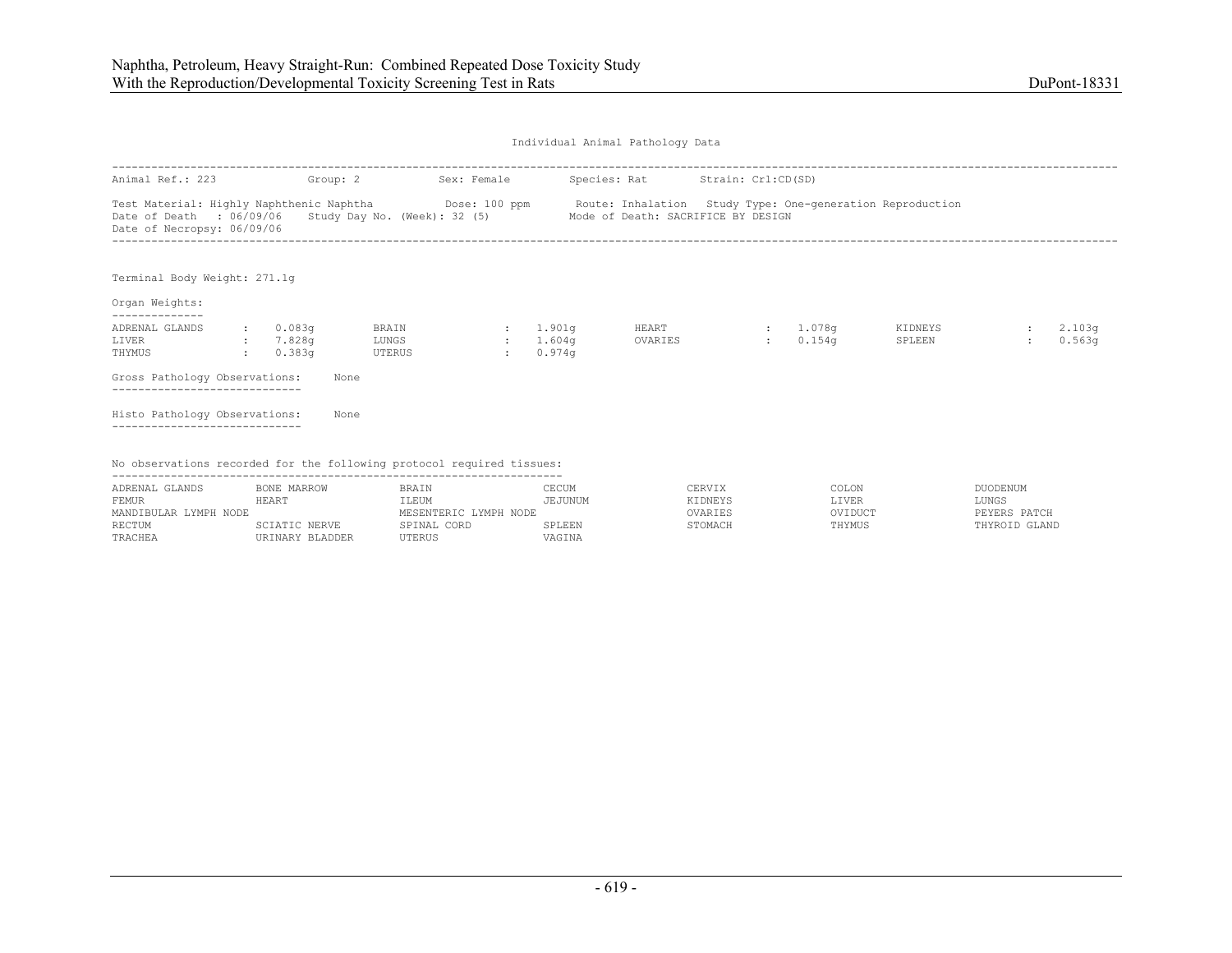| Individual Animal Pathology Data |  |  |
|----------------------------------|--|--|
|                                  |  |  |

| Animal Ref.: 224                                                      | Group: 2                                     |                          | Sex: Female             |                    | Species: Rat Strain: Crl:CD(SD)                                                          |                                                                                                                  |                   |                  |
|-----------------------------------------------------------------------|----------------------------------------------|--------------------------|-------------------------|--------------------|------------------------------------------------------------------------------------------|------------------------------------------------------------------------------------------------------------------|-------------------|------------------|
| Date of Necropsy: 06/09/06                                            |                                              |                          |                         |                    | Date of Death : 06/09/06 Study Day No. (Week): 32 (5) Mode of Death: SACRIFICE BY DESIGN | Test Material: Highly Naphthenic Naphtha Dose: 100 ppm Route: Inhalation Study Type: One-generation Reproduction |                   |                  |
| Terminal Body Weight: 232.3q                                          |                                              |                          |                         |                    |                                                                                          |                                                                                                                  |                   |                  |
| Organ Weights:                                                        |                                              |                          |                         |                    |                                                                                          |                                                                                                                  |                   |                  |
| ADRENAL GLANDS<br>LIVER<br>THYMUS                                     | $\cdot$ 0.065q<br>$\cdot$ 7.054q<br>: 0.361q | BRAIN<br>LUNGS<br>UTERUS | 1.873q<br>$\mathcal{L}$ | : 1.391q<br>0.599q | HEART<br>OVARIES                                                                         | : 0.991q<br>0.145q<br><b>British</b>                                                                             | KIDNEYS<br>SPLEEN | 1.844g<br>0.493q |
| Gross Pathology Observations:<br>---------------------------          |                                              | None                     |                         |                    |                                                                                          |                                                                                                                  |                   |                  |
| Histo Pathology Observations:                                         |                                              | None                     |                         |                    |                                                                                          |                                                                                                                  |                   |                  |
| No observations recorded for the following protocol required tissues: |                                              |                          |                         |                    |                                                                                          |                                                                                                                  |                   |                  |

| ADRENAL GLANDS        | BONE MARROW     | BRAIN                 | CECUM   | CERVIX  | COLON   | DUODENUM      |
|-----------------------|-----------------|-----------------------|---------|---------|---------|---------------|
| FEMUR                 | HEART           | LEUM                  | JEJUNUM | KIDNEYS | LIVER   | LUNGS         |
| MANDIBULAR LYMPH NODE |                 | MESENTERIC LYMPH NODE |         | OVARIES | OVIDUCT | PEYERS PATCH  |
| RECTUM                | SCIATIC NERVE   | SPINAL CORD           | SPLEEN  | STOMACH | THYMUS  | THYROID GLAND |
| TRACHEA               | URINARY BLADDER | UTERUS                | VAGINA  |         |         |               |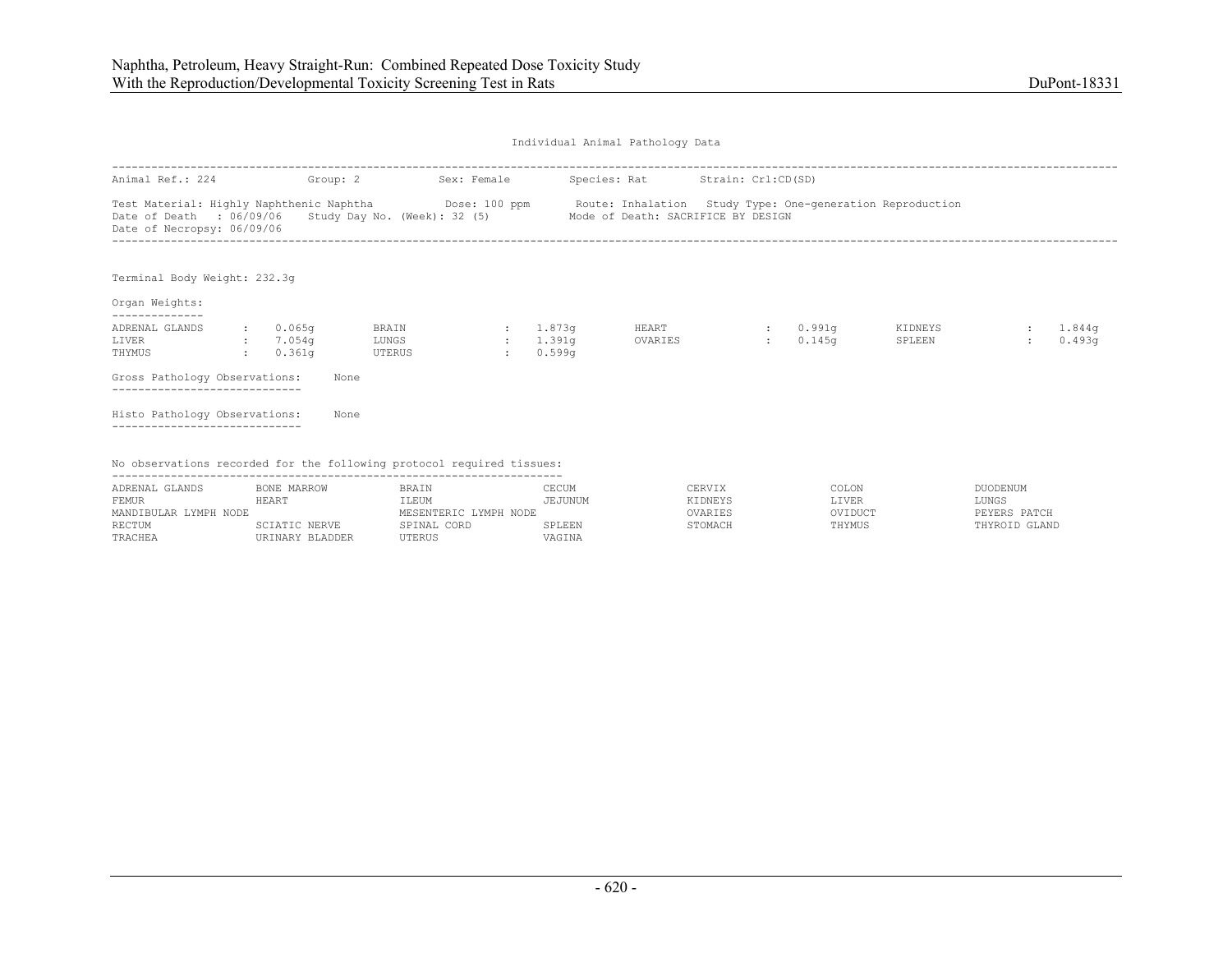| Animal Ref.: 313 Group: 3                                                                                                                                                  |                                                                           |                                 | Sex: Female  |                                | Species: Rat Strain: Crl:CD(SD)                                 |        |                     |                   |          |                  |
|----------------------------------------------------------------------------------------------------------------------------------------------------------------------------|---------------------------------------------------------------------------|---------------------------------|--------------|--------------------------------|-----------------------------------------------------------------|--------|---------------------|-------------------|----------|------------------|
| Test Material: Highly Naphthenic Naphtha Mose: 500 ppm Route: Inhalation Study Type: One-generation Reproduction<br>Date of Death : 06/09/06<br>Date of Necropsy: 06/09/06 |                                                                           |                                 |              |                                | Study Day No. (Week): 32 (5) Mode of Death: SACRIFICE BY DESIGN |        |                     |                   |          |                  |
| Terminal Body Weight: 242.3q                                                                                                                                               |                                                                           |                                 |              |                                |                                                                 |        |                     |                   |          |                  |
| Organ Weights:                                                                                                                                                             |                                                                           |                                 |              |                                |                                                                 |        |                     |                   |          |                  |
| --------------<br>ADRENAL GLANDS<br>LIVER<br>THYMUS<br>Gross Pathology Observations:<br>------------------------------                                                     | $\, \cdot \qquad \, 0.074 \, \text{g}$<br>: 7.778q<br>$: 0.394$ q<br>None | BRAIN<br>LUNGS<br><b>UTERUS</b> | $\mathbf{r}$ | : 1.937q<br>: 1.276q<br>0.986q | HEART<br>OVARIES                                                |        | : 0.840q<<br>0.151q | KIDNEYS<br>SPLEEN |          | 1.926q<br>0.511q |
| Histo Pathology Observations:                                                                                                                                              |                                                                           |                                 |              |                                |                                                                 |        |                     |                   |          |                  |
| -----------------------------<br>LIVER;<br>Inflammation, subacute; minimal                                                                                                 |                                                                           |                                 |              |                                |                                                                 |        |                     |                   |          |                  |
| The following tissues were within normal limits:                                                                                                                           |                                                                           |                                 |              |                                |                                                                 |        |                     |                   |          |                  |
| THYROID GLAND                                                                                                                                                              |                                                                           |                                 |              |                                |                                                                 |        |                     |                   |          |                  |
| No observations recorded for the following protocol required tissues:                                                                                                      |                                                                           |                                 |              |                                |                                                                 |        |                     |                   |          |                  |
| ADRENAL GLANDS                                                                                                                                                             | BONE MARROW                                                               | BRAIN                           |              | CECUM                          |                                                                 | CERVIX | COLON               |                   | DUODENUM |                  |

| ADRENAL GLANDS           | BONE MARROW | <b>BRAIN</b> | CECUM   | CERVIX       | COLON           | <b>NUODENUM</b>       |
|--------------------------|-------------|--------------|---------|--------------|-----------------|-----------------------|
| FEMUR                    | HEART       | ILEUM        | JEJUNUM | KIDNEYS      | LUNGS           | MANDIBULAR LYMPH NODE |
| MESENTERIC<br>LYMPH NODE |             | OVARIES      | OVIDUCT | PEYERS PATCH | <b>RECTUM</b>   | SCIATIC NERVE         |
| SPINAL CORD              | SPLEEN      | STOMACH      | THYMUS  | TRACHEA      | URINARY BLADDER | UTERUS                |
| VAGINA                   |             |              |         |              |                 |                       |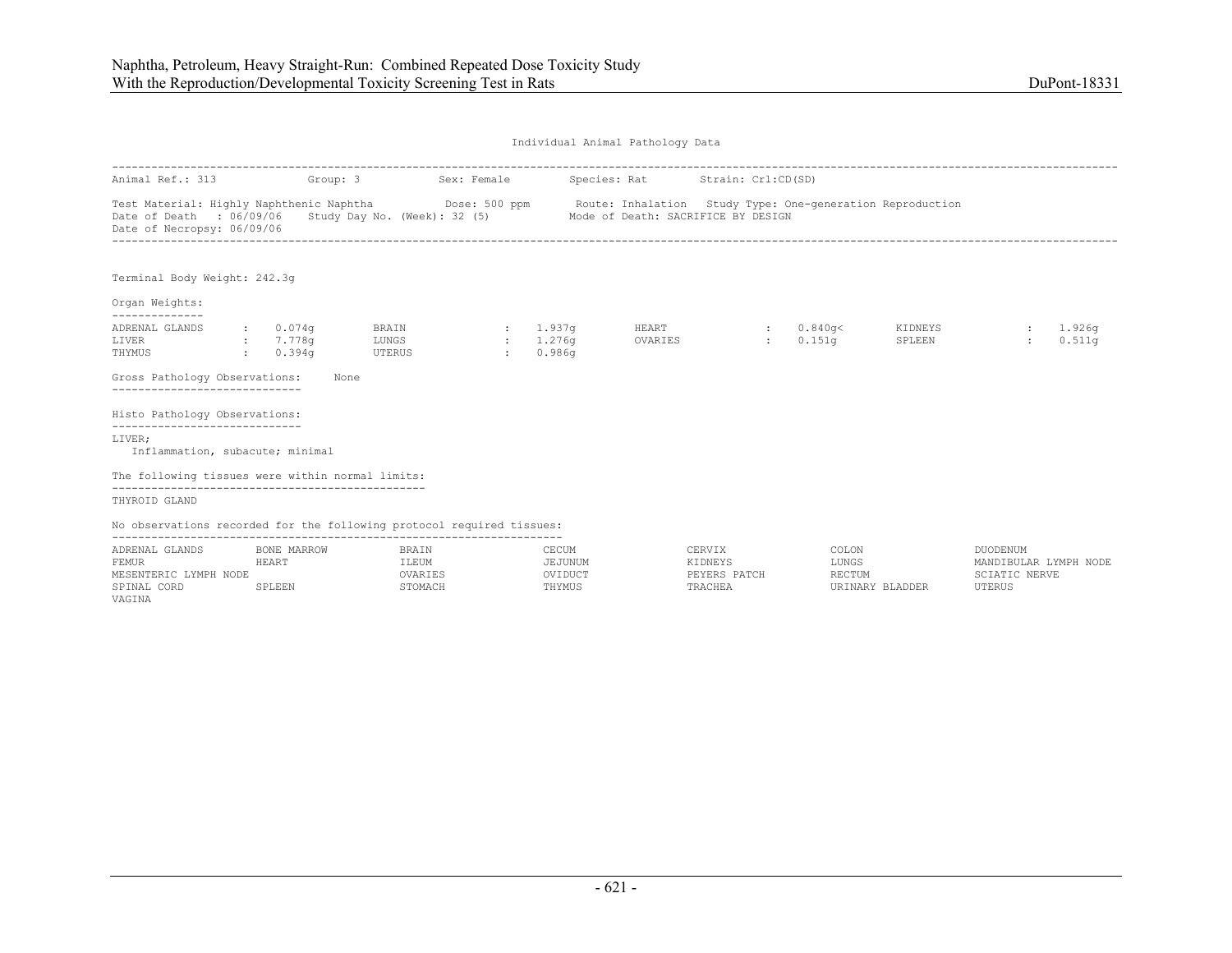UTERUS

Individual Animal Pathology Data

| Animal Ref.: 314                                                                                                                                                           |       | Group: 3               |                                  | Sex: Female                             |                              | Species: Rat Strain: Crl:CD(SD)                                 |                                   |                                      |                   |                                                    |                    |
|----------------------------------------------------------------------------------------------------------------------------------------------------------------------------|-------|------------------------|----------------------------------|-----------------------------------------|------------------------------|-----------------------------------------------------------------|-----------------------------------|--------------------------------------|-------------------|----------------------------------------------------|--------------------|
| Test Material: Highly Naphthenic Naphtha Dose: 500 ppm Route: Inhalation Study Type: One-generation Reproduction<br>Date of Death : 06/09/06<br>Date of Necropsy: 06/09/06 |       |                        |                                  |                                         |                              | Study Day No. (Week): 32 (5) Mode of Death: SACRIFICE BY DESIGN |                                   |                                      |                   |                                                    |                    |
| Terminal Body Weight: 218.3q                                                                                                                                               |       |                        |                                  |                                         |                              |                                                                 |                                   |                                      |                   |                                                    |                    |
| Organ Weights:                                                                                                                                                             |       |                        |                                  |                                         |                              |                                                                 |                                   |                                      |                   |                                                    |                    |
| --------------<br>ADRENAL GLANDS<br>6.497q<<br>LIVER<br>0.369q<br>THYMUS<br>Gross Pathology Observations:<br>------------------------------                                |       | $\cdot$ 0.076q<br>None | BRAIN<br>LUNGS<br>UTERUS         | <b>Carl Corporation</b><br>$\mathbf{1}$ | 2.064q<br>: 1.156q<br>0.428q | HEART<br>OVARIES                                                | <b>British</b>                    | $\cdot$ 0.896a<br>0.119 <sub>q</sub> | KIDNEYS<br>SPLEEN |                                                    | : 1.978q<br>0.403q |
| Histo Pathology Observations:<br>-----------------------------<br>LIVER:                                                                                                   |       |                        |                                  |                                         |                              |                                                                 |                                   |                                      |                   |                                                    |                    |
| Inflammation, subacute; minimal                                                                                                                                            |       |                        |                                  |                                         |                              |                                                                 |                                   |                                      |                   |                                                    |                    |
| The following tissues were within normal limits:                                                                                                                           |       |                        |                                  |                                         |                              |                                                                 |                                   |                                      |                   |                                                    |                    |
| THYROID GLAND                                                                                                                                                              |       |                        |                                  |                                         |                              |                                                                 |                                   |                                      |                   |                                                    |                    |
| No observations recorded for the following protocol required tissues:                                                                                                      |       |                        |                                  |                                         |                              |                                                                 |                                   |                                      |                   |                                                    |                    |
| ADRENAL GLANDS<br>FEMUR<br>MESENTERIC LYMPH NODE                                                                                                                           | HEART | BONE MARROW            | <b>BRAIN</b><br>ILEUM<br>OVARIES |                                         | CECUM<br>JEJUNUM<br>OVIDUCT  |                                                                 | CERVIX<br>KIDNEYS<br>PEYERS PATCH | COLON<br>LUNGS<br>RECTUM             |                   | DUODENUM<br>MANDIBULAR LYMPH NODE<br>SCIATIC NERVE |                    |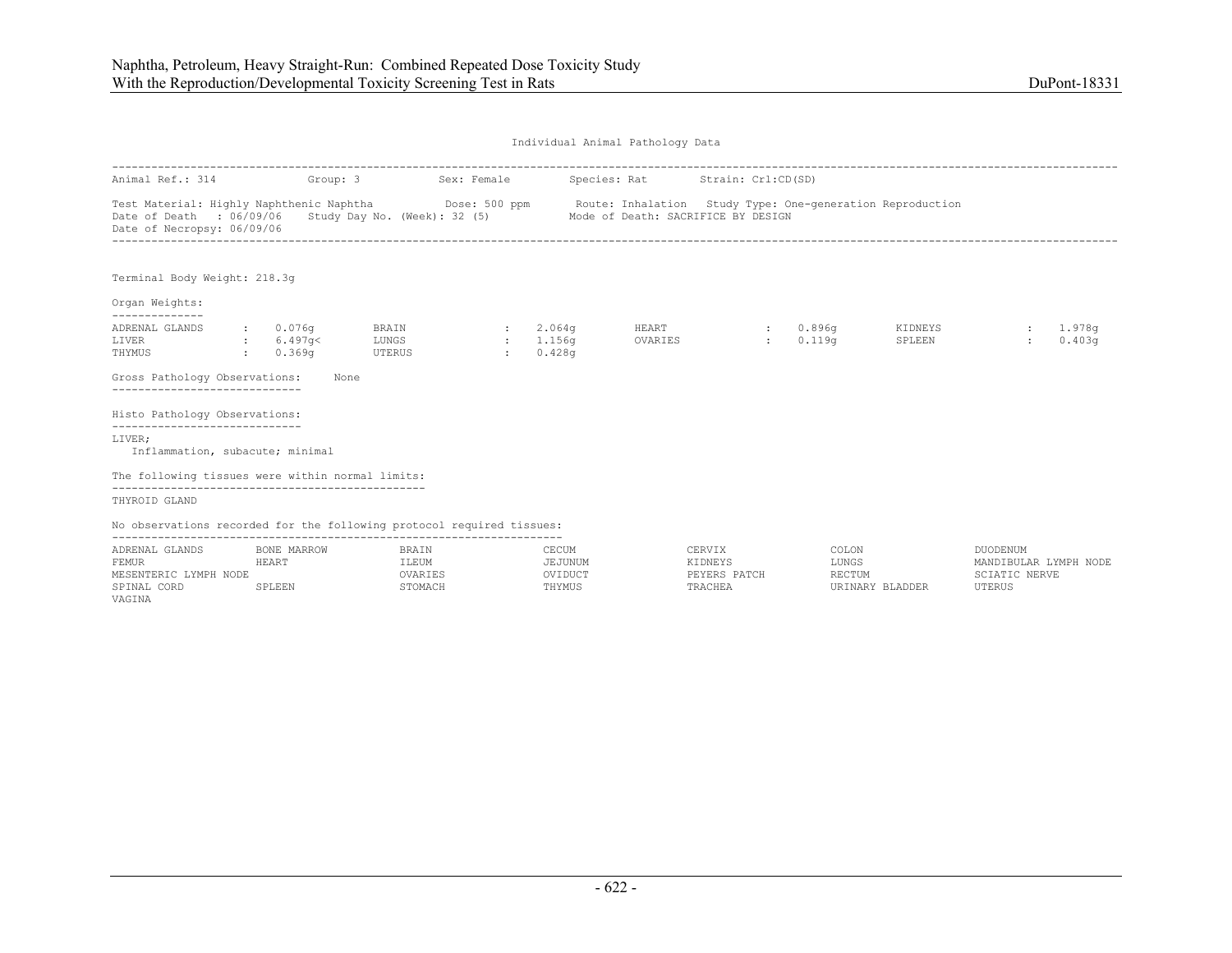UTERUS

Individual Animal Pathology Data

| Animal Ref.: 315                                                                                                                                                            | Group: 3             |                                 | Sex: Female                     |                    | Species: Rat Strain: Crl:CD(SD)    |                   |                                      |                   |                                          |                  |
|-----------------------------------------------------------------------------------------------------------------------------------------------------------------------------|----------------------|---------------------------------|---------------------------------|--------------------|------------------------------------|-------------------|--------------------------------------|-------------------|------------------------------------------|------------------|
| Test Material: Highly Naphthenic Naphtha (Dose: 500 ppm Route: Inhalation Study Type: One-generation Reproduction<br>Date of Death : 06/09/06<br>Date of Necropsy: 06/09/06 |                      | Study Day No. (Week): 32 (5)    |                                 |                    | Mode of Death: SACRIFICE BY DESIGN |                   |                                      |                   |                                          |                  |
| Terminal Body Weight: 234.4g                                                                                                                                                |                      |                                 |                                 |                    |                                    |                   |                                      |                   |                                          |                  |
| Organ Weights:<br>--------------                                                                                                                                            |                      |                                 |                                 |                    |                                    |                   |                                      |                   |                                          |                  |
| ADRENAL GLANDS<br>LIVER<br>7.129q<br>THYMUS<br>0.433q                                                                                                                       | $\cdot$ 0.061q       | BRAIN<br><b>LUNGS</b><br>UTERUS | $\sim 1.972$ q<br>$\sim$ $\sim$ | : 1.229q<br>0.460q | HEART<br>OVARIES                   |                   | : 0.956a<br>0.161q<br><b>Barbara</b> | KIDNEYS<br>SPLEEN |                                          | 1.987q<br>0.418q |
| Gross Pathology Observations:                                                                                                                                               | None                 |                                 |                                 |                    |                                    |                   |                                      |                   |                                          |                  |
| Histo Pathology Observations:                                                                                                                                               |                      |                                 |                                 |                    |                                    |                   |                                      |                   |                                          |                  |
| -----------------------------<br>LIVER;<br>Inflammation, subacute; minimal                                                                                                  |                      |                                 |                                 |                    |                                    |                   |                                      |                   |                                          |                  |
| The following tissues were within normal limits:                                                                                                                            |                      |                                 |                                 |                    |                                    |                   |                                      |                   |                                          |                  |
| THYROID GLAND                                                                                                                                                               |                      |                                 |                                 |                    |                                    |                   |                                      |                   |                                          |                  |
| No observations recorded for the following protocol required tissues:                                                                                                       |                      |                                 |                                 |                    |                                    |                   |                                      |                   |                                          |                  |
| ADRENAL GLANDS<br>FEMUR                                                                                                                                                     | BONE MARROW<br>HEART | BRAIN<br>ILEUM                  |                                 | CECUM<br>JEJUNUM   |                                    | CERVIX<br>KIDNEYS | COLON<br>LUNGS                       |                   | <b>DUODENUM</b><br>MANDIBULAR LYMPH NODE |                  |

MESENTERIC LYMPH NODE OVARIES OVIDUCT PEYERS PATCH RECTUM SCIATIC NERVE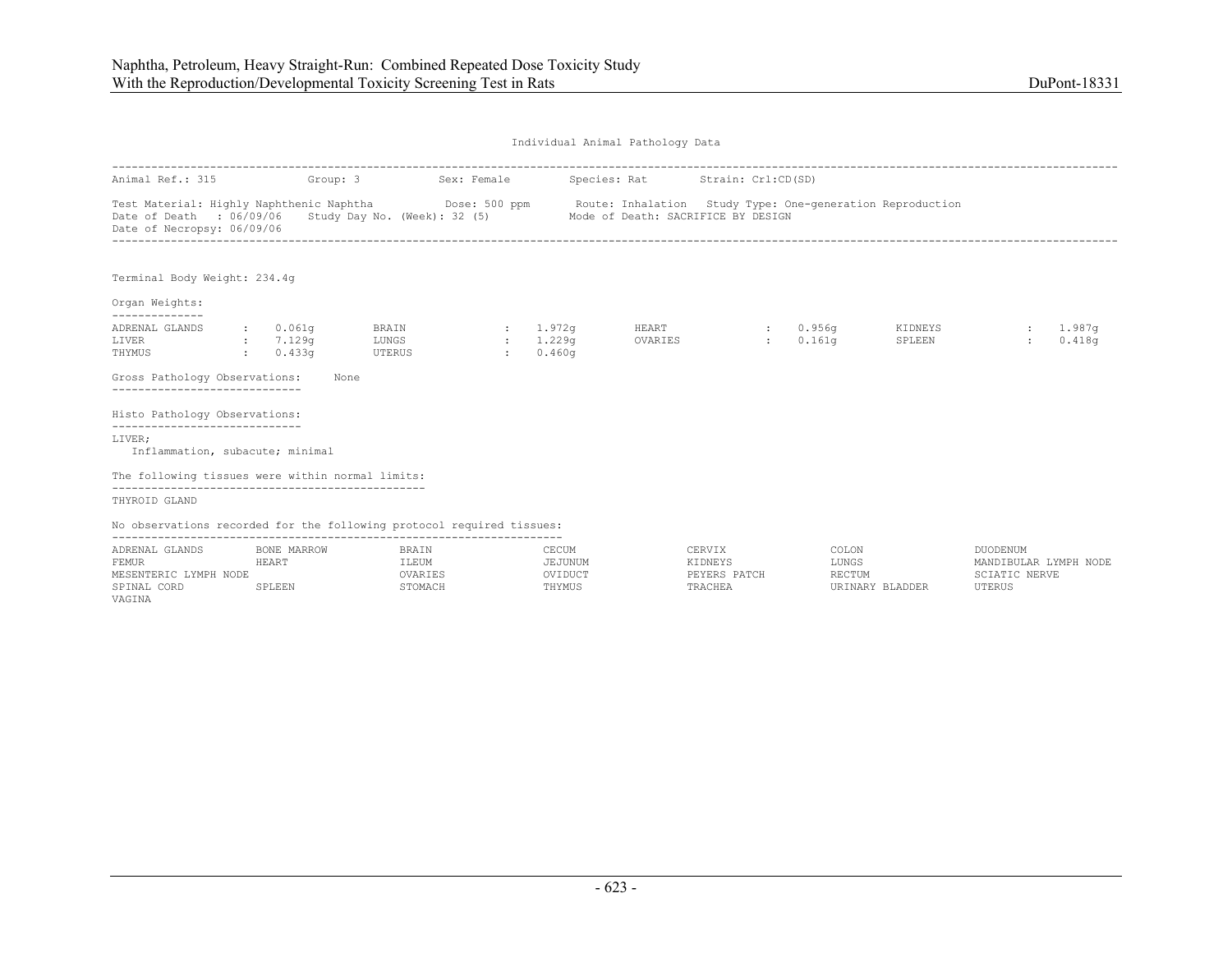| Individual Animal Pathology Data |  |  |
|----------------------------------|--|--|
|                                  |  |  |

| Animal Ref.: 316                                                      | Group: 3                                     |                                 | Sex: Female   |                                   | Species: Rat Strain: Crl:CD(SD)                                                                                                                                                     |                   |                                      |                   |                   |                              |
|-----------------------------------------------------------------------|----------------------------------------------|---------------------------------|---------------|-----------------------------------|-------------------------------------------------------------------------------------------------------------------------------------------------------------------------------------|-------------------|--------------------------------------|-------------------|-------------------|------------------------------|
| Date of Death : 06/09/06<br>Date of Necropsy: 06/09/06                |                                              |                                 |               |                                   | Test Material: Highly Naphthenic Naphtha Dose: 500 ppm Route: Inhalation Study Type: One-generation Reproduction<br>Study Day No. (Week): 32 (5) Mode of Death: SACRIFICE BY DESIGN |                   |                                      |                   |                   |                              |
| Terminal Body Weight: 233.1q                                          |                                              |                                 |               |                                   |                                                                                                                                                                                     |                   |                                      |                   |                   |                              |
| Organ Weights:<br>--------------                                      |                                              |                                 |               |                                   |                                                                                                                                                                                     |                   |                                      |                   |                   |                              |
| ADRENAL GLANDS<br>LIVER<br>THYMUS                                     | $\sim 0.089$ q<br>: 7.508q<br>$\cdot$ 0.792q | <b>BRAIN</b><br>LUNGS<br>UTERUS | $\mathcal{L}$ | : 2.009q<br>$: 1.395$ q<br>0.440q | <b>HEART</b><br>OVARIES                                                                                                                                                             | <b>STATISTICS</b> | $\cdot$ 0.921q<br>0.131 <sub>q</sub> | KIDNEYS<br>SPLEEN |                   | 1.974 <sub>q</sub><br>0.432q |
| Gross Pathology Observations:<br>------------------------------       | None                                         |                                 |               |                                   |                                                                                                                                                                                     |                   |                                      |                   |                   |                              |
| Histo Pathology Observations:<br>---------------------------          | None                                         |                                 |               |                                   |                                                                                                                                                                                     |                   |                                      |                   |                   |                              |
| The following tissues were within normal limits:                      |                                              |                                 |               |                                   |                                                                                                                                                                                     |                   |                                      |                   |                   |                              |
| LIVER                                                                 | THYROID GLAND                                |                                 |               |                                   |                                                                                                                                                                                     |                   |                                      |                   |                   |                              |
| No observations recorded for the following protocol required tissues: |                                              |                                 |               |                                   |                                                                                                                                                                                     |                   |                                      |                   |                   |                              |
| A PRAIL CLANDS RONE MAPPOM DE REPAIN                                  |                                              |                                 |               | <b>CECIM</b>                      |                                                                                                                                                                                     |                   |                                      | CERVIY COLON      | <b>DIJODENIJM</b> |                              |

| ADRENAL GLANDS              | BONE MARROW | BRAIN          | CECUM   | CERVIX       | COLON           | <b>DUODENUM</b>       |
|-----------------------------|-------------|----------------|---------|--------------|-----------------|-----------------------|
| FEMUR                       | HEART       | ILEUM          | JEJUNUM | KIDNEYS      | LUNGS           | MANDIBULAR LYMPH NODE |
| LYMPH<br>MESENTERIC<br>NODE |             | OVARIES        | OVIDUCT | PEYERS PATCH | RECTUM          | NERVE                 |
| SPINAL CORD                 | SPLEEN      | <b>STOMACH</b> | THYMUS  | TRACHEA      | URINARY BLADDER | UTERUS                |
| VAGINA                      |             |                |         |              |                 |                       |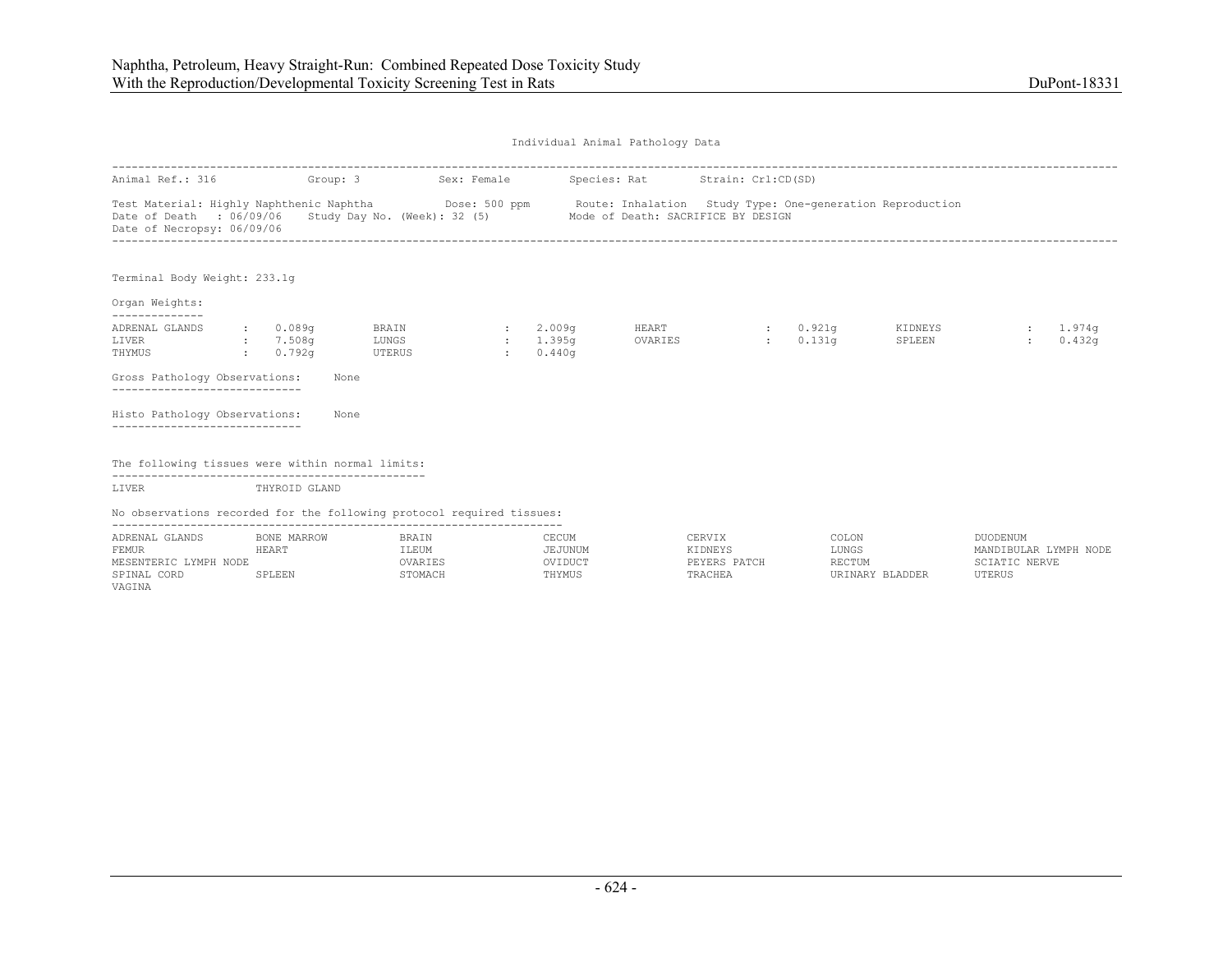| Individual Animal Pathology Data |  |  |
|----------------------------------|--|--|
|                                  |  |  |

| Animal Ref.: 317 Group: 3                                                                                                                                                                                                                              |                                                     |                                 | Sex: Female                   |                                          | Species: Rat Strain: Crl:CD(SD) |          |                             |                    |
|--------------------------------------------------------------------------------------------------------------------------------------------------------------------------------------------------------------------------------------------------------|-----------------------------------------------------|---------------------------------|-------------------------------|------------------------------------------|---------------------------------|----------|-----------------------------|--------------------|
| Test Material: Highly Naphthenic Naphtha <b>Show Dose: 500 ppm</b> Route: Inhalation Study Type: One-generation Reproduction<br>Date of Death : 06/09/06 Study Day No. (Week): 32 (5) Mode of Death: SACRIFICE BY DESIGN<br>Date of Necropsy: 06/09/06 |                                                     |                                 |                               |                                          |                                 |          |                             |                    |
| Terminal Body Weight: 205.7g                                                                                                                                                                                                                           |                                                     |                                 |                               |                                          |                                 |          |                             |                    |
| Organ Weights:<br>--------------                                                                                                                                                                                                                       |                                                     |                                 |                               |                                          |                                 |          |                             |                    |
| ADRENAL GLANDS<br>LIVER<br>8.294q<br>THYMUS                                                                                                                                                                                                            | $\,:\qquad 0.066$ q<br>0.387 <sub>q</sub><br>$\sim$ | <b>BRAIN</b><br>LUNGS<br>UTERUS | <b>State</b><br>$\mathcal{L}$ | 2.021 <sub>q</sub><br>: 1.370q<br>0.711q | HEART<br>OVARIES                | : 0.850q | KIDNEYS<br>0.121q<br>SPLEEN | 1.772q<br>0.591q   |
| Gross Pathology Observations:<br>-----------------------------                                                                                                                                                                                         |                                                     | None                            |                               |                                          |                                 |          |                             |                    |
| Histo Pathology Observations:                                                                                                                                                                                                                          |                                                     | None                            |                               |                                          |                                 |          |                             |                    |
| The following tissues were within normal limits:                                                                                                                                                                                                       |                                                     |                                 |                               |                                          |                                 |          |                             |                    |
| LIVER                                                                                                                                                                                                                                                  | THYROID GLAND                                       |                                 |                               |                                          |                                 |          |                             |                    |
| No observations recorded for the following protocol required tissues:                                                                                                                                                                                  |                                                     |                                 |                               |                                          |                                 |          |                             |                    |
| A DOMET CLANDS OF BOND MADDOM AND THE STATE OF CHAIN                                                                                                                                                                                                   |                                                     |                                 |                               |                                          |                                 |          | $\alpha$                    | <b>DISODEMILLE</b> |

| ADRENAL GLANDS              | BONE MARROW | BRAIN          | CECUM   | CERVIX       | COLON           | <b>NUODENUM</b>       |
|-----------------------------|-------------|----------------|---------|--------------|-----------------|-----------------------|
| FEMUR                       | HEART       | ILEUM          | JEJUNUM | KIDNEYS      | LUNGS           | MANDIBULAR LYMPH NODE |
| LYMPH<br>MESENTERIC<br>NODE |             | <b>VARIES</b>  | OVIDUCT | PEYERS PATCH | RECTUM          | CIATIC NERVE          |
| SPINAL CORD                 | SPLEEN      | <b>STOMACH</b> | THYMUS  | TRACHEA      | URINARY BLADDER | UTERUS                |
| VAGINA                      |             |                |         |              |                 |                       |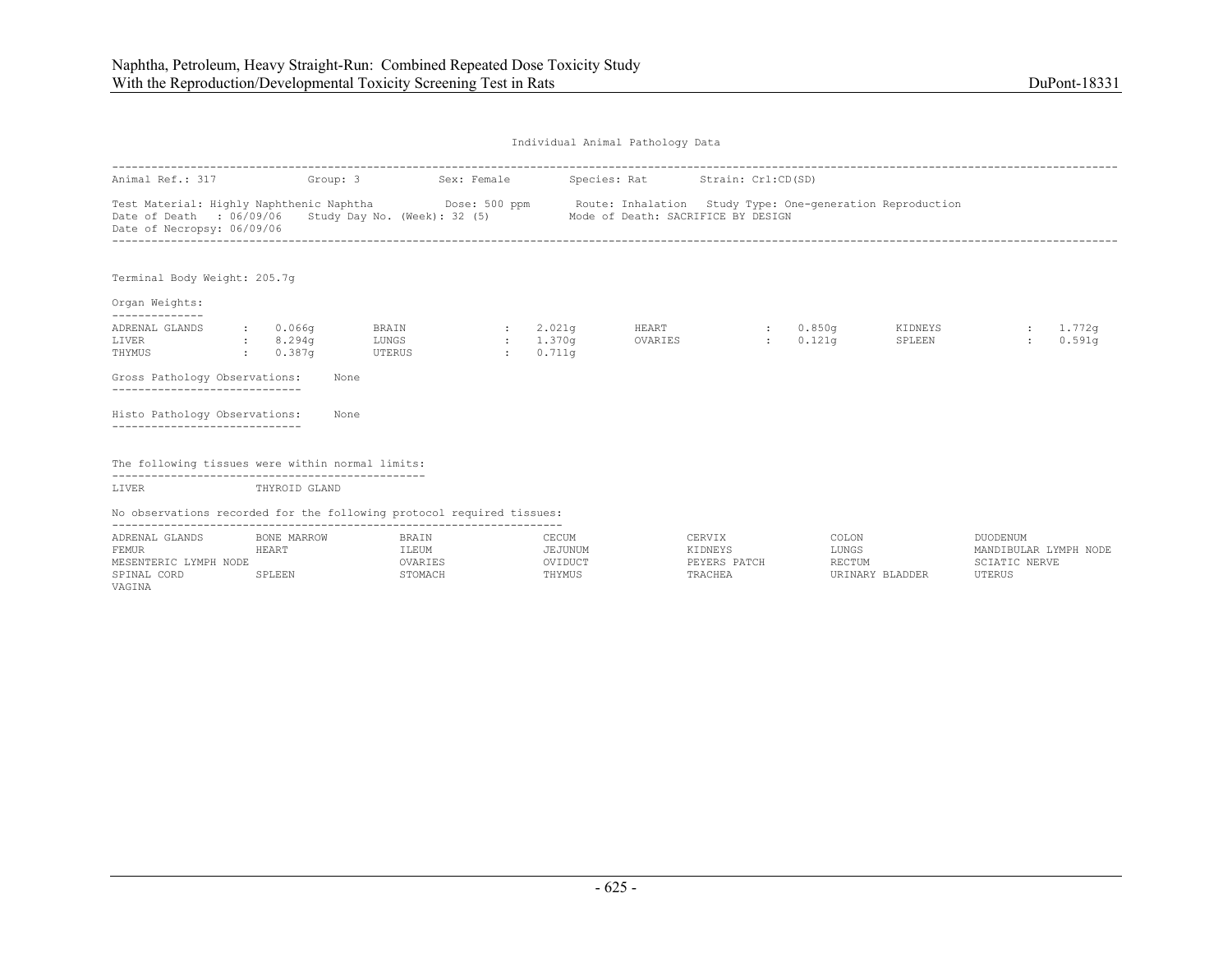UTERUS

Individual Animal Pathology Data

| Animal Ref.: 318                                                                                                                                                                  |                   |                                      | Group: 3                                                        | Sex: Female                     |                              | Species: Rat     | Strain: Crl:CD(SD)                |                                      |                   |                                                           |                    |
|-----------------------------------------------------------------------------------------------------------------------------------------------------------------------------------|-------------------|--------------------------------------|-----------------------------------------------------------------|---------------------------------|------------------------------|------------------|-----------------------------------|--------------------------------------|-------------------|-----------------------------------------------------------|--------------------|
| Test Material: Highly Naphthenic Naphtha <b>Dose: 500 ppm</b> Route: Inhalation Study Type: One-generation Reproduction<br>Date of Death : 06/09/06<br>Date of Necropsy: 06/09/06 |                   |                                      | Study Day No. (Week): 32 (5) Mode of Death: SACRIFICE BY DESIGN |                                 |                              |                  |                                   |                                      |                   |                                                           |                    |
| Terminal Body Weight: 263.4g                                                                                                                                                      |                   |                                      |                                                                 |                                 |                              |                  |                                   |                                      |                   |                                                           |                    |
| Organ Weights:                                                                                                                                                                    |                   |                                      |                                                                 |                                 |                              |                  |                                   |                                      |                   |                                                           |                    |
| --------------<br>ADRENAL GLANDS<br>LIVER<br>THYMUS                                                                                                                               | $\sim$ 100 $\sim$ | : 0.066q<br>$: 7.647$ q<br>$0.395$ q | BRAIN<br>LUNGS<br><b>UTERUS</b>                                 | $\sim 10^{-11}$<br>$\mathbf{r}$ | : 1.930q<br>1.530a<br>0.465q | HEART<br>OVARIES | <b>British</b>                    | $\cdot$ 0.984q<br>0.150 <sub>q</sub> | KIDNEYS<br>SPLEEN |                                                           | : 2.174q<br>0.508q |
| Gross Pathology Observations:<br>------------------------------                                                                                                                   |                   |                                      | None                                                            |                                 |                              |                  |                                   |                                      |                   |                                                           |                    |
| Histo Pathology Observations:<br>-----------------------------                                                                                                                    |                   |                                      |                                                                 |                                 |                              |                  |                                   |                                      |                   |                                                           |                    |
| LIVER;<br>Inflammation, subacute; minimal                                                                                                                                         |                   |                                      |                                                                 |                                 |                              |                  |                                   |                                      |                   |                                                           |                    |
| The following tissues were within normal limits:                                                                                                                                  |                   |                                      |                                                                 |                                 |                              |                  |                                   |                                      |                   |                                                           |                    |
| THYROID GLAND                                                                                                                                                                     |                   |                                      |                                                                 |                                 |                              |                  |                                   |                                      |                   |                                                           |                    |
| No observations recorded for the following protocol required tissues:                                                                                                             |                   |                                      |                                                                 |                                 |                              |                  |                                   |                                      |                   |                                                           |                    |
| -------------------<br>ADRENAL GLANDS<br><b>FEMUR</b><br>MESENTERIC LYMPH NODE                                                                                                    | HEART             | BONE MARROW                          | BRAIN<br>ILEUM<br>OVARIES                                       |                                 | CECUM<br>JEJUNUM<br>OVIDUCT  |                  | CERVIX<br>KIDNEYS<br>PEYERS PATCH | COLON<br>LUNGS<br>RECTUM             |                   | DUODENUM<br>MANDIBULAR LYMPH NODE<br><b>SCIATIC NERVE</b> |                    |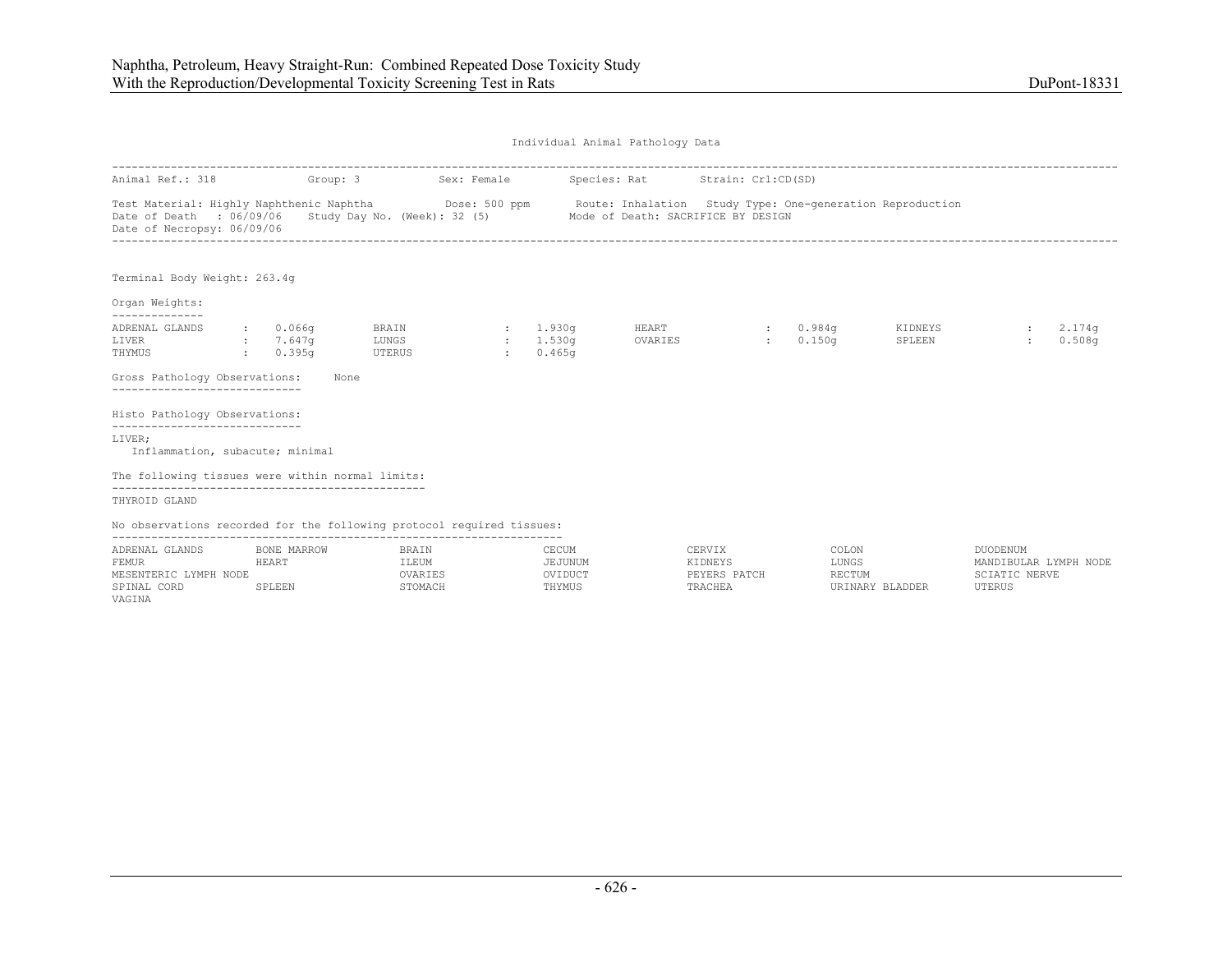| Animal Ref.: 319 Group: 3                                                                                                                                                  |                                  |                                        | Sex: Female                                   |                         | Species: Rat Strain: Crl:CD(SD)    |                   |                                                       |                   |                                   |                  |
|----------------------------------------------------------------------------------------------------------------------------------------------------------------------------|----------------------------------|----------------------------------------|-----------------------------------------------|-------------------------|------------------------------------|-------------------|-------------------------------------------------------|-------------------|-----------------------------------|------------------|
| Test Material: Highly Naphthenic Naphtha Mose: 500 ppm Route: Inhalation Study Type: One-generation Reproduction<br>Date of Death : 06/09/06<br>Date of Necropsy: 06/09/06 |                                  | Study Day No. (Week): 32 (5)           |                                               |                         | Mode of Death: SACRIFICE BY DESIGN |                   |                                                       |                   |                                   |                  |
| Terminal Body Weight: 233.2q                                                                                                                                               |                                  |                                        |                                               |                         |                                    |                   |                                                       |                   |                                   |                  |
| Organ Weights:<br>--------------                                                                                                                                           |                                  |                                        |                                               |                         |                                    |                   |                                                       |                   |                                   |                  |
| ADRENAL GLANDS<br>LIVER<br>THYMUS                                                                                                                                          | : 0.071q<br>: 6.736q<br>: 0.405q | <b>BRAIN</b><br><b>LUNGS</b><br>UTERUS | $\sim 1.809$ a<br>$\sim$ 100 $\sim$<br>$\sim$ | 1.354q<br>0.548q        | HEART<br>OVARIES                   |                   | $: 1.045$ q<br>0.165 <sub>q</sub><br><b>Expertise</b> | KIDNEYS<br>SPLEEN | $\mathcal{L}$                     | 2.135q<br>0.484q |
| Gross Pathology Observations:                                                                                                                                              |                                  | None                                   |                                               |                         |                                    |                   |                                                       |                   |                                   |                  |
| Histo Pathology Observations:<br>------------------------------                                                                                                            |                                  |                                        |                                               |                         |                                    |                   |                                                       |                   |                                   |                  |
| LIVER;<br>Inflammation, subacute; minimal                                                                                                                                  |                                  |                                        |                                               |                         |                                    |                   |                                                       |                   |                                   |                  |
| The following tissues were within normal limits:                                                                                                                           |                                  |                                        |                                               |                         |                                    |                   |                                                       |                   |                                   |                  |
| THYROID GLAND                                                                                                                                                              |                                  |                                        |                                               |                         |                                    |                   |                                                       |                   |                                   |                  |
| No observations recorded for the following protocol required tissues:                                                                                                      |                                  |                                        |                                               |                         |                                    |                   |                                                       |                   |                                   |                  |
| ADRENAL GLANDS<br>FEMUR                                                                                                                                                    | BONE MARROW<br>HEART             | BRAIN<br>ILEUM                         |                                               | CECUM<br><b>JEJUNUM</b> |                                    | CERVIX<br>KIDNEYS | COLON<br>LUNGS                                        |                   | DUODENUM<br>MANDIBULAR LYMPH NODE |                  |

| ADRENAL GLANDS           | BONE MARROW   | <b>BRAIN</b>  | CECUM   | CERVIX       | COLON           | <b>NODENUM</b>        |
|--------------------------|---------------|---------------|---------|--------------|-----------------|-----------------------|
| FEMUR                    | HEART         | ILEUM         | JEJUNUM | KIDNEYS      | LUNGS           | MANDIBULAR LYMPH NODE |
| LYMPH NODE<br>MESENTERIC |               | <b>VARIES</b> | OVIDUCT | PEYERS PATCH | RECTUM          | NERVE                 |
| SPINAL CORD              | <b>SPLEEN</b> | <b>TOMACH</b> | THYMUS  | TRACHEA      | URINARY BLADDER | <b>UTERUS</b>         |
| VAGINA                   |               |               |         |              |                 |                       |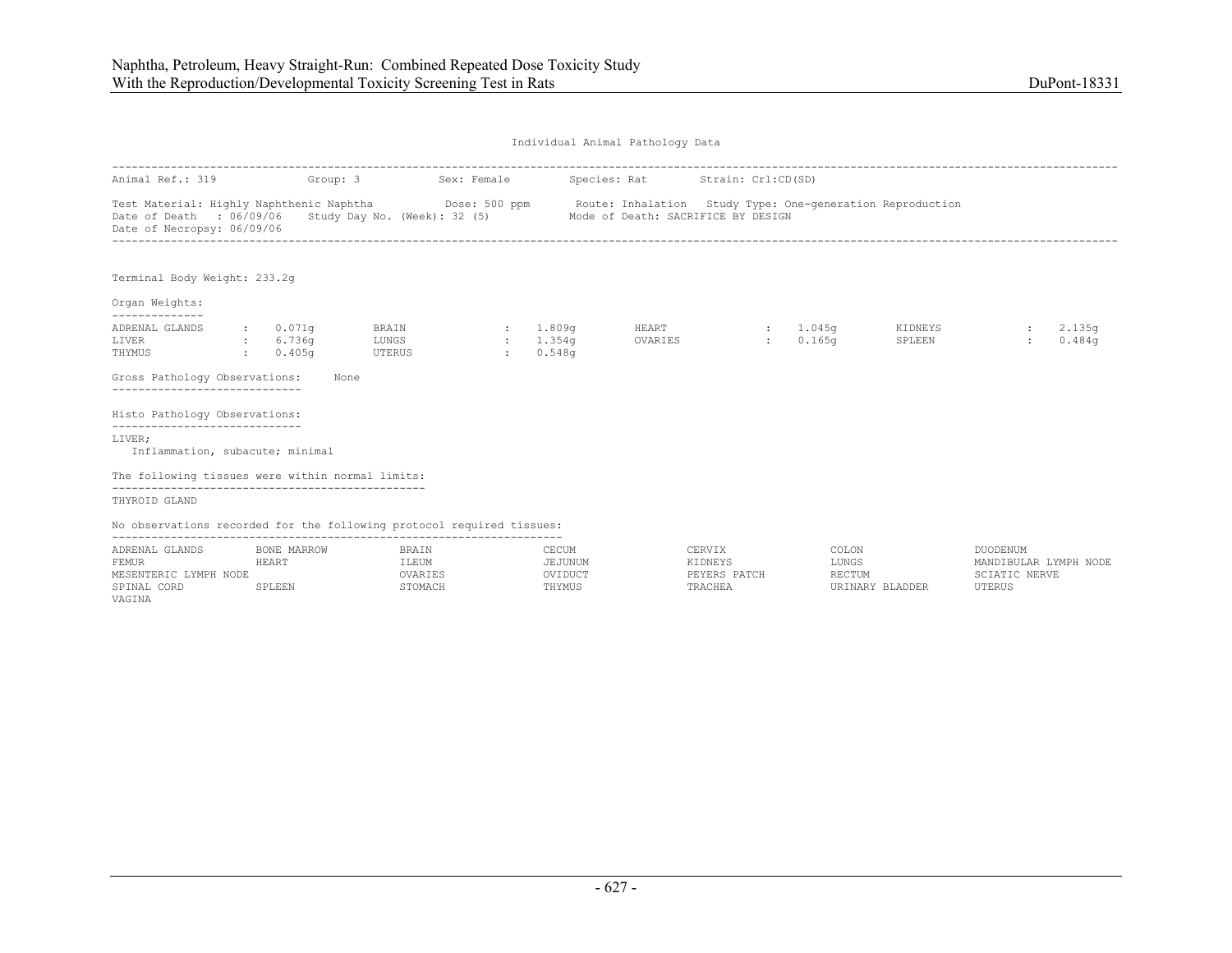| Individual Animal Pathology Data |  |  |
|----------------------------------|--|--|
|                                  |  |  |

| Animal Ref.: 320                                                                                                                                                                                                                | Group: 3               |                | Sex: Female   |                    | Species: Rat Strain: Crl:CD(SD)                                                                                                                                                     |         |                    |                   |              |                  |
|---------------------------------------------------------------------------------------------------------------------------------------------------------------------------------------------------------------------------------|------------------------|----------------|---------------|--------------------|-------------------------------------------------------------------------------------------------------------------------------------------------------------------------------------|---------|--------------------|-------------------|--------------|------------------|
| Date of Death : 06/09/06<br>Date of Necropsy: 06/09/06                                                                                                                                                                          |                        |                |               |                    | Test Material: Highly Naphthenic Naphtha Dose: 500 ppm Route: Inhalation Study Type: One-generation Reproduction<br>Study Day No. (Week): 32 (5) Mode of Death: SACRIFICE BY DESIGN |         |                    |                   |              |                  |
| Terminal Body Weight: 293g<br>Organ Weights:                                                                                                                                                                                    |                        |                |               |                    |                                                                                                                                                                                     |         |                    |                   |              |                  |
| --------------                                                                                                                                                                                                                  |                        |                |               |                    |                                                                                                                                                                                     |         |                    |                   |              |                  |
| ADRENAL GLANDS<br>LIVER<br>9.559q                                                                                                                                                                                               | : 0.070q               | BRAIN<br>LUNGS | $\sim$ $\sim$ | 1.906q<br>: 1.399q | HEART<br>OVARIES                                                                                                                                                                    | diam'r. | : 1.082q<br>0.151q | KIDNEYS<br>SPLEEN |              | 2.209q<br>0.490q |
| THYMUS                                                                                                                                                                                                                          | $\cdot$ 0.420 $\sigma$ | UTERUS         | $\mathbf{1}$  | 0.567q             |                                                                                                                                                                                     |         |                    |                   |              |                  |
| Gross Pathology Observations:<br>------------------------------                                                                                                                                                                 |                        | None           |               |                    |                                                                                                                                                                                     |         |                    |                   |              |                  |
| Histo Pathology Observations:<br>-----------------------------                                                                                                                                                                  |                        | None           |               |                    |                                                                                                                                                                                     |         |                    |                   |              |                  |
| The following tissues were within normal limits:                                                                                                                                                                                |                        |                |               |                    |                                                                                                                                                                                     |         |                    |                   |              |                  |
| -----------------------------<br>LIVER                                                                                                                                                                                          | THYROID GLAND          |                |               |                    |                                                                                                                                                                                     |         |                    |                   |              |                  |
| No observations recorded for the following protocol required tissues:                                                                                                                                                           |                        |                |               |                    |                                                                                                                                                                                     |         |                    |                   |              |                  |
| $\sim$ . The set of the set of the set of the set of the set of the set of the set of the set of the set of the set of the set of the set of the set of the set of the set of the set of the set of the set of the set of the s |                        |                |               |                    | ---------                                                                                                                                                                           |         | .                  |                   | ____________ |                  |

| ADRENAL GLANDS                | BONE MARROW | BRAIN   | CECUM          | CERVIX       | COLON           | <b>JUODENUM</b>       |
|-------------------------------|-------------|---------|----------------|--------------|-----------------|-----------------------|
| FEMUR                         | HEART       | ILEUM   | <b>JEJUNUM</b> | KIDNEYS      | LUNGS           | MANDIBULAR LYMPH NODE |
| LYMPH<br>MESENTERIC 1<br>NODE |             | OVARIES | OVIDUCT        | PEYERS PATCH | RECTUM          | SCIATIC NERVE         |
| SPINAL CORD                   | SPLEEN      | STOMACH | THYMUS         | TRACHEA      | URINARY BLADDER | UTERUS                |
| VAGINA                        |             |         |                |              |                 |                       |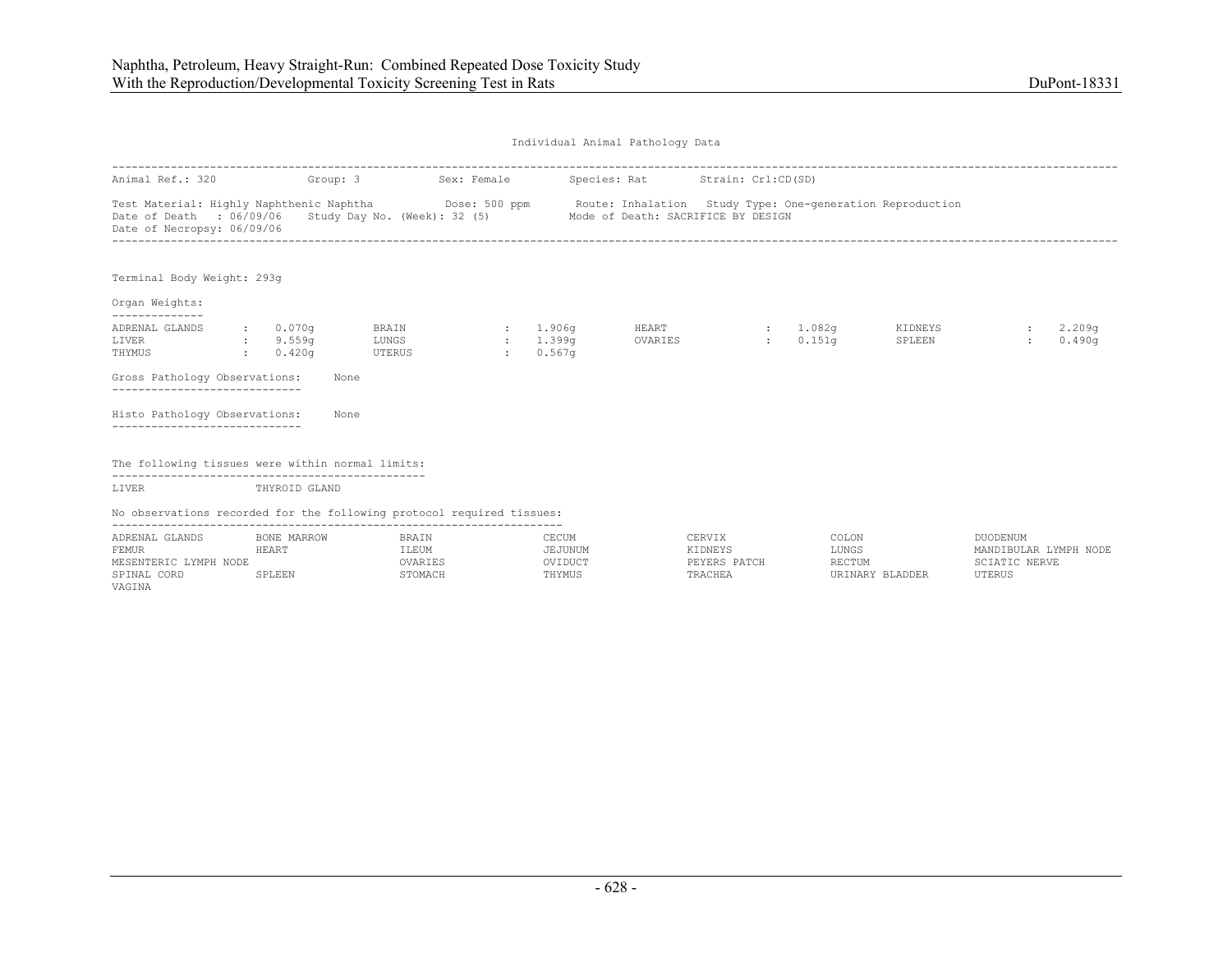| Animal Ref.: 321 Group: 3                                                                                                                                                  |             |                              |                                         | Sex: Female             |                    | Species: Rat Strain: Crl:CD(SD)    |                         |                   |                  |
|----------------------------------------------------------------------------------------------------------------------------------------------------------------------------|-------------|------------------------------|-----------------------------------------|-------------------------|--------------------|------------------------------------|-------------------------|-------------------|------------------|
| Test Material: Highly Naphthenic Naphtha Mose: 500 ppm Route: Inhalation Study Type: One-generation Reproduction<br>Date of Death : 06/09/06<br>Date of Necropsy: 06/09/06 |             |                              | Study Day No. (Week): 32 (5)            |                         |                    | Mode of Death: SACRIFICE BY DESIGN |                         |                   |                  |
| Terminal Body Weight: 255g                                                                                                                                                 |             |                              |                                         |                         |                    |                                    |                         |                   |                  |
| Organ Weights:                                                                                                                                                             |             |                              |                                         |                         |                    |                                    |                         |                   |                  |
| --------------<br>ADRENAL GLANDS<br>LIVER<br>THYMUS<br>Gross Pathology Observations:<br>-----------------------------                                                      | <b>CENT</b> | : 0.099q<br>9.295q<br>0.443q | BRAIN<br>LUNGS<br><b>UTERUS</b><br>None | 1.946q<br><b>CENTER</b> | : 1.531q<br>0.502q | HEART<br>OVARIES                   | : 1.169q<br>$: 0.127$ q | KIDNEYS<br>SPLEEN | 2.185q<br>0.661q |
| Histo Pathology Observations:                                                                                                                                              |             |                              |                                         |                         |                    |                                    |                         |                   |                  |
| -----------------------------<br>LIVER;<br>Inflammation, subacute; minimal<br>Necrosis, focal; minimal                                                                     |             |                              |                                         |                         |                    |                                    |                         |                   |                  |
| The following tissues were within normal limits:                                                                                                                           |             |                              |                                         |                         |                    |                                    |                         |                   |                  |
| THYROID GLAND                                                                                                                                                              |             |                              |                                         |                         |                    |                                    |                         |                   |                  |
| No observations recorded for the following protocol required tissues:                                                                                                      |             |                              |                                         |                         |                    |                                    |                         |                   |                  |

| GLANDS<br>ADRENAL                | MARROW<br>BONE | BRAIN          | CECIM<br>لالمال سانتلاب | CERVIX                               | COLON  | <b>DUODENUM</b>          |
|----------------------------------|----------------|----------------|-------------------------|--------------------------------------|--------|--------------------------|
| FEMUR                            | HEART          | ILEUM          | EJUNUM                  | <b><i>KT DNEVC</i></b><br>NI DNE I S | LUNGS  | LYMPH NODE<br>MANDIBULAR |
| VMDH<br>NODE<br><b>MESENTERI</b> |                | TFS<br>UVANIBO | $\bigcap$<br>'V 1 DUC 1 | PATCH<br><b>DEVED C</b><br>.         | RECTUM | <b>NERVE</b>             |
| SPINAL<br>CORD                   | SPLEEN         | <b>TOMACH</b>  | THYMUS                  | <b>TRACHE</b>                        |        | <b>UTERUS</b>            |
| VAGINA                           |                |                |                         |                                      |        |                          |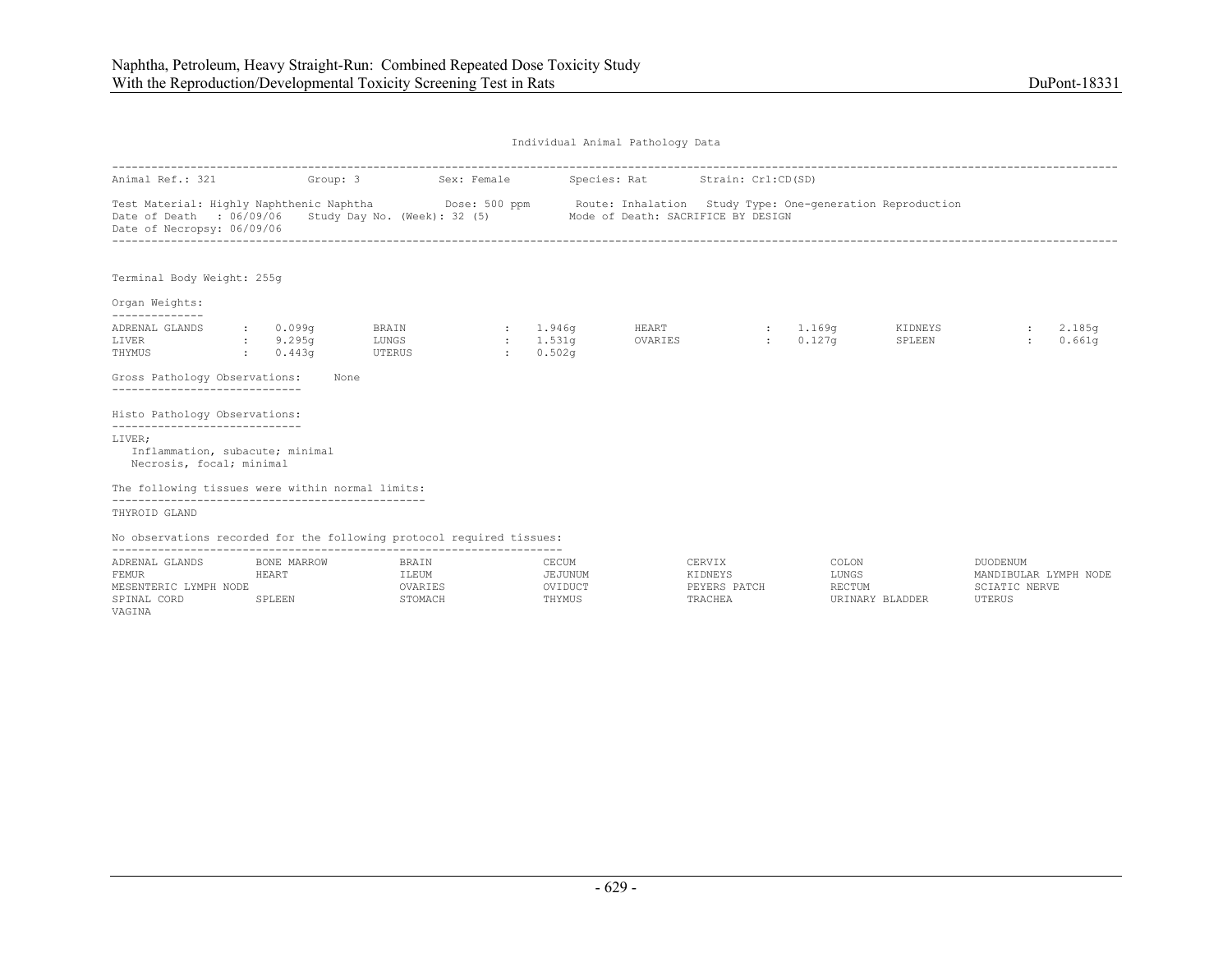UTERUS

Individual Animal Pathology Data

| Animal Ref.: 322 Group: 3                                                                                                                                                  |                                              |                                       | Sex: Female |                                              |                  | Species: Rat Strain: Crl:CD(SD)                                 |                   |                  |                                   |                   |                                   |                  |
|----------------------------------------------------------------------------------------------------------------------------------------------------------------------------|----------------------------------------------|---------------------------------------|-------------|----------------------------------------------|------------------|-----------------------------------------------------------------|-------------------|------------------|-----------------------------------|-------------------|-----------------------------------|------------------|
| Test Material: Highly Naphthenic Naphtha Mose: 500 ppm Route: Inhalation Study Type: One-generation Reproduction<br>Date of Death : 06/09/06<br>Date of Necropsy: 06/09/06 |                                              |                                       |             |                                              |                  | Study Day No. (Week): 32 (5) Mode of Death: SACRIFICE BY DESIGN |                   |                  |                                   |                   |                                   |                  |
| Terminal Body Weight: 249.7q                                                                                                                                               |                                              |                                       |             |                                              |                  |                                                                 |                   |                  |                                   |                   |                                   |                  |
| Organ Weights:<br>--------------                                                                                                                                           |                                              |                                       |             |                                              |                  |                                                                 |                   |                  |                                   |                   |                                   |                  |
| ADRENAL GLANDS<br>LIVER<br>THYMUS                                                                                                                                          | $\cdot$ 0.066q<br>: 7.876q<br>$\cdot$ 0.523q | $BRAIN$ : $1.856q$<br>LUNGS<br>UTERUS |             | 1.296q<br>$\sim$ 100 $\sim$<br>$\mathcal{L}$ | 0.439q           | <b>HEART</b><br>OVARIES                                         |                   | <b>Expertise</b> | $: 1.020$ q<br>0.108 <sub>q</sub> | KIDNEYS<br>SPLEEN |                                   | 2.230q<br>0.619q |
| Gross Pathology Observations:                                                                                                                                              | None                                         |                                       |             |                                              |                  |                                                                 |                   |                  |                                   |                   |                                   |                  |
| Histo Pathology Observations:<br>_____________________________                                                                                                             |                                              |                                       |             |                                              |                  |                                                                 |                   |                  |                                   |                   |                                   |                  |
| LIVER;<br>Inflammation, subacute; minimal                                                                                                                                  |                                              |                                       |             |                                              |                  |                                                                 |                   |                  |                                   |                   |                                   |                  |
| The following tissues were within normal limits:                                                                                                                           |                                              |                                       |             |                                              |                  |                                                                 |                   |                  |                                   |                   |                                   |                  |
| THYROID GLAND                                                                                                                                                              |                                              |                                       |             |                                              |                  |                                                                 |                   |                  |                                   |                   |                                   |                  |
| No observations recorded for the following protocol required tissues:                                                                                                      |                                              |                                       |             |                                              |                  |                                                                 |                   |                  |                                   |                   |                                   |                  |
| ADRENAL GLANDS<br>FEMUR                                                                                                                                                    | BONE MARROW<br>HEART                         | BRAIN<br>ILEUM                        |             |                                              | CECUM<br>JEJUNUM |                                                                 | CERVIX<br>KIDNEYS |                  | COLON<br>LUNGS                    |                   | DUODENUM<br>MANDIBULAR LYMPH NODE |                  |

MESENTERIC LYMPH NODE OVARIES OVIDUCT PEYERS PATCH RECTUM SCIATIC NERVE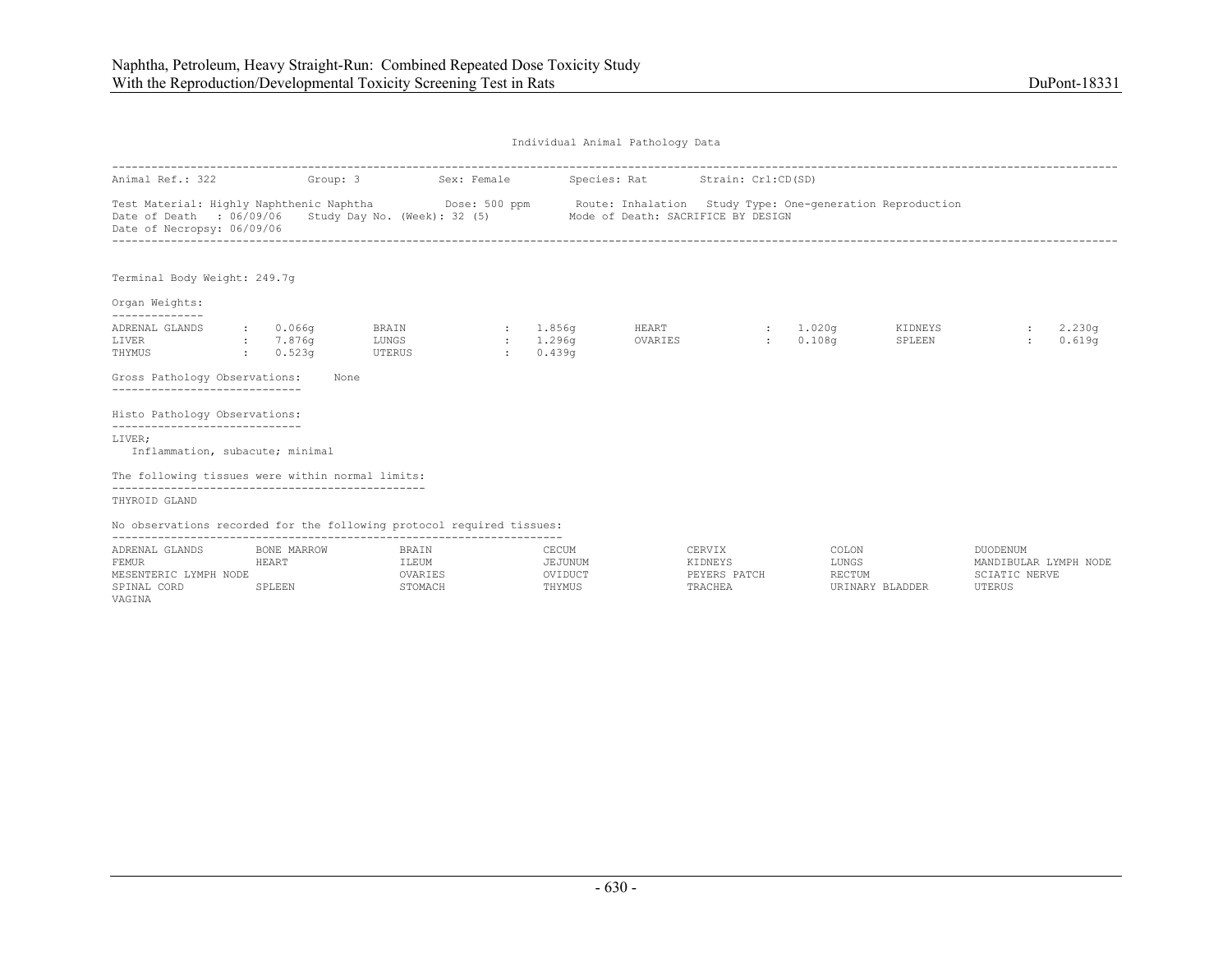| Individual Animal Pathology Data |  |  |
|----------------------------------|--|--|
|                                  |  |  |

| Animal Ref.: 323                                                      |              | Group: 3                                         |                                 | Sex: Female |                                            | Species: Rat Strain: Crl:CD(SD)                                                                                                                                                     |                 |                                |                   |                    |                  |
|-----------------------------------------------------------------------|--------------|--------------------------------------------------|---------------------------------|-------------|--------------------------------------------|-------------------------------------------------------------------------------------------------------------------------------------------------------------------------------------|-----------------|--------------------------------|-------------------|--------------------|------------------|
|                                                                       |              |                                                  |                                 |             |                                            |                                                                                                                                                                                     |                 |                                |                   |                    |                  |
| Date of Death : 06/09/06<br>Date of Necropsy: 06/09/06                |              |                                                  |                                 |             |                                            | Test Material: Highly Naphthenic Naphtha Dose: 500 ppm Route: Inhalation Study Type: One-generation Reproduction<br>Study Day No. (Week): 32 (5) Mode of Death: SACRIFICE BY DESIGN |                 |                                |                   |                    |                  |
| Terminal Body Weight: 275.5g                                          |              |                                                  |                                 |             |                                            |                                                                                                                                                                                     |                 |                                |                   |                    |                  |
|                                                                       |              |                                                  |                                 |             |                                            |                                                                                                                                                                                     |                 |                                |                   |                    |                  |
| Organ Weights:<br>--------------                                      |              |                                                  |                                 |             |                                            |                                                                                                                                                                                     |                 |                                |                   |                    |                  |
| ADRENAL GLANDS<br>LIVER<br>THYMUS                                     | <b>State</b> | $\cdot$ 0.075q<br>: 8.478q<br>0.435 <sub>q</sub> | <b>BRAIN</b><br>LUNGS<br>UTERUS | $\pm$       | : 1.844q<br>: 1.480 <sub>q</sub><br>0.631q | HEART<br>OVARIES                                                                                                                                                                    | <b>Electric</b> | : 1.102q<br>0.157 <sub>q</sub> | KIDNEYS<br>SPLEEN |                    | 2.382q<br>0.550q |
| Gross Pathology Observations:                                         |              | None                                             |                                 |             |                                            |                                                                                                                                                                                     |                 |                                |                   |                    |                  |
| Histo Pathology Observations:                                         |              | None                                             |                                 |             |                                            |                                                                                                                                                                                     |                 |                                |                   |                    |                  |
| The following tissues were within normal limits:                      |              |                                                  |                                 |             |                                            |                                                                                                                                                                                     |                 |                                |                   |                    |                  |
| LIVER                                                                 |              | THYROID GLAND                                    |                                 |             |                                            |                                                                                                                                                                                     |                 |                                |                   |                    |                  |
| No observations recorded for the following protocol required tissues: |              |                                                  |                                 |             |                                            |                                                                                                                                                                                     |                 |                                |                   |                    |                  |
| A DOMET CLANDS OF BOND MADDOM AND THE STATE OF CHAIN                  |              |                                                  |                                 |             |                                            |                                                                                                                                                                                     |                 |                                | $\alpha$          | <b>DISODEMILLE</b> |                  |

| GLANDS<br>ADRENAL           | BONE MARROW  | BRAIN          | CECUM   | CERVIX       | COLON           | <b>DUODENUM</b>            |
|-----------------------------|--------------|----------------|---------|--------------|-----------------|----------------------------|
| FEMUR                       | <b>HEART</b> | ILEUM          | EJUNUM  | KTDNEYS      | LUNGS           | LYMPH NODE<br>MANDIBULAR I |
| LYMPH<br>MESENTERIC<br>NODE |              | <b>VARIES</b>  | OVIDUCT | PEYERS PATCH | <b>RECTUM</b>   | NERVE                      |
| SPINAL<br>CORD              | SPLEEN       | <b>STOMACH</b> | THYMUS  | TRACHEA      | URINARY BLADDER | UTERUS                     |
| VAGINA                      |              |                |         |              |                 |                            |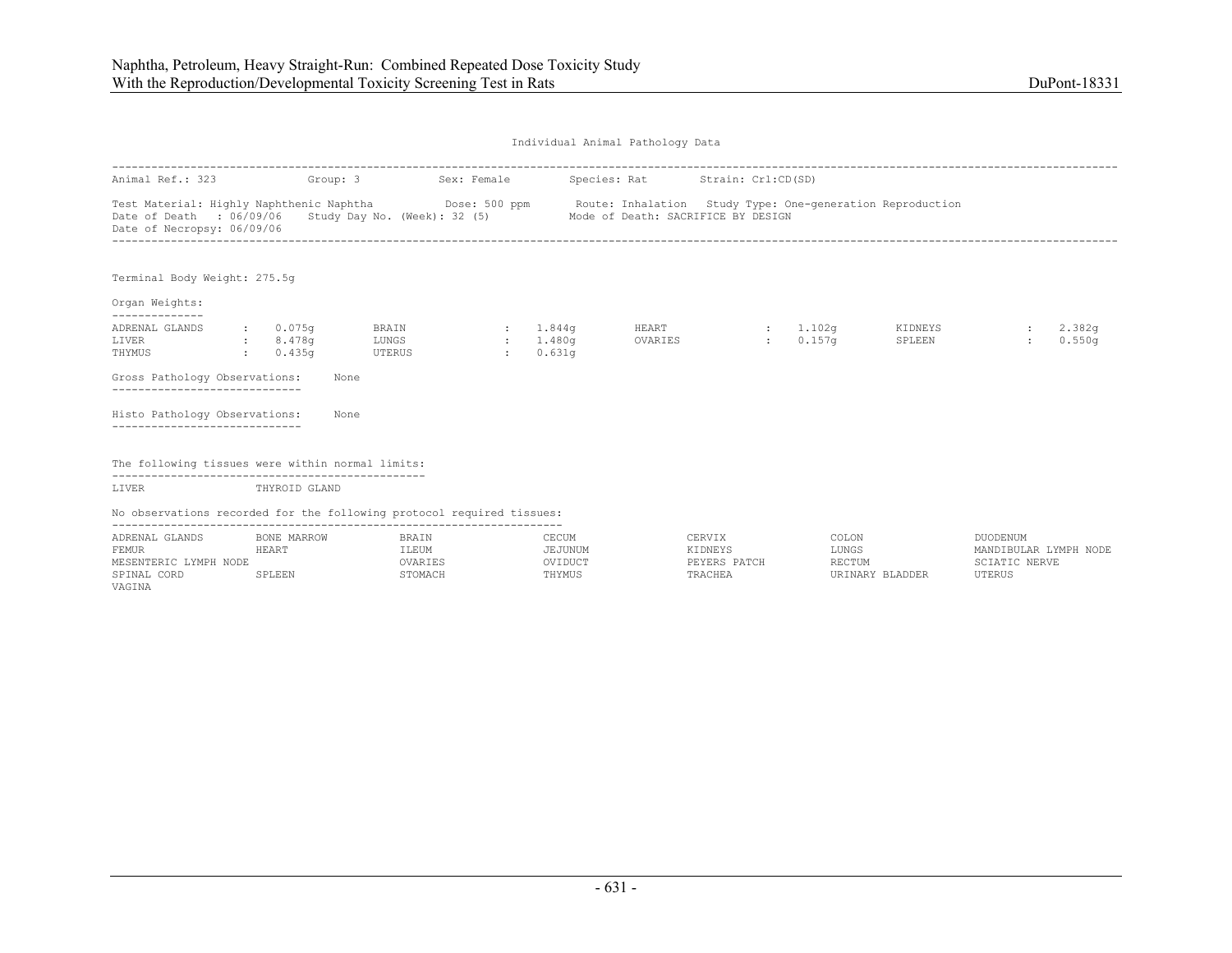| Animal Ref.: 324 Group: 3                                                                                             |                               |                                       |                                  | Sex: Female |                                   | Species: Rat Strain: Crl:CD(SD)                                                                                                            |        |                                                  |                   |          |                              |
|-----------------------------------------------------------------------------------------------------------------------|-------------------------------|---------------------------------------|----------------------------------|-------------|-----------------------------------|--------------------------------------------------------------------------------------------------------------------------------------------|--------|--------------------------------------------------|-------------------|----------|------------------------------|
| Test Material: Highly Naphthenic Naphtha<br>Date of Death<br>Date of Necropsy: 06/09/06                               | : 06/09/06                    |                                       |                                  |             |                                   | Dose: 500 ppm Boute: Inhalation Study Type: One-generation Reproduction<br>Study Day No. (Week): 32 (5) Mode of Death: SACRIFICE BY DESIGN |        |                                                  |                   |          |                              |
| Terminal Body Weight: 274.4g                                                                                          |                               |                                       |                                  |             |                                   |                                                                                                                                            |        |                                                  |                   |          |                              |
| Organ Weights:                                                                                                        |                               |                                       |                                  |             |                                   |                                                                                                                                            |        |                                                  |                   |          |                              |
| --------------<br>ADRENAL GLANDS<br>LIVER<br>THYMUS<br>Gross Pathology Observations:<br>----------------------------- | $\sim$ $\sim$<br>$\mathbf{r}$ | $\cdot$ 0.073q<br>8.040a<br>$0.477$ q | BRAIN<br>LUNGS<br>UTERUS<br>None | $\sim$      | : 1.897q<br>$: 1.717$ q<br>0.593q | HEART<br>OVARIES                                                                                                                           |        | : 1.054q<br>0.144 <sub>q</sub><br><b>British</b> | KIDNEYS<br>SPLEEN |          | 2.248 <sub>q</sub><br>0.749q |
| Histo Pathology Observations:<br>-----------------------------                                                        |                               |                                       |                                  |             |                                   |                                                                                                                                            |        |                                                  |                   |          |                              |
| LIVER;<br>Inflammation, subacute; minimal                                                                             |                               |                                       |                                  |             |                                   |                                                                                                                                            |        |                                                  |                   |          |                              |
| The following tissues were within normal limits:                                                                      |                               |                                       |                                  |             |                                   |                                                                                                                                            |        |                                                  |                   |          |                              |
| THYROID GLAND                                                                                                         |                               |                                       |                                  |             |                                   |                                                                                                                                            |        |                                                  |                   |          |                              |
| No observations recorded for the following protocol required tissues:                                                 |                               |                                       |                                  |             |                                   |                                                                                                                                            |        |                                                  |                   |          |                              |
| ADRENAL GLANDS                                                                                                        |                               | BONE MARROW                           | BRAIN                            |             | CECUM                             |                                                                                                                                            | CERVIX | COLON                                            |                   | DUODENUM |                              |

| ADRENAL GLANDS           | BONE MARROW | <b>BRAIN</b> | CECUM   | CERVIX       | COLON           | <b>NUODENUM</b>       |
|--------------------------|-------------|--------------|---------|--------------|-----------------|-----------------------|
| FEMUR                    | HEART       | ILEUM        | JEJUNUM | KIDNEYS      | LUNGS           | MANDIBULAR LYMPH NODE |
| MESENTERIC<br>LYMPH NODE |             | OVARIES      | OVIDUCT | PEYERS PATCH | <b>RECTUM</b>   | SCIATIC NERVE         |
| SPINAL CORD              | SPLEEN      | STOMACH      | THYMUS  | TRACHEA      | URINARY BLADDER | UTERUS                |
| VAGINA                   |             |              |         |              |                 |                       |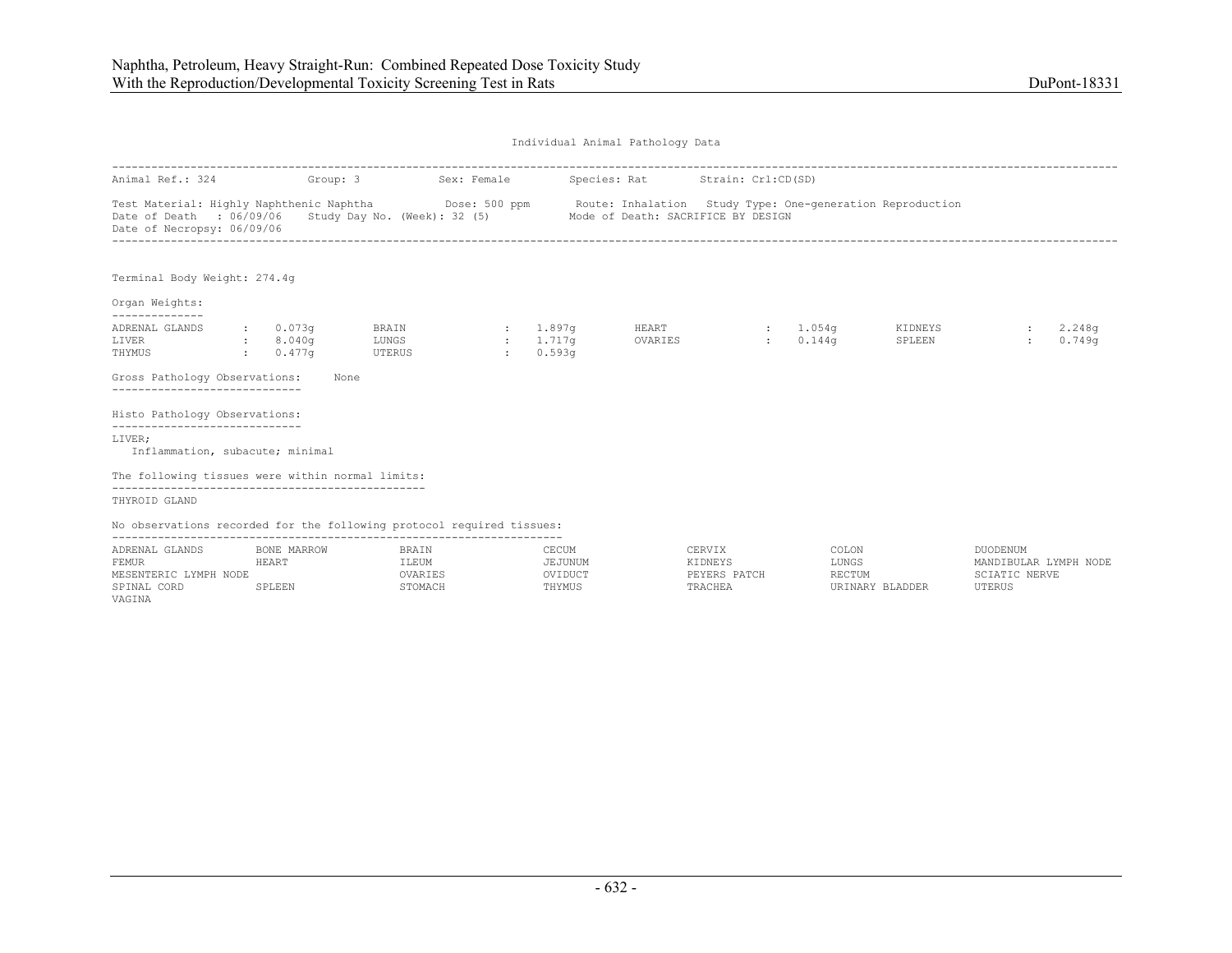| Individual Animal Pathology Data |  |  |
|----------------------------------|--|--|
|                                  |  |  |

| Animal Ref.: 413                                                                                   | Group: 4                                    |                                      | Sex: Female                        |                                       | Species: Rat Strain: Crl:CD(SD)                                                                                |                                                    |                                     |                   |                                                                              |                  |
|----------------------------------------------------------------------------------------------------|---------------------------------------------|--------------------------------------|------------------------------------|---------------------------------------|----------------------------------------------------------------------------------------------------------------|----------------------------------------------------|-------------------------------------|-------------------|------------------------------------------------------------------------------|------------------|
| Test Material: Highly Naphthenic Naphtha<br>Date of Death : 06/09/06<br>Date of Necropsy: 06/09/06 |                                             | Study Day No. (Week): 32 (5)         |                                    |                                       | Dose: 3000 ppm Boute: Inhalation Study Type: One-generation Reproduction<br>Mode of Death: SACRIFICE BY DESIGN |                                                    |                                     |                   |                                                                              |                  |
| Terminal Body Weight: 219.1q                                                                       |                                             |                                      |                                    |                                       |                                                                                                                |                                                    |                                     |                   |                                                                              |                  |
| Organ Weights:<br>--------------                                                                   |                                             |                                      |                                    |                                       |                                                                                                                |                                                    |                                     |                   |                                                                              |                  |
| ADRENAL GLANDS<br>LIVER<br>THYMUS                                                                  | $\cdot$ 0.065q<br>: 8.781q<br>$0.370\sigma$ | BRAIN<br>LUNGS<br>UTERUS             | $\sim$ 100 $\sim$<br>$\mathcal{L}$ | 1.659a<br>1.382q<br>0.358q            | HEART<br>OVARIES                                                                                               | <b>State Street</b><br>$\mathcal{L}$               | 0.962q<br>0.109q                    | KIDNEYS<br>SPLEEN |                                                                              | 2.174q<br>0.540q |
| Gross Pathology Observations:                                                                      |                                             | None                                 |                                    |                                       |                                                                                                                |                                                    |                                     |                   |                                                                              |                  |
| Histo Pathology Observations:<br>-----------------------------                                     |                                             |                                      |                                    |                                       |                                                                                                                |                                                    |                                     |                   |                                                                              |                  |
| LIVER;<br>Hypertrophy; centrilobular; minimal                                                      |                                             |                                      |                                    |                                       |                                                                                                                |                                                    |                                     |                   |                                                                              |                  |
| The following tissues were within normal limits:                                                   |                                             |                                      |                                    |                                       |                                                                                                                |                                                    |                                     |                   |                                                                              |                  |
| ADRENAL GLANDS<br><b>FEMUR</b><br>MESENTERIC LYMPH NODE<br>SPINAL CORD<br>UTERUS                   | BONE MARROW<br>HEART<br>SPLEEN<br>VAGINA    | BRAIN<br>ILEUM<br>OVARIES<br>STOMACH |                                    | CECUM<br>JEJUNUM<br>OVIDUCT<br>THYMUS |                                                                                                                | CERVIX<br>KIDNEYS<br>PEYERS PATCH<br>THYROID GLAND | COLON<br>LUNGS<br>RECTUM<br>TRACHEA |                   | DUODENUM<br>MANDIBULAR LYMPH NODE<br><b>SCIATIC NERVE</b><br>URINARY BLADDER |                  |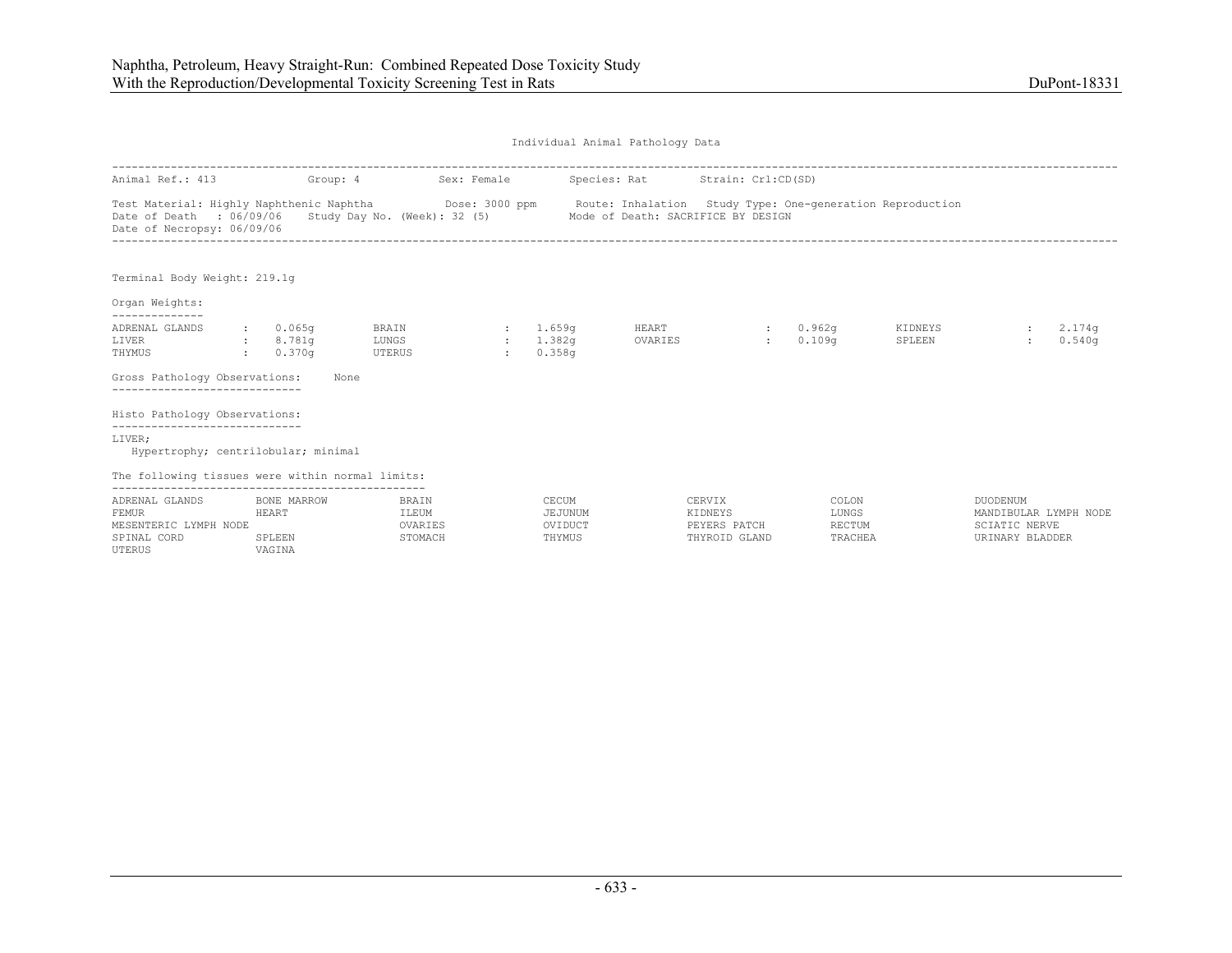UTERUS VAGINA

| Individual Animal Pathology Data |  |  |
|----------------------------------|--|--|
|                                  |  |  |

| Animal Ref.: 414 Group: 4                                                                                                                                                                                                                          |                                         |                                        | Sex: Female                          |                                       | Species: Rat     | Strain: Crl:CD(SD)                               |                            |                       |                                              |                    |
|----------------------------------------------------------------------------------------------------------------------------------------------------------------------------------------------------------------------------------------------------|-----------------------------------------|----------------------------------------|--------------------------------------|---------------------------------------|------------------|--------------------------------------------------|----------------------------|-----------------------|----------------------------------------------|--------------------|
| Test Material: Highly Naphthenic Naphtha <b>Dose: 3000 ppm</b> Route: Inhalation Study Type: One-generation Reproduction<br>Date of Death : 06/09/06 Study Day No. (Week): 32 (5) Mode of Death: SACRIFICE BY DESIGN<br>Date of Necropsy: 06/09/06 |                                         |                                        |                                      |                                       |                  |                                                  |                            |                       |                                              |                    |
| Terminal Body Weight: 247.5q                                                                                                                                                                                                                       |                                         |                                        |                                      |                                       |                  |                                                  |                            |                       |                                              |                    |
| Organ Weights:                                                                                                                                                                                                                                     |                                         |                                        |                                      |                                       |                  |                                                  |                            |                       |                                              |                    |
| --------------<br>ADRENAL GLANDS<br>LIVER<br>THYMUS                                                                                                                                                                                                | $\cdot$ 0.083q<br>: 11.103q<br>: 0.388q | <b>BRAIN</b><br>LUNGS<br>UTERUS        | : 1.911q<br>: 1.408q<br>$\mathbf{r}$ | 0.469q                                | HEART<br>OVARIES | $\mathbf{1}$ and $\mathbf{1}$                    | : 0.970q<br>0.140q         | KIDNEYS<br>SPLEEN     |                                              | : 2.027q<br>0.690q |
| Gross Pathology Observations:<br>------------------------------                                                                                                                                                                                    |                                         | None                                   |                                      |                                       |                  |                                                  |                            |                       |                                              |                    |
| Histo Pathology Observations:<br>-----------------------------                                                                                                                                                                                     |                                         |                                        |                                      |                                       |                  |                                                  |                            |                       |                                              |                    |
| HEART;<br>Cardiomyopathy; minimal                                                                                                                                                                                                                  |                                         |                                        |                                      |                                       |                  |                                                  |                            |                       |                                              |                    |
| LIVER;<br>Hypertrophy; centrilobular; minimal                                                                                                                                                                                                      |                                         |                                        |                                      |                                       |                  |                                                  |                            |                       |                                              |                    |
| The following tissues were within normal limits:                                                                                                                                                                                                   |                                         |                                        |                                      |                                       |                  |                                                  |                            |                       |                                              |                    |
| ADRENAL GLANDS<br><b>FEMUR</b><br>MESENTERIC LYMPH NODE<br>SPINAL CORD                                                                                                                                                                             | BONE MARROW<br>ILEUM<br>SPLEEN          | BRAIN<br>JEJUNUM<br>OVARIES<br>STOMACH |                                      | CECUM<br>KIDNEYS<br>OVIDUCT<br>THYMUS |                  | CERVIX<br>LUNGS<br>PEYERS PATCH<br>THYROID GLAND | COLON<br>RECTUM<br>TRACHEA | MANDIBULAR LYMPH NODE | DUODENUM<br>SCIATIC NERVE<br>URINARY BLADDER |                    |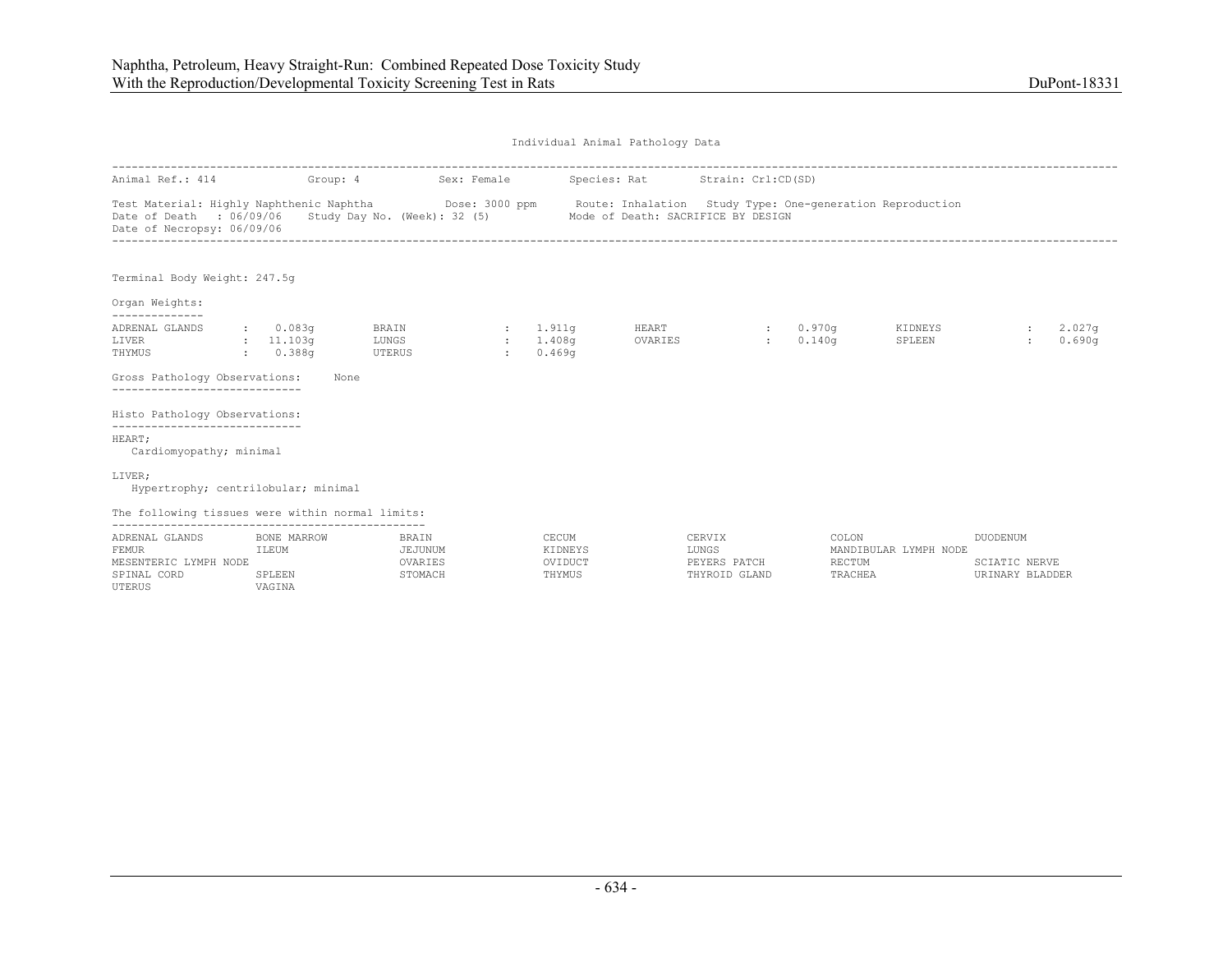| Individual Animal Pathology Data |  |  |
|----------------------------------|--|--|

| Animal Ref.: 415                                                                                                                                                            |                                                   | Group: 4 | Sex: Female                                 |                          |                                 | Species: Rat                       | Strain: Crl:CD(SD)                                        |                                           |                                   |                   |                                                 |                  |
|-----------------------------------------------------------------------------------------------------------------------------------------------------------------------------|---------------------------------------------------|----------|---------------------------------------------|--------------------------|---------------------------------|------------------------------------|-----------------------------------------------------------|-------------------------------------------|-----------------------------------|-------------------|-------------------------------------------------|------------------|
| Test Material: Highly Naphthenic Naphtha Dose: 3000 ppm Route: Inhalation Study Type: One-generation Reproduction<br>Date of Death : 06/09/06<br>Date of Necropsy: 06/09/06 |                                                   |          | Study Day No. (Week): 32 (5)                |                          |                                 | Mode of Death: SACRIFICE BY DESIGN |                                                           |                                           |                                   |                   |                                                 |                  |
| Terminal Body Weight: 223.3q                                                                                                                                                |                                                   |          |                                             |                          |                                 |                                    |                                                           |                                           |                                   |                   |                                                 |                  |
| Organ Weights:                                                                                                                                                              |                                                   |          |                                             |                          |                                 |                                    |                                                           |                                           |                                   |                   |                                                 |                  |
| --------------<br>ADRENAL GLANDS<br>LIVER<br>THYMUS                                                                                                                         | $\therefore$ 0.084g<br>: 8.730q<br>$\sim 0.397$ q |          | BRAIN<br>LUNGS<br>UTERUS                    | <b>Contract Contract</b> | 1.752q<br>: 1.524q<br>0.455q    | HEART<br>OVARIES                   |                                                           | : 1.088q<br>0.135q<br><b>State Street</b> |                                   | KIDNEYS<br>SPLEEN | <b>Barbara</b><br>$\sim$                        | 2.137q<br>0.543q |
| Gross Pathology Observations:                                                                                                                                               |                                                   | None     |                                             |                          |                                 |                                    |                                                           |                                           |                                   |                   |                                                 |                  |
| ------------------------------<br>Histo Pathology Observations:<br>-----------------------------                                                                            |                                                   |          |                                             |                          |                                 |                                    |                                                           |                                           |                                   |                   |                                                 |                  |
| CERVIX;<br>Cyst; keratin; present                                                                                                                                           |                                                   |          |                                             |                          |                                 |                                    |                                                           |                                           |                                   |                   |                                                 |                  |
| KIDNEYS;<br>Chronic progressive nephropathy; minimal                                                                                                                        |                                                   |          |                                             |                          |                                 |                                    |                                                           |                                           |                                   |                   |                                                 |                  |
| LIVER:<br>Hypertrophy; centrilobular; minimal<br>Fatty change; median cleft; minimal<br>Inflammation, subacute; minimal                                                     |                                                   |          |                                             |                          |                                 |                                    |                                                           |                                           |                                   |                   |                                                 |                  |
| THYROID GLAND;<br>Hypertrophy; follicular cell; minimal                                                                                                                     |                                                   |          |                                             |                          |                                 |                                    |                                                           |                                           |                                   |                   |                                                 |                  |
| The following tissues were within normal limits:                                                                                                                            |                                                   |          |                                             |                          |                                 |                                    |                                                           |                                           |                                   |                   |                                                 |                  |
| ADRENAL GLANDS<br>HEART<br>OVARIES<br>STOMACH                                                                                                                               | BONE MARROW<br>ILEUM<br>OVIDUCT<br>THYMUS         |          | BRAIN<br>JEJUNUM<br>PEYERS PATCH<br>TRACHEA |                          | CECUM<br>LUNGS<br><b>RECTUM</b> | URINARY BLADDER                    | COLON<br>MANDIBULAR LYMPH NODE<br>SCIATIC NERVE<br>UTERUS |                                           | DUODENUM<br>SPINAL CORD<br>VAGINA |                   | <b>FEMUR</b><br>MESENTERIC LYMPH NODE<br>SPLEEN |                  |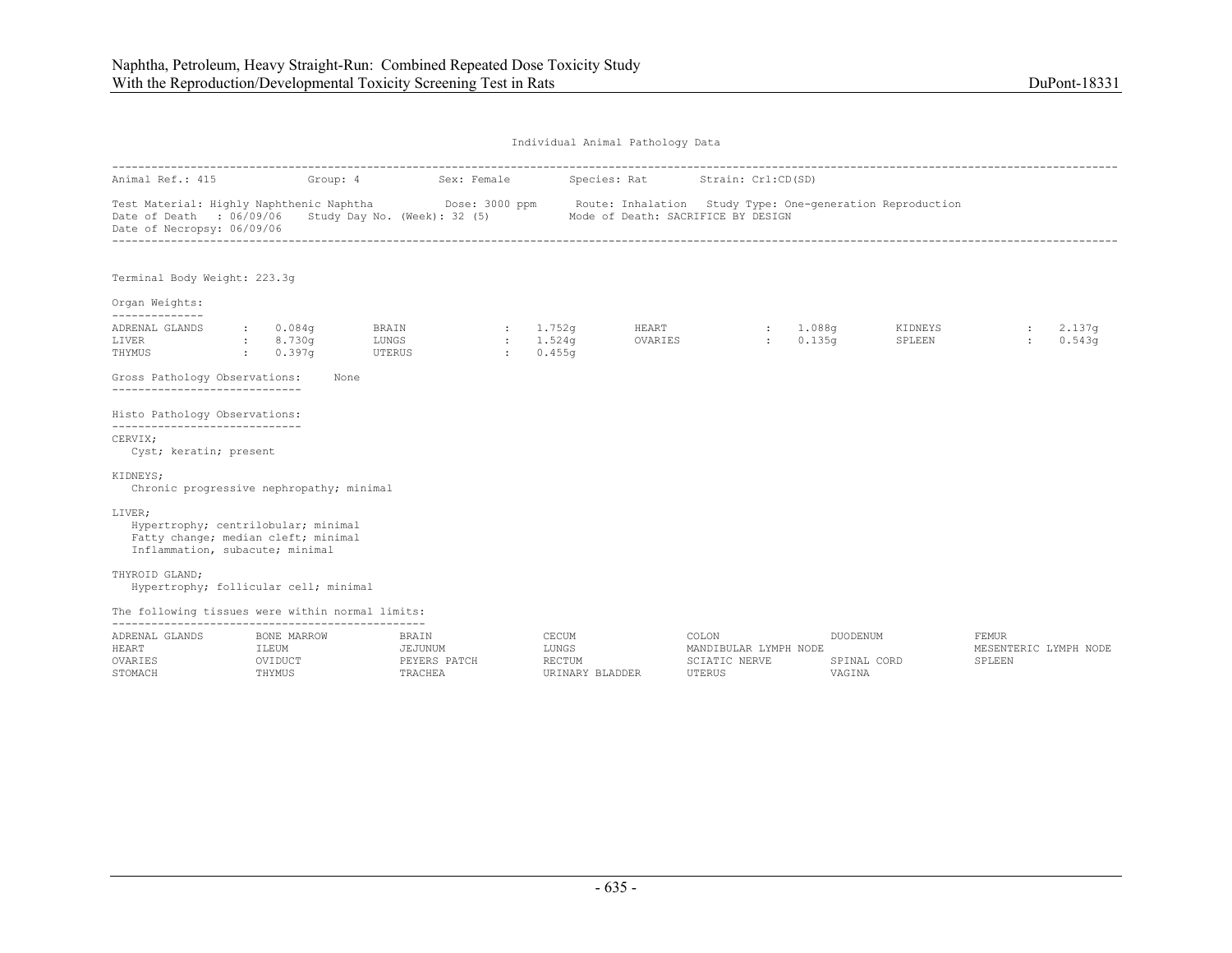| Animal Ref.: 416                                                  |                                     |                                                                                                                                                                                                               | Sex: Female |                                              |                                 |                         |                         |                                  |                                                                   |                              |
|-------------------------------------------------------------------|-------------------------------------|---------------------------------------------------------------------------------------------------------------------------------------------------------------------------------------------------------------|-------------|----------------------------------------------|---------------------------------|-------------------------|-------------------------|----------------------------------|-------------------------------------------------------------------|------------------------------|
|                                                                   | Group: 4                            |                                                                                                                                                                                                               |             |                                              | Species: Rat Strain: Crl:CD(SD) |                         |                         |                                  |                                                                   |                              |
| Date of Necropsy: 06/09/06                                        |                                     | Test Material: Highly Naphthenic Naphtha Dose: 3000 ppm Route: Inhalation Study Type: One-generation Reproduction<br>Date of Death : 06/09/06 Study Day No. (Week): 32 (5) Mode of Death: SACRIFICE BY DESIGN |             |                                              |                                 |                         |                         |                                  |                                                                   |                              |
| Terminal Body Weight: 258.8q                                      |                                     |                                                                                                                                                                                                               |             |                                              |                                 |                         |                         |                                  |                                                                   |                              |
| Organ Weights:<br>--------------                                  |                                     |                                                                                                                                                                                                               |             |                                              |                                 |                         |                         |                                  |                                                                   |                              |
| ADRENAL GLANDS<br>LIVER<br>THYMUS                                 | $: 0.075$ q<br>9.819q<br>0.379q     | BRAIN : 1.853q<br>LUNGS<br>UTERUS                                                                                                                                                                             | 1.495q      | 0.478q                                       | <b>HEART</b><br>OVARIES         |                         | $: 1.078$ q<br>: 0.134q | KIDNEYS<br>SPLEEN                | $\mathbf{L}$                                                      | 2.125 <sub>q</sub><br>0.708q |
| Gross Pathology Observations:<br>-----------------------------    |                                     | None                                                                                                                                                                                                          |             |                                              |                                 |                         |                         |                                  |                                                                   |                              |
| Histo Pathology Observations:<br>-----------------------------    |                                     |                                                                                                                                                                                                               |             |                                              |                                 |                         |                         |                                  |                                                                   |                              |
| LIVER;<br>Inflammation, subacute; minimal                         | Fatty change; median cleft; minimal |                                                                                                                                                                                                               |             |                                              |                                 |                         |                         |                                  |                                                                   |                              |
| RECTUM;                                                           |                                     | Inflammation, subacute; tunica muscularis; minimal                                                                                                                                                            |             |                                              |                                 |                         |                         |                                  |                                                                   |                              |
| The following tissues were within normal limits:                  |                                     |                                                                                                                                                                                                               |             |                                              |                                 |                         |                         |                                  |                                                                   |                              |
| ADRENAL GLANDS<br><b>FEMUR</b><br>MESENTERIC LYMPH NODE<br>SPLEEN | BONE MARROW<br>HEART<br>STOMACH     | BRAIN<br>ILEUM<br>OVARIES<br>THYMUS                                                                                                                                                                           |             | CECUM<br>JEJUNUM<br>OVIDUCT<br>THYROID GLAND | CERVIX<br>KIDNEYS               | PEYERS PATCH<br>TRACHEA | COLON<br>LUNGS          | SCIATIC NERVE<br>URINARY BLADDER | <b>DUODENUM</b><br>MANDIBULAR LYMPH NODE<br>SPINAL CORD<br>UTERUS |                              |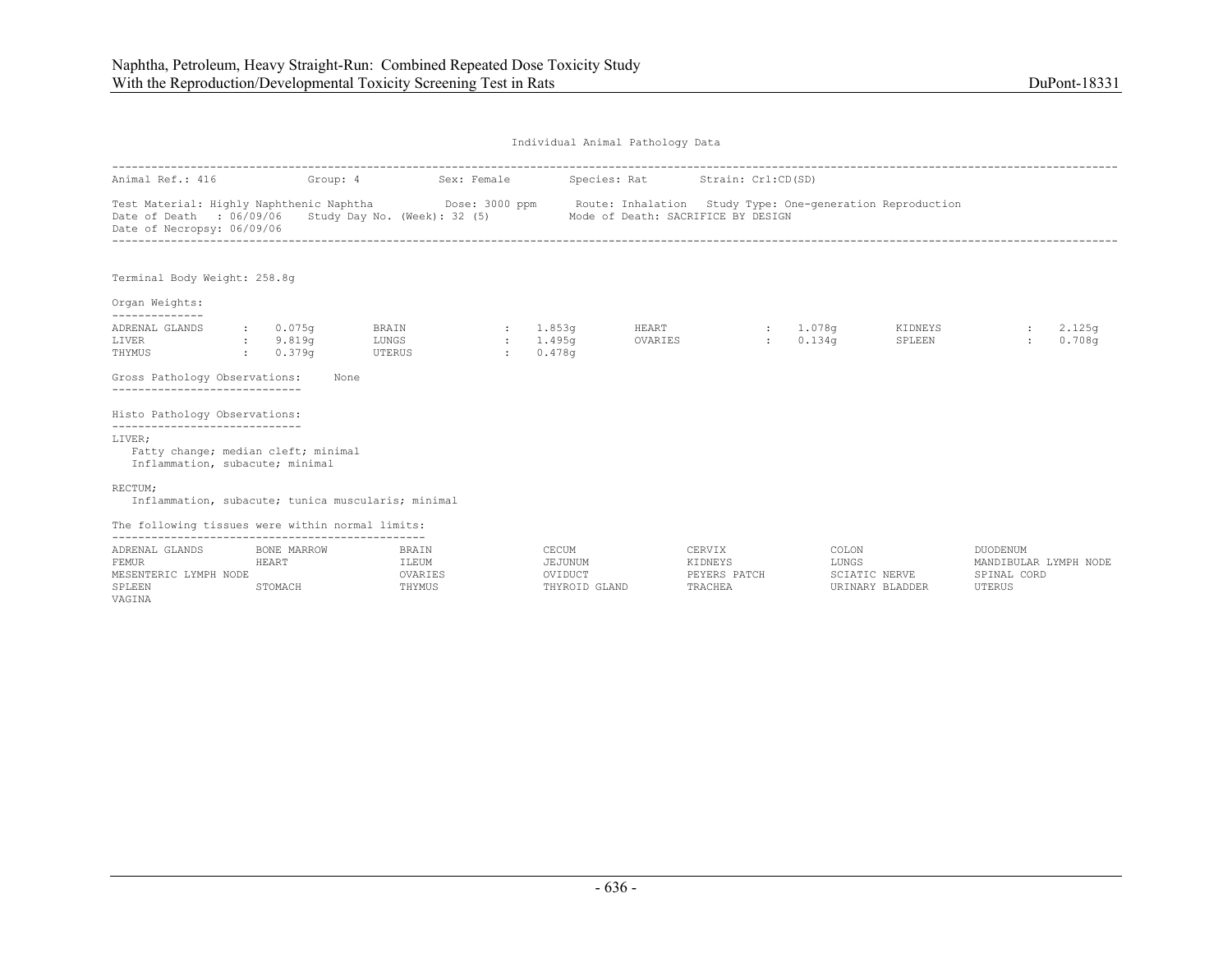| Individual Animal Pathology Data |  |  |
|----------------------------------|--|--|
|                                  |  |  |

| Animal Ref.: 417 Group: 4                                                                                                                                                          |                                              |                                  | Sex: Female                          |              |                                       | Species: Rat Strain: Crl:CD(SD)    |                                                    |                                     |                   |                                                                              |                  |
|------------------------------------------------------------------------------------------------------------------------------------------------------------------------------------|----------------------------------------------|----------------------------------|--------------------------------------|--------------|---------------------------------------|------------------------------------|----------------------------------------------------|-------------------------------------|-------------------|------------------------------------------------------------------------------|------------------|
| Test Material: Highly Naphthenic Naphtha <b>Dose: 3000 ppm</b> Route: Inhalation Study Type: One-generation Reproduction<br>Date of Death : 06/09/06<br>Date of Necropsy: 06/09/06 |                                              |                                  | Study Day No. (Week): 32 (5)         |              |                                       | Mode of Death: SACRIFICE BY DESIGN |                                                    |                                     |                   |                                                                              |                  |
| Terminal Body Weight: 228.7q                                                                                                                                                       |                                              |                                  |                                      |              |                                       |                                    |                                                    |                                     |                   |                                                                              |                  |
| Organ Weights:<br>--------------                                                                                                                                                   |                                              |                                  |                                      |              |                                       |                                    |                                                    |                                     |                   |                                                                              |                  |
| ADRENAL GLANDS<br>LIVER<br>THYMUS<br>Gross Pathology Observations:                                                                                                                 | : 0.072q<br>$\frac{1}{2}$ 8.756q<br>: 0.833q | BRAIN<br>LUNGS<br>UTERUS<br>None |                                      | $\mathbf{r}$ | : 1.814q<br>$: 1.347$ q<br>0.569q     | HEART<br>OVARIES                   |                                                    | : 0.950q<br>0.133q                  | KIDNEYS<br>SPLEEN |                                                                              | 2.064q<br>0.450q |
| -----------------------                                                                                                                                                            |                                              |                                  |                                      |              |                                       |                                    |                                                    |                                     |                   |                                                                              |                  |
| Histo Pathology Observations:<br>-----------------------------                                                                                                                     |                                              |                                  |                                      |              |                                       |                                    |                                                    |                                     |                   |                                                                              |                  |
| LIVER;<br>Inflammation, subacute; minimal                                                                                                                                          |                                              |                                  |                                      |              |                                       |                                    |                                                    |                                     |                   |                                                                              |                  |
| The following tissues were within normal limits:                                                                                                                                   |                                              |                                  |                                      |              |                                       |                                    |                                                    |                                     |                   |                                                                              |                  |
| ADRENAL GLANDS<br><b>FEMUR</b><br>MESENTERIC LYMPH NODE<br>SPINAL CORD<br>UTERUS                                                                                                   | BONE MARROW<br>HEART<br>SPLEEN<br>VAGINA     |                                  | BRAIN<br>ILEUM<br>OVARIES<br>STOMACH |              | CECUM<br>JEJUNUM<br>OVIDUCT<br>THYMUS |                                    | CERVIX<br>KIDNEYS<br>PEYERS PATCH<br>THYROID GLAND | COLON<br>LUNGS<br>RECTUM<br>TRACHEA |                   | DUODENUM<br>MANDIBULAR LYMPH NODE<br><b>SCIATIC NERVE</b><br>URINARY BLADDER |                  |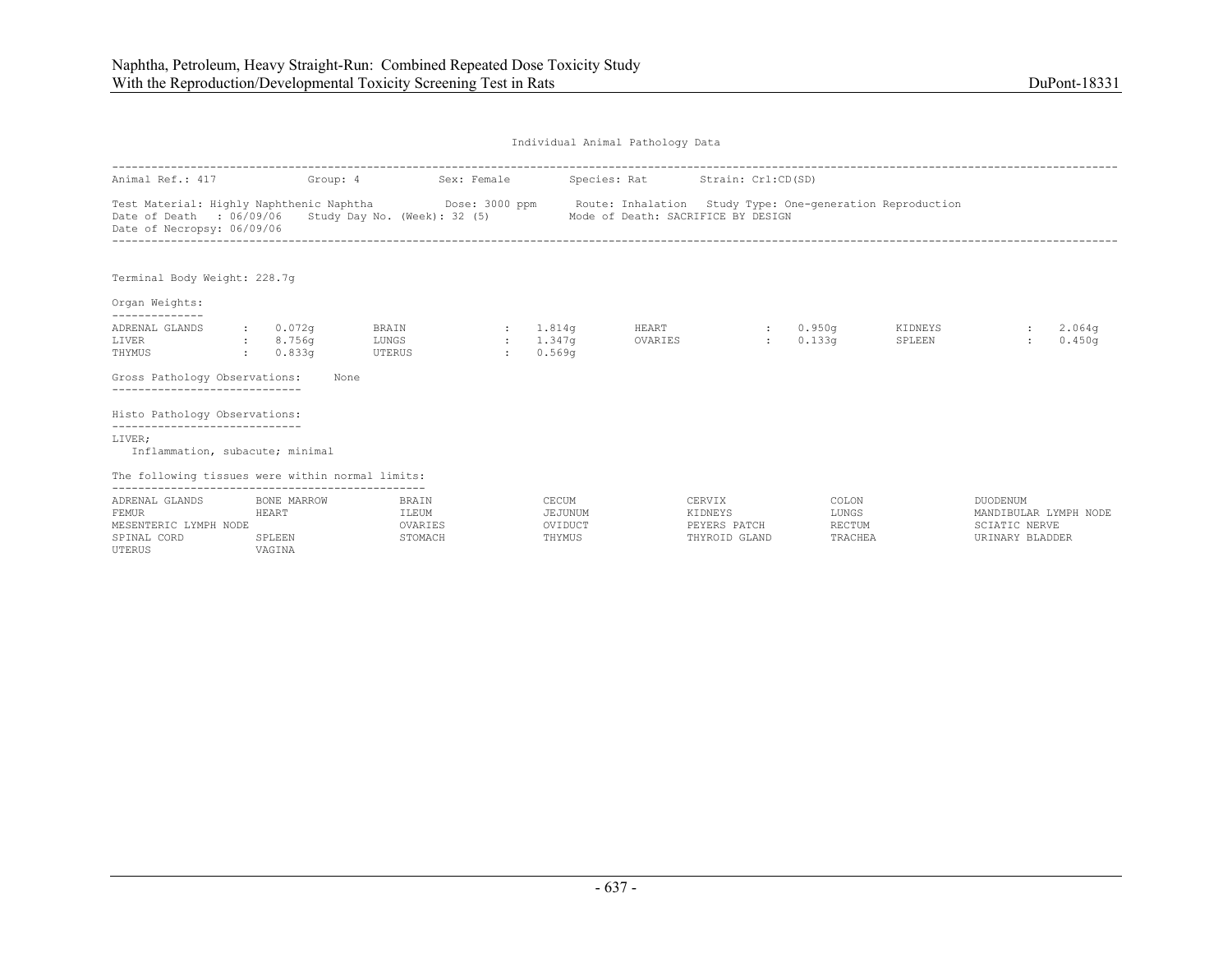| Individual Animal Pathology Data |  |  |
|----------------------------------|--|--|
|                                  |  |  |

| Animal Ref.: 418                                                                                                                                                            |                                          | Group: 4                             | Sex: Female   |                                       | Species: Rat                                                    | Strain: Crl:CD(SD)                                 |                                   |                       |                                                     |
|-----------------------------------------------------------------------------------------------------------------------------------------------------------------------------|------------------------------------------|--------------------------------------|---------------|---------------------------------------|-----------------------------------------------------------------|----------------------------------------------------|-----------------------------------|-----------------------|-----------------------------------------------------|
| Test Material: Highly Naphthenic Naphtha Dose: 3000 ppm Route: Inhalation Study Type: One-generation Reproduction<br>Date of Death : 06/09/06<br>Date of Necropsy: 06/09/06 |                                          |                                      |               |                                       | Study Day No. (Week): 32 (5) Mode of Death: SACRIFICE BY DESIGN |                                                    |                                   |                       |                                                     |
| Terminal Body Weight: 255.8q                                                                                                                                                |                                          |                                      |               |                                       |                                                                 |                                                    |                                   |                       |                                                     |
| Organ Weights:                                                                                                                                                              |                                          |                                      |               |                                       |                                                                 |                                                    |                                   |                       |                                                     |
| --------------<br>ADRENAL GLANDS<br>LIVER<br>THYMUS                                                                                                                         | $\cdot$ 0.074q<br>: 10.581q<br>: 0.426q  | BRAIN<br>LUNGS<br>UTERUS             | $\mathcal{L}$ | $: 1.867$ q<br>: 1.433q<br>0.558q     | HEART<br>OVARIES                                                | <b>Electric</b>                                    | $: 1.063$ q<br>0.163 <sub>q</sub> | KIDNEYS<br>SPLEEN     | 2.499q<br>0.564q                                    |
| Gross Pathology Observations:<br>------------------------------                                                                                                             |                                          | None                                 |               |                                       |                                                                 |                                                    |                                   |                       |                                                     |
| Histo Pathology Observations:<br>------------------------------                                                                                                             |                                          |                                      |               |                                       |                                                                 |                                                    |                                   |                       |                                                     |
| LIVER;<br>Hypertrophy; centrilobular; minimal<br>Inflammation, subacute; minimal                                                                                            |                                          |                                      |               |                                       |                                                                 |                                                    |                                   |                       |                                                     |
| LUNGS;<br>Histiocytosis; alveolar; minimal                                                                                                                                  |                                          |                                      |               |                                       |                                                                 |                                                    |                                   |                       |                                                     |
| The following tissues were within normal limits:                                                                                                                            |                                          |                                      |               |                                       |                                                                 |                                                    |                                   |                       |                                                     |
| ADRENAL GLANDS<br><b>FEMUR</b><br>MESENTERIC LYMPH NODE<br>SPINAL CORD<br><b>UTERUS</b>                                                                                     | BONE MARROW<br>HEART<br>SPLEEN<br>VAGINA | BRAIN<br>ILEUM<br>OVARIES<br>STOMACH |               | CECUM<br>JEJUNUM<br>OVIDUCT<br>THYMUS |                                                                 | CERVIX<br>KIDNEYS<br>PEYERS PATCH<br>THYROID GLAND | COLON<br>RECTUM<br>TRACHEA        | MANDIBULAR LYMPH NODE | <b>DUODENUM</b><br>SCIATIC NERVE<br>URINARY BLADDER |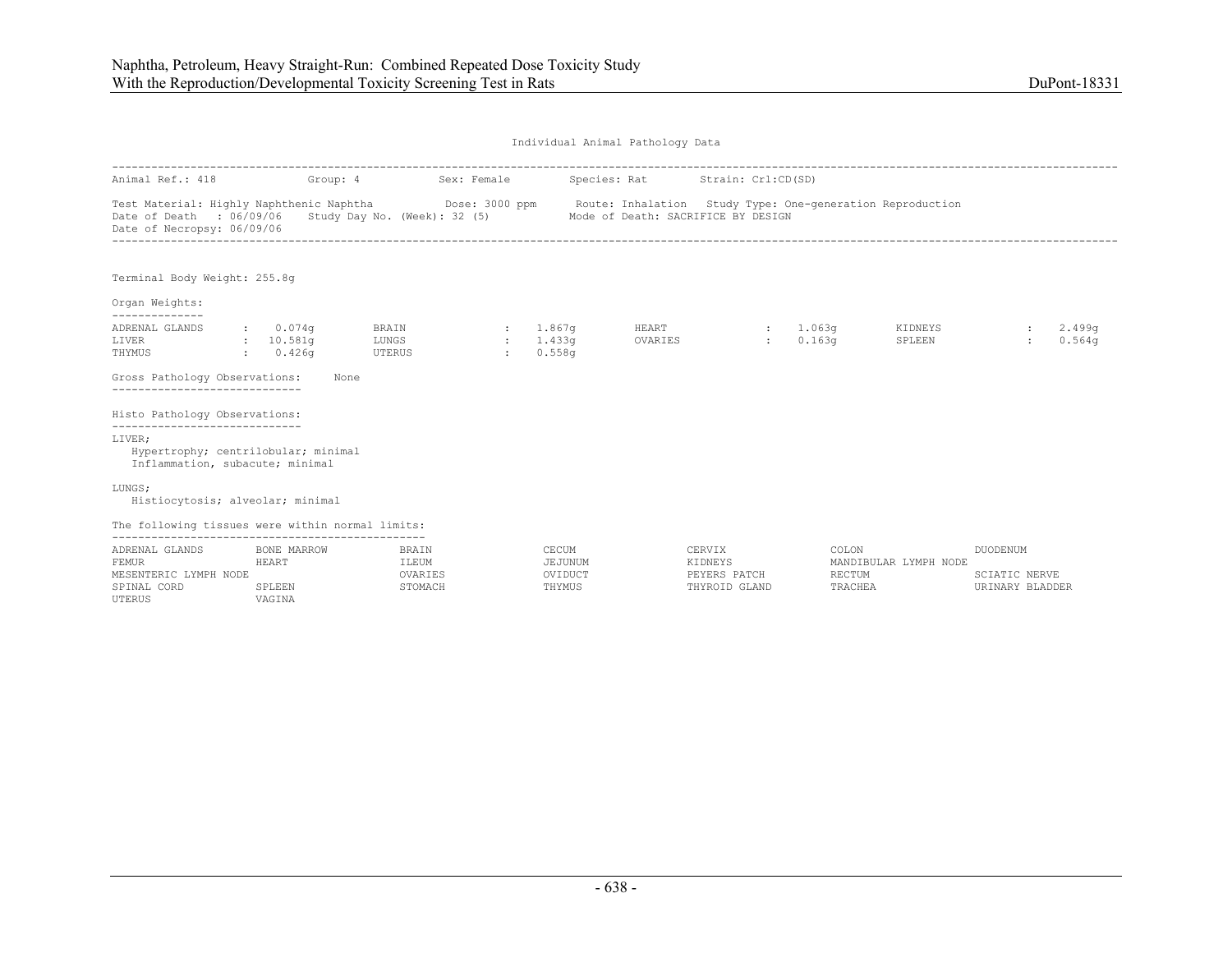| Individual Animal Pathology Data |  |  |
|----------------------------------|--|--|
|                                  |  |  |

| Animal Ref.: 419                                                                                   | Group: 4                                 |                                      | Sex: Female                     |                                       | Species: Rat Strain: Crl:CD(SD)                                                                                |                                                    |                                     |                   |                                                                              |                  |
|----------------------------------------------------------------------------------------------------|------------------------------------------|--------------------------------------|---------------------------------|---------------------------------------|----------------------------------------------------------------------------------------------------------------|----------------------------------------------------|-------------------------------------|-------------------|------------------------------------------------------------------------------|------------------|
| Test Material: Highly Naphthenic Naphtha<br>Date of Death : 06/09/06<br>Date of Necropsy: 06/09/06 |                                          | Study Day No. (Week): 32 (5)         |                                 |                                       | Dose: 3000 ppm Boute: Inhalation Study Type: One-generation Reproduction<br>Mode of Death: SACRIFICE BY DESIGN |                                                    |                                     |                   |                                                                              |                  |
| Terminal Body Weight: 196.1q                                                                       |                                          |                                      |                                 |                                       |                                                                                                                |                                                    |                                     |                   |                                                                              |                  |
| Organ Weights:<br>--------------                                                                   |                                          |                                      |                                 |                                       |                                                                                                                |                                                    |                                     |                   |                                                                              |                  |
| ADRENAL GLANDS<br>LIVER<br>THYMUS                                                                  | $\cdot$ 0.094q<br>: 7.518q<br>0.291q     | BRAIN<br>LUNGS<br>UTERUS             | $\sim 10^{-1}$<br>$\mathcal{L}$ | 1.730q<br>1.148q<br>0.540q            | HEART<br>OVARIES                                                                                               | <b>State Street</b><br>$\mathcal{L}$               | 0.900q<br>0.138q                    | KIDNEYS<br>SPLEEN |                                                                              | 2.008q<br>0.461q |
| Gross Pathology Observations:                                                                      |                                          | None                                 |                                 |                                       |                                                                                                                |                                                    |                                     |                   |                                                                              |                  |
| Histo Pathology Observations:                                                                      |                                          |                                      |                                 |                                       |                                                                                                                |                                                    |                                     |                   |                                                                              |                  |
| -----------------------------<br>LIVER;<br>Hypertrophy; centrilobular; minimal                     |                                          |                                      |                                 |                                       |                                                                                                                |                                                    |                                     |                   |                                                                              |                  |
| The following tissues were within normal limits:                                                   |                                          |                                      |                                 |                                       |                                                                                                                |                                                    |                                     |                   |                                                                              |                  |
| ADRENAL GLANDS<br><b>FEMUR</b><br>MESENTERIC LYMPH NODE<br>SPINAL CORD<br>UTERUS                   | BONE MARROW<br>HEART<br>SPLEEN<br>VAGINA | BRAIN<br>ILEUM<br>OVARIES<br>STOMACH |                                 | CECUM<br>JEJUNUM<br>OVIDUCT<br>THYMUS |                                                                                                                | CERVIX<br>KIDNEYS<br>PEYERS PATCH<br>THYROID GLAND | COLON<br>LUNGS<br>RECTUM<br>TRACHEA |                   | DUODENUM<br>MANDIBULAR LYMPH NODE<br><b>SCIATIC NERVE</b><br>URINARY BLADDER |                  |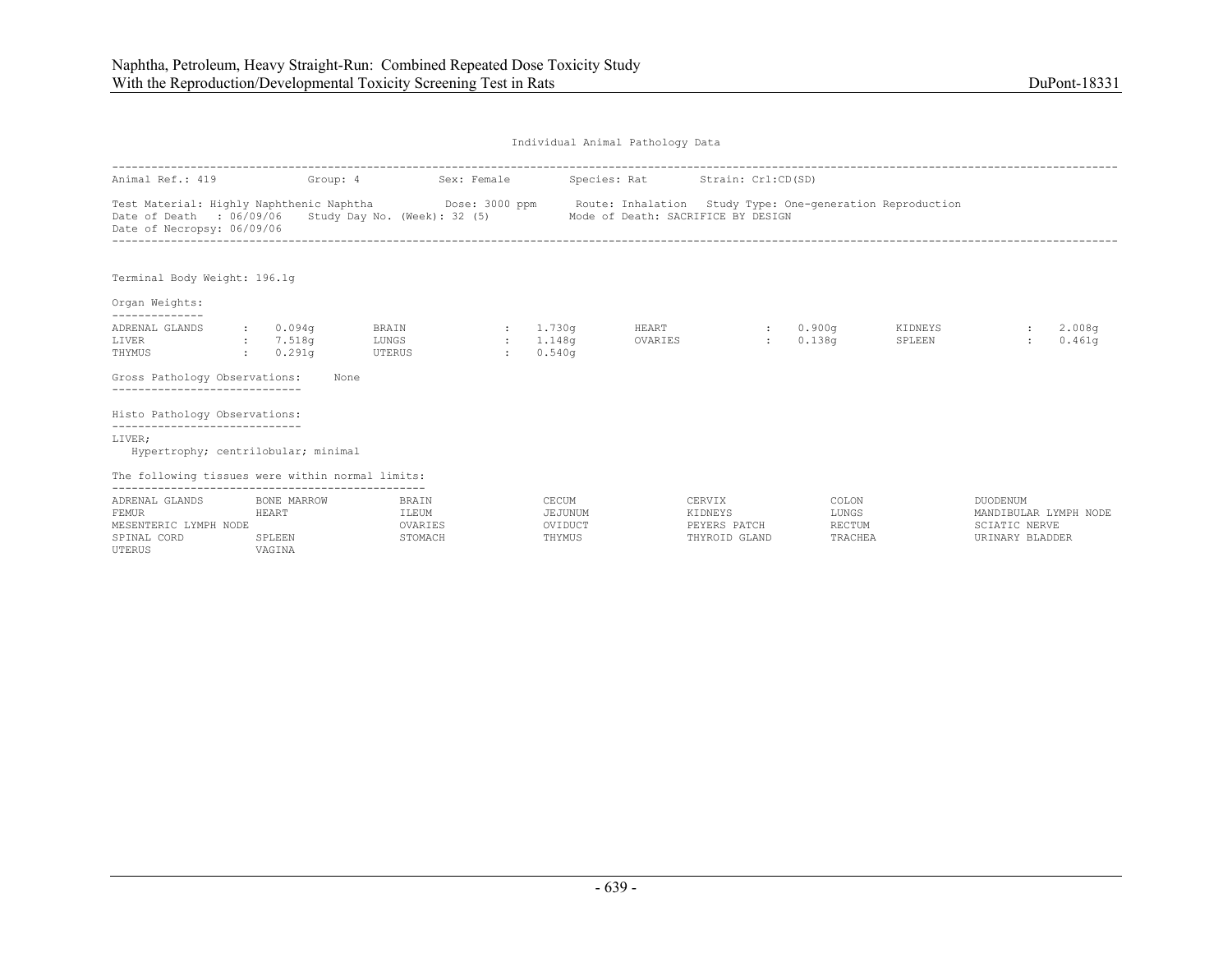| Animal Ref.: 420                                                                 | Group: 4                                 |                                                                                                                                                   | Sex: Female                      |                                       | Species: Rat Strain: Crl:CD(SD)    |                                                    |                                     |                   |                                                                       |                  |
|----------------------------------------------------------------------------------|------------------------------------------|---------------------------------------------------------------------------------------------------------------------------------------------------|----------------------------------|---------------------------------------|------------------------------------|----------------------------------------------------|-------------------------------------|-------------------|-----------------------------------------------------------------------|------------------|
| Date of Death : 06/09/06<br>Date of Necropsy: 06/09/06                           |                                          | Test Material: Highly Naphthenic Naphtha Dose: 3000 ppm Route: Inhalation Study Type: One-generation Reproduction<br>Study Day No. (Week): 32 (5) |                                  |                                       | Mode of Death: SACRIFICE BY DESIGN |                                                    |                                     |                   |                                                                       |                  |
| Terminal Body Weight: 206.6g                                                     |                                          |                                                                                                                                                   |                                  |                                       |                                    |                                                    |                                     |                   |                                                                       |                  |
| Organ Weights:<br>--------------                                                 |                                          |                                                                                                                                                   |                                  |                                       |                                    |                                                    |                                     |                   |                                                                       |                  |
| ADRENAL GLANDS<br>LIVER<br>THYMUS                                                | $: 0.078$ q<br>7.672q<br>: 0.322q        | BRAIN<br>LUNGS<br>UTERUS                                                                                                                          | $\sim 10^{-11}$<br>$\mathcal{L}$ | : 1.902q<br>1.190a<br>0.552q          | HEART<br>OVARIES                   | <b>CENTER</b><br>$\mathbf{1}$                      | $0.854$ a<br>0.116q                 | KIDNEYS<br>SPLEEN |                                                                       | 1.868q<br>0.403q |
| Gross Pathology Observations:                                                    |                                          | None                                                                                                                                              |                                  |                                       |                                    |                                                    |                                     |                   |                                                                       |                  |
| Histo Pathology Observations:<br>------------------------------                  |                                          |                                                                                                                                                   |                                  |                                       |                                    |                                                    |                                     |                   |                                                                       |                  |
| LIVER;<br>Hypertrophy; centrilobular; minimal<br>Inflammation, subacute; minimal |                                          |                                                                                                                                                   |                                  |                                       |                                    |                                                    |                                     |                   |                                                                       |                  |
| The following tissues were within normal limits:                                 |                                          |                                                                                                                                                   |                                  |                                       |                                    |                                                    |                                     |                   |                                                                       |                  |
| ADRENAL GLANDS<br>FEMUR<br>MESENTERIC LYMPH NODE<br>SPINAL CORD<br>UTERUS        | BONE MARROW<br>HEART<br>SPLEEN<br>VAGINA | BRAIN<br>ILEUM<br>OVARIES<br>STOMACH                                                                                                              |                                  | CECUM<br>JEJUNUM<br>OVIDUCT<br>THYMUS |                                    | CERVIX<br>KIDNEYS<br>PEYERS PATCH<br>THYROID GLAND | COLON<br>LUNGS<br>RECTUM<br>TRACHEA |                   | DUODENUM<br>MANDIBULAR LYMPH NODE<br>SCIATIC NERVE<br>URINARY BLADDER |                  |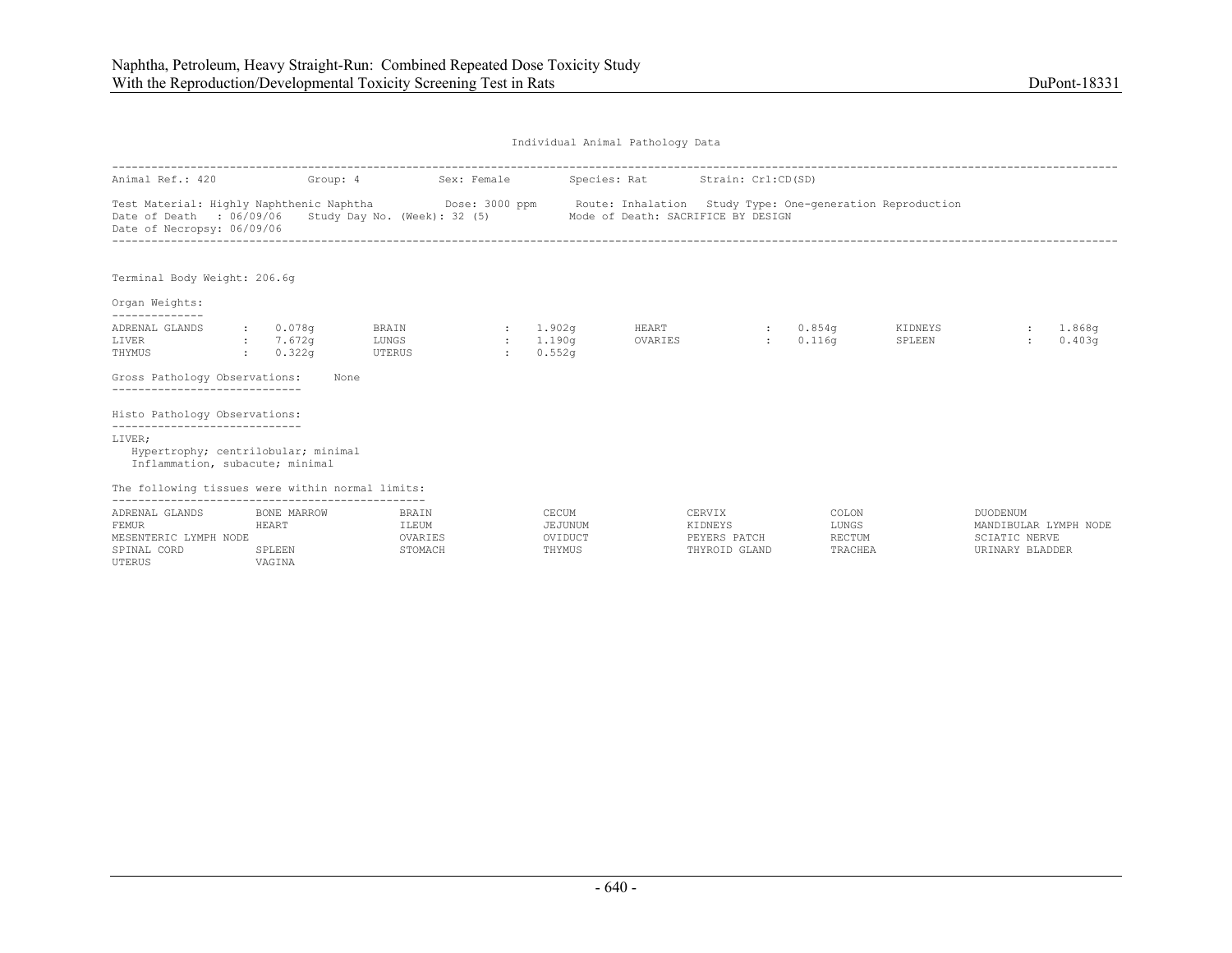| Animal Ref.: 421                                                                                   |                                        |                                                               |                         |                                              |              |                                                                                                                       |                                     |                       |                                       |        |
|----------------------------------------------------------------------------------------------------|----------------------------------------|---------------------------------------------------------------|-------------------------|----------------------------------------------|--------------|-----------------------------------------------------------------------------------------------------------------------|-------------------------------------|-----------------------|---------------------------------------|--------|
| Test Material: Highly Naphthenic Naphtha<br>Date of Death : 06/09/06<br>Date of Necropsy: 06/09/06 | Group: 4                               | Sex: Female<br>Dose: 3000 ppm<br>Study Day No. (Week): 32 (5) |                         |                                              | Species: Rat | Strain: Crl:CD(SD)<br>Route: Inhalation Study Type: One-generation Reproduction<br>Mode of Death: SACRIFICE BY DESIGN |                                     |                       |                                       |        |
| Terminal Body Weight: 215.5q                                                                       |                                        |                                                               |                         |                                              |              |                                                                                                                       |                                     |                       |                                       |        |
| Organ Weights:<br>--------------<br>ADRENAL GLANDS                                                 | $\cdot$ 0.094q                         | BRAIN                                                         | : 1.940q                |                                              | HEART        |                                                                                                                       | : 0.822q<                           | KIDNEYS               |                                       | 2.065q |
| LIVER<br>THYMUS                                                                                    | : 8.585q<br>: 0.400q                   | LUNGS<br>UTERUS                                               | $\sim$<br>$\mathcal{L}$ | 1,295q<br>0.675q                             | OVARIES      | $\mathbf{r}$                                                                                                          | 0.106q                              | SPLEEN                |                                       | 0.578q |
| Gross Pathology Observations:<br>-----------------------------                                     | None                                   |                                                               |                         |                                              |              |                                                                                                                       |                                     |                       |                                       |        |
| Histo Pathology Observations:                                                                      |                                        |                                                               |                         |                                              |              |                                                                                                                       |                                     |                       |                                       |        |
| ------------------------------<br>CECUM;<br>Inflammation, subacute; minimal                        |                                        |                                                               |                         |                                              |              |                                                                                                                       |                                     |                       |                                       |        |
| LIVER;<br>Hypertrophy; centrilobular; minimal<br>Inflammation, subacute; minimal                   |                                        |                                                               |                         |                                              |              |                                                                                                                       |                                     |                       |                                       |        |
| THYROID GLAND;<br>Adenoma; c-cell; incidental (MPF)                                                |                                        |                                                               |                         |                                              |              |                                                                                                                       |                                     |                       |                                       |        |
| The following tissues were within normal limits:                                                   |                                        |                                                               |                         |                                              |              |                                                                                                                       |                                     |                       |                                       |        |
| ADRENAL GLANDS<br><b>HEART</b><br>MESENTERIC LYMPH NODE<br>SPLEEN                                  | BONE MARROW<br><b>ILEUM</b><br>STOMACH | BRAIN<br>JEJUNUM<br>OVARIES<br>THYMUS                         |                         | CERVIX<br>KIDNEYS<br>PEYERS PATCH<br>TRACHEA |              | COLON<br>LUNGS<br>RECTUM<br>URINARY BLADDER                                                                           | DUODENUM<br>SCIATIC NERVE<br>UTERUS | MANDIBULAR LYMPH NODE | <b>FEMUR</b><br>SPINAL CORD<br>VAGINA |        |
| The following tissues have not been examined:                                                      |                                        |                                                               |                         |                                              |              |                                                                                                                       |                                     |                       |                                       |        |

OVIDUCT; MISSING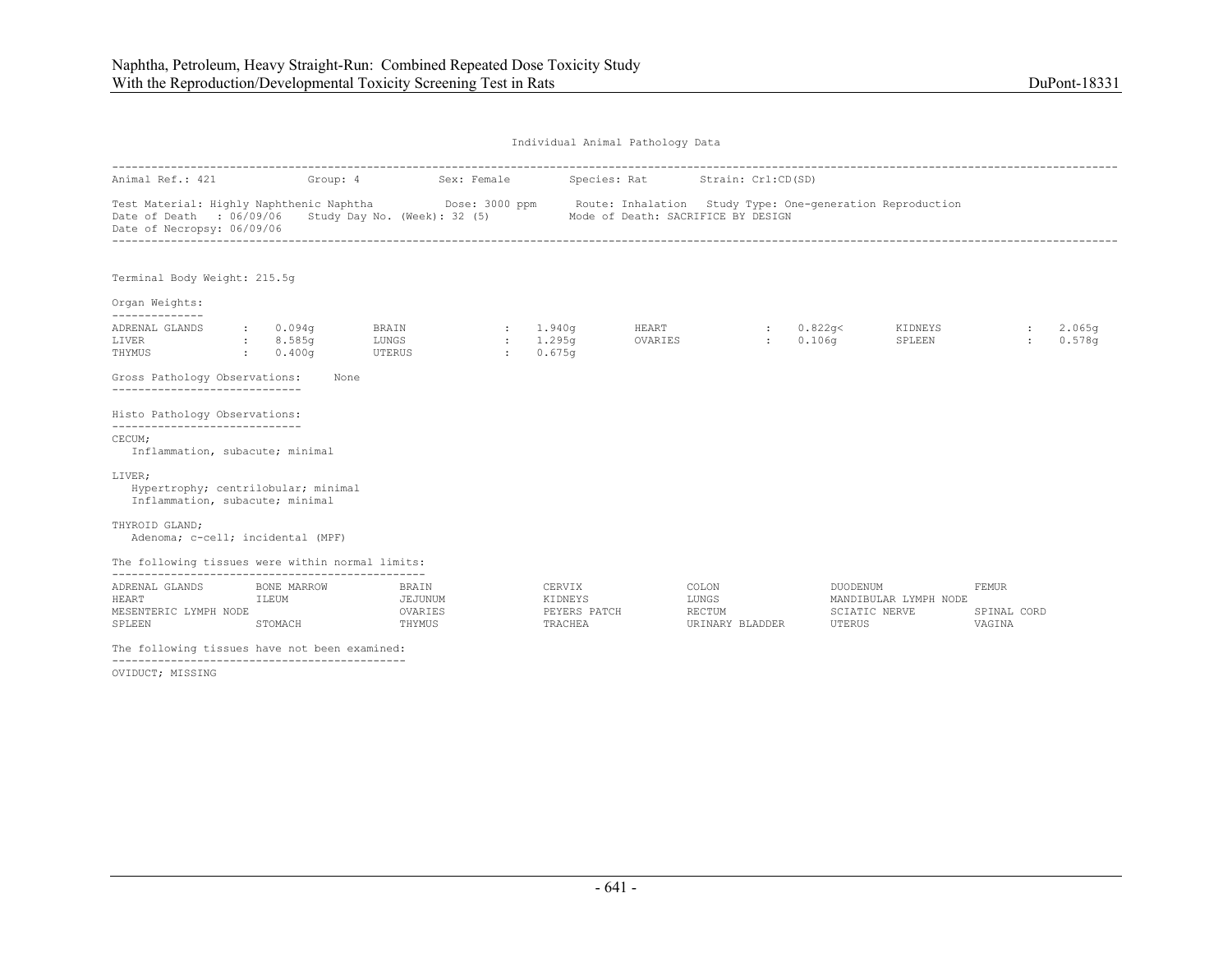| Individual Animal Pathology Data |  |  |
|----------------------------------|--|--|
|                                  |  |  |

| Animal Ref.: 422                                                                                                                                                                        |                           |                                      | Group: 4                               | Sex: Female |               |                                          | Species: Rat     | Strain: Crl:CD(SD)                                              |                                   |                       |                                                     |                  |  |
|-----------------------------------------------------------------------------------------------------------------------------------------------------------------------------------------|---------------------------|--------------------------------------|----------------------------------------|-------------|---------------|------------------------------------------|------------------|-----------------------------------------------------------------|-----------------------------------|-----------------------|-----------------------------------------------------|------------------|--|
| Test Material: Highly Naphthenic Naphtha <b>Show Dose: 3000 ppm</b> Route: Inhalation Study Type: One-generation Reproduction<br>Date of Death : 06/09/06<br>Date of Necropsy: 06/09/06 |                           |                                      |                                        |             |               |                                          |                  | Study Day No. (Week): 32 (5) Mode of Death: SACRIFICE BY DESIGN |                                   |                       |                                                     |                  |  |
| Terminal Body Weight: 255.6q                                                                                                                                                            |                           |                                      |                                        |             |               |                                          |                  |                                                                 |                                   |                       |                                                     |                  |  |
| Organ Weights:<br>--------------                                                                                                                                                        |                           |                                      |                                        |             |               |                                          |                  |                                                                 |                                   |                       |                                                     |                  |  |
| ADRENAL GLANDS<br>LIVER<br>THYMUS                                                                                                                                                       |                           | $\cdot$ 0.082q<br>9.470q<br>: 0.454q | <b>BRAIN</b><br>LUNGS<br><b>UTERUS</b> |             | $\sim$ $\sim$ | $\frac{1.859q}{r}$<br>: 1.632q<br>0.977q | HEART<br>OVARIES | <b>Expertise</b>                                                | $: 1.040$ q<br>0.125 <sub>q</sub> | KIDNEYS<br>SPLEEN     |                                                     | 2.301q<br>0.513q |  |
| Gross Pathology Observations:<br>------------------------------                                                                                                                         |                           | None                                 |                                        |             |               |                                          |                  |                                                                 |                                   |                       |                                                     |                  |  |
| Histo Pathology Observations:                                                                                                                                                           |                           |                                      |                                        |             |               |                                          |                  |                                                                 |                                   |                       |                                                     |                  |  |
| ------------------------------<br>KIDNEYS;<br>Chronic progressive nephropathy; minimal                                                                                                  |                           |                                      |                                        |             |               |                                          |                  |                                                                 |                                   |                       |                                                     |                  |  |
| LIVER;<br>Hypertrophy; centrilobular; minimal<br>Inflammation, subacute; minimal                                                                                                        |                           |                                      |                                        |             |               |                                          |                  |                                                                 |                                   |                       |                                                     |                  |  |
| The following tissues were within normal limits:                                                                                                                                        |                           |                                      |                                        |             |               |                                          |                  |                                                                 |                                   |                       |                                                     |                  |  |
| ADRENAL GLANDS<br><b>FEMUR</b><br>MESENTERIC LYMPH NODE<br>SPINAL CORD<br>UTERUS                                                                                                        | HEART<br>SPLEEN<br>VAGINA | BONE MARROW                          | BRAIN<br>ILEUM<br>OVARIES<br>STOMACH   |             |               | CECUM<br>JEJUNUM<br>OVIDUCT<br>THYMUS    |                  | CERVIX<br>LUNGS<br>PEYERS PATCH<br>THYROID GLAND                | COLON<br>RECTUM<br>TRACHEA        | MANDIBULAR LYMPH NODE | <b>DUODENUM</b><br>SCIATIC NERVE<br>URINARY BLADDER |                  |  |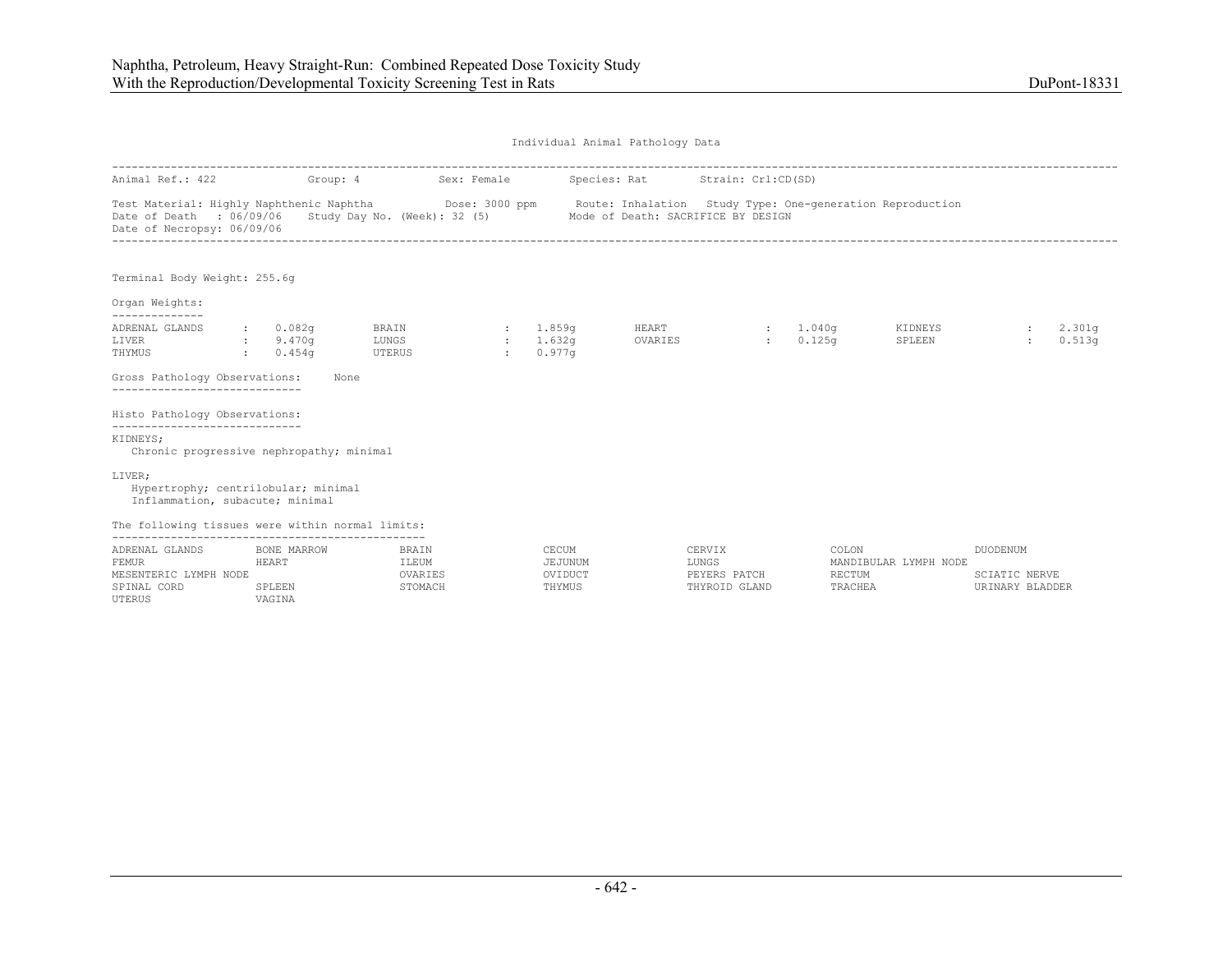| Animal Ref.: 423                                                                                                                                                            | Group: 4                                 |                                      | Sex: Female                 |                                       | Species: Rat Strain: Crl:CD(SD)    |                               |                                     |                   |                                                                       |
|-----------------------------------------------------------------------------------------------------------------------------------------------------------------------------|------------------------------------------|--------------------------------------|-----------------------------|---------------------------------------|------------------------------------|-------------------------------|-------------------------------------|-------------------|-----------------------------------------------------------------------|
| Test Material: Highly Naphthenic Naphtha Dose: 3000 ppm Route: Inhalation Study Type: One-generation Reproduction<br>Date of Death : 06/09/06<br>Date of Necropsy: 06/09/06 |                                          | Study Day No. (Week): 32 (5)         |                             |                                       | Mode of Death: SACRIFICE BY DESIGN |                               |                                     |                   |                                                                       |
| Terminal Body Weight: 213.8q                                                                                                                                                |                                          |                                      |                             |                                       |                                    |                               |                                     |                   |                                                                       |
| Organ Weights:<br>--------------                                                                                                                                            |                                          |                                      |                             |                                       |                                    |                               |                                     |                   |                                                                       |
| ADRENAL GLANDS<br>LIVER<br>THYMUS<br>0.340q                                                                                                                                 | : 0.086q<br>$\,:\qquad 8.096q$           | BRAIN<br>LUNGS<br>UTERUS             | $\sim 200$<br>$\mathcal{L}$ | : 1.895q<br>1.116q<br>0.828q          | HEART<br>OVARIES                   | <b>State State</b>            | 0.779q<<br>$0.155\sigma$            | KIDNEYS<br>SPLEEN | 2.129q<br>0.481q                                                      |
| Gross Pathology Observations:<br>--------------------                                                                                                                       |                                          | None                                 |                             |                                       |                                    |                               |                                     |                   |                                                                       |
| Histo Pathology Observations:<br>------------------------------                                                                                                             |                                          |                                      |                             |                                       |                                    |                               |                                     |                   |                                                                       |
| LIVER;<br>Hypertrophy; centrilobular; minimal<br>Inflammation, subacute; minimal                                                                                            |                                          |                                      |                             |                                       |                                    |                               |                                     |                   |                                                                       |
| The following tissues were within normal limits:                                                                                                                            |                                          |                                      |                             |                                       |                                    |                               |                                     |                   |                                                                       |
| ADRENAL GLANDS<br>FEMUR<br>MESENTERIC LYMPH NODE<br>SPINAL CORD<br>UTERUS                                                                                                   | BONE MARROW<br>HEART<br>SPLEEN<br>VAGINA | BRAIN<br>ILEUM<br>OVARIES<br>STOMACH |                             | CECUM<br>JEJUNUM<br>OVIDUCT<br>THYMUS | CERVIX<br>KIDNEYS                  | PEYERS PATCH<br>THYROID GLAND | COLON<br>LUNGS<br>RECTUM<br>TRACHEA |                   | DUODENUM<br>MANDIBULAR LYMPH NODE<br>SCIATIC NERVE<br>URINARY BLADDER |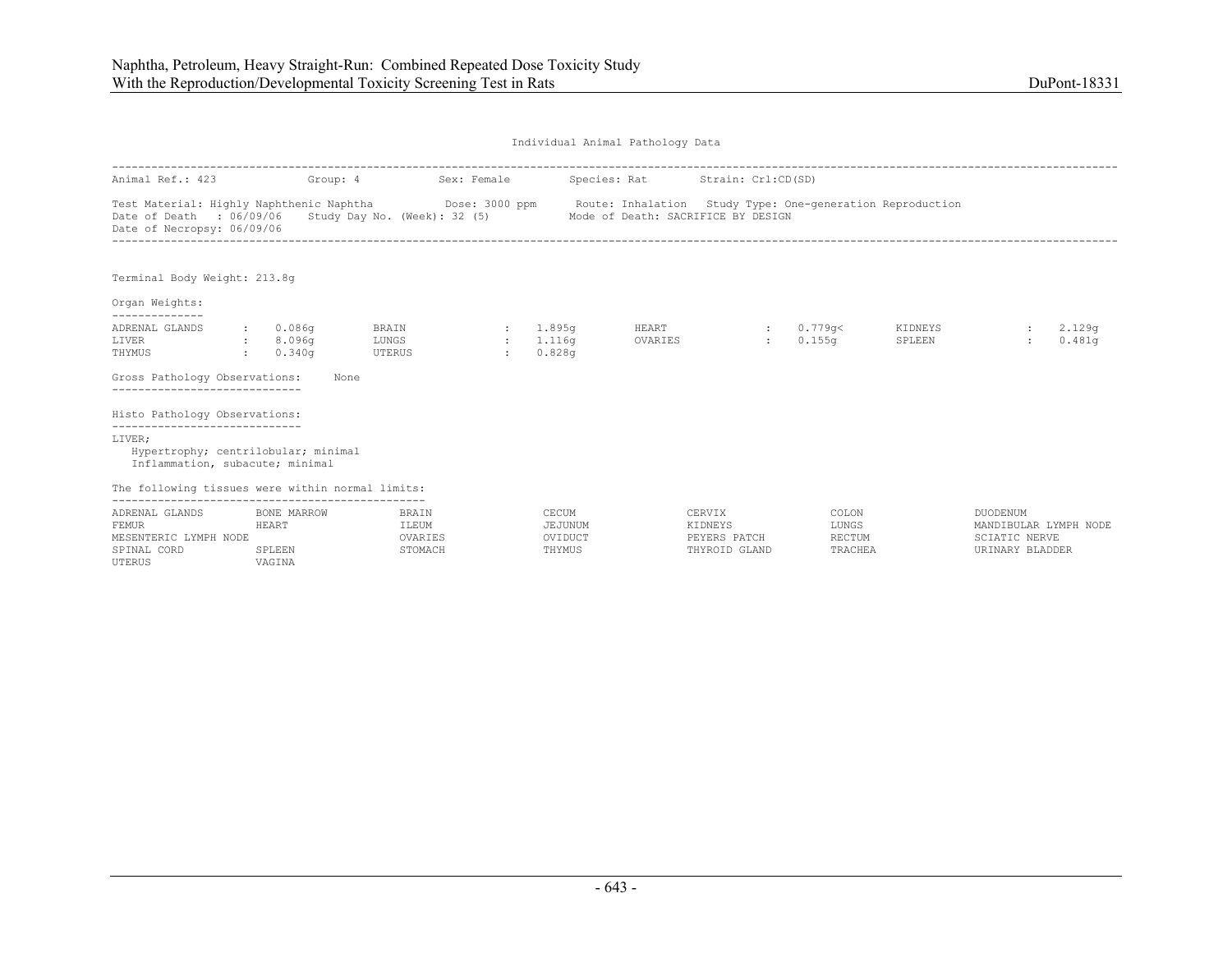| Individual Animal Pathology Data |  |  |
|----------------------------------|--|--|
|                                  |  |  |

| Animal Ref.: 424                                                                                                                                                            | Group: 4                              | Sex: Female                                                     |                |                                       | Species: Rat Strain: Crl:CD(SD) |              |                            |                   |                                                                            |
|-----------------------------------------------------------------------------------------------------------------------------------------------------------------------------|---------------------------------------|-----------------------------------------------------------------|----------------|---------------------------------------|---------------------------------|--------------|----------------------------|-------------------|----------------------------------------------------------------------------|
| Test Material: Highly Naphthenic Naphtha Dose: 3000 ppm Route: Inhalation Study Type: One-generation Reproduction<br>Date of Death : 06/09/06<br>Date of Necropsy: 06/09/06 |                                       | Study Day No. (Week): 32 (5) Mode of Death: SACRIFICE BY DESIGN |                |                                       |                                 |              |                            |                   |                                                                            |
| Terminal Body Weight: 233.4g                                                                                                                                                |                                       |                                                                 |                |                                       |                                 |              |                            |                   |                                                                            |
| Organ Weights:<br>--------------                                                                                                                                            |                                       |                                                                 |                |                                       |                                 |              |                            |                   |                                                                            |
| ADRENAL GLANDS<br>LIVER<br>THYMUS<br>0.450q                                                                                                                                 | $: 0.093$ q<br>9.196q                 | BRAIN<br>LUNGS<br><b>UTERUS</b>                                 | <b>British</b> | : 1.967a<br>: 1.393q<br>0.587q        | HEART<br>OVARIES                |              | $\cdot$ 0.993q<br>: 0.181q | KIDNEYS<br>SPLEEN | 2.107 <sub>q</sub><br>0.606q<br>$\mathbf{r}$                               |
| Gross Pathology Observations:                                                                                                                                               | None                                  |                                                                 |                |                                       |                                 |              |                            |                   |                                                                            |
| Histo Pathology Observations:                                                                                                                                               |                                       |                                                                 |                |                                       |                                 |              |                            |                   |                                                                            |
| -----------------------------<br>LIVER;<br>Fatty change; periportal; minimal<br>Inflammation, subacute; minimal                                                             |                                       |                                                                 |                |                                       |                                 |              |                            |                   |                                                                            |
| THYROID GLAND:<br>Hypertrophy; follicular cell; minimal                                                                                                                     |                                       |                                                                 |                |                                       |                                 |              |                            |                   |                                                                            |
| The following tissues were within normal limits:                                                                                                                            |                                       |                                                                 |                |                                       |                                 |              |                            |                   |                                                                            |
| ADRENAL GLANDS<br><b>FEMUR</b><br>MESENTERIC LYMPH NODE<br>SPINAL CORD<br>VAGINA                                                                                            | BONE MARROW<br>HEART<br><b>SPLEEN</b> | BRAIN<br>ILEUM<br>OVARIES<br>STOMACH                            |                | CECUM<br>JEJUNUM<br>OVIDUCT<br>THYMUS | CERVIX<br>KIDNEYS<br>TRACHEA    | PEYERS PATCH | COLON<br>LUNGS<br>RECTUM   | URINARY BLADDER   | <b>DUODENUM</b><br>MANDIBULAR LYMPH NODE<br><b>SCIATIC NERVE</b><br>UTERUS |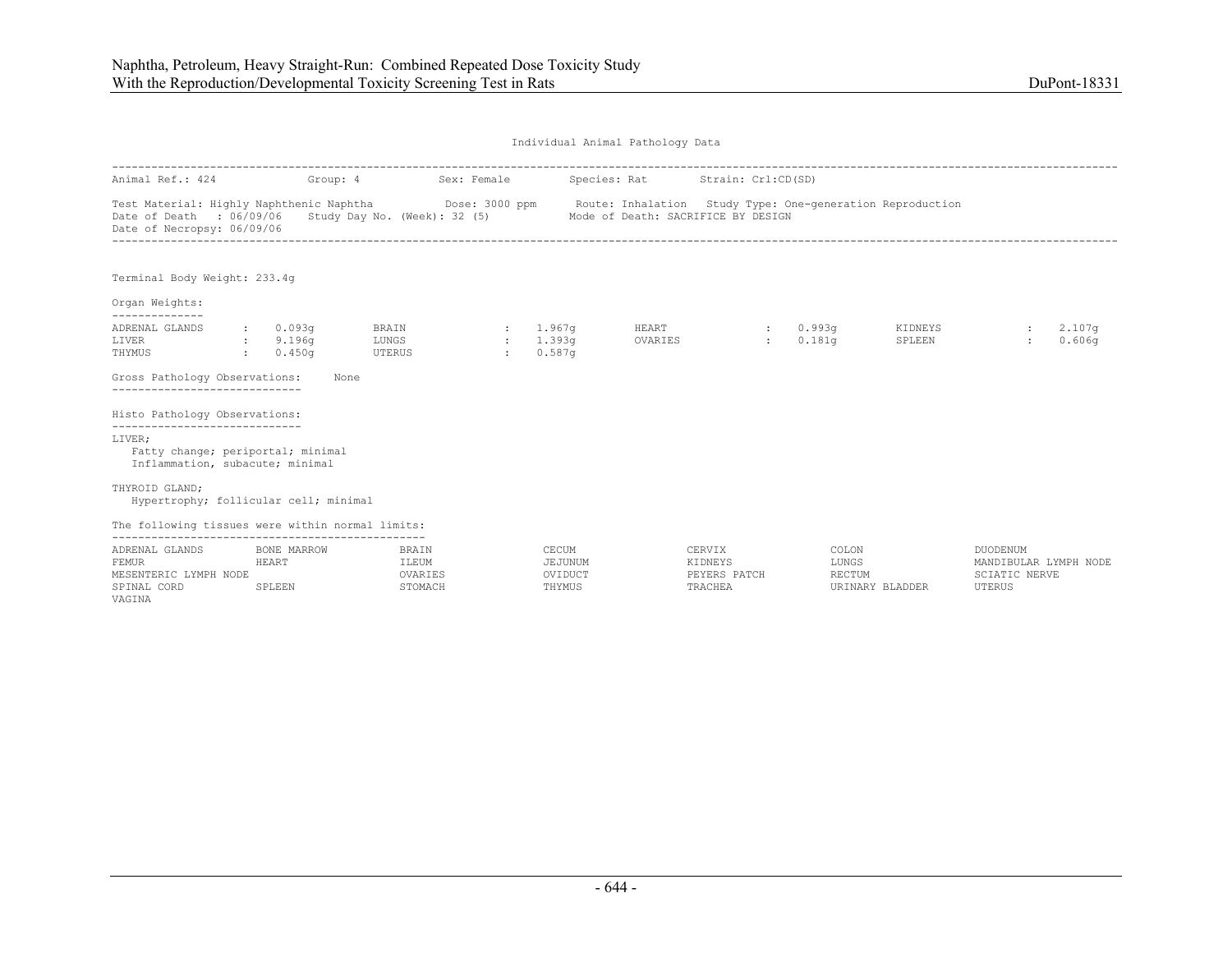| Animal Ref.: 125                                                                                                                                                               | Group: 1 |       | Sex: Female |       | Species: Rat Strain: Crl:CD(SD) |          |                                                           |        |
|--------------------------------------------------------------------------------------------------------------------------------------------------------------------------------|----------|-------|-------------|-------|---------------------------------|----------|-----------------------------------------------------------|--------|
| Test Material: Highly Naphthenic Naphtha Dose: 0 ppm<br>Date of Death : 06/22/06 Study Day No. (Week): 45 (7) Mode of Death: SACRIFICE BY DESIGN<br>Date of Necropsy: 06/22/06 |          |       |             |       |                                 |          | Route: Inhalation Study Type: One-generation Reproduction |        |
| Terminal Body Weight: 344.5q<br>Organ Weights:                                                                                                                                 |          |       |             |       |                                 |          |                                                           |        |
| -------------<br>KIDNEYS                                                                                                                                                       | : 2.757g | LIVER | 16.326q     | LUNGS |                                 | : 1.592q | OVARIES                                                   | 0.149q |
| UTERUS                                                                                                                                                                         | : 0.805q |       |             |       |                                 |          |                                                           |        |
| Gross Pathology Observations:                                                                                                                                                  |          |       |             |       |                                 |          |                                                           |        |
| -----------------------------<br>OVARIES:<br>18 corpora lutea                                                                                                                  |          |       |             |       |                                 |          |                                                           |        |
| UTERUS;<br>18 implant sites                                                                                                                                                    |          |       |             |       |                                 |          |                                                           |        |
| PROSECTOR;<br>SWR                                                                                                                                                              |          |       |             |       |                                 |          |                                                           |        |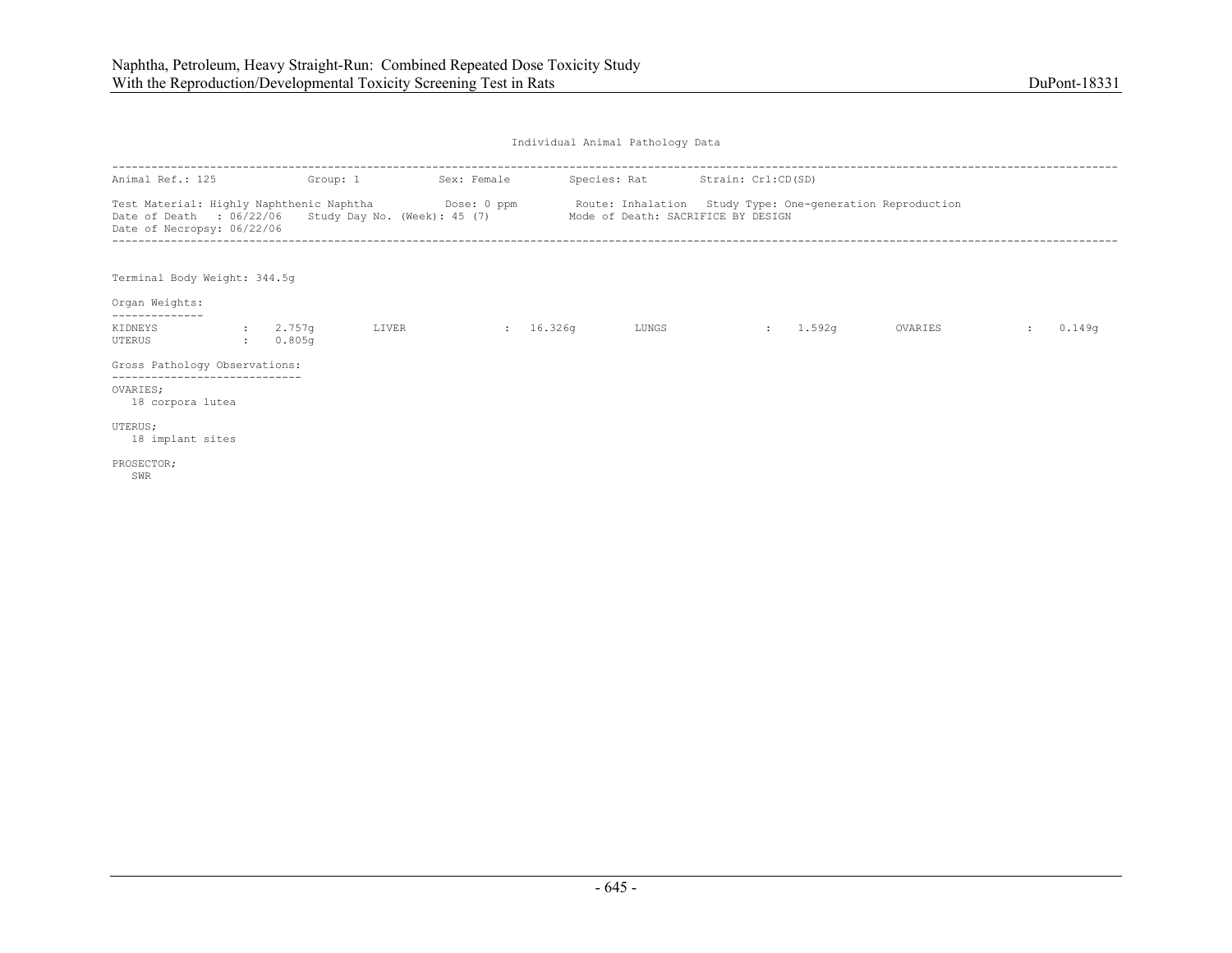| Animal Ref.: 126<br>Group: 1                                                                                                                                                                                                             |  |                      | Sex: Female | Species: Rat Strain: Crl:CD(SD) |  |       |                |        |         |        |
|------------------------------------------------------------------------------------------------------------------------------------------------------------------------------------------------------------------------------------------|--|----------------------|-------------|---------------------------------|--|-------|----------------|--------|---------|--------|
| Test Material: Highly Naphthenic Naphtha Mose: 0 ppm Route: Inhalation Study Type: One-generation Reproduction<br>Date of Death : 06/22/06 Study Day No. (Week): 45 (7) Mode of Death: SACRIFICE BY DESIGN<br>Date of Necropsy: 06/22/06 |  |                      |             |                                 |  |       |                |        |         |        |
| Terminal Body Weight: 333g<br>Organ Weights:                                                                                                                                                                                             |  |                      |             |                                 |  |       |                |        |         |        |
| . _ _ _ _ _ _ _ _ _ _ _ _<br>KIDNEYS<br>UTERUS                                                                                                                                                                                           |  | : 2.350q<br>: 0.692q | LIVER       | $\frac{15.017q}{ }$             |  | LUNGS | <b>British</b> | 1.526q | OVARIES | 0.125q |
| Gross Pathology Observations:                                                                                                                                                                                                            |  |                      |             |                                 |  |       |                |        |         |        |
| OVARIES:<br>14 corpora lutea                                                                                                                                                                                                             |  |                      |             |                                 |  |       |                |        |         |        |
| UTERUS;<br>14 implant sites                                                                                                                                                                                                              |  |                      |             |                                 |  |       |                |        |         |        |
| PROSECTOR;<br>SWR                                                                                                                                                                                                                        |  |                      |             |                                 |  |       |                |        |         |        |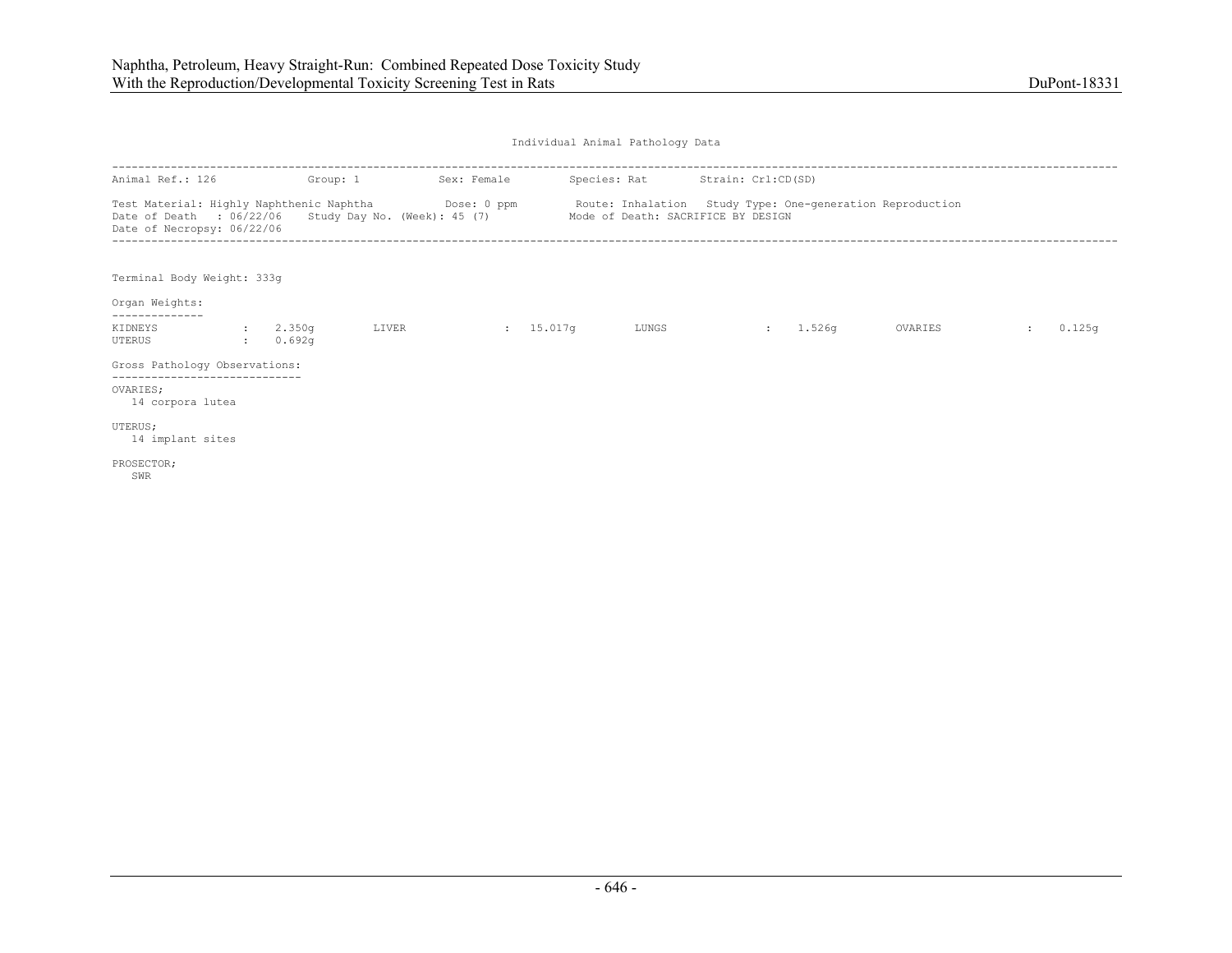| Animal Ref.: 127                                                                                                                                                                                                                         | Group: 1             |       | Sex: Female | Species: Rat Strain: Crl:CD(SD) |          |         |        |
|------------------------------------------------------------------------------------------------------------------------------------------------------------------------------------------------------------------------------------------|----------------------|-------|-------------|---------------------------------|----------|---------|--------|
| Test Material: Highly Naphthenic Naphtha Mose: 0 ppm Route: Inhalation Study Type: One-generation Reproduction<br>Date of Death : 06/22/06 Study Day No. (Week): 45 (7) Mode of Death: SACRIFICE BY DESIGN<br>Date of Necropsy: 06/22/06 |                      |       |             |                                 |          |         |        |
| Terminal Body Weight: 317.6q<br>Organ Weights:                                                                                                                                                                                           |                      |       |             |                                 |          |         |        |
| -------------<br>KIDNEYS<br>UTERUS                                                                                                                                                                                                       | : 2.431q<br>: 0.870q | LIVER | 14.987q     | LUNGS                           | : 1.586q | OVARIES | 0.138q |
| Gross Pathology Observations:                                                                                                                                                                                                            |                      |       |             |                                 |          |         |        |
| -----------------------------<br>OVARIES:<br>17 corpora lutea                                                                                                                                                                            |                      |       |             |                                 |          |         |        |
| UTERUS;<br>17 implant sites                                                                                                                                                                                                              |                      |       |             |                                 |          |         |        |
| PROSECTOR;<br>DPF                                                                                                                                                                                                                        |                      |       |             |                                 |          |         |        |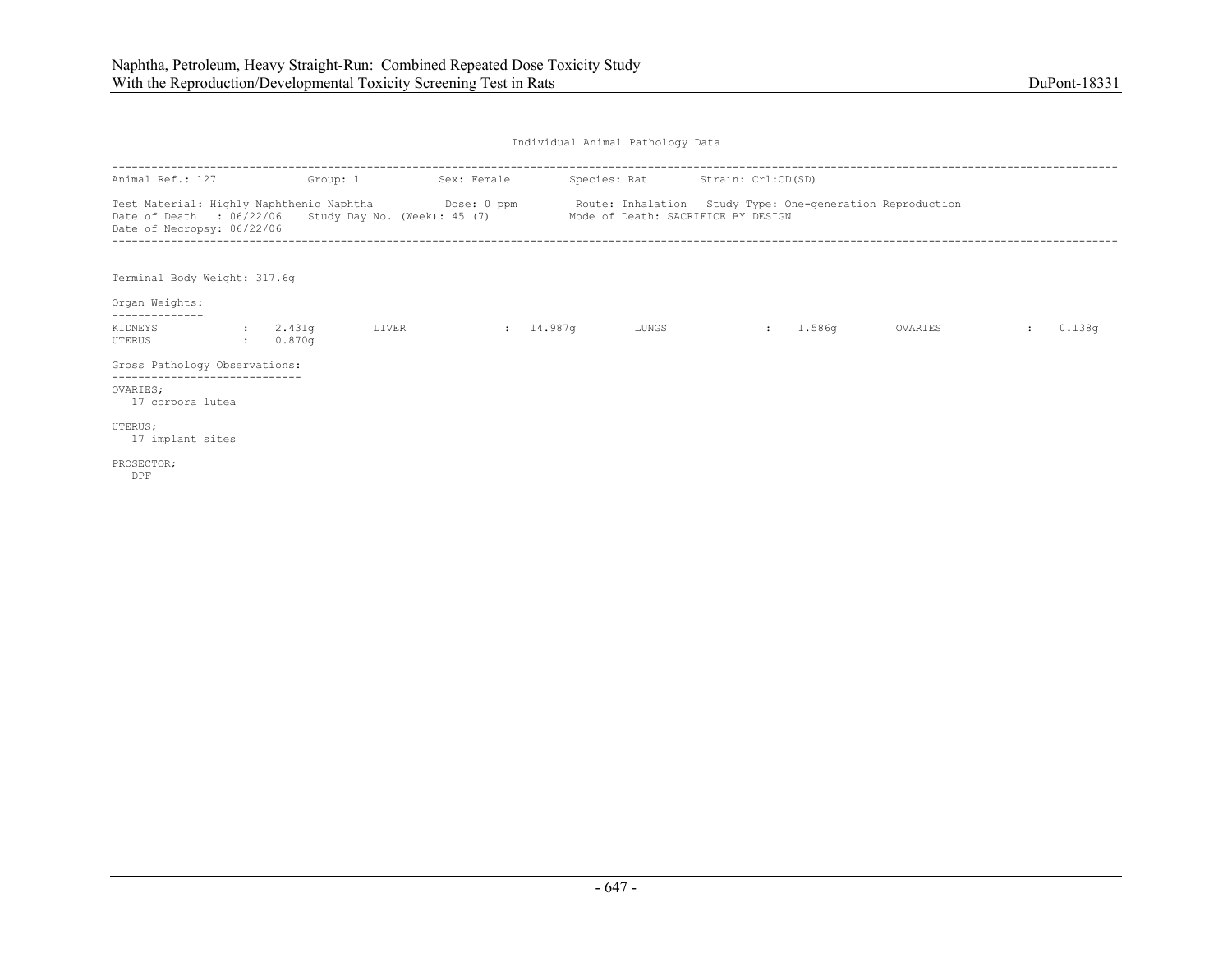| Animal Ref.: 128                                                                                                                                                               | Group: 1           |       | Sex: Female         | Species: Rat Strain: Crl:CD(SD) |                |        |                                                           |        |
|--------------------------------------------------------------------------------------------------------------------------------------------------------------------------------|--------------------|-------|---------------------|---------------------------------|----------------|--------|-----------------------------------------------------------|--------|
| Test Material: Highly Naphthenic Naphtha Dose: 0 ppm<br>Date of Death : 06/21/06 Study Day No. (Week): 44 (7) Mode of Death: SACRIFICE BY DESIGN<br>Date of Necropsy: 06/21/06 |                    |       |                     |                                 |                |        | Route: Inhalation Study Type: One-generation Reproduction |        |
| Terminal Body Weight: 332.4g<br>Organ Weights:                                                                                                                                 |                    |       |                     |                                 |                |        |                                                           |        |
| . _ _ _ _ _ _ _ _ _ _ _ _<br>KIDNEYS<br>UTERUS                                                                                                                                 | 2.497q<br>: 0.762q | LIVER | $\frac{15.276q}{ }$ | LUNGS                           | <b>British</b> | 1.739g | OVARIES                                                   | 0.158q |
| Gross Pathology Observations:                                                                                                                                                  |                    |       |                     |                                 |                |        |                                                           |        |
| ---------------------------<br>OVARIES;<br>18 corpora lutea                                                                                                                    |                    |       |                     |                                 |                |        |                                                           |        |
| UTERUS;<br>18 implant sites                                                                                                                                                    |                    |       |                     |                                 |                |        |                                                           |        |
| PROSECTOR;<br>SWR                                                                                                                                                              |                    |       |                     |                                 |                |        |                                                           |        |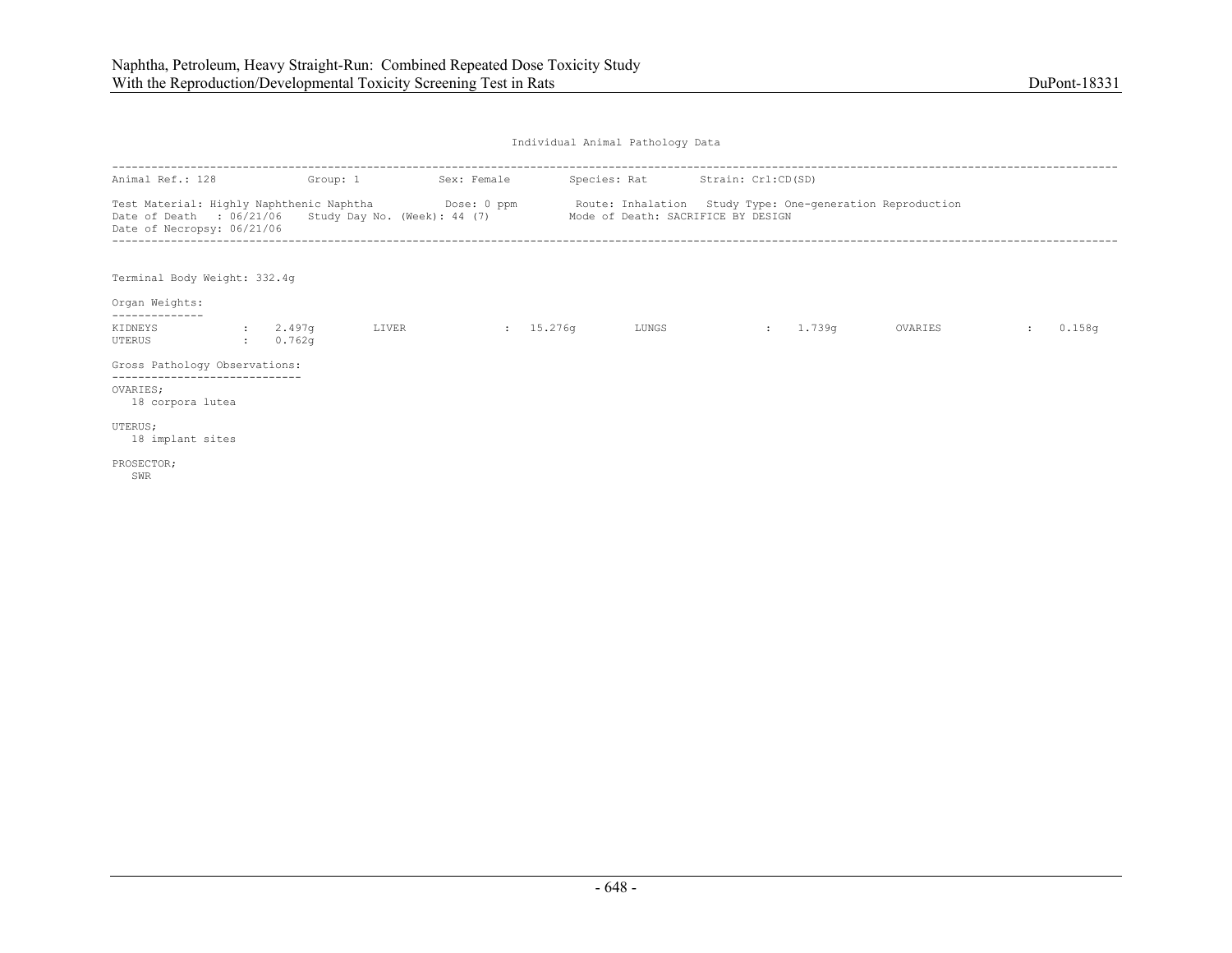| Animal Ref.: 129<br>Group: 1                                                                                                                                                                                                             |  |                      | Sex: Female |         | Species: Rat Strain: Crl:CD(SD) |       |  |          |         |        |        |
|------------------------------------------------------------------------------------------------------------------------------------------------------------------------------------------------------------------------------------------|--|----------------------|-------------|---------|---------------------------------|-------|--|----------|---------|--------|--------|
| Test Material: Highly Naphthenic Naphtha Mose: 0 ppm Route: Inhalation Study Type: One-generation Reproduction<br>Date of Death : 06/21/06 Study Day No. (Week): 44 (7) Mode of Death: SACRIFICE BY DESIGN<br>Date of Necropsy: 06/21/06 |  |                      |             |         |                                 |       |  |          |         |        |        |
| Terminal Body Weight: 321g<br>Organ Weights:                                                                                                                                                                                             |  |                      |             |         |                                 |       |  |          |         |        |        |
| -------------<br>KIDNEYS<br>UTERUS                                                                                                                                                                                                       |  | : 2.593q<br>: 0.972q | LIVER       | 12.976q |                                 | LUNGS |  | : 1.452q | OVARIES | $\sim$ | 0.140q |
| Gross Pathology Observations:                                                                                                                                                                                                            |  |                      |             |         |                                 |       |  |          |         |        |        |
| -----------------------------<br>OVARIES:<br>16 corpora lutea                                                                                                                                                                            |  |                      |             |         |                                 |       |  |          |         |        |        |
| UTERUS;<br>16 implant sites                                                                                                                                                                                                              |  |                      |             |         |                                 |       |  |          |         |        |        |
| PROSECTOR;<br>DPF                                                                                                                                                                                                                        |  |                      |             |         |                                 |       |  |          |         |        |        |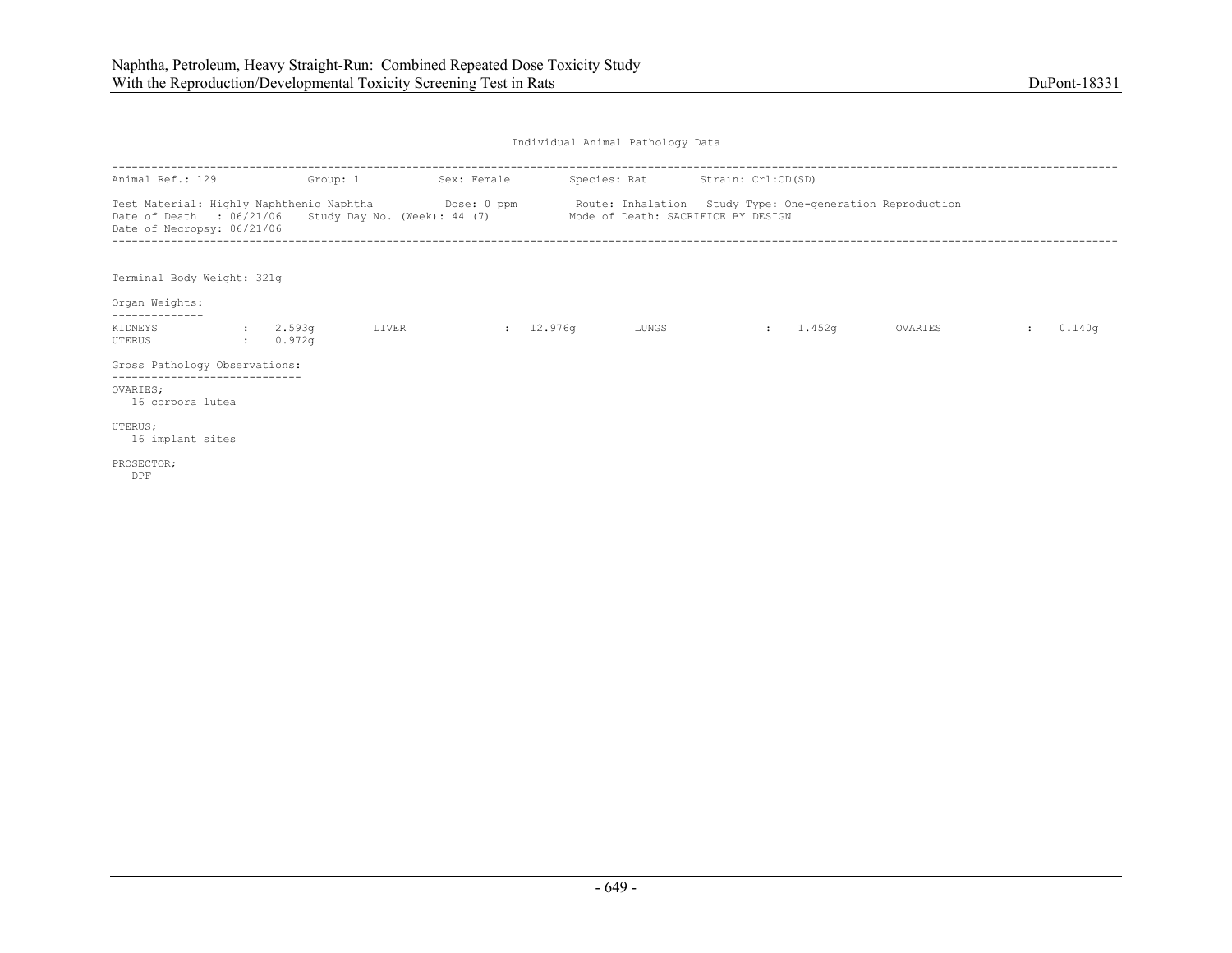| Animal Ref.: 130 Group: 1                                      |                | Sex: Female                                                     |       | Species: Rat Strain: Crl:CD(SD) |                                                                                                                |               |        |
|----------------------------------------------------------------|----------------|-----------------------------------------------------------------|-------|---------------------------------|----------------------------------------------------------------------------------------------------------------|---------------|--------|
| Date of Death : 06/22/06<br>Date of Necropsy: 06/22/06         |                | Study Day No. (Week): 45 (7) Mode of Death: SACRIFICE BY DESIGN |       |                                 | Test Material: Highly Naphthenic Naphtha Dose: 0 ppm Route: Inhalation Study Type: One-generation Reproduction |               |        |
| Terminal Body Weight: 307.7g                                   |                |                                                                 |       |                                 |                                                                                                                |               |        |
| Organ Weights:<br>--------------                               |                |                                                                 |       |                                 |                                                                                                                |               |        |
| KIDNEYS : 2.485q<br>UTERUS                                     | $\sim 0.644$ q | LIVER : 13.807q                                                 | LUNGS | $: 1.459$ q                     | OVARIES                                                                                                        | $\mathcal{L}$ | 0.166q |
| Gross Pathology Observations:<br>----------------------------- |                |                                                                 |       |                                 |                                                                                                                |               |        |
| KIDNEYS;<br>pelvis<br>Dilatation; right                        |                |                                                                 |       |                                 |                                                                                                                |               |        |
| OVARIES:<br>15 corpora lutea                                   |                |                                                                 |       |                                 |                                                                                                                |               |        |
| UTERUS;<br>15 implant sites                                    |                |                                                                 |       |                                 |                                                                                                                |               |        |
| PROSECTOR;<br>JLH                                              |                |                                                                 |       |                                 |                                                                                                                |               |        |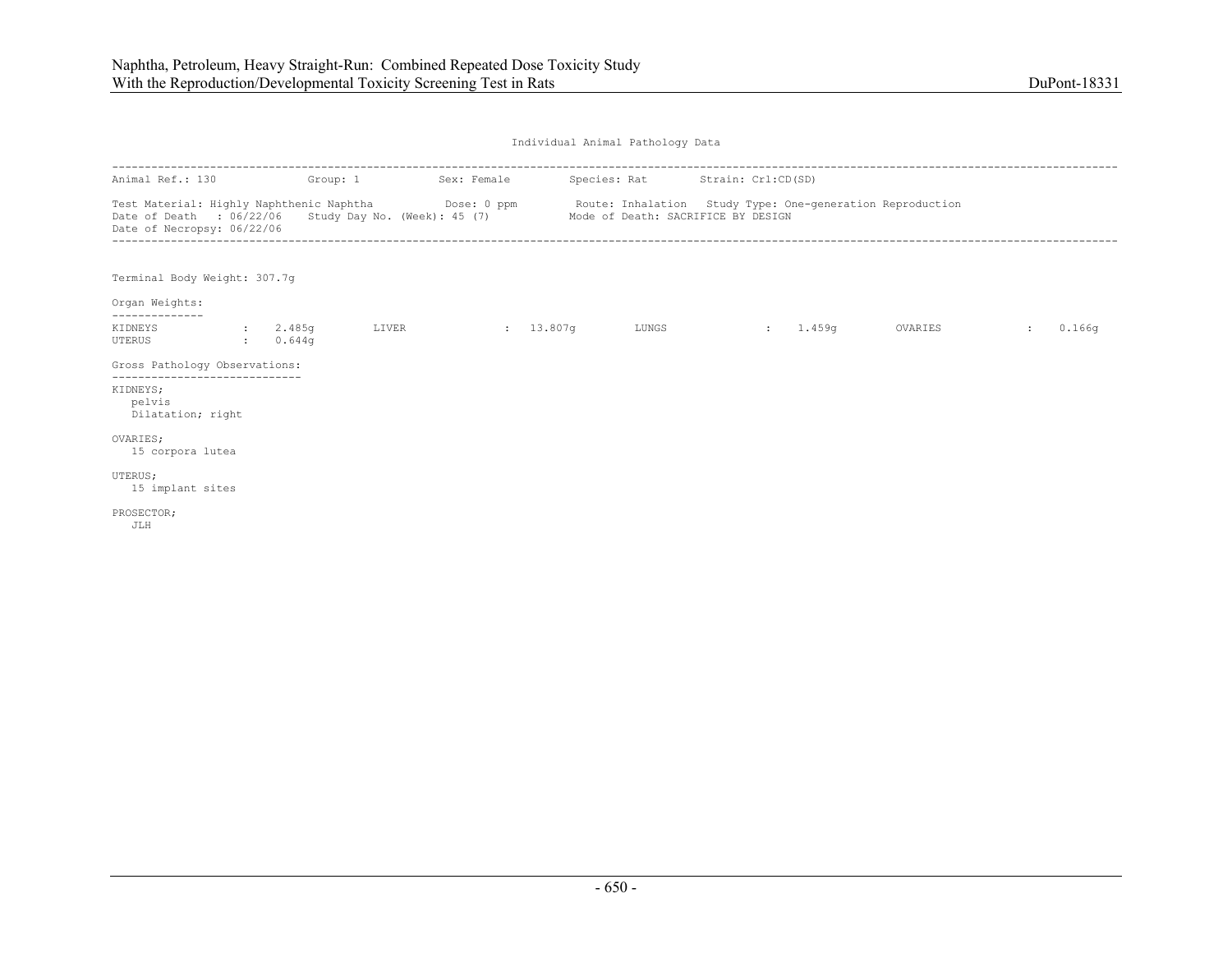| Animal Ref.: 131                                                                                                                            | Group: 1                |       | Sex: Female |           | Species: Rat Strain: Crl:CD(SD)    |          |                                                           |        |
|---------------------------------------------------------------------------------------------------------------------------------------------|-------------------------|-------|-------------|-----------|------------------------------------|----------|-----------------------------------------------------------|--------|
| Test Material: Highly Naphthenic Naphtha Dose: 0 ppm<br>Date of Death : 06/19/06 Study Day No. (Week): 42 (6)<br>Date of Necropsy: 12/13/06 |                         |       |             |           | Mode of Death: SACRIFICE BY DESIGN |          | Route: Inhalation Study Type: One-generation Reproduction |        |
| Terminal Body Weight: 283.7q<br>Organ Weights:                                                                                              |                         |       |             |           |                                    |          |                                                           |        |
| --------------<br>KIDNEYS<br>UTERUS                                                                                                         | : 2.317q<br>$: 0.676$ q | LIVER |             | : 12.816q | LUNGS                              | : 1.497q | OVARIES                                                   | 0.147q |
| Gross Pathology Observations:                                                                                                               |                         |       |             |           |                                    |          |                                                           |        |
| OVARIES;<br>13 corpora lutea                                                                                                                |                         |       |             |           |                                    |          |                                                           |        |
| UTERUS;<br>12 implant sites                                                                                                                 |                         |       |             |           |                                    |          |                                                           |        |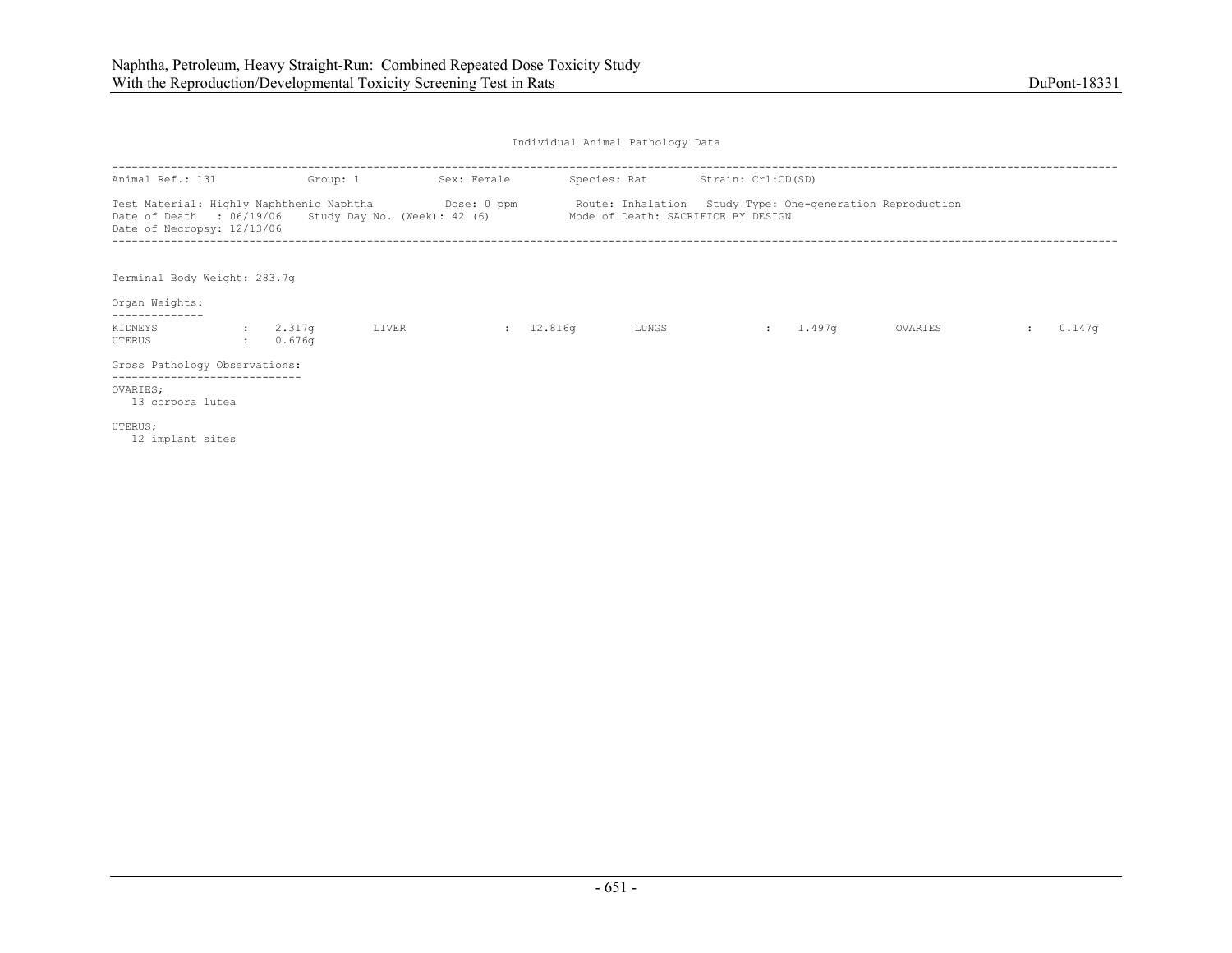| Animal Ref.: 132                                                                                                                                                                                                                         | Group: 1                   |       | Sex: Female         | Species: Rat Strain: Crl:CD(SD) |          |         |        |
|------------------------------------------------------------------------------------------------------------------------------------------------------------------------------------------------------------------------------------------|----------------------------|-------|---------------------|---------------------------------|----------|---------|--------|
| Test Material: Highly Naphthenic Naphtha Mose: 0 ppm Route: Inhalation Study Type: One-generation Reproduction<br>Date of Death : 06/21/06 Study Day No. (Week): 44 (7) Mode of Death: SACRIFICE BY DESIGN<br>Date of Necropsy: 06/21/06 |                            |       |                     |                                 |          |         |        |
| Terminal Body Weight: 334.1q<br>Organ Weights:                                                                                                                                                                                           |                            |       |                     |                                 |          |         |        |
| -------------<br>KIDNEYS<br>UTERUS                                                                                                                                                                                                       | : 2.191q<br>$\cdot$ 0.737q | LIVER | $\frac{15.203q}{ }$ | LUNGS                           | : 1.470q | OVARIES | 0.131q |
| Gross Pathology Observations:                                                                                                                                                                                                            |                            |       |                     |                                 |          |         |        |
| -----------------------------<br>OVARIES:<br>15 corpora lutea                                                                                                                                                                            |                            |       |                     |                                 |          |         |        |
| UTERUS;<br>15 implant sites                                                                                                                                                                                                              |                            |       |                     |                                 |          |         |        |
| PROSECTOR;<br>DPF                                                                                                                                                                                                                        |                            |       |                     |                                 |          |         |        |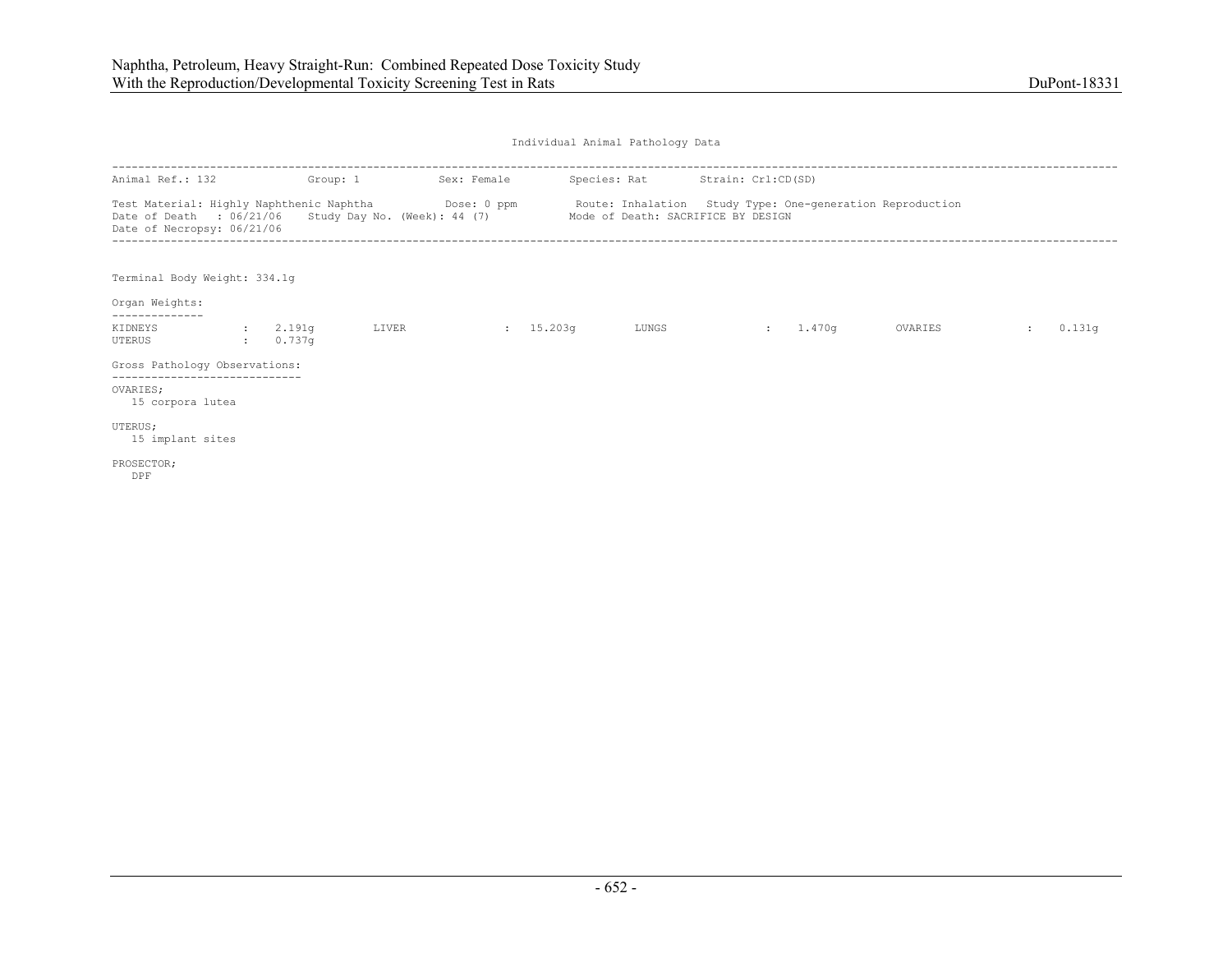| Animal Ref.: 133                                                                                                                                                                                                                         | Group: 1           |       | Sex: Female | Species: Rat Strain: Crl:CD(SD) |          |         |        |
|------------------------------------------------------------------------------------------------------------------------------------------------------------------------------------------------------------------------------------------|--------------------|-------|-------------|---------------------------------|----------|---------|--------|
| Test Material: Highly Naphthenic Naphtha Mose: 0 ppm Route: Inhalation Study Type: One-generation Reproduction<br>Date of Death : 06/21/06 Study Day No. (Week): 44 (7) Mode of Death: SACRIFICE BY DESIGN<br>Date of Necropsy: 06/21/06 |                    |       |             |                                 |          |         |        |
| Terminal Body Weight: 336.3q<br>Organ Weights:                                                                                                                                                                                           |                    |       |             |                                 |          |         |        |
| KIDNEYS<br>UTERUS                                                                                                                                                                                                                        | 2.654q<br>: 0.753q | LIVER | 14.693q     | LUNGS                           | : 1.488q | OVARIES | 0.159q |
| Gross Pathology Observations:                                                                                                                                                                                                            |                    |       |             |                                 |          |         |        |
| --------------------------<br>OVARIES:<br>17 corpora lutea                                                                                                                                                                               |                    |       |             |                                 |          |         |        |
| UTERUS;<br>17 implant sites                                                                                                                                                                                                              |                    |       |             |                                 |          |         |        |
| PROSECTOR;<br>DPF                                                                                                                                                                                                                        |                    |       |             |                                 |          |         |        |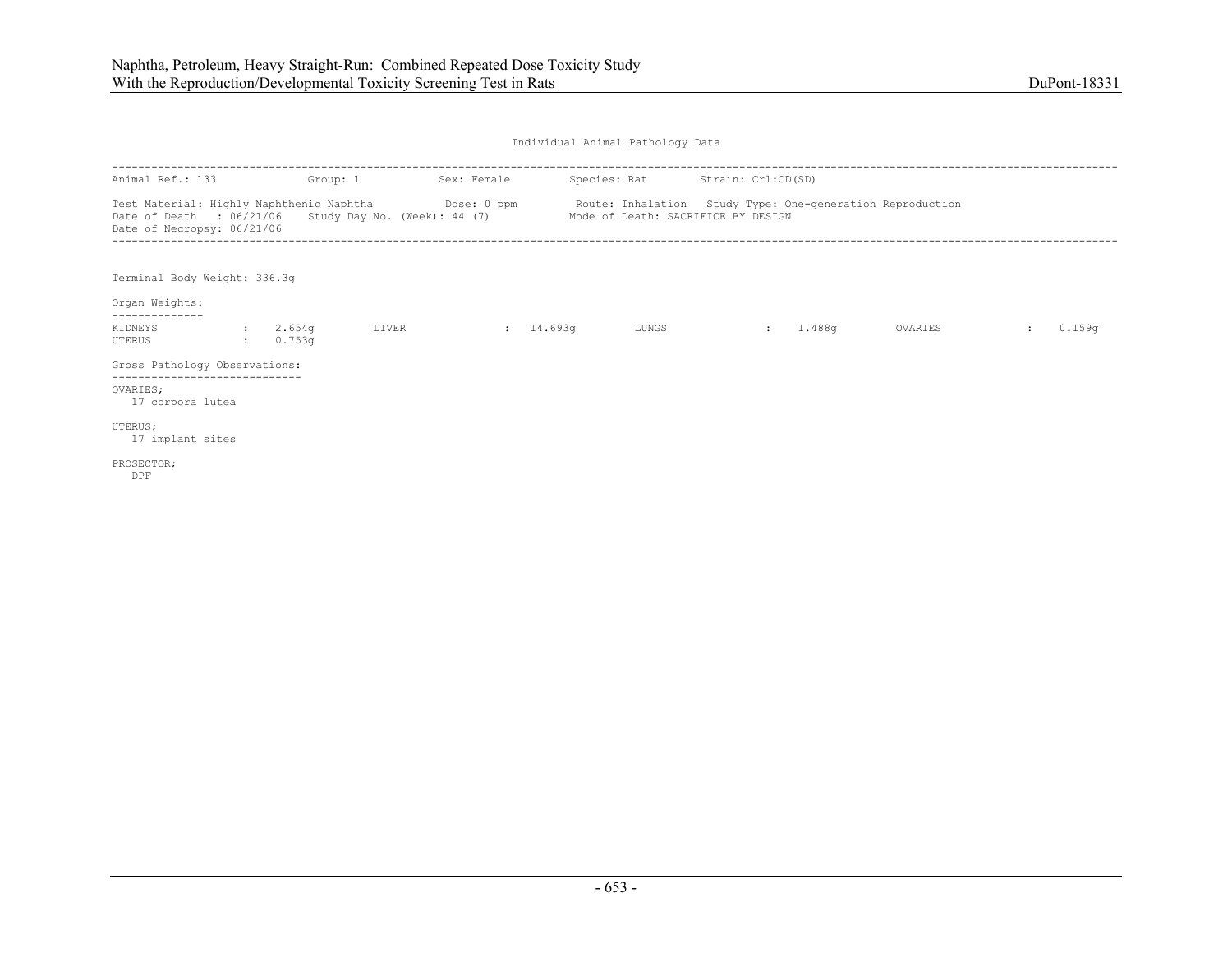| Animal Ref.: 134 Group: 1                                                                                                                                                       |                                                                 | Sex: Female |       | Species: Rat Strain: Crl:CD(SD) |          |         |              |        |
|---------------------------------------------------------------------------------------------------------------------------------------------------------------------------------|-----------------------------------------------------------------|-------------|-------|---------------------------------|----------|---------|--------------|--------|
| Test Material: Highly Naphthenic Naphtha <b>Dose: 0 ppm</b> Route: Inhalation Study Type: One-generation Reproduction<br>Date of Death : 06/20/06<br>Date of Necropsy: 06/20/06 | Study Day No. (Week): 43 (7) Mode of Death: SACRIFICE BY DESIGN |             |       |                                 |          |         |              |        |
| Terminal Body Weight: 286.3g                                                                                                                                                    |                                                                 |             |       |                                 |          |         |              |        |
| Organ Weights:<br>--------------                                                                                                                                                |                                                                 |             |       |                                 |          |         |              |        |
| KIDNEYS : 2.174q<br>UTERUS<br>$\sim$ 0.781q                                                                                                                                     | LIVER                                                           | 13.142q     | LUNGS |                                 | : 1.471q | OVARIES | $\mathbf{r}$ | 0.115q |
| Gross Pathology Observations:<br>-----------------------------                                                                                                                  |                                                                 |             |       |                                 |          |         |              |        |
| OVARIES:<br>15 corpora lutea                                                                                                                                                    |                                                                 |             |       |                                 |          |         |              |        |
| SKIN:<br>hindquarter<br>left; Alopecia                                                                                                                                          |                                                                 |             |       |                                 |          |         |              |        |
| UTERUS;<br>15 implant sites                                                                                                                                                     |                                                                 |             |       |                                 |          |         |              |        |
| PROSECTOR;<br>SWR                                                                                                                                                               |                                                                 |             |       |                                 |          |         |              |        |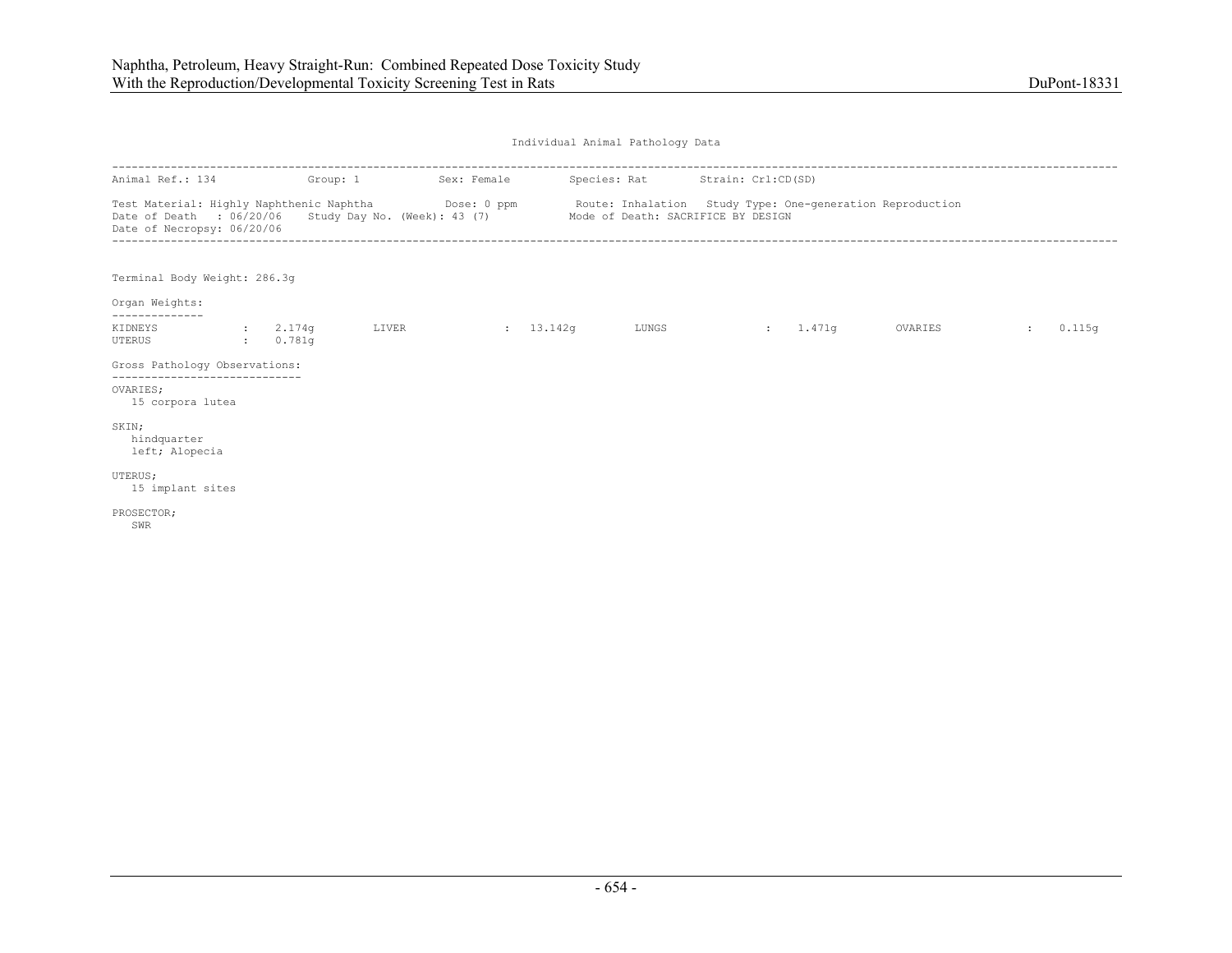| Animal Ref.: 135                                                                                                                                                                                                                         | Group: 1             |       | Sex: Female         | Species: Rat Strain: Crl:CD(SD) |          |         |        |
|------------------------------------------------------------------------------------------------------------------------------------------------------------------------------------------------------------------------------------------|----------------------|-------|---------------------|---------------------------------|----------|---------|--------|
| Test Material: Highly Naphthenic Naphtha Mose: 0 ppm Route: Inhalation Study Type: One-generation Reproduction<br>Date of Death : 06/21/06 Study Day No. (Week): 44 (7) Mode of Death: SACRIFICE BY DESIGN<br>Date of Necropsy: 06/21/06 |                      |       |                     |                                 |          |         |        |
| Terminal Body Weight: 276.3q<br>Organ Weights:                                                                                                                                                                                           |                      |       |                     |                                 |          |         |        |
| KIDNEYS<br>UTERUS                                                                                                                                                                                                                        | : 1.959q<br>: 0.527q | LIVER | $\frac{11.944q}{r}$ | LUNGS                           | : 1.419q | OVARIES | 0.137q |
| Gross Pathology Observations:                                                                                                                                                                                                            |                      |       |                     |                                 |          |         |        |
| ______________________________<br>OVARIES:<br>17 corpora lutea                                                                                                                                                                           |                      |       |                     |                                 |          |         |        |
| UTERUS;<br>17 implant sites                                                                                                                                                                                                              |                      |       |                     |                                 |          |         |        |
| PROSECTOR;<br>JPJ                                                                                                                                                                                                                        |                      |       |                     |                                 |          |         |        |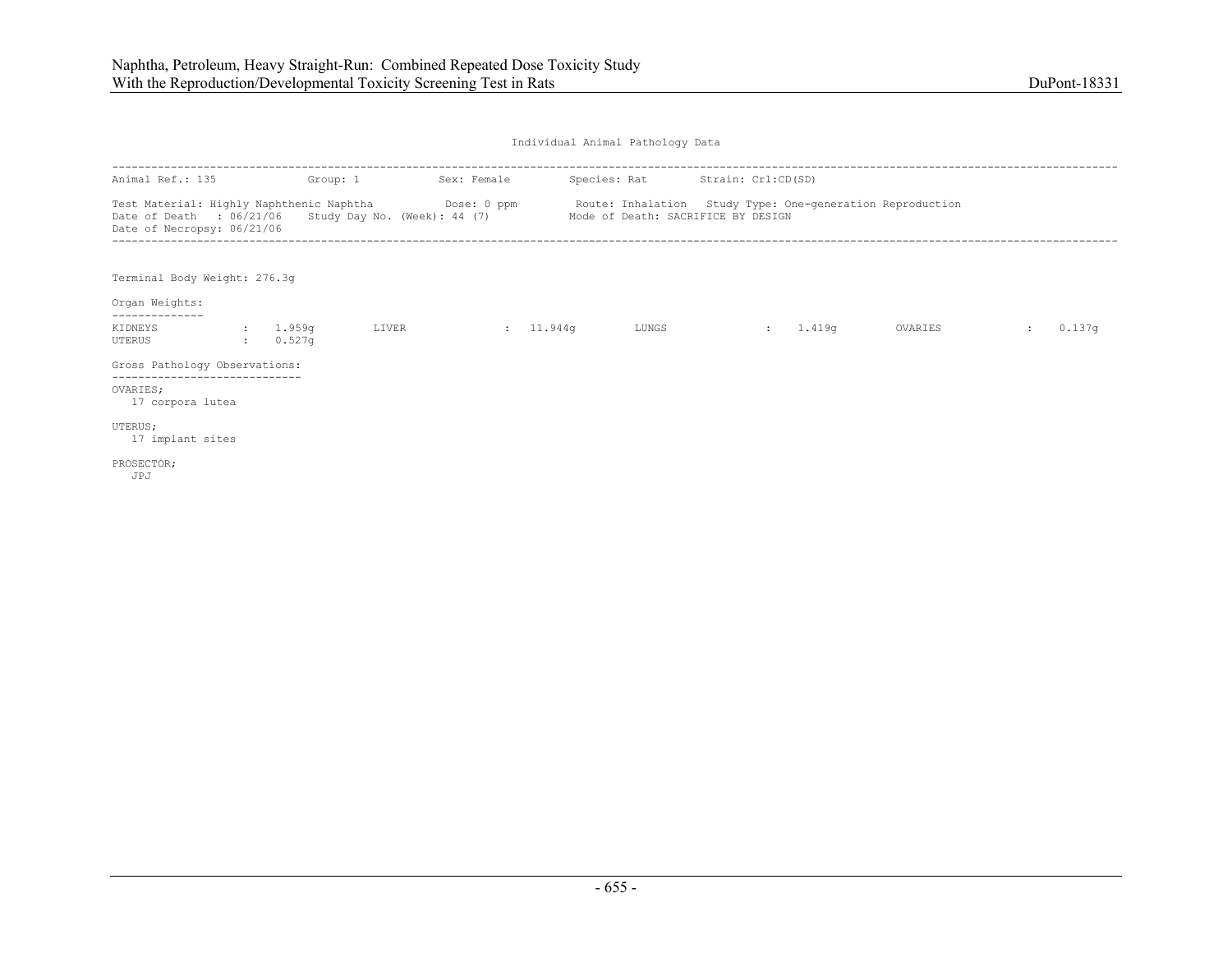|                                                                                                                                               |                      |       | ----------------- |                                    |          |                                                           |               |        |
|-----------------------------------------------------------------------------------------------------------------------------------------------|----------------------|-------|-------------------|------------------------------------|----------|-----------------------------------------------------------|---------------|--------|
| Animal Ref.: 136                                                                                                                              | Group: 1             |       | Sex: Female       | Species: Rat Strain: Crl:CD(SD)    |          |                                                           |               |        |
| Test Material: Highly Naphthenic Naphtha Dose: 0 ppm<br>Date of Death : $06/22/06$ Study Day No. (Week): 45 (7)<br>Date of Necropsy: 06/22/06 |                      |       |                   | Mode of Death: SACRIFICE BY DESIGN |          | Route: Inhalation Study Type: One-generation Reproduction |               |        |
| Terminal Body Weight: 351.9q<br>Organ Weights:                                                                                                |                      |       |                   |                                    |          |                                                           |               |        |
| KIDNEYS<br>UTERUS                                                                                                                             | : 2.637q<br>: 0.954q | LIVER | 16.790q           | LUNGS                              | : 1.651q | OVARIES                                                   | $\mathcal{L}$ | 0.186q |
| Gross Pathology Observations:                                                                                                                 |                      |       |                   |                                    |          |                                                           |               |        |
| -----------------------------<br>OVARIES:<br>17 corpora lutea                                                                                 |                      |       |                   |                                    |          |                                                           |               |        |
| UTERUS;<br>17 implant sites                                                                                                                   |                      |       |                   |                                    |          |                                                           |               |        |
| PROSECTOR;<br>JLH                                                                                                                             |                      |       |                   |                                    |          |                                                           |               |        |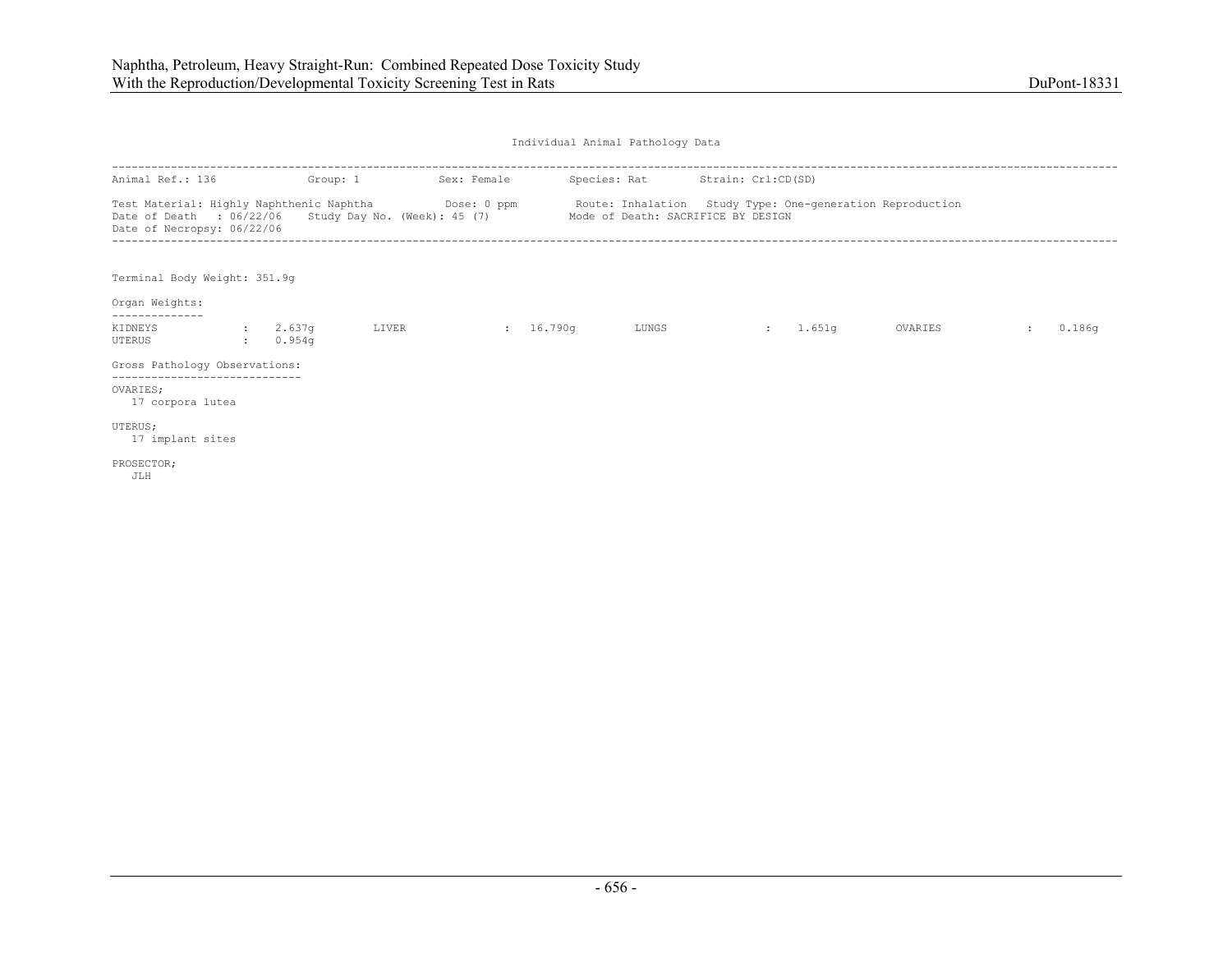| Animal Ref.: 225                                                                                                                                                                                                      | Group: 2 |       | Sex: Female         | Species: Rat Strain: Crl:CD(SD)    |          |         |        |
|-----------------------------------------------------------------------------------------------------------------------------------------------------------------------------------------------------------------------|----------|-------|---------------------|------------------------------------|----------|---------|--------|
| Test Material: Highly Naphthenic Naphtha <b>Show Contact 100 ppm</b> Route: Inhalation Study Type: One-generation Reproduction<br>Date of Death : 06/20/06 Study Day No. (Week): 43 (7)<br>Date of Necropsy: 06/20/06 |          |       |                     | Mode of Death: SACRIFICE BY DESIGN |          |         |        |
| Terminal Body Weight: 328.8q<br>Organ Weights:                                                                                                                                                                        |          |       |                     |                                    |          |         |        |
| . _ _ _ _ _ _ _ _ _ _ _ _<br>KIDNEYS : 2.277q<br>UTERUS                                                                                                                                                               | : 0.997q | LIVER | $\frac{14.027q}{ }$ | LUNGS                              | : 1.579q | OVARIES | 0.169q |
| Gross Pathology Observations:                                                                                                                                                                                         |          |       |                     |                                    |          |         |        |
| OVARIES:<br>12 corpora lutea                                                                                                                                                                                          |          |       |                     |                                    |          |         |        |
| UTERUS;<br>12 implant sites                                                                                                                                                                                           |          |       |                     |                                    |          |         |        |
| PROSECTOR;<br>DPF                                                                                                                                                                                                     |          |       |                     |                                    |          |         |        |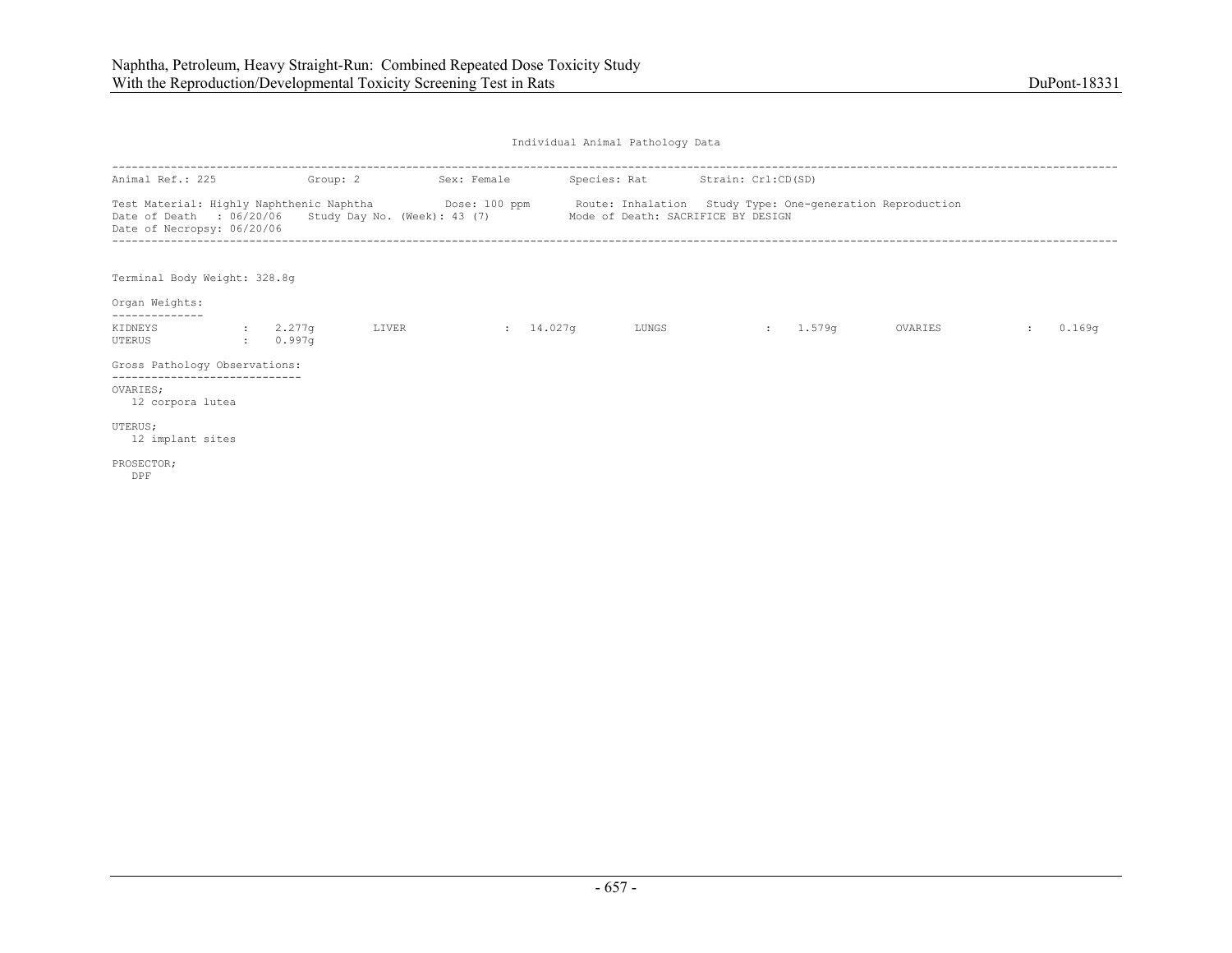| Animal Ref.: 226                                                                                                                                                                                                                                         | Group: 2             |       | Sex: Female | Species: Rat Strain: Crl:CD(SD) |                    |        |         |              |        |
|----------------------------------------------------------------------------------------------------------------------------------------------------------------------------------------------------------------------------------------------------------|----------------------|-------|-------------|---------------------------------|--------------------|--------|---------|--------------|--------|
| Test Material: Highly Naphthenic Naphtha <b>Show Contact 100 ppm</b> Route: Inhalation Study Type: One-generation Reproduction<br>Date of Death : 06/20/06 Study Day No. (Week): 43 (7) Mode of Death: SACRIFICE BY DESIGN<br>Date of Necropsy: 06/20/06 |                      |       |             |                                 |                    |        |         |              |        |
| Terminal Body Weight: 271g<br>Organ Weights:                                                                                                                                                                                                             |                      |       |             |                                 |                    |        |         |              |        |
| KIDNEYS<br>UTERUS                                                                                                                                                                                                                                        | : 2.065q<br>: 0.760q | LIVER | : 11.872q   | LUNGS                           | <b>State State</b> | 1.345g | OVARIES | $\mathbf{r}$ | 0.131q |
| Gross Pathology Observations:                                                                                                                                                                                                                            |                      |       |             |                                 |                    |        |         |              |        |
| OVARIES:<br>12 corpora lutea                                                                                                                                                                                                                             |                      |       |             |                                 |                    |        |         |              |        |
| UTERUS;<br>12 implant sites                                                                                                                                                                                                                              |                      |       |             |                                 |                    |        |         |              |        |
| PROSECTOR;<br>DPF                                                                                                                                                                                                                                        |                      |       |             |                                 |                    |        |         |              |        |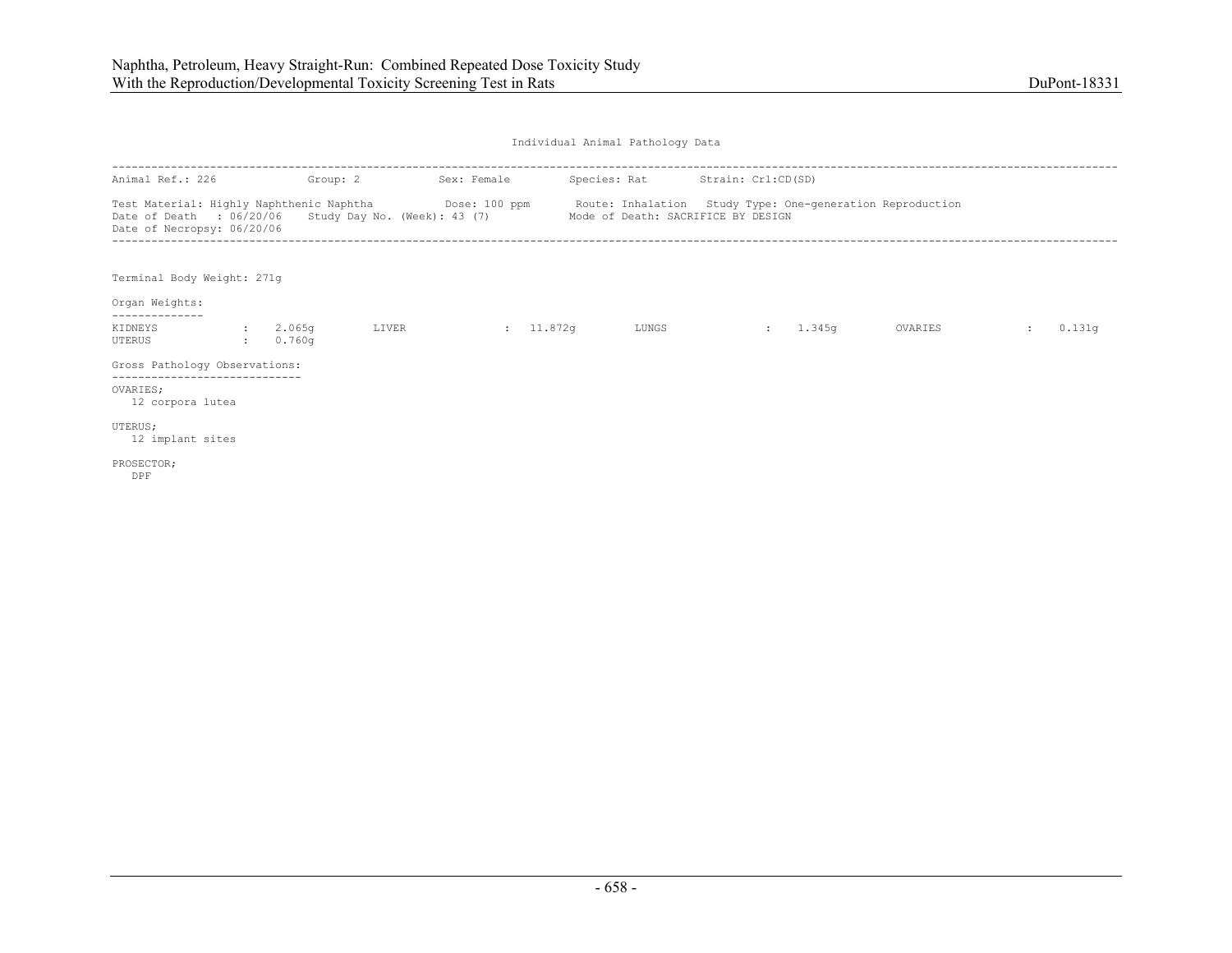| Animal Ref.: 227                                                                                                                                                                                                      | Group: 2             |       | Sex: Female        | Species: Rat Strain: Crl:CD(SD)    |                |        |         |        |
|-----------------------------------------------------------------------------------------------------------------------------------------------------------------------------------------------------------------------|----------------------|-------|--------------------|------------------------------------|----------------|--------|---------|--------|
| Test Material: Highly Naphthenic Naphtha <b>Show Contact 100 ppm</b> Route: Inhalation Study Type: One-generation Reproduction<br>Date of Death : 06/20/06 Study Day No. (Week): 43 (7)<br>Date of Necropsy: 06/20/06 |                      |       |                    | Mode of Death: SACRIFICE BY DESIGN |                |        |         |        |
| Terminal Body Weight: 348.9q<br>Organ Weights:                                                                                                                                                                        |                      |       |                    |                                    |                |        |         |        |
|                                                                                                                                                                                                                       |                      |       |                    |                                    |                |        |         |        |
| KIDNEYS<br>UTERUS                                                                                                                                                                                                     | : 2.557q<br>: 0.688q | LIVER | $\frac{1}{4.822q}$ | LUNGS                              | <b>British</b> | 1.532g | OVARIES | 0.148q |
| Gross Pathology Observations:<br>-------------------------                                                                                                                                                            |                      |       |                    |                                    |                |        |         |        |
| OVARIES;<br>16 corpora lutea                                                                                                                                                                                          |                      |       |                    |                                    |                |        |         |        |
| UTERUS;<br>16 implant sites                                                                                                                                                                                           |                      |       |                    |                                    |                |        |         |        |
| PROSECTOR;<br>SWR                                                                                                                                                                                                     |                      |       |                    |                                    |                |        |         |        |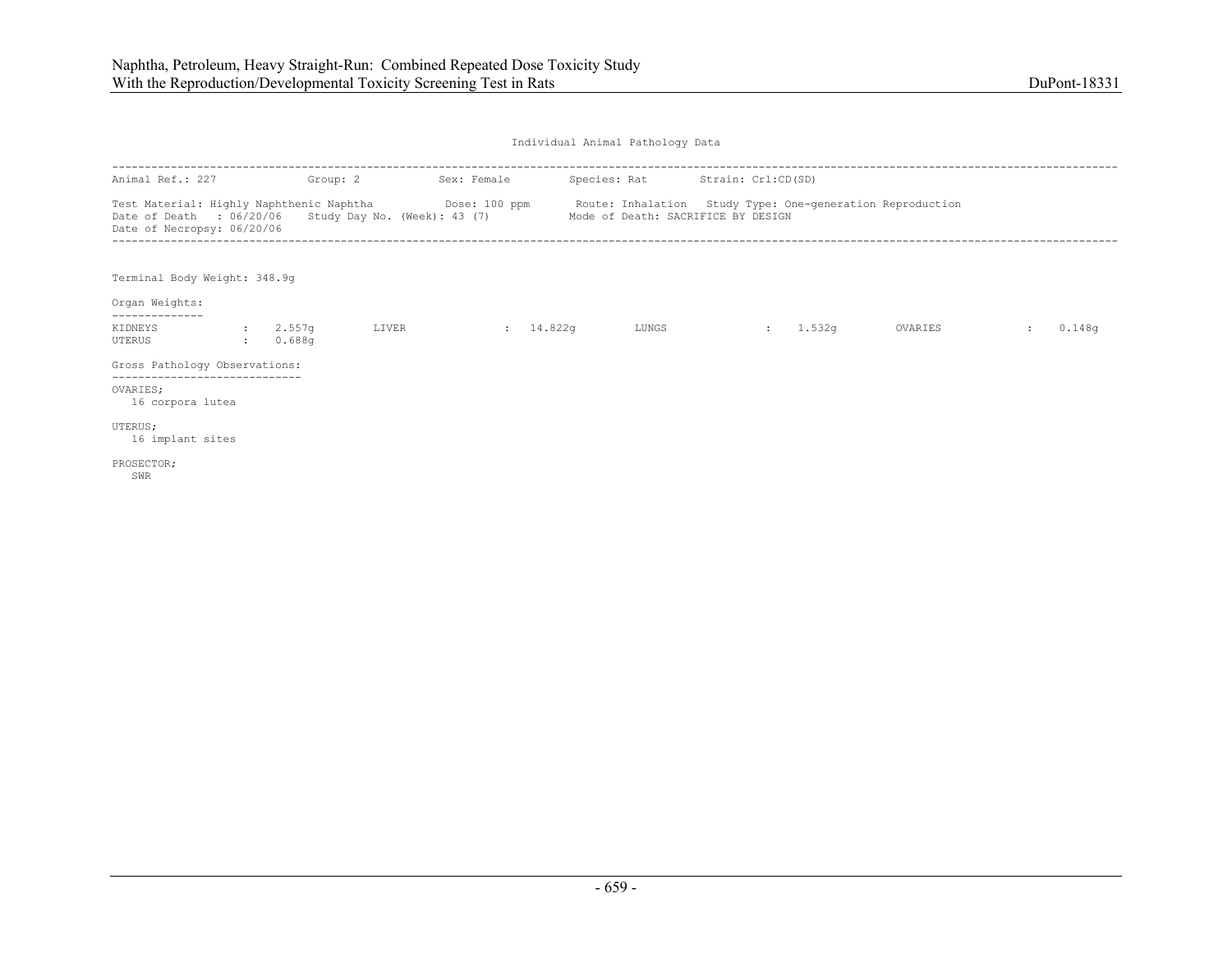| Animal Ref.: 228                                                                                                                                                                                                      | Group: 2             |       | Sex: Female |       | Species: Rat Strain: Crl:CD(SD)    |        |         |        |
|-----------------------------------------------------------------------------------------------------------------------------------------------------------------------------------------------------------------------|----------------------|-------|-------------|-------|------------------------------------|--------|---------|--------|
| Test Material: Highly Naphthenic Naphtha <b>Show Contact 100 ppm</b> Route: Inhalation Study Type: One-generation Reproduction<br>Date of Death : 06/21/06 Study Day No. (Week): 44 (7)<br>Date of Necropsy: 06/21/06 |                      |       |             |       | Mode of Death: SACRIFICE BY DESIGN |        |         |        |
| Terminal Body Weight: 333.8q<br>Organ Weights:                                                                                                                                                                        |                      |       |             |       |                                    |        |         |        |
| KIDNEYS<br>UTERUS                                                                                                                                                                                                     | : 2.366q<br>: 0.843q | LIVER | 14.239q     | LUNGS | <b>State Street</b>                | 1.567q | OVARIES | 0.125q |
| Gross Pathology Observations:                                                                                                                                                                                         |                      |       |             |       |                                    |        |         |        |
| ------------------------<br>OVARIES:<br>18 corpora lutea                                                                                                                                                              |                      |       |             |       |                                    |        |         |        |
| UTERUS;<br>18 implant sites                                                                                                                                                                                           |                      |       |             |       |                                    |        |         |        |
| PROSECTOR;<br>SWR                                                                                                                                                                                                     |                      |       |             |       |                                    |        |         |        |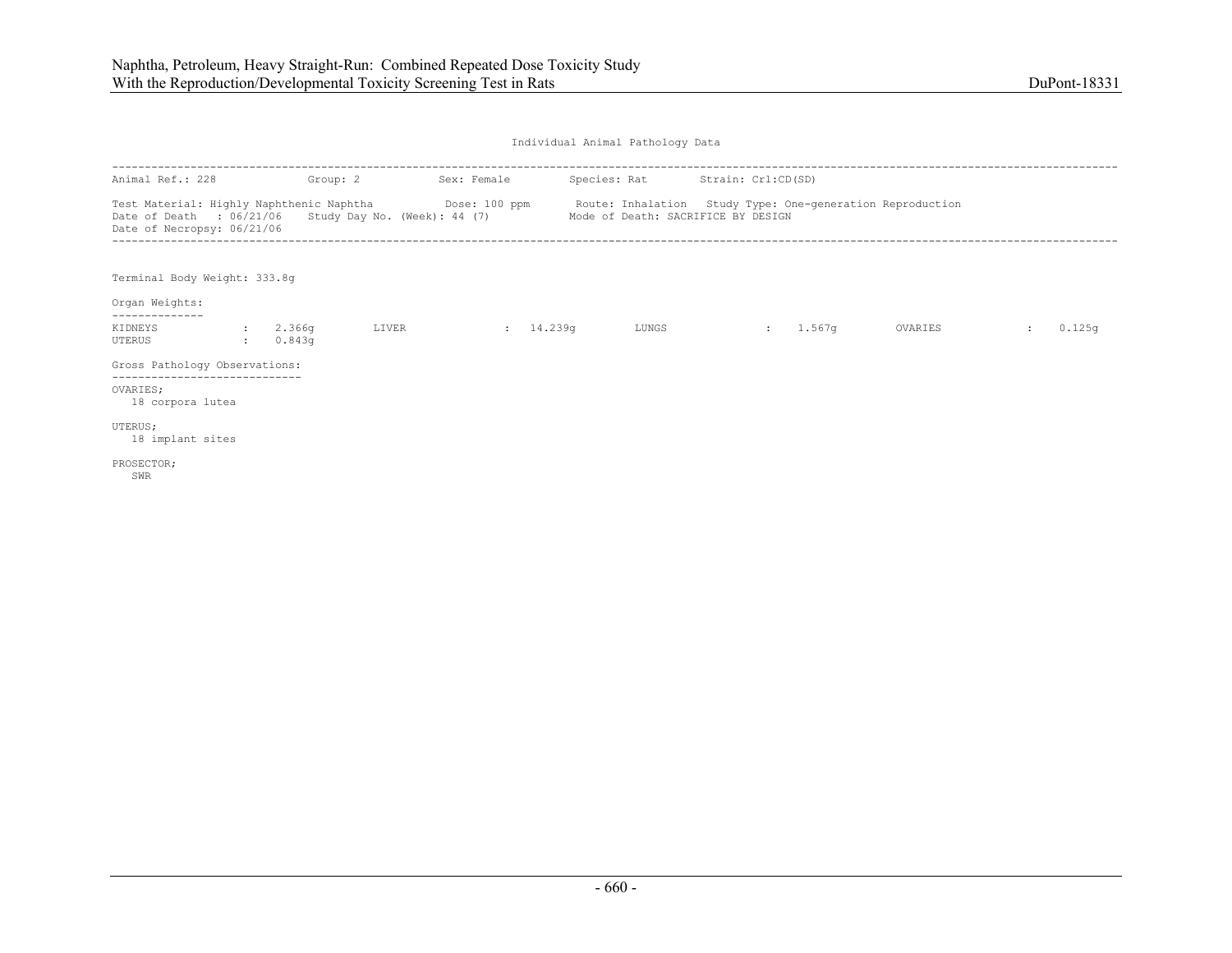| Animal Ref.: 229                                                                                                                                                                                                      | Group: 2             |       | Sex: Female         | Species: Rat Strain: Crl:CD(SD)    |                |        |         |        |
|-----------------------------------------------------------------------------------------------------------------------------------------------------------------------------------------------------------------------|----------------------|-------|---------------------|------------------------------------|----------------|--------|---------|--------|
| Test Material: Highly Naphthenic Naphtha <b>Show Contact 100 ppm</b> Route: Inhalation Study Type: One-generation Reproduction<br>Date of Death : 06/20/06 Study Day No. (Week): 43 (7)<br>Date of Necropsy: 06/20/06 |                      |       |                     | Mode of Death: SACRIFICE BY DESIGN |                |        |         |        |
| Terminal Body Weight: 328.4g<br>Organ Weights:                                                                                                                                                                        |                      |       |                     |                                    |                |        |         |        |
| KIDNEYS<br>UTERUS                                                                                                                                                                                                     | : 2.307q<br>: 0.838q | LIVER | $\frac{13.917q}{ }$ | LUNGS                              | <b>British</b> | 1.442q | OVARIES | 0.144q |
| Gross Pathology Observations:                                                                                                                                                                                         |                      |       |                     |                                    |                |        |         |        |
| --------------------------<br>OVARIES;<br>14 corpora lutea                                                                                                                                                            |                      |       |                     |                                    |                |        |         |        |
| UTERUS;<br>14 implant sites                                                                                                                                                                                           |                      |       |                     |                                    |                |        |         |        |
| PROSECTOR;<br>JPJ                                                                                                                                                                                                     |                      |       |                     |                                    |                |        |         |        |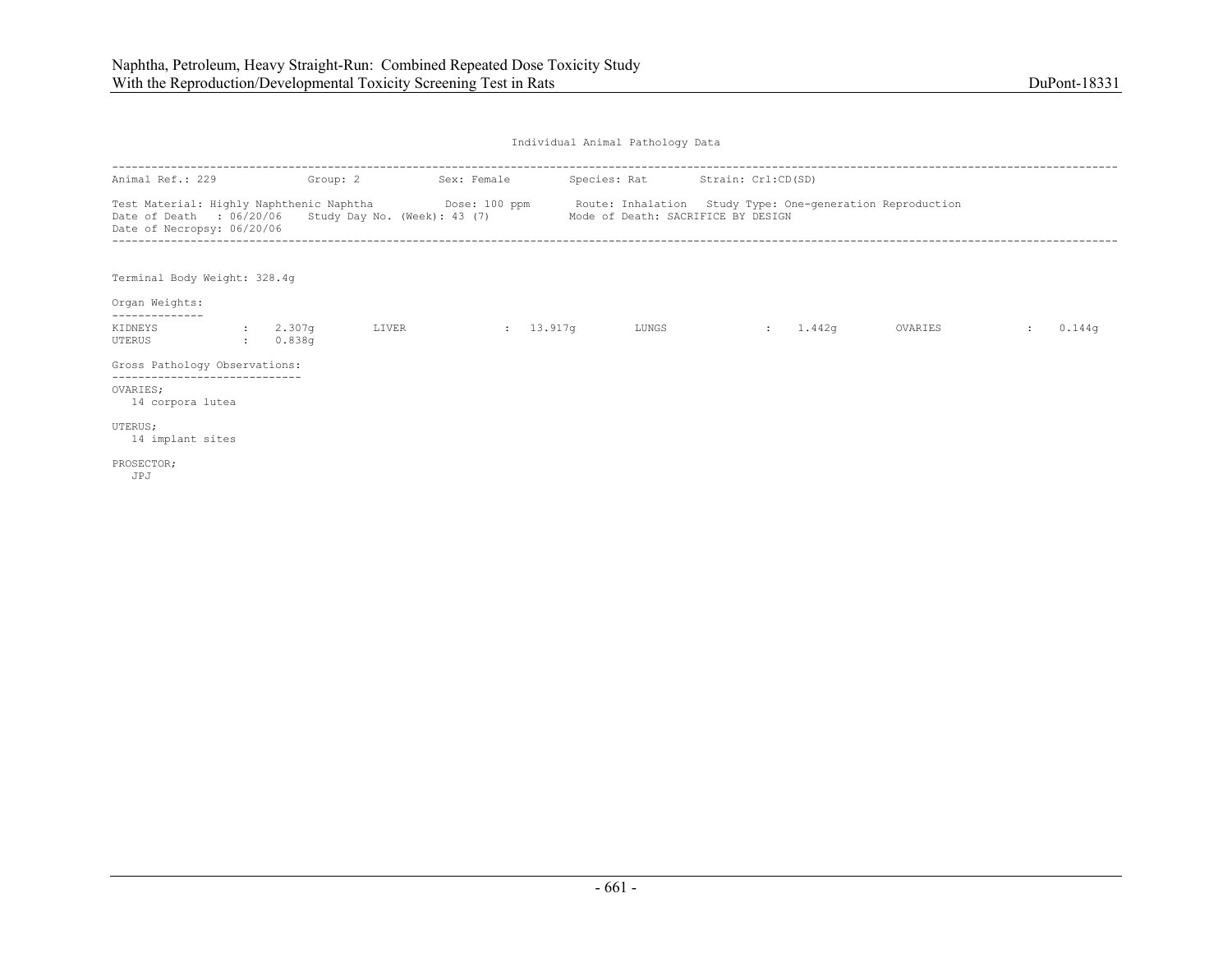| Animal Ref.: 230                                                                                                                                                                                                        | Group: 2             |       | Sex: Female | Species: Rat Strain: Crl:CD(SD)    |                    |        |         |        |
|-------------------------------------------------------------------------------------------------------------------------------------------------------------------------------------------------------------------------|----------------------|-------|-------------|------------------------------------|--------------------|--------|---------|--------|
| Test Material: Highly Naphthenic Naphtha <b>Show Contact 100 ppm</b> Route: Inhalation Study Type: One-generation Reproduction<br>Date of Death : $06/22/06$ Study Day No. (Week): 45 (7)<br>Date of Necropsy: 06/22/06 |                      |       |             | Mode of Death: SACRIFICE BY DESIGN |                    |        |         |        |
| Terminal Body Weight: 343.5q<br>Organ Weights:                                                                                                                                                                          |                      |       |             |                                    |                    |        |         |        |
| KIDNEYS<br>UTERUS                                                                                                                                                                                                       | : 2.564q<br>: 0.855q | LIVER | 16.608q     | LUNGS                              | <b>State State</b> | 1.561q | OVARIES | 0.156q |
| Gross Pathology Observations:<br>OVARIES;<br>16 corpora lutea                                                                                                                                                           |                      |       |             |                                    |                    |        |         |        |
| UTERUS;<br>16 implant sites                                                                                                                                                                                             |                      |       |             |                                    |                    |        |         |        |
| PROSECTOR;<br>DPF                                                                                                                                                                                                       |                      |       |             |                                    |                    |        |         |        |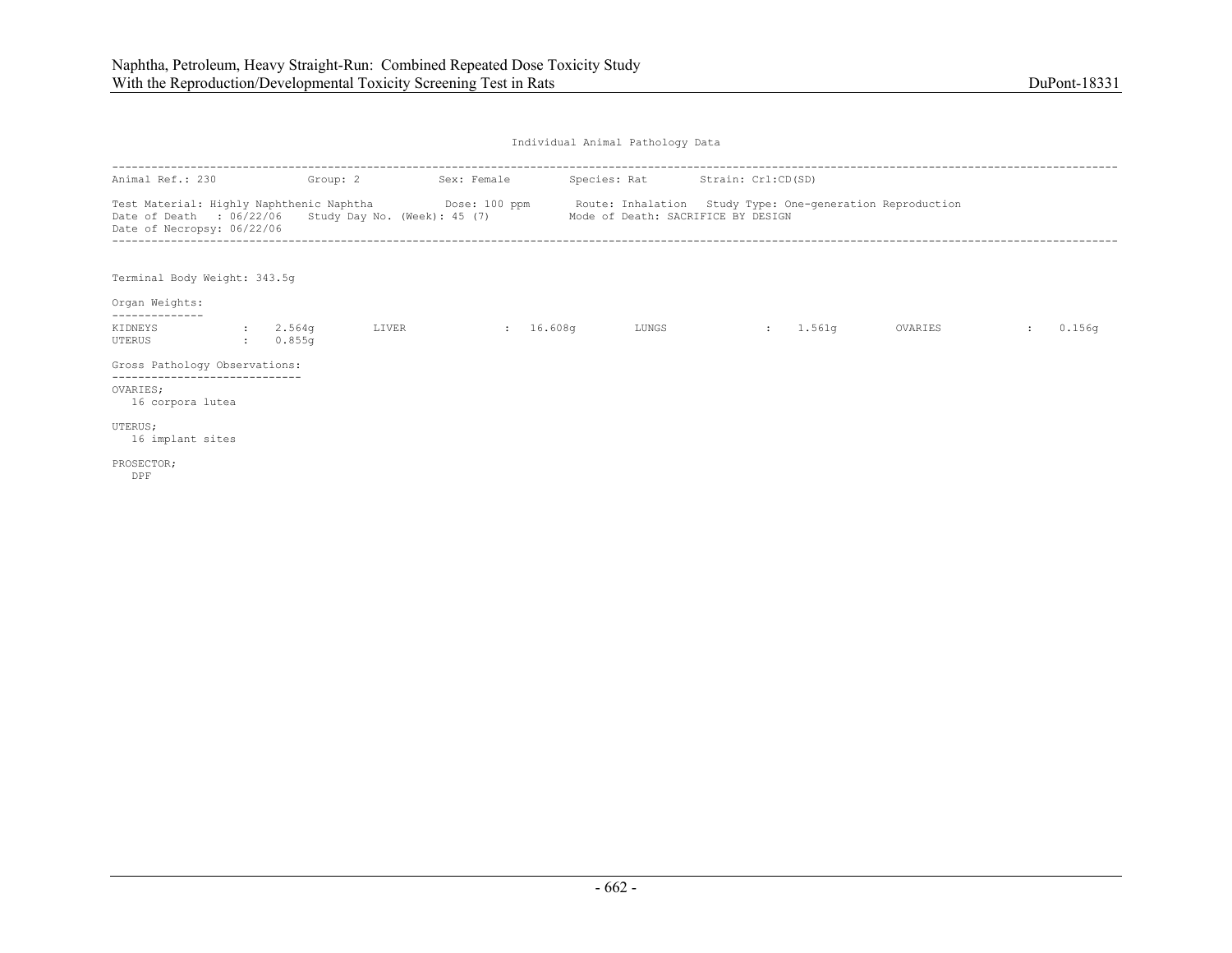| Animal Ref.: 231                                                                                                                                                                                                        | Group: 2             |       | Sex: Female | Species: Rat Strain: Crl:CD(SD)    |              |        |         |        |
|-------------------------------------------------------------------------------------------------------------------------------------------------------------------------------------------------------------------------|----------------------|-------|-------------|------------------------------------|--------------|--------|---------|--------|
| Test Material: Highly Naphthenic Naphtha <b>Show Contact 100 ppm</b> Route: Inhalation Study Type: One-generation Reproduction<br>Date of Death : $06/21/06$ Study Day No. (Week): 44 (7)<br>Date of Necropsy: 06/21/06 |                      |       |             | Mode of Death: SACRIFICE BY DESIGN |              |        |         |        |
| Terminal Body Weight: 344.9q<br>Organ Weights:                                                                                                                                                                          |                      |       |             |                                    |              |        |         |        |
| KIDNEYS<br>UTERUS                                                                                                                                                                                                       | : 2.243q<br>: 0.643q | LIVER | 12.766q     | LUNGS                              | <b>State</b> | 1.479q | OVARIES | 0.128q |
| Gross Pathology Observations:<br>OVARIES;<br>16 corpora lutea                                                                                                                                                           |                      |       |             |                                    |              |        |         |        |
| UTERUS;<br>16 implant sites<br>PROSECTOR;<br>SWR                                                                                                                                                                        |                      |       |             |                                    |              |        |         |        |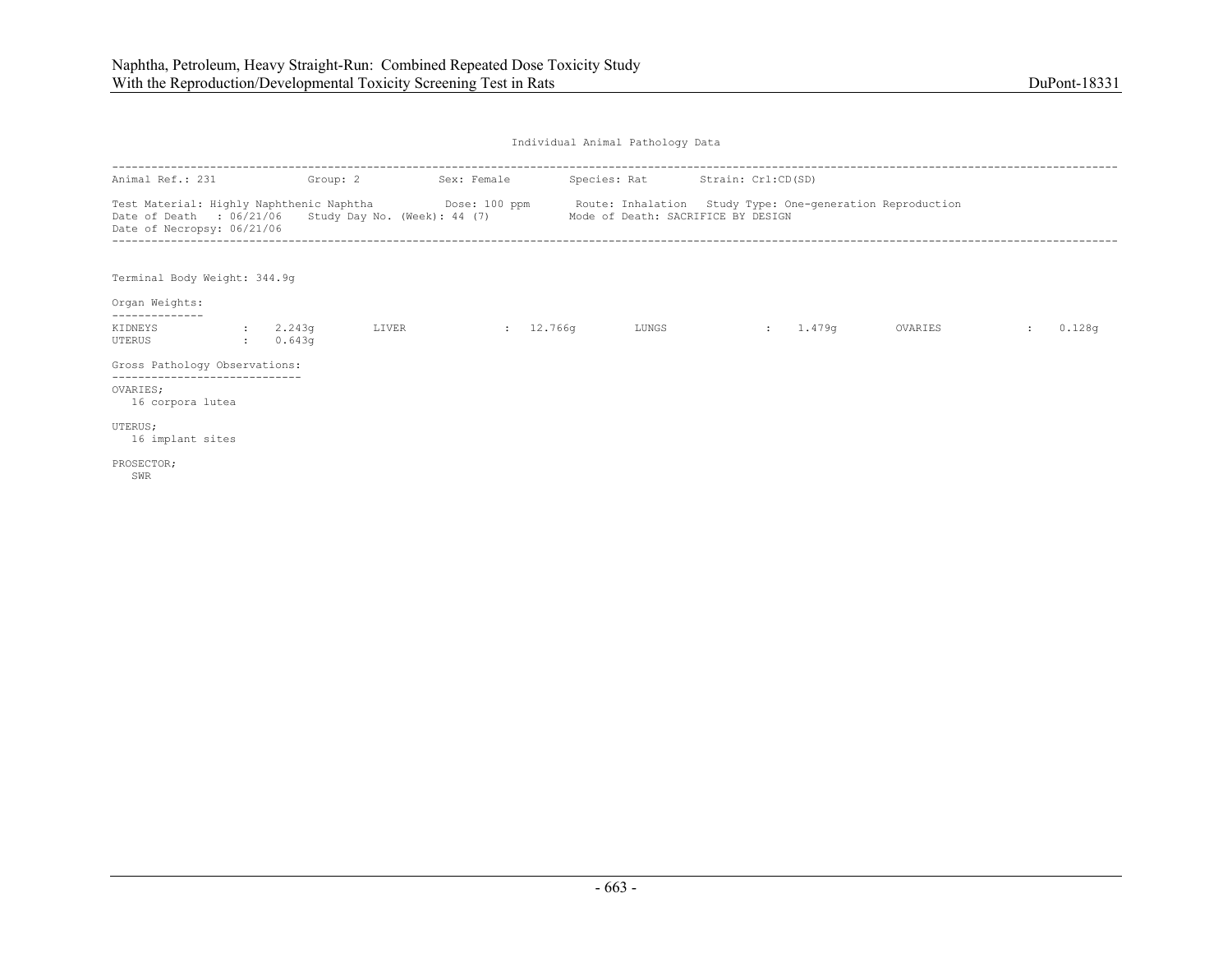| Animal Ref.: 232                                                                                                                                                                                                      | Group: 2             |       | Sex: Female         | Species: Rat Strain: Crl:CD(SD)    |                |        |         |        |
|-----------------------------------------------------------------------------------------------------------------------------------------------------------------------------------------------------------------------|----------------------|-------|---------------------|------------------------------------|----------------|--------|---------|--------|
| Test Material: Highly Naphthenic Naphtha <b>Show Contact 100 ppm</b> Route: Inhalation Study Type: One-generation Reproduction<br>Date of Death : 06/20/06 Study Day No. (Week): 43 (7)<br>Date of Necropsy: 06/20/06 |                      |       |                     | Mode of Death: SACRIFICE BY DESIGN |                |        |         |        |
| Terminal Body Weight: 336.4g<br>Organ Weights:                                                                                                                                                                        |                      |       |                     |                                    |                |        |         |        |
| KIDNEYS<br>UTERUS                                                                                                                                                                                                     | : 2.534q<br>: 0.754q | LIVER | $\frac{15.032q}{r}$ | LUNGS                              | <b>SECTION</b> | 1.480q | OVARIES | 0.160q |
| Gross Pathology Observations:                                                                                                                                                                                         |                      |       |                     |                                    |                |        |         |        |
| ------------------------<br>OVARIES:<br>17 corpora lutea                                                                                                                                                              |                      |       |                     |                                    |                |        |         |        |
| UTERUS;<br>17 implant sites                                                                                                                                                                                           |                      |       |                     |                                    |                |        |         |        |
| PROSECTOR;<br>JPJ                                                                                                                                                                                                     |                      |       |                     |                                    |                |        |         |        |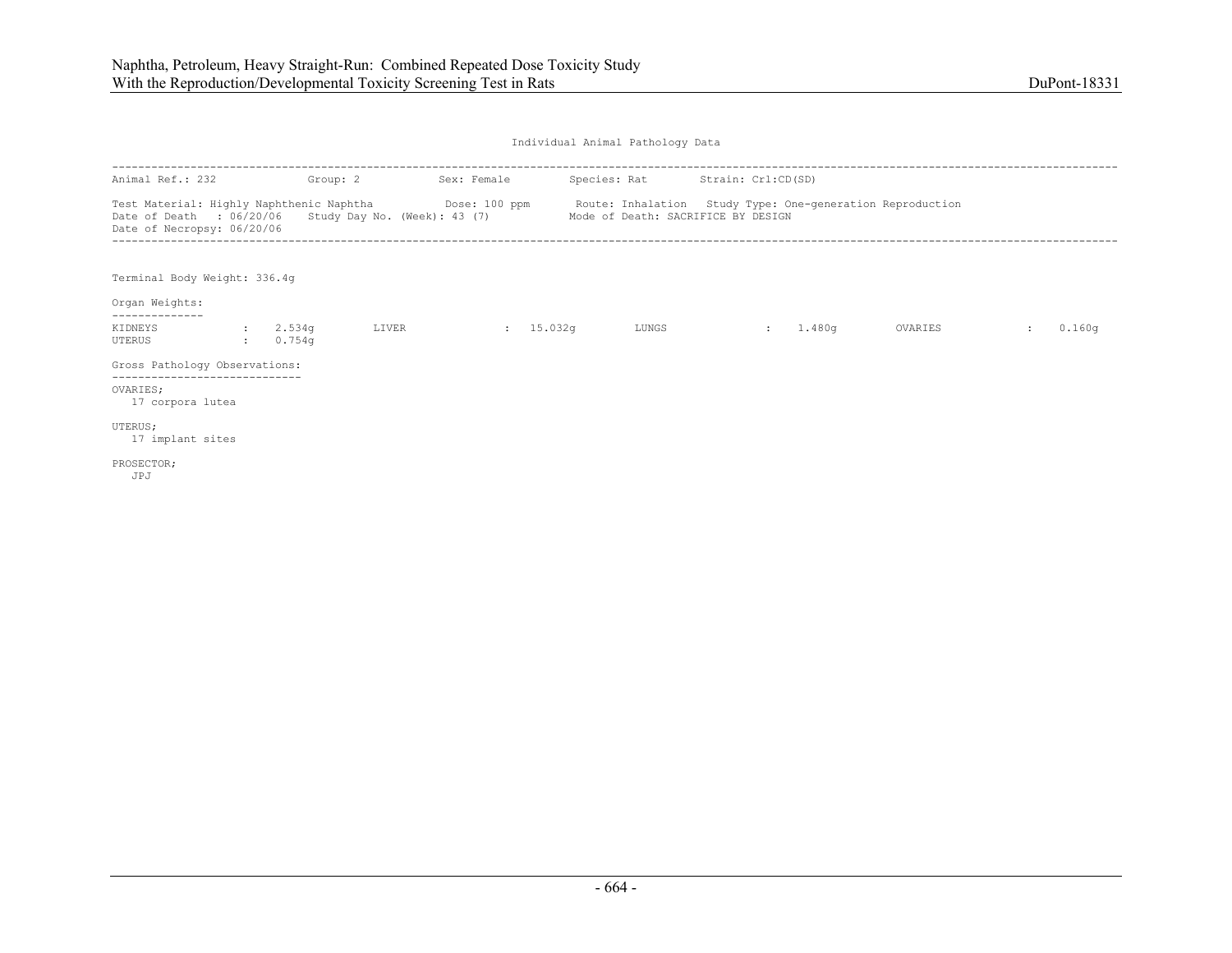| Animal Ref.: 233                                                                                                                                                                                                                           | Group: 2             |       | Sex: Female | Species: Rat Strain: Crl:CD(SD) |          |         |        |
|--------------------------------------------------------------------------------------------------------------------------------------------------------------------------------------------------------------------------------------------|----------------------|-------|-------------|---------------------------------|----------|---------|--------|
| Test Material: Highly Naphthenic Naphtha Dose: 100 ppm Route: Inhalation Study Type: One-generation Reproduction<br>Date of Death : 06/21/06 Study Day No. (Week): 44 (7) Mode of Death: SACRIFICE BY DESIGN<br>Date of Necropsy: 06/21/06 |                      |       |             |                                 |          |         |        |
| Terminal Body Weight: 281.1q<br>Organ Weights:                                                                                                                                                                                             |                      |       |             |                                 |          |         |        |
| -------------<br>KIDNEYS<br>UTERUS                                                                                                                                                                                                         | : 2.163q<br>: 0.791q | LIVER | 12.089q     | LUNGS                           | : 1.294q | OVARIES | 0.136q |
| Gross Pathology Observations:                                                                                                                                                                                                              |                      |       |             |                                 |          |         |        |
| -----------------------------<br>OVARIES:<br>16 corpora lutea                                                                                                                                                                              |                      |       |             |                                 |          |         |        |
| UTERUS;<br>16 implant sites                                                                                                                                                                                                                |                      |       |             |                                 |          |         |        |
| PROSECTOR;<br>JPJ                                                                                                                                                                                                                          |                      |       |             |                                 |          |         |        |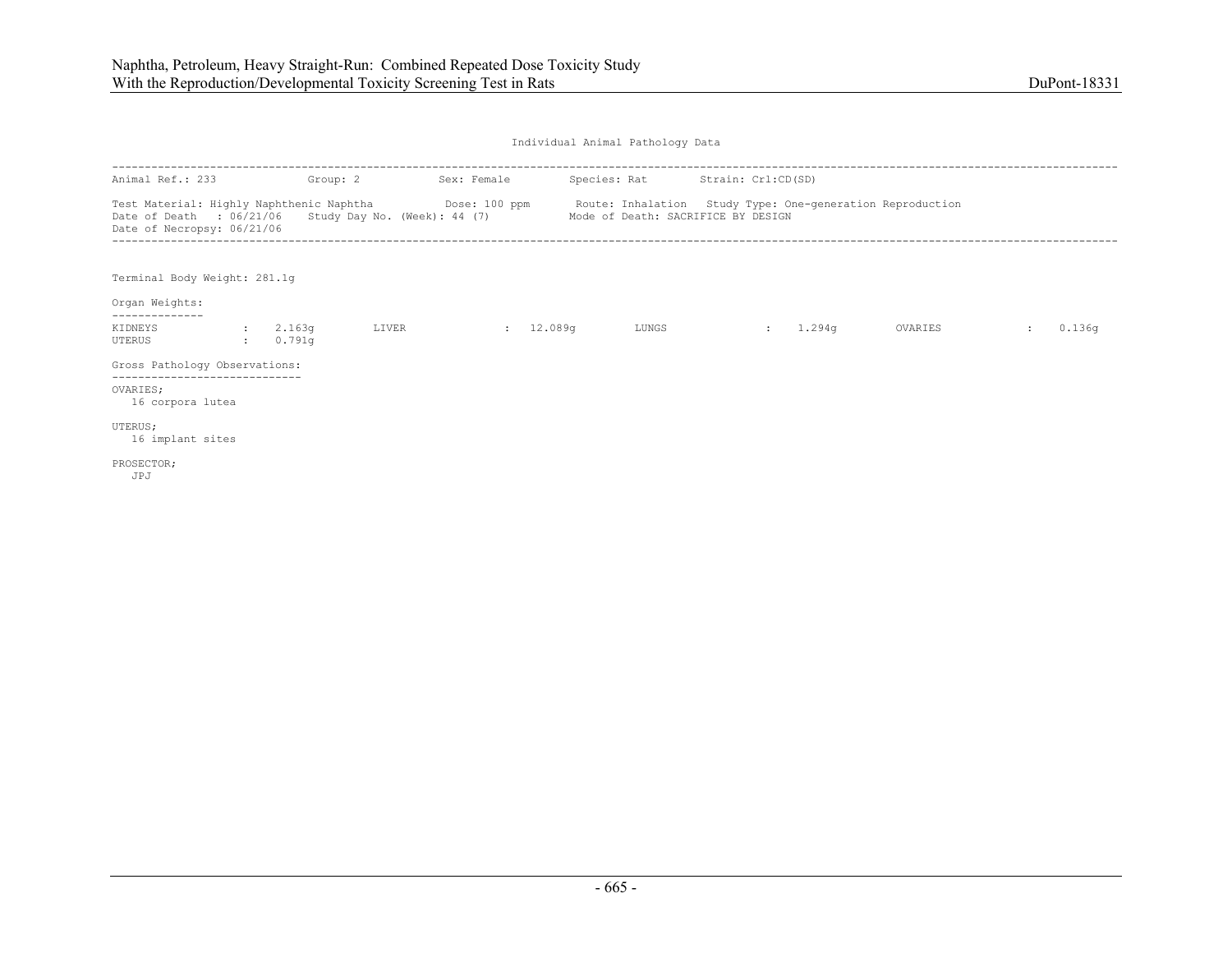| Animal Ref.: 234                                                                                                                                                                                                      | Group: 2             |       | Sex: Female         | Species: Rat Strain: Crl:CD(SD)    |                |        |         |        |
|-----------------------------------------------------------------------------------------------------------------------------------------------------------------------------------------------------------------------|----------------------|-------|---------------------|------------------------------------|----------------|--------|---------|--------|
| Test Material: Highly Naphthenic Naphtha <b>Show Contact 100 ppm</b> Route: Inhalation Study Type: One-generation Reproduction<br>Date of Death : 06/20/06 Study Day No. (Week): 43 (7)<br>Date of Necropsy: 06/20/06 |                      |       |                     | Mode of Death: SACRIFICE BY DESIGN |                |        |         |        |
| Terminal Body Weight: 297.9q<br>Organ Weights:                                                                                                                                                                        |                      |       |                     |                                    |                |        |         |        |
| KIDNEYS<br>UTERUS                                                                                                                                                                                                     | : 2.247q<br>: 0.618q | LIVER | $\frac{13.033q}{r}$ | LUNGS                              | <b>SECTION</b> | 1.400q | OVARIES | 0.153q |
| Gross Pathology Observations:                                                                                                                                                                                         |                      |       |                     |                                    |                |        |         |        |
| ------------------------<br>OVARIES:<br>14 corpora lutea                                                                                                                                                              |                      |       |                     |                                    |                |        |         |        |
| UTERUS;<br>14 implant sites                                                                                                                                                                                           |                      |       |                     |                                    |                |        |         |        |
| PROSECTOR;<br>SWR                                                                                                                                                                                                     |                      |       |                     |                                    |                |        |         |        |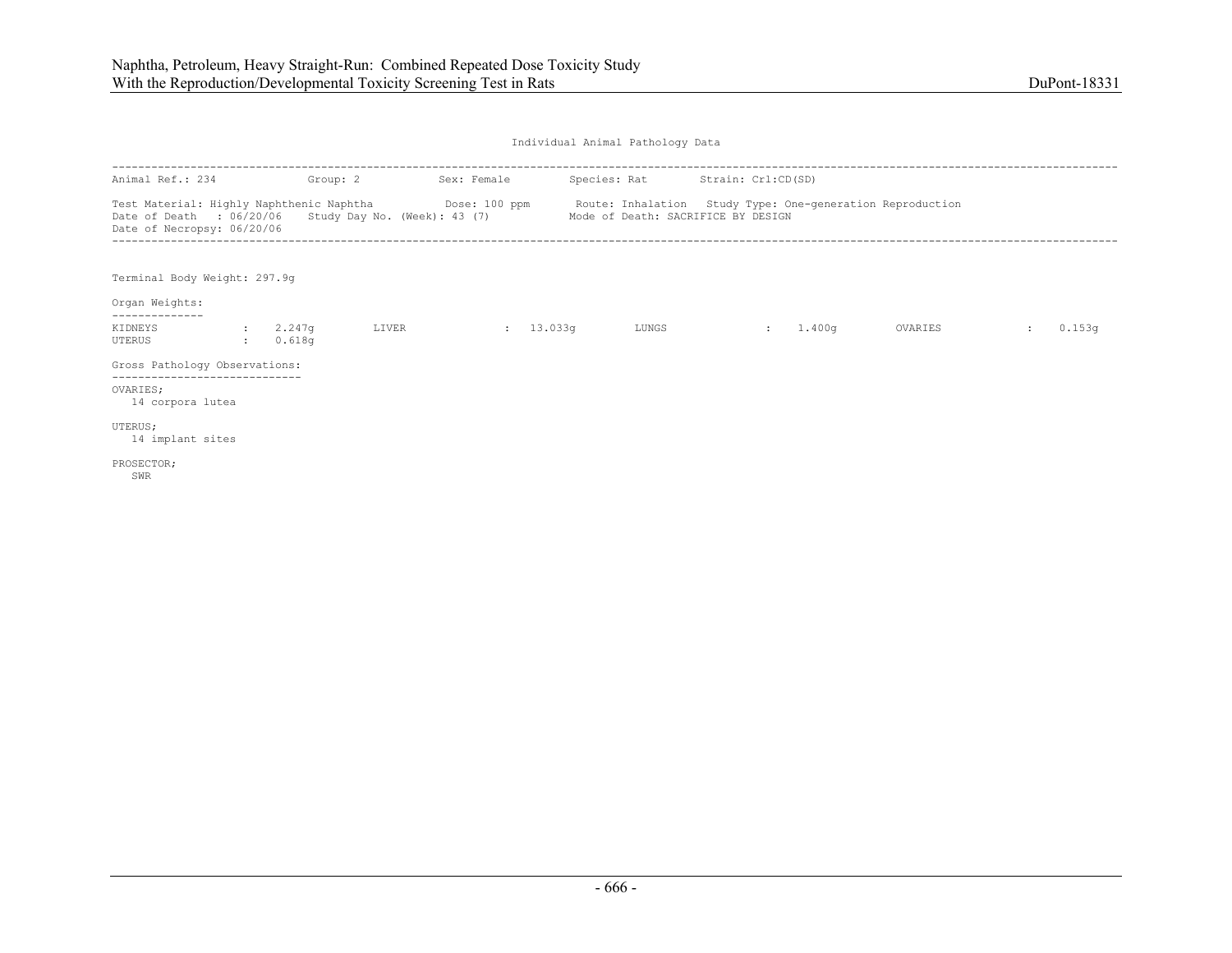| Animal Ref.: 235                                                                                                                                                                                                        | Group: 2           |       | Sex: Female | Species: Rat Strain: Crl:CD(SD)    |                |        |         |        |
|-------------------------------------------------------------------------------------------------------------------------------------------------------------------------------------------------------------------------|--------------------|-------|-------------|------------------------------------|----------------|--------|---------|--------|
| Test Material: Highly Naphthenic Naphtha <b>Show Contact 100 ppm</b> Route: Inhalation Study Type: One-generation Reproduction<br>Date of Death : $06/21/06$ Study Day No. (Week): 44 (7)<br>Date of Necropsy: 06/21/06 |                    |       |             | Mode of Death: SACRIFICE BY DESIGN |                |        |         |        |
| Terminal Body Weight: 309.9g<br>Organ Weights:                                                                                                                                                                          |                    |       |             |                                    |                |        |         |        |
| KIDNEYS<br>UTERUS                                                                                                                                                                                                       | 2.463q<br>: 0.773q | LIVER | 12.788q     | LUNGS                              | <b>British</b> | 1.467q | OVARIES | 0.152q |
| Gross Pathology Observations:                                                                                                                                                                                           |                    |       |             |                                    |                |        |         |        |
| --------------------------<br>OVARIES;<br>16 corpora lutea                                                                                                                                                              |                    |       |             |                                    |                |        |         |        |
| UTERUS;<br>16 implant sites                                                                                                                                                                                             |                    |       |             |                                    |                |        |         |        |
| PROSECTOR;<br>JPJ                                                                                                                                                                                                       |                    |       |             |                                    |                |        |         |        |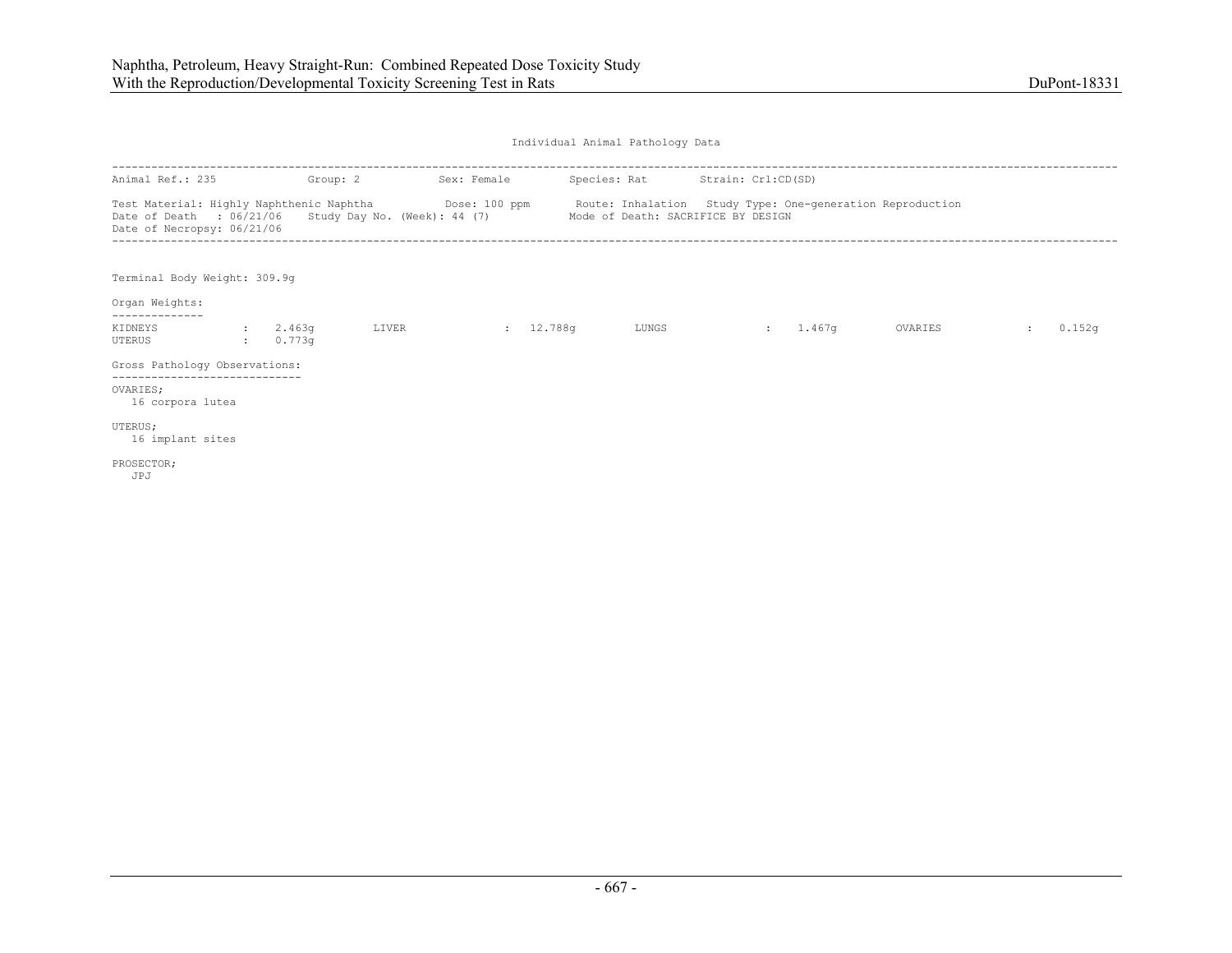| Animal Ref.: 236                                         | Group: 2           |       | Sex: Female |       | Species: Rat Strain: Crl:CD(SD)                                                                                                                                                                                            |                               |         |        |
|----------------------------------------------------------|--------------------|-------|-------------|-------|----------------------------------------------------------------------------------------------------------------------------------------------------------------------------------------------------------------------------|-------------------------------|---------|--------|
| Date of Necropsy: 06/21/06                               |                    |       |             |       | Test Material: Highly Naphthenic Naphtha <b>Show Contact 100 ppm</b> Route: Inhalation Study Type: One-generation Reproduction<br>Date of Death : 06/21/06 Study Day No. (Week): 44 (7) Mode of Death: SACRIFICE BY DESIGN |                               |         |        |
| Terminal Body Weight: 303.4g<br>Organ Weights:           |                    |       |             |       |                                                                                                                                                                                                                            |                               |         |        |
| KIDNEYS<br>UTERUS                                        | 2.439q<br>: 0.712q | LIVER | 14.183q     | LUNGS |                                                                                                                                                                                                                            | 1.350q<br><b>State Street</b> | OVARIES | 0.144q |
| Gross Pathology Observations:                            |                    |       |             |       |                                                                                                                                                                                                                            |                               |         |        |
| ------------------------<br>OVARIES:<br>16 corpora lutea |                    |       |             |       |                                                                                                                                                                                                                            |                               |         |        |
| UTERUS;<br>16 implant sites                              |                    |       |             |       |                                                                                                                                                                                                                            |                               |         |        |
| PROSECTOR;<br>JPJ                                        |                    |       |             |       |                                                                                                                                                                                                                            |                               |         |        |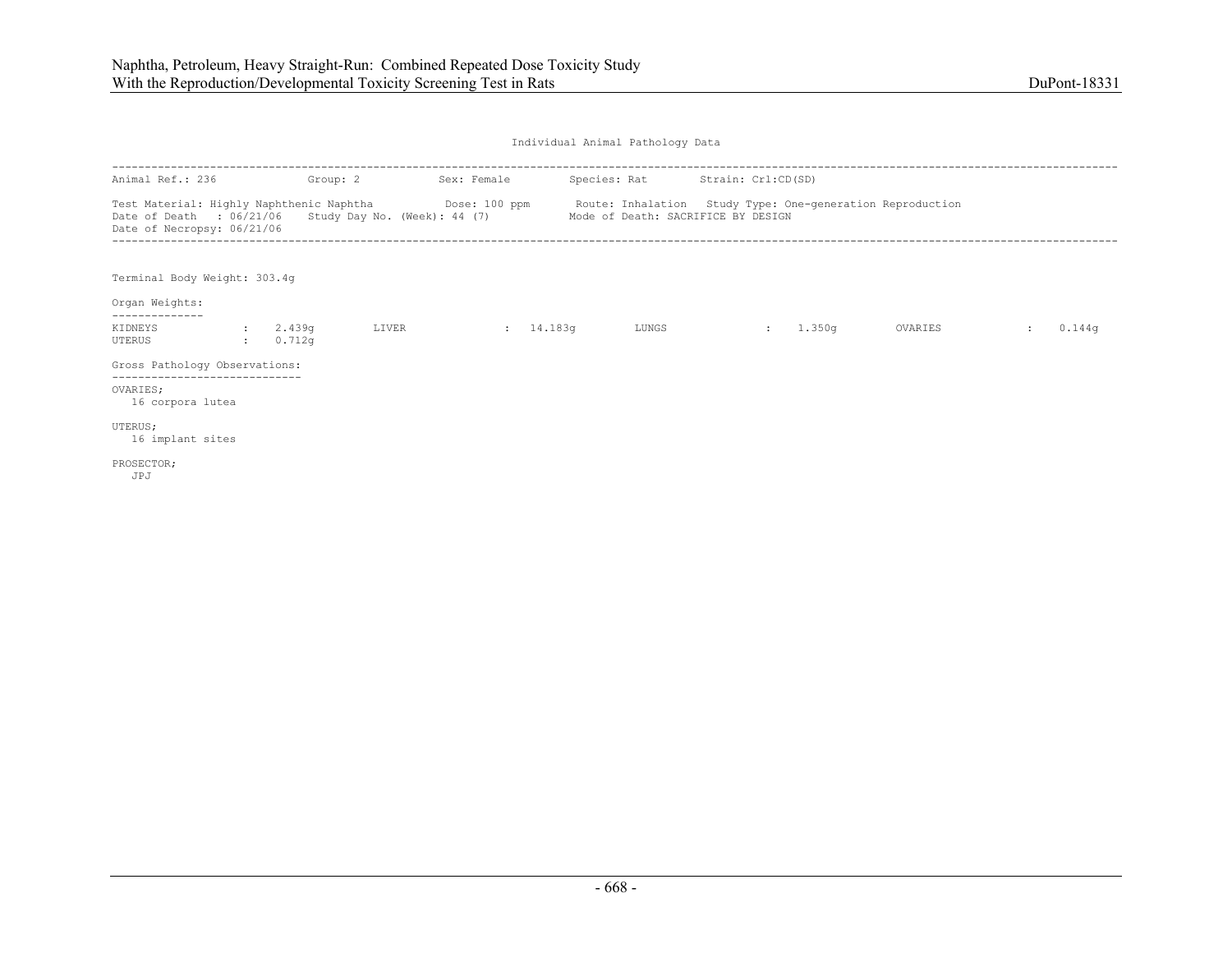| Animal Ref.: 325                               | Group: 3             |       | Sex: Female |                                                                                          | Species: Rat Strain: Crl:CD(SD)                                                                                              |         |        |
|------------------------------------------------|----------------------|-------|-------------|------------------------------------------------------------------------------------------|------------------------------------------------------------------------------------------------------------------------------|---------|--------|
| Date of Necropsy: 06/22/06                     |                      |       |             | Date of Death : 06/22/06 Study Day No. (Week): 45 (7) Mode of Death: SACRIFICE BY DESIGN | Test Material: Highly Naphthenic Naphtha <b>Show Bose: 500 ppm</b> Route: Inhalation Study Type: One-generation Reproduction |         |        |
| Terminal Body Weight: 307.4g<br>Organ Weights: |                      |       |             |                                                                                          |                                                                                                                              |         |        |
| KIDNEYS<br>UTERUS                              | : 2.422q<br>: 0.583q | LIVER | 14.498q     | LUNGS                                                                                    | 1.395q<br><b>State Street</b>                                                                                                | OVARIES | 0.144q |
| Gross Pathology Observations:                  |                      |       |             |                                                                                          |                                                                                                                              |         |        |
| OVARIES:<br>16 corpora lutea                   |                      |       |             |                                                                                          |                                                                                                                              |         |        |
| UTERUS;<br>16 implant sites                    |                      |       |             |                                                                                          |                                                                                                                              |         |        |
| PROSECTOR;<br>JPJ                              |                      |       |             |                                                                                          |                                                                                                                              |         |        |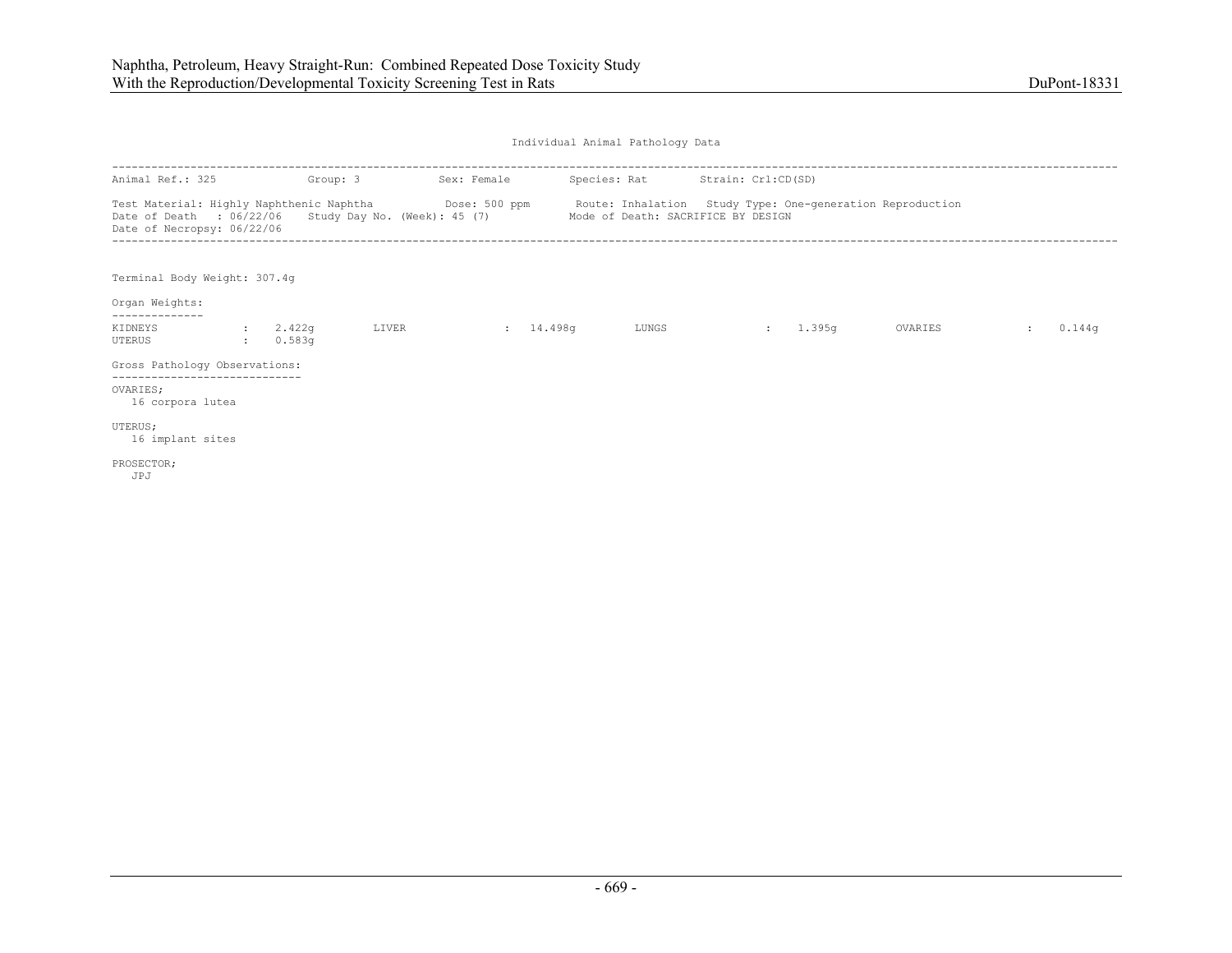| Animal Ref.: 326                                                                                                                                                                                                      | Group: 3             |       | Sex: Female               | Species: Rat Strain: Crl:CD(SD)    |                |        |         |        |
|-----------------------------------------------------------------------------------------------------------------------------------------------------------------------------------------------------------------------|----------------------|-------|---------------------------|------------------------------------|----------------|--------|---------|--------|
| Test Material: Highly Naphthenic Naphtha <b>Show Bose: 500 ppm</b> Route: Inhalation Study Type: One-generation Reproduction<br>Date of Death : $06/21/06$ Study Day No. (Week): 44 (7)<br>Date of Necropsy: 06/21/06 |                      |       |                           | Mode of Death: SACRIFICE BY DESIGN |                |        |         |        |
| Terminal Body Weight: 358.6g<br>Organ Weights:                                                                                                                                                                        |                      |       |                           |                                    |                |        |         |        |
|                                                                                                                                                                                                                       |                      |       |                           |                                    |                |        |         |        |
| KIDNEYS<br>UTERUS                                                                                                                                                                                                     | : 2.610q<br>: 0.606q | LIVER | $\frac{15.499q}{15.499q}$ | LUNGS                              | <b>British</b> | 1.775q | OVARIES | 0.171q |
| Gross Pathology Observations:<br>--------------------------                                                                                                                                                           |                      |       |                           |                                    |                |        |         |        |
| OVARIES;<br>16 corpora lutea                                                                                                                                                                                          |                      |       |                           |                                    |                |        |         |        |
| UTERUS;<br>16 implant sites                                                                                                                                                                                           |                      |       |                           |                                    |                |        |         |        |
| PROSECTOR;<br>JPJ                                                                                                                                                                                                     |                      |       |                           |                                    |                |        |         |        |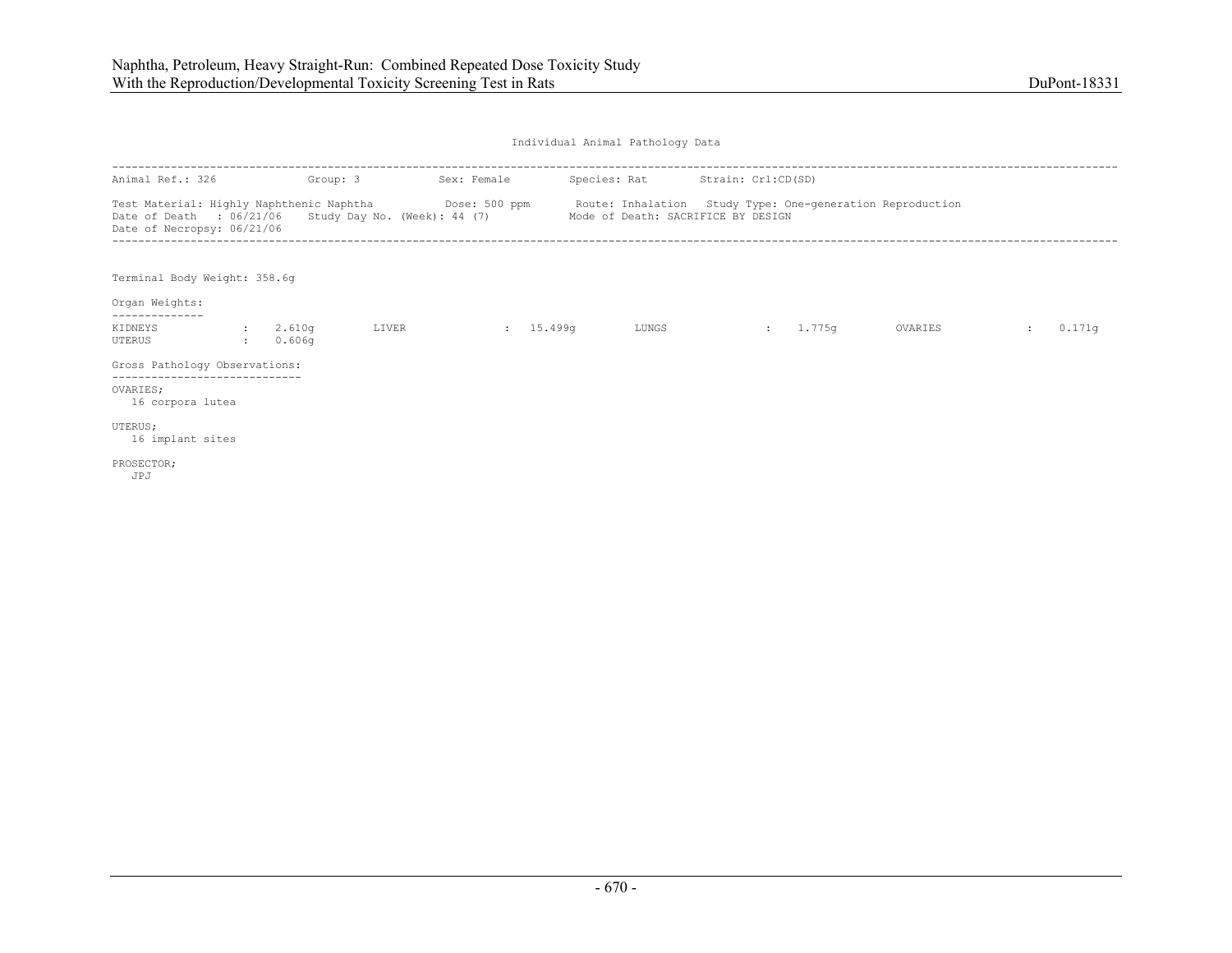| Animal Ref.: 327                                                                                                                                                                                          | Group: 3 |       | Sex: Female |       | Species: Rat Strain: Crl:CD(SD)    |          |         |        |
|-----------------------------------------------------------------------------------------------------------------------------------------------------------------------------------------------------------|----------|-------|-------------|-------|------------------------------------|----------|---------|--------|
| Test Material: Highly Naphthenic Naphtha Dose: 500 ppm Route: Inhalation Study Type: One-generation Reproduction<br>Date of Death : $06/21/06$ Study Day No. (Week): 44 (7)<br>Date of Necropsy: 06/21/06 |          |       |             |       | Mode of Death: SACRIFICE BY DESIGN |          |         |        |
| Terminal Body Weight: 332.2q<br>Organ Weights:                                                                                                                                                            |          |       |             |       |                                    |          |         |        |
| KIDNEYS : 2.370q<br>UTERUS                                                                                                                                                                                | : 0.694q | LIVER | : 14.712q   | LUNGS |                                    | : 1.572q | OVARIES | 0.147q |
| Gross Pathology Observations:                                                                                                                                                                             |          |       |             |       |                                    |          |         |        |
| OVARIES:<br>17 corpora lutea                                                                                                                                                                              |          |       |             |       |                                    |          |         |        |
| UTERUS;<br>17 implant sites                                                                                                                                                                               |          |       |             |       |                                    |          |         |        |
| PROSECTOR;<br>JPJ                                                                                                                                                                                         |          |       |             |       |                                    |          |         |        |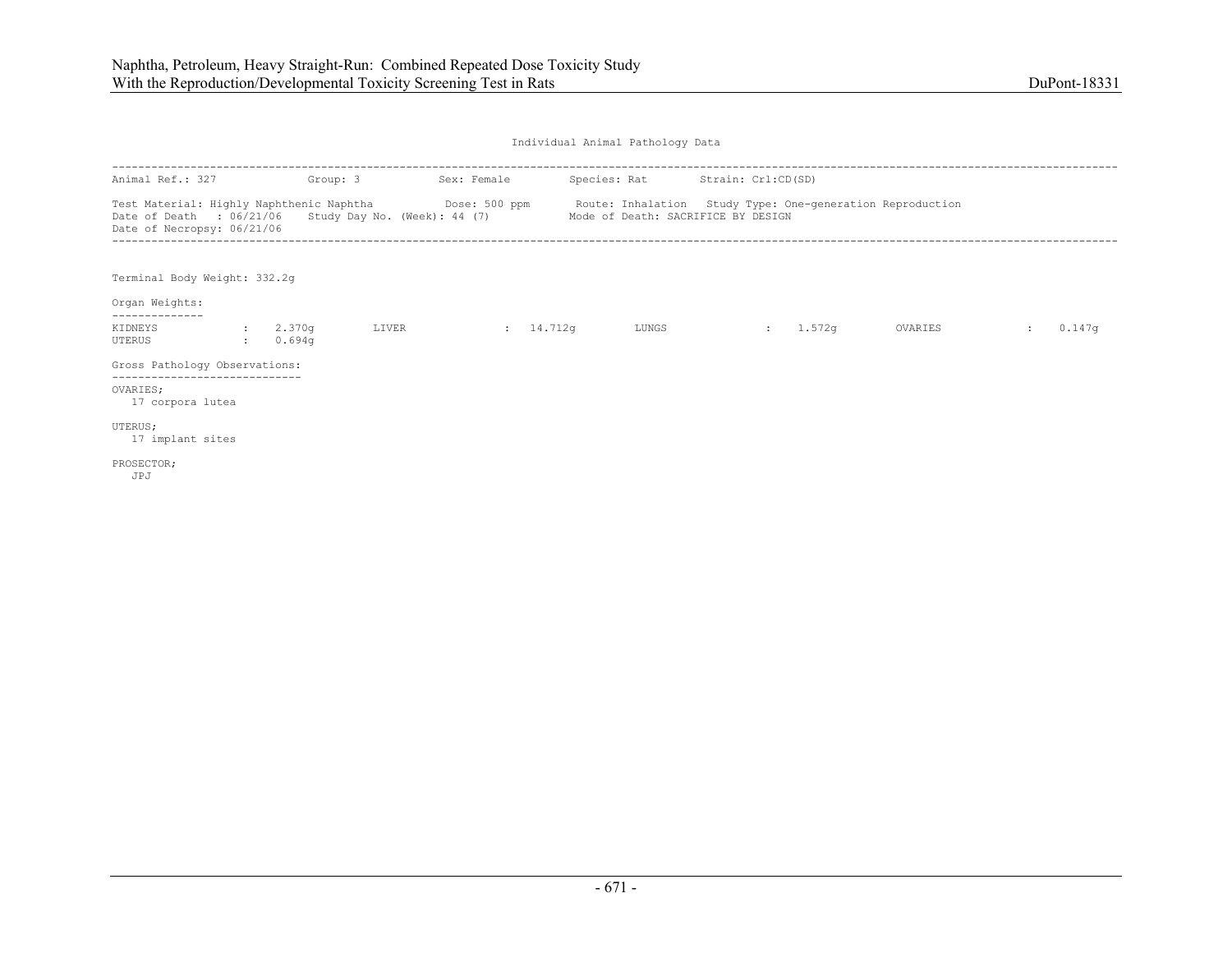| Animal Ref.: 328                                                                                                                                                                                                                                       | Group: 3             |       | Sex: Female         |       | Species: Rat Strain: Crl:CD(SD) |        |         |        |
|--------------------------------------------------------------------------------------------------------------------------------------------------------------------------------------------------------------------------------------------------------|----------------------|-------|---------------------|-------|---------------------------------|--------|---------|--------|
| Test Material: Highly Naphthenic Naphtha <b>Show Bose: 500 ppm</b> Route: Inhalation Study Type: One-generation Reproduction<br>Date of Death : 06/21/06 Study Day No. (Week): 44 (7) Mode of Death: SACRIFICE BY DESIGN<br>Date of Necropsy: 06/21/06 |                      |       |                     |       |                                 |        |         |        |
| Terminal Body Weight: 315g<br>Organ Weights:                                                                                                                                                                                                           |                      |       |                     |       |                                 |        |         |        |
| KIDNEYS<br>UTERUS                                                                                                                                                                                                                                      | : 2.385q<br>: 0.803q | LIVER | $\frac{13.549q}{r}$ | LUNGS | <b>SECTION</b>                  | 1.596q | OVARIES | 0.132q |
| Gross Pathology Observations:                                                                                                                                                                                                                          |                      |       |                     |       |                                 |        |         |        |
| OVARIES:<br>16 corpora lutea                                                                                                                                                                                                                           |                      |       |                     |       |                                 |        |         |        |
| UTERUS;<br>16 implant sites                                                                                                                                                                                                                            |                      |       |                     |       |                                 |        |         |        |
| PROSECTOR;<br>JPJ                                                                                                                                                                                                                                      |                      |       |                     |       |                                 |        |         |        |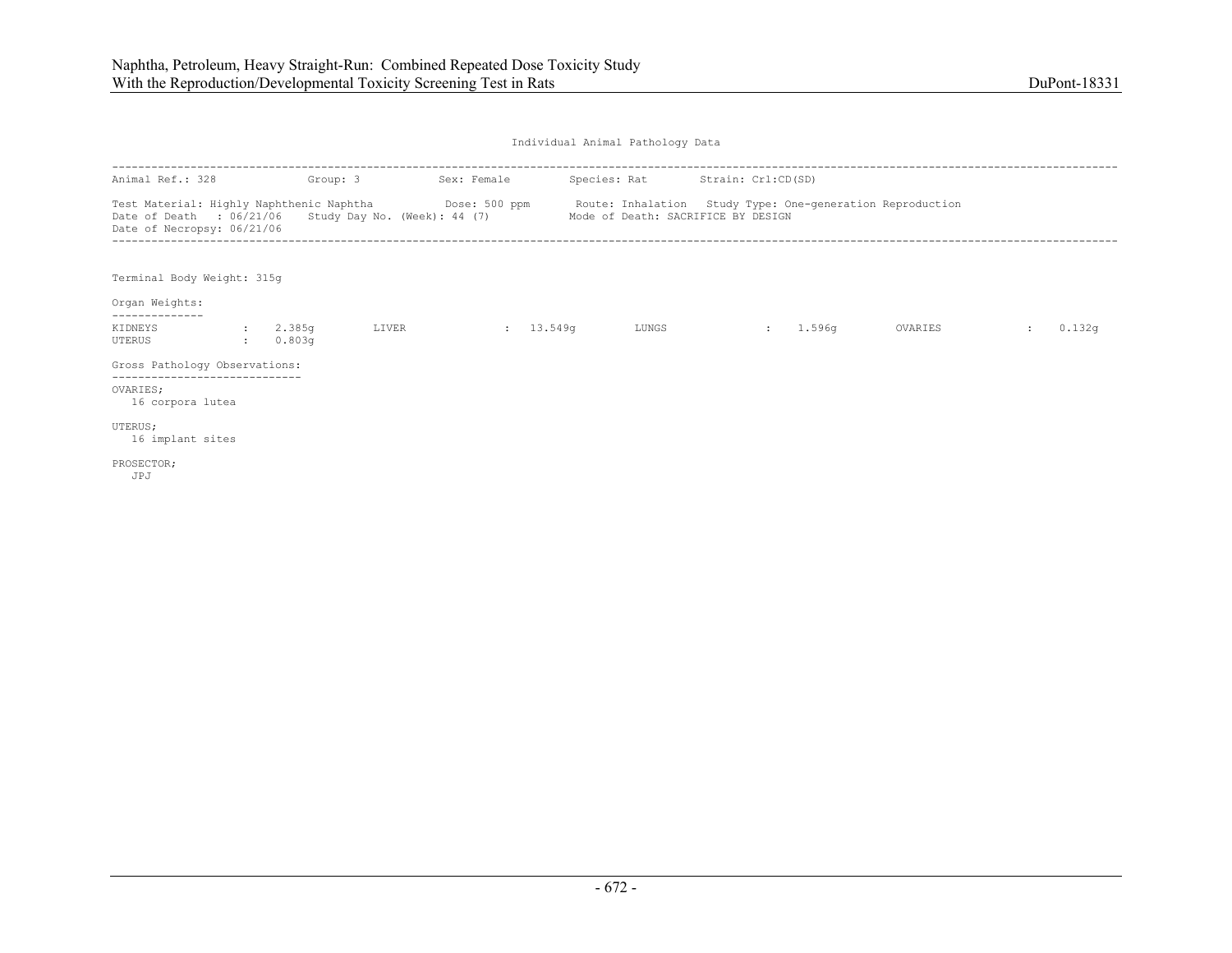| Animal Ref.: 329                                                                                                                                                                                                      | Group: 3           |       | Sex: Female         | Species: Rat Strain: Crl:CD(SD)    |                     |        |         |        |
|-----------------------------------------------------------------------------------------------------------------------------------------------------------------------------------------------------------------------|--------------------|-------|---------------------|------------------------------------|---------------------|--------|---------|--------|
| Test Material: Highly Naphthenic Naphtha <b>Show Bose: 500 ppm</b> Route: Inhalation Study Type: One-generation Reproduction<br>Date of Death : $06/21/06$ Study Day No. (Week): 44 (7)<br>Date of Necropsy: 06/21/06 |                    |       |                     | Mode of Death: SACRIFICE BY DESIGN |                     |        |         |        |
| Terminal Body Weight: 317.8q<br>Organ Weights:                                                                                                                                                                        |                    |       |                     |                                    |                     |        |         |        |
| KIDNEYS<br>UTERUS                                                                                                                                                                                                     | 2.266q<br>: 0.863q | LIVER | $\frac{13.458q}{ }$ | LUNGS                              | <b>State Street</b> | 1.703q | OVARIES | 0.159q |
| Gross Pathology Observations:                                                                                                                                                                                         |                    |       |                     |                                    |                     |        |         |        |
| OVARIES;<br>15 corpora lutea                                                                                                                                                                                          |                    |       |                     |                                    |                     |        |         |        |
| UTERUS;<br>15 implant sites                                                                                                                                                                                           |                    |       |                     |                                    |                     |        |         |        |
| PROSECTOR;<br>SWR                                                                                                                                                                                                     |                    |       |                     |                                    |                     |        |         |        |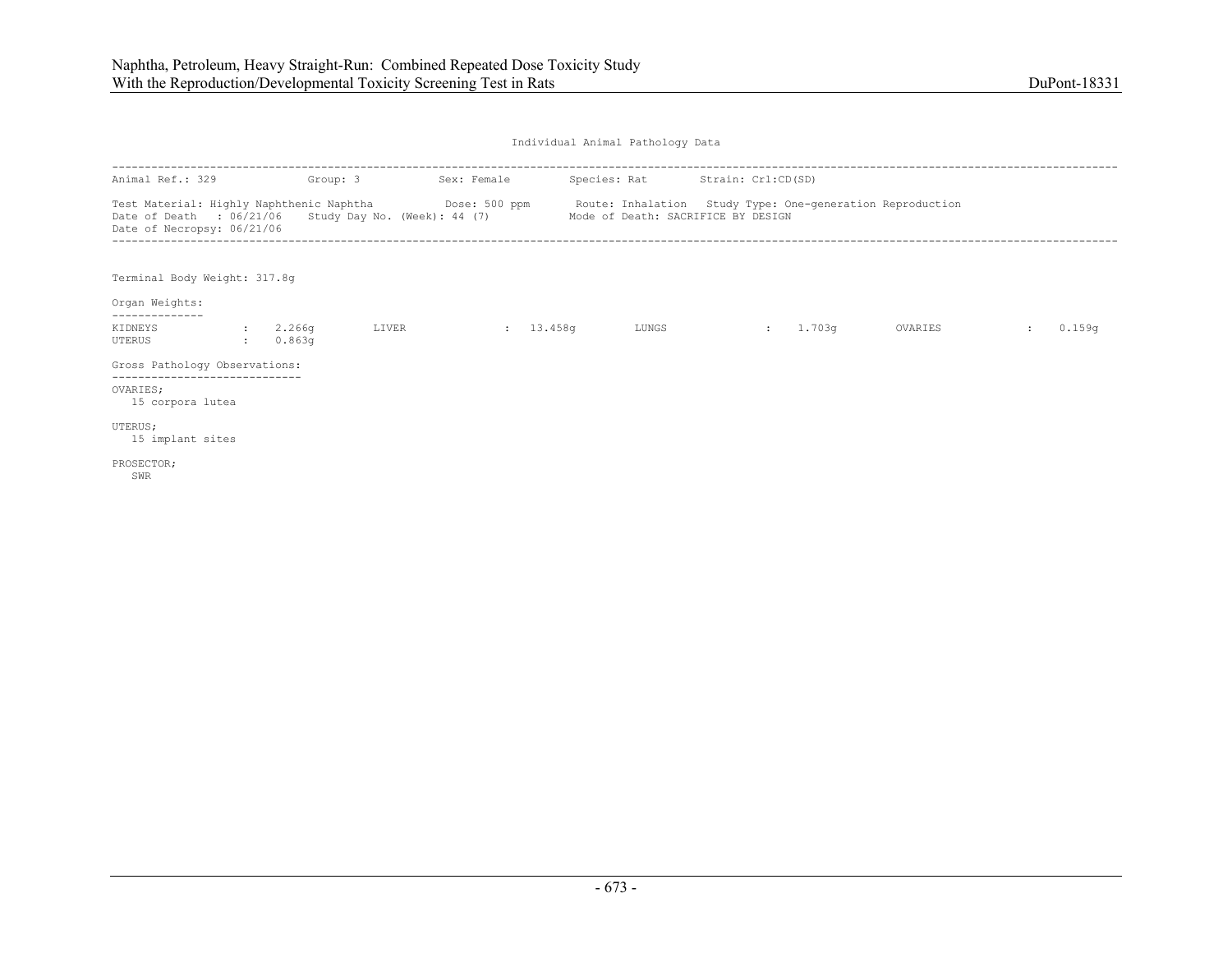| Animal Ref.: 330                                                                                                                                                                                                      | Group: 3             |       | Sex: Female | Species: Rat Strain: Crl:CD(SD)    |                     |        |         |        |
|-----------------------------------------------------------------------------------------------------------------------------------------------------------------------------------------------------------------------|----------------------|-------|-------------|------------------------------------|---------------------|--------|---------|--------|
| Test Material: Highly Naphthenic Naphtha <b>Show Bose: 500 ppm</b> Route: Inhalation Study Type: One-generation Reproduction<br>Date of Death : $06/22/06$ Study Day No. (Week): 45 (7)<br>Date of Necropsy: 06/22/06 |                      |       |             | Mode of Death: SACRIFICE BY DESIGN |                     |        |         |        |
| Terminal Body Weight: 333.5q<br>Organ Weights:                                                                                                                                                                        |                      |       |             |                                    |                     |        |         |        |
| KIDNEYS<br>UTERUS                                                                                                                                                                                                     | : 2.331q<br>: 0.874q | LIVER | 14.938q     | LUNGS                              | <b>State Street</b> | 1.399q | OVARIES | 0.149q |
| Gross Pathology Observations:                                                                                                                                                                                         |                      |       |             |                                    |                     |        |         |        |
| OVARIES:<br>18 corpora lutea                                                                                                                                                                                          |                      |       |             |                                    |                     |        |         |        |
| UTERUS;<br>18 implant sites                                                                                                                                                                                           |                      |       |             |                                    |                     |        |         |        |
| PROSECTOR;<br>JPJ                                                                                                                                                                                                     |                      |       |             |                                    |                     |        |         |        |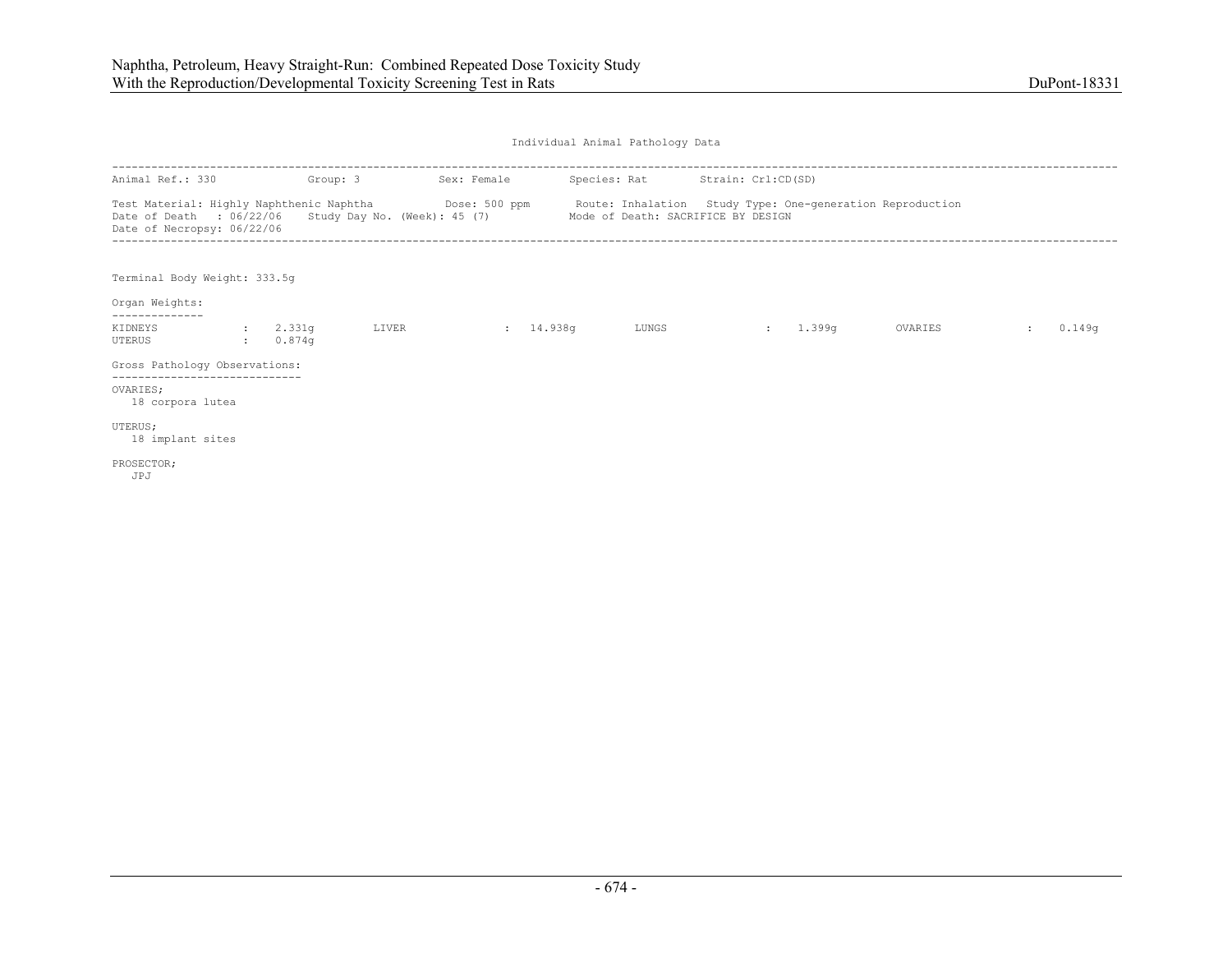| Animal Ref.: 331                               | Group: 3 |       | Sex: Female         |                                                                                          | Species: Rat Strain: Crl:CD(SD)                                                                                  |         |        |
|------------------------------------------------|----------|-------|---------------------|------------------------------------------------------------------------------------------|------------------------------------------------------------------------------------------------------------------|---------|--------|
| Date of Necropsy: 06/22/06                     |          |       |                     | Date of Death : 06/22/06 Study Day No. (Week): 45 (7) Mode of Death: SACRIFICE BY DESIGN | Test Material: Highly Naphthenic Naphtha Dose: 500 ppm Route: Inhalation Study Type: One-generation Reproduction |         |        |
| Terminal Body Weight: 320.8q<br>Organ Weights: |          |       |                     |                                                                                          |                                                                                                                  |         |        |
| KIDNEYS : 2.377q<br>UTERUS                     | : 0.697q | LIVER | $\frac{15.453q}{ }$ | LUNGS                                                                                    | 1.437q<br><b>State State</b>                                                                                     | OVARIES | 0.141q |
| Gross Pathology Observations:                  |          |       |                     |                                                                                          |                                                                                                                  |         |        |
| OVARIES:<br>17 corpora lutea                   |          |       |                     |                                                                                          |                                                                                                                  |         |        |
| UTERUS;<br>17 implant sites                    |          |       |                     |                                                                                          |                                                                                                                  |         |        |
| PROSECTOR;<br>JPJ                              |          |       |                     |                                                                                          |                                                                                                                  |         |        |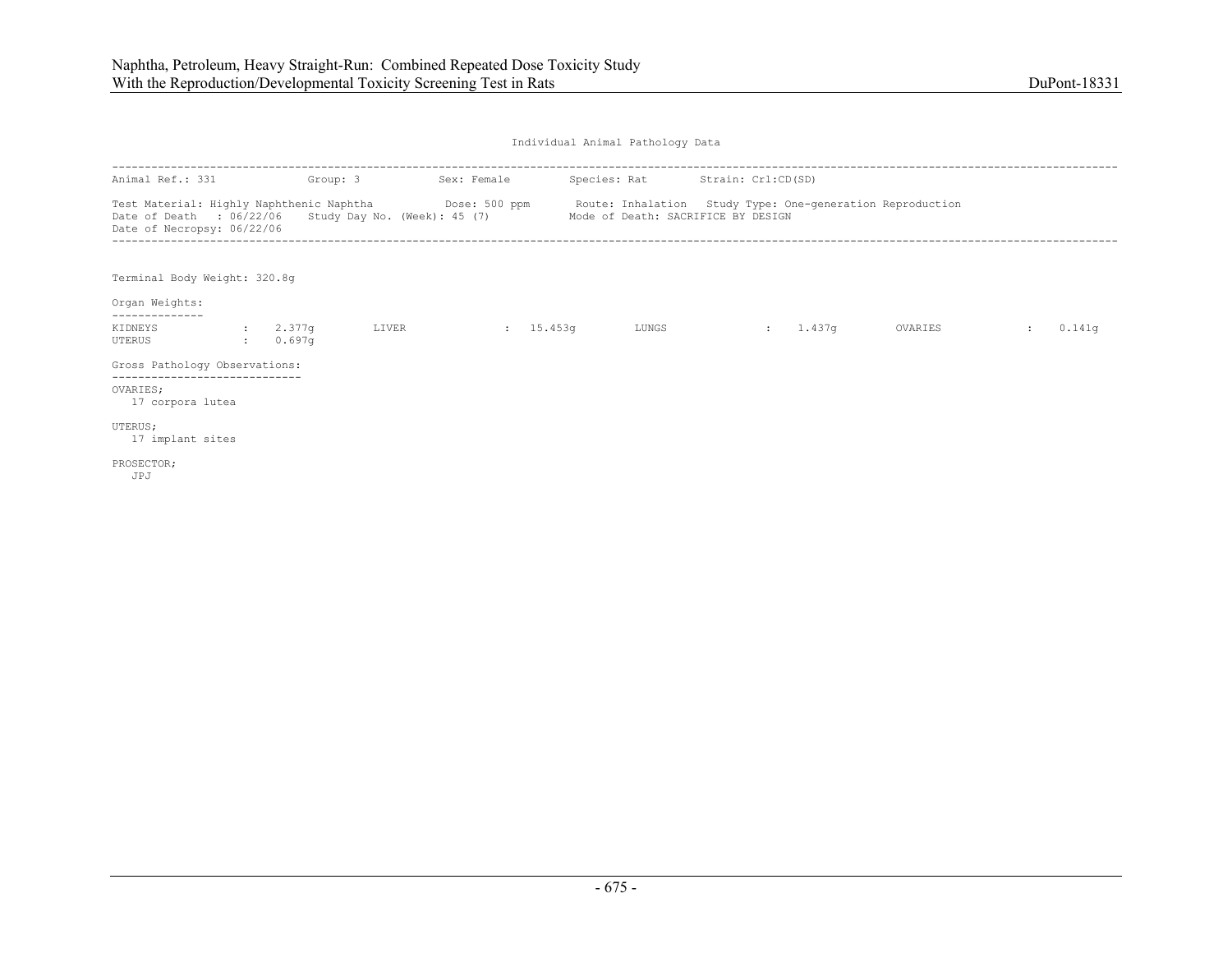| Animal Ref.: 332                                       |              | Group: 3           |                              | Sex: Female |                                    | Species: Rat Strain: Crl:CD(SD)                                                                                              |         |        |
|--------------------------------------------------------|--------------|--------------------|------------------------------|-------------|------------------------------------|------------------------------------------------------------------------------------------------------------------------------|---------|--------|
| Date of Death : 06/20/06<br>Date of Necropsy: 06/20/06 |              |                    | Study Day No. (Week): 43 (7) |             | Mode of Death: SACRIFICE BY DESIGN | Test Material: Highly Naphthenic Naphtha <b>Show Bose: 500 ppm</b> Route: Inhalation Study Type: One-generation Reproduction |         |        |
| Terminal Body Weight: 310.2q<br>Organ Weights:         |              |                    |                              |             |                                    |                                                                                                                              |         |        |
| -------------<br>KIDNEYS<br>UTERUS                     | $\mathbf{r}$ | : 2.716q<br>0.742q | LIVER                        | : 14.410q   | LUNGS                              | 1.404q<br>$\sim 100$                                                                                                         | OVARIES | 0.146q |
| Gross Pathology Observations:                          |              |                    |                              |             |                                    |                                                                                                                              |         |        |
| OVARIES;<br>13 corpora lutea                           |              |                    |                              |             |                                    |                                                                                                                              |         |        |
| UTERUS;<br>13 implant sites                            |              |                    |                              |             |                                    |                                                                                                                              |         |        |
| PROSECTOR;<br>DPF                                      |              |                    |                              |             |                                    |                                                                                                                              |         |        |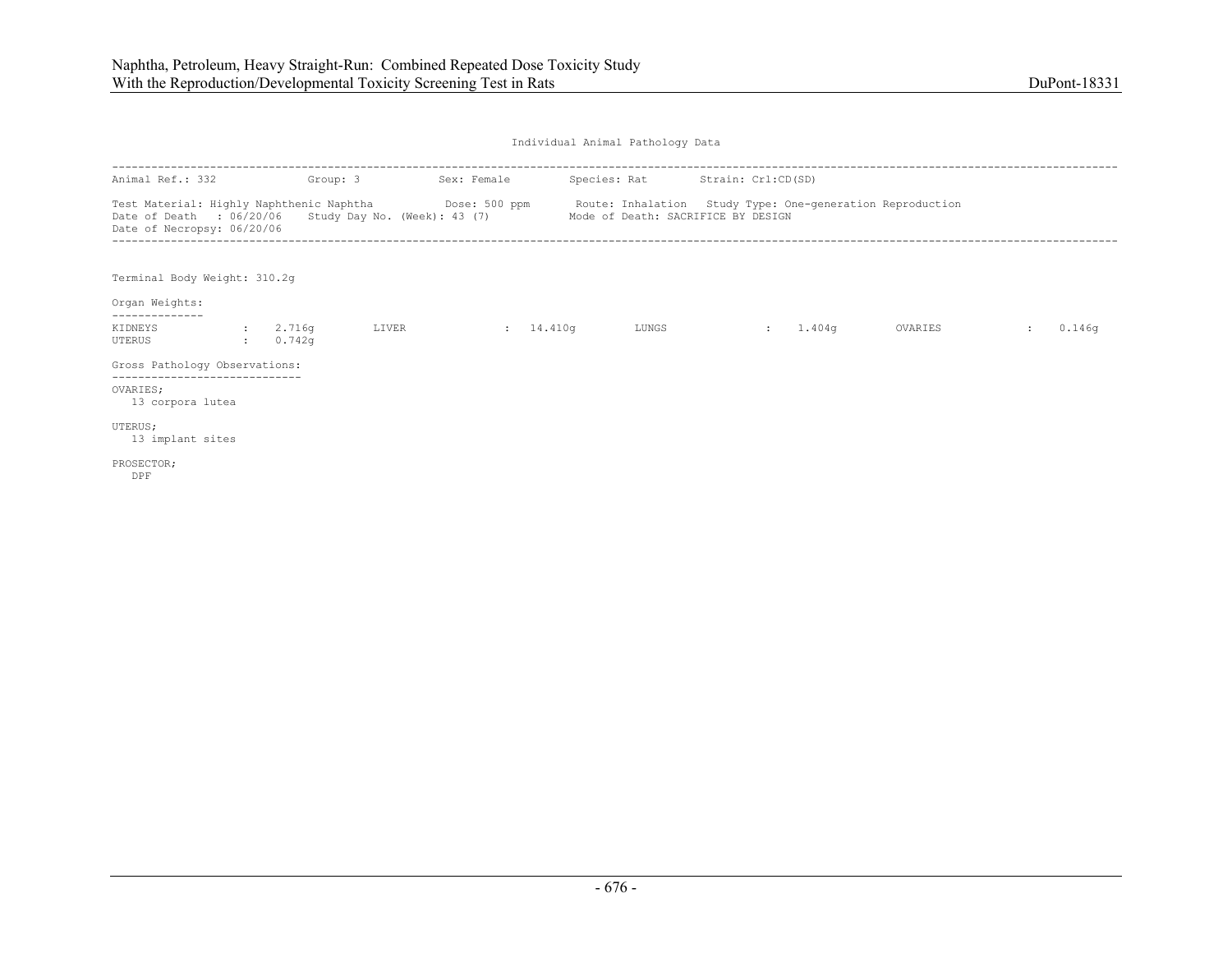| Animal Ref.: 333                                         | Group: 3             |       | Sex: Female |                                                                                          | Species: Rat Strain: Crl:CD(SD)                                                                                              |         |        |
|----------------------------------------------------------|----------------------|-------|-------------|------------------------------------------------------------------------------------------|------------------------------------------------------------------------------------------------------------------------------|---------|--------|
| Date of Necropsy: 06/20/06                               |                      |       |             | Date of Death : 06/20/06 Study Day No. (Week): 43 (7) Mode of Death: SACRIFICE BY DESIGN | Test Material: Highly Naphthenic Naphtha <b>Show Bose: 500 ppm</b> Route: Inhalation Study Type: One-generation Reproduction |         |        |
| Terminal Body Weight: 322.3q<br>Organ Weights:           |                      |       |             |                                                                                          |                                                                                                                              |         |        |
| KIDNEYS<br>UTERUS                                        | : 2.617q<br>: 0.971q | LIVER | : 14.204q   | LUNGS                                                                                    | 1.421q<br><b>State State</b>                                                                                                 | OVARIES | 0.146q |
| Gross Pathology Observations:                            |                      |       |             |                                                                                          |                                                                                                                              |         |        |
| ------------------------<br>OVARIES:<br>17 corpora lutea |                      |       |             |                                                                                          |                                                                                                                              |         |        |
| UTERUS;<br>17 implant sites                              |                      |       |             |                                                                                          |                                                                                                                              |         |        |
| PROSECTOR;<br>JPJ                                        |                      |       |             |                                                                                          |                                                                                                                              |         |        |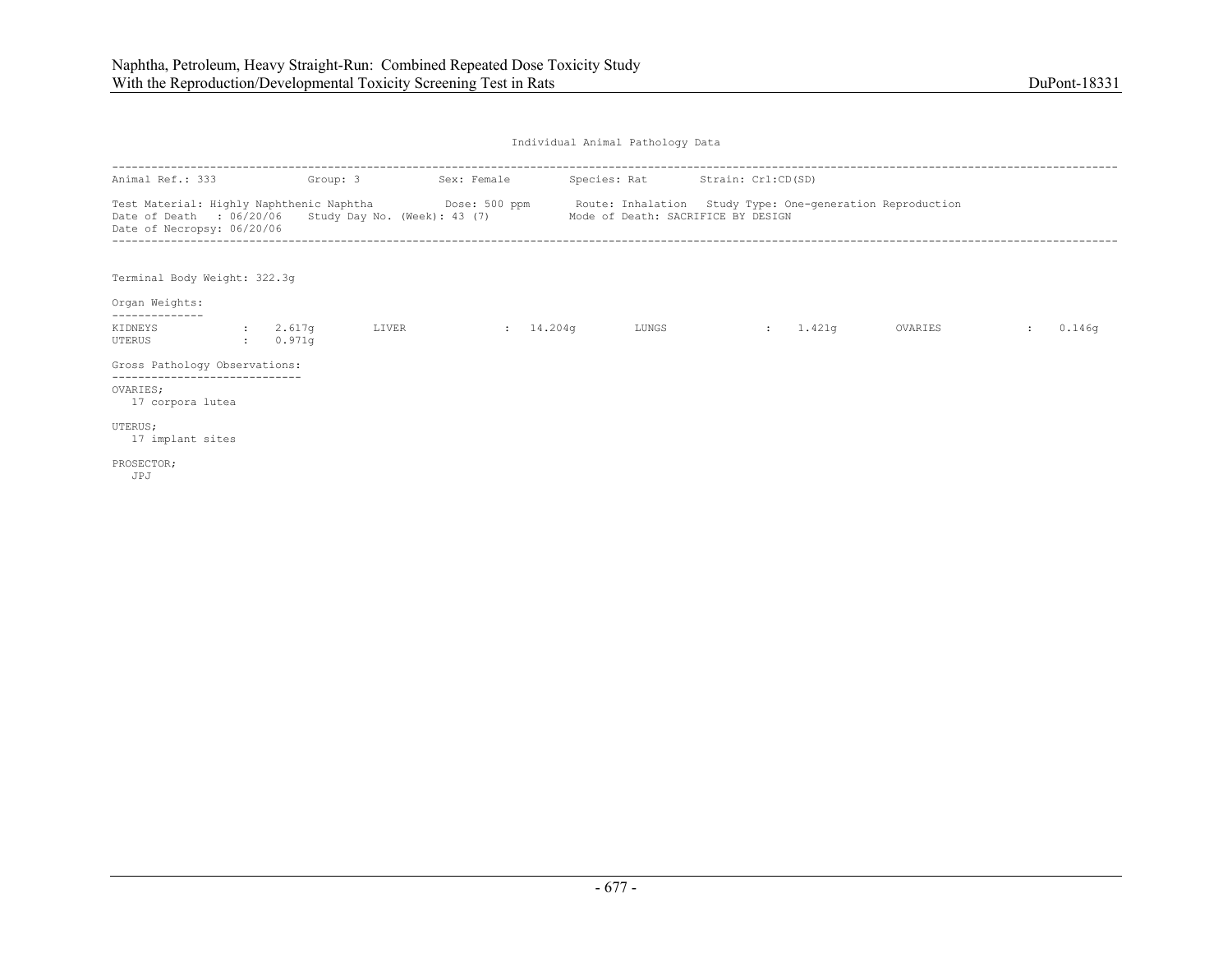| Animal Ref.: 334                                                                                                                                                                                                      | Group: 3             |       | Sex: Female         | Species: Rat Strain: Crl:CD(SD)    |                |        |         |        |
|-----------------------------------------------------------------------------------------------------------------------------------------------------------------------------------------------------------------------|----------------------|-------|---------------------|------------------------------------|----------------|--------|---------|--------|
| Test Material: Highly Naphthenic Naphtha <b>Show Bose: 500 ppm</b> Route: Inhalation Study Type: One-generation Reproduction<br>Date of Death : $06/22/06$ Study Day No. (Week): 45 (7)<br>Date of Necropsy: 06/22/06 |                      |       |                     | Mode of Death: SACRIFICE BY DESIGN |                |        |         |        |
| Terminal Body Weight: 289.8g<br>Organ Weights:                                                                                                                                                                        |                      |       |                     |                                    |                |        |         |        |
|                                                                                                                                                                                                                       |                      |       |                     |                                    |                |        |         |        |
| KIDNEYS<br>UTERUS                                                                                                                                                                                                     | : 2.026q<br>: 0.746q | LIVER | $\frac{13.840q}{ }$ | LUNGS                              | <b>British</b> | 1.425g | OVARIES | 0.159q |
| Gross Pathology Observations:<br>-------------------------                                                                                                                                                            |                      |       |                     |                                    |                |        |         |        |
| OVARIES;<br>16 corpora lutea                                                                                                                                                                                          |                      |       |                     |                                    |                |        |         |        |
| UTERUS;<br>16 implant sites                                                                                                                                                                                           |                      |       |                     |                                    |                |        |         |        |
| PROSECTOR;<br>DPF                                                                                                                                                                                                     |                      |       |                     |                                    |                |        |         |        |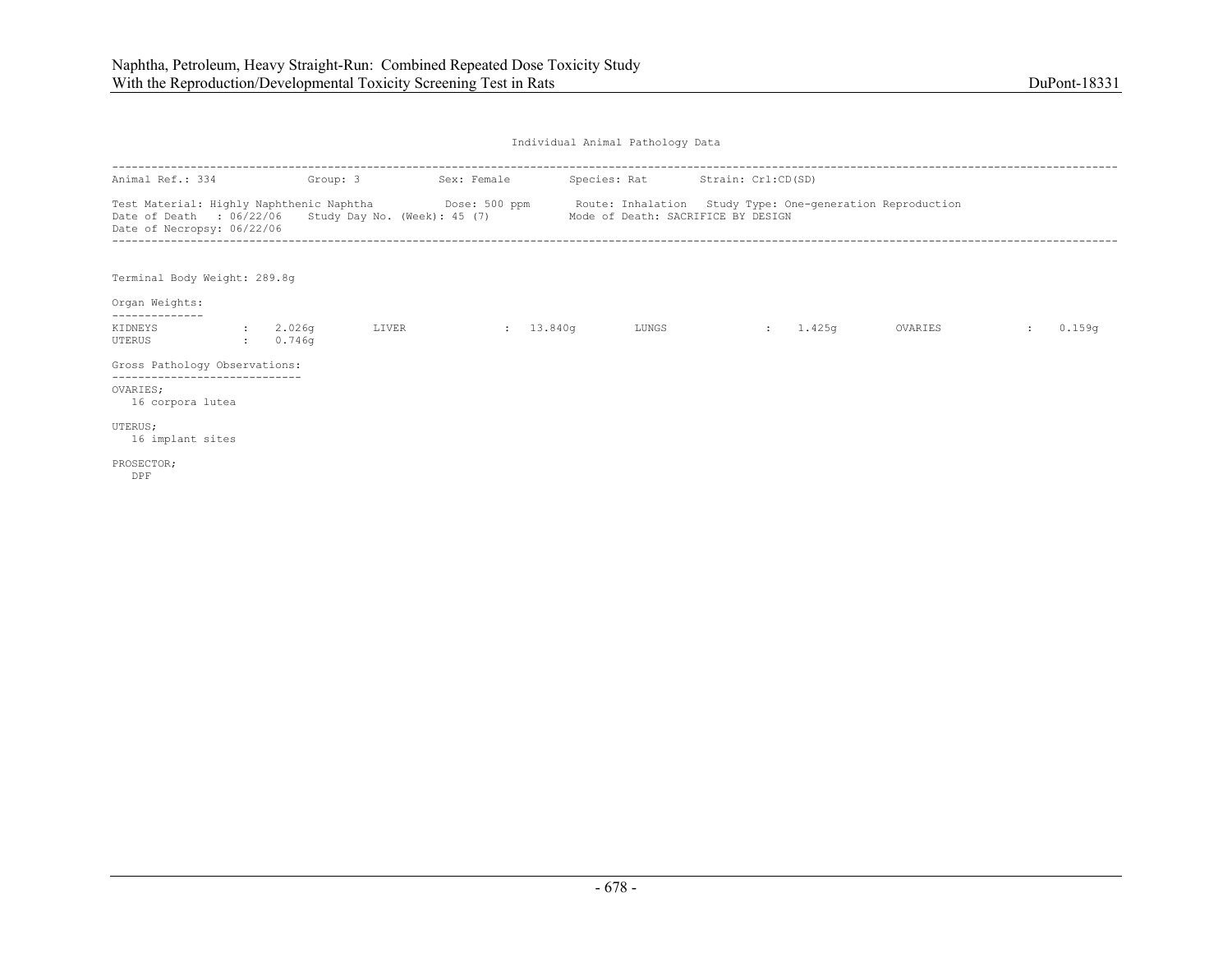| Animal Ref.: 335                                                                                                                                                                                                                           | Group: 3             |       | Sex: Female |       | Species: Rat Strain: Crl:CD(SD) |          |         |        |
|--------------------------------------------------------------------------------------------------------------------------------------------------------------------------------------------------------------------------------------------|----------------------|-------|-------------|-------|---------------------------------|----------|---------|--------|
| Test Material: Highly Naphthenic Naphtha Mose: 500 ppm Route: Inhalation Study Type: One-generation Reproduction<br>Date of Death : 06/20/06 Study Day No. (Week): 43 (7) Mode of Death: SACRIFICE BY DESIGN<br>Date of Necropsy: 06/20/06 |                      |       |             |       |                                 |          |         |        |
| Terminal Body Weight: 323.2q<br>Organ Weights:                                                                                                                                                                                             |                      |       |             |       |                                 |          |         |        |
| KIDNEYS<br>UTERUS                                                                                                                                                                                                                          | : 2.402q<br>: 0.697q | LIVER | 15.233q     | LUNGS |                                 | : 1.541q | OVARIES | 0.145q |
| Gross Pathology Observations:                                                                                                                                                                                                              |                      |       |             |       |                                 |          |         |        |
| -----------------------------<br>OVARIES:<br>15 corpora lutea                                                                                                                                                                              |                      |       |             |       |                                 |          |         |        |
| UTERUS;<br>15 implant sites                                                                                                                                                                                                                |                      |       |             |       |                                 |          |         |        |
| PROSECTOR;<br>DPF                                                                                                                                                                                                                          |                      |       |             |       |                                 |          |         |        |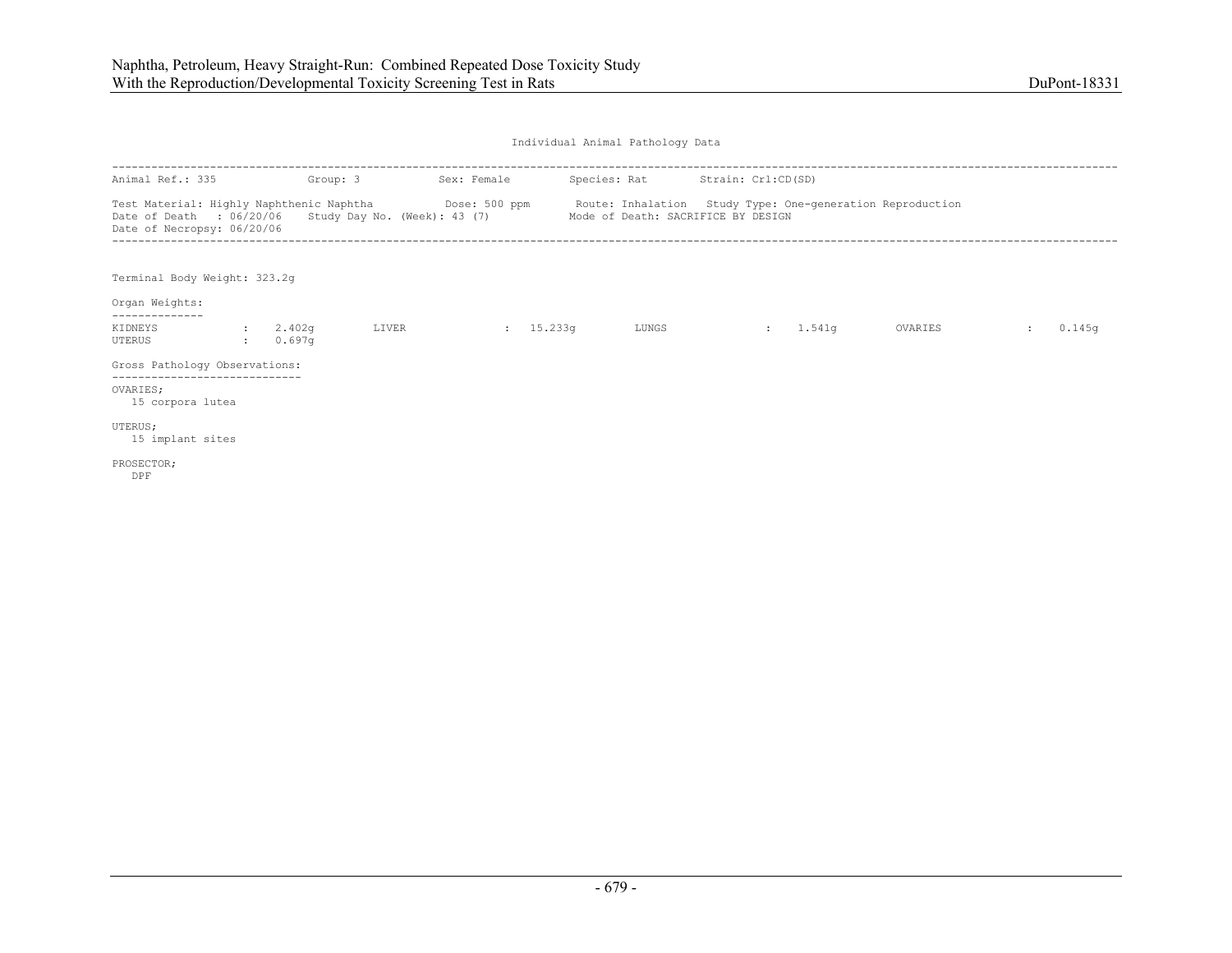| Animal Ref.: 336                                                                    | Group: 3             |       | Sex: Female |                                    | Species: Rat Strain: Crl:CD(SD)                                                                                   |         |        |
|-------------------------------------------------------------------------------------|----------------------|-------|-------------|------------------------------------|-------------------------------------------------------------------------------------------------------------------|---------|--------|
| Date of Death : 06/19/06 Study Day No. (Week): 42 (6)<br>Date of Necropsy: 06/19/06 |                      |       |             | Mode of Death: SACRIFICE BY DESIGN | Test Material: Highly Naphthenic Naphtha (Dose: 500 ppm Route: Inhalation Study Type: One-generation Reproduction |         |        |
| Terminal Body Weight: 302g<br>Organ Weights:                                        |                      |       |             |                                    |                                                                                                                   |         |        |
| --------------                                                                      |                      |       |             |                                    |                                                                                                                   |         |        |
| KIDNEYS<br>UTERUS                                                                   | : 2.610q<br>: 0.629q | LIVER | : 13.605q   | LUNGS                              | : 1.563q                                                                                                          | OVARIES | 0.126q |
| Gross Pathology Observations:                                                       |                      |       |             |                                    |                                                                                                                   |         |        |
| OVARIES;<br>15 corpora lutea                                                        |                      |       |             |                                    |                                                                                                                   |         |        |
| UTERUS;<br>15 implant sites                                                         |                      |       |             |                                    |                                                                                                                   |         |        |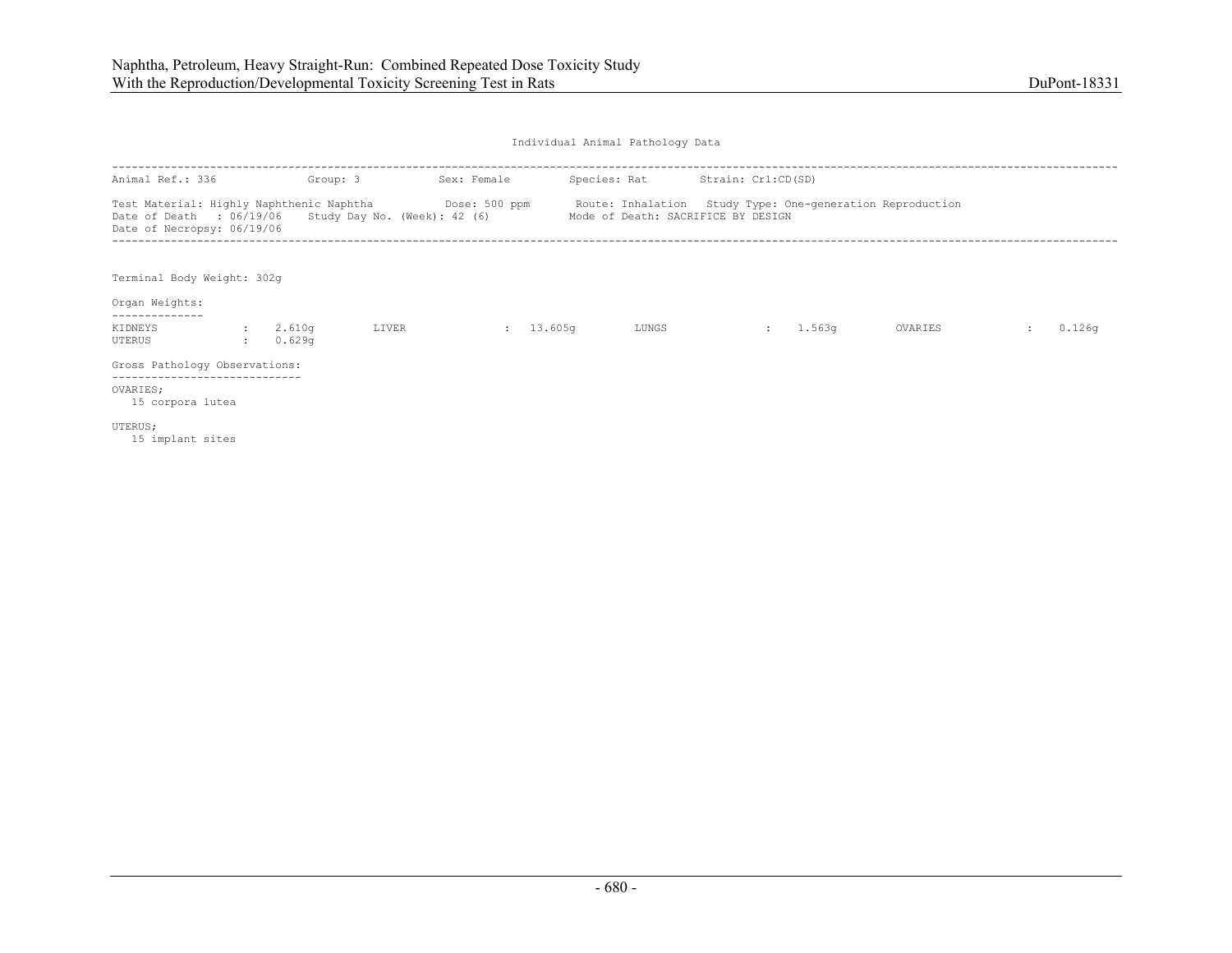| Animal Ref.: 425                                                                    | Group: 4             |       | Sex: Female |                                    | Species: Rat Strain: Crl:CD(SD)                                                                                               |         |        |
|-------------------------------------------------------------------------------------|----------------------|-------|-------------|------------------------------------|-------------------------------------------------------------------------------------------------------------------------------|---------|--------|
| Date of Death : 06/22/06 Study Day No. (Week): 45 (7)<br>Date of Necropsy: 06/22/06 |                      |       |             | Mode of Death: SACRIFICE BY DESIGN | Test Material: Highly Naphthenic Naphtha <b>Show Dose: 3000 ppm</b> Route: Inhalation Study Type: One-generation Reproduction |         |        |
| Terminal Body Weight: 298.2g<br>Organ Weights:                                      |                      |       |             |                                    |                                                                                                                               |         |        |
| KIDNEYS<br>UTERUS                                                                   | : 2.384q<br>: 0.772q | LIVER | 13.903q     | LUNGS                              | 1.600q<br><b>State State</b>                                                                                                  | OVARIES | 0.158q |
| Gross Pathology Observations:                                                       |                      |       |             |                                    |                                                                                                                               |         |        |
| -----------------------------<br>OVARIES:<br>16 corpora lutea                       |                      |       |             |                                    |                                                                                                                               |         |        |
| UTERUS;<br>16 implant sites                                                         |                      |       |             |                                    |                                                                                                                               |         |        |
| PROSECTOR;<br>JPJ                                                                   |                      |       |             |                                    |                                                                                                                               |         |        |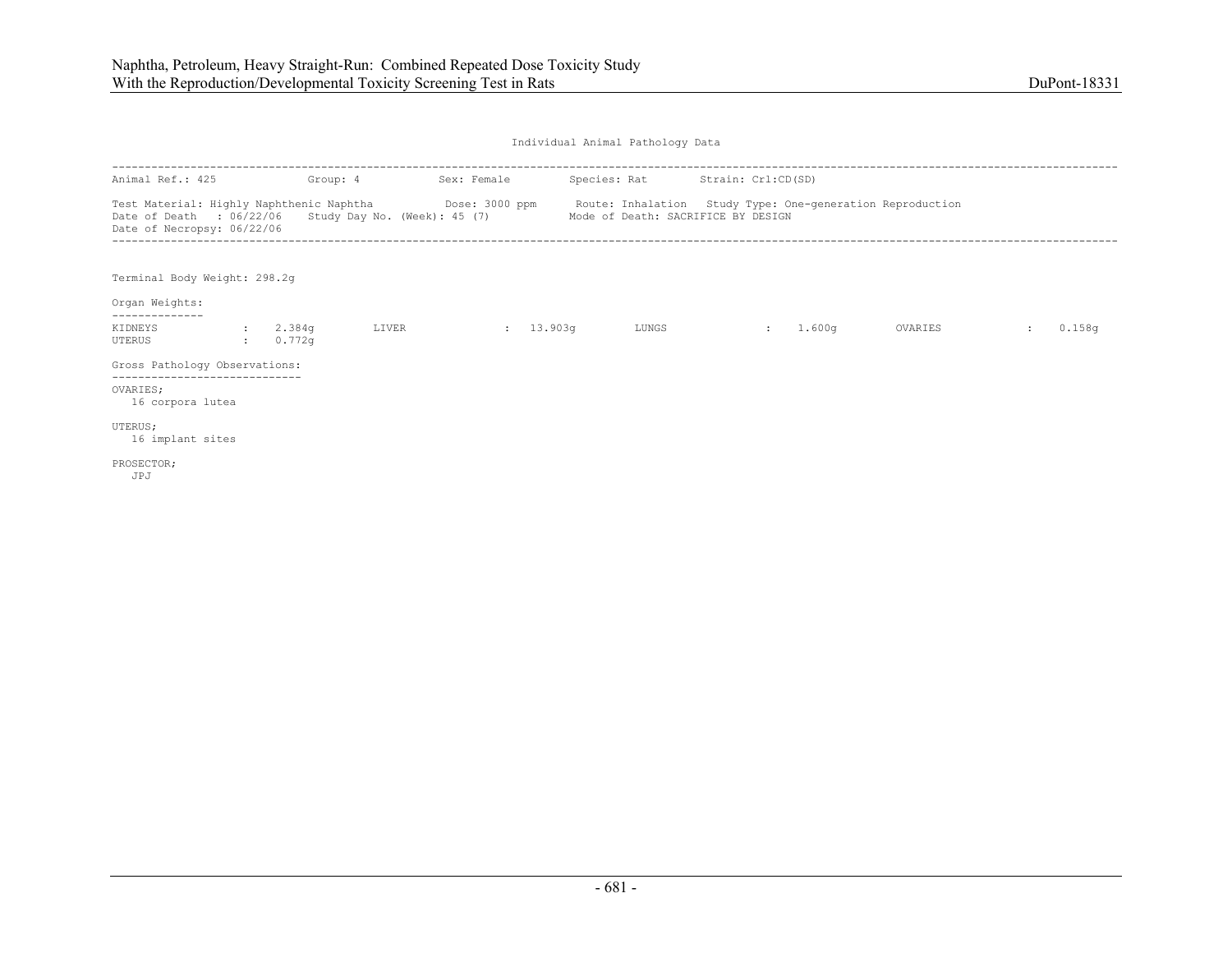| Animal Ref.: 426                                                                                                                                 |                        | Group: 4         |       | Sex: Female |                                    | Species: Rat Strain: Crl:CD(SD) |                                                           |        |
|--------------------------------------------------------------------------------------------------------------------------------------------------|------------------------|------------------|-------|-------------|------------------------------------|---------------------------------|-----------------------------------------------------------|--------|
| Test Material: Highly Naphthenic Naphtha Dose: 3000 ppm<br>Date of Death : $06/19/06$ Study Day No. (Week): 42 (6)<br>Date of Necropsy: 06/19/06 |                        |                  |       |             | Mode of Death: SACRIFICE BY DESIGN |                                 | Route: Inhalation Study Type: One-generation Reproduction |        |
| Terminal Body Weight: 301g<br>Organ Weights:                                                                                                     |                        |                  |       |             |                                    |                                 |                                                           |        |
| --------------<br>KIDNEYS<br>UTERUS                                                                                                              | <b>State</b><br>$\sim$ | 2.286q<br>0.699q | LIVER | : 14.340q   | LUNGS                              | <b>British</b>                  | 1.655q<br>OVARIES                                         | 0.159q |
| Gross Pathology Observations:                                                                                                                    |                        |                  |       |             |                                    |                                 |                                                           |        |
| -----------------------------<br>OVARIES;<br>15 corpora lutea                                                                                    |                        |                  |       |             |                                    |                                 |                                                           |        |
| UTERUS;<br>15 implant sites                                                                                                                      |                        |                  |       |             |                                    |                                 |                                                           |        |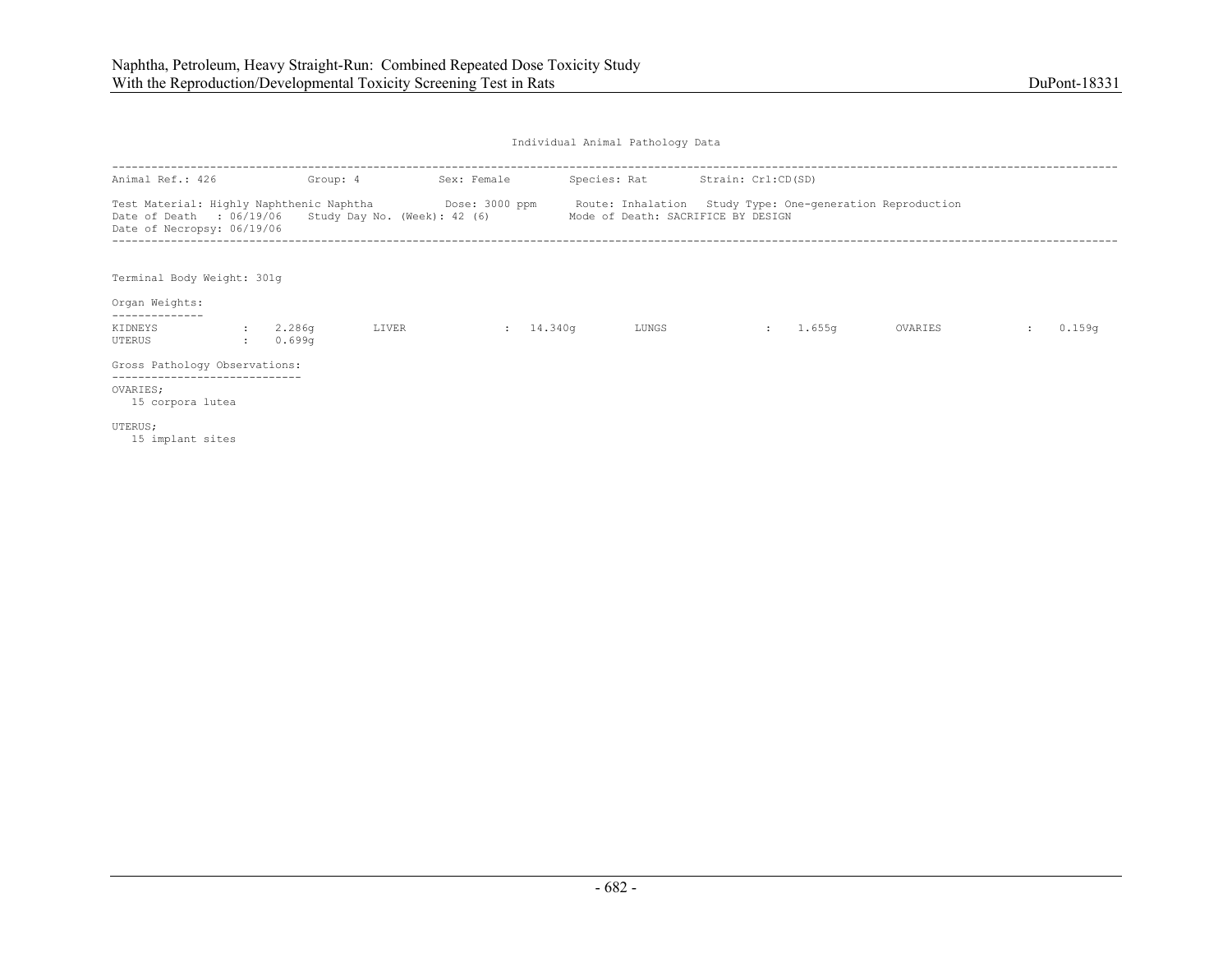| Animal Ref.: 427                                                                    | Group: 4           |       | Sex: Female               |                                    | Species: Rat Strain: Crl:CD(SD)                                                                                               |         |               |        |
|-------------------------------------------------------------------------------------|--------------------|-------|---------------------------|------------------------------------|-------------------------------------------------------------------------------------------------------------------------------|---------|---------------|--------|
| Date of Death : 06/20/06 Study Day No. (Week): 43 (7)<br>Date of Necropsy: 06/20/06 |                    |       |                           | Mode of Death: SACRIFICE BY DESIGN | Test Material: Highly Naphthenic Naphtha <b>Show Bose: 3000 ppm</b> Route: Inhalation Study Type: One-generation Reproduction |         |               |        |
| Terminal Body Weight: 314.1q<br>Organ Weights:                                      |                    |       |                           |                                    |                                                                                                                               |         |               |        |
| KIDNEYS<br>UTERUS                                                                   | 2.414q<br>: 0.716q | LIVER | $\frac{15.918q}{15.918q}$ | LUNGS                              | 1.692q<br><b>State Street</b>                                                                                                 | OVARIES | $\mathcal{L}$ | 0.143q |
| Gross Pathology Observations:                                                       |                    |       |                           |                                    |                                                                                                                               |         |               |        |
| ------------------------<br>OVARIES:<br>19 corpora lutea                            |                    |       |                           |                                    |                                                                                                                               |         |               |        |
| UTERUS;<br>19 implant sites                                                         |                    |       |                           |                                    |                                                                                                                               |         |               |        |
| PROSECTOR;<br>SWR                                                                   |                    |       |                           |                                    |                                                                                                                               |         |               |        |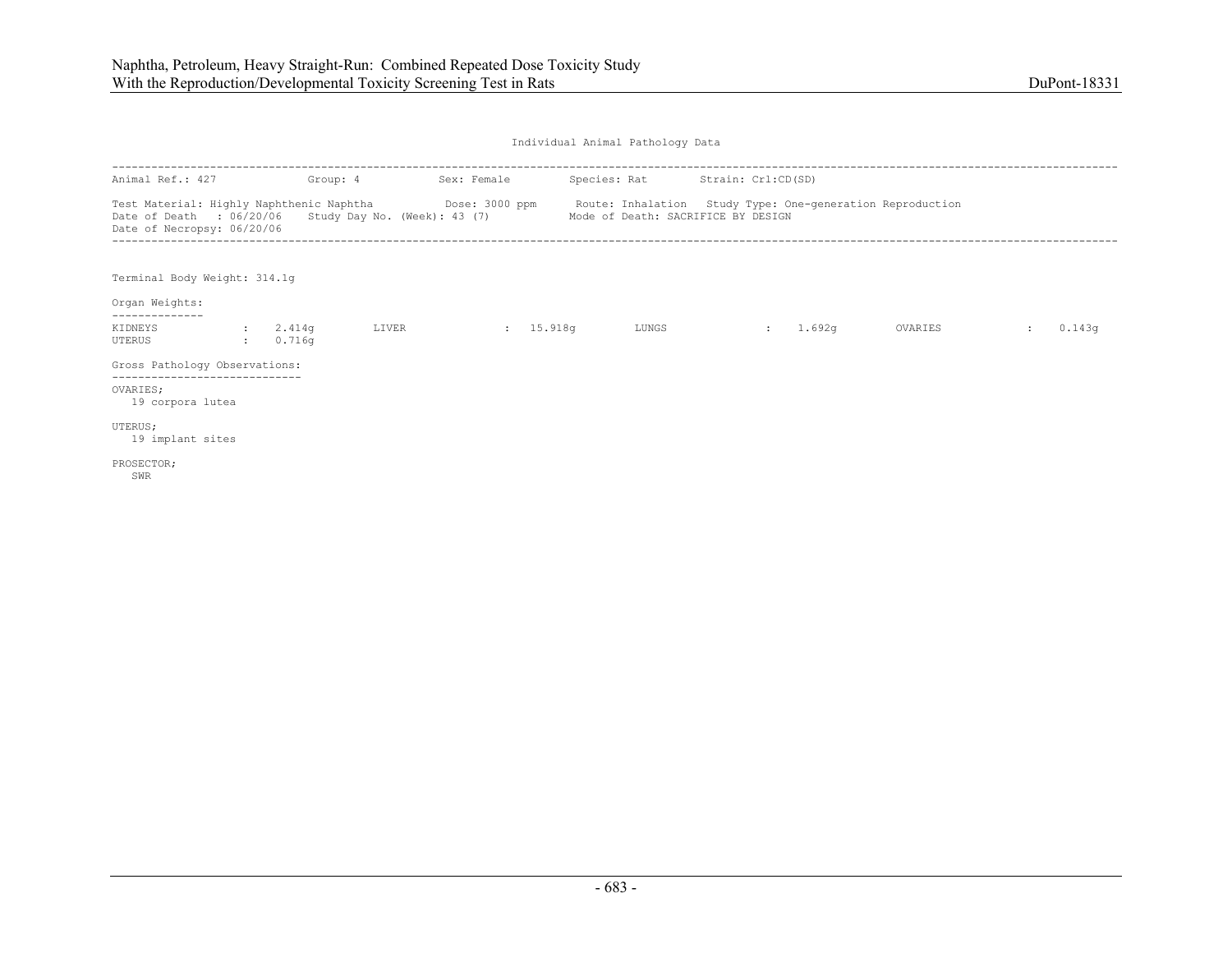| Animal Ref.: 428                                                                                                                                                                                                     | Group: 4             |       | Sex: Female         | Species: Rat Strain: Crl:CD(SD)    |          |         |        |
|----------------------------------------------------------------------------------------------------------------------------------------------------------------------------------------------------------------------|----------------------|-------|---------------------|------------------------------------|----------|---------|--------|
| Test Material: Highly Naphthenic Naphtha <b>Show Dose: 3000 ppm</b> Route: Inhalation Study Type: One-generation Reproduction<br>Date of Death : 06/21/06 Study Day No. (Week): 44 (7)<br>Date of Necropsy: 06/21/06 |                      |       |                     | Mode of Death: SACRIFICE BY DESIGN |          |         |        |
| Terminal Body Weight: 309.3q<br>Organ Weights:                                                                                                                                                                       |                      |       |                     |                                    |          |         |        |
| -------------<br>KIDNEYS<br>UTERUS                                                                                                                                                                                   | : 2.310q<br>: 0.739q | LIVER | $\frac{15.155q}{ }$ | LUNGS                              | : 1.523q | OVARIES | 0.130q |
| Gross Pathology Observations:                                                                                                                                                                                        |                      |       |                     |                                    |          |         |        |
| ------------------------------<br>OVARIES:<br>14 corpora lutea                                                                                                                                                       |                      |       |                     |                                    |          |         |        |
| UTERUS;<br>14 implant sites                                                                                                                                                                                          |                      |       |                     |                                    |          |         |        |
| PROSECTOR;<br>SWR                                                                                                                                                                                                    |                      |       |                     |                                    |          |         |        |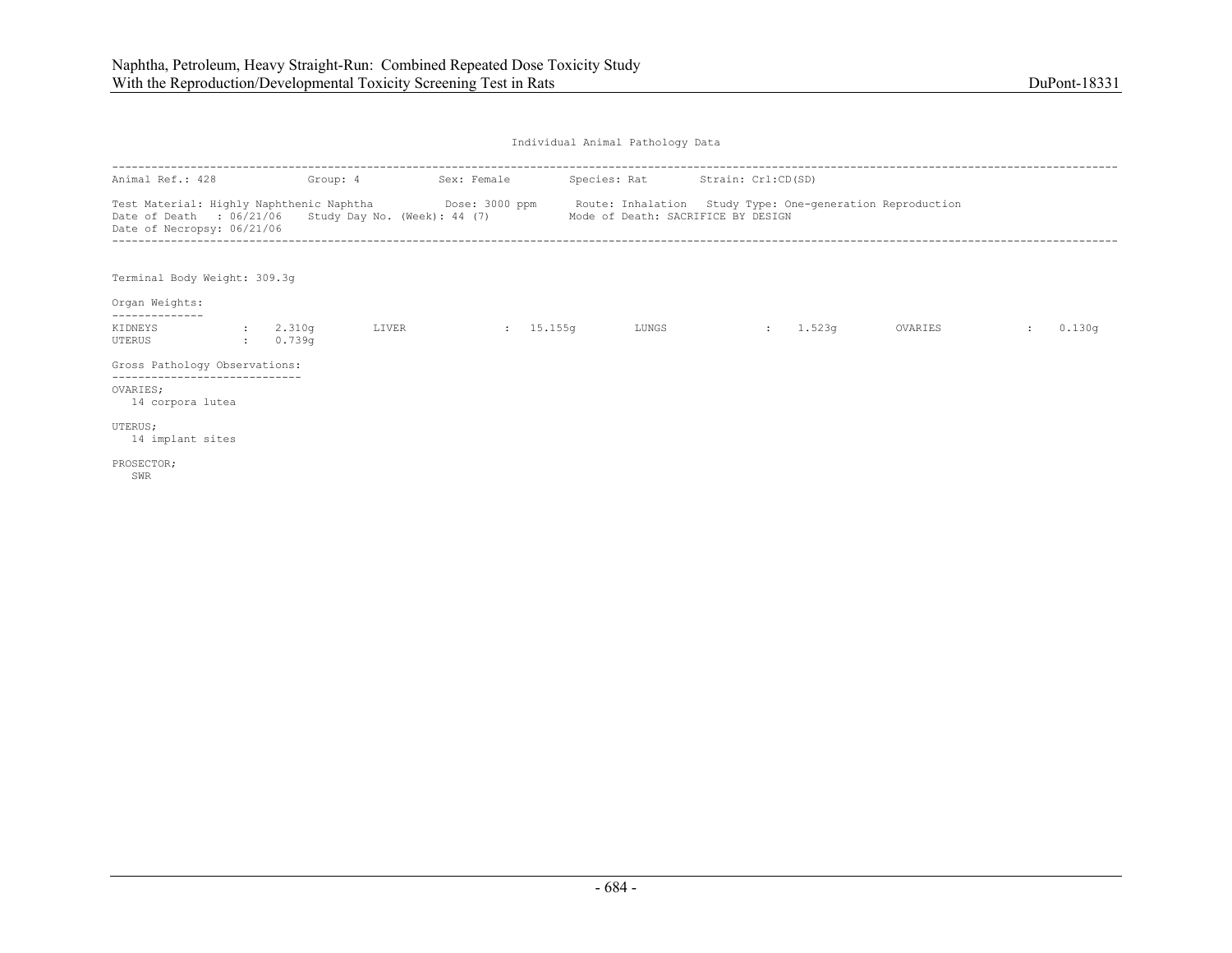| Animal Ref.: 429                                                                    | Group: 4                 |       | Sex: Female |                                    | Species: Rat Strain: Crl:CD(SD)                                                                                    |         |        |
|-------------------------------------------------------------------------------------|--------------------------|-------|-------------|------------------------------------|--------------------------------------------------------------------------------------------------------------------|---------|--------|
| Date of Death : 06/19/06 Study Day No. (Week): 42 (6)<br>Date of Necropsy: 06/19/06 |                          |       |             | Mode of Death: SACRIFICE BY DESIGN | Test Material: Highly Naphthenic Naphtha (Dose: 3000 ppm Route: Inhalation Study Type: One-generation Reproduction |         |        |
| Terminal Body Weight: 304.4g<br>Organ Weights:                                      |                          |       |             |                                    |                                                                                                                    |         |        |
| --------------                                                                      |                          |       |             |                                    |                                                                                                                    |         |        |
| KIDNEYS<br>UTERUS                                                                   | 2.240q<br>$\cdot$ 0.858q | LIVER | : 13.433q   | LUNGS                              | : 1.321q                                                                                                           | OVARIES | 0.149q |
| Gross Pathology Observations:                                                       |                          |       |             |                                    |                                                                                                                    |         |        |
| OVARIES;<br>13 corpora lutea                                                        |                          |       |             |                                    |                                                                                                                    |         |        |
| UTERUS;<br>13 implant sites                                                         |                          |       |             |                                    |                                                                                                                    |         |        |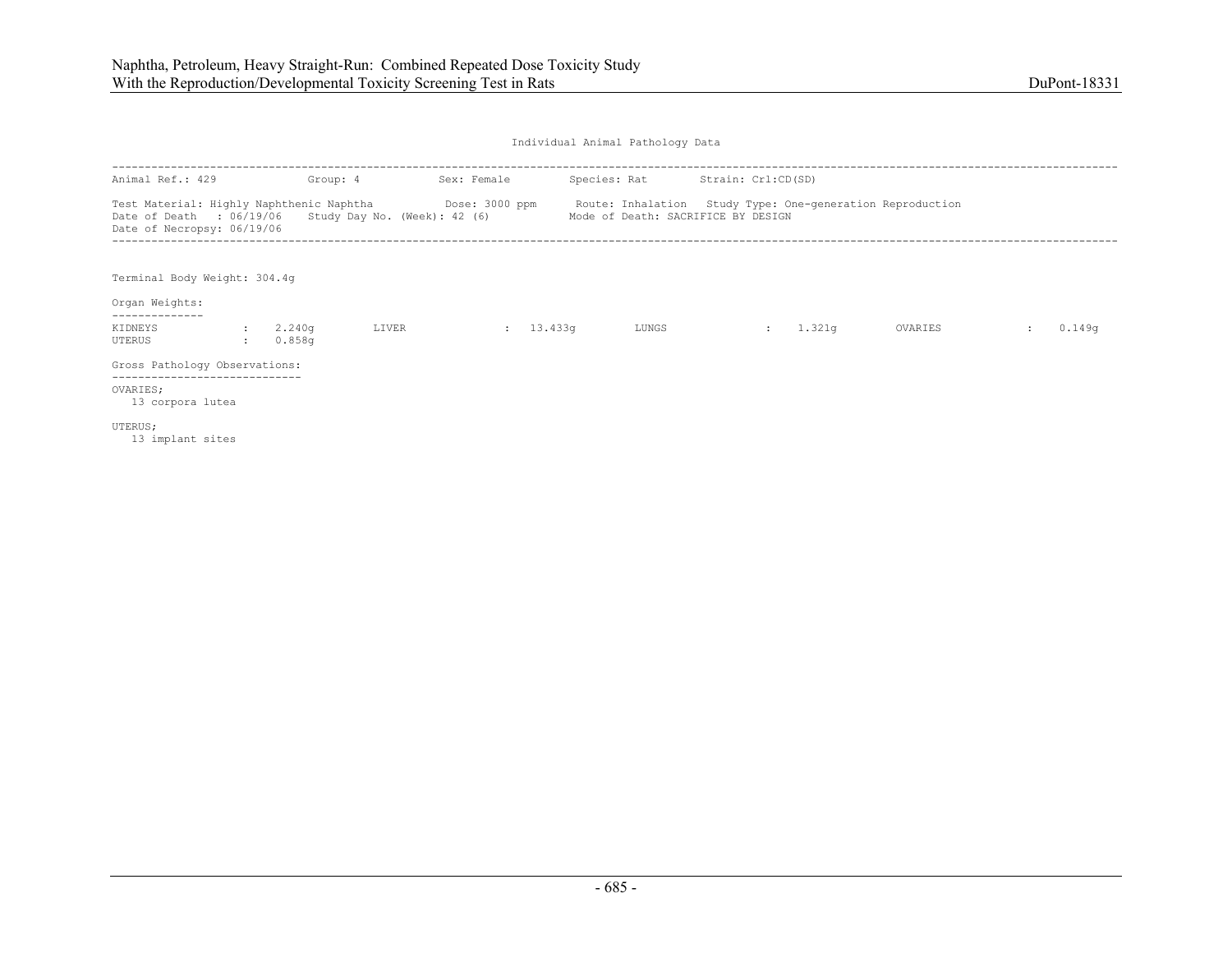| Animal Ref.: 430                                                                                              |                                |                  | Group: 4 Sex: Female          |                                       | Species: Rat Strain: Crl:CD(SD)                    |                                                                                                                               |                                                 |
|---------------------------------------------------------------------------------------------------------------|--------------------------------|------------------|-------------------------------|---------------------------------------|----------------------------------------------------|-------------------------------------------------------------------------------------------------------------------------------|-------------------------------------------------|
| Date of Death : 07/02/06 Study Day No. (Week): 55 (8)<br>Date of Necropsy: 07/03/06 ** NECROPSY INCOMPLETE ** |                                |                  |                               |                                       | Mode of Death: SACRIFICE BY DESIGN                 | Test Material: Highly Naphthenic Naphtha <b>Show Contact State: Soute: Inhalation</b> Study Type: One-generation Reproduction |                                                 |
|                                                                                                               | ** EXAMINATION INCOMPLETE **   |                  |                               |                                       |                                                    |                                                                                                                               |                                                 |
| Terminal Body Weight: 277g                                                                                    |                                |                  |                               |                                       |                                                    |                                                                                                                               |                                                 |
| Organ Weights:<br>--------------                                                                              |                                |                  |                               |                                       |                                                    |                                                                                                                               |                                                 |
| KIDNEYS<br>UTERUS                                                                                             | 2.174q<br>$\therefore$ 0.692g  | LIVER            | : 11.900q                     | LUNGS                                 | 1.400q<br><b>State State</b>                       | OVARIES                                                                                                                       | 0.130q                                          |
| Gross Pathology Observations:                                                                                 |                                |                  |                               |                                       |                                                    |                                                                                                                               |                                                 |
| ------------------------------<br>UTERUS;<br>implantation sites 0.                                            |                                |                  |                               |                                       |                                                    |                                                                                                                               |                                                 |
| PROSECTOR;<br>DPF                                                                                             |                                |                  |                               |                                       |                                                    |                                                                                                                               |                                                 |
| Any remaining protocol required tissues, which have been examined, have no visible lesions                    |                                |                  |                               |                                       |                                                    |                                                                                                                               |                                                 |
| Histo Pathology Observations:                                                                                 |                                | None             |                               |                                       |                                                    |                                                                                                                               |                                                 |
| -----------------------------                                                                                 |                                |                  |                               |                                       |                                                    |                                                                                                                               |                                                 |
| The following tissues were within normal limits:                                                              |                                |                  |                               |                                       |                                                    |                                                                                                                               |                                                 |
| CERVIX                                                                                                        | OVARIES                        | OVIDUCT          |                               | UTERUS                                | VAGINA                                             |                                                                                                                               |                                                 |
| No observations recorded for the following protocol required tissues:                                         |                                |                  |                               |                                       |                                                    |                                                                                                                               |                                                 |
| ADRENAL GLANDS<br>HEART<br>MESENTERIC LYMPH NODE<br>STOMACH                                                   | BONE MARROW<br>ILEUM<br>THYMUS | BRAIN<br>JEJUNUM | PEYERS PATCH<br>THYROID GLAND | CECUM<br>KIDNEYS<br>RECTUM<br>TRACHEA | COLON<br>LIVER<br>SCIATIC NERVE<br>URINARY BLADDER | DUODENUM<br>LUNGS<br>SPINAL CORD                                                                                              | <b>FEMUR</b><br>MANDIBULAR LYMPH NODE<br>SPLEEN |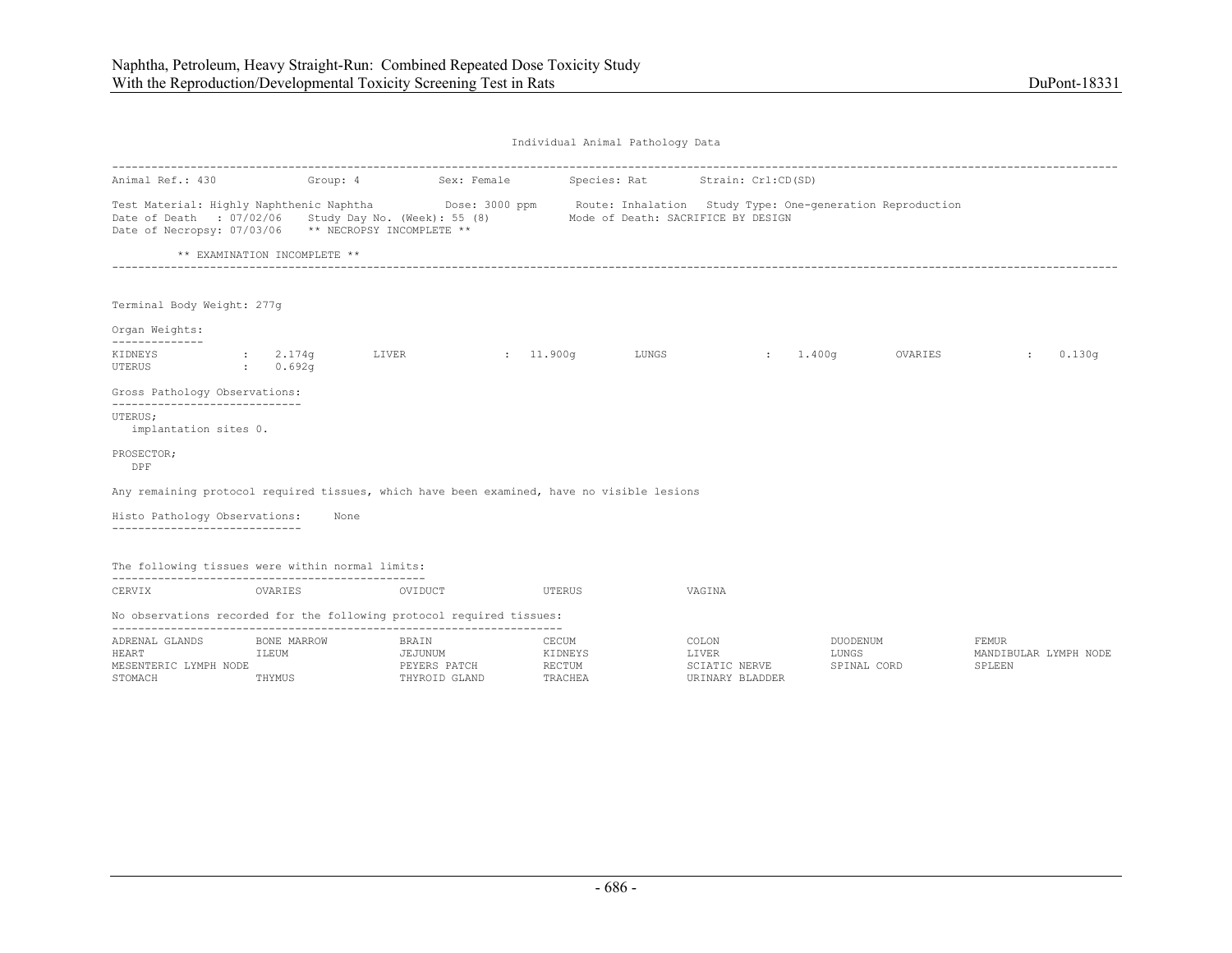| Animal Ref.: 431                                                                    | Group: 4             |       | Sex: Female | Species: Rat Strain: Crl:CD(SD)    |                                                                                                                    |         |        |
|-------------------------------------------------------------------------------------|----------------------|-------|-------------|------------------------------------|--------------------------------------------------------------------------------------------------------------------|---------|--------|
| Date of Death : 06/19/06 Study Day No. (Week): 42 (6)<br>Date of Necropsy: 06/19/06 |                      |       |             | Mode of Death: SACRIFICE BY DESIGN | Test Material: Highly Naphthenic Naphtha (Dose: 3000 ppm Route: Inhalation Study Type: One-generation Reproduction |         |        |
| Terminal Body Weight: 288.6q<br>Organ Weights:                                      |                      |       |             |                                    |                                                                                                                    |         |        |
| --------------                                                                      |                      |       |             |                                    |                                                                                                                    |         |        |
| KIDNEYS<br>UTERUS                                                                   | : 1.801q<br>: 0.919q | LIVER | : 12.855q   | LUNGS                              | $: 1.504$ q                                                                                                        | OVARIES | 0.101q |
| Gross Pathology Observations:                                                       |                      |       |             |                                    |                                                                                                                    |         |        |
| OVARIES;<br>14 copora lutea                                                         |                      |       |             |                                    |                                                                                                                    |         |        |
| UTERUS;<br>13 implant sites                                                         |                      |       |             |                                    |                                                                                                                    |         |        |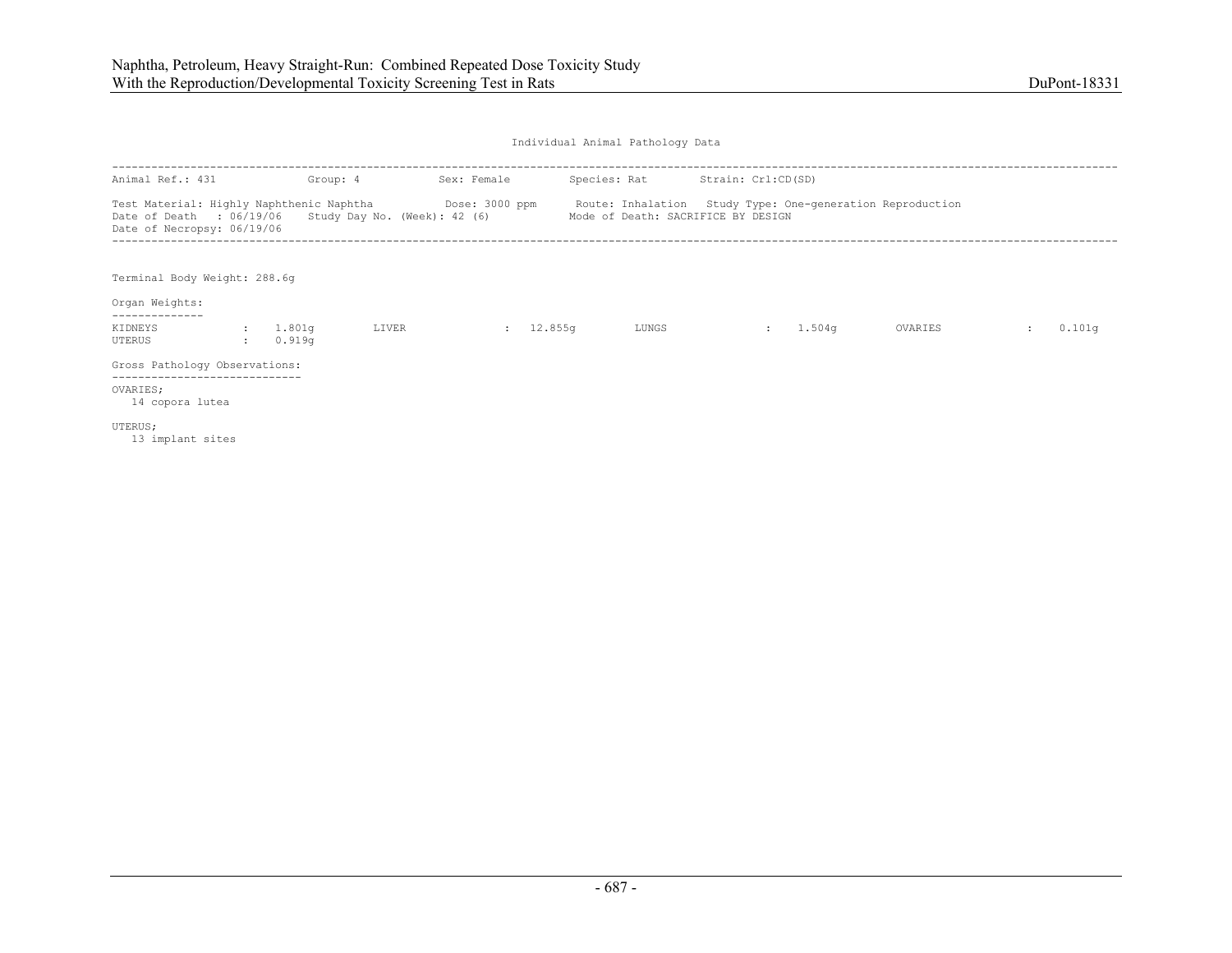| Animal Ref.: 432                                                                                                                                                                                                     | Group: 4           |       | Sex: Female | Species: Rat Strain: Crl:CD(SD)    |             |         |        |
|----------------------------------------------------------------------------------------------------------------------------------------------------------------------------------------------------------------------|--------------------|-------|-------------|------------------------------------|-------------|---------|--------|
| Test Material: Highly Naphthenic Naphtha <b>Show Dose: 3000 ppm</b> Route: Inhalation Study Type: One-generation Reproduction<br>Date of Death : 06/22/06 Study Day No. (Week): 45 (7)<br>Date of Necropsy: 06/22/06 |                    |       |             | Mode of Death: SACRIFICE BY DESIGN |             |         |        |
| Terminal Body Weight: 319.3q<br>Organ Weights:                                                                                                                                                                       |                    |       |             |                                    |             |         |        |
| -------------<br>KIDNEYS<br>UTERUS                                                                                                                                                                                   | 2.460q<br>: 0.641q | LIVER | 15.345q     | LUNGS                              | $: 1.574$ q | OVARIES | 0.143q |
| Gross Pathology Observations:                                                                                                                                                                                        |                    |       |             |                                    |             |         |        |
| ------------------------------<br>OVARIES:<br>16 corpora lutea                                                                                                                                                       |                    |       |             |                                    |             |         |        |
| UTERUS;<br>16 implant sites                                                                                                                                                                                          |                    |       |             |                                    |             |         |        |
| PROSECTOR;<br>SWR                                                                                                                                                                                                    |                    |       |             |                                    |             |         |        |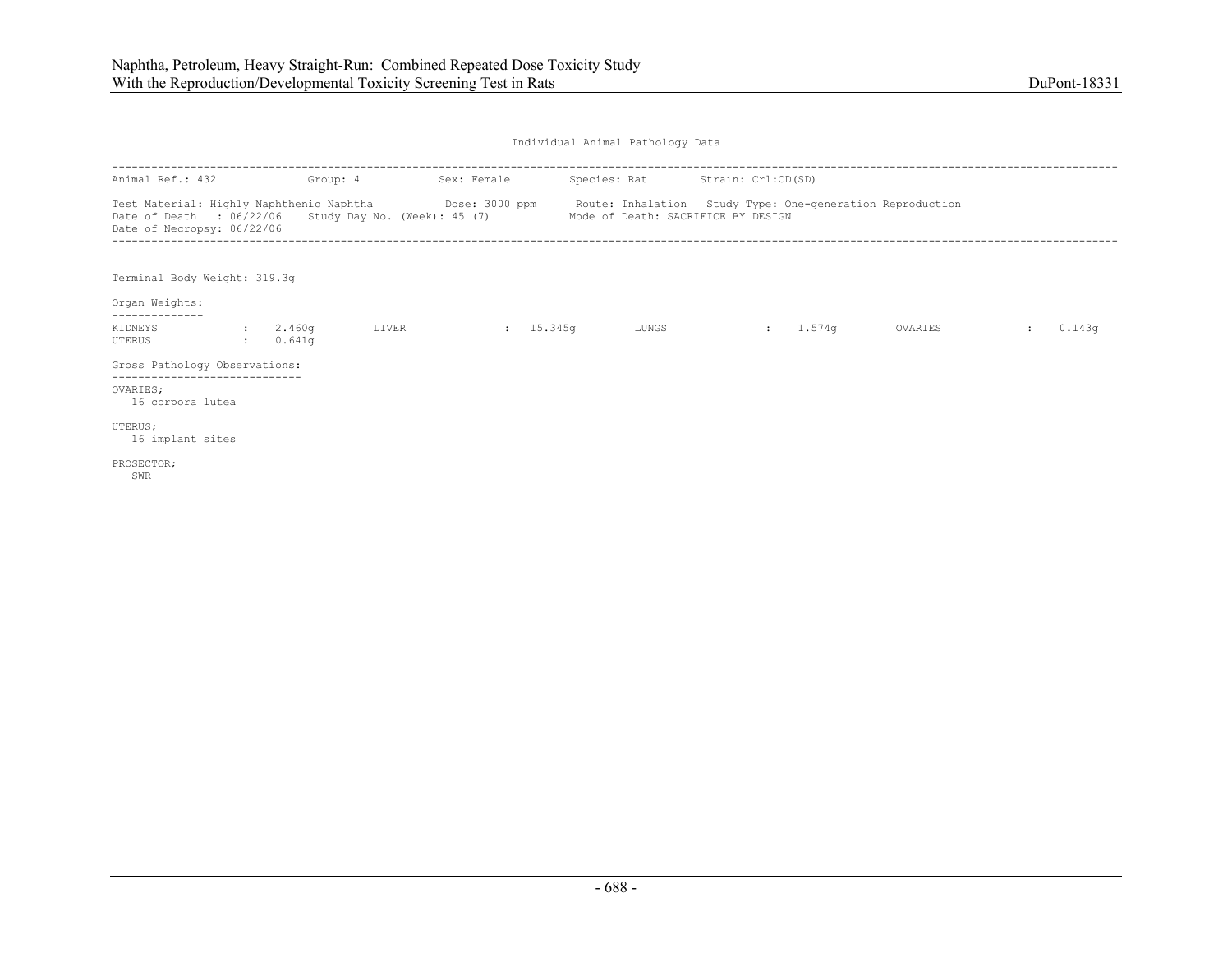| Animal Ref.: 433                                                                      | Group: 4             |       | Sex: Female |       | Species: Rat Strain: Crl:CD(SD)                                                                                                                                     |        |         |        |
|---------------------------------------------------------------------------------------|----------------------|-------|-------------|-------|---------------------------------------------------------------------------------------------------------------------------------------------------------------------|--------|---------|--------|
| Date of Death : $06/20/06$ Study Day No. (Week): 43 (7)<br>Date of Necropsy: 06/20/06 |                      |       |             |       | Test Material: Highly Naphthenic Naphtha <b>Show Bose: 3000 ppm</b> Route: Inhalation Study Type: One-generation Reproduction<br>Mode of Death: SACRIFICE BY DESIGN |        |         |        |
| Terminal Body Weight: 260.6g<br>Organ Weights:                                        |                      |       |             |       |                                                                                                                                                                     |        |         |        |
| . _ _ _ _ _ _ _ _ _ _ _ _<br>KIDNEYS<br>UTERUS                                        | : 2.120q<br>: 0.673q | LIVER | : 10.404q   | LUNGS | <b>State State</b>                                                                                                                                                  | 1.190q | OVARIES | 0.113q |
| Gross Pathology Observations:<br>---------------------------                          |                      |       |             |       |                                                                                                                                                                     |        |         |        |
| OVARIES;<br>10 corpora lutea                                                          |                      |       |             |       |                                                                                                                                                                     |        |         |        |
| UTERUS;<br>10 implant sites                                                           |                      |       |             |       |                                                                                                                                                                     |        |         |        |
| PROSECTOR;<br>JPJ                                                                     |                      |       |             |       |                                                                                                                                                                     |        |         |        |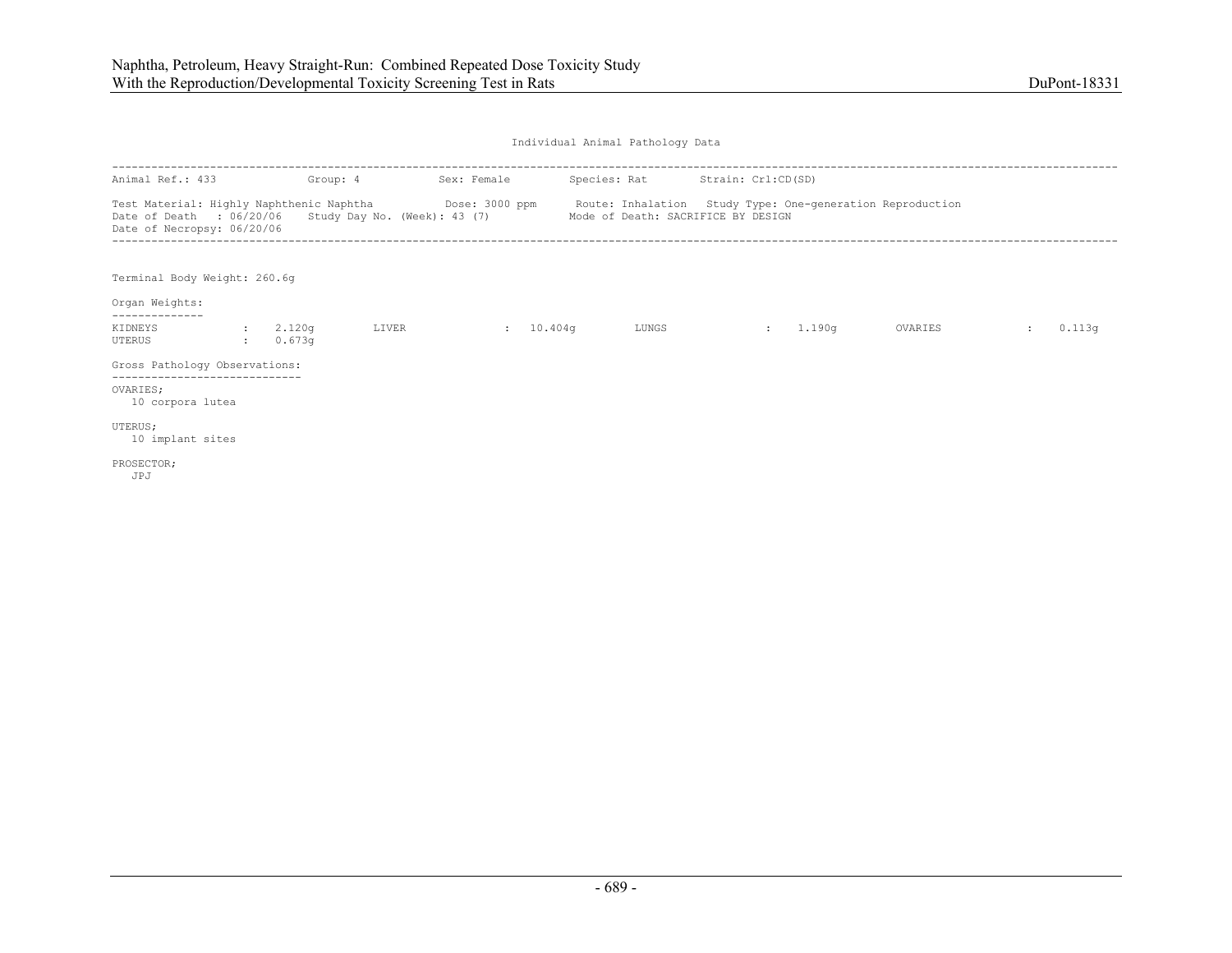| Animal Ref.: 434                                                                                                                                                                                                       | Group: 4             |       | Sex: Female         | Species: Rat Strain: Crl:CD(SD)    |                |        |         |        |
|------------------------------------------------------------------------------------------------------------------------------------------------------------------------------------------------------------------------|----------------------|-------|---------------------|------------------------------------|----------------|--------|---------|--------|
| Test Material: Highly Naphthenic Naphtha <b>Show Bose: 3000 ppm</b> Route: Inhalation Study Type: One-generation Reproduction<br>Date of Death : $06/20/06$ Study Day No. (Week): 43 (7)<br>Date of Necropsy: 06/20/06 |                      |       |                     | Mode of Death: SACRIFICE BY DESIGN |                |        |         |        |
| Terminal Body Weight: 268.1g<br>Organ Weights:                                                                                                                                                                         |                      |       |                     |                                    |                |        |         |        |
| . _ _ _ _ _ _ _ _ _ _ _ _                                                                                                                                                                                              |                      |       |                     |                                    |                |        |         |        |
| KIDNEYS<br>UTERUS                                                                                                                                                                                                      | : 2.013q<br>: 0.702q | LIVER | $\frac{13.537q}{ }$ | LUNGS                              | <b>British</b> | 1.257g | OVARIES | 0.144q |
| Gross Pathology Observations:<br>---------------------------                                                                                                                                                           |                      |       |                     |                                    |                |        |         |        |
| OVARIES;<br>15 corpora lutea                                                                                                                                                                                           |                      |       |                     |                                    |                |        |         |        |
| UTERUS;<br>15 implant sites                                                                                                                                                                                            |                      |       |                     |                                    |                |        |         |        |
| PROSECTOR;<br>JPJ                                                                                                                                                                                                      |                      |       |                     |                                    |                |        |         |        |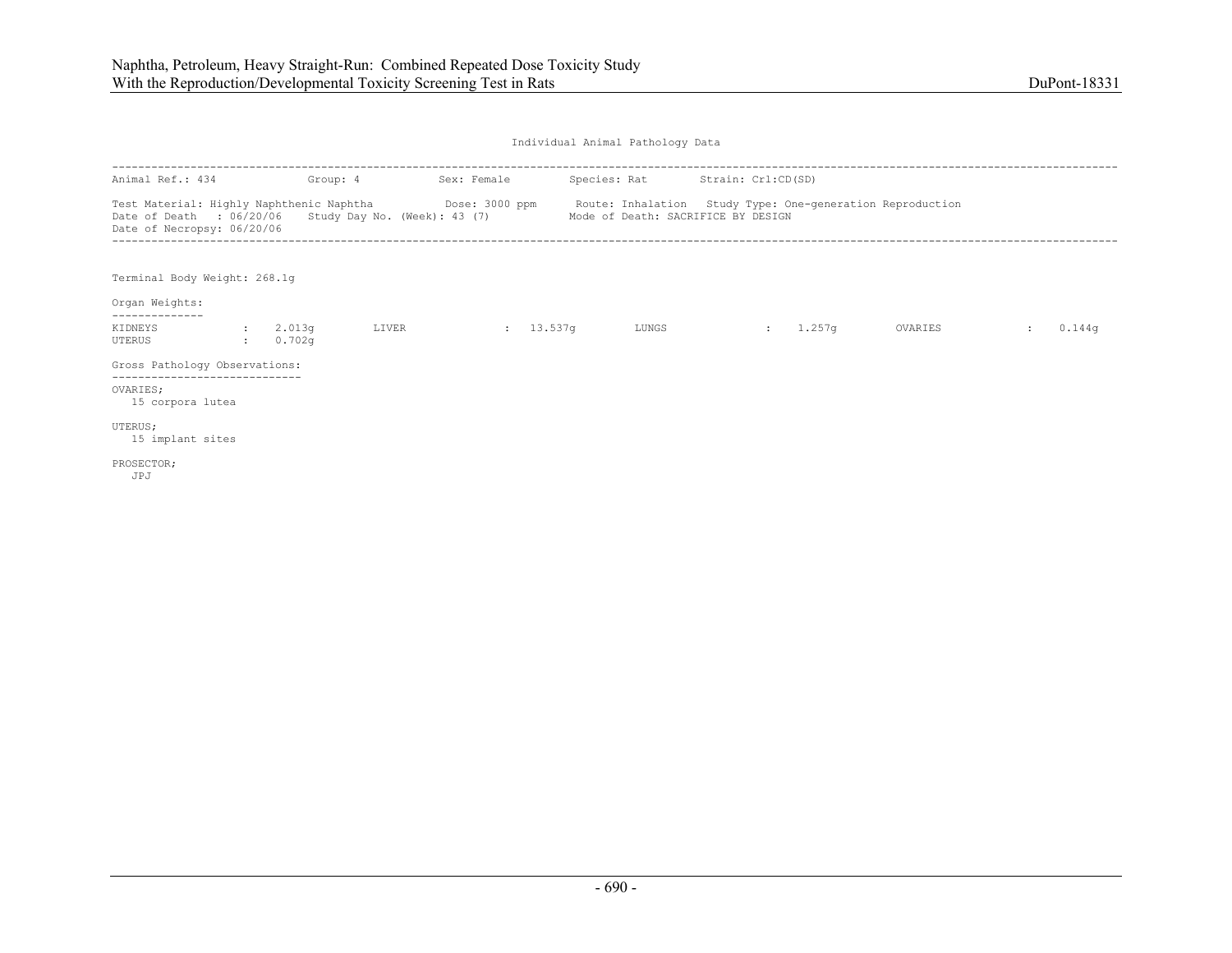| Animal Ref.: 435                                                                                                                                                                                                     |              |                    | Group: 4 | Sex: Female | Species: Rat Strain: Crl:CD(SD)    |          |         |        |
|----------------------------------------------------------------------------------------------------------------------------------------------------------------------------------------------------------------------|--------------|--------------------|----------|-------------|------------------------------------|----------|---------|--------|
| Test Material: Highly Naphthenic Naphtha <b>Show Dose: 3000 ppm</b> Route: Inhalation Study Type: One-generation Reproduction<br>Date of Death : 06/22/06 Study Day No. (Week): 45 (7)<br>Date of Necropsy: 06/22/06 |              |                    |          |             | Mode of Death: SACRIFICE BY DESIGN |          |         |        |
| Terminal Body Weight: 296.4q<br>Organ Weights:                                                                                                                                                                       |              |                    |          |             |                                    |          |         |        |
|                                                                                                                                                                                                                      |              |                    |          |             |                                    |          |         |        |
| KIDNEYS<br>UTERUS                                                                                                                                                                                                    | <b>State</b> | : 2.496q<br>0.878q | LIVER    | : 14.414q   | LUNGS                              | : 1.554q | OVARIES | 0.156q |
| Gross Pathology Observations:                                                                                                                                                                                        |              |                    |          |             |                                    |          |         |        |
| -------------------------<br>OVARIES:<br>15 corpora lutea                                                                                                                                                            |              |                    |          |             |                                    |          |         |        |
| UTERUS;<br>15 implant sites                                                                                                                                                                                          |              |                    |          |             |                                    |          |         |        |
| PROSECTOR;<br>JLH                                                                                                                                                                                                    |              |                    |          |             |                                    |          |         |        |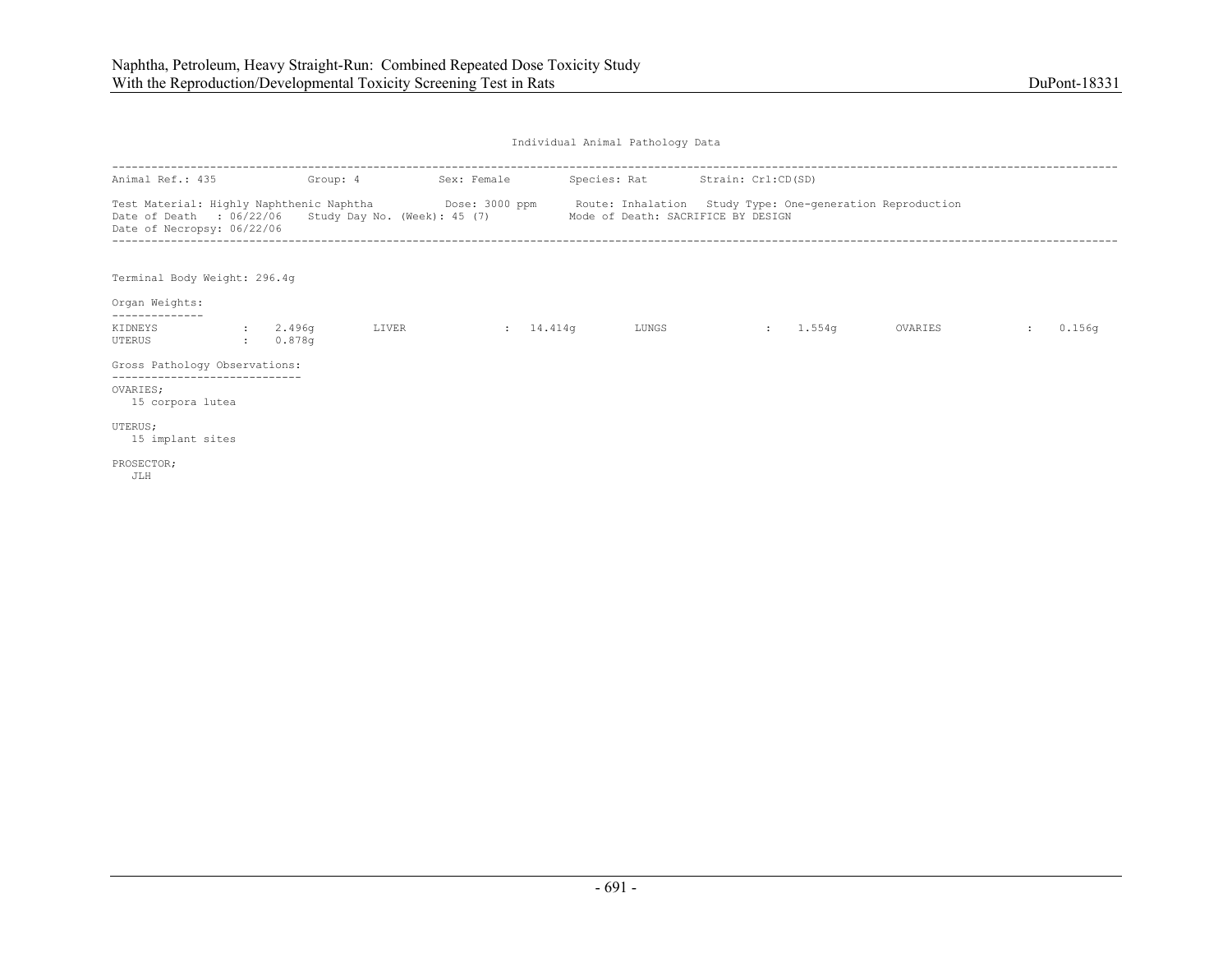| Animal Ref.: 436                                                                                                                                                                                                     | Group: 4             |       | Sex: Female         |       | Species: Rat Strain: Crl:CD(SD)    |        |         |        |
|----------------------------------------------------------------------------------------------------------------------------------------------------------------------------------------------------------------------|----------------------|-------|---------------------|-------|------------------------------------|--------|---------|--------|
| Test Material: Highly Naphthenic Naphtha <b>Show Bose: 3000 ppm</b> Route: Inhalation Study Type: One-generation Reproduction<br>Date of Death : 06/22/06 Study Day No. (Week): 45 (7)<br>Date of Necropsy: 06/22/06 |                      |       |                     |       | Mode of Death: SACRIFICE BY DESIGN |        |         |        |
| Terminal Body Weight: 301.2q<br>Organ Weights:                                                                                                                                                                       |                      |       |                     |       |                                    |        |         |        |
| KIDNEYS<br>UTERUS                                                                                                                                                                                                    | : 2.526q<br>: 0.860q | LIVER | $\frac{14.082q}{ }$ | LUNGS | <b>SECTION</b>                     | 1.386g | OVARIES | 0.155q |
| Gross Pathology Observations:                                                                                                                                                                                        |                      |       |                     |       |                                    |        |         |        |
| ------------------------<br>OVARIES:<br>19 corpora lutea                                                                                                                                                             |                      |       |                     |       |                                    |        |         |        |
| UTERUS;<br>19 implant sites                                                                                                                                                                                          |                      |       |                     |       |                                    |        |         |        |
| PROSECTOR;<br>JLH                                                                                                                                                                                                    |                      |       |                     |       |                                    |        |         |        |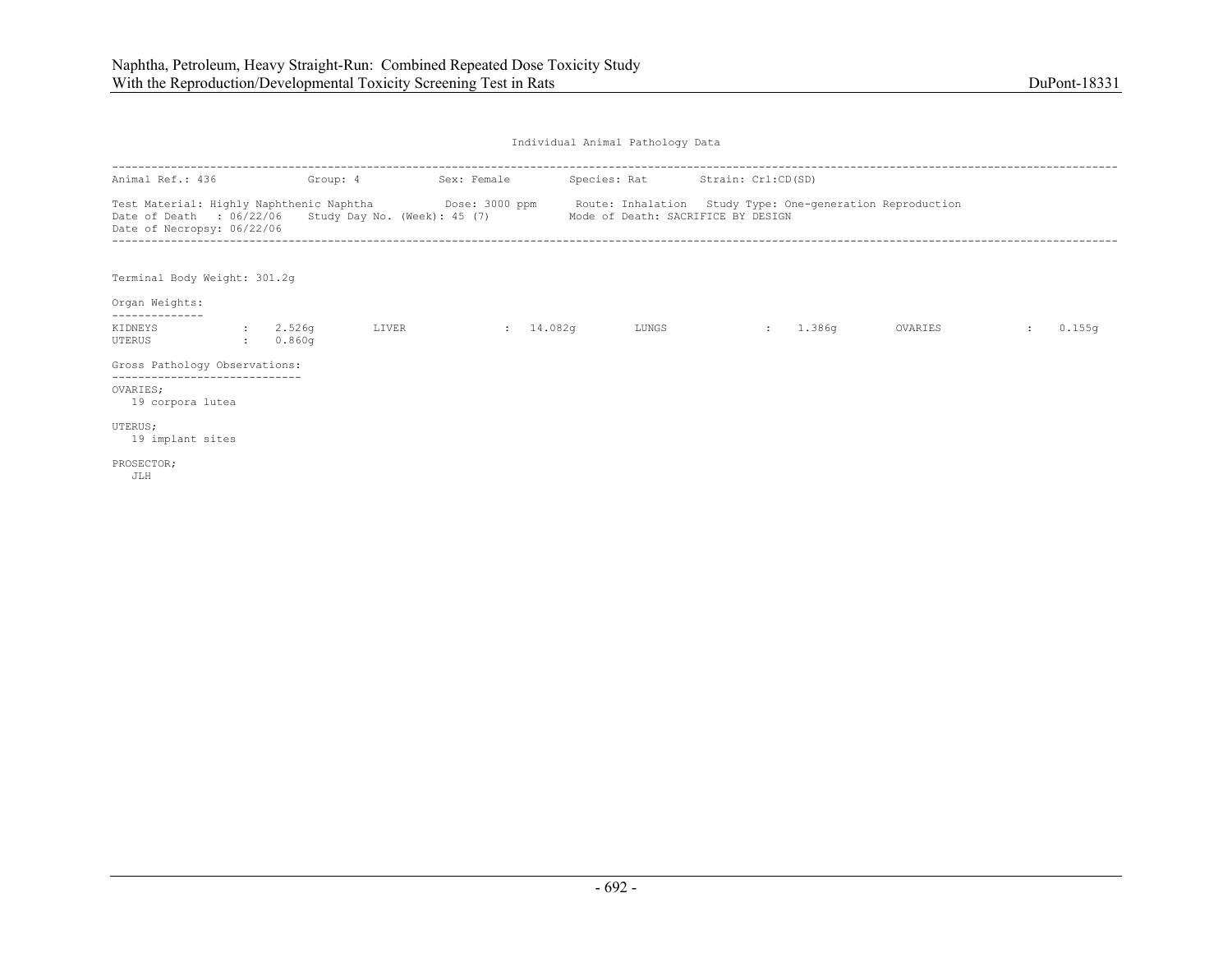**Appendix UU Microscopic Observations Listing Individual Animals Affected in Satellite Rats**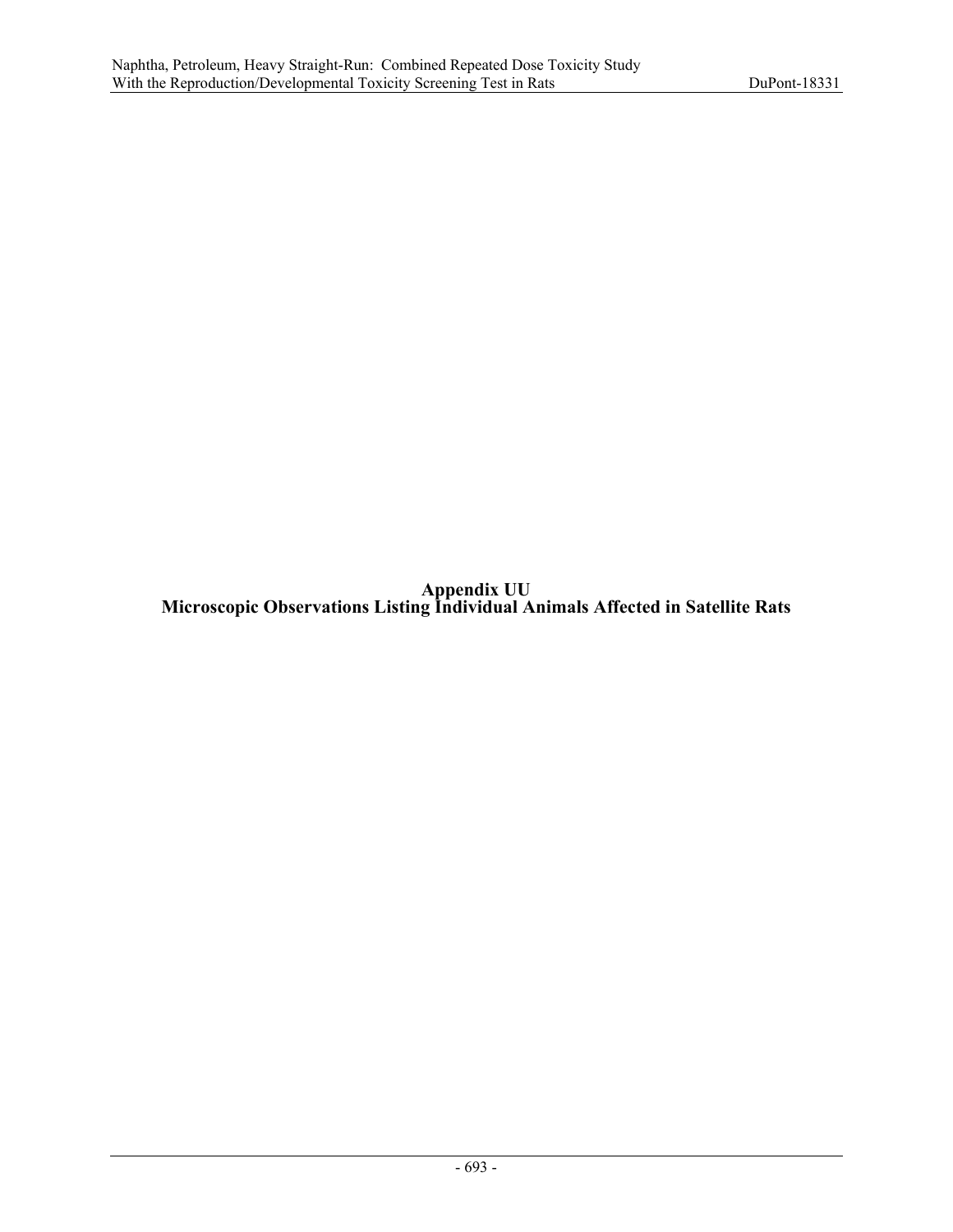Microscopic Observations Listing Individual Animals Affected in Satellite Rats

| Removal Reason: All of those selected | <b>FEMALES</b> |
|---------------------------------------|----------------|
| Group :                               | 3000 ppm       |
| CERVIX;                               |                |
| OVARIES;<br>Examined                  |                |
| OVIDUCT;                              | (1)<br>430     |
| UTERUS;                               | 430            |
| VAGINA:<br>Examined                   | 430            |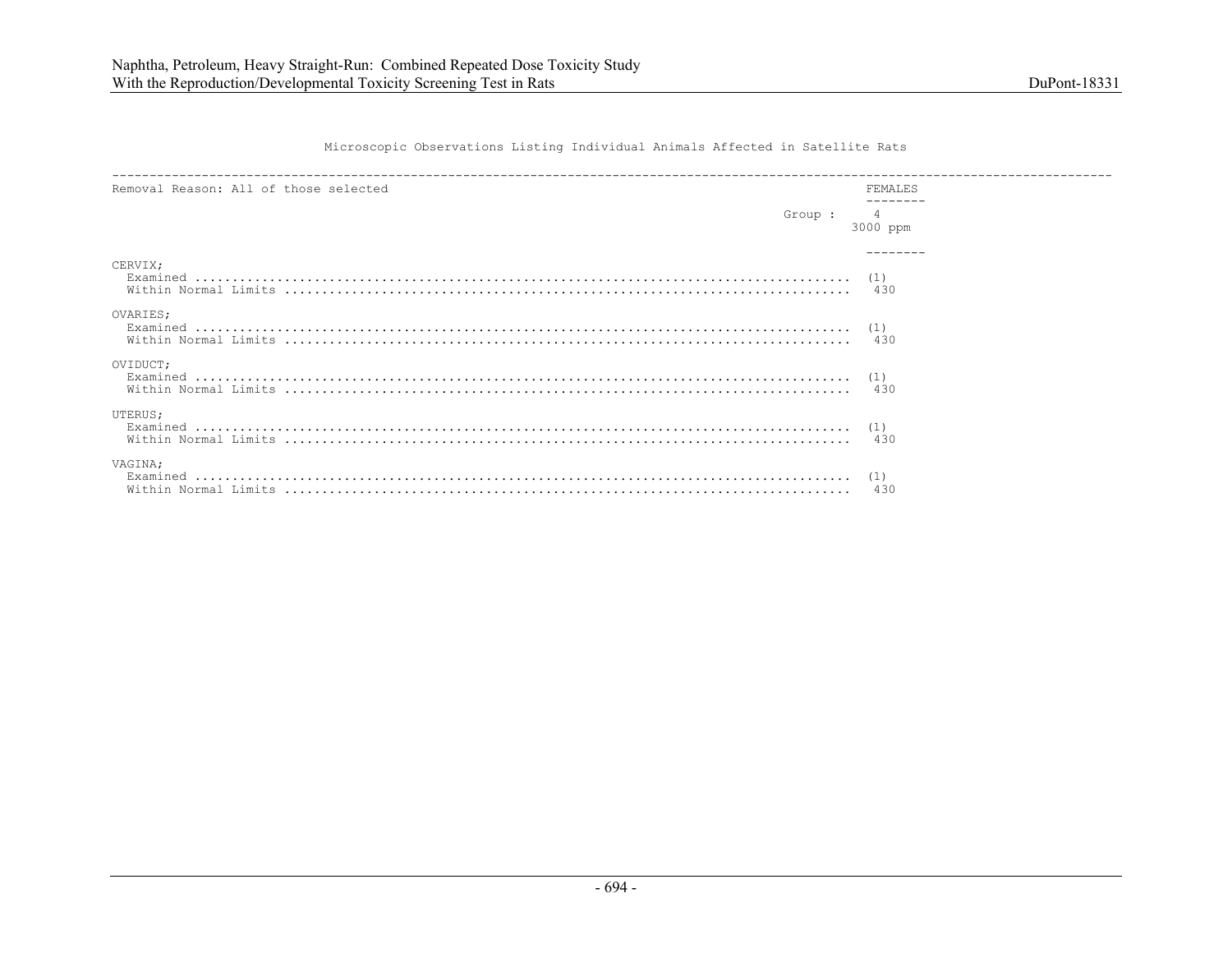**Appendix VV Water and Feed Analysis Reports**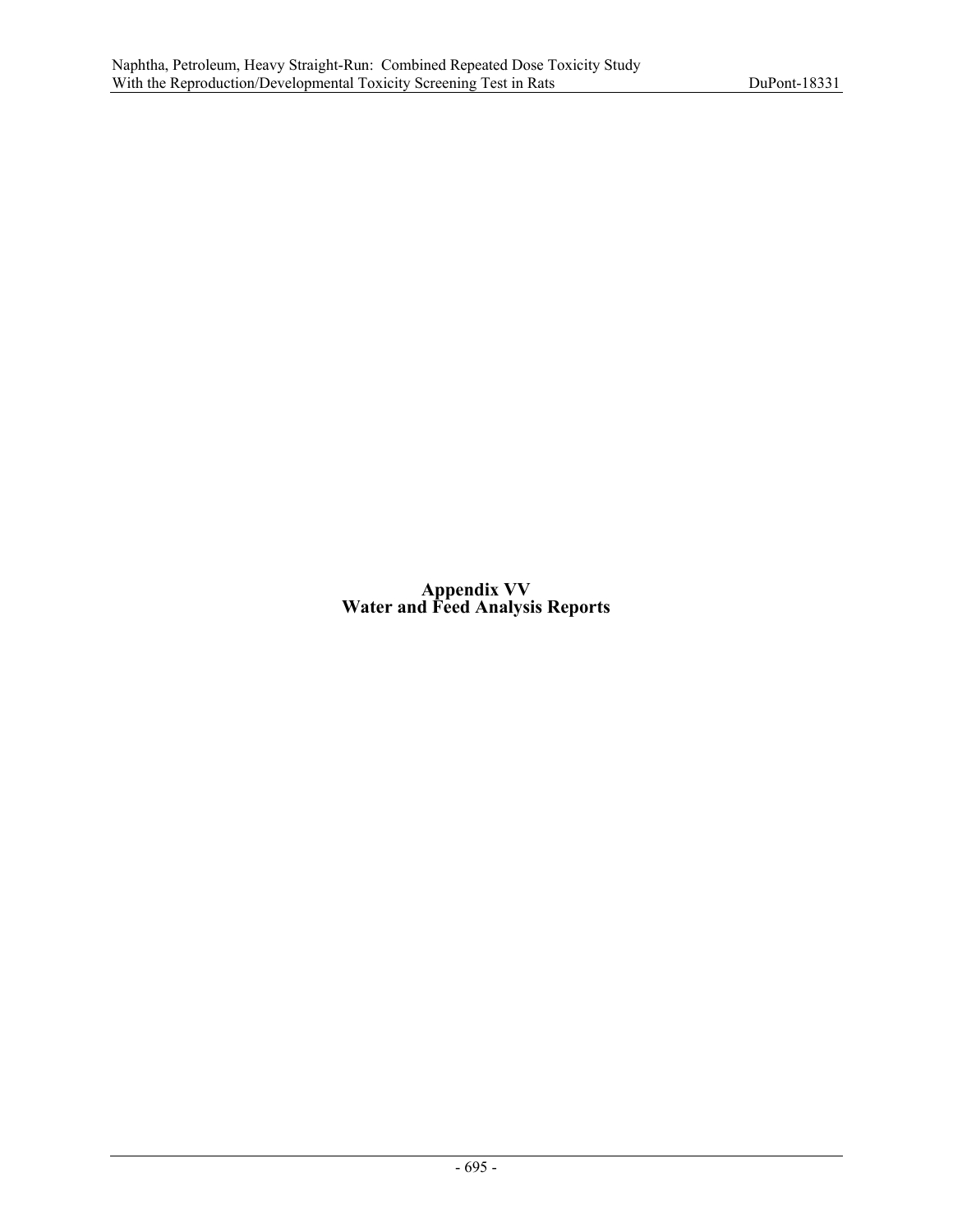$\overline{a}$ 

#### Certified Papers Retrieval

Page 1 of 2



Return to Certified Analysis Retrieval

**Product Code:**<br>Product Desc: Lab Number: Lot Code:<br>Entered:

r.

**CONSERVANCE CONSERVANCE CONSERVANCE CONSERVANCE CONSERVANCE CONSERVANCE CONSERVANCE CONSERVANCE CONSERVANCE CONSERVANCE CONSERVANCE CONSERVANCE CONSERVANCE CONSERVANCE CONSERVANCE CONSERVANCE CONSERVANCE CONSERVANCE CONSE** 

|                             |                              | 21.4<br>5.47 %<br>4.04 %       |                                                                                                                                               |  |  |
|-----------------------------|------------------------------|--------------------------------|-----------------------------------------------------------------------------------------------------------------------------------------------|--|--|
|                             |                              |                                |                                                                                                                                               |  |  |
|                             |                              |                                |                                                                                                                                               |  |  |
|                             |                              |                                |                                                                                                                                               |  |  |
|                             |                              | <b>LESS THAN 0.2 PPM</b>       |                                                                                                                                               |  |  |
|                             |                              | $0.0596$ PPM                   |                                                                                                                                               |  |  |
|                             |                              | $0.9392$ %                     |                                                                                                                                               |  |  |
|                             |                              |                                |                                                                                                                                               |  |  |
|                             |                              |                                |                                                                                                                                               |  |  |
|                             |                              |                                |                                                                                                                                               |  |  |
|                             |                              |                                |                                                                                                                                               |  |  |
|                             |                              |                                |                                                                                                                                               |  |  |
| <b>ORGANOPHOSPHATES PPM</b> |                              |                                |                                                                                                                                               |  |  |
| <b>LESS THAN</b><br>0.02    | Disulfoton                   |                                | LESS THAN                                                                                                                                     |  |  |
| <b>LESS THAN</b><br>0.02    | Malathion                    |                                |                                                                                                                                               |  |  |
| <b>LESS THAN</b><br>0.02    | Parathion                    |                                |                                                                                                                                               |  |  |
| LESS THAN<br>0.02           | Thiodan                      |                                | <b>LESS THAN</b>                                                                                                                              |  |  |
| LESS THAN<br>0.02           |                              |                                |                                                                                                                                               |  |  |
|                             |                              |                                |                                                                                                                                               |  |  |
| РРМ                         | <b>PESTICIDES AND</b><br>PCB | <b>PPM</b>                     |                                                                                                                                               |  |  |
| LESS THAN 0.02              | Alpha-BHC                    |                                | <b>LESS THAN 0.02</b>                                                                                                                         |  |  |
| LESS THAN 0.02              | Chiordane                    |                                | <b>LESS THAN 0.02</b>                                                                                                                         |  |  |
| LESS THAN 0.02              | DDT                          |                                | LESS THAN 0.02                                                                                                                                |  |  |
| <b>LESS THAN 0.02</b>       | Dieldrin                     |                                | <b>LESS THAN 0.02</b>                                                                                                                         |  |  |
| LESS THAN 0.02              | Інсв                         |                                | LESS THAN 0.02                                                                                                                                |  |  |
| LESS THAN 0.02              | Heptachlor Epoxide           | <b>LESS THAN 0.02</b>          |                                                                                                                                               |  |  |
|                             |                              | Methoxychlor<br>LESS THAN 0.02 |                                                                                                                                               |  |  |
|                             | LESS THAN 0.02               |                                | 0.175 PPM<br>LESS THAN 0.025 PPM<br>0.6777 %<br>0.336 PPM<br><b>ORGANOPHOSPHATES PPM</b><br>0.02<br>10.02<br><b>LESS THAN</b><br>0.02<br>0.02 |  |  |

http://www.labdiet.com/certified/pwa\_spc002.asp

4/19/2006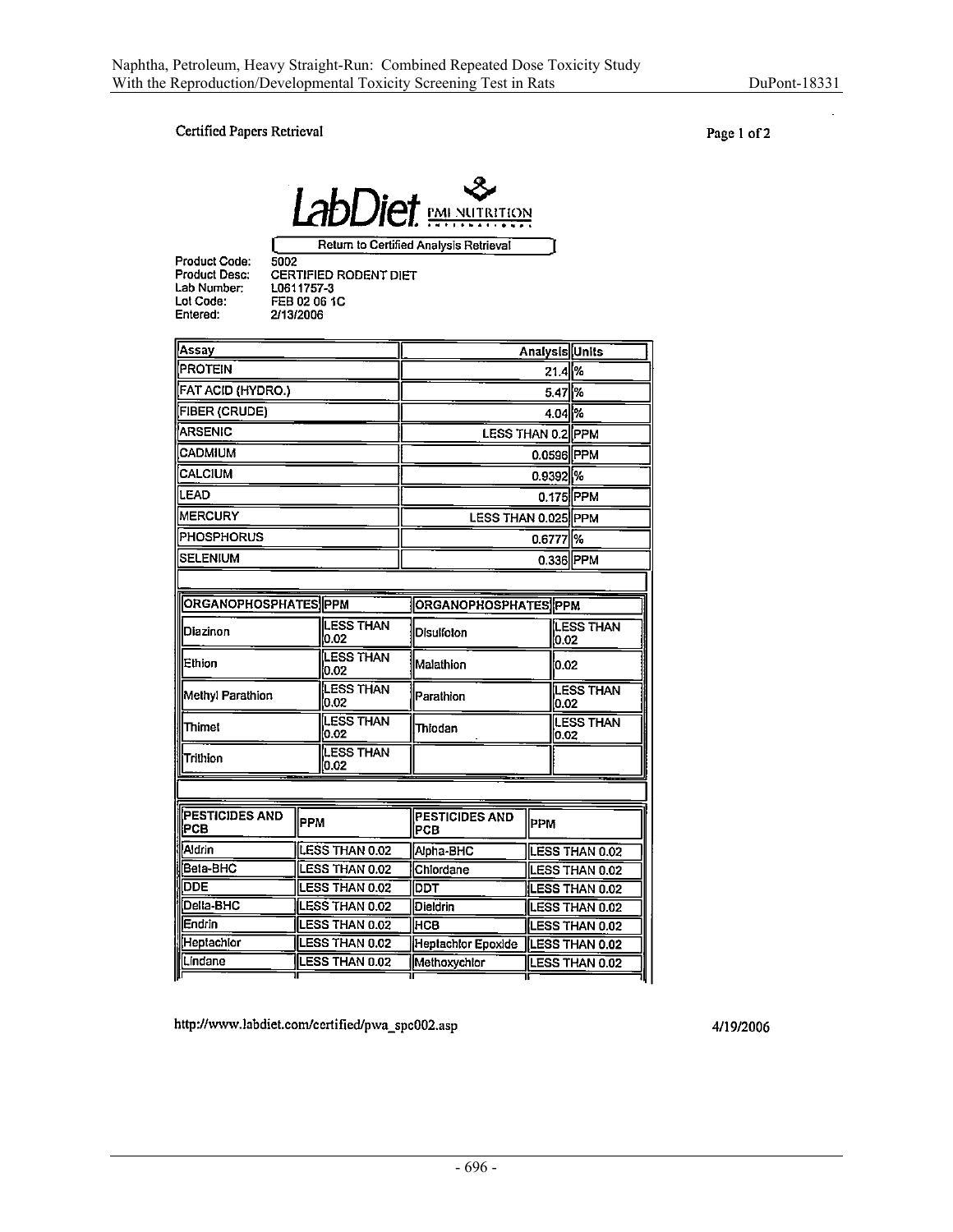$\bar{z}$ 

#### Certified Papers Retrieval

Page 2 of 2

| lirex            | ILESS THAN 0.02<br>llPCB               | <b>ILESS THAN 0.15</b> |
|------------------|----------------------------------------|------------------------|
| <b>FLATOXINS</b> | ----<br><b>IIPPB Aflatoxins</b><br>$-$ | ILESS THAN 5           |
|                  |                                        |                        |

No notes.

No ficies.<br>
For additional information, please contact:<br>
1) Customer Service at (314) 982-1310 -- for assay methodology<br>
2) Dr. Dorrance Haught at (314) 317-5178 -- for nutritional interpretation<br>
3) Richmond, IN Manufactu

The term "Less Than" is used to signify the lower limit of quantitation of the procedure under the conditions employed.<br>The use of the term "Less Than" does not imply that traces of analyte were present.

http://www.labdiet.com/certified/pwa\_spc002.asp

4/19/2006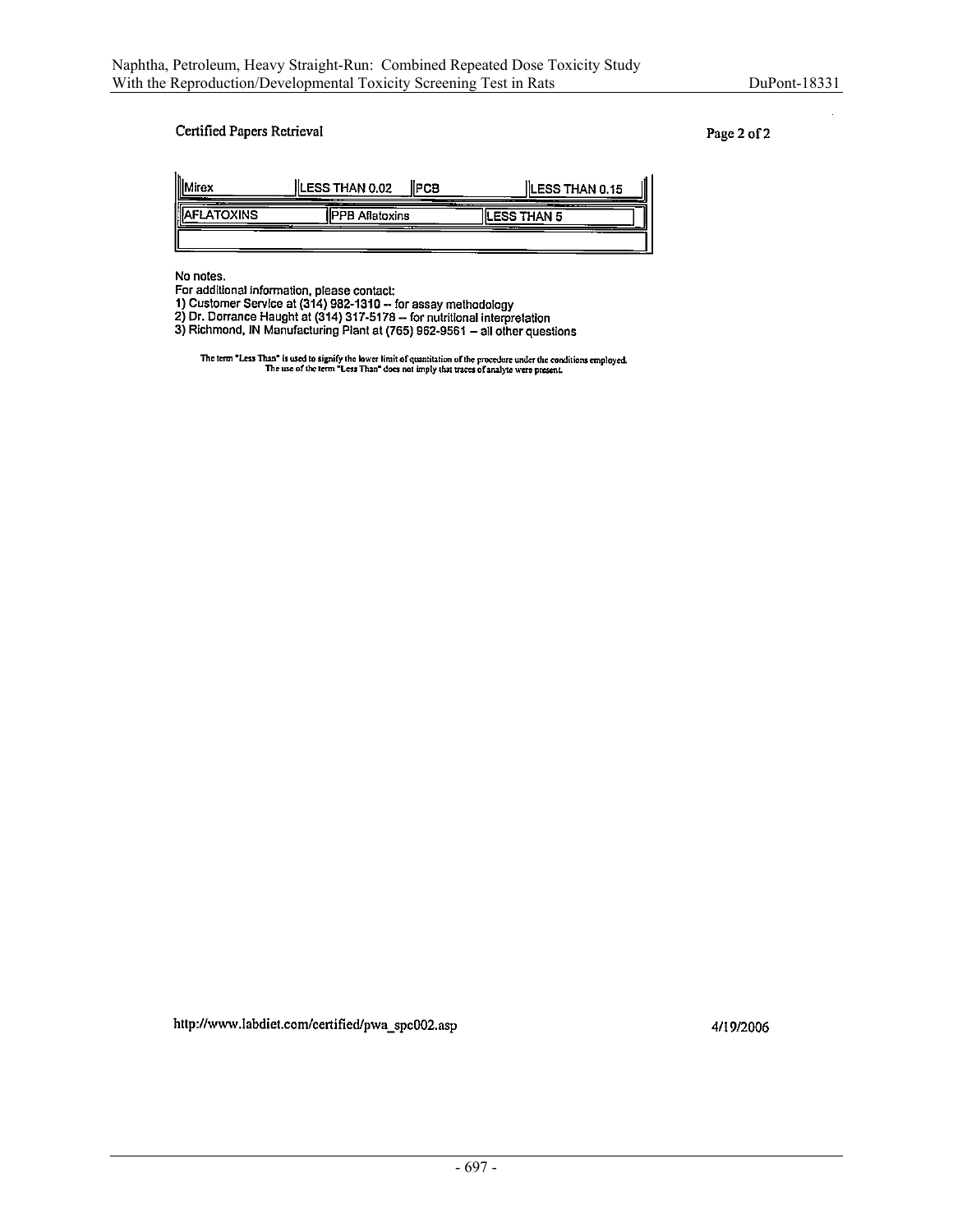#### Certified Papers Retrieval

Page 1 of 2



Product Code:<br>Product Desc: Lab Number: Lot Code: Entered:

5002<br>CERTIFIED RODENT DIET L0612463-2 FEB 14 06 1B 3/3/2006

| Assay                 |            |                           |  |                                    | Analysis Units    |                          |
|-----------------------|------------|---------------------------|--|------------------------------------|-------------------|--------------------------|
| <b>PROTEIN</b>        |            |                           |  |                                    | 21.2 %            |                          |
| FAT ACID (HYDRO.)     |            |                           |  |                                    | 5.53 %            |                          |
| FIBER (CRUDE)         |            |                           |  |                                    | 4.08 %            |                          |
| <b>ARSENIC</b>        |            |                           |  |                                    | LESS THAN 0.2 PPM |                          |
| CADMIUM               |            |                           |  |                                    |                   | 0.0514 PPM               |
| CALCIUM               |            |                           |  |                                    |                   | $0.9411$ %               |
| LEAD                  |            |                           |  |                                    |                   | 0.263 PPM                |
| <b>MERCURY</b>        |            |                           |  | LESS THAN 0.025 PPM                |                   |                          |
| <b>PHOSPHORUS</b>     |            |                           |  |                                    |                   | $0.6669$ %               |
| <b>SELENIUM</b>       |            |                           |  |                                    |                   | 0.269 PPM                |
|                       |            |                           |  |                                    |                   |                          |
| ORGANOPHOSPHATES PPM  |            |                           |  | ORGANOPHOSPHATES PPM               |                   |                          |
| Diazinon              |            | <b>LESS THAN</b><br>lo.o2 |  | Disulfoton                         |                   | <b>LESS THAN</b><br>0.02 |
| Ethion                |            | <b>LESS THAN</b><br>0.02  |  | Malathion                          | LESS THAN<br>0.02 |                          |
| Methyl Parathion      |            | <b>LESS THAN</b><br>0.02  |  | Parathion                          |                   | <b>LESS THAN</b><br>0.02 |
| Thimet                |            | <b>LESS THAN</b><br>0.02  |  | Thiodan                            | LESS THAN<br>0.02 |                          |
| Trithlon              |            | <b>LESS THAN</b><br>0.02  |  |                                    |                   |                          |
|                       |            |                           |  |                                    |                   |                          |
| PESTICIDES AND<br>PCB | <b>РРМ</b> |                           |  | PESTICIDES AND<br>PCB              | <b>PPM</b>        |                          |
| Aldrin                |            | LESS THAN 0.02            |  | Alpha-BHC                          |                   | LESS THAN 0.02           |
| Beta-BHC              |            | LESS THAN 0.02            |  | Chlordane                          |                   | LESS THAN 0.02           |
| DDE                   |            | LESS THAN 0.02            |  | DDT                                |                   | <b>LESS THAN 0.02</b>    |
| Delta-BHC             |            | LESS THAN 0.02            |  | Dieldrin                           |                   | LESS THAN 0.02           |
| Endrin                |            | LESS THAN 0.02            |  | Інсв                               | LESS THAN 0.02    |                          |
| Heptachlor            |            | LESS THAN 0.02            |  | Heptachlor Epoxide  LESS THAN 0.02 |                   |                          |

http://www.labdiet.com/certified/pwa\_spc002.asp

LESS THAN 0.02

Lindane

4/19/2006

Methoxychlor

LESS THAN 0.02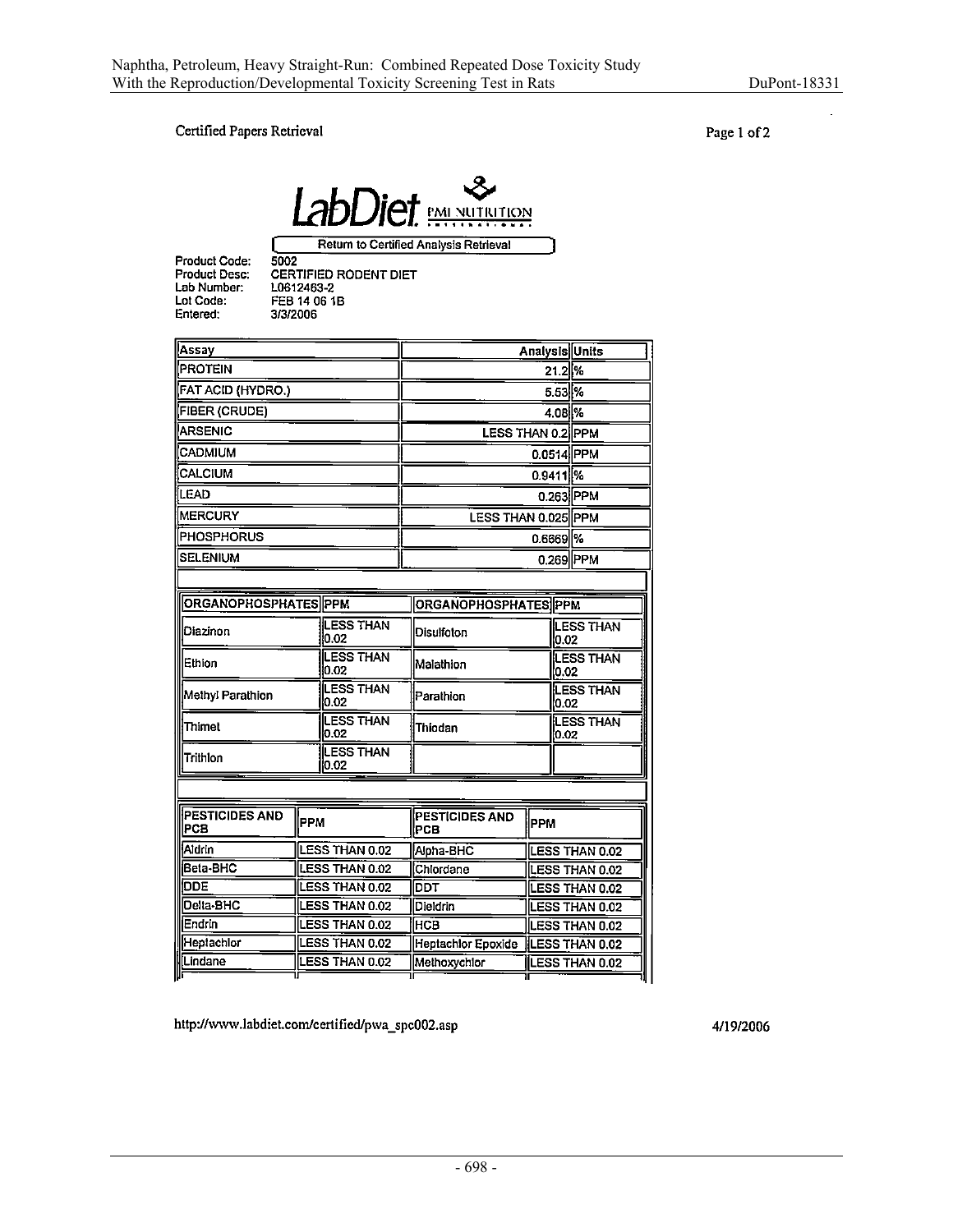÷.

#### Certified Papers Retrieval

Page 2 of 2

| lh.<br>irex       | <b>ILESS THAN 0.02</b><br><b>IPCB</b> | ILESS THAN 0.15       |
|-------------------|---------------------------------------|-----------------------|
| <b>\FLATOXINS</b> | <b>IPPB Aflatoxins</b><br>__          | ____<br>llLESS THAN 5 |
|                   |                                       |                       |

No notes.

No houes.<br>
For additional information, please contact:<br>
1) Customer Service at (314) 982-1310 -- for assay methodology<br>
2) Dr. Dorrance Haught at (314) 317-5178 -- for nutritional interpretation<br>
3) Richmond, IN Manufactur

The term "Less Than" is used to signify the lower limit of quantitation of the procedure under the conditions employed.<br>The use of the term "Less Than" does not imply that traces of analyte were present.

http://www.labdiet.com/certified/pwa\_spc002.asp

4/19/2006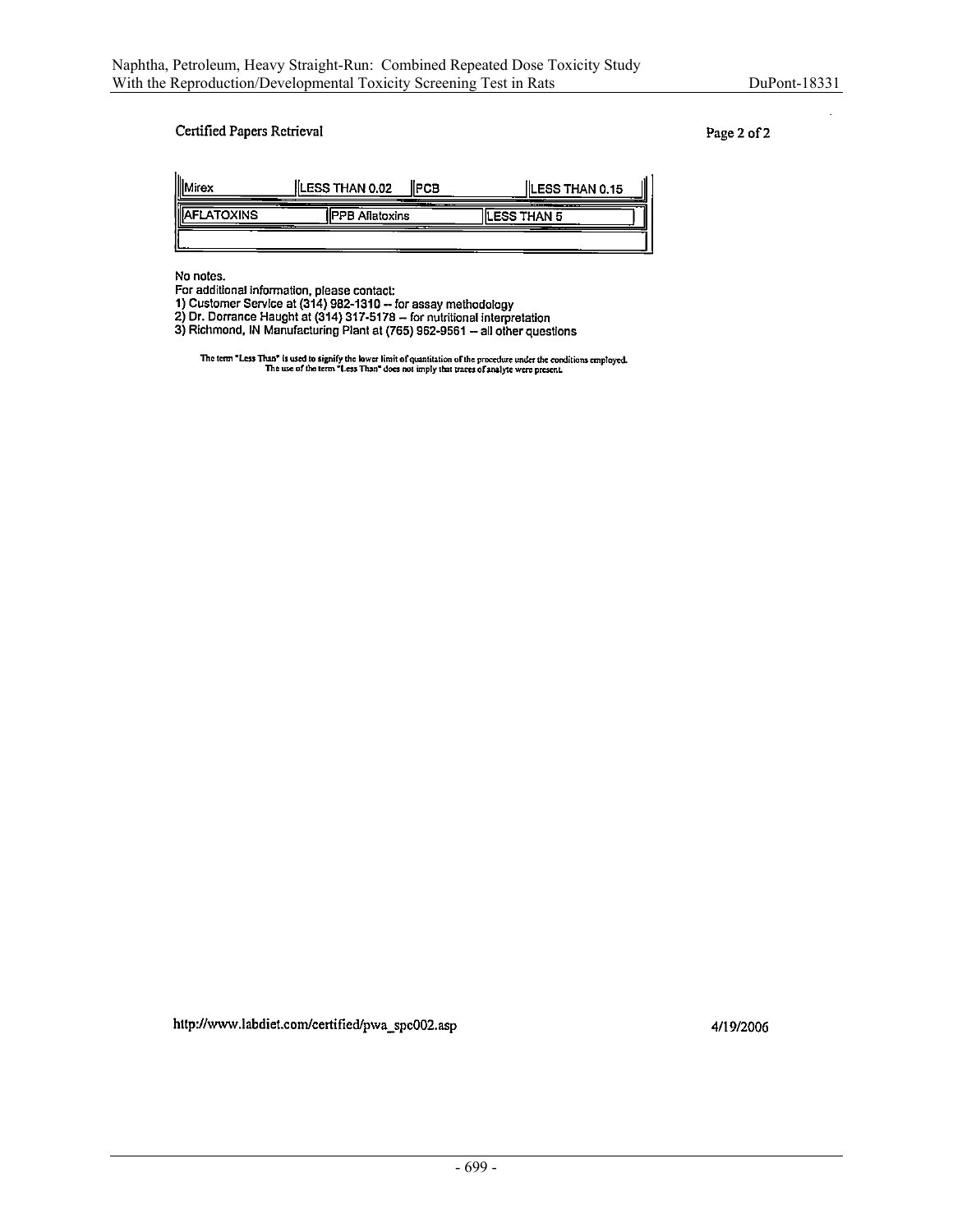### Certified Papers Retrieval

Page 1 of 2



Product Code:<br>Product Desc: Lab Number: Lot Code:

Entered:

 $5002$ **CERTIFIED RODENT DIET<br>L0614500-3<br>MAR 25 06 1C** 4/14/2006

| Assay                       |                |                          |  |                                    |                          | Analysis Units           |  |
|-----------------------------|----------------|--------------------------|--|------------------------------------|--------------------------|--------------------------|--|
| <b>PROTEIN</b>              |                |                          |  |                                    |                          | $21.3$ $\%$              |  |
| FAT ACID (HYDRO.)           |                |                          |  |                                    |                          | $5.32$ %                 |  |
| FIBER (CRUDE)               |                |                          |  |                                    | $4.2\%$                  |                          |  |
| <b>ARSENIC</b>              |                |                          |  |                                    | LESS THAN 0.2 PPM        |                          |  |
| <b>CADMIUM</b>              |                |                          |  |                                    |                          | $0.104$  PPM             |  |
| <b>CALCIUM</b>              |                |                          |  |                                    |                          | $0.8133$ %               |  |
| <b>LEAD</b>                 |                |                          |  |                                    |                          | 0.173 PPM                |  |
| <b>MERCURY</b>              |                |                          |  | LESS THAN 0.025 PPM                |                          |                          |  |
| <b>PHOSPHORUS</b>           |                |                          |  |                                    |                          | $0.5701$ %               |  |
| <b>SELENIUM</b>             |                |                          |  |                                    |                          | 0.321 PPM                |  |
|                             |                |                          |  |                                    |                          |                          |  |
| <b>ORGANOPHOSPHATES PPM</b> |                |                          |  | ORGANOPHOSPHATES PPM               |                          |                          |  |
|                             |                |                          |  |                                    |                          |                          |  |
| Diazinon                    |                | <b>LESS THAN</b><br>0.02 |  | Disulfoton                         |                          | <b>LESS THAN</b><br>0.02 |  |
| Ethion                      |                | <b>LESS THAN</b><br>0.02 |  | Malathion                          | <b>LESS THAN</b><br>0.02 |                          |  |
| Methyl Parathion            |                | <b>LESS THAN</b><br>0.02 |  | Parathion                          | <b>LESS THAN</b><br>0.02 |                          |  |
| Thimet                      |                | <b>LESS THAN</b><br>0.02 |  | Thiodan                            | <b>LESS THAN</b><br>0.02 |                          |  |
| Trithion                    |                | <b>LESS THAN</b><br>0.02 |  |                                    |                          |                          |  |
|                             |                |                          |  |                                    |                          |                          |  |
|                             |                |                          |  |                                    |                          |                          |  |
| PESTICIDES AND<br>PCB       | <b>PPM</b>     |                          |  | PESTICIDES AND<br><b>PCB</b>       | <b>PPM</b>               |                          |  |
| Aldrin                      |                | <b>LESS THAN 0.02</b>    |  | Aipha-BHC                          |                          | LESS THAN 0.02           |  |
| Beta-BHC                    | LESS THAN 0.02 |                          |  | Chlordane                          |                          | LESS THAN 0.02           |  |
| <b>DDE</b>                  | LESS THAN 0.02 |                          |  | דסס                                |                          | LESS THAN 0.02           |  |
| Delta-BHC                   | LESS THAN 0.02 |                          |  | Dieldrin                           | LESS THAN 0.02           |                          |  |
| Endrin                      | LESS THAN 0.02 |                          |  | Інсв                               |                          | <b>LESS THAN 0.02</b>    |  |
| Heptachlor                  | LESS THAN 0.02 |                          |  | Heptachlor Epoxide  LESS THAN 0.02 |                          |                          |  |

http://www.labdiet.com/certified/pwa\_spc002.asp

Lindane

LESS THAN 0.02

5/17/2006

Methoxychlor

LESS THAN 0.02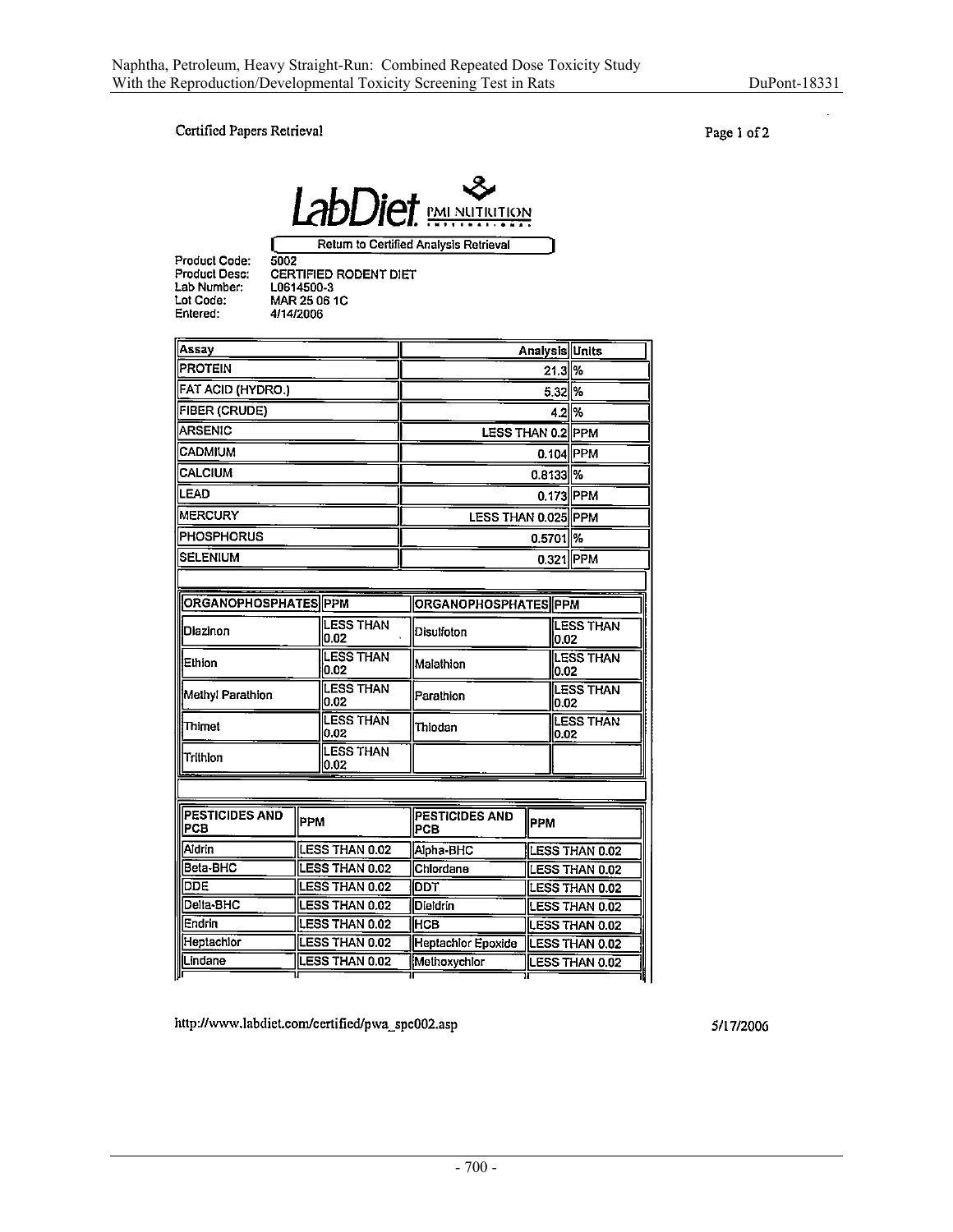ù.

### Certified Papers Retrieval

Page 2 of 2

| lirex            | LESS THAN 0.02<br>IIPCR<br>----     | <b>ILESS THAN 0.15</b>  |
|------------------|-------------------------------------|-------------------------|
| <b>FLATOXINS</b> | ___<br><b>IPPB Aflatoxins</b><br>__ | __<br><b>ESS THAN 5</b> |
|                  |                                     | ______                  |

No notes.

 $\ddot{\phantom{a}}$ 

For additional information, please contact:<br>1) Customer Service at (314) 982-1310 -- for assay methodology<br>2) Dr. Dorrance Haught at (314) 317-5178 -- for nutritional interpretation<br>3) Richmond, IN Manufacturing Plant at (

The term "Less Than" is used to signify the lower limit of quantitation of the procedure under the conditions employed.<br>The use of the term "Less Than" does not imply that traces of analyte were present.

http://www.labdiet.com/certified/pwa\_spc002.asp

5/17/2006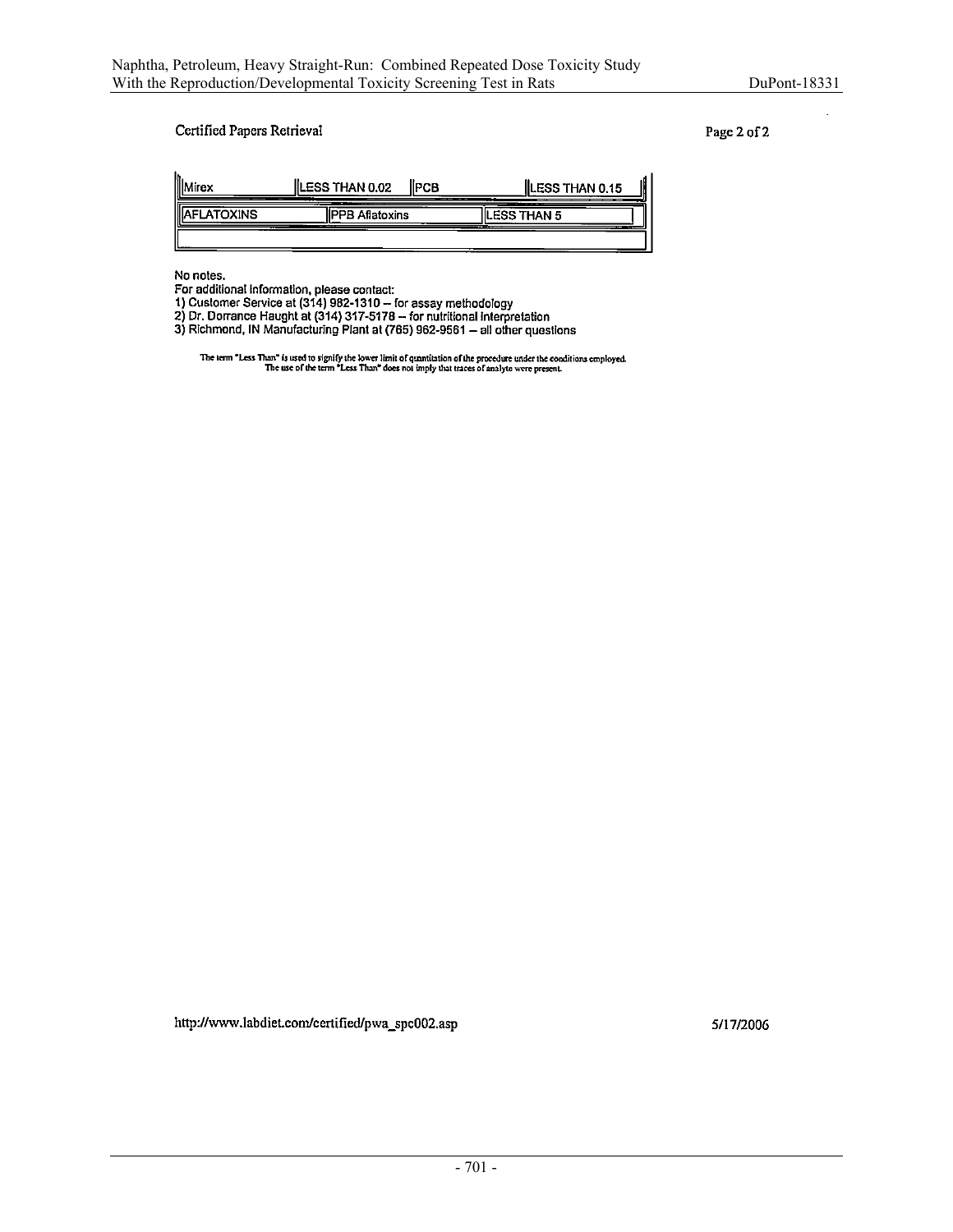$\overline{a}$ 

### Certified Papers Retrieval

Page 1 of 2



Product Code: Product Desc: Lab Number:<br>Lab Number:

Entered:

5002<br>CERTIFIED RODENT DIET<br>L0614778-2<br>MAR 31 06 1B<br>4/14/2006

| Assay                        |                       |                           |                                              |                              |                       |                  | <b>Analysis Units</b> |
|------------------------------|-----------------------|---------------------------|----------------------------------------------|------------------------------|-----------------------|------------------|-----------------------|
| <b>PROTEIN</b>               |                       |                           |                                              | 20.9 %                       |                       |                  |                       |
| FAT ACID (HYDRO.)            |                       |                           |                                              |                              |                       |                  | 6 %                   |
| FIBER (CRUDE)                |                       |                           |                                              | 4.78 %                       |                       |                  |                       |
| <b>ARSENIC</b>               |                       |                           |                                              | LESS THAN 0.2 PPM            |                       |                  |                       |
| <b>CADMIUM</b>               |                       |                           |                                              | 0.0909 PPM                   |                       |                  |                       |
| <b>CALCIUM</b>               |                       |                           |                                              | $0.8889$ %                   |                       |                  |                       |
| LEAD                         |                       |                           |                                              |                              |                       |                  | $0.225$  PPM          |
| <b>MERCURY</b>               |                       |                           |                                              | LESS THAN 0.025 PPM          |                       |                  |                       |
| PHOSPHORUS                   |                       |                           |                                              | $0.664$ $\%$                 |                       |                  |                       |
| <b>SELENIUM</b>              |                       |                           |                                              |                              |                       |                  | 0.298 PPM             |
|                              |                       |                           |                                              |                              |                       |                  |                       |
| ORGANOPHOSPHATES PPM         |                       |                           |                                              | <b>ORGANOPHOSPHATES PPM</b>  |                       |                  |                       |
| <b>LESS THAN</b><br>Diazinon |                       | 0.02                      |                                              | Disulfoton                   |                       | 0.02             | <b>LESS THAN</b>      |
| Ethion                       |                       | <b>LESS THAN</b><br>0.02  |                                              | Malathlon<br>0.02            |                       |                  |                       |
| Methyl Parathion             |                       | <b>LESS THAN</b><br>0.02  | Parathion<br>10.02                           |                              | <b>LESS THAN</b>      |                  |                       |
| Thimet                       |                       | <b>LESS THAN</b><br>lo 02 |                                              | Thiodan<br>0.02              |                       | <b>LESS THAN</b> |                       |
| Trithion                     |                       | <b>LESS THAN</b><br>lo.o2 |                                              |                              |                       |                  |                       |
|                              |                       |                           |                                              |                              |                       |                  |                       |
| <b>PESTICIDES AND</b><br>PCB | Іррм                  |                           |                                              | <b>PESTICIDES AND</b><br>PCB | Іррм                  |                  |                       |
| Aidrin                       | LESS THAN 0.02        |                           |                                              | Alpha-BHC                    | LESS THAN 0.02        |                  |                       |
| Beta-BHC                     | LESS THAN 0.02        |                           |                                              | Chlordane                    | <b>LESS THAN 0.02</b> |                  |                       |
| <b>DDE</b>                   | LESS THAN 0.02        |                           |                                              | <b>DDT</b>                   | LESS THAN 0.02        |                  |                       |
| Delta-BHC                    | LESS THAN 0.02        |                           |                                              | <b>Dieldrin</b>              |                       |                  | LESS THAN 0.02        |
| Endrin                       | <b>LESS THAN 0.02</b> |                           |                                              | <b>HCB</b>                   | LESS THAN 0.02        |                  |                       |
| Heptachlor                   |                       | LESS THAN 0.02            | Heptachlor Epoxide<br><b>ILESS THAN 0.02</b> |                              |                       |                  |                       |
| Lindane                      |                       | LESS THAN 0.02            |                                              | Methoxychlor                 |                       |                  | <b>LESS THAN 0.02</b> |
|                              |                       |                           |                                              |                              |                       |                  |                       |

http://www.labdiet.com/certified/pwa\_spc002.asp

5/17/2006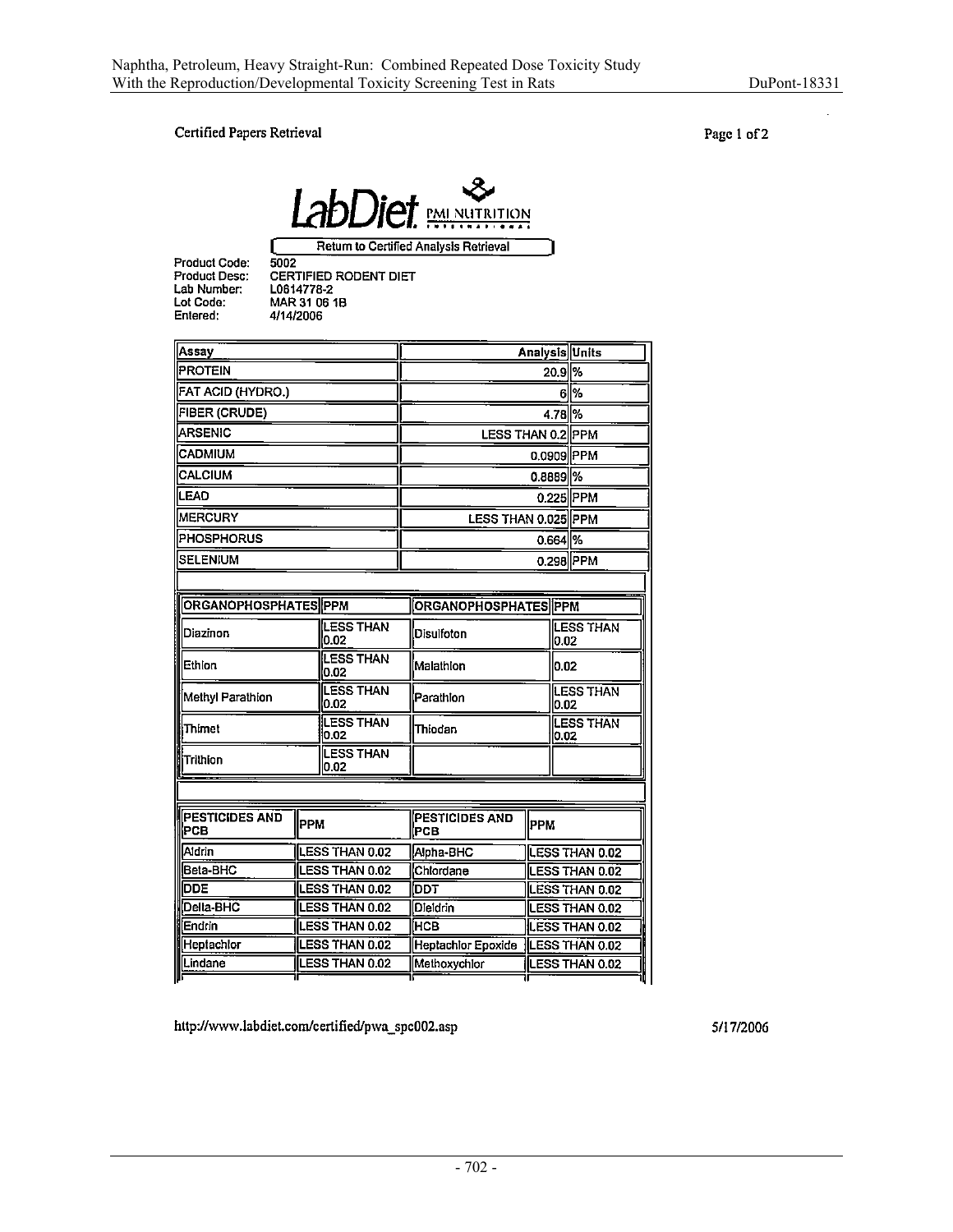#### Certified Papers Retrieval

Page 2 of 2

| ilrey                   | ILESS THAN 0.02<br>IPCB<br>--<br>$-$              | IILESS THAN 0.15<br>____<br>___ |
|-------------------------|---------------------------------------------------|---------------------------------|
| __<br><b>VFLATOXINS</b> | <b>IPPB Aflatoxins</b><br><b>STATISTICS</b><br>__ | ___<br><b>FSS THAN 5</b>        |
|                         |                                                   |                                 |

No notes.

 $\ddot{\phantom{a}}$ 

For additional information, please contact:<br>1) Customer Service at (314) 982-1310 – for assay methodology<br>2) Dr. Dorrance Haught at (314) 317-5178 – for nutritional interpretation<br>3) Richmond, IN Manufacturing Plant at (76

The term "Less Than" is used to signify the lower limit of quantitation of the procedure under the conditions employed.<br>The use of the term "Less Than" does not imply that traces of analyte were present.

http://www.labdiet.com/certified/pwa\_spc002.asp

5/17/2006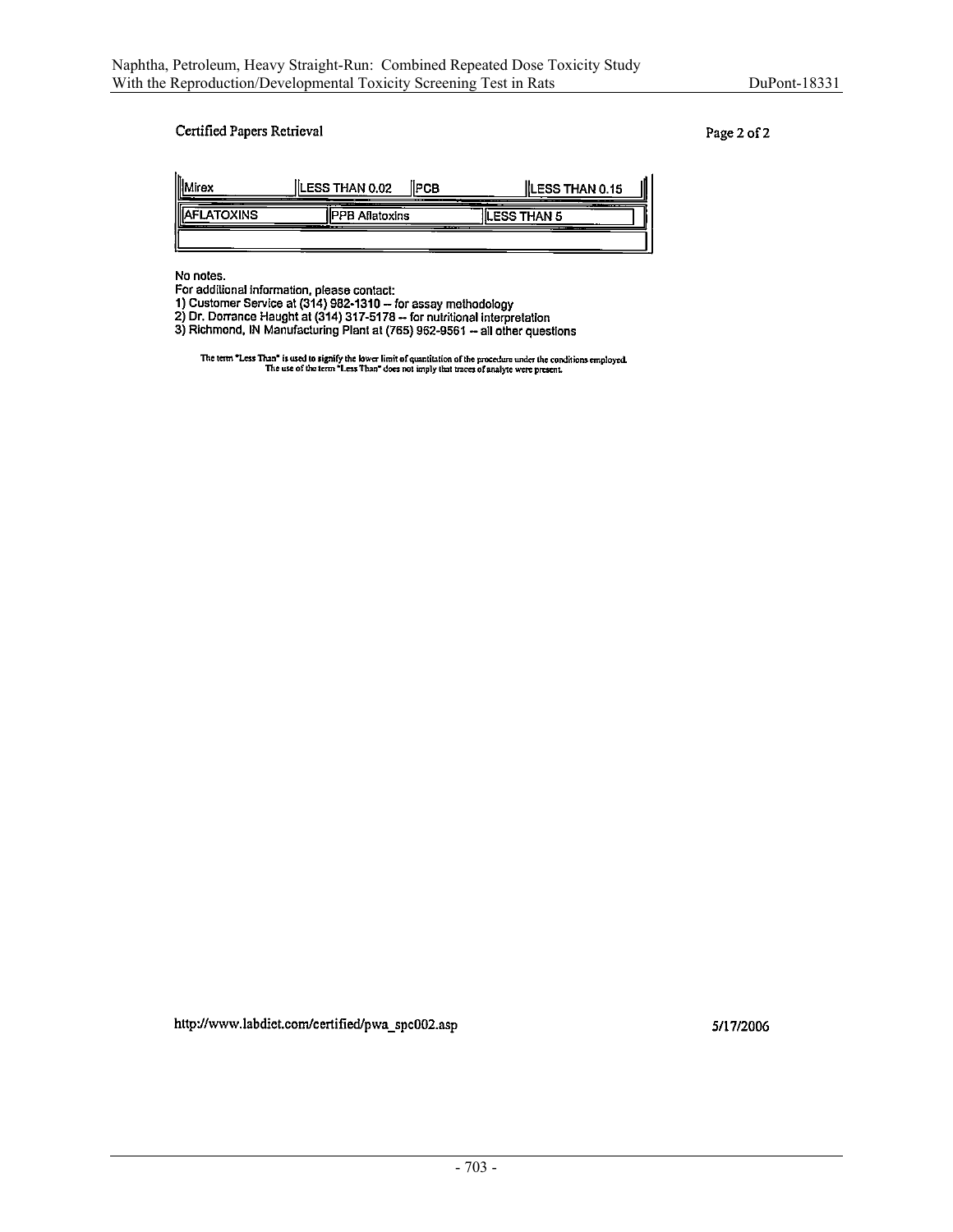Microbiological Analysis of Water Second Quarter 2006

# E.I. du Pont de Nemours and Company HASKELL LABORATORY FOR HEALTH AND ENVIRONMENTAL SCIENCE

MICROBIOLOGICAL ANALYSIS OF WATER FROM HASKELL 20 전 ă. VEG BÚILDING HA (LE)

Second Quarter 2006

All locations tested in Haskell Building 1 were negative for the presumptive presence of coliforms (Table 1). The EPA standard for drinking water is 0 total coliforms/100 mL. The presumptive presence or absence (P/A) of coliform bacteria was determined with the Colilert P/A reagent (EPA approved) obtained from Idexx Laboratories, Inc. Each sample (approximately 100 mL) was collected in a sterile container. The content of one P/A Snap Pack was added to each sample. All samples for presumptive P/A were evaluated after 24 hours of incubation.

All locations tested in Haskell Building 1 were below the EPA limit of 500 CFU/mL for heterotrophic plate samples (Table 1). All heterotrophic plate samples were incubated at  $35^0C$  (+/- 0.5<sup>0</sup> C) for approximately 48 hours.

All locations tested in Haskell Building 1 were negative for the presence of Pseudomonas aeruginosa (Table 1). All samples for Pseudomonas aeruginosa were evaluated after 24 hours of incubation for growth. All samples with no growth presence were evaluated after 48 hours of incubation.

Notebook: E 98545-AA pp. 49-56

Page 1 of 4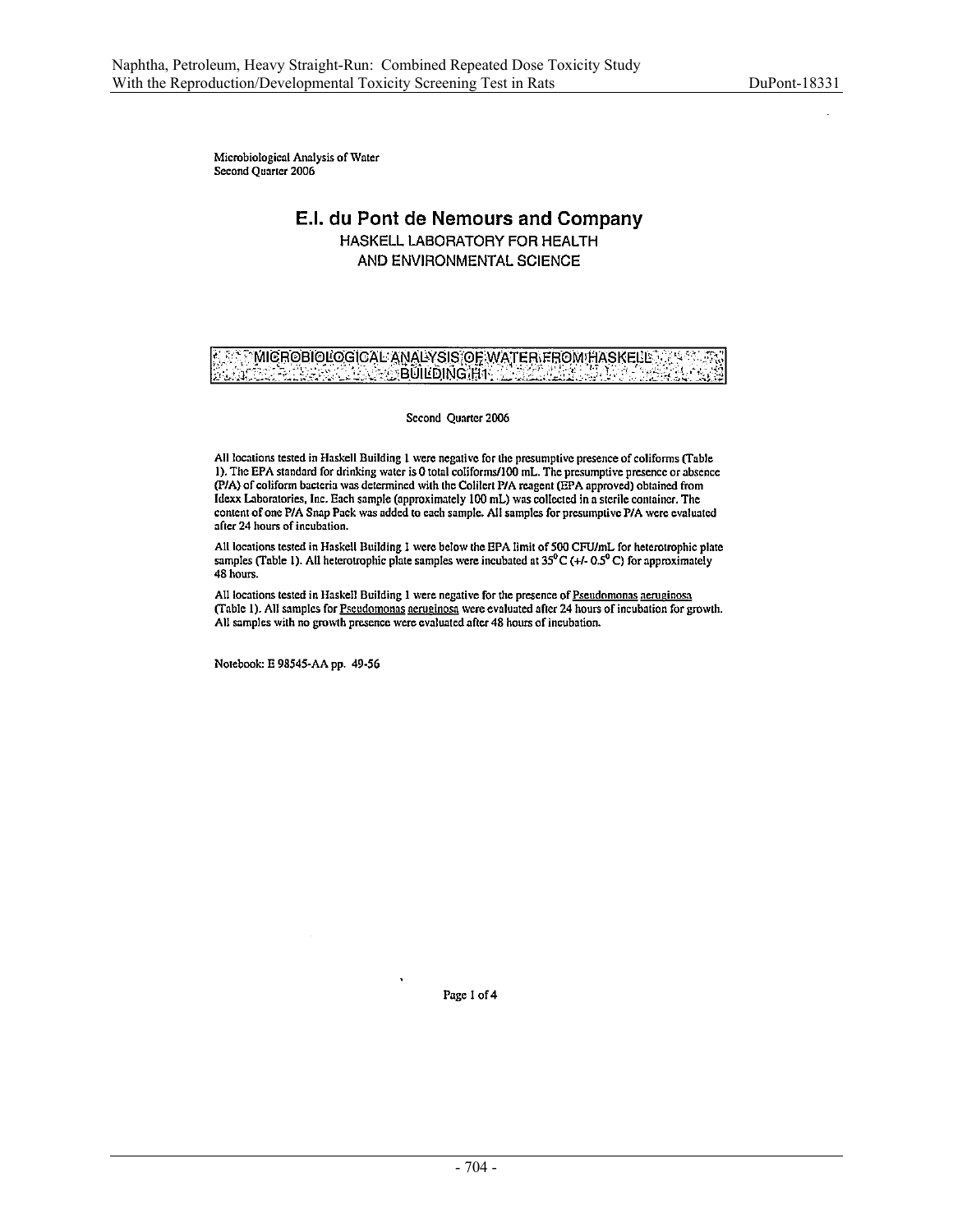Microbiological Analysis of Water<br>Second Quarter 2006

# **TABLE 1** WATER ANALYSES

| <b>Controls</b>               | Date <sup>(1)</sup> | $P/A$ Test <sup>(2)</sup> | $CFU/ml$ <sup>(3)</sup>  | Pseudomonas Test <sup>(4)</sup> |
|-------------------------------|---------------------|---------------------------|--------------------------|---------------------------------|
| <b>Negative Control</b>       |                     |                           |                          |                                 |
| (Media)                       | 5-22-06             | <b>N/A</b>                | -1                       | <b>N/A</b>                      |
| (Sterile Water)               | 5-22-06             | N/A                       | $\leq$ 1                 | N/A                             |
| Positive Indicator            |                     |                           |                          |                                 |
| (E. coli)                     | 5-22-06             | $(+)$                     | N/A                      | N/A                             |
| Negative Indicator            |                     |                           |                          |                                 |
| (Streptococcus pneumoniae)    | 5-22-06             | $\Theta$                  | <b>N/A</b>               | $(\cdot)$                       |
| Positive Indicator            |                     |                           |                          |                                 |
| (Pseudomonas aeruginosa)      | 5-22-06             | <b>NIA</b>                | <b>N/A</b>               | $(+)$                           |
|                               |                     |                           |                          |                                 |
| <b>Haskell 1 Animal Rooms</b> |                     |                           |                          |                                 |
| Room Number                   | $Date^{(1)}$        | $P/A$ Test <sup>(2)</sup> | $C$ FU/mL <sup>(3)</sup> | Pseudomonas Test <sup>(4)</sup> |
| 205                           | 5-22-06             | $(\cdot)$                 | 41                       | $(\cdot)$                       |
|                               |                     |                           |                          |                                 |
| 218                           | 5-22-06             | $\left(\cdot\right)$      | <1                       | $(\cdot)$                       |
|                               |                     |                           |                          |                                 |
| 225                           | 5-22-06             | $\left( -\right)$         | $\leq$                   | $(\cdot)$                       |
|                               |                     |                           |                          |                                 |
| 231                           | 5-22-06             | $(\cdot)$                 | $\leq$ 1                 | $(\cdot)$                       |
|                               |                     |                           |                          |                                 |
| 706                           | 5-22-06             | $(\cdot)$                 | $\leq$                   | $(\cdot)$                       |
|                               |                     |                           |                          |                                 |
| 707                           | 5-22-06             | $\left( \cdot \right)$    | <1                       | $(\cdot)$                       |
|                               |                     |                           |                          |                                 |
| 906                           | 5-22-06             | $\left( -\right)$         | 4                        | $(\cdot)$                       |
|                               |                     |                           |                          |                                 |

 $\mathbf{1}$ Date of sample collection and plating.

 $\mathbf 2$ Presumptive presence/absence test for total coliforms (24 hours).

 $\overline{\mathbf{3}}$ Heterotrophic plate counts (48 hours).

 $\ddot{4}$ Test for Pseudomonas aeruginosa

Page 2 of 4

l.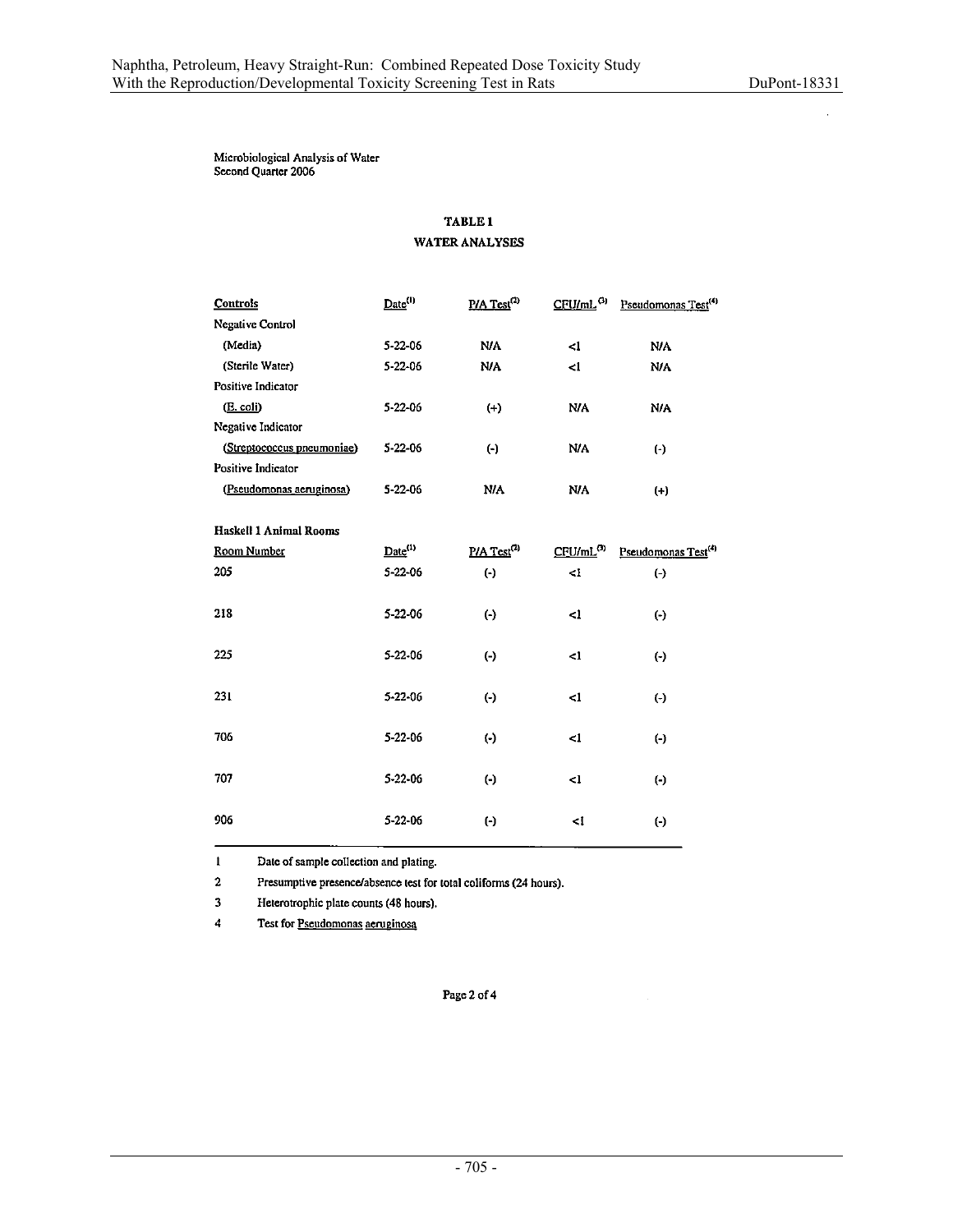Microbiological Analysis of Water<br>Second Quarter 2006

## TABLE<sub>1</sub> **WATER ANALYSES**

| Haskell 1 Animal Rooms              |                     |                           |                       |                                                       |
|-------------------------------------|---------------------|---------------------------|-----------------------|-------------------------------------------------------|
| Room Number                         | $Date^{(1)}$        | $P/A$ Test <sup>(2)</sup> | CFU/mL <sup>(3)</sup> | Pseudomonas Test <sup>(4)</sup>                       |
| 907                                 | 5-22-06             | $(\cdot)$                 | <1                    | $(\cdot)$                                             |
| 912                                 | 5-22-06             | $\left( \cdot \right)$    | <1                    | $(\cdot)$                                             |
| Haskell 1 Aquatic Area              |                     |                           |                       |                                                       |
| Room Number                         | Date <sup>(1)</sup> | $P/A$ Test <sup>(2)</sup> |                       | CFU/mL <sup>(3)</sup> Pseudomonas Test <sup>(4)</sup> |
| 1301A                               | 5-22-06             | $(\cdot)$                 | -1                    | $(\cdot)$                                             |
| <b>Haskell 1 Clinical Pathology</b> |                     |                           |                       |                                                       |
| Room Number                         |                     |                           |                       |                                                       |
| $416$ milli-O                       | 5-22-06             | $(\cdot)$                 | <1                    | $(\cdot)$                                             |
| 416 Olympus                         | 5-22-06             | $(\cdot)$                 | -1                    | $(\cdot)$                                             |

1 Date of sample collection and plating.

2 Presumptive presence/absence test for total coliforms (24 hours).

Heterotrophic plate counts (48 hours).  $\mathbf 3$ 

4 Test for Pseudomonas aeruginosa

Symbols:

- = positive test  $\ddot{}$
- $=$  negative test  $\bullet$
- $N/A = not applicable$
- $* = Re-sample$

 $\ddot{\phantom{a}}$ 

Page 3 of 4